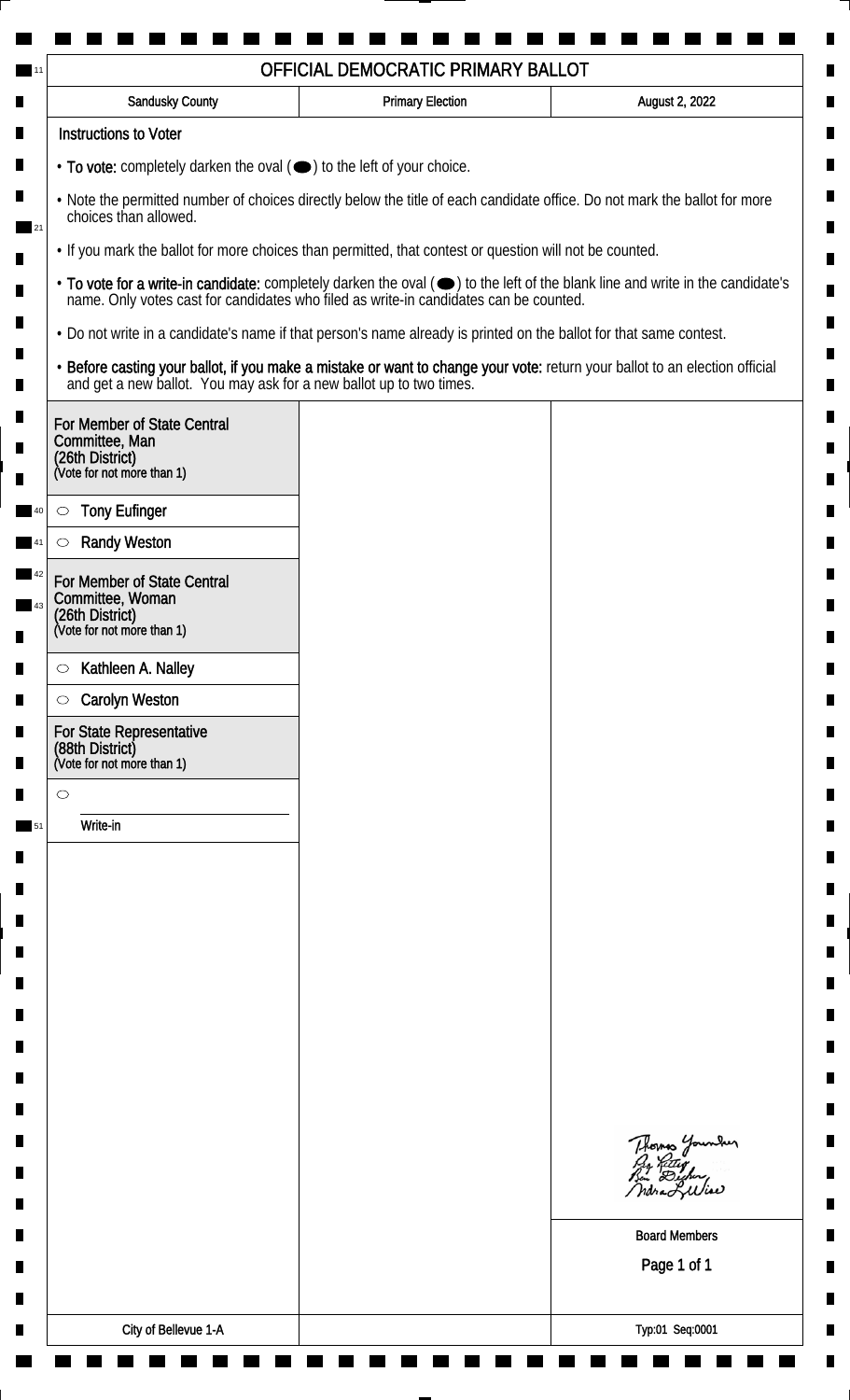| Sandusky County                                                           | <b>Primary Election</b>                                                                                                                                                                                                        | August 2, 2022                              |
|---------------------------------------------------------------------------|--------------------------------------------------------------------------------------------------------------------------------------------------------------------------------------------------------------------------------|---------------------------------------------|
| <b>Instructions to Voter</b>                                              |                                                                                                                                                                                                                                |                                             |
| • To vote: completely darken the oval (•) to the left of your choice.     |                                                                                                                                                                                                                                |                                             |
| choices than allowed.                                                     | . Note the permitted number of choices directly below the title of each candidate office. Do not mark the ballot for more                                                                                                      |                                             |
|                                                                           | . If you mark the ballot for more choices than permitted, that contest or question will not be counted.                                                                                                                        |                                             |
|                                                                           | • To vote for a write-in candidate: completely darken the oval ( $\bigcirc$ ) to the left of the blank line and write in the candidate's name. Only votes cast for candidates who filed as write-in candidates can be counted. |                                             |
|                                                                           | . Do not write in a candidate's name if that person's name already is printed on the ballot for that same contest.                                                                                                             |                                             |
|                                                                           | • Before casting your ballot, if you make a mistake or want to change your vote: return your ballot to an election official and get a new ballot. You may ask for a new ballot up to two times.                                |                                             |
| For Member of State Central                                               |                                                                                                                                                                                                                                |                                             |
| Committee, Man<br>(26th District)<br>(Vote for not more than 1)           |                                                                                                                                                                                                                                |                                             |
|                                                                           |                                                                                                                                                                                                                                |                                             |
| <b>Randy Weston</b><br>$\circlearrowright$                                |                                                                                                                                                                                                                                |                                             |
| <b>Tony Eufinger</b><br>O                                                 |                                                                                                                                                                                                                                |                                             |
| For Member of State Central<br>Committee, Woman                           |                                                                                                                                                                                                                                |                                             |
| (26th District)<br>(Vote for not more than 1)                             |                                                                                                                                                                                                                                |                                             |
| <b>Carolyn Weston</b><br>$\circ$                                          |                                                                                                                                                                                                                                |                                             |
| Kathleen A. Nalley<br>$\circ$                                             |                                                                                                                                                                                                                                |                                             |
| For State Representative<br>(88th District)<br>(Vote for not more than 1) |                                                                                                                                                                                                                                |                                             |
| $\circ$                                                                   |                                                                                                                                                                                                                                |                                             |
| Write-in                                                                  |                                                                                                                                                                                                                                |                                             |
|                                                                           |                                                                                                                                                                                                                                |                                             |
|                                                                           |                                                                                                                                                                                                                                |                                             |
|                                                                           |                                                                                                                                                                                                                                |                                             |
|                                                                           |                                                                                                                                                                                                                                |                                             |
|                                                                           |                                                                                                                                                                                                                                |                                             |
|                                                                           |                                                                                                                                                                                                                                |                                             |
|                                                                           |                                                                                                                                                                                                                                |                                             |
|                                                                           |                                                                                                                                                                                                                                |                                             |
|                                                                           |                                                                                                                                                                                                                                |                                             |
|                                                                           |                                                                                                                                                                                                                                | Thomas Younder<br>Pro Retter<br>Bin Dicher, |
|                                                                           |                                                                                                                                                                                                                                |                                             |
|                                                                           |                                                                                                                                                                                                                                | <b>Board Members</b>                        |
|                                                                           |                                                                                                                                                                                                                                | Page 1 of 1                                 |
|                                                                           |                                                                                                                                                                                                                                |                                             |
|                                                                           |                                                                                                                                                                                                                                |                                             |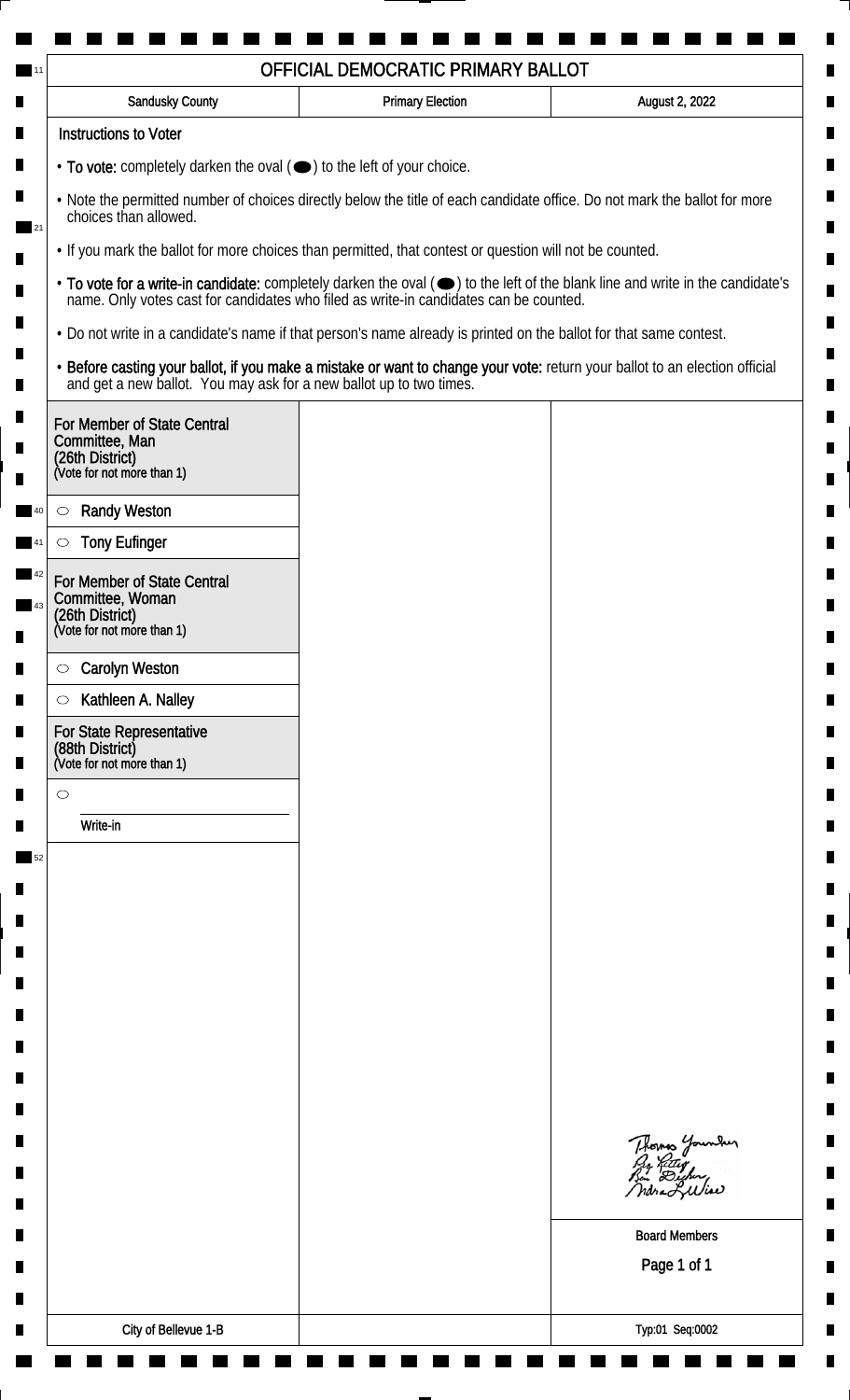| <b>Sandusky County</b>                                                                                             | <b>Primary Election</b> | August 2, 2022                                                                                                                                                                                                                 |
|--------------------------------------------------------------------------------------------------------------------|-------------------------|--------------------------------------------------------------------------------------------------------------------------------------------------------------------------------------------------------------------------------|
| <b>Instructions to Voter</b>                                                                                       |                         |                                                                                                                                                                                                                                |
| • To vote: completely darken the oval ( $\bigcirc$ ) to the left of your choice.                                   |                         |                                                                                                                                                                                                                                |
| choices than allowed.                                                                                              |                         | . Note the permitted number of choices directly below the title of each candidate office. Do not mark the ballot for more                                                                                                      |
| . If you mark the ballot for more choices than permitted, that contest or question will not be counted.            |                         |                                                                                                                                                                                                                                |
|                                                                                                                    |                         | • To vote for a write-in candidate: completely darken the oval ( $\bigcirc$ ) to the left of the blank line and write in the candidate's name. Only votes cast for candidates who filed as write-in candidates can be counted. |
| . Do not write in a candidate's name if that person's name already is printed on the ballot for that same contest. |                         |                                                                                                                                                                                                                                |
|                                                                                                                    |                         | • Before casting your ballot, if you make a mistake or want to change your vote: return your ballot to an election official and get a new ballot. You may ask for a new ballot up to two times.                                |
| For Member of State Central<br>Committee, Man                                                                      |                         |                                                                                                                                                                                                                                |
| (26th District)<br>(Vote for not more than 1)                                                                      |                         |                                                                                                                                                                                                                                |
| <b>Tony Eufinger</b><br>$\circlearrowright$                                                                        |                         |                                                                                                                                                                                                                                |
| <b>Randy Weston</b>                                                                                                |                         |                                                                                                                                                                                                                                |
| For Member of State Central<br>Committee, Woman<br>(26th District)<br>(Vote for not more than 1)                   |                         |                                                                                                                                                                                                                                |
| Kathleen A. Nalley<br>$\circ$                                                                                      |                         |                                                                                                                                                                                                                                |
| <b>Carolyn Weston</b><br>$\circ$                                                                                   |                         |                                                                                                                                                                                                                                |
| For State Representative<br>(88th District)<br>(Vote for not more than 1)                                          |                         |                                                                                                                                                                                                                                |
| $\circ$                                                                                                            |                         |                                                                                                                                                                                                                                |
| Write-in                                                                                                           |                         |                                                                                                                                                                                                                                |
|                                                                                                                    |                         |                                                                                                                                                                                                                                |
|                                                                                                                    |                         |                                                                                                                                                                                                                                |
|                                                                                                                    |                         |                                                                                                                                                                                                                                |
|                                                                                                                    |                         |                                                                                                                                                                                                                                |
|                                                                                                                    |                         |                                                                                                                                                                                                                                |
|                                                                                                                    |                         |                                                                                                                                                                                                                                |
|                                                                                                                    |                         |                                                                                                                                                                                                                                |
|                                                                                                                    |                         |                                                                                                                                                                                                                                |
|                                                                                                                    |                         | Thomas Younder                                                                                                                                                                                                                 |
|                                                                                                                    |                         | <b>Board Members</b>                                                                                                                                                                                                           |
|                                                                                                                    |                         | Page 1 of 1                                                                                                                                                                                                                    |
|                                                                                                                    |                         |                                                                                                                                                                                                                                |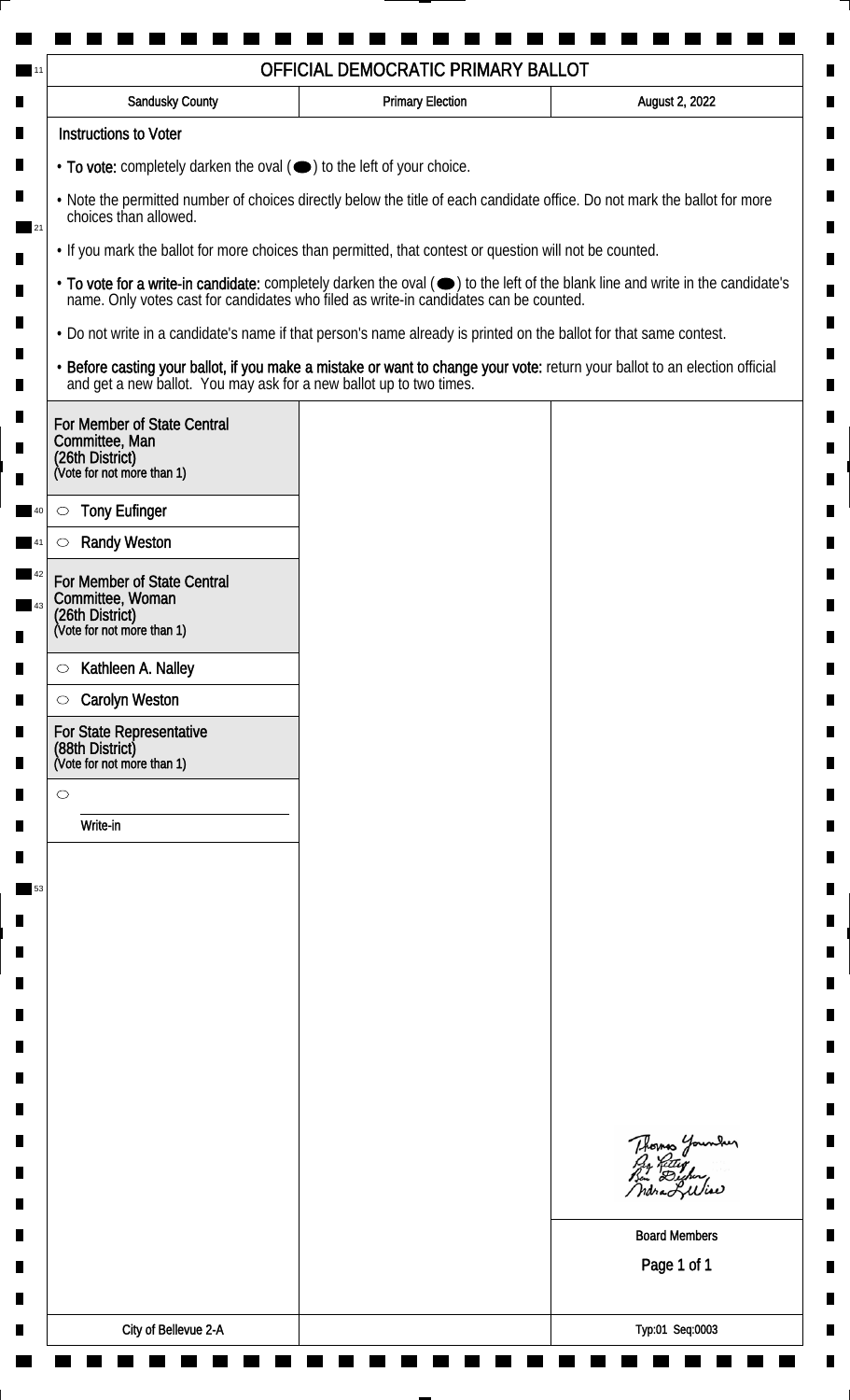| <b>Sandusky County</b>                                                                                             | <b>Primary Election</b> | August 2, 2022                                                                                                                                                                                                                 |
|--------------------------------------------------------------------------------------------------------------------|-------------------------|--------------------------------------------------------------------------------------------------------------------------------------------------------------------------------------------------------------------------------|
| <b>Instructions to Voter</b>                                                                                       |                         |                                                                                                                                                                                                                                |
| $\cdot$ To vote: completely darken the oval $(\bullet)$ to the left of your choice.                                |                         |                                                                                                                                                                                                                                |
| choices than allowed.                                                                                              |                         | . Note the permitted number of choices directly below the title of each candidate office. Do not mark the ballot for more                                                                                                      |
| . If you mark the ballot for more choices than permitted, that contest or question will not be counted.            |                         |                                                                                                                                                                                                                                |
|                                                                                                                    |                         | • To vote for a write-in candidate: completely darken the oval ( $\bigcirc$ ) to the left of the blank line and write in the candidate's name. Only votes cast for candidates who filed as write-in candidates can be counted. |
| . Do not write in a candidate's name if that person's name already is printed on the ballot for that same contest. |                         |                                                                                                                                                                                                                                |
|                                                                                                                    |                         | • Before casting your ballot, if you make a mistake or want to change your vote: return your ballot to an election official and get a new ballot. You may ask for a new ballot up to two times.                                |
| For Member of State Central<br>Committee, Man                                                                      |                         |                                                                                                                                                                                                                                |
| (26th District)<br>(Vote for not more than 1)                                                                      |                         |                                                                                                                                                                                                                                |
| <b>Randy Weston</b><br>$\circlearrowright$                                                                         |                         |                                                                                                                                                                                                                                |
| <b>Tony Eufinger</b><br>$\circlearrowright$                                                                        |                         |                                                                                                                                                                                                                                |
| For Member of State Central<br>Committee, Woman<br>(26th District)<br>(Vote for not more than 1)                   |                         |                                                                                                                                                                                                                                |
| <b>Carolyn Weston</b><br>$\circ$                                                                                   |                         |                                                                                                                                                                                                                                |
| Kathleen A. Nalley<br>$\circ$                                                                                      |                         |                                                                                                                                                                                                                                |
| For State Representative<br>(88th District)<br>(Vote for not more than 1)                                          |                         |                                                                                                                                                                                                                                |
| $\circ$                                                                                                            |                         |                                                                                                                                                                                                                                |
| Write-in                                                                                                           |                         |                                                                                                                                                                                                                                |
|                                                                                                                    |                         |                                                                                                                                                                                                                                |
|                                                                                                                    |                         |                                                                                                                                                                                                                                |
|                                                                                                                    |                         |                                                                                                                                                                                                                                |
|                                                                                                                    |                         |                                                                                                                                                                                                                                |
|                                                                                                                    |                         |                                                                                                                                                                                                                                |
|                                                                                                                    |                         |                                                                                                                                                                                                                                |
|                                                                                                                    |                         |                                                                                                                                                                                                                                |
|                                                                                                                    |                         |                                                                                                                                                                                                                                |
|                                                                                                                    |                         |                                                                                                                                                                                                                                |
|                                                                                                                    |                         | Thomas Younder                                                                                                                                                                                                                 |
|                                                                                                                    |                         |                                                                                                                                                                                                                                |
|                                                                                                                    |                         | <b>Board Members</b>                                                                                                                                                                                                           |
|                                                                                                                    |                         | Page 1 of 1                                                                                                                                                                                                                    |
|                                                                                                                    |                         |                                                                                                                                                                                                                                |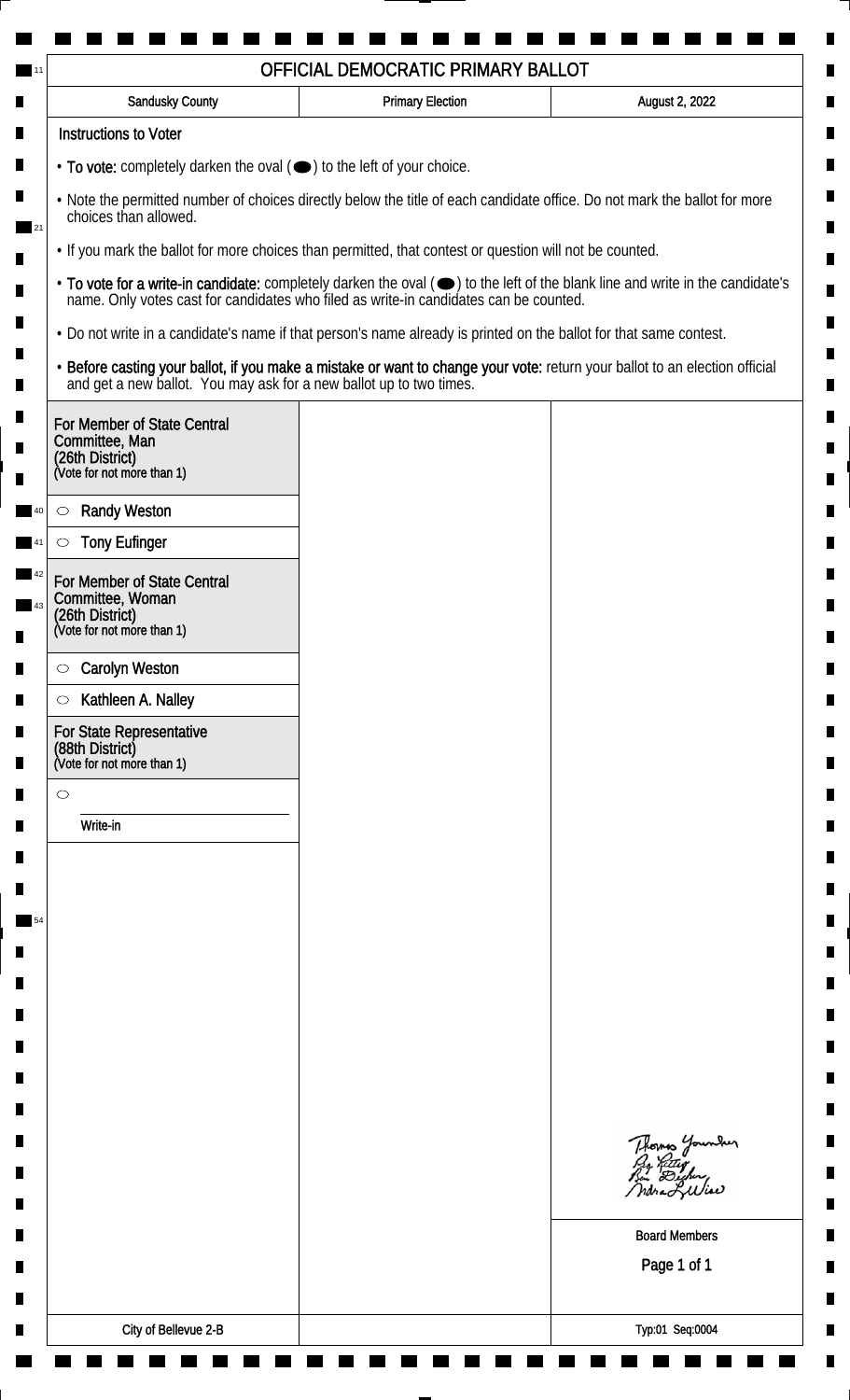| <b>Sandusky County</b>                                                                                             | <b>Primary Election</b> | August 2, 2022                                                                                                                                                                                                                 |
|--------------------------------------------------------------------------------------------------------------------|-------------------------|--------------------------------------------------------------------------------------------------------------------------------------------------------------------------------------------------------------------------------|
| <b>Instructions to Voter</b>                                                                                       |                         |                                                                                                                                                                                                                                |
| • To vote: completely darken the oval ( $\bigcirc$ ) to the left of your choice.                                   |                         |                                                                                                                                                                                                                                |
| choices than allowed.                                                                                              |                         | . Note the permitted number of choices directly below the title of each candidate office. Do not mark the ballot for more                                                                                                      |
| . If you mark the ballot for more choices than permitted, that contest or question will not be counted.            |                         |                                                                                                                                                                                                                                |
|                                                                                                                    |                         | • To vote for a write-in candidate: completely darken the oval ( $\bigcirc$ ) to the left of the blank line and write in the candidate's name. Only votes cast for candidates who filed as write-in candidates can be counted. |
| . Do not write in a candidate's name if that person's name already is printed on the ballot for that same contest. |                         |                                                                                                                                                                                                                                |
|                                                                                                                    |                         | • Before casting your ballot, if you make a mistake or want to change your vote: return your ballot to an election official and get a new ballot. You may ask for a new ballot up to two times.                                |
| For Member of State Central<br>Committee, Man<br>(26th District)<br>(Vote for not more than 1)                     |                         |                                                                                                                                                                                                                                |
| <b>Tony Eufinger</b><br>$\circ$                                                                                    |                         |                                                                                                                                                                                                                                |
| <b>Randy Weston</b>                                                                                                |                         |                                                                                                                                                                                                                                |
| For Member of State Central<br>Committee, Woman                                                                    |                         |                                                                                                                                                                                                                                |
| (26th District)<br>(Vote for not more than 1)                                                                      |                         |                                                                                                                                                                                                                                |
| Kathleen A. Nalley<br>$\circ$                                                                                      |                         |                                                                                                                                                                                                                                |
| <b>Carolyn Weston</b><br>$\circ$                                                                                   |                         |                                                                                                                                                                                                                                |
| For State Representative<br>(88th District)<br>(Vote for not more than 1)                                          |                         |                                                                                                                                                                                                                                |
| $\circ$                                                                                                            |                         |                                                                                                                                                                                                                                |
| Write-in                                                                                                           |                         |                                                                                                                                                                                                                                |
|                                                                                                                    |                         |                                                                                                                                                                                                                                |
|                                                                                                                    |                         |                                                                                                                                                                                                                                |
|                                                                                                                    |                         |                                                                                                                                                                                                                                |
|                                                                                                                    |                         |                                                                                                                                                                                                                                |
|                                                                                                                    |                         |                                                                                                                                                                                                                                |
|                                                                                                                    |                         |                                                                                                                                                                                                                                |
|                                                                                                                    |                         |                                                                                                                                                                                                                                |
|                                                                                                                    |                         |                                                                                                                                                                                                                                |
|                                                                                                                    |                         | Thomas Younder                                                                                                                                                                                                                 |
|                                                                                                                    |                         | <b>Board Members</b><br>Page 1 of 1                                                                                                                                                                                            |
|                                                                                                                    |                         |                                                                                                                                                                                                                                |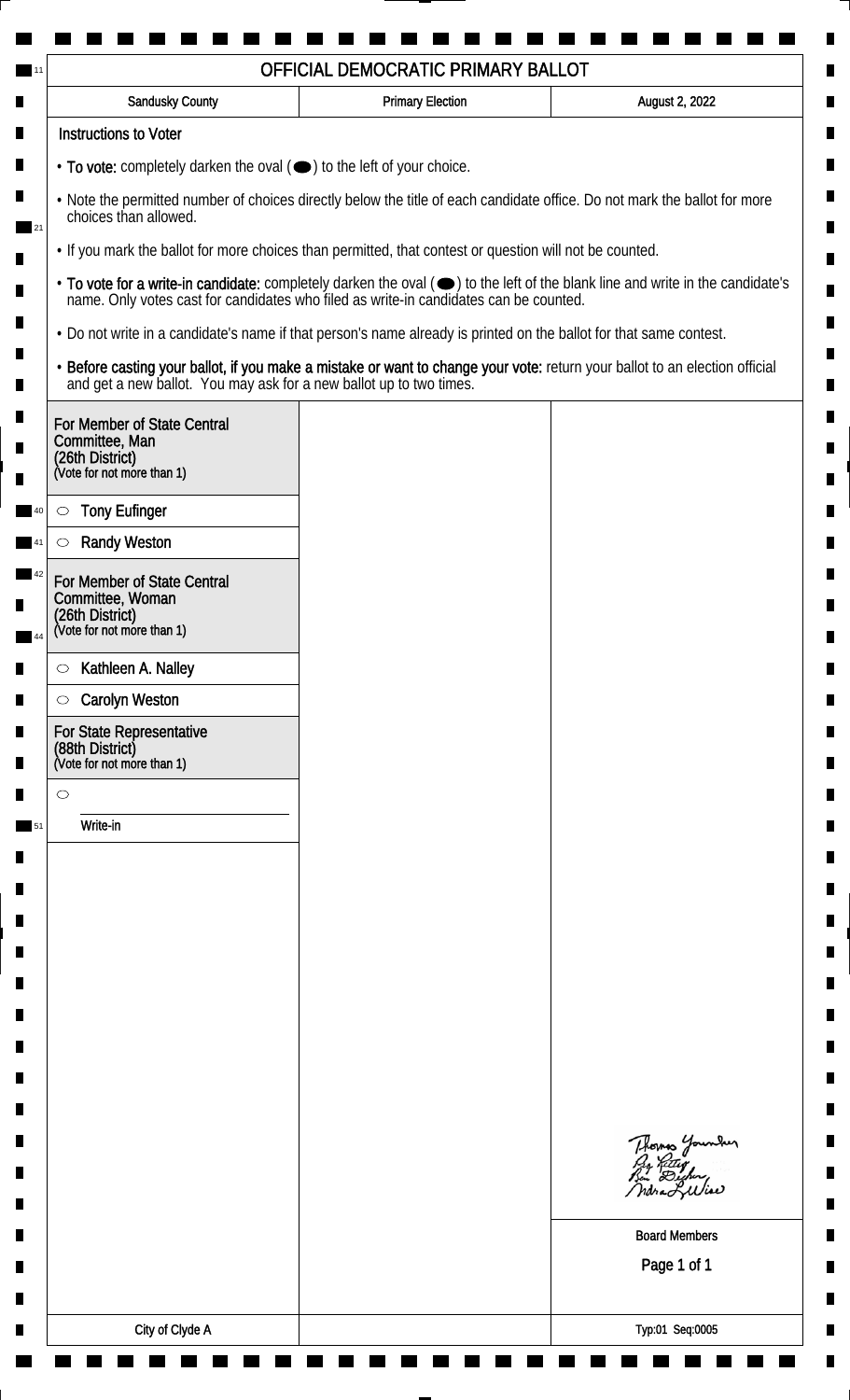| <b>Sandusky County</b>                                                                                             | <b>Primary Election</b> | August 2, 2022                                                                                                                                                                                                                 |
|--------------------------------------------------------------------------------------------------------------------|-------------------------|--------------------------------------------------------------------------------------------------------------------------------------------------------------------------------------------------------------------------------|
| <b>Instructions to Voter</b>                                                                                       |                         |                                                                                                                                                                                                                                |
| $\cdot$ To vote: completely darken the oval $(\bullet)$ to the left of your choice.                                |                         |                                                                                                                                                                                                                                |
| choices than allowed.                                                                                              |                         | . Note the permitted number of choices directly below the title of each candidate office. Do not mark the ballot for more                                                                                                      |
| . If you mark the ballot for more choices than permitted, that contest or question will not be counted.            |                         |                                                                                                                                                                                                                                |
|                                                                                                                    |                         | • To vote for a write-in candidate: completely darken the oval ( $\bigcirc$ ) to the left of the blank line and write in the candidate's name. Only votes cast for candidates who filed as write-in candidates can be counted. |
| . Do not write in a candidate's name if that person's name already is printed on the ballot for that same contest. |                         |                                                                                                                                                                                                                                |
|                                                                                                                    |                         | • Before casting your ballot, if you make a mistake or want to change your vote: return your ballot to an election official and get a new ballot. You may ask for a new ballot up to two times.                                |
| For Member of State Central<br>Committee, Man<br>(26th District)<br>(Vote for not more than 1)                     |                         |                                                                                                                                                                                                                                |
| <b>Randy Weston</b><br>$\circ$                                                                                     |                         |                                                                                                                                                                                                                                |
| <b>Tony Eufinger</b>                                                                                               |                         |                                                                                                                                                                                                                                |
| For Member of State Central<br>Committee, Woman<br>(26th District)<br>(Vote for not more than 1)                   |                         |                                                                                                                                                                                                                                |
|                                                                                                                    |                         |                                                                                                                                                                                                                                |
| <b>Carolyn Weston</b><br>$\circ$<br>Kathleen A. Nalley<br>$\circ$                                                  |                         |                                                                                                                                                                                                                                |
| For State Representative<br>(88th District)<br>(Vote for not more than 1)                                          |                         |                                                                                                                                                                                                                                |
| $\circ$                                                                                                            |                         |                                                                                                                                                                                                                                |
| Write-in                                                                                                           |                         |                                                                                                                                                                                                                                |
|                                                                                                                    |                         |                                                                                                                                                                                                                                |
|                                                                                                                    |                         |                                                                                                                                                                                                                                |
|                                                                                                                    |                         |                                                                                                                                                                                                                                |
|                                                                                                                    |                         |                                                                                                                                                                                                                                |
|                                                                                                                    |                         |                                                                                                                                                                                                                                |
|                                                                                                                    |                         |                                                                                                                                                                                                                                |
|                                                                                                                    |                         |                                                                                                                                                                                                                                |
|                                                                                                                    |                         |                                                                                                                                                                                                                                |
|                                                                                                                    |                         |                                                                                                                                                                                                                                |
|                                                                                                                    |                         | Thomas Younder                                                                                                                                                                                                                 |
|                                                                                                                    |                         | <b>Board Members</b>                                                                                                                                                                                                           |
|                                                                                                                    |                         | Page 1 of 1                                                                                                                                                                                                                    |
|                                                                                                                    |                         |                                                                                                                                                                                                                                |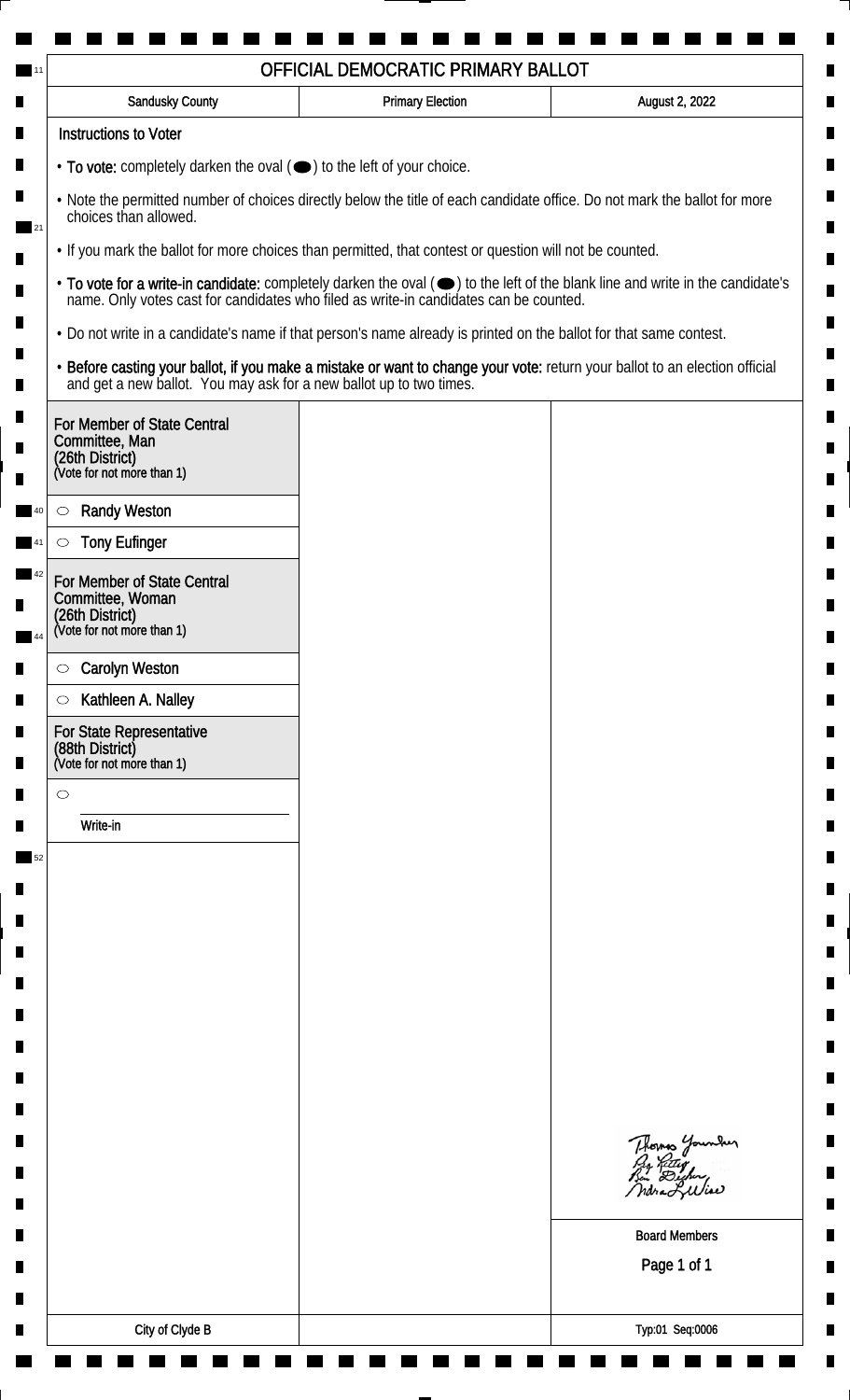| <b>Sandusky County</b>                                                                         | <b>Primary Election</b>                                                                                            | August 2, 2022                                                                                                                                                                                                                 |
|------------------------------------------------------------------------------------------------|--------------------------------------------------------------------------------------------------------------------|--------------------------------------------------------------------------------------------------------------------------------------------------------------------------------------------------------------------------------|
| <b>Instructions to Voter</b>                                                                   |                                                                                                                    |                                                                                                                                                                                                                                |
| • To vote: completely darken the oval ( $\bigcirc$ ) to the left of your choice.               |                                                                                                                    |                                                                                                                                                                                                                                |
| choices than allowed.                                                                          |                                                                                                                    | . Note the permitted number of choices directly below the title of each candidate office. Do not mark the ballot for more                                                                                                      |
|                                                                                                | . If you mark the ballot for more choices than permitted, that contest or question will not be counted.            |                                                                                                                                                                                                                                |
|                                                                                                |                                                                                                                    | • To vote for a write-in candidate: completely darken the oval ( $\bigcirc$ ) to the left of the blank line and write in the candidate's name. Only votes cast for candidates who filed as write-in candidates can be counted. |
|                                                                                                | . Do not write in a candidate's name if that person's name already is printed on the ballot for that same contest. |                                                                                                                                                                                                                                |
|                                                                                                |                                                                                                                    | • Before casting your ballot, if you make a mistake or want to change your vote: return your ballot to an election official and get a new ballot. You may ask for a new ballot up to two times.                                |
| For Member of State Central<br>Committee, Man<br>(26th District)<br>(Vote for not more than 1) |                                                                                                                    |                                                                                                                                                                                                                                |
| <b>Tony Eufinger</b><br>$\circlearrowright$                                                    |                                                                                                                    |                                                                                                                                                                                                                                |
| <b>Randy Weston</b>                                                                            |                                                                                                                    |                                                                                                                                                                                                                                |
| For Member of State Central<br>Committee, Woman                                                |                                                                                                                    |                                                                                                                                                                                                                                |
| (26th District)<br>(Vote for not more than 1)                                                  |                                                                                                                    |                                                                                                                                                                                                                                |
| Kathleen A. Nalley<br>$\circ$                                                                  |                                                                                                                    |                                                                                                                                                                                                                                |
| <b>Carolyn Weston</b><br>$\circ$                                                               |                                                                                                                    |                                                                                                                                                                                                                                |
| For State Representative<br>(88th District)<br>(Vote for not more than 1)                      |                                                                                                                    |                                                                                                                                                                                                                                |
| $\circ$                                                                                        |                                                                                                                    |                                                                                                                                                                                                                                |
| Write-in                                                                                       |                                                                                                                    |                                                                                                                                                                                                                                |
|                                                                                                |                                                                                                                    |                                                                                                                                                                                                                                |
|                                                                                                |                                                                                                                    |                                                                                                                                                                                                                                |
|                                                                                                |                                                                                                                    |                                                                                                                                                                                                                                |
|                                                                                                |                                                                                                                    |                                                                                                                                                                                                                                |
|                                                                                                |                                                                                                                    |                                                                                                                                                                                                                                |
|                                                                                                |                                                                                                                    |                                                                                                                                                                                                                                |
|                                                                                                |                                                                                                                    |                                                                                                                                                                                                                                |
|                                                                                                |                                                                                                                    |                                                                                                                                                                                                                                |
|                                                                                                |                                                                                                                    |                                                                                                                                                                                                                                |
|                                                                                                |                                                                                                                    | Thomas Younder                                                                                                                                                                                                                 |
|                                                                                                |                                                                                                                    | <b>Board Members</b>                                                                                                                                                                                                           |
|                                                                                                |                                                                                                                    | Page 1 of 1                                                                                                                                                                                                                    |
|                                                                                                |                                                                                                                    |                                                                                                                                                                                                                                |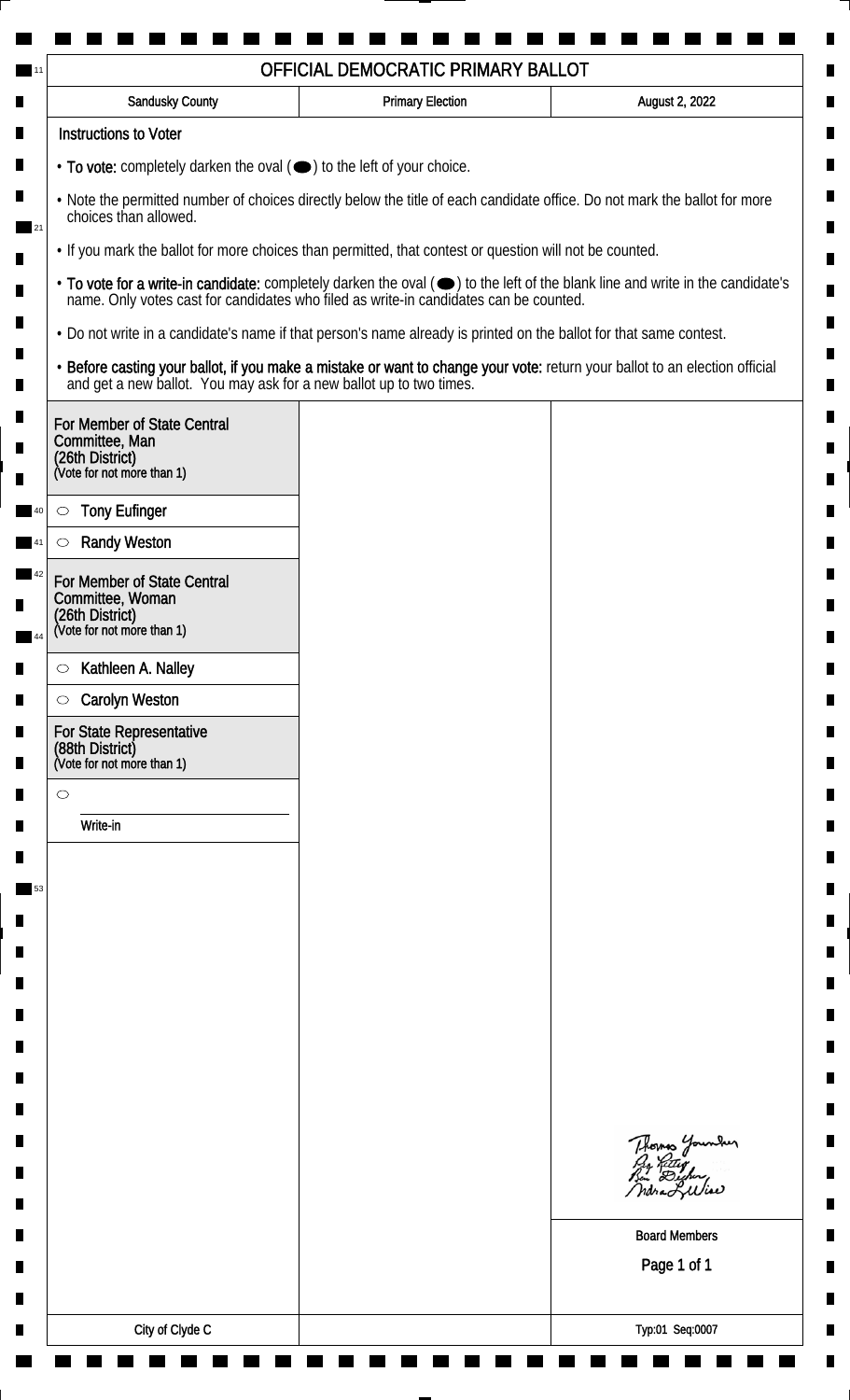| <b>Sandusky County</b>                                                                                                                             | <b>Primary Election</b> | August 2, 2022                                                                                                                |
|----------------------------------------------------------------------------------------------------------------------------------------------------|-------------------------|-------------------------------------------------------------------------------------------------------------------------------|
| <b>Instructions to Voter</b>                                                                                                                       |                         |                                                                                                                               |
| • To vote: completely darken the oval (•) to the left of your choice.                                                                              |                         |                                                                                                                               |
| . Note the permitted number of choices directly below the title of each candidate office. Do not mark the ballot for more<br>choices than allowed. |                         |                                                                                                                               |
| . If you mark the ballot for more choices than permitted, that contest or question will not be counted.                                            |                         |                                                                                                                               |
| name. Only votes cast for candidates who filed as write-in candidates can be counted.                                                              |                         | • To vote for a write-in candidate: completely darken the oval (•) to the left of the blank line and write in the candidate's |
| . Do not write in a candidate's name if that person's name already is printed on the ballot for that same contest.                                 |                         |                                                                                                                               |
| and get a new ballot. You may ask for a new ballot up to two times.                                                                                |                         | · Before casting your ballot, if you make a mistake or want to change your vote: return your ballot to an election official   |
| For Member of State Central<br>Committee, Man<br>(26th District)<br>(Vote for not more than 1)                                                     |                         |                                                                                                                               |
| <b>Randy Weston</b><br>$\circlearrowright$                                                                                                         |                         |                                                                                                                               |
| <b>Tony Eufinger</b><br>$\circlearrowright$                                                                                                        |                         |                                                                                                                               |
| For Member of State Central<br>Committee, Woman<br>(26th District)<br>(Vote for not more than 1)                                                   |                         |                                                                                                                               |
|                                                                                                                                                    |                         |                                                                                                                               |
| <b>Carolyn Weston</b><br>$\circ$<br>Kathleen A. Nalley                                                                                             |                         |                                                                                                                               |
| $\circ$<br>For State Representative<br>(88th District)<br>(Vote for not more than 1)                                                               |                         |                                                                                                                               |
| $\circ$                                                                                                                                            |                         |                                                                                                                               |
| Write-in                                                                                                                                           |                         |                                                                                                                               |
|                                                                                                                                                    |                         |                                                                                                                               |
|                                                                                                                                                    |                         |                                                                                                                               |
|                                                                                                                                                    |                         |                                                                                                                               |
|                                                                                                                                                    |                         |                                                                                                                               |
|                                                                                                                                                    |                         |                                                                                                                               |
|                                                                                                                                                    |                         |                                                                                                                               |
|                                                                                                                                                    |                         |                                                                                                                               |
|                                                                                                                                                    |                         |                                                                                                                               |
|                                                                                                                                                    |                         |                                                                                                                               |
|                                                                                                                                                    |                         | Thomas Younder<br>By Riter<br>Bu Dicher,                                                                                      |
|                                                                                                                                                    |                         | <b>Board Members</b>                                                                                                          |
|                                                                                                                                                    |                         | Page 1 of 1                                                                                                                   |
|                                                                                                                                                    |                         |                                                                                                                               |
| City of Clyde D                                                                                                                                    |                         | Typ:01 Seq:0008                                                                                                               |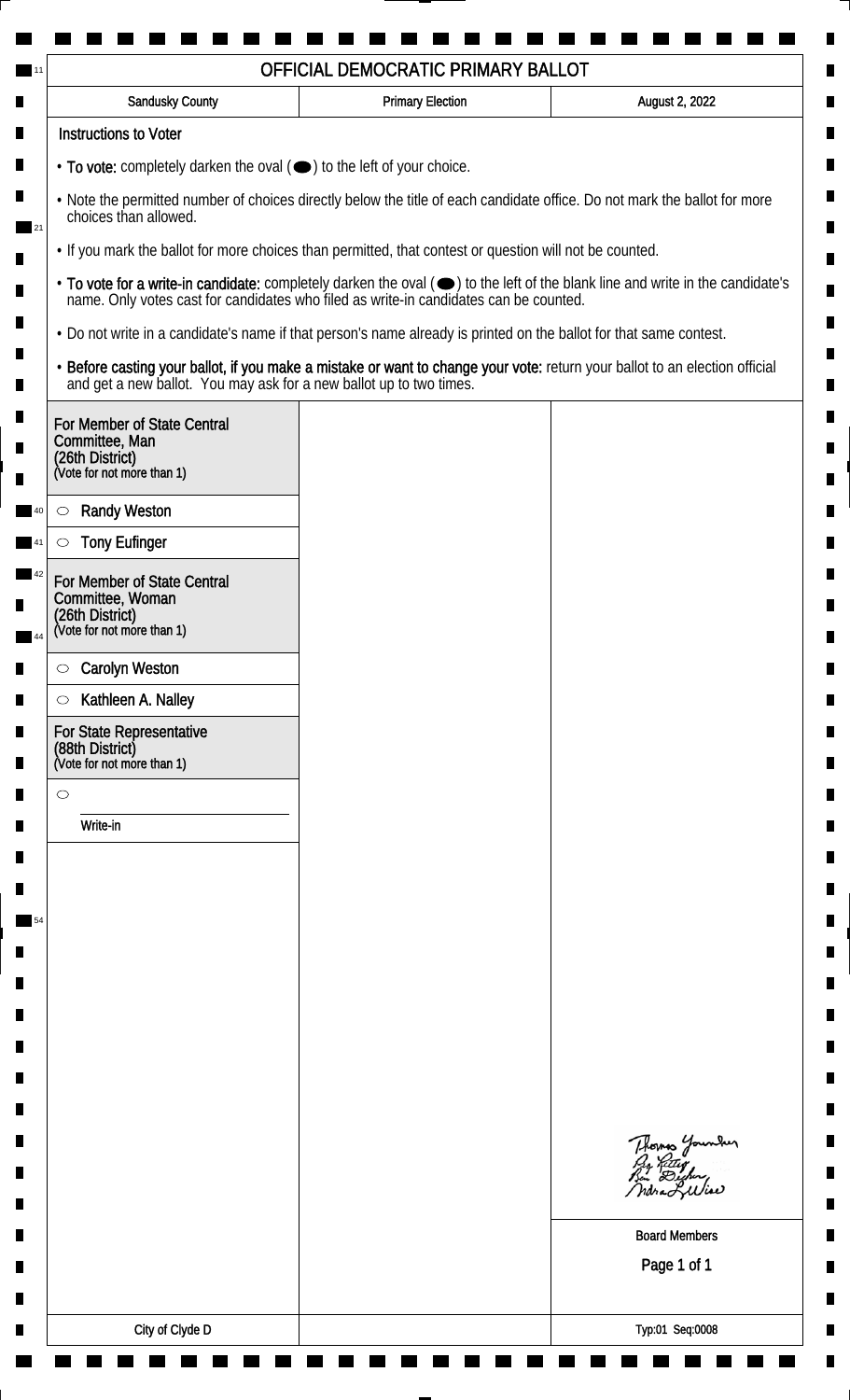| <b>Sandusky County</b>                                                                         | <b>Primary Election</b>                                                                                                                                                                         | August 2, 2022                                                                                                                                                                                                                 |
|------------------------------------------------------------------------------------------------|-------------------------------------------------------------------------------------------------------------------------------------------------------------------------------------------------|--------------------------------------------------------------------------------------------------------------------------------------------------------------------------------------------------------------------------------|
| <b>Instructions to Voter</b>                                                                   |                                                                                                                                                                                                 |                                                                                                                                                                                                                                |
| • To vote: completely darken the oval (•) to the left of your choice.                          |                                                                                                                                                                                                 |                                                                                                                                                                                                                                |
| choices than allowed.                                                                          | . Note the permitted number of choices directly below the title of each candidate office. Do not mark the ballot for more                                                                       |                                                                                                                                                                                                                                |
|                                                                                                | • If you mark the ballot for more choices than permitted, that contest or question will not be counted.                                                                                         |                                                                                                                                                                                                                                |
|                                                                                                |                                                                                                                                                                                                 | • To vote for a write-in candidate: completely darken the oval ( $\bigcirc$ ) to the left of the blank line and write in the candidate's name. Only votes cast for candidates who filed as write-in candidates can be counted. |
|                                                                                                | . Do not write in a candidate's name if that person's name already is printed on the ballot for that same contest.                                                                              |                                                                                                                                                                                                                                |
|                                                                                                | • Before casting your ballot, if you make a mistake or want to change your vote: return your ballot to an election official and get a new ballot. You may ask for a new ballot up to two times. |                                                                                                                                                                                                                                |
| For Member of State Central<br>Committee, Man<br>(26th District)<br>(Vote for not more than 1) |                                                                                                                                                                                                 |                                                                                                                                                                                                                                |
|                                                                                                |                                                                                                                                                                                                 |                                                                                                                                                                                                                                |
| <b>Tony Eufinger</b><br>$\circ$<br><b>Randy Weston</b>                                         |                                                                                                                                                                                                 |                                                                                                                                                                                                                                |
|                                                                                                |                                                                                                                                                                                                 |                                                                                                                                                                                                                                |
| For Member of State Central<br>Committee, Woman                                                |                                                                                                                                                                                                 |                                                                                                                                                                                                                                |
| (26th District)<br>(Vote for not more than 1)                                                  |                                                                                                                                                                                                 |                                                                                                                                                                                                                                |
| Kathleen A. Nalley<br>$\circ$                                                                  |                                                                                                                                                                                                 |                                                                                                                                                                                                                                |
| <b>Carolyn Weston</b><br>$\circlearrowright$                                                   |                                                                                                                                                                                                 |                                                                                                                                                                                                                                |
| For State Representative<br>(88th District)<br>(Vote for not more than 1)                      |                                                                                                                                                                                                 |                                                                                                                                                                                                                                |
| $\circ$                                                                                        |                                                                                                                                                                                                 |                                                                                                                                                                                                                                |
| Write-in                                                                                       |                                                                                                                                                                                                 |                                                                                                                                                                                                                                |
|                                                                                                |                                                                                                                                                                                                 |                                                                                                                                                                                                                                |
|                                                                                                |                                                                                                                                                                                                 |                                                                                                                                                                                                                                |
|                                                                                                |                                                                                                                                                                                                 |                                                                                                                                                                                                                                |
|                                                                                                |                                                                                                                                                                                                 |                                                                                                                                                                                                                                |
|                                                                                                |                                                                                                                                                                                                 |                                                                                                                                                                                                                                |
|                                                                                                |                                                                                                                                                                                                 |                                                                                                                                                                                                                                |
|                                                                                                |                                                                                                                                                                                                 |                                                                                                                                                                                                                                |
|                                                                                                |                                                                                                                                                                                                 |                                                                                                                                                                                                                                |
|                                                                                                |                                                                                                                                                                                                 |                                                                                                                                                                                                                                |
|                                                                                                |                                                                                                                                                                                                 | Thomas Younder<br>Pro Retter<br>Bin Dighing                                                                                                                                                                                    |
|                                                                                                |                                                                                                                                                                                                 | ndra Liliae                                                                                                                                                                                                                    |
|                                                                                                |                                                                                                                                                                                                 | <b>Board Members</b>                                                                                                                                                                                                           |
|                                                                                                |                                                                                                                                                                                                 | Page 1 of 1                                                                                                                                                                                                                    |
|                                                                                                |                                                                                                                                                                                                 |                                                                                                                                                                                                                                |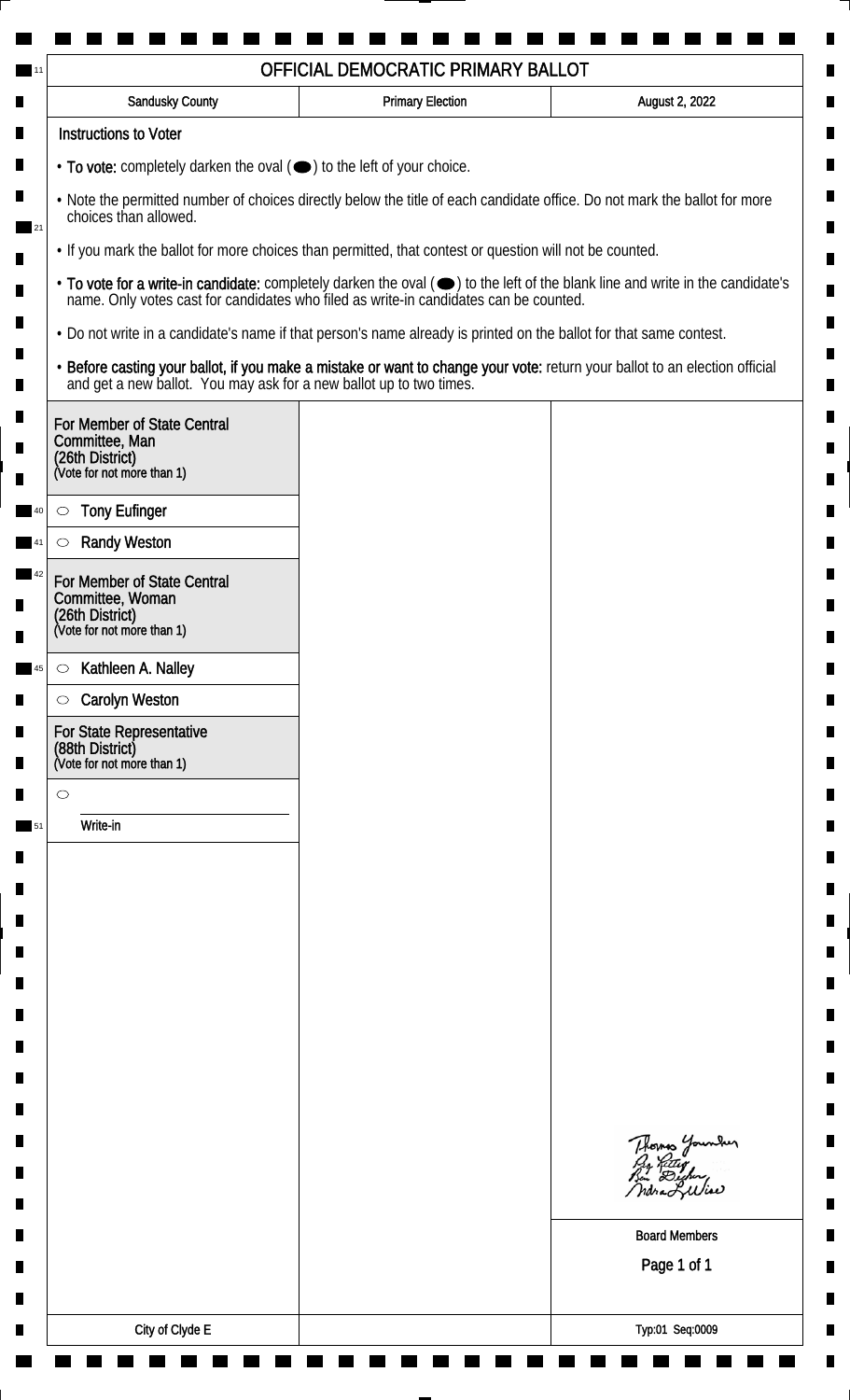| <b>Sandusky County</b>                                                                                             | <b>Primary Election</b> | August 2, 2022                                                                                                                                                                                                                 |
|--------------------------------------------------------------------------------------------------------------------|-------------------------|--------------------------------------------------------------------------------------------------------------------------------------------------------------------------------------------------------------------------------|
| <b>Instructions to Voter</b>                                                                                       |                         |                                                                                                                                                                                                                                |
| • To vote: completely darken the oval ( $\bigcirc$ ) to the left of your choice.                                   |                         |                                                                                                                                                                                                                                |
| choices than allowed.                                                                                              |                         | . Note the permitted number of choices directly below the title of each candidate office. Do not mark the ballot for more                                                                                                      |
| . If you mark the ballot for more choices than permitted, that contest or question will not be counted.            |                         |                                                                                                                                                                                                                                |
|                                                                                                                    |                         | • To vote for a write-in candidate: completely darken the oval ( $\bigcirc$ ) to the left of the blank line and write in the candidate's name. Only votes cast for candidates who filed as write-in candidates can be counted. |
| . Do not write in a candidate's name if that person's name already is printed on the ballot for that same contest. |                         |                                                                                                                                                                                                                                |
|                                                                                                                    |                         | • Before casting your ballot, if you make a mistake or want to change your vote: return your ballot to an election official and get a new ballot. You may ask for a new ballot up to two times.                                |
| For Member of State Central<br>Committee, Man<br>(26th District)<br>(Vote for not more than 1)                     |                         |                                                                                                                                                                                                                                |
| <b>Randy Weston</b><br>$\circ$                                                                                     |                         |                                                                                                                                                                                                                                |
| <b>Tony Eufinger</b>                                                                                               |                         |                                                                                                                                                                                                                                |
| For Member of State Central<br>Committee, Woman<br>(26th District)<br>(Vote for not more than 1)                   |                         |                                                                                                                                                                                                                                |
|                                                                                                                    |                         |                                                                                                                                                                                                                                |
| <b>Carolyn Weston</b><br>$\circ$                                                                                   |                         |                                                                                                                                                                                                                                |
| Kathleen A. Nalley<br>$\circ$<br>For State Representative<br>(88th District)<br>(Vote for not more than 1)         |                         |                                                                                                                                                                                                                                |
| $\circ$                                                                                                            |                         |                                                                                                                                                                                                                                |
| Write-in                                                                                                           |                         |                                                                                                                                                                                                                                |
|                                                                                                                    |                         |                                                                                                                                                                                                                                |
|                                                                                                                    |                         |                                                                                                                                                                                                                                |
|                                                                                                                    |                         |                                                                                                                                                                                                                                |
|                                                                                                                    |                         |                                                                                                                                                                                                                                |
|                                                                                                                    |                         |                                                                                                                                                                                                                                |
|                                                                                                                    |                         |                                                                                                                                                                                                                                |
|                                                                                                                    |                         |                                                                                                                                                                                                                                |
|                                                                                                                    |                         |                                                                                                                                                                                                                                |
|                                                                                                                    |                         |                                                                                                                                                                                                                                |
|                                                                                                                    |                         | Thomas Younder                                                                                                                                                                                                                 |
|                                                                                                                    |                         | <b>Board Members</b><br>Page 1 of 1                                                                                                                                                                                            |
|                                                                                                                    |                         |                                                                                                                                                                                                                                |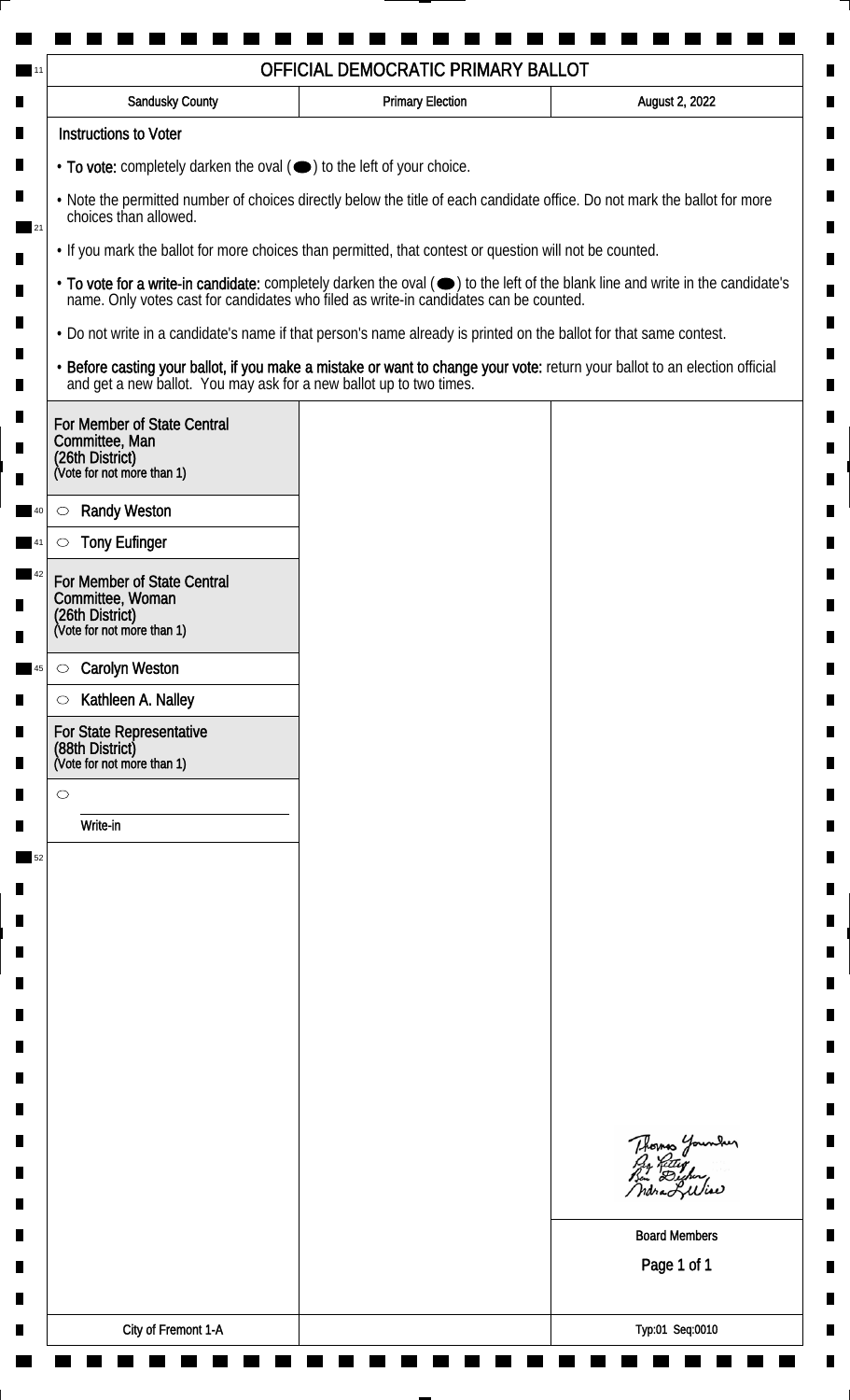| <b>Sandusky County</b>                                                                                             | <b>Primary Election</b> | August 2, 2022                                                                                                                                                                                                                 |
|--------------------------------------------------------------------------------------------------------------------|-------------------------|--------------------------------------------------------------------------------------------------------------------------------------------------------------------------------------------------------------------------------|
| <b>Instructions to Voter</b>                                                                                       |                         |                                                                                                                                                                                                                                |
| • To vote: completely darken the oval ( $\bigcirc$ ) to the left of your choice.                                   |                         |                                                                                                                                                                                                                                |
| choices than allowed.                                                                                              |                         | . Note the permitted number of choices directly below the title of each candidate office. Do not mark the ballot for more                                                                                                      |
| . If you mark the ballot for more choices than permitted, that contest or question will not be counted.            |                         |                                                                                                                                                                                                                                |
|                                                                                                                    |                         | • To vote for a write-in candidate: completely darken the oval ( $\bigcirc$ ) to the left of the blank line and write in the candidate's name. Only votes cast for candidates who filed as write-in candidates can be counted. |
| . Do not write in a candidate's name if that person's name already is printed on the ballot for that same contest. |                         |                                                                                                                                                                                                                                |
|                                                                                                                    |                         | • Before casting your ballot, if you make a mistake or want to change your vote: return your ballot to an election official and get a new ballot. You may ask for a new ballot up to two times.                                |
| For Member of State Central<br>Committee, Man<br>(26th District)<br>(Vote for not more than 1)                     |                         |                                                                                                                                                                                                                                |
|                                                                                                                    |                         |                                                                                                                                                                                                                                |
| <b>Tony Eufinger</b><br>$\circ$<br><b>Randy Weston</b>                                                             |                         |                                                                                                                                                                                                                                |
|                                                                                                                    |                         |                                                                                                                                                                                                                                |
| For Member of State Central<br>Committee, Woman<br>(26th District)<br>(Vote for not more than 1)                   |                         |                                                                                                                                                                                                                                |
| Kathleen A. Nalley<br>$\circ$                                                                                      |                         |                                                                                                                                                                                                                                |
| <b>Carolyn Weston</b><br>$\circ$                                                                                   |                         |                                                                                                                                                                                                                                |
| For State Representative<br>(88th District)<br>(Vote for not more than 1)                                          |                         |                                                                                                                                                                                                                                |
| $\circ$                                                                                                            |                         |                                                                                                                                                                                                                                |
| Write-in                                                                                                           |                         |                                                                                                                                                                                                                                |
|                                                                                                                    |                         |                                                                                                                                                                                                                                |
|                                                                                                                    |                         |                                                                                                                                                                                                                                |
|                                                                                                                    |                         |                                                                                                                                                                                                                                |
|                                                                                                                    |                         |                                                                                                                                                                                                                                |
|                                                                                                                    |                         |                                                                                                                                                                                                                                |
|                                                                                                                    |                         |                                                                                                                                                                                                                                |
|                                                                                                                    |                         |                                                                                                                                                                                                                                |
|                                                                                                                    |                         |                                                                                                                                                                                                                                |
|                                                                                                                    |                         | Thomas Younder                                                                                                                                                                                                                 |
|                                                                                                                    |                         |                                                                                                                                                                                                                                |
|                                                                                                                    |                         | <b>Board Members</b>                                                                                                                                                                                                           |
|                                                                                                                    |                         | Page 1 of 1                                                                                                                                                                                                                    |
|                                                                                                                    |                         |                                                                                                                                                                                                                                |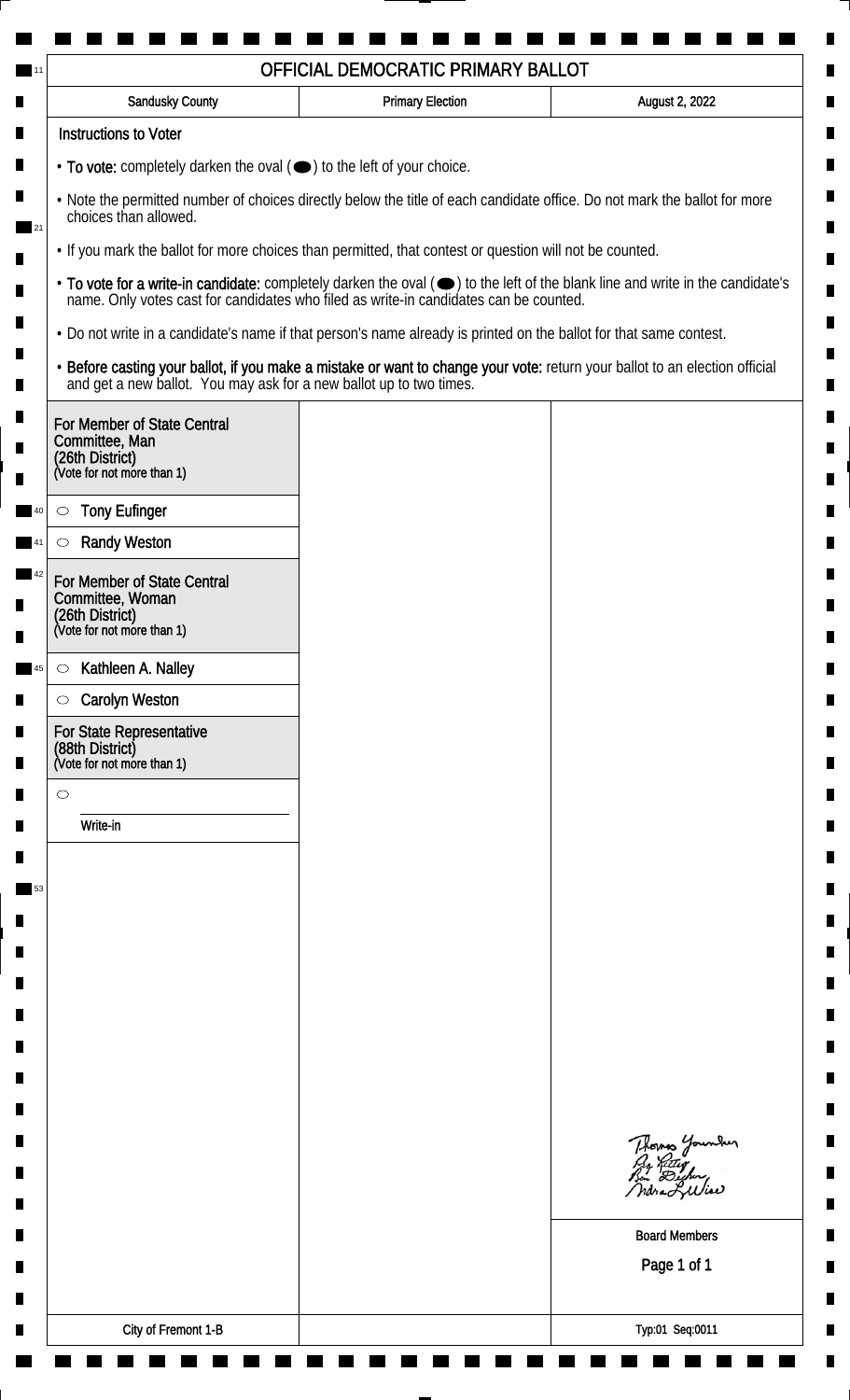| <b>Sandusky County</b>                                                    | <b>Primary Election</b>                                                                                            | August 2, 2022                                                                                                                                                                                                                 |
|---------------------------------------------------------------------------|--------------------------------------------------------------------------------------------------------------------|--------------------------------------------------------------------------------------------------------------------------------------------------------------------------------------------------------------------------------|
| <b>Instructions to Voter</b>                                              |                                                                                                                    |                                                                                                                                                                                                                                |
| • To vote: completely darken the oval (•) to the left of your choice.     |                                                                                                                    |                                                                                                                                                                                                                                |
| choices than allowed.                                                     |                                                                                                                    | . Note the permitted number of choices directly below the title of each candidate office. Do not mark the ballot for more                                                                                                      |
|                                                                           | . If you mark the ballot for more choices than permitted, that contest or question will not be counted.            |                                                                                                                                                                                                                                |
|                                                                           |                                                                                                                    | • To vote for a write-in candidate: completely darken the oval ( $\bigcirc$ ) to the left of the blank line and write in the candidate's name. Only votes cast for candidates who filed as write-in candidates can be counted. |
|                                                                           | . Do not write in a candidate's name if that person's name already is printed on the ballot for that same contest. |                                                                                                                                                                                                                                |
|                                                                           |                                                                                                                    | • Before casting your ballot, if you make a mistake or want to change your vote: return your ballot to an election official and get a new ballot. You may ask for a new ballot up to two times.                                |
| For Member of State Central                                               |                                                                                                                    |                                                                                                                                                                                                                                |
| Committee, Man<br>(26th District)<br>(Vote for not more than 1)           |                                                                                                                    |                                                                                                                                                                                                                                |
|                                                                           |                                                                                                                    |                                                                                                                                                                                                                                |
| <b>Randy Weston</b><br>$\circ$                                            |                                                                                                                    |                                                                                                                                                                                                                                |
| <b>Tony Eufinger</b><br>C                                                 |                                                                                                                    |                                                                                                                                                                                                                                |
| For Member of State Central<br>Committee, Woman                           |                                                                                                                    |                                                                                                                                                                                                                                |
| (26th District)<br>(Vote for not more than 1)                             |                                                                                                                    |                                                                                                                                                                                                                                |
| <b>Carolyn Weston</b><br>$\circ$                                          |                                                                                                                    |                                                                                                                                                                                                                                |
| Kathleen A. Nalley<br>$\circ$                                             |                                                                                                                    |                                                                                                                                                                                                                                |
| For State Representative<br>(88th District)<br>(Vote for not more than 1) |                                                                                                                    |                                                                                                                                                                                                                                |
| $\circ$                                                                   |                                                                                                                    |                                                                                                                                                                                                                                |
| Write-in                                                                  |                                                                                                                    |                                                                                                                                                                                                                                |
|                                                                           |                                                                                                                    |                                                                                                                                                                                                                                |
|                                                                           |                                                                                                                    |                                                                                                                                                                                                                                |
|                                                                           |                                                                                                                    |                                                                                                                                                                                                                                |
|                                                                           |                                                                                                                    |                                                                                                                                                                                                                                |
|                                                                           |                                                                                                                    |                                                                                                                                                                                                                                |
|                                                                           |                                                                                                                    |                                                                                                                                                                                                                                |
|                                                                           |                                                                                                                    |                                                                                                                                                                                                                                |
|                                                                           |                                                                                                                    |                                                                                                                                                                                                                                |
|                                                                           |                                                                                                                    |                                                                                                                                                                                                                                |
|                                                                           |                                                                                                                    | Thomas Younder                                                                                                                                                                                                                 |
|                                                                           |                                                                                                                    |                                                                                                                                                                                                                                |
|                                                                           |                                                                                                                    | <b>Board Members</b>                                                                                                                                                                                                           |
|                                                                           |                                                                                                                    | Page 1 of 1                                                                                                                                                                                                                    |
|                                                                           |                                                                                                                    |                                                                                                                                                                                                                                |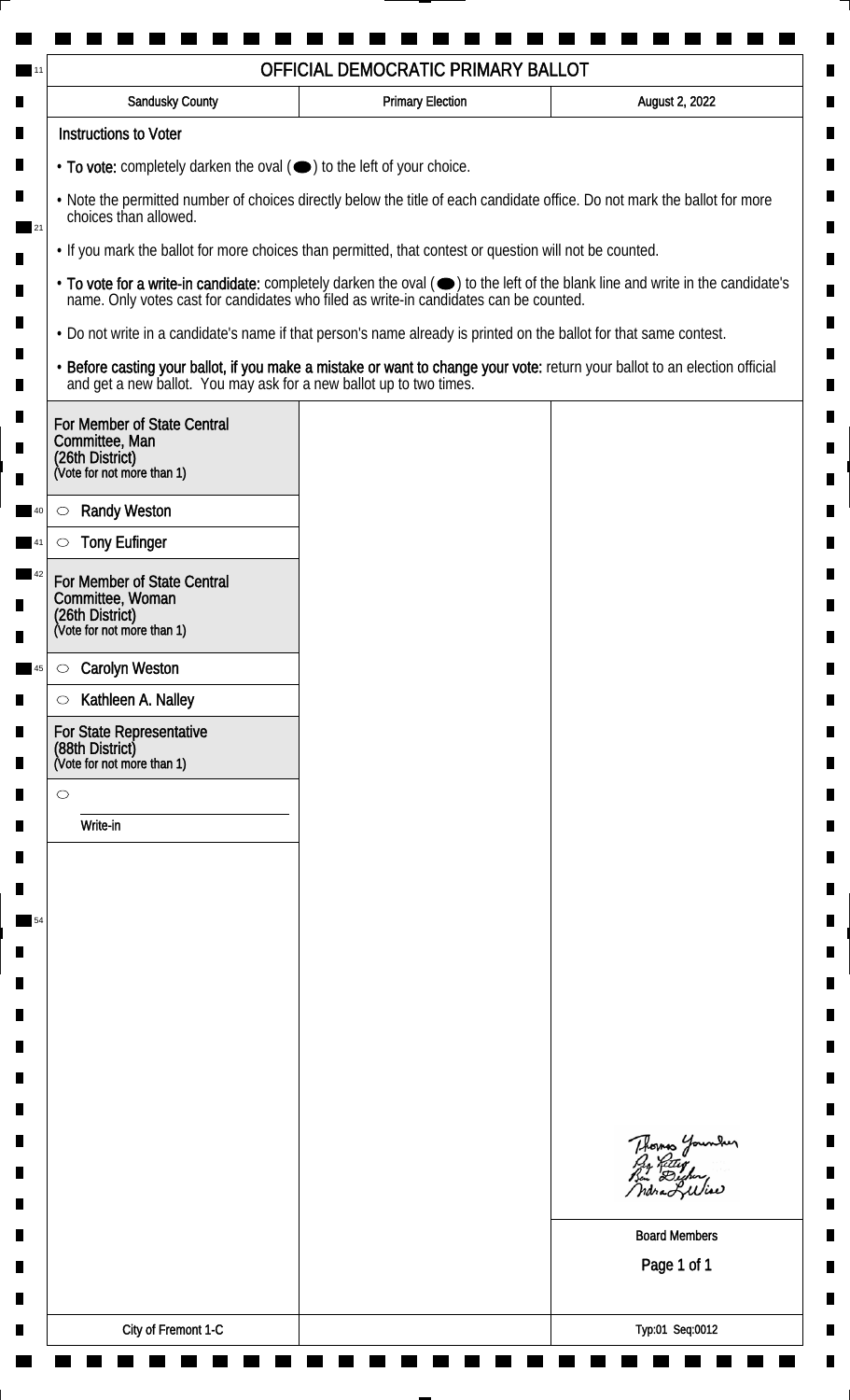| Sandusky County                                                                                                                                    | <b>Primary Election</b>                                                                                                                                                                         | August 2, 2022                                                                                                                                                                                                                 |  |  |
|----------------------------------------------------------------------------------------------------------------------------------------------------|-------------------------------------------------------------------------------------------------------------------------------------------------------------------------------------------------|--------------------------------------------------------------------------------------------------------------------------------------------------------------------------------------------------------------------------------|--|--|
| <b>Instructions to Voter</b>                                                                                                                       |                                                                                                                                                                                                 |                                                                                                                                                                                                                                |  |  |
| • To vote: completely darken the oval (•) to the left of your choice.                                                                              |                                                                                                                                                                                                 |                                                                                                                                                                                                                                |  |  |
| . Note the permitted number of choices directly below the title of each candidate office. Do not mark the ballot for more<br>choices than allowed. |                                                                                                                                                                                                 |                                                                                                                                                                                                                                |  |  |
|                                                                                                                                                    | . If you mark the ballot for more choices than permitted, that contest or question will not be counted.                                                                                         |                                                                                                                                                                                                                                |  |  |
|                                                                                                                                                    |                                                                                                                                                                                                 | • To vote for a write-in candidate: completely darken the oval ( $\bigcirc$ ) to the left of the blank line and write in the candidate's name. Only votes cast for candidates who filed as write-in candidates can be counted. |  |  |
|                                                                                                                                                    | . Do not write in a candidate's name if that person's name already is printed on the ballot for that same contest.                                                                              |                                                                                                                                                                                                                                |  |  |
|                                                                                                                                                    | • Before casting your ballot, if you make a mistake or want to change your vote: return your ballot to an election official and get a new ballot. You may ask for a new ballot up to two times. |                                                                                                                                                                                                                                |  |  |
| For Member of State Central<br>Committee, Man                                                                                                      |                                                                                                                                                                                                 |                                                                                                                                                                                                                                |  |  |
| (26th District)<br>(Vote for not more than 1)                                                                                                      |                                                                                                                                                                                                 |                                                                                                                                                                                                                                |  |  |
| <b>Tony Eufinger</b><br>$\circ$                                                                                                                    |                                                                                                                                                                                                 |                                                                                                                                                                                                                                |  |  |
| <b>Randy Weston</b>                                                                                                                                |                                                                                                                                                                                                 |                                                                                                                                                                                                                                |  |  |
| For Member of State Central<br>Committee, Woman<br>(26th District)<br>(Vote for not more than 1)                                                   |                                                                                                                                                                                                 |                                                                                                                                                                                                                                |  |  |
|                                                                                                                                                    |                                                                                                                                                                                                 |                                                                                                                                                                                                                                |  |  |
| Kathleen A. Nalley<br>$\circ$                                                                                                                      |                                                                                                                                                                                                 |                                                                                                                                                                                                                                |  |  |
| <b>Carolyn Weston</b><br>$\circ$<br>For State Representative                                                                                       |                                                                                                                                                                                                 |                                                                                                                                                                                                                                |  |  |
| (88th District)<br>(Vote for not more than 1)                                                                                                      |                                                                                                                                                                                                 |                                                                                                                                                                                                                                |  |  |
| $\circ$                                                                                                                                            |                                                                                                                                                                                                 |                                                                                                                                                                                                                                |  |  |
| Write-in                                                                                                                                           |                                                                                                                                                                                                 |                                                                                                                                                                                                                                |  |  |
|                                                                                                                                                    |                                                                                                                                                                                                 |                                                                                                                                                                                                                                |  |  |
|                                                                                                                                                    |                                                                                                                                                                                                 |                                                                                                                                                                                                                                |  |  |
|                                                                                                                                                    |                                                                                                                                                                                                 |                                                                                                                                                                                                                                |  |  |
|                                                                                                                                                    |                                                                                                                                                                                                 |                                                                                                                                                                                                                                |  |  |
|                                                                                                                                                    |                                                                                                                                                                                                 |                                                                                                                                                                                                                                |  |  |
|                                                                                                                                                    |                                                                                                                                                                                                 |                                                                                                                                                                                                                                |  |  |
|                                                                                                                                                    |                                                                                                                                                                                                 |                                                                                                                                                                                                                                |  |  |
|                                                                                                                                                    |                                                                                                                                                                                                 |                                                                                                                                                                                                                                |  |  |
|                                                                                                                                                    |                                                                                                                                                                                                 |                                                                                                                                                                                                                                |  |  |
|                                                                                                                                                    |                                                                                                                                                                                                 | Thomas Younder<br>Pro Retter<br>Bin Dicher,                                                                                                                                                                                    |  |  |
|                                                                                                                                                    |                                                                                                                                                                                                 |                                                                                                                                                                                                                                |  |  |
|                                                                                                                                                    |                                                                                                                                                                                                 | <b>Board Members</b>                                                                                                                                                                                                           |  |  |
|                                                                                                                                                    |                                                                                                                                                                                                 | Page 1 of 1                                                                                                                                                                                                                    |  |  |
|                                                                                                                                                    |                                                                                                                                                                                                 |                                                                                                                                                                                                                                |  |  |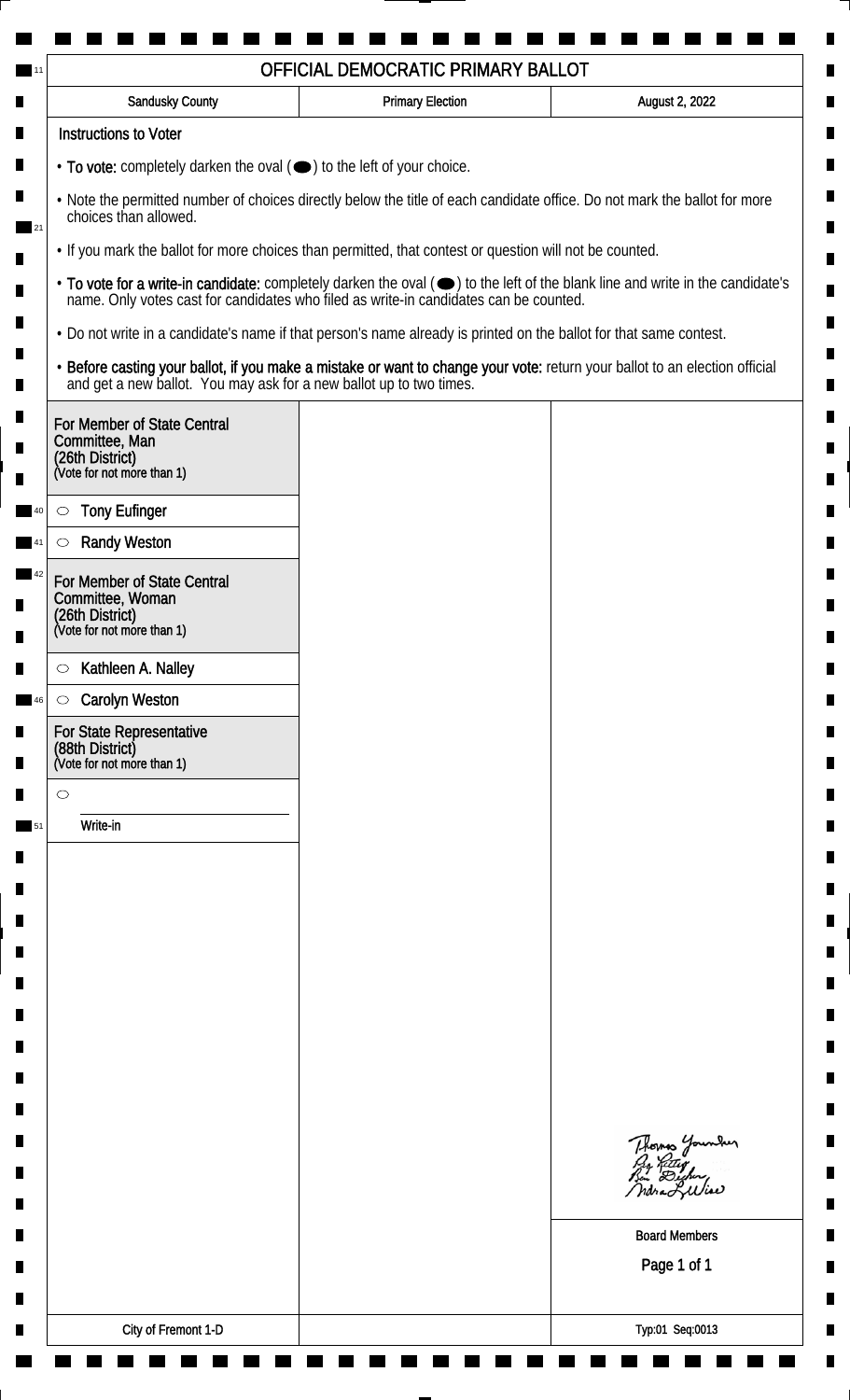| <b>Sandusky County</b>                                                                                                                             | <b>Primary Election</b>                                                                                            | August 2, 2022                                                                                                                                                                                                                 |
|----------------------------------------------------------------------------------------------------------------------------------------------------|--------------------------------------------------------------------------------------------------------------------|--------------------------------------------------------------------------------------------------------------------------------------------------------------------------------------------------------------------------------|
| <b>Instructions to Voter</b>                                                                                                                       |                                                                                                                    |                                                                                                                                                                                                                                |
| • To vote: completely darken the oval (•) to the left of your choice.                                                                              |                                                                                                                    |                                                                                                                                                                                                                                |
| . Note the permitted number of choices directly below the title of each candidate office. Do not mark the ballot for more<br>choices than allowed. |                                                                                                                    |                                                                                                                                                                                                                                |
|                                                                                                                                                    | • If you mark the ballot for more choices than permitted, that contest or question will not be counted.            |                                                                                                                                                                                                                                |
|                                                                                                                                                    |                                                                                                                    | • To vote for a write-in candidate: completely darken the oval ( $\bigcirc$ ) to the left of the blank line and write in the candidate's name. Only votes cast for candidates who filed as write-in candidates can be counted. |
|                                                                                                                                                    | . Do not write in a candidate's name if that person's name already is printed on the ballot for that same contest. |                                                                                                                                                                                                                                |
|                                                                                                                                                    |                                                                                                                    | • Before casting your ballot, if you make a mistake or want to change your vote: return your ballot to an election official and get a new ballot. You may ask for a new ballot up to two times.                                |
| For Member of State Central<br>Committee, Man<br>(26th District)<br>(Vote for not more than 1)                                                     |                                                                                                                    |                                                                                                                                                                                                                                |
| <b>Randy Weston</b><br>$\circ$                                                                                                                     |                                                                                                                    |                                                                                                                                                                                                                                |
| <b>Tony Eufinger</b>                                                                                                                               |                                                                                                                    |                                                                                                                                                                                                                                |
| For Member of State Central<br>Committee, Woman<br>(26th District)<br>(Vote for not more than 1)                                                   |                                                                                                                    |                                                                                                                                                                                                                                |
| <b>Carolyn Weston</b><br>$\circ$                                                                                                                   |                                                                                                                    |                                                                                                                                                                                                                                |
| Kathleen A. Nalley<br>$\circ$                                                                                                                      |                                                                                                                    |                                                                                                                                                                                                                                |
| For State Representative<br>(88th District)<br>(Vote for not more than 1)                                                                          |                                                                                                                    |                                                                                                                                                                                                                                |
| $\circ$                                                                                                                                            |                                                                                                                    |                                                                                                                                                                                                                                |
| Write-in                                                                                                                                           |                                                                                                                    |                                                                                                                                                                                                                                |
|                                                                                                                                                    |                                                                                                                    |                                                                                                                                                                                                                                |
|                                                                                                                                                    |                                                                                                                    |                                                                                                                                                                                                                                |
|                                                                                                                                                    |                                                                                                                    |                                                                                                                                                                                                                                |
|                                                                                                                                                    |                                                                                                                    |                                                                                                                                                                                                                                |
|                                                                                                                                                    |                                                                                                                    |                                                                                                                                                                                                                                |
|                                                                                                                                                    |                                                                                                                    |                                                                                                                                                                                                                                |
|                                                                                                                                                    |                                                                                                                    |                                                                                                                                                                                                                                |
|                                                                                                                                                    |                                                                                                                    |                                                                                                                                                                                                                                |
|                                                                                                                                                    |                                                                                                                    |                                                                                                                                                                                                                                |
|                                                                                                                                                    |                                                                                                                    | Thomas Younder                                                                                                                                                                                                                 |
|                                                                                                                                                    |                                                                                                                    | <b>Board Members</b><br>Page 1 of 1                                                                                                                                                                                            |
|                                                                                                                                                    |                                                                                                                    |                                                                                                                                                                                                                                |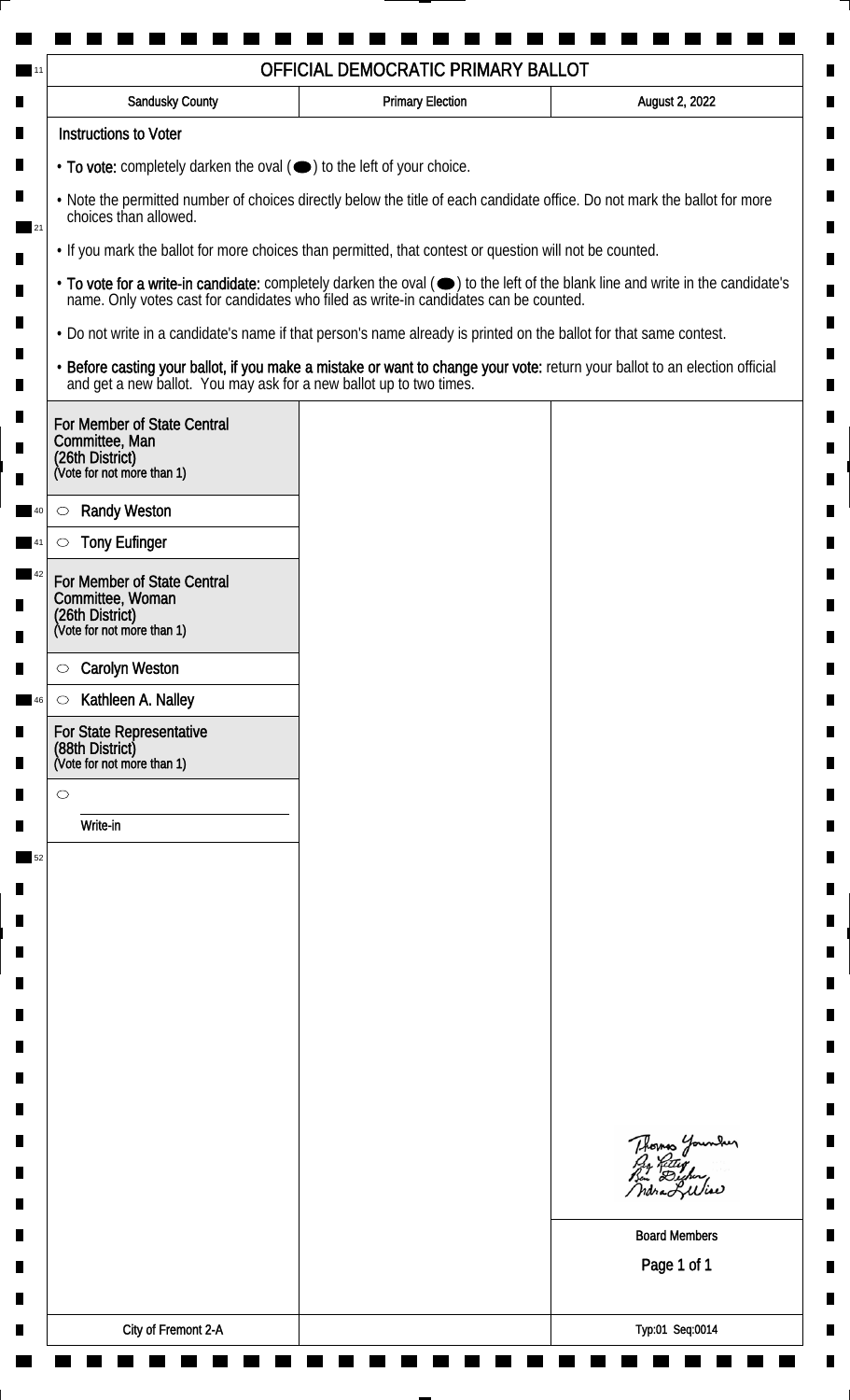| <b>Sandusky County</b>                                                                                             | <b>Primary Election</b> | August 2, 2022                                                                                                                                                                                                                 |
|--------------------------------------------------------------------------------------------------------------------|-------------------------|--------------------------------------------------------------------------------------------------------------------------------------------------------------------------------------------------------------------------------|
| <b>Instructions to Voter</b>                                                                                       |                         |                                                                                                                                                                                                                                |
| • To vote: completely darken the oval ( $\bigcirc$ ) to the left of your choice.                                   |                         |                                                                                                                                                                                                                                |
| choices than allowed.                                                                                              |                         | . Note the permitted number of choices directly below the title of each candidate office. Do not mark the ballot for more                                                                                                      |
| . If you mark the ballot for more choices than permitted, that contest or question will not be counted.            |                         |                                                                                                                                                                                                                                |
|                                                                                                                    |                         | • To vote for a write-in candidate: completely darken the oval ( $\bigcirc$ ) to the left of the blank line and write in the candidate's name. Only votes cast for candidates who filed as write-in candidates can be counted. |
| . Do not write in a candidate's name if that person's name already is printed on the ballot for that same contest. |                         |                                                                                                                                                                                                                                |
|                                                                                                                    |                         | • Before casting your ballot, if you make a mistake or want to change your vote: return your ballot to an election official and get a new ballot. You may ask for a new ballot up to two times.                                |
| For Member of State Central<br>Committee, Man<br>(26th District)<br>(Vote for not more than 1)                     |                         |                                                                                                                                                                                                                                |
|                                                                                                                    |                         |                                                                                                                                                                                                                                |
| <b>Tony Eufinger</b><br>$\circ$                                                                                    |                         |                                                                                                                                                                                                                                |
| <b>Randy Weston</b>                                                                                                |                         |                                                                                                                                                                                                                                |
| For Member of State Central<br>Committee, Woman<br>(26th District)<br>(Vote for not more than 1)                   |                         |                                                                                                                                                                                                                                |
| Kathleen A. Nalley<br>$\circ$                                                                                      |                         |                                                                                                                                                                                                                                |
| <b>Carolyn Weston</b><br>$\circ$                                                                                   |                         |                                                                                                                                                                                                                                |
| For State Representative<br>(88th District)<br>(Vote for not more than 1)                                          |                         |                                                                                                                                                                                                                                |
| $\circ$                                                                                                            |                         |                                                                                                                                                                                                                                |
| Write-in                                                                                                           |                         |                                                                                                                                                                                                                                |
|                                                                                                                    |                         |                                                                                                                                                                                                                                |
|                                                                                                                    |                         |                                                                                                                                                                                                                                |
|                                                                                                                    |                         |                                                                                                                                                                                                                                |
|                                                                                                                    |                         |                                                                                                                                                                                                                                |
|                                                                                                                    |                         |                                                                                                                                                                                                                                |
|                                                                                                                    |                         |                                                                                                                                                                                                                                |
|                                                                                                                    |                         |                                                                                                                                                                                                                                |
|                                                                                                                    |                         |                                                                                                                                                                                                                                |
|                                                                                                                    |                         |                                                                                                                                                                                                                                |
|                                                                                                                    |                         | Thomas Younder                                                                                                                                                                                                                 |
|                                                                                                                    |                         | <b>Board Members</b>                                                                                                                                                                                                           |
|                                                                                                                    |                         | Page 1 of 1                                                                                                                                                                                                                    |
|                                                                                                                    |                         |                                                                                                                                                                                                                                |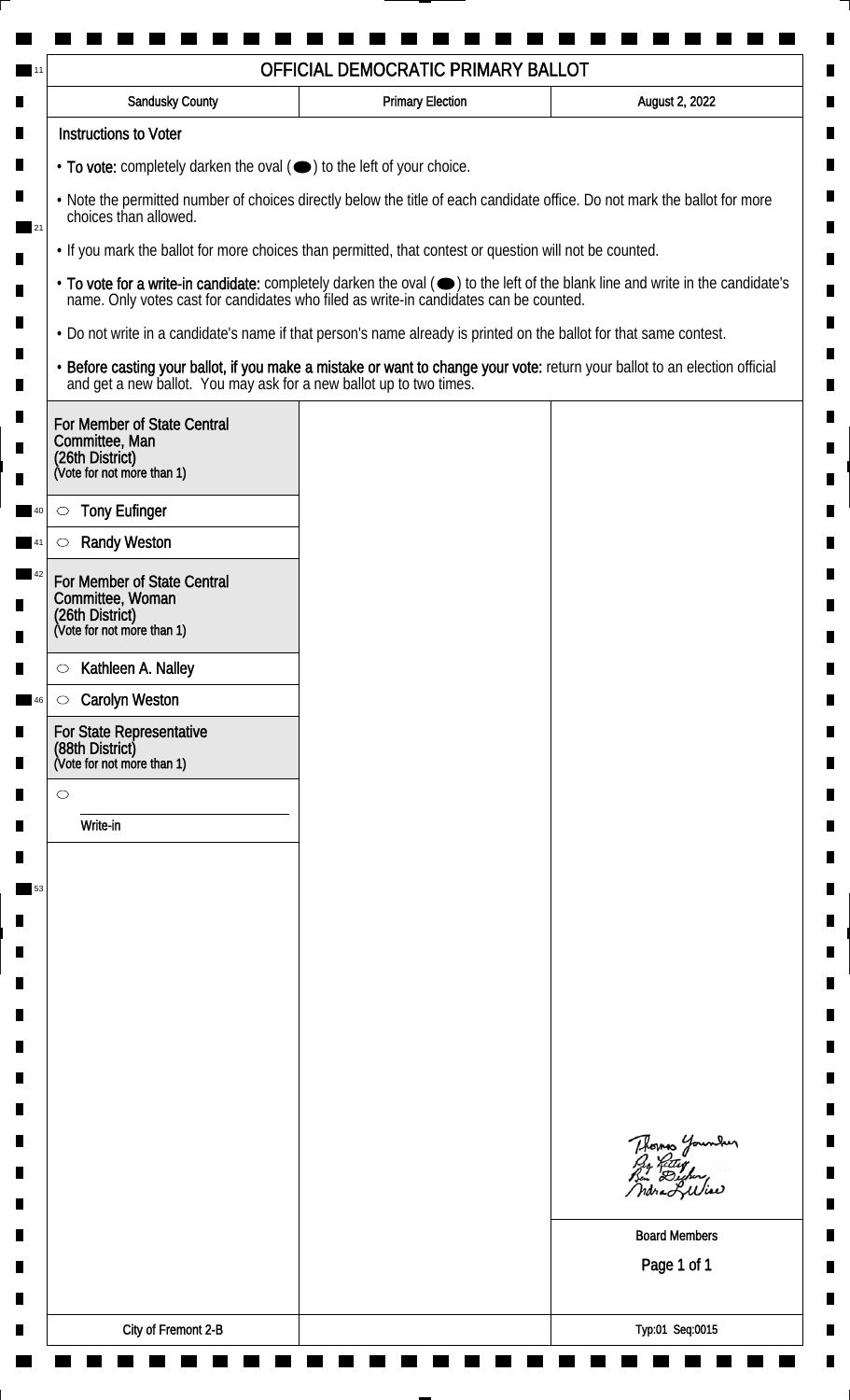| <b>Sandusky County</b>                                                                                             | <b>Primary Election</b> | August 2, 2022                                                                                                                                                                                                                 |
|--------------------------------------------------------------------------------------------------------------------|-------------------------|--------------------------------------------------------------------------------------------------------------------------------------------------------------------------------------------------------------------------------|
| <b>Instructions to Voter</b>                                                                                       |                         |                                                                                                                                                                                                                                |
| • To vote: completely darken the oval ( $\bigcirc$ ) to the left of your choice.                                   |                         |                                                                                                                                                                                                                                |
| choices than allowed.                                                                                              |                         | . Note the permitted number of choices directly below the title of each candidate office. Do not mark the ballot for more                                                                                                      |
| . If you mark the ballot for more choices than permitted, that contest or question will not be counted.            |                         |                                                                                                                                                                                                                                |
|                                                                                                                    |                         | • To vote for a write-in candidate: completely darken the oval ( $\bigcirc$ ) to the left of the blank line and write in the candidate's name. Only votes cast for candidates who filed as write-in candidates can be counted. |
| . Do not write in a candidate's name if that person's name already is printed on the ballot for that same contest. |                         |                                                                                                                                                                                                                                |
|                                                                                                                    |                         | • Before casting your ballot, if you make a mistake or want to change your vote: return your ballot to an election official and get a new ballot. You may ask for a new ballot up to two times.                                |
| For Member of State Central<br>Committee, Man<br>(26th District)<br>(Vote for not more than 1)                     |                         |                                                                                                                                                                                                                                |
|                                                                                                                    |                         |                                                                                                                                                                                                                                |
| <b>Randy Weston</b><br>$\circ$<br><b>Tony Eufinger</b>                                                             |                         |                                                                                                                                                                                                                                |
| For Member of State Central                                                                                        |                         |                                                                                                                                                                                                                                |
| Committee, Woman<br>(26th District)<br>(Vote for not more than 1)                                                  |                         |                                                                                                                                                                                                                                |
| <b>Carolyn Weston</b><br>$\circ$                                                                                   |                         |                                                                                                                                                                                                                                |
| Kathleen A. Nalley<br>$\circ$                                                                                      |                         |                                                                                                                                                                                                                                |
| For State Representative<br>(88th District)<br>(Vote for not more than 1)                                          |                         |                                                                                                                                                                                                                                |
| $\circ$                                                                                                            |                         |                                                                                                                                                                                                                                |
| Write-in                                                                                                           |                         |                                                                                                                                                                                                                                |
|                                                                                                                    |                         |                                                                                                                                                                                                                                |
|                                                                                                                    |                         |                                                                                                                                                                                                                                |
|                                                                                                                    |                         |                                                                                                                                                                                                                                |
|                                                                                                                    |                         |                                                                                                                                                                                                                                |
|                                                                                                                    |                         |                                                                                                                                                                                                                                |
|                                                                                                                    |                         |                                                                                                                                                                                                                                |
|                                                                                                                    |                         |                                                                                                                                                                                                                                |
|                                                                                                                    |                         |                                                                                                                                                                                                                                |
|                                                                                                                    |                         |                                                                                                                                                                                                                                |
|                                                                                                                    |                         | Thomas Younder                                                                                                                                                                                                                 |
|                                                                                                                    |                         |                                                                                                                                                                                                                                |
|                                                                                                                    |                         | <b>Board Members</b>                                                                                                                                                                                                           |
|                                                                                                                    |                         | Page 1 of 1                                                                                                                                                                                                                    |
|                                                                                                                    |                         |                                                                                                                                                                                                                                |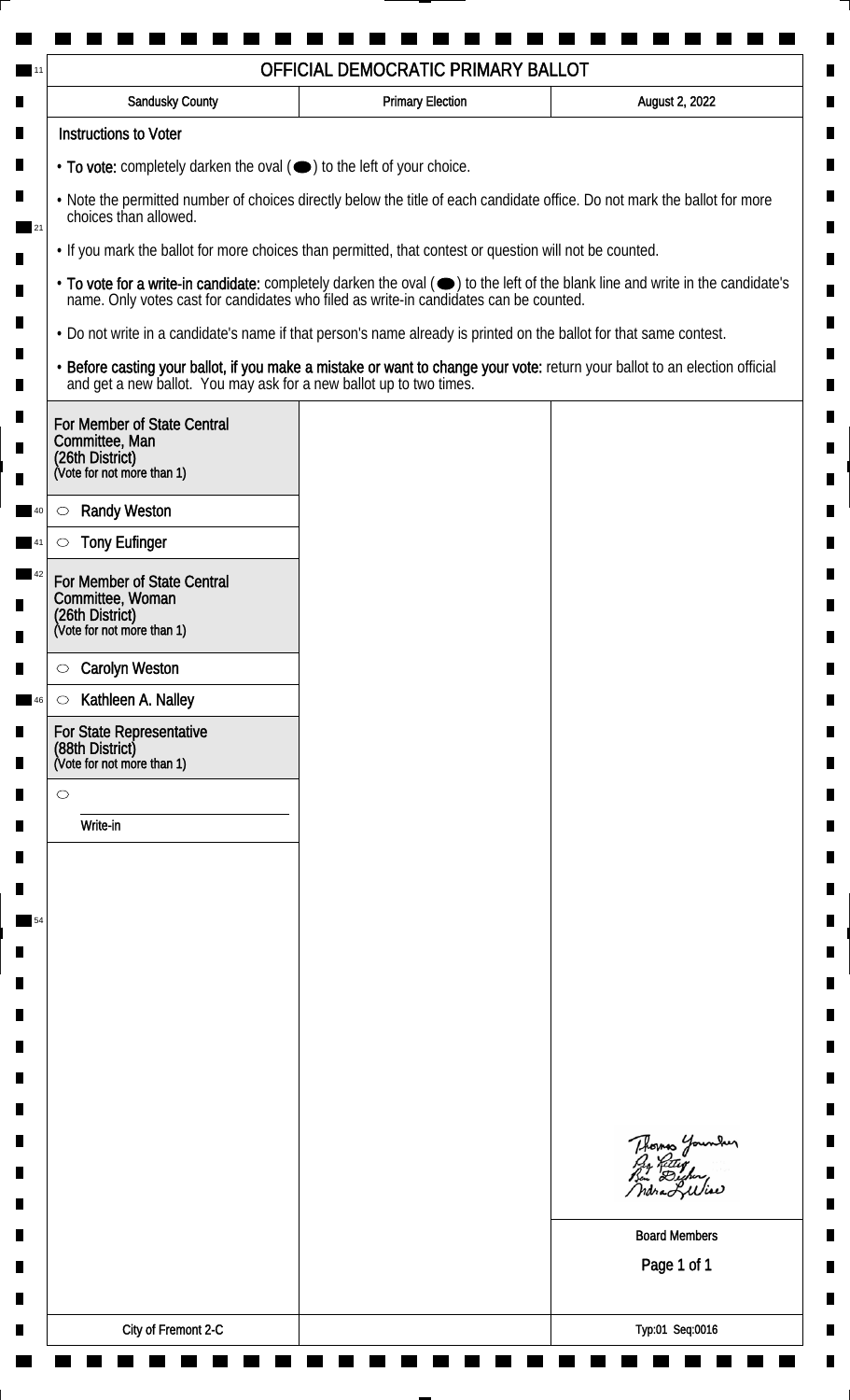| <b>Instructions to Voter</b><br>• To vote: completely darken the oval (•) to the left of your choice.<br>. Note the permitted number of choices directly below the title of each candidate office. Do not mark the ballot for more<br>choices than allowed.<br>. If you mark the ballot for more choices than permitted, that contest or question will not be counted.<br>• To vote for a write-in candidate: completely darken the oval ( $\bigcirc$ ) to the left of the blank line and write in the candidate's name. Only votes cast for candidates who filed as write-in candidates can be counted.<br>. Do not write in a candidate's name if that person's name already is printed on the ballot for that same contest.<br>• Before casting your ballot, if you make a mistake or want to change your vote: return your ballot to an election official and get a new ballot. You may ask for a new ballot up to two times.<br>For Member of State Central<br>Committee, Man<br>(26th District)<br>(Vote for not more than 1)<br><b>Tony Eufinger</b><br>$\circ$<br><b>Randy Weston</b><br>For Member of State Central<br>(26th District)<br>(Vote for not more than 1)<br>Kathleen A. Nalley<br>$\circ$<br><b>Carolyn Weston</b><br>$\circ$<br>For State Representative<br>(Vote for not more than 1)<br>$\circ$<br>Write-in<br>Thomas Younder<br>Pro Retter<br>Bin Dicher,<br><b>Board Members</b><br>Page 1 of 1 | Sandusky County  | <b>Primary Election</b> | August 2, 2022 |
|---------------------------------------------------------------------------------------------------------------------------------------------------------------------------------------------------------------------------------------------------------------------------------------------------------------------------------------------------------------------------------------------------------------------------------------------------------------------------------------------------------------------------------------------------------------------------------------------------------------------------------------------------------------------------------------------------------------------------------------------------------------------------------------------------------------------------------------------------------------------------------------------------------------------------------------------------------------------------------------------------------------------------------------------------------------------------------------------------------------------------------------------------------------------------------------------------------------------------------------------------------------------------------------------------------------------------------------------------------------------------------------------------------------------------|------------------|-------------------------|----------------|
|                                                                                                                                                                                                                                                                                                                                                                                                                                                                                                                                                                                                                                                                                                                                                                                                                                                                                                                                                                                                                                                                                                                                                                                                                                                                                                                                                                                                                           |                  |                         |                |
|                                                                                                                                                                                                                                                                                                                                                                                                                                                                                                                                                                                                                                                                                                                                                                                                                                                                                                                                                                                                                                                                                                                                                                                                                                                                                                                                                                                                                           |                  |                         |                |
|                                                                                                                                                                                                                                                                                                                                                                                                                                                                                                                                                                                                                                                                                                                                                                                                                                                                                                                                                                                                                                                                                                                                                                                                                                                                                                                                                                                                                           |                  |                         |                |
|                                                                                                                                                                                                                                                                                                                                                                                                                                                                                                                                                                                                                                                                                                                                                                                                                                                                                                                                                                                                                                                                                                                                                                                                                                                                                                                                                                                                                           |                  |                         |                |
|                                                                                                                                                                                                                                                                                                                                                                                                                                                                                                                                                                                                                                                                                                                                                                                                                                                                                                                                                                                                                                                                                                                                                                                                                                                                                                                                                                                                                           |                  |                         |                |
|                                                                                                                                                                                                                                                                                                                                                                                                                                                                                                                                                                                                                                                                                                                                                                                                                                                                                                                                                                                                                                                                                                                                                                                                                                                                                                                                                                                                                           |                  |                         |                |
|                                                                                                                                                                                                                                                                                                                                                                                                                                                                                                                                                                                                                                                                                                                                                                                                                                                                                                                                                                                                                                                                                                                                                                                                                                                                                                                                                                                                                           |                  |                         |                |
|                                                                                                                                                                                                                                                                                                                                                                                                                                                                                                                                                                                                                                                                                                                                                                                                                                                                                                                                                                                                                                                                                                                                                                                                                                                                                                                                                                                                                           |                  |                         |                |
|                                                                                                                                                                                                                                                                                                                                                                                                                                                                                                                                                                                                                                                                                                                                                                                                                                                                                                                                                                                                                                                                                                                                                                                                                                                                                                                                                                                                                           |                  |                         |                |
|                                                                                                                                                                                                                                                                                                                                                                                                                                                                                                                                                                                                                                                                                                                                                                                                                                                                                                                                                                                                                                                                                                                                                                                                                                                                                                                                                                                                                           |                  |                         |                |
|                                                                                                                                                                                                                                                                                                                                                                                                                                                                                                                                                                                                                                                                                                                                                                                                                                                                                                                                                                                                                                                                                                                                                                                                                                                                                                                                                                                                                           |                  |                         |                |
|                                                                                                                                                                                                                                                                                                                                                                                                                                                                                                                                                                                                                                                                                                                                                                                                                                                                                                                                                                                                                                                                                                                                                                                                                                                                                                                                                                                                                           | Committee, Woman |                         |                |
|                                                                                                                                                                                                                                                                                                                                                                                                                                                                                                                                                                                                                                                                                                                                                                                                                                                                                                                                                                                                                                                                                                                                                                                                                                                                                                                                                                                                                           |                  |                         |                |
|                                                                                                                                                                                                                                                                                                                                                                                                                                                                                                                                                                                                                                                                                                                                                                                                                                                                                                                                                                                                                                                                                                                                                                                                                                                                                                                                                                                                                           |                  |                         |                |
|                                                                                                                                                                                                                                                                                                                                                                                                                                                                                                                                                                                                                                                                                                                                                                                                                                                                                                                                                                                                                                                                                                                                                                                                                                                                                                                                                                                                                           |                  |                         |                |
|                                                                                                                                                                                                                                                                                                                                                                                                                                                                                                                                                                                                                                                                                                                                                                                                                                                                                                                                                                                                                                                                                                                                                                                                                                                                                                                                                                                                                           | (88th District)  |                         |                |
|                                                                                                                                                                                                                                                                                                                                                                                                                                                                                                                                                                                                                                                                                                                                                                                                                                                                                                                                                                                                                                                                                                                                                                                                                                                                                                                                                                                                                           |                  |                         |                |
|                                                                                                                                                                                                                                                                                                                                                                                                                                                                                                                                                                                                                                                                                                                                                                                                                                                                                                                                                                                                                                                                                                                                                                                                                                                                                                                                                                                                                           |                  |                         |                |
|                                                                                                                                                                                                                                                                                                                                                                                                                                                                                                                                                                                                                                                                                                                                                                                                                                                                                                                                                                                                                                                                                                                                                                                                                                                                                                                                                                                                                           |                  |                         |                |
|                                                                                                                                                                                                                                                                                                                                                                                                                                                                                                                                                                                                                                                                                                                                                                                                                                                                                                                                                                                                                                                                                                                                                                                                                                                                                                                                                                                                                           |                  |                         |                |
|                                                                                                                                                                                                                                                                                                                                                                                                                                                                                                                                                                                                                                                                                                                                                                                                                                                                                                                                                                                                                                                                                                                                                                                                                                                                                                                                                                                                                           |                  |                         |                |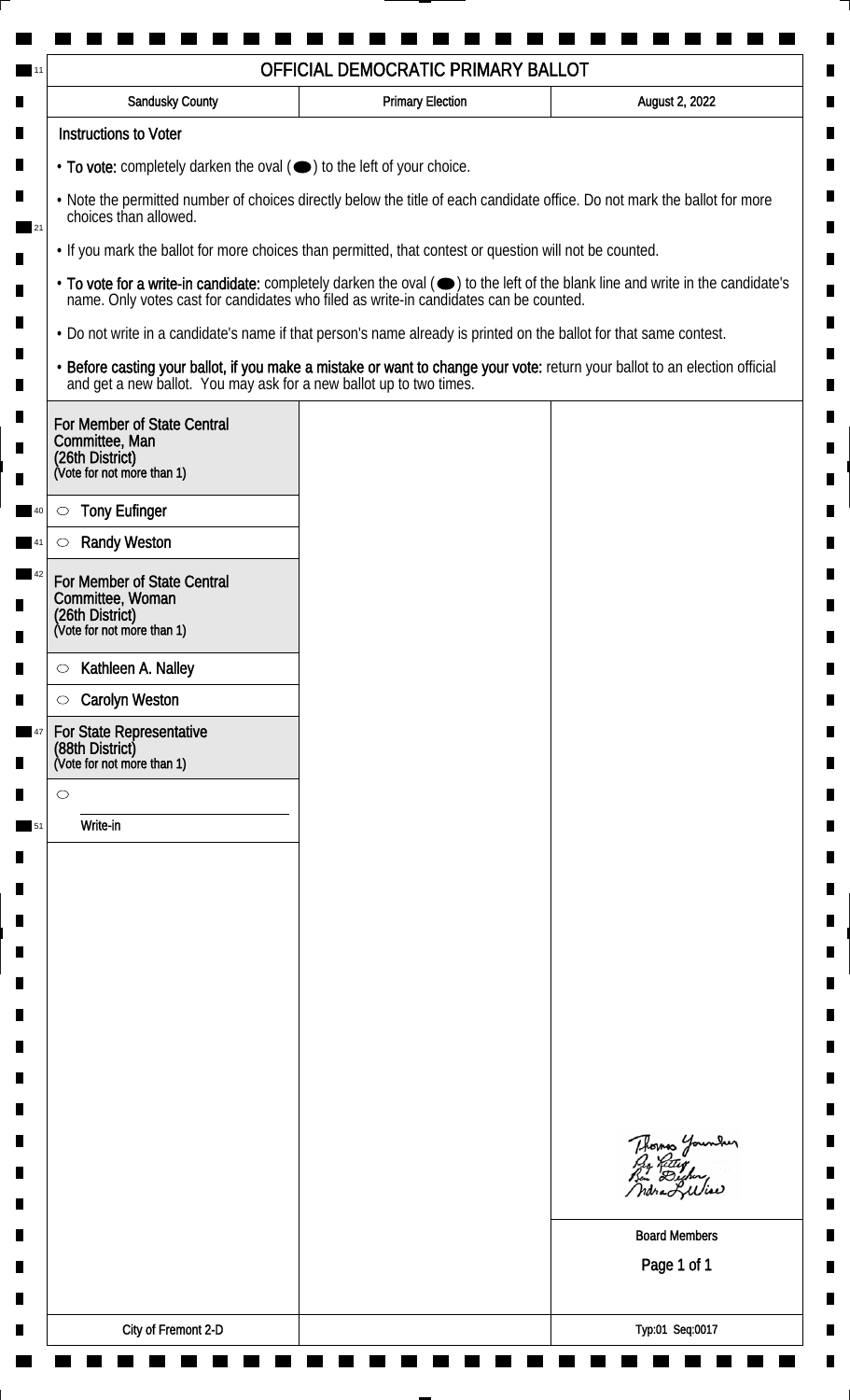| <b>Sandusky County</b>                                                                                             | <b>Primary Election</b> | August 2, 2022                                                                                                                                                                                                                 |
|--------------------------------------------------------------------------------------------------------------------|-------------------------|--------------------------------------------------------------------------------------------------------------------------------------------------------------------------------------------------------------------------------|
| <b>Instructions to Voter</b>                                                                                       |                         |                                                                                                                                                                                                                                |
| • To vote: completely darken the oval (•) to the left of your choice.                                              |                         |                                                                                                                                                                                                                                |
| choices than allowed.                                                                                              |                         | . Note the permitted number of choices directly below the title of each candidate office. Do not mark the ballot for more                                                                                                      |
| . If you mark the ballot for more choices than permitted, that contest or question will not be counted.            |                         |                                                                                                                                                                                                                                |
|                                                                                                                    |                         | • To vote for a write-in candidate: completely darken the oval ( $\bigcirc$ ) to the left of the blank line and write in the candidate's name. Only votes cast for candidates who filed as write-in candidates can be counted. |
| • Do not write in a candidate's name if that person's name already is printed on the ballot for that same contest. |                         |                                                                                                                                                                                                                                |
| and get a new ballot. You may ask for a new ballot up to two times.                                                |                         | · Before casting your ballot, if you make a mistake or want to change your vote: return your ballot to an election official                                                                                                    |
| For Member of State Central<br>Committee, Man<br>(26th District)<br>(Vote for not more than 1)                     |                         |                                                                                                                                                                                                                                |
| <b>Randy Weston</b><br>$\circlearrowright$                                                                         |                         |                                                                                                                                                                                                                                |
| <b>Tony Eufinger</b>                                                                                               |                         |                                                                                                                                                                                                                                |
| For Member of State Central                                                                                        |                         |                                                                                                                                                                                                                                |
| Committee, Woman<br>(26th District)                                                                                |                         |                                                                                                                                                                                                                                |
| (Vote for not more than 1)                                                                                         |                         |                                                                                                                                                                                                                                |
| <b>Carolyn Weston</b><br>$\circ$                                                                                   |                         |                                                                                                                                                                                                                                |
| Kathleen A. Nalley<br>$\circlearrowright$                                                                          |                         |                                                                                                                                                                                                                                |
| For State Representative<br>(88th District)<br>(Vote for not more than 1)                                          |                         |                                                                                                                                                                                                                                |
| $\circ$                                                                                                            |                         |                                                                                                                                                                                                                                |
| Write-in                                                                                                           |                         |                                                                                                                                                                                                                                |
|                                                                                                                    |                         |                                                                                                                                                                                                                                |
|                                                                                                                    |                         |                                                                                                                                                                                                                                |
|                                                                                                                    |                         |                                                                                                                                                                                                                                |
|                                                                                                                    |                         |                                                                                                                                                                                                                                |
|                                                                                                                    |                         |                                                                                                                                                                                                                                |
|                                                                                                                    |                         |                                                                                                                                                                                                                                |
|                                                                                                                    |                         |                                                                                                                                                                                                                                |
|                                                                                                                    |                         |                                                                                                                                                                                                                                |
|                                                                                                                    |                         |                                                                                                                                                                                                                                |
|                                                                                                                    |                         | Thomas Younder                                                                                                                                                                                                                 |
|                                                                                                                    |                         |                                                                                                                                                                                                                                |
|                                                                                                                    |                         | <b>Board Members</b>                                                                                                                                                                                                           |
|                                                                                                                    |                         | Page 1 of 1                                                                                                                                                                                                                    |
|                                                                                                                    |                         |                                                                                                                                                                                                                                |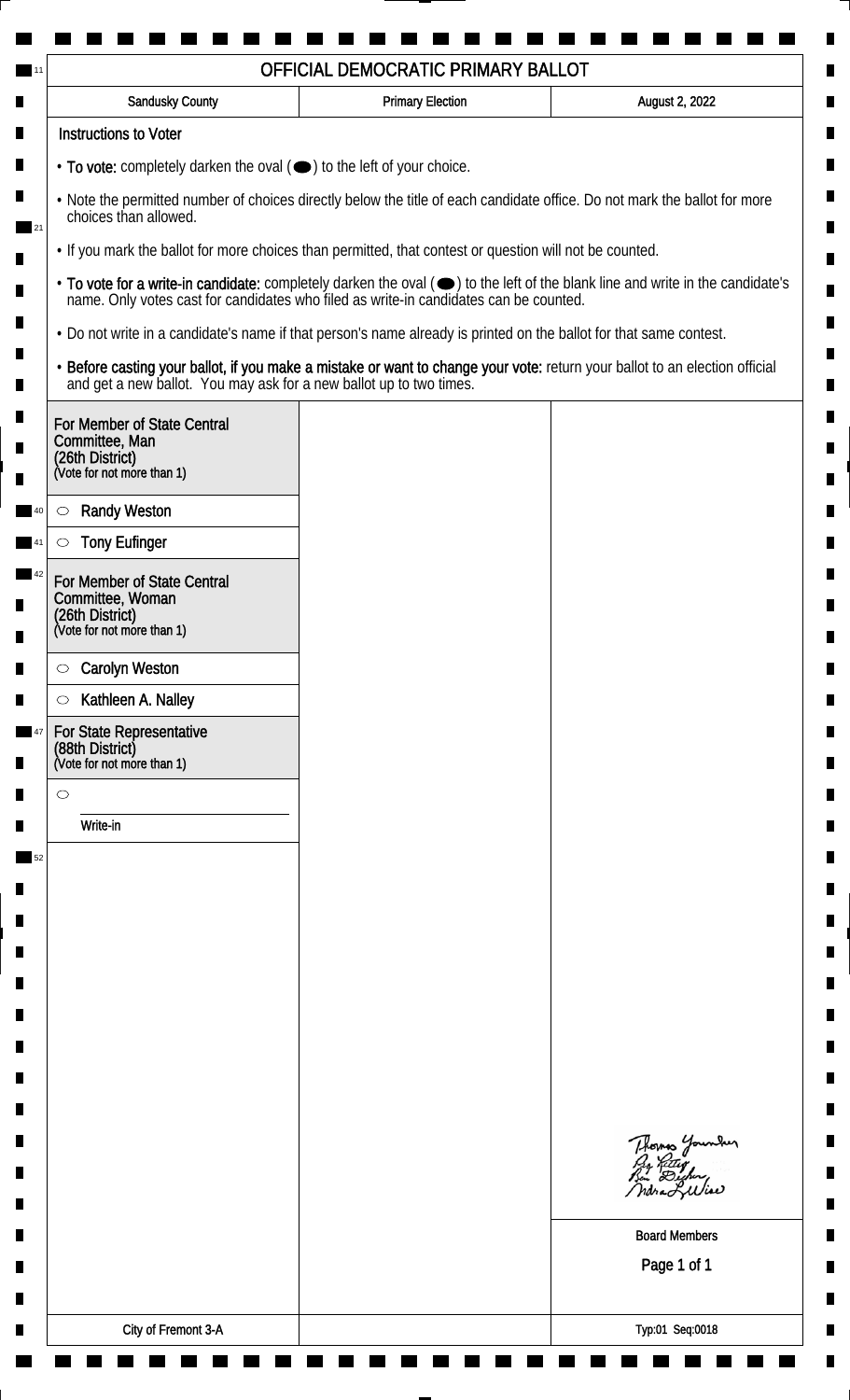| Sandusky County                                                           | <b>Primary Election</b>                                                                                                                                                                         | August 2, 2022                                                                                                                                                                                                                 |
|---------------------------------------------------------------------------|-------------------------------------------------------------------------------------------------------------------------------------------------------------------------------------------------|--------------------------------------------------------------------------------------------------------------------------------------------------------------------------------------------------------------------------------|
| <b>Instructions to Voter</b>                                              |                                                                                                                                                                                                 |                                                                                                                                                                                                                                |
| • To vote: completely darken the oval (•) to the left of your choice.     |                                                                                                                                                                                                 |                                                                                                                                                                                                                                |
| choices than allowed.                                                     | . Note the permitted number of choices directly below the title of each candidate office. Do not mark the ballot for more                                                                       |                                                                                                                                                                                                                                |
|                                                                           | . If you mark the ballot for more choices than permitted, that contest or question will not be counted.                                                                                         |                                                                                                                                                                                                                                |
|                                                                           |                                                                                                                                                                                                 | • To vote for a write-in candidate: completely darken the oval ( $\bigcirc$ ) to the left of the blank line and write in the candidate's name. Only votes cast for candidates who filed as write-in candidates can be counted. |
|                                                                           | • Do not write in a candidate's name if that person's name already is printed on the ballot for that same contest.                                                                              |                                                                                                                                                                                                                                |
|                                                                           | • Before casting your ballot, if you make a mistake or want to change your vote: return your ballot to an election official and get a new ballot. You may ask for a new ballot up to two times. |                                                                                                                                                                                                                                |
| For Member of State Central<br>Committee, Man                             |                                                                                                                                                                                                 |                                                                                                                                                                                                                                |
| (26th District)<br>(Vote for not more than 1)                             |                                                                                                                                                                                                 |                                                                                                                                                                                                                                |
| <b>Tony Eufinger</b><br>$\circ$                                           |                                                                                                                                                                                                 |                                                                                                                                                                                                                                |
| <b>Randy Weston</b>                                                       |                                                                                                                                                                                                 |                                                                                                                                                                                                                                |
| For Member of State Central<br>Committee, Woman                           |                                                                                                                                                                                                 |                                                                                                                                                                                                                                |
| (26th District)<br>(Vote for not more than 1)                             |                                                                                                                                                                                                 |                                                                                                                                                                                                                                |
| Kathleen A. Nalley<br>$\circ$                                             |                                                                                                                                                                                                 |                                                                                                                                                                                                                                |
| <b>Carolyn Weston</b><br>$\circ$                                          |                                                                                                                                                                                                 |                                                                                                                                                                                                                                |
| For State Representative<br>(88th District)<br>(Vote for not more than 1) |                                                                                                                                                                                                 |                                                                                                                                                                                                                                |
| $\circ$                                                                   |                                                                                                                                                                                                 |                                                                                                                                                                                                                                |
| Write-in                                                                  |                                                                                                                                                                                                 |                                                                                                                                                                                                                                |
|                                                                           |                                                                                                                                                                                                 |                                                                                                                                                                                                                                |
|                                                                           |                                                                                                                                                                                                 |                                                                                                                                                                                                                                |
|                                                                           |                                                                                                                                                                                                 |                                                                                                                                                                                                                                |
|                                                                           |                                                                                                                                                                                                 |                                                                                                                                                                                                                                |
|                                                                           |                                                                                                                                                                                                 |                                                                                                                                                                                                                                |
|                                                                           |                                                                                                                                                                                                 |                                                                                                                                                                                                                                |
|                                                                           |                                                                                                                                                                                                 |                                                                                                                                                                                                                                |
|                                                                           |                                                                                                                                                                                                 |                                                                                                                                                                                                                                |
|                                                                           |                                                                                                                                                                                                 |                                                                                                                                                                                                                                |
|                                                                           |                                                                                                                                                                                                 | Thomas Younder<br>Pro Retter<br>Bin Dicher,                                                                                                                                                                                    |
|                                                                           |                                                                                                                                                                                                 | ndra Luliae                                                                                                                                                                                                                    |
|                                                                           |                                                                                                                                                                                                 | <b>Board Members</b>                                                                                                                                                                                                           |
|                                                                           |                                                                                                                                                                                                 | Page 1 of 1                                                                                                                                                                                                                    |
|                                                                           |                                                                                                                                                                                                 |                                                                                                                                                                                                                                |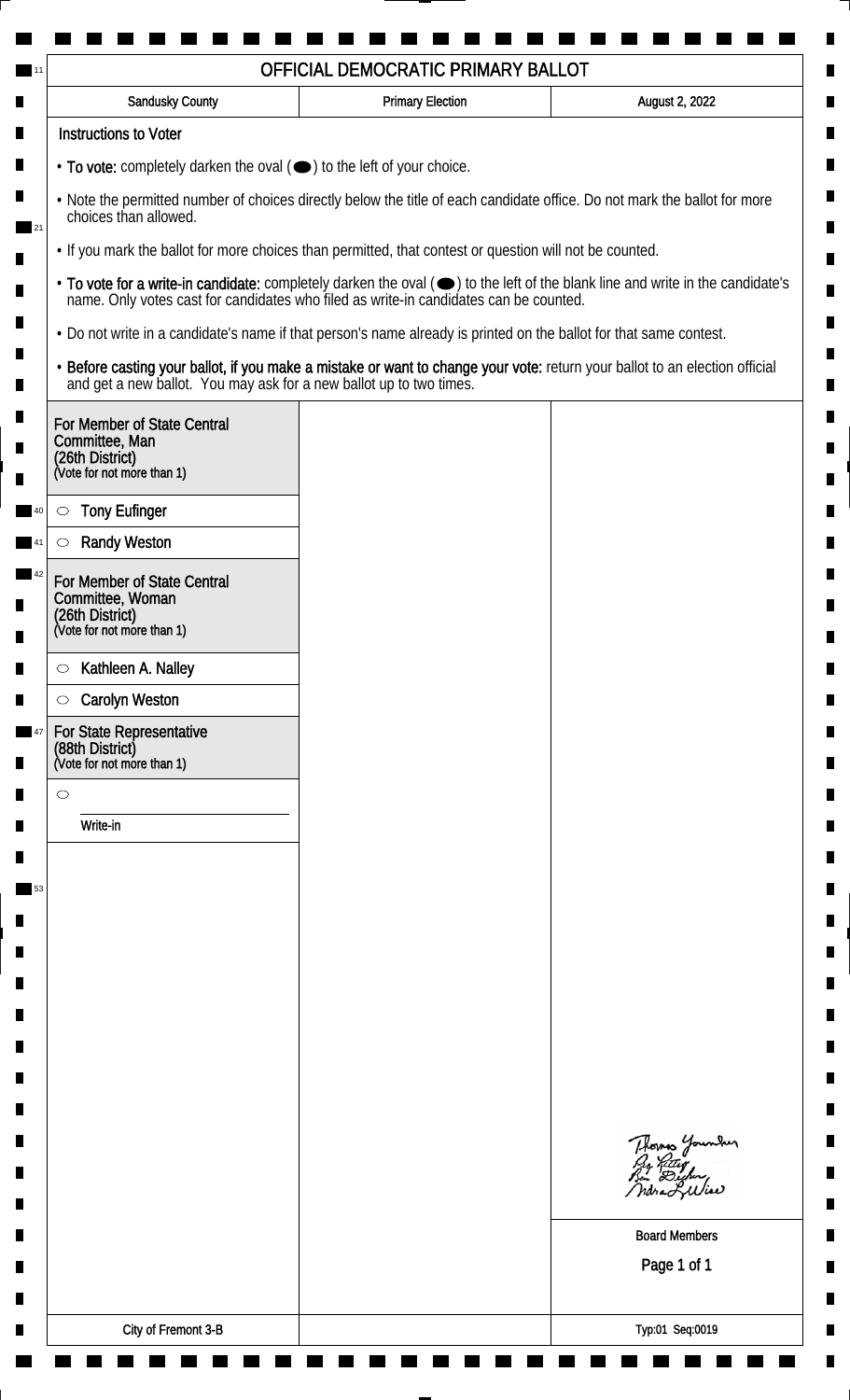| <b>Sandusky County</b>                                                                                             | <b>Primary Election</b> | August 2, 2022                                                                                                                                                                                                                 |
|--------------------------------------------------------------------------------------------------------------------|-------------------------|--------------------------------------------------------------------------------------------------------------------------------------------------------------------------------------------------------------------------------|
| <b>Instructions to Voter</b>                                                                                       |                         |                                                                                                                                                                                                                                |
| • To vote: completely darken the oval ( $\bigcirc$ ) to the left of your choice.                                   |                         |                                                                                                                                                                                                                                |
| choices than allowed.                                                                                              |                         | . Note the permitted number of choices directly below the title of each candidate office. Do not mark the ballot for more                                                                                                      |
| . If you mark the ballot for more choices than permitted, that contest or question will not be counted.            |                         |                                                                                                                                                                                                                                |
|                                                                                                                    |                         | • To vote for a write-in candidate: completely darken the oval ( $\bigcirc$ ) to the left of the blank line and write in the candidate's name. Only votes cast for candidates who filed as write-in candidates can be counted. |
| . Do not write in a candidate's name if that person's name already is printed on the ballot for that same contest. |                         |                                                                                                                                                                                                                                |
|                                                                                                                    |                         | • Before casting your ballot, if you make a mistake or want to change your vote: return your ballot to an election official and get a new ballot. You may ask for a new ballot up to two times.                                |
| For Member of State Central<br>Committee, Man<br>(26th District)<br>(Vote for not more than 1)                     |                         |                                                                                                                                                                                                                                |
|                                                                                                                    |                         |                                                                                                                                                                                                                                |
| <b>Randy Weston</b><br>$\circ$<br><b>Tony Eufinger</b>                                                             |                         |                                                                                                                                                                                                                                |
|                                                                                                                    |                         |                                                                                                                                                                                                                                |
| For Member of State Central<br>Committee, Woman<br>(26th District)<br>(Vote for not more than 1)                   |                         |                                                                                                                                                                                                                                |
| <b>Carolyn Weston</b><br>$\circ$                                                                                   |                         |                                                                                                                                                                                                                                |
| Kathleen A. Nalley<br>$\circlearrowright$                                                                          |                         |                                                                                                                                                                                                                                |
| For State Representative<br>(88th District)<br>(Vote for not more than 1)                                          |                         |                                                                                                                                                                                                                                |
| $\circ$                                                                                                            |                         |                                                                                                                                                                                                                                |
| Write-in                                                                                                           |                         |                                                                                                                                                                                                                                |
|                                                                                                                    |                         |                                                                                                                                                                                                                                |
|                                                                                                                    |                         |                                                                                                                                                                                                                                |
|                                                                                                                    |                         |                                                                                                                                                                                                                                |
|                                                                                                                    |                         |                                                                                                                                                                                                                                |
|                                                                                                                    |                         |                                                                                                                                                                                                                                |
|                                                                                                                    |                         |                                                                                                                                                                                                                                |
|                                                                                                                    |                         |                                                                                                                                                                                                                                |
|                                                                                                                    |                         |                                                                                                                                                                                                                                |
|                                                                                                                    |                         |                                                                                                                                                                                                                                |
|                                                                                                                    |                         | Thomas Younder                                                                                                                                                                                                                 |
|                                                                                                                    |                         |                                                                                                                                                                                                                                |
|                                                                                                                    |                         | <b>Board Members</b>                                                                                                                                                                                                           |
|                                                                                                                    |                         | Page 1 of 1                                                                                                                                                                                                                    |
|                                                                                                                    |                         |                                                                                                                                                                                                                                |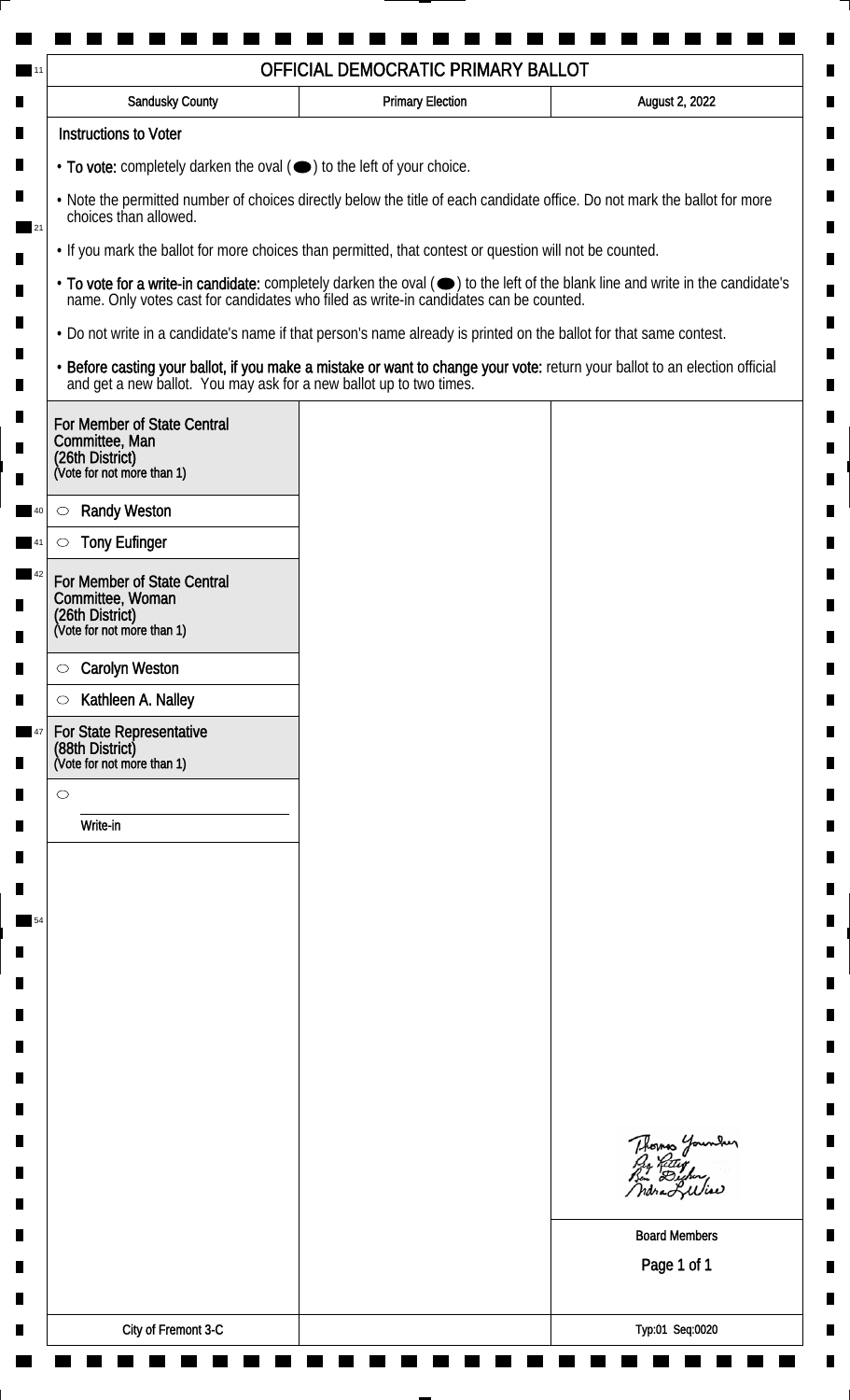|         | Sandusky County                                                                                  | <b>Primary Election</b>                                                                                                   | August 2, 2022                                                                                                                                                                                                                 |
|---------|--------------------------------------------------------------------------------------------------|---------------------------------------------------------------------------------------------------------------------------|--------------------------------------------------------------------------------------------------------------------------------------------------------------------------------------------------------------------------------|
|         | <b>Instructions to Voter</b>                                                                     |                                                                                                                           |                                                                                                                                                                                                                                |
|         | • To vote: completely darken the oval (•) to the left of your choice.                            |                                                                                                                           |                                                                                                                                                                                                                                |
|         | choices than allowed.                                                                            | . Note the permitted number of choices directly below the title of each candidate office. Do not mark the ballot for more |                                                                                                                                                                                                                                |
|         |                                                                                                  | . If you mark the ballot for more choices than permitted, that contest or question will not be counted.                   |                                                                                                                                                                                                                                |
|         |                                                                                                  |                                                                                                                           | • To vote for a write-in candidate: completely darken the oval ( $\bigcirc$ ) to the left of the blank line and write in the candidate's name. Only votes cast for candidates who filed as write-in candidates can be counted. |
|         |                                                                                                  | • Do not write in a candidate's name if that person's name already is printed on the ballot for that same contest.        |                                                                                                                                                                                                                                |
|         |                                                                                                  |                                                                                                                           | • Before casting your ballot, if you make a mistake or want to change your vote: return your ballot to an election official and get a new ballot. You may ask for a new ballot up to two times.                                |
|         | For Member of State Central<br>Committee, Man<br>(26th District)<br>(Vote for not more than 1)   |                                                                                                                           |                                                                                                                                                                                                                                |
|         |                                                                                                  |                                                                                                                           |                                                                                                                                                                                                                                |
| $\circ$ | <b>Tony Eufinger</b>                                                                             |                                                                                                                           |                                                                                                                                                                                                                                |
|         | <b>Randy Weston</b>                                                                              |                                                                                                                           |                                                                                                                                                                                                                                |
|         | For Member of State Central<br>Committee, Woman<br>(26th District)<br>(Vote for not more than 1) |                                                                                                                           |                                                                                                                                                                                                                                |
|         |                                                                                                  |                                                                                                                           |                                                                                                                                                                                                                                |
| $\circ$ | Kathleen A. Nalley<br><b>Carolyn Weston</b>                                                      |                                                                                                                           |                                                                                                                                                                                                                                |
| $\circ$ | For State Representative                                                                         |                                                                                                                           |                                                                                                                                                                                                                                |
|         | (88th District)<br>(Vote for not more than 1)                                                    |                                                                                                                           |                                                                                                                                                                                                                                |
| $\circ$ |                                                                                                  |                                                                                                                           |                                                                                                                                                                                                                                |
|         | Write-in                                                                                         |                                                                                                                           |                                                                                                                                                                                                                                |
|         |                                                                                                  |                                                                                                                           |                                                                                                                                                                                                                                |
|         |                                                                                                  |                                                                                                                           |                                                                                                                                                                                                                                |
|         |                                                                                                  |                                                                                                                           |                                                                                                                                                                                                                                |
|         |                                                                                                  |                                                                                                                           |                                                                                                                                                                                                                                |
|         |                                                                                                  |                                                                                                                           |                                                                                                                                                                                                                                |
|         |                                                                                                  |                                                                                                                           |                                                                                                                                                                                                                                |
|         |                                                                                                  |                                                                                                                           |                                                                                                                                                                                                                                |
|         |                                                                                                  |                                                                                                                           |                                                                                                                                                                                                                                |
|         |                                                                                                  |                                                                                                                           |                                                                                                                                                                                                                                |
|         |                                                                                                  |                                                                                                                           | Thomas Younder<br>Pro Retter<br>Pen Dicher,                                                                                                                                                                                    |
|         |                                                                                                  |                                                                                                                           | ndra Luliae                                                                                                                                                                                                                    |
|         |                                                                                                  |                                                                                                                           | <b>Board Members</b>                                                                                                                                                                                                           |
|         |                                                                                                  |                                                                                                                           | Page 1 of 1                                                                                                                                                                                                                    |
|         |                                                                                                  |                                                                                                                           |                                                                                                                                                                                                                                |
|         |                                                                                                  |                                                                                                                           |                                                                                                                                                                                                                                |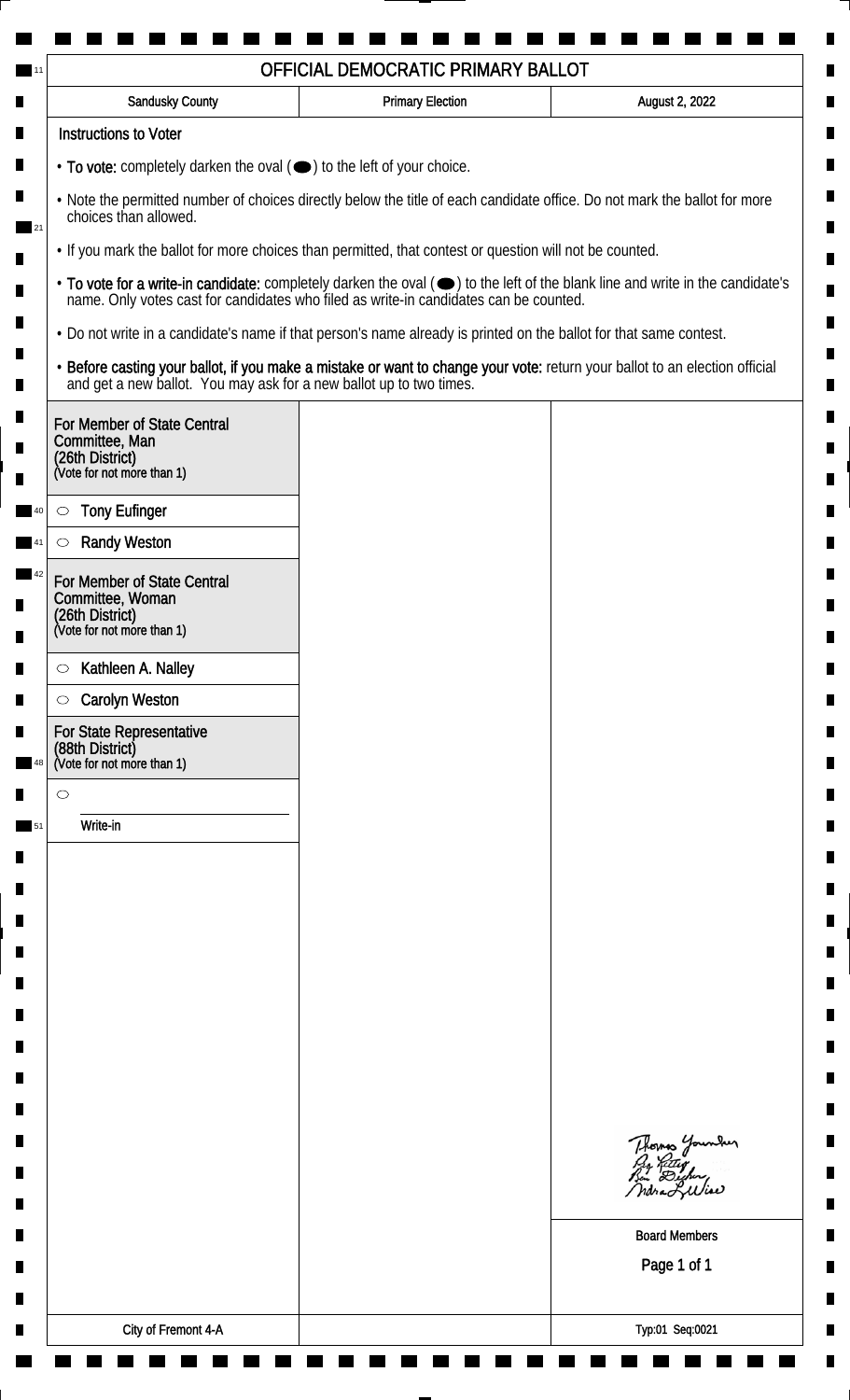| Sandusky County                                                                                                                                    | <b>Primary Election</b> | August 2, 2022                                                                                                                                                                                                                 |
|----------------------------------------------------------------------------------------------------------------------------------------------------|-------------------------|--------------------------------------------------------------------------------------------------------------------------------------------------------------------------------------------------------------------------------|
| <b>Instructions to Voter</b>                                                                                                                       |                         |                                                                                                                                                                                                                                |
| • To vote: completely darken the oval (•) to the left of your choice.                                                                              |                         |                                                                                                                                                                                                                                |
| . Note the permitted number of choices directly below the title of each candidate office. Do not mark the ballot for more<br>choices than allowed. |                         |                                                                                                                                                                                                                                |
| . If you mark the ballot for more choices than permitted, that contest or question will not be counted.                                            |                         |                                                                                                                                                                                                                                |
|                                                                                                                                                    |                         | • To vote for a write-in candidate: completely darken the oval ( $\bigcirc$ ) to the left of the blank line and write in the candidate's name. Only votes cast for candidates who filed as write-in candidates can be counted. |
| • Do not write in a candidate's name if that person's name already is printed on the ballot for that same contest.                                 |                         |                                                                                                                                                                                                                                |
|                                                                                                                                                    |                         | • Before casting your ballot, if you make a mistake or want to change your vote: return your ballot to an election official and get a new ballot. You may ask for a new ballot up to two times.                                |
| For Member of State Central<br>Committee, Man<br>(26th District)<br>(Vote for not more than 1)                                                     |                         |                                                                                                                                                                                                                                |
|                                                                                                                                                    |                         |                                                                                                                                                                                                                                |
| <b>Randy Weston</b><br>$\circlearrowright$                                                                                                         |                         |                                                                                                                                                                                                                                |
| <b>Tony Eufinger</b>                                                                                                                               |                         |                                                                                                                                                                                                                                |
| For Member of State Central<br>Committee, Woman<br>(26th District)<br>(Vote for not more than 1)                                                   |                         |                                                                                                                                                                                                                                |
| <b>Carolyn Weston</b><br>$\circ$                                                                                                                   |                         |                                                                                                                                                                                                                                |
| Kathleen A. Nalley<br>$\circlearrowright$                                                                                                          |                         |                                                                                                                                                                                                                                |
| For State Representative<br>(88th District)<br>(Vote for not more than 1)                                                                          |                         |                                                                                                                                                                                                                                |
| $\circ$                                                                                                                                            |                         |                                                                                                                                                                                                                                |
| Write-in                                                                                                                                           |                         |                                                                                                                                                                                                                                |
|                                                                                                                                                    |                         |                                                                                                                                                                                                                                |
|                                                                                                                                                    |                         |                                                                                                                                                                                                                                |
|                                                                                                                                                    |                         |                                                                                                                                                                                                                                |
|                                                                                                                                                    |                         |                                                                                                                                                                                                                                |
|                                                                                                                                                    |                         |                                                                                                                                                                                                                                |
|                                                                                                                                                    |                         |                                                                                                                                                                                                                                |
|                                                                                                                                                    |                         |                                                                                                                                                                                                                                |
|                                                                                                                                                    |                         |                                                                                                                                                                                                                                |
|                                                                                                                                                    |                         |                                                                                                                                                                                                                                |
|                                                                                                                                                    |                         | Thomas Younder<br>Pro Retter<br>Pen Dicher,                                                                                                                                                                                    |
|                                                                                                                                                    |                         |                                                                                                                                                                                                                                |
|                                                                                                                                                    |                         | <b>Board Members</b>                                                                                                                                                                                                           |
|                                                                                                                                                    |                         | Page 1 of 1                                                                                                                                                                                                                    |
|                                                                                                                                                    |                         |                                                                                                                                                                                                                                |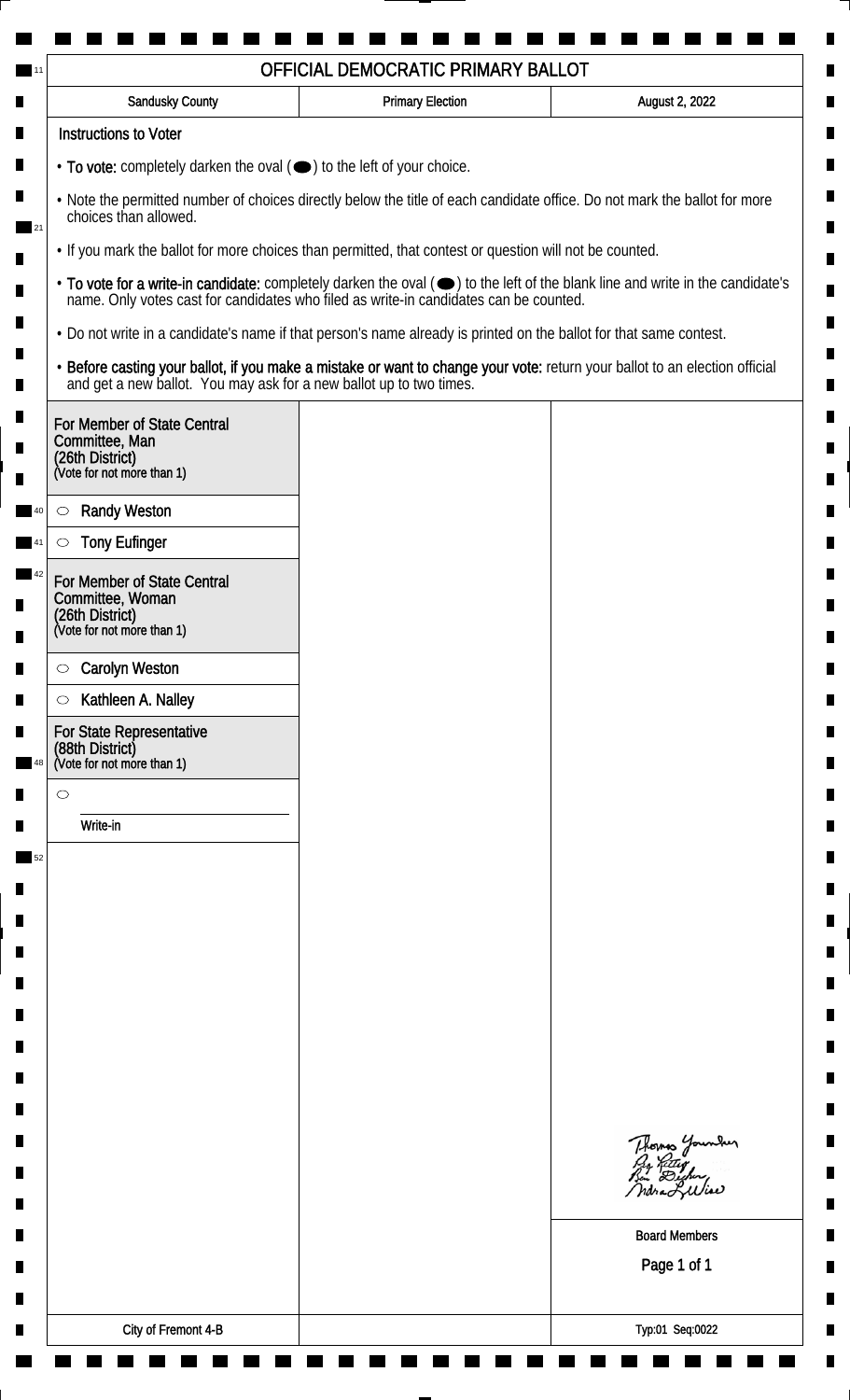| <b>Sandusky County</b>                                                                           | <b>Primary Election</b>                                                                                            | August 2, 2022                                                                                                                                                                                                                 |
|--------------------------------------------------------------------------------------------------|--------------------------------------------------------------------------------------------------------------------|--------------------------------------------------------------------------------------------------------------------------------------------------------------------------------------------------------------------------------|
| <b>Instructions to Voter</b>                                                                     |                                                                                                                    |                                                                                                                                                                                                                                |
| • To vote: completely darken the oval ( $\bigcirc$ ) to the left of your choice.                 |                                                                                                                    |                                                                                                                                                                                                                                |
| choices than allowed.                                                                            |                                                                                                                    | . Note the permitted number of choices directly below the title of each candidate office. Do not mark the ballot for more                                                                                                      |
|                                                                                                  | . If you mark the ballot for more choices than permitted, that contest or question will not be counted.            |                                                                                                                                                                                                                                |
|                                                                                                  |                                                                                                                    | • To vote for a write-in candidate: completely darken the oval ( $\bigcirc$ ) to the left of the blank line and write in the candidate's name. Only votes cast for candidates who filed as write-in candidates can be counted. |
|                                                                                                  | . Do not write in a candidate's name if that person's name already is printed on the ballot for that same contest. |                                                                                                                                                                                                                                |
|                                                                                                  |                                                                                                                    | • Before casting your ballot, if you make a mistake or want to change your vote: return your ballot to an election official and get a new ballot. You may ask for a new ballot up to two times.                                |
| For Member of State Central<br>Committee, Man<br>(26th District)<br>(Vote for not more than 1)   |                                                                                                                    |                                                                                                                                                                                                                                |
|                                                                                                  |                                                                                                                    |                                                                                                                                                                                                                                |
| <b>Tony Eufinger</b><br>$\circ$                                                                  |                                                                                                                    |                                                                                                                                                                                                                                |
| <b>Randy Weston</b>                                                                              |                                                                                                                    |                                                                                                                                                                                                                                |
| For Member of State Central<br>Committee, Woman<br>(26th District)<br>(Vote for not more than 1) |                                                                                                                    |                                                                                                                                                                                                                                |
| Kathleen A. Nalley<br>$\circ$                                                                    |                                                                                                                    |                                                                                                                                                                                                                                |
| <b>Carolyn Weston</b><br>$\circ$                                                                 |                                                                                                                    |                                                                                                                                                                                                                                |
| For State Representative<br>(88th District)<br>(Vote for not more than 1)                        |                                                                                                                    |                                                                                                                                                                                                                                |
| $\circ$                                                                                          |                                                                                                                    |                                                                                                                                                                                                                                |
| Write-in                                                                                         |                                                                                                                    |                                                                                                                                                                                                                                |
|                                                                                                  |                                                                                                                    |                                                                                                                                                                                                                                |
|                                                                                                  |                                                                                                                    |                                                                                                                                                                                                                                |
|                                                                                                  |                                                                                                                    |                                                                                                                                                                                                                                |
|                                                                                                  |                                                                                                                    |                                                                                                                                                                                                                                |
|                                                                                                  |                                                                                                                    |                                                                                                                                                                                                                                |
|                                                                                                  |                                                                                                                    |                                                                                                                                                                                                                                |
|                                                                                                  |                                                                                                                    |                                                                                                                                                                                                                                |
|                                                                                                  |                                                                                                                    |                                                                                                                                                                                                                                |
|                                                                                                  |                                                                                                                    |                                                                                                                                                                                                                                |
|                                                                                                  |                                                                                                                    | Thomas Younder                                                                                                                                                                                                                 |
|                                                                                                  |                                                                                                                    |                                                                                                                                                                                                                                |
|                                                                                                  |                                                                                                                    | <b>Board Members</b>                                                                                                                                                                                                           |
|                                                                                                  |                                                                                                                    | Page 1 of 1                                                                                                                                                                                                                    |
|                                                                                                  |                                                                                                                    |                                                                                                                                                                                                                                |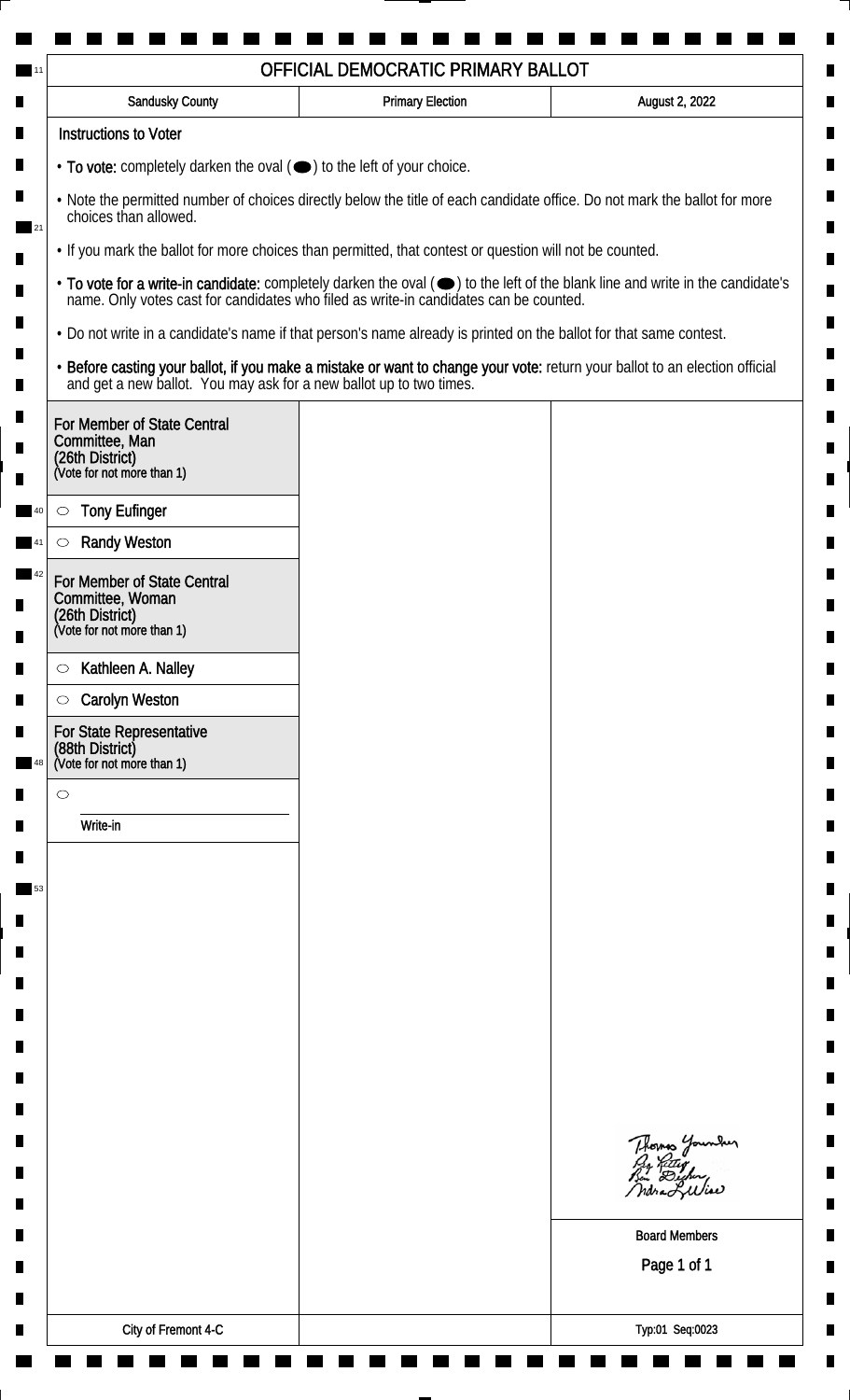| <b>Sandusky County</b>                                                                         | <b>Primary Election</b>                                                                                            | August 2, 2022                                                                                                                                                                                                                 |
|------------------------------------------------------------------------------------------------|--------------------------------------------------------------------------------------------------------------------|--------------------------------------------------------------------------------------------------------------------------------------------------------------------------------------------------------------------------------|
| <b>Instructions to Voter</b>                                                                   |                                                                                                                    |                                                                                                                                                                                                                                |
| • To vote: completely darken the oval ( $\bigcirc$ ) to the left of your choice.               |                                                                                                                    |                                                                                                                                                                                                                                |
| choices than allowed.                                                                          |                                                                                                                    | . Note the permitted number of choices directly below the title of each candidate office. Do not mark the ballot for more                                                                                                      |
|                                                                                                | . If you mark the ballot for more choices than permitted, that contest or question will not be counted.            |                                                                                                                                                                                                                                |
|                                                                                                |                                                                                                                    | • To vote for a write-in candidate: completely darken the oval ( $\bigcirc$ ) to the left of the blank line and write in the candidate's name. Only votes cast for candidates who filed as write-in candidates can be counted. |
|                                                                                                | . Do not write in a candidate's name if that person's name already is printed on the ballot for that same contest. |                                                                                                                                                                                                                                |
|                                                                                                |                                                                                                                    | • Before casting your ballot, if you make a mistake or want to change your vote: return your ballot to an election official and get a new ballot. You may ask for a new ballot up to two times.                                |
| For Member of State Central<br>Committee, Man<br>(26th District)<br>(Vote for not more than 1) |                                                                                                                    |                                                                                                                                                                                                                                |
|                                                                                                |                                                                                                                    |                                                                                                                                                                                                                                |
| <b>Randy Weston</b><br>$\circ$<br><b>Tony Eufinger</b>                                         |                                                                                                                    |                                                                                                                                                                                                                                |
| For Member of State Central                                                                    |                                                                                                                    |                                                                                                                                                                                                                                |
| Committee, Woman<br>(26th District)<br>(Vote for not more than 1)                              |                                                                                                                    |                                                                                                                                                                                                                                |
| <b>Carolyn Weston</b><br>$\circ$                                                               |                                                                                                                    |                                                                                                                                                                                                                                |
| Kathleen A. Nalley<br>$\circlearrowright$                                                      |                                                                                                                    |                                                                                                                                                                                                                                |
| For State Representative<br>(88th District)<br>(Vote for not more than 1)                      |                                                                                                                    |                                                                                                                                                                                                                                |
| $\circ$                                                                                        |                                                                                                                    |                                                                                                                                                                                                                                |
| Write-in                                                                                       |                                                                                                                    |                                                                                                                                                                                                                                |
|                                                                                                |                                                                                                                    |                                                                                                                                                                                                                                |
|                                                                                                |                                                                                                                    |                                                                                                                                                                                                                                |
|                                                                                                |                                                                                                                    |                                                                                                                                                                                                                                |
|                                                                                                |                                                                                                                    |                                                                                                                                                                                                                                |
|                                                                                                |                                                                                                                    |                                                                                                                                                                                                                                |
|                                                                                                |                                                                                                                    |                                                                                                                                                                                                                                |
|                                                                                                |                                                                                                                    |                                                                                                                                                                                                                                |
|                                                                                                |                                                                                                                    |                                                                                                                                                                                                                                |
|                                                                                                |                                                                                                                    |                                                                                                                                                                                                                                |
|                                                                                                |                                                                                                                    | Thomas Younder                                                                                                                                                                                                                 |
|                                                                                                |                                                                                                                    | <b>Board Members</b>                                                                                                                                                                                                           |
|                                                                                                |                                                                                                                    | Page 1 of 1                                                                                                                                                                                                                    |
|                                                                                                |                                                                                                                    |                                                                                                                                                                                                                                |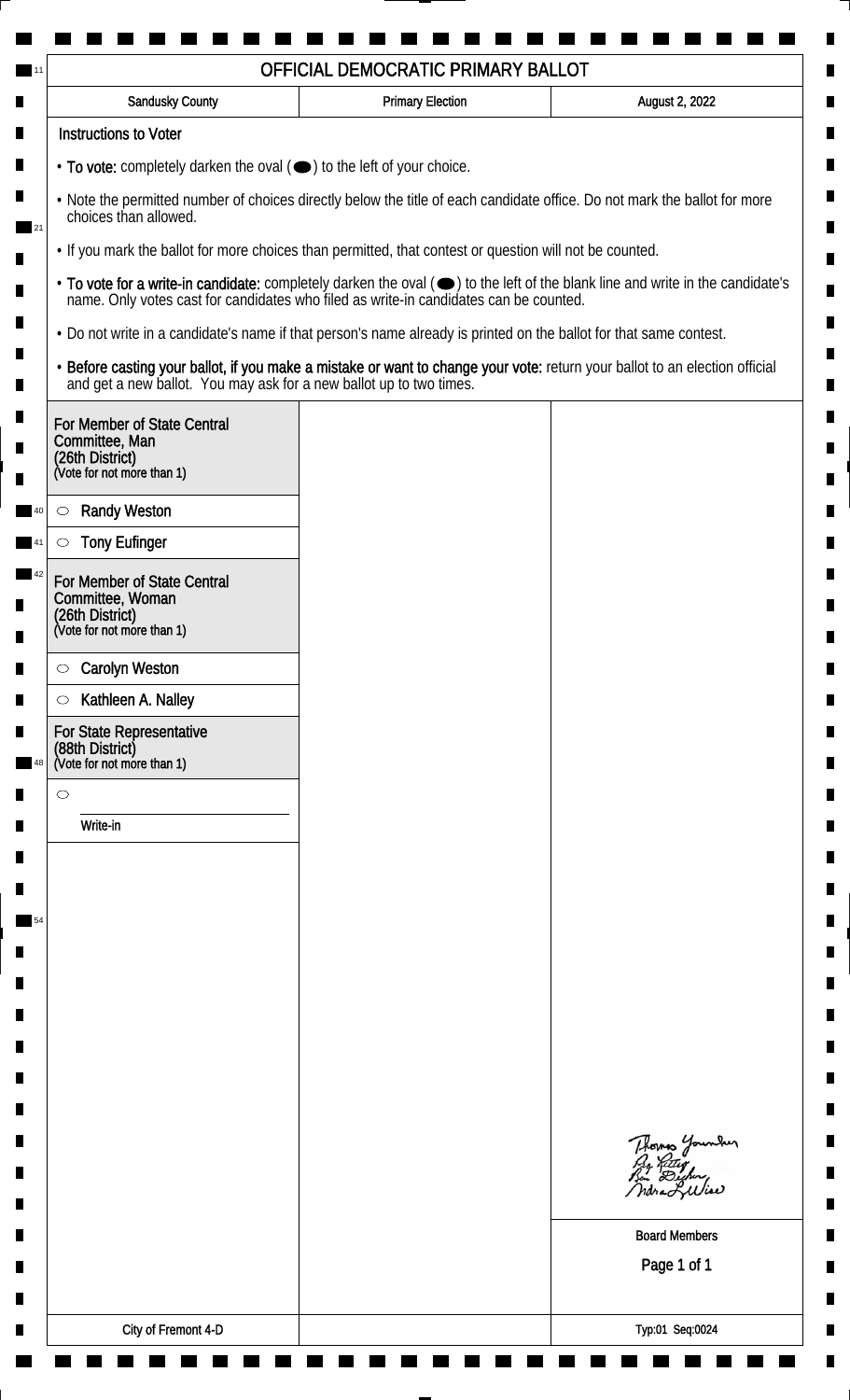| <b>Sandusky County</b>                                                                                             | <b>Primary Election</b> | August 2, 2022                                                                                                                                                                                                                 |
|--------------------------------------------------------------------------------------------------------------------|-------------------------|--------------------------------------------------------------------------------------------------------------------------------------------------------------------------------------------------------------------------------|
| <b>Instructions to Voter</b>                                                                                       |                         |                                                                                                                                                                                                                                |
| • To vote: completely darken the oval (•) to the left of your choice.                                              |                         |                                                                                                                                                                                                                                |
| choices than allowed.                                                                                              |                         | . Note the permitted number of choices directly below the title of each candidate office. Do not mark the ballot for more                                                                                                      |
| • If you mark the ballot for more choices than permitted, that contest or question will not be counted.            |                         |                                                                                                                                                                                                                                |
|                                                                                                                    |                         | • To vote for a write-in candidate: completely darken the oval ( $\bigcirc$ ) to the left of the blank line and write in the candidate's name. Only votes cast for candidates who filed as write-in candidates can be counted. |
| . Do not write in a candidate's name if that person's name already is printed on the ballot for that same contest. |                         |                                                                                                                                                                                                                                |
|                                                                                                                    |                         | • Before casting your ballot, if you make a mistake or want to change your vote: return your ballot to an election official and get a new ballot. You may ask for a new ballot up to two times.                                |
| For Member of State Central<br>Committee, Man<br>(26th District)<br>(Vote for not more than 1)                     |                         |                                                                                                                                                                                                                                |
| <b>Tony Eufinger</b><br>$\circ$                                                                                    |                         |                                                                                                                                                                                                                                |
| <b>Randy Weston</b>                                                                                                |                         |                                                                                                                                                                                                                                |
| For Member of State Central<br>Committee, Woman<br>(26th District)<br>(Vote for not more than 1)                   |                         |                                                                                                                                                                                                                                |
| Kathleen A. Nalley<br>$\circ$                                                                                      |                         |                                                                                                                                                                                                                                |
| <b>Carolyn Weston</b><br>$\circ$                                                                                   |                         |                                                                                                                                                                                                                                |
| For State Representative<br>(88th District)<br>(Vote for not more than 1)                                          |                         |                                                                                                                                                                                                                                |
| $\circ$                                                                                                            |                         |                                                                                                                                                                                                                                |
| Write-in                                                                                                           |                         |                                                                                                                                                                                                                                |
|                                                                                                                    |                         | Thomas Younder<br><b>Board Members</b>                                                                                                                                                                                         |
|                                                                                                                    |                         | Page 1 of 1                                                                                                                                                                                                                    |
| <b>Ballville Twp A</b>                                                                                             |                         | Typ:01 Seq:0025                                                                                                                                                                                                                |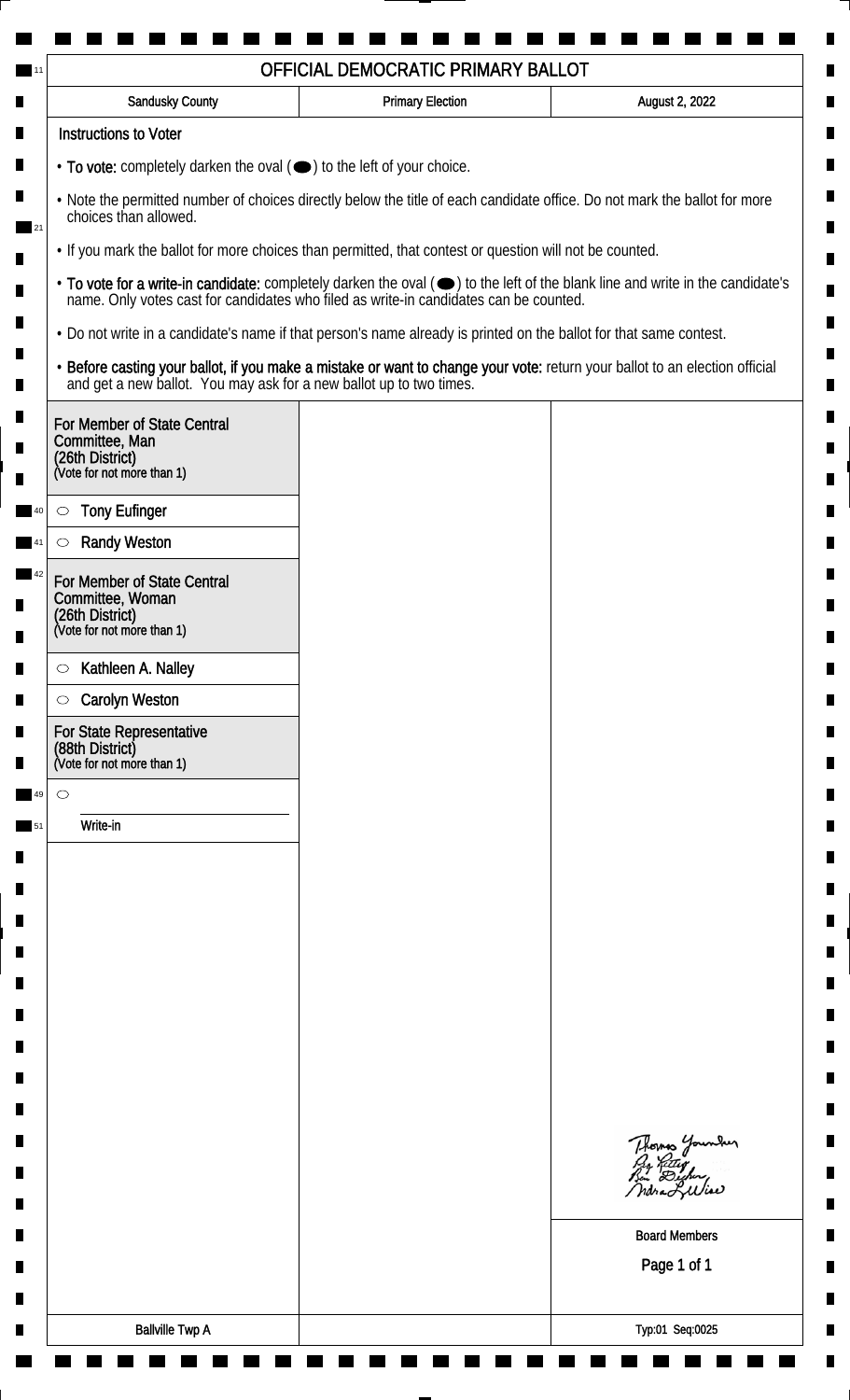| <b>Sandusky County</b>                                                                                             | <b>Primary Election</b> | August 2, 2022                                                                                                                                                                                                                 |
|--------------------------------------------------------------------------------------------------------------------|-------------------------|--------------------------------------------------------------------------------------------------------------------------------------------------------------------------------------------------------------------------------|
| <b>Instructions to Voter</b>                                                                                       |                         |                                                                                                                                                                                                                                |
| • To vote: completely darken the oval (•) to the left of your choice.                                              |                         |                                                                                                                                                                                                                                |
| choices than allowed.                                                                                              |                         | . Note the permitted number of choices directly below the title of each candidate office. Do not mark the ballot for more                                                                                                      |
| • If you mark the ballot for more choices than permitted, that contest or question will not be counted.            |                         |                                                                                                                                                                                                                                |
|                                                                                                                    |                         | • To vote for a write-in candidate: completely darken the oval ( $\bigcirc$ ) to the left of the blank line and write in the candidate's name. Only votes cast for candidates who filed as write-in candidates can be counted. |
| . Do not write in a candidate's name if that person's name already is printed on the ballot for that same contest. |                         |                                                                                                                                                                                                                                |
|                                                                                                                    |                         | • Before casting your ballot, if you make a mistake or want to change your vote: return your ballot to an election official and get a new ballot. You may ask for a new ballot up to two times.                                |
| For Member of State Central<br>Committee, Man<br>(26th District)<br>(Vote for not more than 1)                     |                         |                                                                                                                                                                                                                                |
| <b>Randy Weston</b><br>$\circ$                                                                                     |                         |                                                                                                                                                                                                                                |
| <b>Tony Eufinger</b>                                                                                               |                         |                                                                                                                                                                                                                                |
| For Member of State Central<br>Committee, Woman<br>(26th District)<br>(Vote for not more than 1)                   |                         |                                                                                                                                                                                                                                |
| <b>Carolyn Weston</b><br>$\circ$                                                                                   |                         |                                                                                                                                                                                                                                |
| Kathleen A. Nalley<br>$\circ$                                                                                      |                         |                                                                                                                                                                                                                                |
| For State Representative<br>(88th District)<br>(Vote for not more than 1)                                          |                         |                                                                                                                                                                                                                                |
| $\circ$                                                                                                            |                         |                                                                                                                                                                                                                                |
| Write-in                                                                                                           |                         |                                                                                                                                                                                                                                |
|                                                                                                                    |                         |                                                                                                                                                                                                                                |
|                                                                                                                    |                         |                                                                                                                                                                                                                                |
|                                                                                                                    |                         |                                                                                                                                                                                                                                |
|                                                                                                                    |                         |                                                                                                                                                                                                                                |
|                                                                                                                    |                         |                                                                                                                                                                                                                                |
|                                                                                                                    |                         |                                                                                                                                                                                                                                |
|                                                                                                                    |                         |                                                                                                                                                                                                                                |
|                                                                                                                    |                         |                                                                                                                                                                                                                                |
|                                                                                                                    |                         |                                                                                                                                                                                                                                |
|                                                                                                                    |                         | Thomas Younder                                                                                                                                                                                                                 |
|                                                                                                                    |                         | <b>Board Members</b><br>Page 1 of 1                                                                                                                                                                                            |
|                                                                                                                    |                         |                                                                                                                                                                                                                                |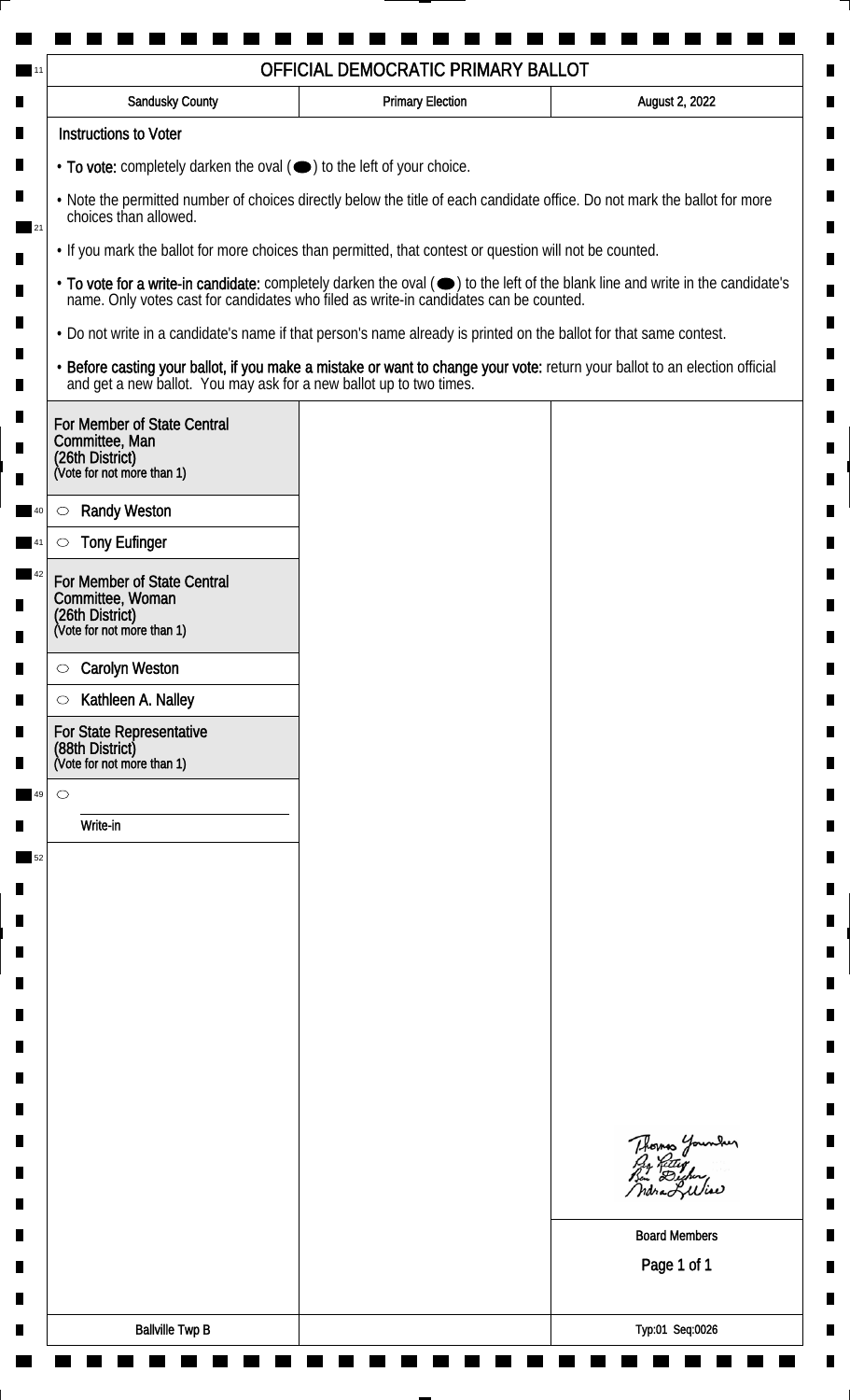| Sandusky County                                                                                  | <b>Primary Election</b>                                                                                                                                                                                                        | August 2, 2022                              |
|--------------------------------------------------------------------------------------------------|--------------------------------------------------------------------------------------------------------------------------------------------------------------------------------------------------------------------------------|---------------------------------------------|
| <b>Instructions to Voter</b>                                                                     |                                                                                                                                                                                                                                |                                             |
| • To vote: completely darken the oval (•) to the left of your choice.                            |                                                                                                                                                                                                                                |                                             |
| choices than allowed.                                                                            | . Note the permitted number of choices directly below the title of each candidate office. Do not mark the ballot for more                                                                                                      |                                             |
|                                                                                                  | . If you mark the ballot for more choices than permitted, that contest or question will not be counted.                                                                                                                        |                                             |
|                                                                                                  | • To vote for a write-in candidate: completely darken the oval ( $\bigcirc$ ) to the left of the blank line and write in the candidate's name. Only votes cast for candidates who filed as write-in candidates can be counted. |                                             |
|                                                                                                  | . Do not write in a candidate's name if that person's name already is printed on the ballot for that same contest.                                                                                                             |                                             |
|                                                                                                  | • Before casting your ballot, if you make a mistake or want to change your vote: return your ballot to an election official and get a new ballot. You may ask for a new ballot up to two times.                                |                                             |
| For Member of State Central<br>Committee, Man                                                    |                                                                                                                                                                                                                                |                                             |
| (26th District)<br>(Vote for not more than 1)                                                    |                                                                                                                                                                                                                                |                                             |
| <b>Tony Eufinger</b><br>$\circ$                                                                  |                                                                                                                                                                                                                                |                                             |
| <b>Randy Weston</b>                                                                              |                                                                                                                                                                                                                                |                                             |
| For Member of State Central<br>Committee, Woman<br>(26th District)<br>(Vote for not more than 1) |                                                                                                                                                                                                                                |                                             |
|                                                                                                  |                                                                                                                                                                                                                                |                                             |
| Kathleen A. Nalley<br>$\circ$<br><b>Carolyn Weston</b><br>$\circ$                                |                                                                                                                                                                                                                                |                                             |
| For State Representative<br>(88th District)<br>(Vote for not more than 1)                        |                                                                                                                                                                                                                                |                                             |
| $\circ$                                                                                          |                                                                                                                                                                                                                                |                                             |
| Write-in                                                                                         |                                                                                                                                                                                                                                |                                             |
|                                                                                                  |                                                                                                                                                                                                                                |                                             |
|                                                                                                  |                                                                                                                                                                                                                                |                                             |
|                                                                                                  |                                                                                                                                                                                                                                |                                             |
|                                                                                                  |                                                                                                                                                                                                                                |                                             |
|                                                                                                  |                                                                                                                                                                                                                                |                                             |
|                                                                                                  |                                                                                                                                                                                                                                |                                             |
|                                                                                                  |                                                                                                                                                                                                                                |                                             |
|                                                                                                  |                                                                                                                                                                                                                                |                                             |
|                                                                                                  |                                                                                                                                                                                                                                |                                             |
|                                                                                                  |                                                                                                                                                                                                                                | Thomas Younder<br>Pro Retter<br>Bin Dicher, |
|                                                                                                  |                                                                                                                                                                                                                                | <b>Board Members</b>                        |
|                                                                                                  |                                                                                                                                                                                                                                | Page 1 of 1                                 |
|                                                                                                  |                                                                                                                                                                                                                                |                                             |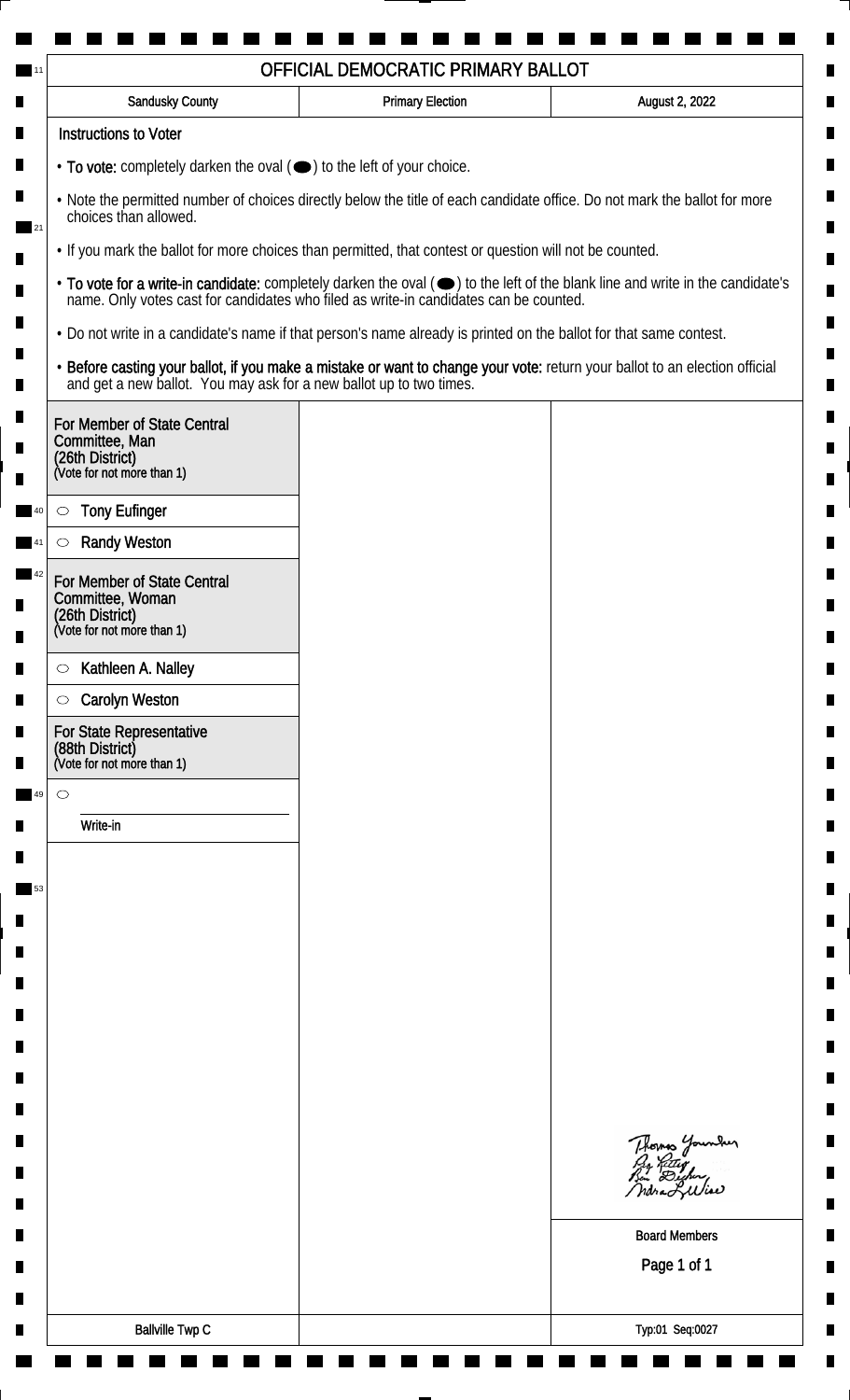| <b>Sandusky County</b>                                                                                             | <b>Primary Election</b> | August 2, 2022                                                                                                                                                                                                                 |
|--------------------------------------------------------------------------------------------------------------------|-------------------------|--------------------------------------------------------------------------------------------------------------------------------------------------------------------------------------------------------------------------------|
| <b>Instructions to Voter</b>                                                                                       |                         |                                                                                                                                                                                                                                |
| • To vote: completely darken the oval (•) to the left of your choice.                                              |                         |                                                                                                                                                                                                                                |
| choices than allowed.                                                                                              |                         | . Note the permitted number of choices directly below the title of each candidate office. Do not mark the ballot for more                                                                                                      |
| • If you mark the ballot for more choices than permitted, that contest or question will not be counted.            |                         |                                                                                                                                                                                                                                |
|                                                                                                                    |                         | • To vote for a write-in candidate: completely darken the oval ( $\bigcirc$ ) to the left of the blank line and write in the candidate's name. Only votes cast for candidates who filed as write-in candidates can be counted. |
| . Do not write in a candidate's name if that person's name already is printed on the ballot for that same contest. |                         |                                                                                                                                                                                                                                |
|                                                                                                                    |                         | • Before casting your ballot, if you make a mistake or want to change your vote: return your ballot to an election official and get a new ballot. You may ask for a new ballot up to two times.                                |
| For Member of State Central<br>Committee, Man<br>(26th District)<br>(Vote for not more than 1)                     |                         |                                                                                                                                                                                                                                |
| <b>Randy Weston</b><br>$\circlearrowright$                                                                         |                         |                                                                                                                                                                                                                                |
| <b>Tony Eufinger</b>                                                                                               |                         |                                                                                                                                                                                                                                |
| For Member of State Central<br>Committee, Woman<br>(26th District)<br>(Vote for not more than 1)                   |                         |                                                                                                                                                                                                                                |
| <b>Carolyn Weston</b><br>$\circlearrowright$                                                                       |                         |                                                                                                                                                                                                                                |
| Kathleen A. Nalley<br>$\circlearrowright$                                                                          |                         |                                                                                                                                                                                                                                |
| For State Representative<br>(88th District)<br>(Vote for not more than 1)                                          |                         |                                                                                                                                                                                                                                |
| $\circ$                                                                                                            |                         |                                                                                                                                                                                                                                |
| Write-in                                                                                                           |                         |                                                                                                                                                                                                                                |
|                                                                                                                    |                         |                                                                                                                                                                                                                                |
|                                                                                                                    |                         |                                                                                                                                                                                                                                |
|                                                                                                                    |                         |                                                                                                                                                                                                                                |
|                                                                                                                    |                         |                                                                                                                                                                                                                                |
|                                                                                                                    |                         |                                                                                                                                                                                                                                |
|                                                                                                                    |                         |                                                                                                                                                                                                                                |
|                                                                                                                    |                         |                                                                                                                                                                                                                                |
|                                                                                                                    |                         |                                                                                                                                                                                                                                |
|                                                                                                                    |                         |                                                                                                                                                                                                                                |
|                                                                                                                    |                         | Thomas Younder                                                                                                                                                                                                                 |
|                                                                                                                    |                         | <b>Board Members</b><br>Page 1 of 1                                                                                                                                                                                            |
|                                                                                                                    |                         |                                                                                                                                                                                                                                |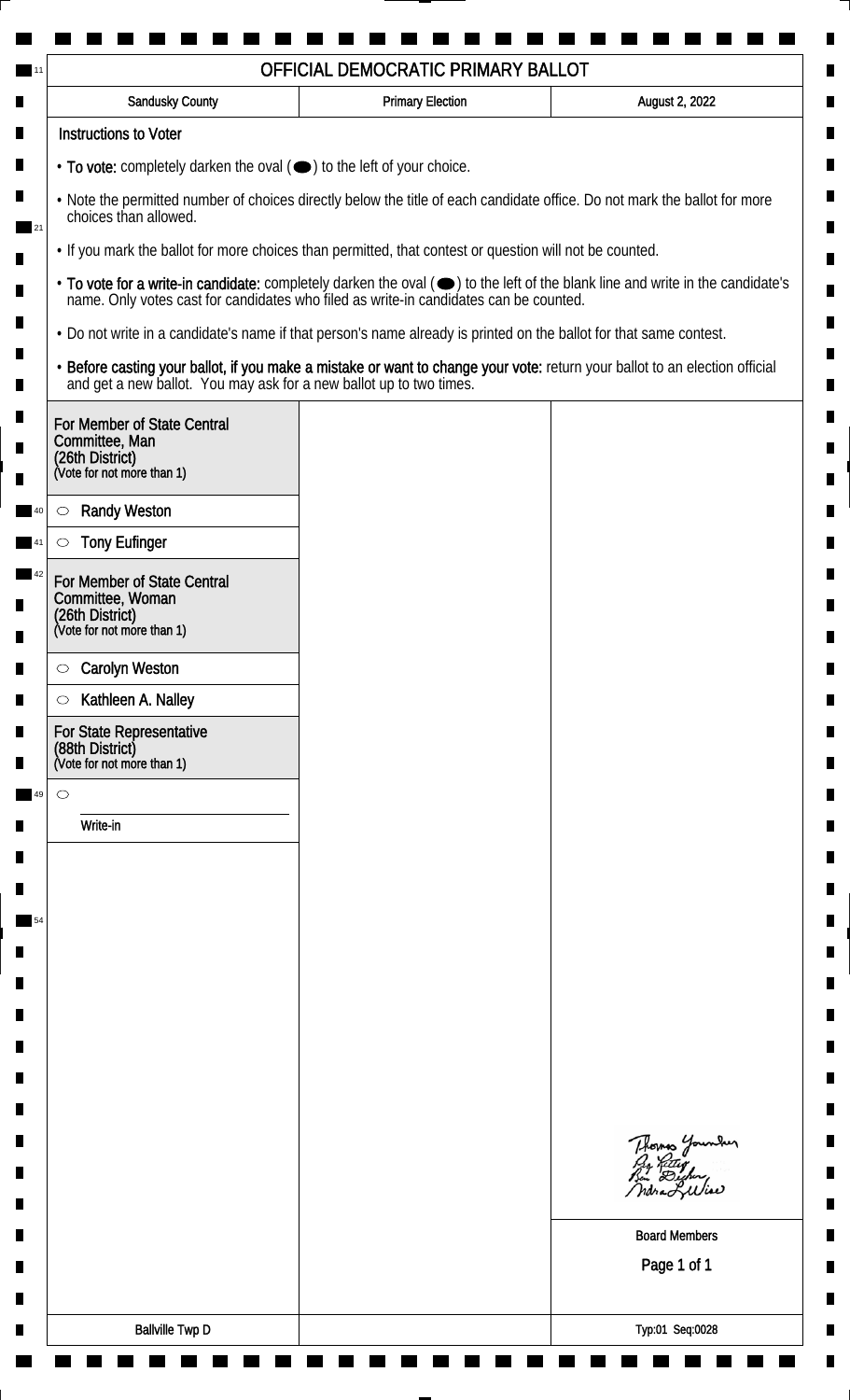| Sandusky County                                                                                                                                                                                 | <b>Primary Election</b> | August 2, 2022                                                                                                                                                                                                                 |
|-------------------------------------------------------------------------------------------------------------------------------------------------------------------------------------------------|-------------------------|--------------------------------------------------------------------------------------------------------------------------------------------------------------------------------------------------------------------------------|
| <b>Instructions to Voter</b>                                                                                                                                                                    |                         |                                                                                                                                                                                                                                |
| • To vote: completely darken the oval (•) to the left of your choice.                                                                                                                           |                         |                                                                                                                                                                                                                                |
| . Note the permitted number of choices directly below the title of each candidate office. Do not mark the ballot for more<br>choices than allowed.                                              |                         |                                                                                                                                                                                                                                |
| . If you mark the ballot for more choices than permitted, that contest or question will not be counted.                                                                                         |                         |                                                                                                                                                                                                                                |
|                                                                                                                                                                                                 |                         | • To vote for a write-in candidate: completely darken the oval ( $\bigcirc$ ) to the left of the blank line and write in the candidate's name. Only votes cast for candidates who filed as write-in candidates can be counted. |
| • Do not write in a candidate's name if that person's name already is printed on the ballot for that same contest.                                                                              |                         |                                                                                                                                                                                                                                |
| • Before casting your ballot, if you make a mistake or want to change your vote: return your ballot to an election official and get a new ballot. You may ask for a new ballot up to two times. |                         |                                                                                                                                                                                                                                |
| For Member of State Central<br>Committee, Man<br>(26th District)<br>(Vote for not more than 1)                                                                                                  |                         |                                                                                                                                                                                                                                |
|                                                                                                                                                                                                 |                         |                                                                                                                                                                                                                                |
| <b>Tony Eufinger</b><br>$\circlearrowright$<br><b>Randy Weston</b><br>$\circlearrowright$                                                                                                       |                         |                                                                                                                                                                                                                                |
|                                                                                                                                                                                                 |                         |                                                                                                                                                                                                                                |
| For Member of State Central<br>Committee, Woman                                                                                                                                                 |                         |                                                                                                                                                                                                                                |
| (26th District)<br>(Vote for not more than 1)                                                                                                                                                   |                         |                                                                                                                                                                                                                                |
| Kathleen A. Nalley<br>$\circ$                                                                                                                                                                   |                         |                                                                                                                                                                                                                                |
| <b>Carolyn Weston</b><br>$\circ$                                                                                                                                                                |                         |                                                                                                                                                                                                                                |
| For State Representative<br>(88th District)<br>(Vote for not more than 1)                                                                                                                       |                         |                                                                                                                                                                                                                                |
| $\circ$                                                                                                                                                                                         |                         |                                                                                                                                                                                                                                |
| Write-in                                                                                                                                                                                        |                         |                                                                                                                                                                                                                                |
|                                                                                                                                                                                                 |                         |                                                                                                                                                                                                                                |
|                                                                                                                                                                                                 |                         |                                                                                                                                                                                                                                |
|                                                                                                                                                                                                 |                         |                                                                                                                                                                                                                                |
|                                                                                                                                                                                                 |                         |                                                                                                                                                                                                                                |
|                                                                                                                                                                                                 |                         |                                                                                                                                                                                                                                |
|                                                                                                                                                                                                 |                         |                                                                                                                                                                                                                                |
|                                                                                                                                                                                                 |                         |                                                                                                                                                                                                                                |
|                                                                                                                                                                                                 |                         |                                                                                                                                                                                                                                |
|                                                                                                                                                                                                 |                         |                                                                                                                                                                                                                                |
|                                                                                                                                                                                                 |                         | Thomas Younder<br>Pro Retter<br>Bin Dicher,                                                                                                                                                                                    |
|                                                                                                                                                                                                 |                         | ndra Lilia                                                                                                                                                                                                                     |
|                                                                                                                                                                                                 |                         | <b>Board Members</b>                                                                                                                                                                                                           |
|                                                                                                                                                                                                 |                         | Page 1 of 1                                                                                                                                                                                                                    |
|                                                                                                                                                                                                 |                         |                                                                                                                                                                                                                                |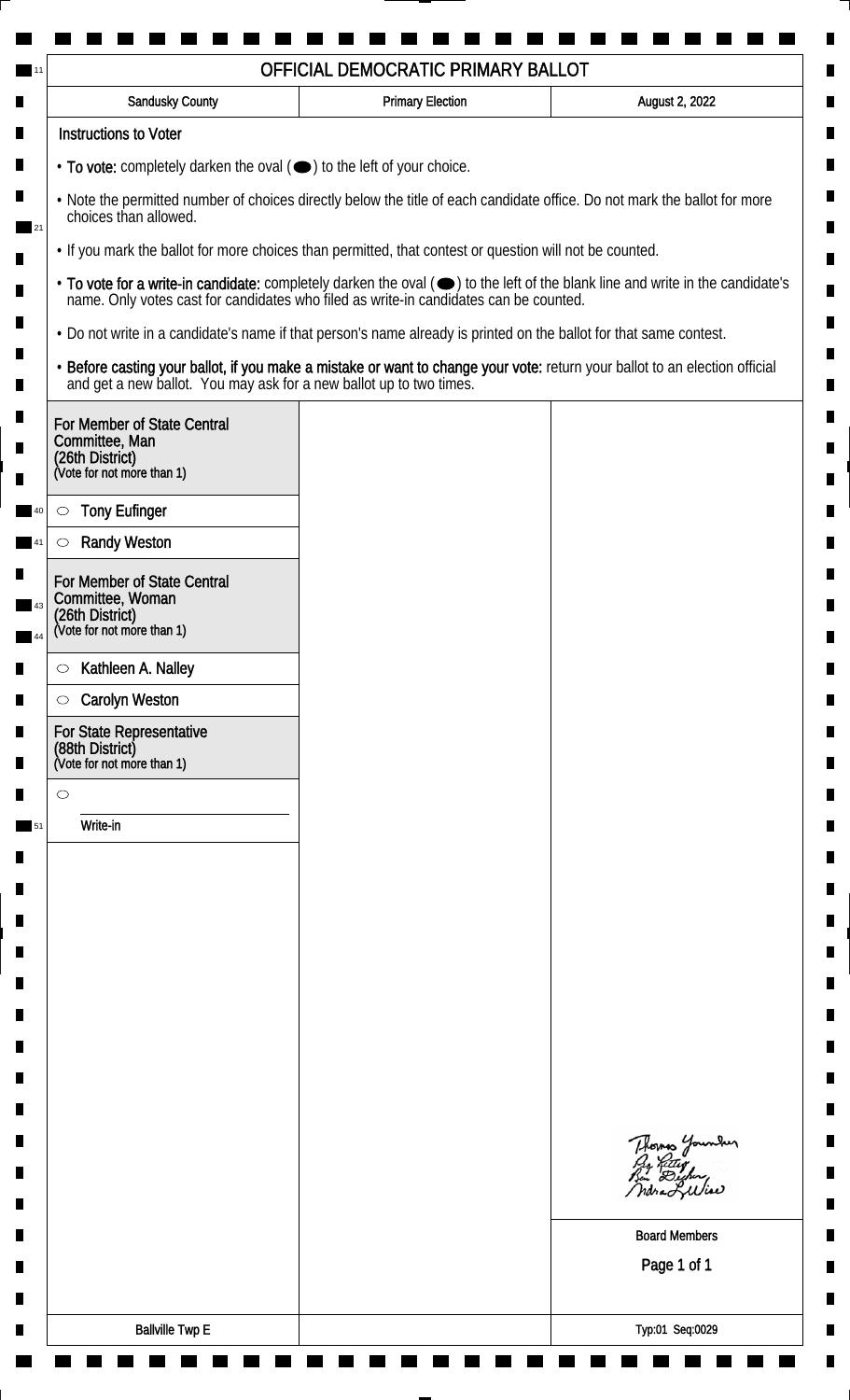| <b>Sandusky County</b>                                                                         | <b>Primary Election</b>                                                                                            | August 2, 2022                                                                                                                                                                                                                 |
|------------------------------------------------------------------------------------------------|--------------------------------------------------------------------------------------------------------------------|--------------------------------------------------------------------------------------------------------------------------------------------------------------------------------------------------------------------------------|
| <b>Instructions to Voter</b>                                                                   |                                                                                                                    |                                                                                                                                                                                                                                |
| $\cdot$ To vote: completely darken the oval $(\bullet)$ to the left of your choice.            |                                                                                                                    |                                                                                                                                                                                                                                |
| choices than allowed.                                                                          |                                                                                                                    | . Note the permitted number of choices directly below the title of each candidate office. Do not mark the ballot for more                                                                                                      |
|                                                                                                | . If you mark the ballot for more choices than permitted, that contest or question will not be counted.            |                                                                                                                                                                                                                                |
|                                                                                                |                                                                                                                    | • To vote for a write-in candidate: completely darken the oval ( $\bigcirc$ ) to the left of the blank line and write in the candidate's name. Only votes cast for candidates who filed as write-in candidates can be counted. |
|                                                                                                | . Do not write in a candidate's name if that person's name already is printed on the ballot for that same contest. |                                                                                                                                                                                                                                |
|                                                                                                |                                                                                                                    | • Before casting your ballot, if you make a mistake or want to change your vote: return your ballot to an election official and get a new ballot. You may ask for a new ballot up to two times.                                |
| For Member of State Central<br>Committee, Man<br>(26th District)<br>(Vote for not more than 1) |                                                                                                                    |                                                                                                                                                                                                                                |
| <b>Randy Weston</b><br>$\circ$                                                                 |                                                                                                                    |                                                                                                                                                                                                                                |
| <b>Tony Eufinger</b><br>$\circlearrowright$                                                    |                                                                                                                    |                                                                                                                                                                                                                                |
| For Member of State Central                                                                    |                                                                                                                    |                                                                                                                                                                                                                                |
| Committee, Woman                                                                               |                                                                                                                    |                                                                                                                                                                                                                                |
| (26th District)<br>(Vote for not more than 1)                                                  |                                                                                                                    |                                                                                                                                                                                                                                |
| <b>Carolyn Weston</b><br>$\circ$                                                               |                                                                                                                    |                                                                                                                                                                                                                                |
| Kathleen A. Nalley<br>$\circ$                                                                  |                                                                                                                    |                                                                                                                                                                                                                                |
| For State Representative<br>(88th District)<br>(Vote for not more than 1)                      |                                                                                                                    |                                                                                                                                                                                                                                |
| $\circ$                                                                                        |                                                                                                                    |                                                                                                                                                                                                                                |
| Write-in                                                                                       |                                                                                                                    |                                                                                                                                                                                                                                |
|                                                                                                |                                                                                                                    |                                                                                                                                                                                                                                |
|                                                                                                |                                                                                                                    |                                                                                                                                                                                                                                |
|                                                                                                |                                                                                                                    |                                                                                                                                                                                                                                |
|                                                                                                |                                                                                                                    |                                                                                                                                                                                                                                |
|                                                                                                |                                                                                                                    |                                                                                                                                                                                                                                |
|                                                                                                |                                                                                                                    |                                                                                                                                                                                                                                |
|                                                                                                |                                                                                                                    |                                                                                                                                                                                                                                |
|                                                                                                |                                                                                                                    |                                                                                                                                                                                                                                |
|                                                                                                |                                                                                                                    |                                                                                                                                                                                                                                |
|                                                                                                |                                                                                                                    | Thomas Younder                                                                                                                                                                                                                 |
|                                                                                                |                                                                                                                    | <b>Board Members</b>                                                                                                                                                                                                           |
|                                                                                                |                                                                                                                    | Page 1 of 1                                                                                                                                                                                                                    |
|                                                                                                |                                                                                                                    |                                                                                                                                                                                                                                |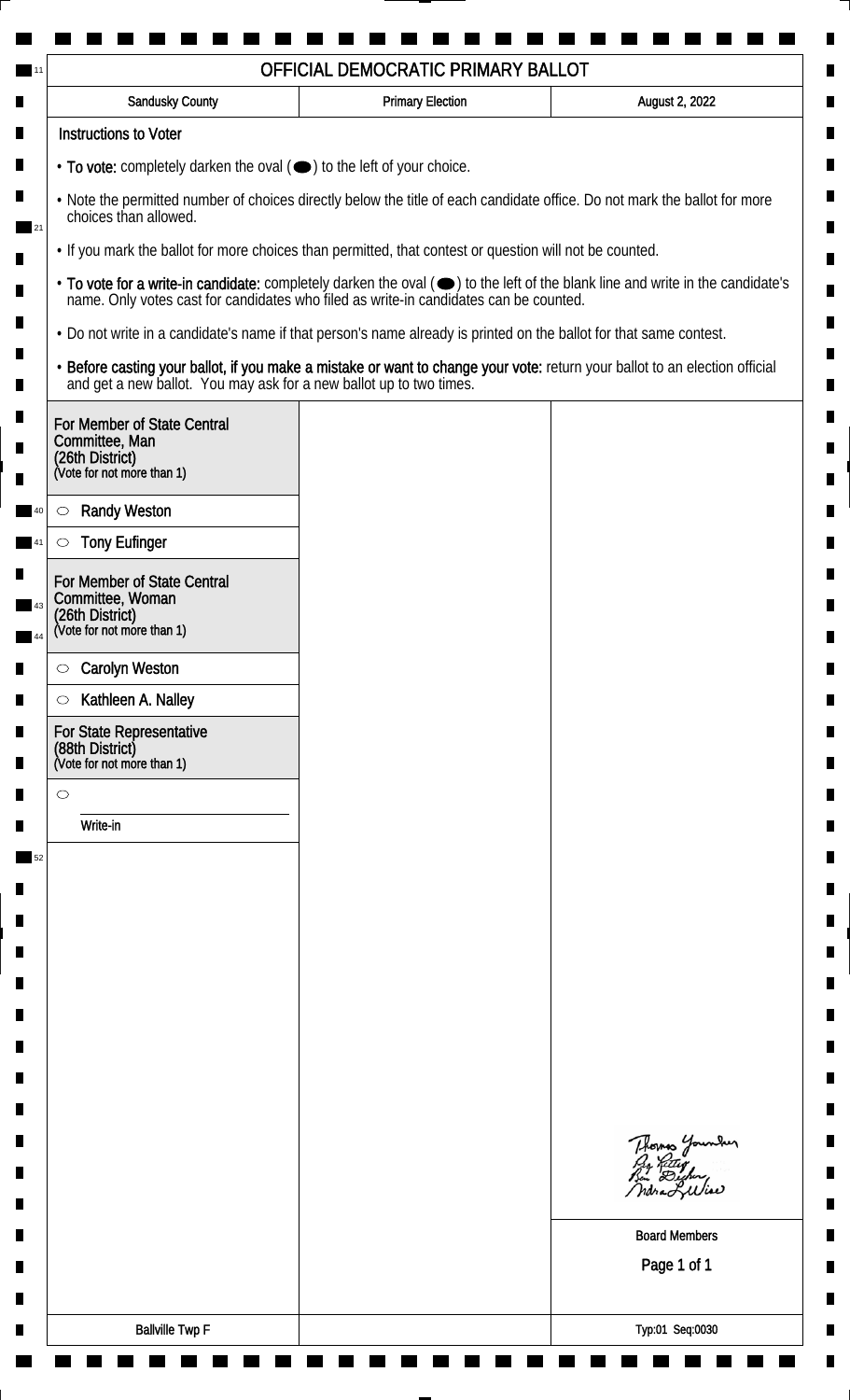| <b>Sandusky County</b>                                                                         | <b>Primary Election</b>                                                                                            | August 2, 2022                                                                                                                                                                                                                 |
|------------------------------------------------------------------------------------------------|--------------------------------------------------------------------------------------------------------------------|--------------------------------------------------------------------------------------------------------------------------------------------------------------------------------------------------------------------------------|
| <b>Instructions to Voter</b>                                                                   |                                                                                                                    |                                                                                                                                                                                                                                |
| • To vote: completely darken the oval ( $\bigcirc$ ) to the left of your choice.               |                                                                                                                    |                                                                                                                                                                                                                                |
| choices than allowed.                                                                          |                                                                                                                    | . Note the permitted number of choices directly below the title of each candidate office. Do not mark the ballot for more                                                                                                      |
|                                                                                                | . If you mark the ballot for more choices than permitted, that contest or question will not be counted.            |                                                                                                                                                                                                                                |
|                                                                                                |                                                                                                                    | • To vote for a write-in candidate: completely darken the oval ( $\bigcirc$ ) to the left of the blank line and write in the candidate's name. Only votes cast for candidates who filed as write-in candidates can be counted. |
|                                                                                                | . Do not write in a candidate's name if that person's name already is printed on the ballot for that same contest. |                                                                                                                                                                                                                                |
|                                                                                                |                                                                                                                    | • Before casting your ballot, if you make a mistake or want to change your vote: return your ballot to an election official and get a new ballot. You may ask for a new ballot up to two times.                                |
| For Member of State Central<br>Committee, Man<br>(26th District)<br>(Vote for not more than 1) |                                                                                                                    |                                                                                                                                                                                                                                |
| <b>Tony Eufinger</b><br>$\circlearrowright$                                                    |                                                                                                                    |                                                                                                                                                                                                                                |
| <b>Randy Weston</b><br>$\circlearrowright$                                                     |                                                                                                                    |                                                                                                                                                                                                                                |
| For Member of State Central<br>Committee, Woman                                                |                                                                                                                    |                                                                                                                                                                                                                                |
| (26th District)<br>(Vote for not more than 1)                                                  |                                                                                                                    |                                                                                                                                                                                                                                |
| Kathleen A. Nalley<br>$\circ$                                                                  |                                                                                                                    |                                                                                                                                                                                                                                |
| <b>Carolyn Weston</b><br>$\circ$                                                               |                                                                                                                    |                                                                                                                                                                                                                                |
| For State Representative<br>(88th District)<br>(Vote for not more than 1)                      |                                                                                                                    |                                                                                                                                                                                                                                |
| $\circ$                                                                                        |                                                                                                                    |                                                                                                                                                                                                                                |
| Write-in                                                                                       |                                                                                                                    |                                                                                                                                                                                                                                |
|                                                                                                |                                                                                                                    |                                                                                                                                                                                                                                |
|                                                                                                |                                                                                                                    |                                                                                                                                                                                                                                |
|                                                                                                |                                                                                                                    |                                                                                                                                                                                                                                |
|                                                                                                |                                                                                                                    |                                                                                                                                                                                                                                |
|                                                                                                |                                                                                                                    |                                                                                                                                                                                                                                |
|                                                                                                |                                                                                                                    |                                                                                                                                                                                                                                |
|                                                                                                |                                                                                                                    |                                                                                                                                                                                                                                |
|                                                                                                |                                                                                                                    |                                                                                                                                                                                                                                |
|                                                                                                |                                                                                                                    | Thomas Younder                                                                                                                                                                                                                 |
|                                                                                                |                                                                                                                    | <b>Board Members</b>                                                                                                                                                                                                           |
|                                                                                                |                                                                                                                    | Page 1 of 1                                                                                                                                                                                                                    |
|                                                                                                |                                                                                                                    |                                                                                                                                                                                                                                |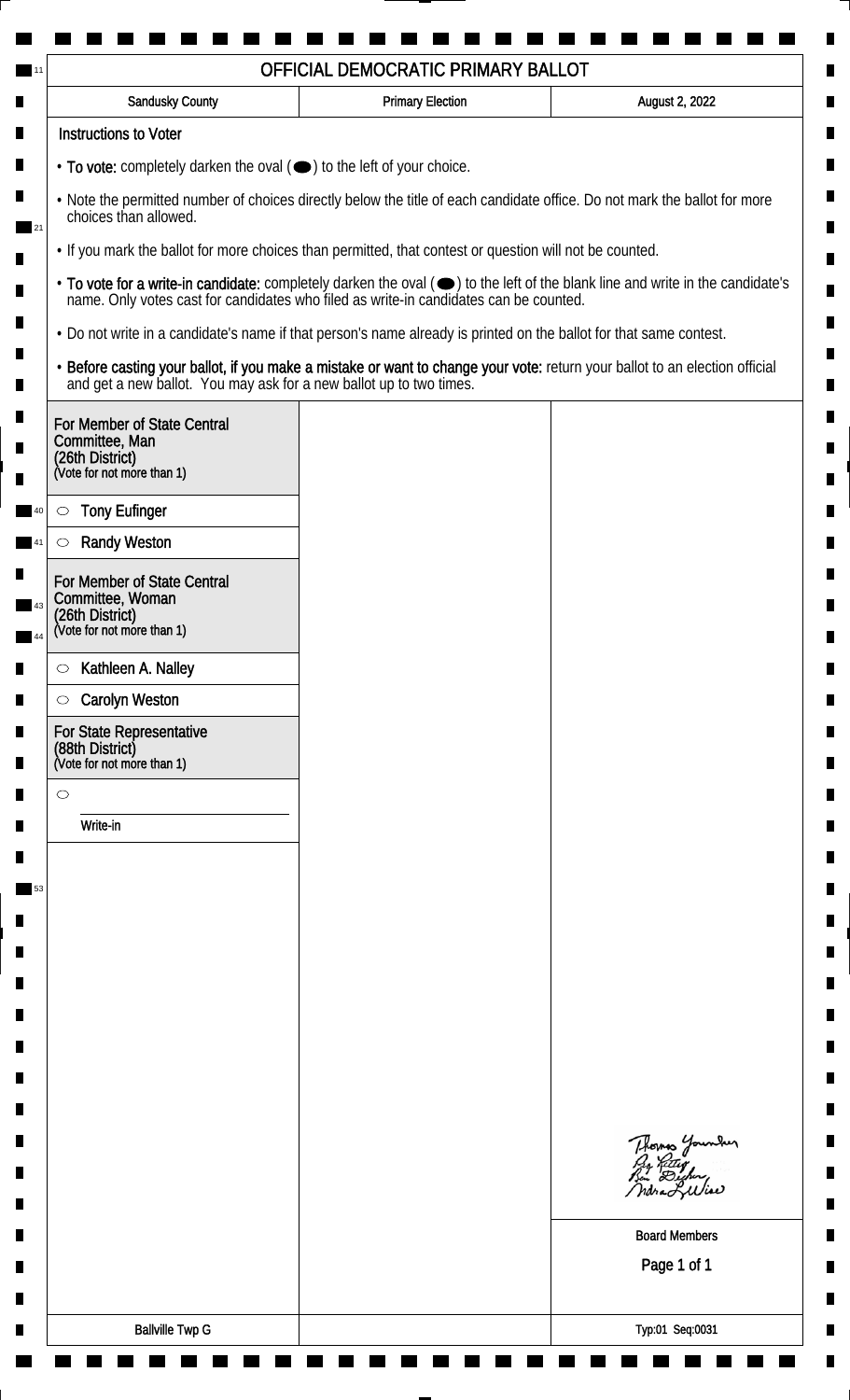| <b>Sandusky County</b>                                                                                                                             | <b>Primary Election</b> | August 2, 2022                                                                                                                                                                                                                 |
|----------------------------------------------------------------------------------------------------------------------------------------------------|-------------------------|--------------------------------------------------------------------------------------------------------------------------------------------------------------------------------------------------------------------------------|
| <b>Instructions to Voter</b>                                                                                                                       |                         |                                                                                                                                                                                                                                |
| • To vote: completely darken the oval ( $\bigcirc$ ) to the left of your choice.                                                                   |                         |                                                                                                                                                                                                                                |
| . Note the permitted number of choices directly below the title of each candidate office. Do not mark the ballot for more<br>choices than allowed. |                         |                                                                                                                                                                                                                                |
| . If you mark the ballot for more choices than permitted, that contest or question will not be counted.                                            |                         |                                                                                                                                                                                                                                |
|                                                                                                                                                    |                         | • To vote for a write-in candidate: completely darken the oval ( $\bigcirc$ ) to the left of the blank line and write in the candidate's name. Only votes cast for candidates who filed as write-in candidates can be counted. |
| . Do not write in a candidate's name if that person's name already is printed on the ballot for that same contest.                                 |                         |                                                                                                                                                                                                                                |
|                                                                                                                                                    |                         | • Before casting your ballot, if you make a mistake or want to change your vote: return your ballot to an election official and get a new ballot. You may ask for a new ballot up to two times.                                |
| For Member of State Central<br>Committee, Man<br>(26th District)<br>(Vote for not more than 1)                                                     |                         |                                                                                                                                                                                                                                |
| <b>Randy Weston</b><br>$\circ$                                                                                                                     |                         |                                                                                                                                                                                                                                |
| <b>Tony Eufinger</b><br>$\circlearrowright$                                                                                                        |                         |                                                                                                                                                                                                                                |
| For Member of State Central                                                                                                                        |                         |                                                                                                                                                                                                                                |
| Committee, Woman<br>(26th District)<br>(Vote for not more than 1)                                                                                  |                         |                                                                                                                                                                                                                                |
|                                                                                                                                                    |                         |                                                                                                                                                                                                                                |
| <b>Carolyn Weston</b><br>$\circ$                                                                                                                   |                         |                                                                                                                                                                                                                                |
| Kathleen A. Nalley<br>$\circ$                                                                                                                      |                         |                                                                                                                                                                                                                                |
| For State Representative<br>(88th District)<br>(Vote for not more than 1)                                                                          |                         |                                                                                                                                                                                                                                |
| $\circ$                                                                                                                                            |                         |                                                                                                                                                                                                                                |
| Write-in                                                                                                                                           |                         |                                                                                                                                                                                                                                |
|                                                                                                                                                    |                         |                                                                                                                                                                                                                                |
|                                                                                                                                                    |                         |                                                                                                                                                                                                                                |
|                                                                                                                                                    |                         |                                                                                                                                                                                                                                |
|                                                                                                                                                    |                         |                                                                                                                                                                                                                                |
|                                                                                                                                                    |                         |                                                                                                                                                                                                                                |
|                                                                                                                                                    |                         |                                                                                                                                                                                                                                |
|                                                                                                                                                    |                         |                                                                                                                                                                                                                                |
|                                                                                                                                                    |                         |                                                                                                                                                                                                                                |
|                                                                                                                                                    |                         | Thomas Younder                                                                                                                                                                                                                 |
|                                                                                                                                                    |                         |                                                                                                                                                                                                                                |
|                                                                                                                                                    |                         |                                                                                                                                                                                                                                |
|                                                                                                                                                    |                         | <b>Board Members</b>                                                                                                                                                                                                           |
|                                                                                                                                                    |                         | Page 1 of 1                                                                                                                                                                                                                    |
|                                                                                                                                                    |                         |                                                                                                                                                                                                                                |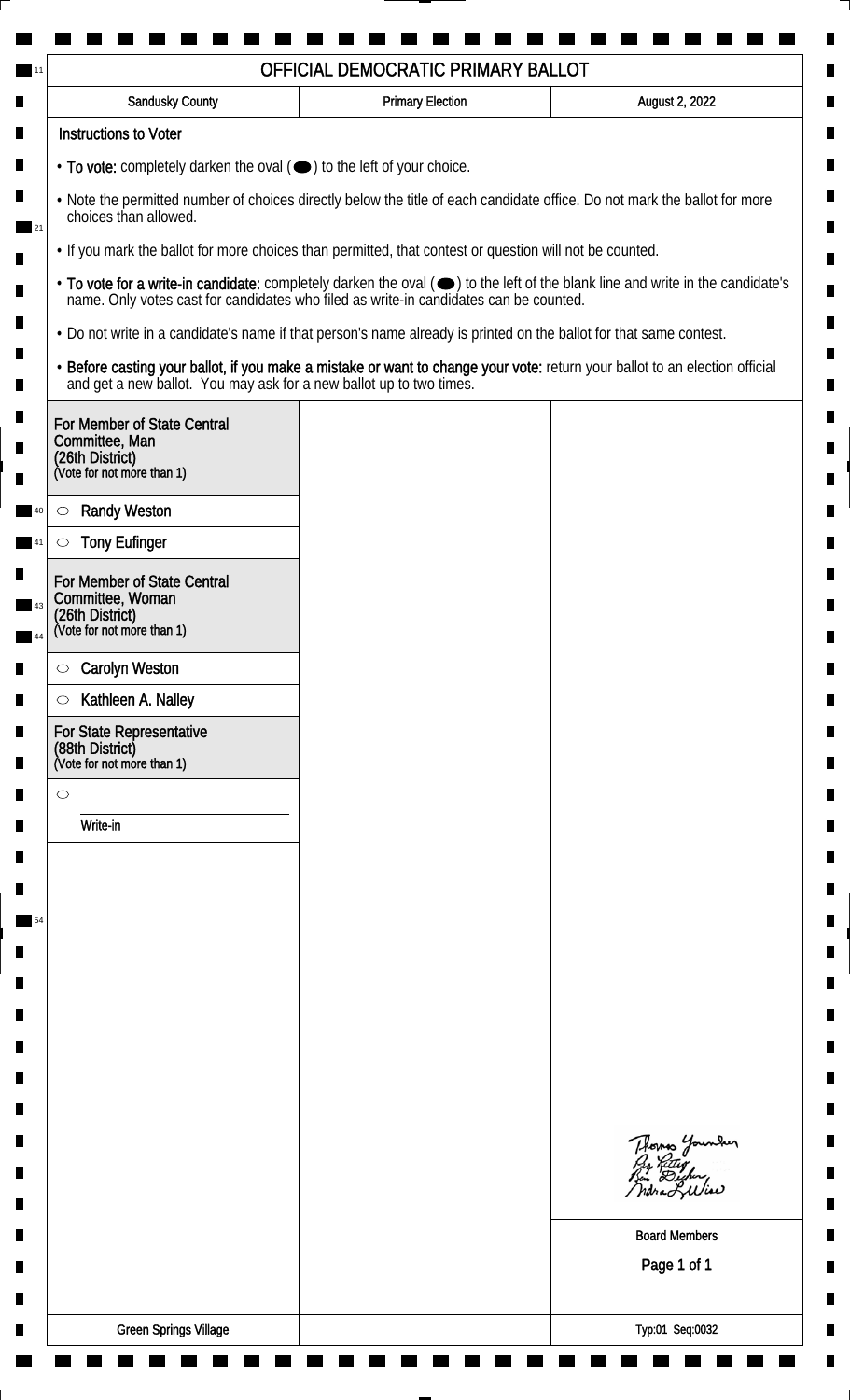| Sandusky County                                                                                | <b>Primary Election</b>                                                                                                                                                                                                        | August 2, 2022                              |
|------------------------------------------------------------------------------------------------|--------------------------------------------------------------------------------------------------------------------------------------------------------------------------------------------------------------------------------|---------------------------------------------|
| <b>Instructions to Voter</b>                                                                   |                                                                                                                                                                                                                                |                                             |
| • To vote: completely darken the oval (•) to the left of your choice.                          |                                                                                                                                                                                                                                |                                             |
| choices than allowed.                                                                          | . Note the permitted number of choices directly below the title of each candidate office. Do not mark the ballot for more                                                                                                      |                                             |
|                                                                                                | . If you mark the ballot for more choices than permitted, that contest or question will not be counted.                                                                                                                        |                                             |
|                                                                                                | • To vote for a write-in candidate: completely darken the oval ( $\bigcirc$ ) to the left of the blank line and write in the candidate's name. Only votes cast for candidates who filed as write-in candidates can be counted. |                                             |
|                                                                                                | • Do not write in a candidate's name if that person's name already is printed on the ballot for that same contest.                                                                                                             |                                             |
|                                                                                                | • Before casting your ballot, if you make a mistake or want to change your vote: return your ballot to an election official and get a new ballot. You may ask for a new ballot up to two times.                                |                                             |
| For Member of State Central<br>Committee, Man<br>(26th District)<br>(Vote for not more than 1) |                                                                                                                                                                                                                                |                                             |
| <b>Tony Eufinger</b><br>$\circlearrowright$                                                    |                                                                                                                                                                                                                                |                                             |
| <b>Randy Weston</b><br>$\circlearrowright$                                                     |                                                                                                                                                                                                                                |                                             |
| For Member of State Central                                                                    |                                                                                                                                                                                                                                |                                             |
| Committee, Woman                                                                               |                                                                                                                                                                                                                                |                                             |
| (26th District)<br>(Vote for not more than 1)                                                  |                                                                                                                                                                                                                                |                                             |
| Kathleen A. Nalley<br>$\circ$                                                                  |                                                                                                                                                                                                                                |                                             |
| <b>Carolyn Weston</b><br>$\circ$                                                               |                                                                                                                                                                                                                                |                                             |
| For State Representative<br>(88th District)<br>(Vote for not more than 1)                      |                                                                                                                                                                                                                                |                                             |
| $\circ$                                                                                        |                                                                                                                                                                                                                                |                                             |
| Write-in                                                                                       |                                                                                                                                                                                                                                |                                             |
|                                                                                                |                                                                                                                                                                                                                                |                                             |
|                                                                                                |                                                                                                                                                                                                                                |                                             |
|                                                                                                |                                                                                                                                                                                                                                |                                             |
|                                                                                                |                                                                                                                                                                                                                                |                                             |
|                                                                                                |                                                                                                                                                                                                                                |                                             |
|                                                                                                |                                                                                                                                                                                                                                |                                             |
|                                                                                                |                                                                                                                                                                                                                                |                                             |
|                                                                                                |                                                                                                                                                                                                                                |                                             |
|                                                                                                |                                                                                                                                                                                                                                |                                             |
|                                                                                                |                                                                                                                                                                                                                                | Thomas Younder<br>Pro Retter<br>Bin Dicher, |
|                                                                                                |                                                                                                                                                                                                                                | ndra Lilia                                  |
|                                                                                                |                                                                                                                                                                                                                                | <b>Board Members</b>                        |
|                                                                                                |                                                                                                                                                                                                                                | Page 1 of 1                                 |
|                                                                                                |                                                                                                                                                                                                                                |                                             |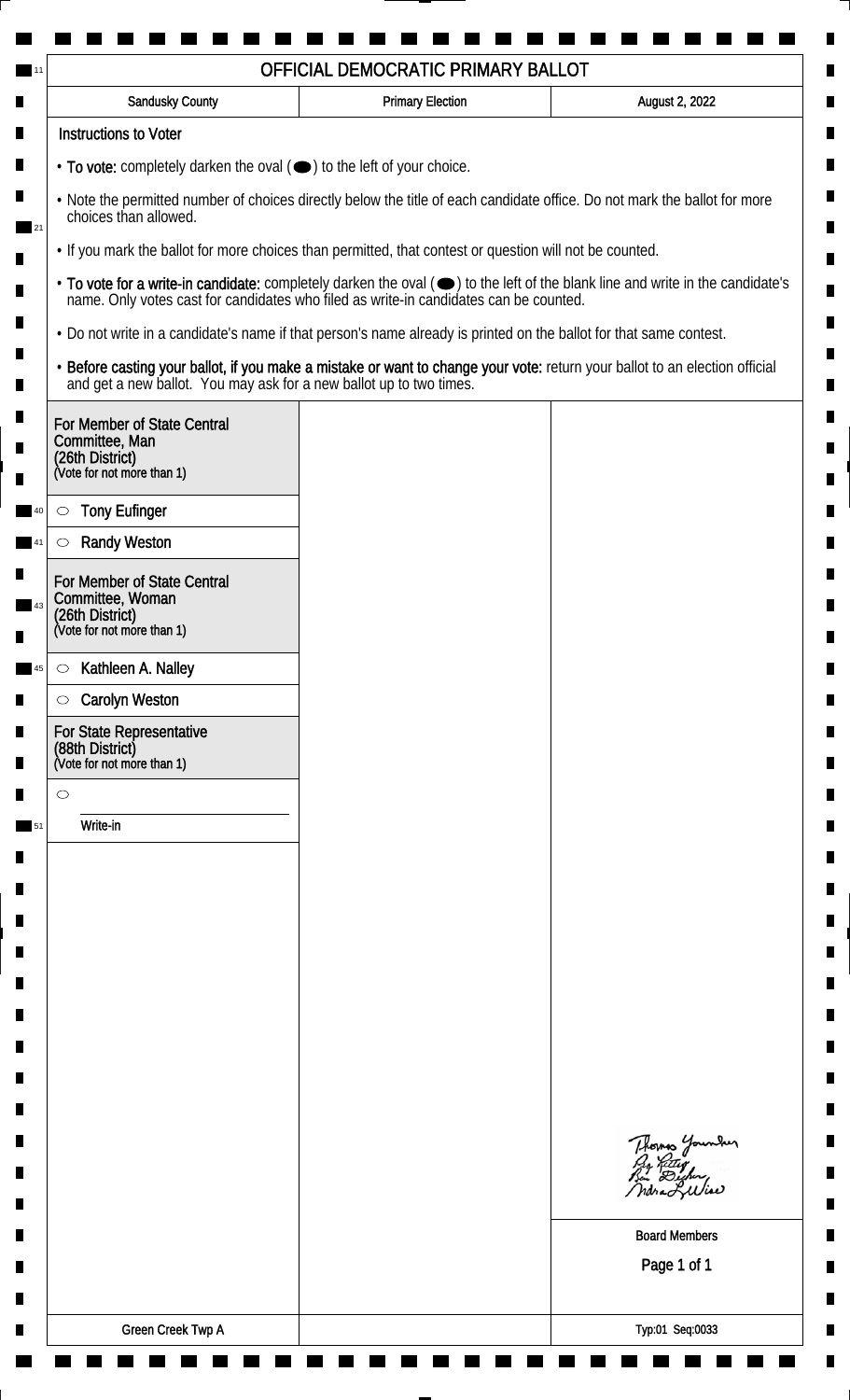| Sandusky County                                                                                | <b>Primary Election</b>                                                                                                                                                                                                        | August 2, 2022                              |
|------------------------------------------------------------------------------------------------|--------------------------------------------------------------------------------------------------------------------------------------------------------------------------------------------------------------------------------|---------------------------------------------|
| <b>Instructions to Voter</b>                                                                   |                                                                                                                                                                                                                                |                                             |
| $\cdot$ To vote: completely darken the oval $(\bullet)$ to the left of your choice.            |                                                                                                                                                                                                                                |                                             |
| choices than allowed.                                                                          | . Note the permitted number of choices directly below the title of each candidate office. Do not mark the ballot for more                                                                                                      |                                             |
|                                                                                                | . If you mark the ballot for more choices than permitted, that contest or question will not be counted.                                                                                                                        |                                             |
|                                                                                                | • To vote for a write-in candidate: completely darken the oval ( $\bigcirc$ ) to the left of the blank line and write in the candidate's name. Only votes cast for candidates who filed as write-in candidates can be counted. |                                             |
|                                                                                                | • Do not write in a candidate's name if that person's name already is printed on the ballot for that same contest.                                                                                                             |                                             |
|                                                                                                | • Before casting your ballot, if you make a mistake or want to change your vote: return your ballot to an election official and get a new ballot. You may ask for a new ballot up to two times.                                |                                             |
| For Member of State Central<br>Committee, Man<br>(26th District)<br>(Vote for not more than 1) |                                                                                                                                                                                                                                |                                             |
| <b>Randy Weston</b><br>$\circlearrowright$                                                     |                                                                                                                                                                                                                                |                                             |
| <b>Tony Eufinger</b><br>$\circlearrowright$                                                    |                                                                                                                                                                                                                                |                                             |
|                                                                                                |                                                                                                                                                                                                                                |                                             |
| For Member of State Central<br>Committee, Woman                                                |                                                                                                                                                                                                                                |                                             |
| (26th District)<br>(Vote for not more than 1)                                                  |                                                                                                                                                                                                                                |                                             |
| <b>Carolyn Weston</b><br>$\bigcirc$                                                            |                                                                                                                                                                                                                                |                                             |
| Kathleen A. Nalley<br>$\circlearrowright$                                                      |                                                                                                                                                                                                                                |                                             |
| For State Representative<br>(88th District)<br>(Vote for not more than 1)                      |                                                                                                                                                                                                                                |                                             |
| $\circ$                                                                                        |                                                                                                                                                                                                                                |                                             |
| Write-in                                                                                       |                                                                                                                                                                                                                                |                                             |
|                                                                                                |                                                                                                                                                                                                                                |                                             |
|                                                                                                |                                                                                                                                                                                                                                |                                             |
|                                                                                                |                                                                                                                                                                                                                                |                                             |
|                                                                                                |                                                                                                                                                                                                                                |                                             |
|                                                                                                |                                                                                                                                                                                                                                |                                             |
|                                                                                                |                                                                                                                                                                                                                                |                                             |
|                                                                                                |                                                                                                                                                                                                                                |                                             |
|                                                                                                |                                                                                                                                                                                                                                |                                             |
|                                                                                                |                                                                                                                                                                                                                                |                                             |
|                                                                                                |                                                                                                                                                                                                                                | Thomas Younder<br>Pro Retter<br>Bin Dicher, |
|                                                                                                |                                                                                                                                                                                                                                | Indra Luliae                                |
|                                                                                                |                                                                                                                                                                                                                                | <b>Board Members</b>                        |
|                                                                                                |                                                                                                                                                                                                                                | Page 1 of 1                                 |
|                                                                                                |                                                                                                                                                                                                                                |                                             |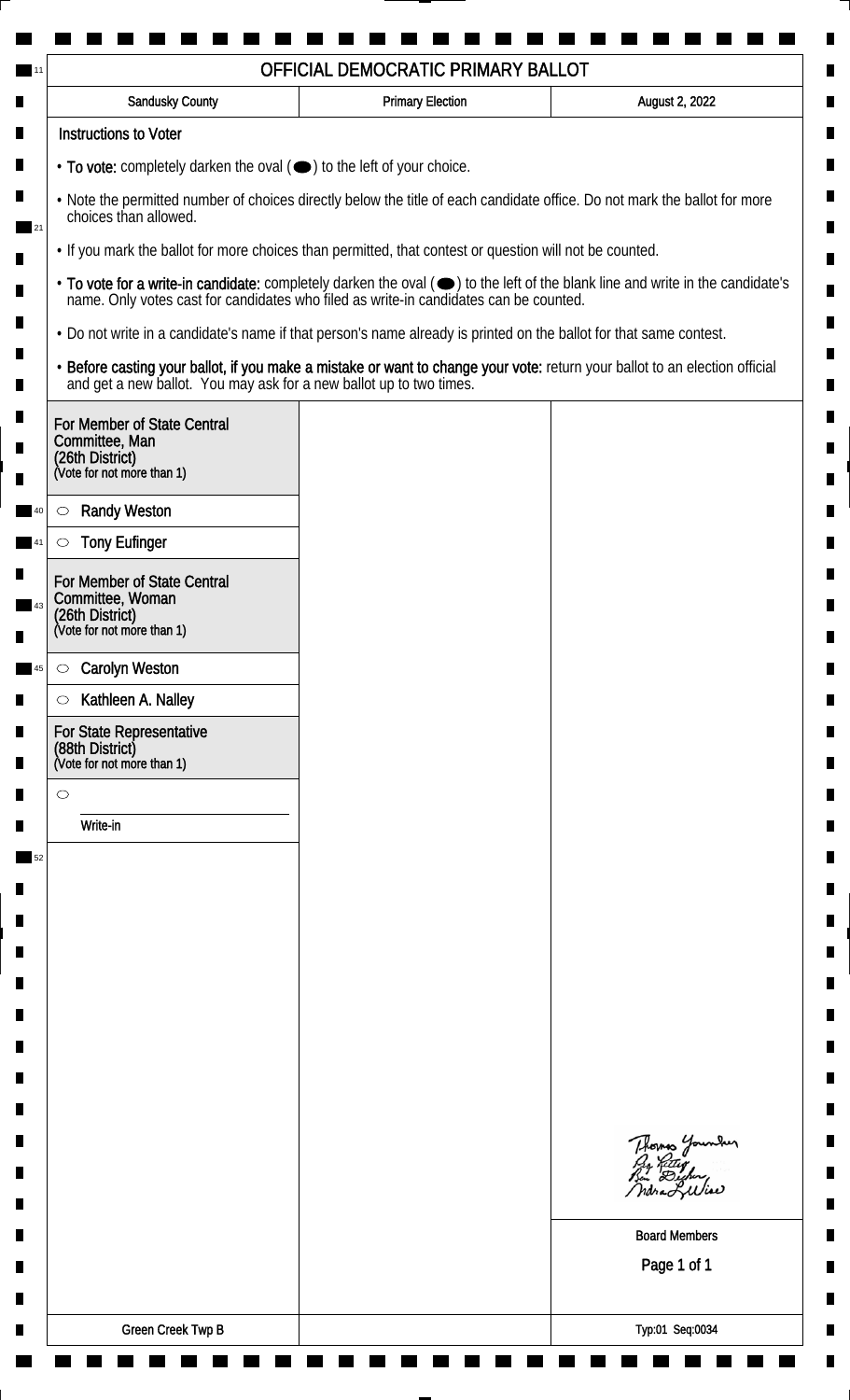| Sandusky County                                                                                  | <b>Primary Election</b>                                                                                                                                                                                                        | August 2, 2022                             |
|--------------------------------------------------------------------------------------------------|--------------------------------------------------------------------------------------------------------------------------------------------------------------------------------------------------------------------------------|--------------------------------------------|
| <b>Instructions to Voter</b>                                                                     |                                                                                                                                                                                                                                |                                            |
| • To vote: completely darken the oval (•) to the left of your choice.                            |                                                                                                                                                                                                                                |                                            |
| choices than allowed.                                                                            | . Note the permitted number of choices directly below the title of each candidate office. Do not mark the ballot for more                                                                                                      |                                            |
|                                                                                                  | . If you mark the ballot for more choices than permitted, that contest or question will not be counted.                                                                                                                        |                                            |
|                                                                                                  | • To vote for a write-in candidate: completely darken the oval ( $\bigcirc$ ) to the left of the blank line and write in the candidate's name. Only votes cast for candidates who filed as write-in candidates can be counted. |                                            |
|                                                                                                  | . Do not write in a candidate's name if that person's name already is printed on the ballot for that same contest.                                                                                                             |                                            |
|                                                                                                  | • Before casting your ballot, if you make a mistake or want to change your vote: return your ballot to an election official and get a new ballot. You may ask for a new ballot up to two times.                                |                                            |
| For Member of State Central                                                                      |                                                                                                                                                                                                                                |                                            |
| Committee, Man<br>(26th District)<br>(Vote for not more than 1)                                  |                                                                                                                                                                                                                                |                                            |
|                                                                                                  |                                                                                                                                                                                                                                |                                            |
| <b>Tony Eufinger</b><br>$\circlearrowright$                                                      |                                                                                                                                                                                                                                |                                            |
| <b>Randy Weston</b><br>$\circlearrowright$                                                       |                                                                                                                                                                                                                                |                                            |
| For Member of State Central<br>Committee, Woman<br>(26th District)<br>(Vote for not more than 1) |                                                                                                                                                                                                                                |                                            |
|                                                                                                  |                                                                                                                                                                                                                                |                                            |
| Kathleen A. Nalley<br>$\circ$<br><b>Carolyn Weston</b><br>$\circ$                                |                                                                                                                                                                                                                                |                                            |
| For State Representative                                                                         |                                                                                                                                                                                                                                |                                            |
| (88th District)<br>(Vote for not more than 1)                                                    |                                                                                                                                                                                                                                |                                            |
| $\circ$                                                                                          |                                                                                                                                                                                                                                |                                            |
| Write-in                                                                                         |                                                                                                                                                                                                                                |                                            |
|                                                                                                  |                                                                                                                                                                                                                                |                                            |
|                                                                                                  |                                                                                                                                                                                                                                |                                            |
|                                                                                                  |                                                                                                                                                                                                                                |                                            |
|                                                                                                  |                                                                                                                                                                                                                                |                                            |
|                                                                                                  |                                                                                                                                                                                                                                |                                            |
|                                                                                                  |                                                                                                                                                                                                                                |                                            |
|                                                                                                  |                                                                                                                                                                                                                                |                                            |
|                                                                                                  |                                                                                                                                                                                                                                |                                            |
|                                                                                                  |                                                                                                                                                                                                                                |                                            |
|                                                                                                  |                                                                                                                                                                                                                                | Thomas Younder<br>By Ritter<br>Bin Dicher, |
|                                                                                                  |                                                                                                                                                                                                                                |                                            |
|                                                                                                  |                                                                                                                                                                                                                                | <b>Board Members</b>                       |
|                                                                                                  |                                                                                                                                                                                                                                | Page 1 of 1                                |
|                                                                                                  |                                                                                                                                                                                                                                |                                            |
|                                                                                                  |                                                                                                                                                                                                                                |                                            |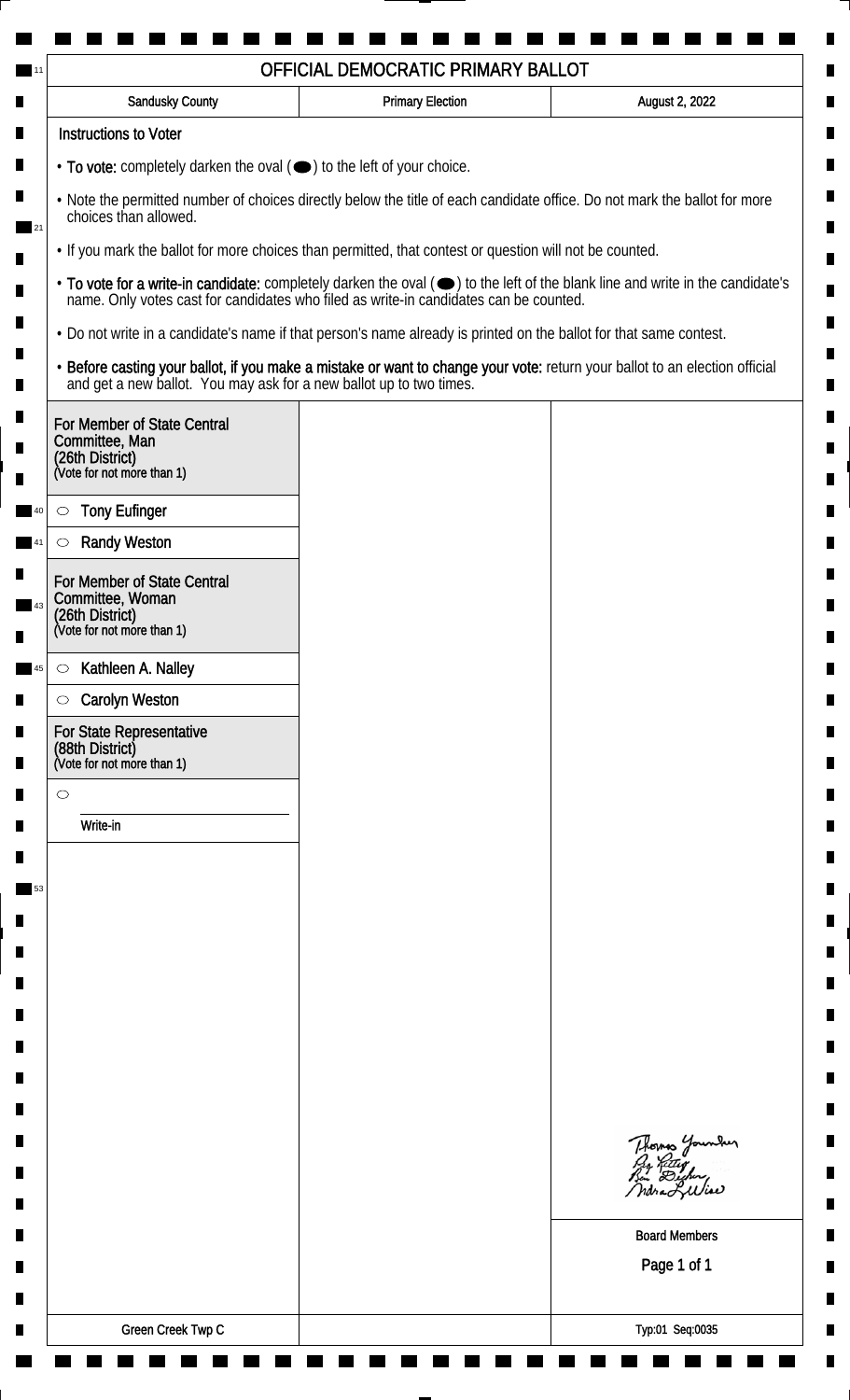| <b>Sandusky County</b>                                                                                             | <b>Primary Election</b> | August 2, 2022                                                                                                                                                                                                                 |
|--------------------------------------------------------------------------------------------------------------------|-------------------------|--------------------------------------------------------------------------------------------------------------------------------------------------------------------------------------------------------------------------------|
| <b>Instructions to Voter</b>                                                                                       |                         |                                                                                                                                                                                                                                |
| $\cdot$ To vote: completely darken the oval $(\bullet)$ to the left of your choice.                                |                         |                                                                                                                                                                                                                                |
| choices than allowed.                                                                                              |                         | . Note the permitted number of choices directly below the title of each candidate office. Do not mark the ballot for more                                                                                                      |
| . If you mark the ballot for more choices than permitted, that contest or question will not be counted.            |                         |                                                                                                                                                                                                                                |
|                                                                                                                    |                         | • To vote for a write-in candidate: completely darken the oval ( $\bigcirc$ ) to the left of the blank line and write in the candidate's name. Only votes cast for candidates who filed as write-in candidates can be counted. |
| . Do not write in a candidate's name if that person's name already is printed on the ballot for that same contest. |                         |                                                                                                                                                                                                                                |
|                                                                                                                    |                         | • Before casting your ballot, if you make a mistake or want to change your vote: return your ballot to an election official and get a new ballot. You may ask for a new ballot up to two times.                                |
| For Member of State Central<br>Committee, Man<br>(26th District)<br>(Vote for not more than 1)                     |                         |                                                                                                                                                                                                                                |
| <b>Randy Weston</b><br>$\circ$                                                                                     |                         |                                                                                                                                                                                                                                |
| <b>Tony Eufinger</b><br>$\circ$                                                                                    |                         |                                                                                                                                                                                                                                |
| For Member of State Central<br>Committee, Woman<br>(26th District)<br>(Vote for not more than 1)                   |                         |                                                                                                                                                                                                                                |
|                                                                                                                    |                         |                                                                                                                                                                                                                                |
| <b>Carolyn Weston</b><br>$\circ$                                                                                   |                         |                                                                                                                                                                                                                                |
| Kathleen A. Nalley<br>$\circ$<br>For State Representative                                                          |                         |                                                                                                                                                                                                                                |
| (88th District)<br>(Vote for not more than 1)                                                                      |                         |                                                                                                                                                                                                                                |
| $\circ$                                                                                                            |                         |                                                                                                                                                                                                                                |
| Write-in                                                                                                           |                         |                                                                                                                                                                                                                                |
|                                                                                                                    |                         |                                                                                                                                                                                                                                |
|                                                                                                                    |                         |                                                                                                                                                                                                                                |
|                                                                                                                    |                         |                                                                                                                                                                                                                                |
|                                                                                                                    |                         |                                                                                                                                                                                                                                |
|                                                                                                                    |                         |                                                                                                                                                                                                                                |
|                                                                                                                    |                         |                                                                                                                                                                                                                                |
|                                                                                                                    |                         |                                                                                                                                                                                                                                |
|                                                                                                                    |                         |                                                                                                                                                                                                                                |
|                                                                                                                    |                         |                                                                                                                                                                                                                                |
|                                                                                                                    |                         | Thomas Younder                                                                                                                                                                                                                 |
|                                                                                                                    |                         |                                                                                                                                                                                                                                |
|                                                                                                                    |                         | <b>Board Members</b>                                                                                                                                                                                                           |
|                                                                                                                    |                         | Page 1 of 1                                                                                                                                                                                                                    |
|                                                                                                                    |                         |                                                                                                                                                                                                                                |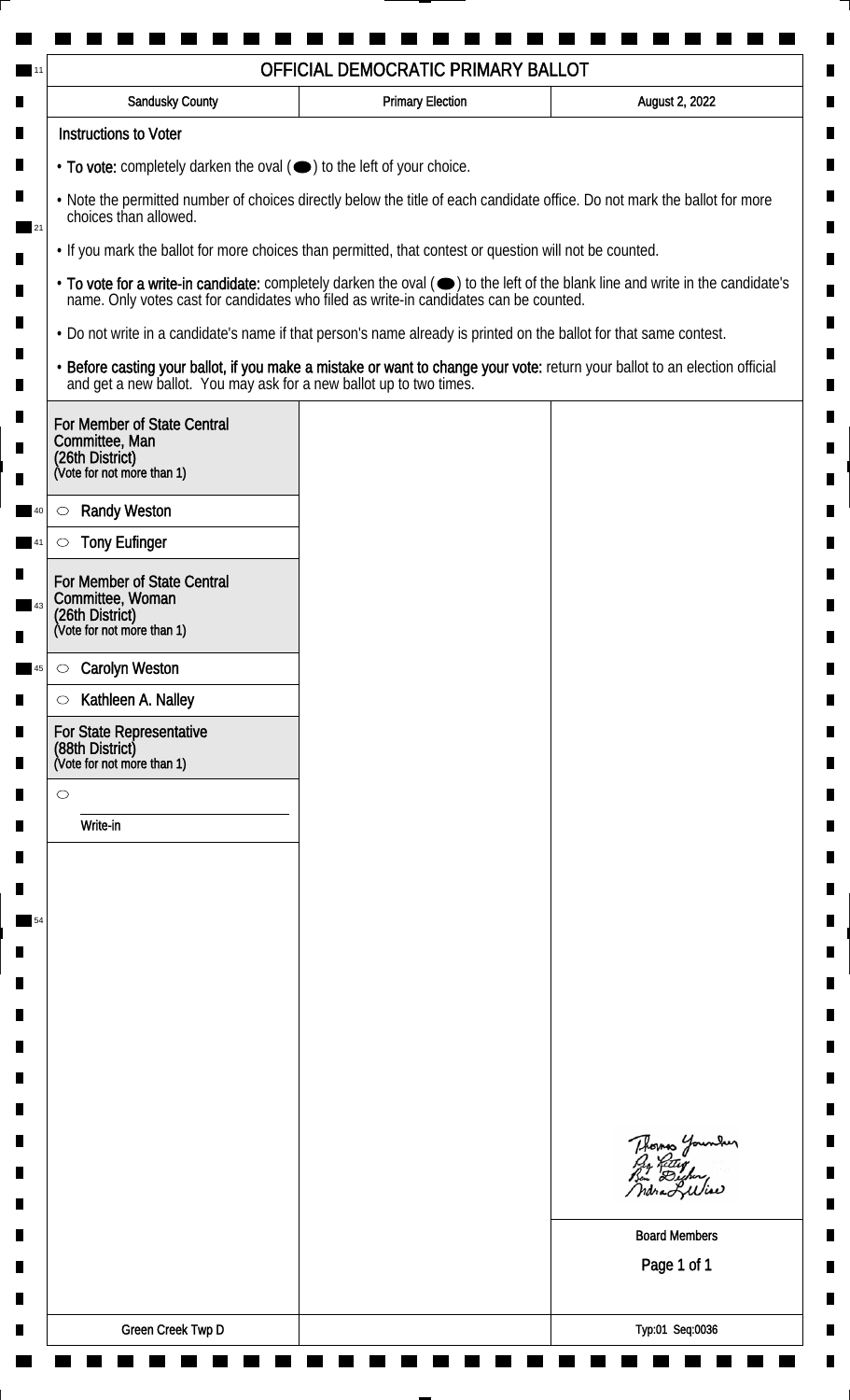| <b>Sandusky County</b>                                                                           | <b>Primary Election</b>                                                                                            | August 2, 2022                                                                                                                                                                                                                 |
|--------------------------------------------------------------------------------------------------|--------------------------------------------------------------------------------------------------------------------|--------------------------------------------------------------------------------------------------------------------------------------------------------------------------------------------------------------------------------|
| <b>Instructions to Voter</b>                                                                     |                                                                                                                    |                                                                                                                                                                                                                                |
| • To vote: completely darken the oval (•) to the left of your choice.                            |                                                                                                                    |                                                                                                                                                                                                                                |
| choices than allowed.                                                                            |                                                                                                                    | . Note the permitted number of choices directly below the title of each candidate office. Do not mark the ballot for more                                                                                                      |
|                                                                                                  | • If you mark the ballot for more choices than permitted, that contest or question will not be counted.            |                                                                                                                                                                                                                                |
|                                                                                                  |                                                                                                                    | • To vote for a write-in candidate: completely darken the oval ( $\bigcirc$ ) to the left of the blank line and write in the candidate's name. Only votes cast for candidates who filed as write-in candidates can be counted. |
|                                                                                                  | . Do not write in a candidate's name if that person's name already is printed on the ballot for that same contest. |                                                                                                                                                                                                                                |
|                                                                                                  |                                                                                                                    | • Before casting your ballot, if you make a mistake or want to change your vote: return your ballot to an election official and get a new ballot. You may ask for a new ballot up to two times.                                |
| For Member of State Central<br>Committee, Man<br>(26th District)<br>(Vote for not more than 1)   |                                                                                                                    |                                                                                                                                                                                                                                |
| <b>Tony Eufinger</b><br>$\circ$                                                                  |                                                                                                                    |                                                                                                                                                                                                                                |
| <b>Randy Weston</b><br>$\circlearrowright$                                                       |                                                                                                                    |                                                                                                                                                                                                                                |
| For Member of State Central<br>Committee, Woman<br>(26th District)<br>(Vote for not more than 1) |                                                                                                                    |                                                                                                                                                                                                                                |
|                                                                                                  |                                                                                                                    |                                                                                                                                                                                                                                |
| Kathleen A. Nalley<br>$\circ$                                                                    |                                                                                                                    |                                                                                                                                                                                                                                |
| <b>Carolyn Weston</b><br>$\circ$                                                                 |                                                                                                                    |                                                                                                                                                                                                                                |
| For State Representative<br>(88th District)<br>(Vote for not more than 1)                        |                                                                                                                    |                                                                                                                                                                                                                                |
| $\circ$                                                                                          |                                                                                                                    |                                                                                                                                                                                                                                |
| Write-in                                                                                         |                                                                                                                    |                                                                                                                                                                                                                                |
|                                                                                                  |                                                                                                                    | Thomas Younder<br><b>Board Members</b>                                                                                                                                                                                         |
|                                                                                                  |                                                                                                                    | Page 1 of 1                                                                                                                                                                                                                    |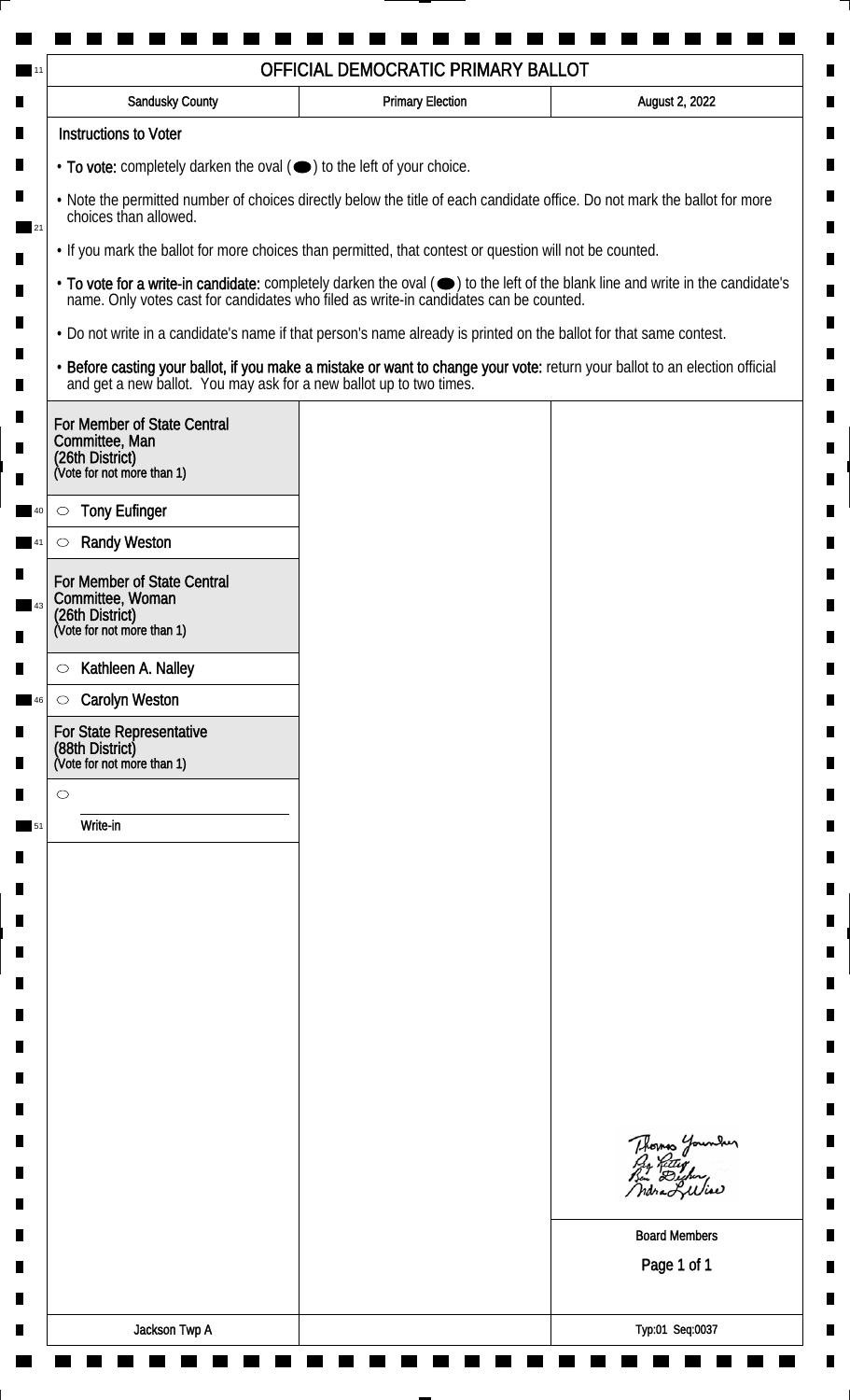| <b>Instructions to Voter</b><br>• To vote: completely darken the oval (•) to the left of your choice.<br>. Note the permitted number of choices directly below the title of each candidate office. Do not mark the ballot for more<br>choices than allowed.<br>• If you mark the ballot for more choices than permitted, that contest or question will not be counted.<br>. Do not write in a candidate's name if that person's name already is printed on the ballot for that same contest.<br>• Before casting your ballot, if you make a mistake or want to change your vote: return your ballot to an election official and get a new ballot. You may ask for a new ballot up to two times.<br>For Member of State Central<br>Committee, Man<br>(26th District)<br>(Vote for not more than 1)<br><b>Randy Weston</b><br>$\circ$<br><b>Tony Eufinger</b><br>$\circ$<br>For Member of State Central<br>Committee, Woman<br>(26th District)<br>(Vote for not more than 1)<br><b>Carolyn Weston</b><br>$\circ$<br>Kathleen A. Nalley<br>$\circ$<br>For State Representative<br>(88th District)<br>(Vote for not more than 1)<br>$\circ$<br>Write-in<br>Thomas Younder<br><b>Board Members</b><br>Page 1 of 1 | <b>Sandusky County</b> | <b>Primary Election</b> | August 2, 2022 |
|--------------------------------------------------------------------------------------------------------------------------------------------------------------------------------------------------------------------------------------------------------------------------------------------------------------------------------------------------------------------------------------------------------------------------------------------------------------------------------------------------------------------------------------------------------------------------------------------------------------------------------------------------------------------------------------------------------------------------------------------------------------------------------------------------------------------------------------------------------------------------------------------------------------------------------------------------------------------------------------------------------------------------------------------------------------------------------------------------------------------------------------------------------------------------------------------------------------|------------------------|-------------------------|----------------|
| • To vote for a write-in candidate: completely darken the oval ( $\bigcirc$ ) to the left of the blank line and write in the candidate's name. Only votes cast for candidates who filed as write-in candidates can be counted.                                                                                                                                                                                                                                                                                                                                                                                                                                                                                                                                                                                                                                                                                                                                                                                                                                                                                                                                                                               |                        |                         |                |
|                                                                                                                                                                                                                                                                                                                                                                                                                                                                                                                                                                                                                                                                                                                                                                                                                                                                                                                                                                                                                                                                                                                                                                                                              |                        |                         |                |
|                                                                                                                                                                                                                                                                                                                                                                                                                                                                                                                                                                                                                                                                                                                                                                                                                                                                                                                                                                                                                                                                                                                                                                                                              |                        |                         |                |
|                                                                                                                                                                                                                                                                                                                                                                                                                                                                                                                                                                                                                                                                                                                                                                                                                                                                                                                                                                                                                                                                                                                                                                                                              |                        |                         |                |
|                                                                                                                                                                                                                                                                                                                                                                                                                                                                                                                                                                                                                                                                                                                                                                                                                                                                                                                                                                                                                                                                                                                                                                                                              |                        |                         |                |
|                                                                                                                                                                                                                                                                                                                                                                                                                                                                                                                                                                                                                                                                                                                                                                                                                                                                                                                                                                                                                                                                                                                                                                                                              |                        |                         |                |
|                                                                                                                                                                                                                                                                                                                                                                                                                                                                                                                                                                                                                                                                                                                                                                                                                                                                                                                                                                                                                                                                                                                                                                                                              |                        |                         |                |
|                                                                                                                                                                                                                                                                                                                                                                                                                                                                                                                                                                                                                                                                                                                                                                                                                                                                                                                                                                                                                                                                                                                                                                                                              |                        |                         |                |
|                                                                                                                                                                                                                                                                                                                                                                                                                                                                                                                                                                                                                                                                                                                                                                                                                                                                                                                                                                                                                                                                                                                                                                                                              |                        |                         |                |
|                                                                                                                                                                                                                                                                                                                                                                                                                                                                                                                                                                                                                                                                                                                                                                                                                                                                                                                                                                                                                                                                                                                                                                                                              |                        |                         |                |
|                                                                                                                                                                                                                                                                                                                                                                                                                                                                                                                                                                                                                                                                                                                                                                                                                                                                                                                                                                                                                                                                                                                                                                                                              |                        |                         |                |
|                                                                                                                                                                                                                                                                                                                                                                                                                                                                                                                                                                                                                                                                                                                                                                                                                                                                                                                                                                                                                                                                                                                                                                                                              |                        |                         |                |
|                                                                                                                                                                                                                                                                                                                                                                                                                                                                                                                                                                                                                                                                                                                                                                                                                                                                                                                                                                                                                                                                                                                                                                                                              |                        |                         |                |
|                                                                                                                                                                                                                                                                                                                                                                                                                                                                                                                                                                                                                                                                                                                                                                                                                                                                                                                                                                                                                                                                                                                                                                                                              |                        |                         |                |
|                                                                                                                                                                                                                                                                                                                                                                                                                                                                                                                                                                                                                                                                                                                                                                                                                                                                                                                                                                                                                                                                                                                                                                                                              |                        |                         |                |
|                                                                                                                                                                                                                                                                                                                                                                                                                                                                                                                                                                                                                                                                                                                                                                                                                                                                                                                                                                                                                                                                                                                                                                                                              |                        |                         |                |
|                                                                                                                                                                                                                                                                                                                                                                                                                                                                                                                                                                                                                                                                                                                                                                                                                                                                                                                                                                                                                                                                                                                                                                                                              |                        |                         |                |
|                                                                                                                                                                                                                                                                                                                                                                                                                                                                                                                                                                                                                                                                                                                                                                                                                                                                                                                                                                                                                                                                                                                                                                                                              |                        |                         |                |
|                                                                                                                                                                                                                                                                                                                                                                                                                                                                                                                                                                                                                                                                                                                                                                                                                                                                                                                                                                                                                                                                                                                                                                                                              |                        |                         |                |
|                                                                                                                                                                                                                                                                                                                                                                                                                                                                                                                                                                                                                                                                                                                                                                                                                                                                                                                                                                                                                                                                                                                                                                                                              |                        |                         |                |
|                                                                                                                                                                                                                                                                                                                                                                                                                                                                                                                                                                                                                                                                                                                                                                                                                                                                                                                                                                                                                                                                                                                                                                                                              |                        |                         |                |
|                                                                                                                                                                                                                                                                                                                                                                                                                                                                                                                                                                                                                                                                                                                                                                                                                                                                                                                                                                                                                                                                                                                                                                                                              |                        |                         |                |
|                                                                                                                                                                                                                                                                                                                                                                                                                                                                                                                                                                                                                                                                                                                                                                                                                                                                                                                                                                                                                                                                                                                                                                                                              |                        |                         |                |
|                                                                                                                                                                                                                                                                                                                                                                                                                                                                                                                                                                                                                                                                                                                                                                                                                                                                                                                                                                                                                                                                                                                                                                                                              |                        |                         |                |
|                                                                                                                                                                                                                                                                                                                                                                                                                                                                                                                                                                                                                                                                                                                                                                                                                                                                                                                                                                                                                                                                                                                                                                                                              |                        |                         |                |
|                                                                                                                                                                                                                                                                                                                                                                                                                                                                                                                                                                                                                                                                                                                                                                                                                                                                                                                                                                                                                                                                                                                                                                                                              |                        |                         |                |
|                                                                                                                                                                                                                                                                                                                                                                                                                                                                                                                                                                                                                                                                                                                                                                                                                                                                                                                                                                                                                                                                                                                                                                                                              |                        |                         |                |
|                                                                                                                                                                                                                                                                                                                                                                                                                                                                                                                                                                                                                                                                                                                                                                                                                                                                                                                                                                                                                                                                                                                                                                                                              |                        |                         |                |
|                                                                                                                                                                                                                                                                                                                                                                                                                                                                                                                                                                                                                                                                                                                                                                                                                                                                                                                                                                                                                                                                                                                                                                                                              |                        |                         |                |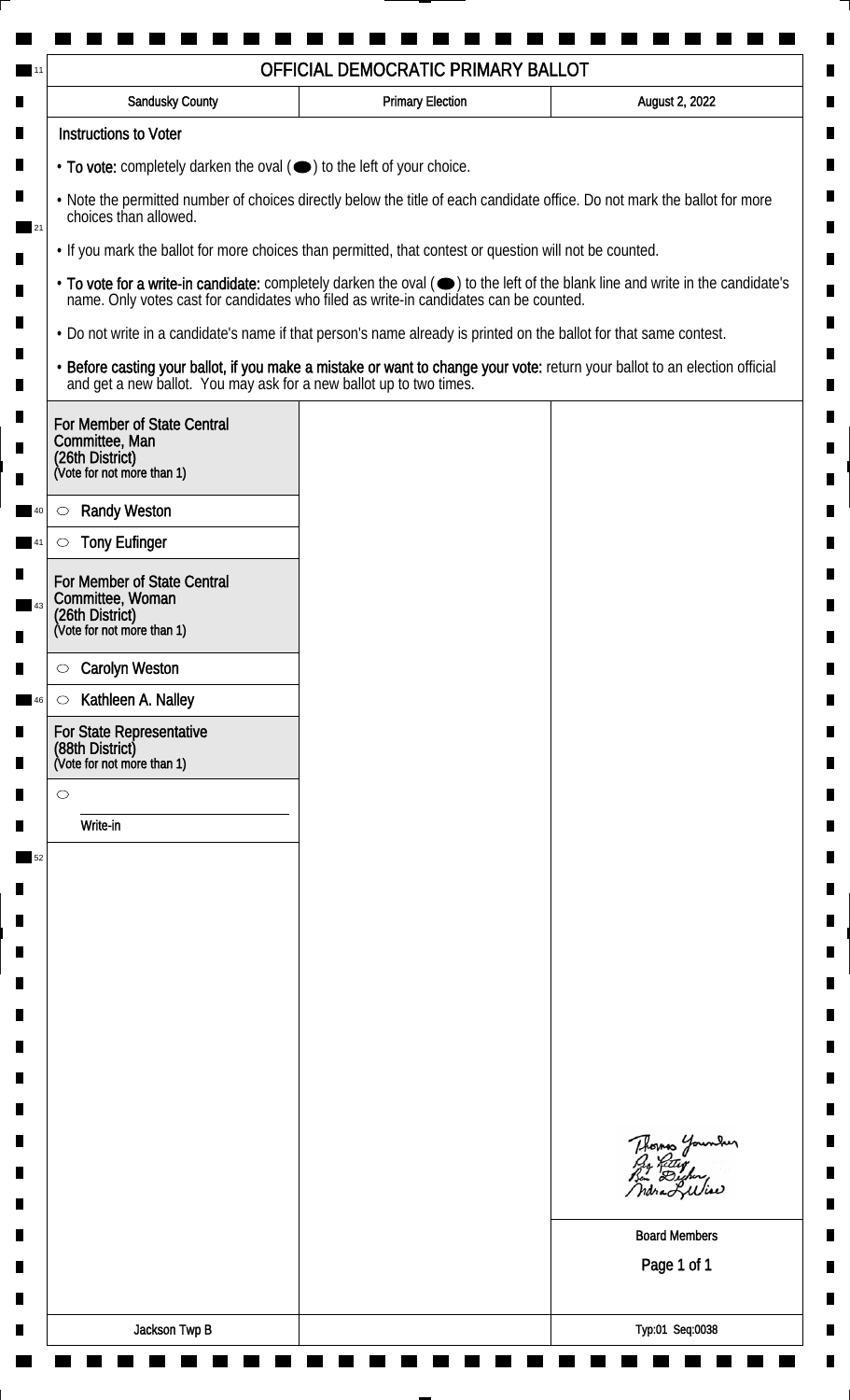| <b>Sandusky County</b>                                                                                             | <b>Primary Election</b> | August 2, 2022                                                                                                                                                                                                                 |
|--------------------------------------------------------------------------------------------------------------------|-------------------------|--------------------------------------------------------------------------------------------------------------------------------------------------------------------------------------------------------------------------------|
| <b>Instructions to Voter</b>                                                                                       |                         |                                                                                                                                                                                                                                |
| • To vote: completely darken the oval ( $\bigcirc$ ) to the left of your choice.                                   |                         |                                                                                                                                                                                                                                |
| choices than allowed.                                                                                              |                         | . Note the permitted number of choices directly below the title of each candidate office. Do not mark the ballot for more                                                                                                      |
| . If you mark the ballot for more choices than permitted, that contest or question will not be counted.            |                         |                                                                                                                                                                                                                                |
|                                                                                                                    |                         | • To vote for a write-in candidate: completely darken the oval ( $\bigcirc$ ) to the left of the blank line and write in the candidate's name. Only votes cast for candidates who filed as write-in candidates can be counted. |
| . Do not write in a candidate's name if that person's name already is printed on the ballot for that same contest. |                         |                                                                                                                                                                                                                                |
|                                                                                                                    |                         | • Before casting your ballot, if you make a mistake or want to change your vote: return your ballot to an election official and get a new ballot. You may ask for a new ballot up to two times.                                |
| For Member of State Central<br>Committee, Man<br>(26th District)<br>(Vote for not more than 1)                     |                         |                                                                                                                                                                                                                                |
| <b>Tony Eufinger</b><br>$\circ$                                                                                    |                         |                                                                                                                                                                                                                                |
| <b>Randy Weston</b><br>$\circlearrowright$                                                                         |                         |                                                                                                                                                                                                                                |
| For Member of State Central<br>Committee, Woman<br>(26th District)<br>(Vote for not more than 1)                   |                         |                                                                                                                                                                                                                                |
|                                                                                                                    |                         |                                                                                                                                                                                                                                |
| Kathleen A. Nalley<br>$\circ$                                                                                      |                         |                                                                                                                                                                                                                                |
| <b>Carolyn Weston</b><br>$\circ$                                                                                   |                         |                                                                                                                                                                                                                                |
| For State Representative<br>(88th District)<br>(Vote for not more than 1)                                          |                         |                                                                                                                                                                                                                                |
| $\circ$                                                                                                            |                         |                                                                                                                                                                                                                                |
| Write-in                                                                                                           |                         |                                                                                                                                                                                                                                |
|                                                                                                                    |                         |                                                                                                                                                                                                                                |
|                                                                                                                    |                         |                                                                                                                                                                                                                                |
|                                                                                                                    |                         |                                                                                                                                                                                                                                |
|                                                                                                                    |                         |                                                                                                                                                                                                                                |
|                                                                                                                    |                         |                                                                                                                                                                                                                                |
|                                                                                                                    |                         |                                                                                                                                                                                                                                |
|                                                                                                                    |                         |                                                                                                                                                                                                                                |
|                                                                                                                    |                         |                                                                                                                                                                                                                                |
|                                                                                                                    |                         |                                                                                                                                                                                                                                |
|                                                                                                                    |                         | Thomas Younder                                                                                                                                                                                                                 |
|                                                                                                                    |                         |                                                                                                                                                                                                                                |
|                                                                                                                    |                         | <b>Board Members</b>                                                                                                                                                                                                           |
|                                                                                                                    |                         | Page 1 of 1                                                                                                                                                                                                                    |
|                                                                                                                    |                         |                                                                                                                                                                                                                                |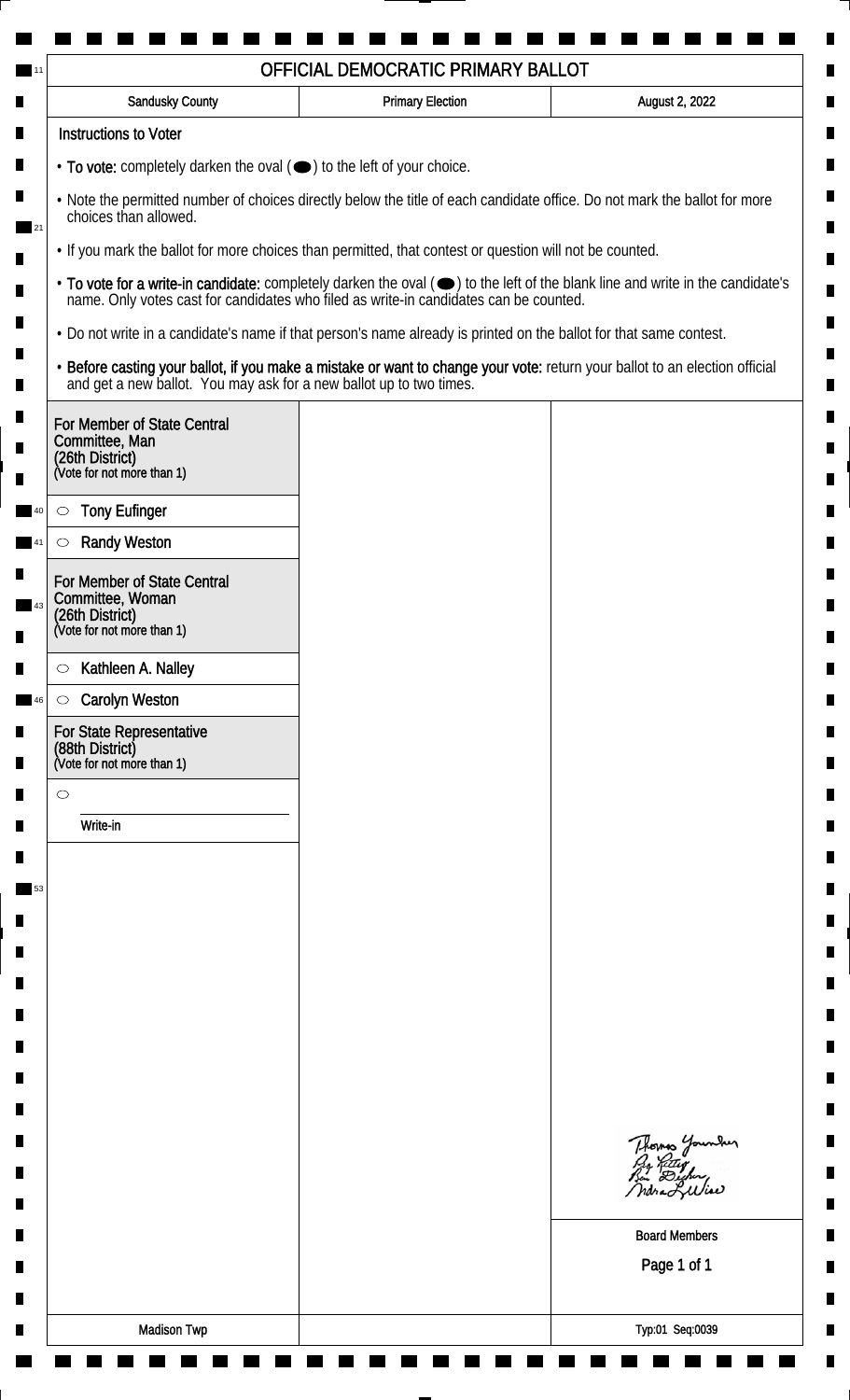| <b>Sandusky County</b>                                                                                             | <b>Primary Election</b> | August 2, 2022                                                                                                                                                                                                                 |
|--------------------------------------------------------------------------------------------------------------------|-------------------------|--------------------------------------------------------------------------------------------------------------------------------------------------------------------------------------------------------------------------------|
| <b>Instructions to Voter</b>                                                                                       |                         |                                                                                                                                                                                                                                |
| • To vote: completely darken the oval ( $\bigcirc$ ) to the left of your choice.                                   |                         |                                                                                                                                                                                                                                |
| choices than allowed.                                                                                              |                         | . Note the permitted number of choices directly below the title of each candidate office. Do not mark the ballot for more                                                                                                      |
| . If you mark the ballot for more choices than permitted, that contest or question will not be counted.            |                         |                                                                                                                                                                                                                                |
|                                                                                                                    |                         | • To vote for a write-in candidate: completely darken the oval ( $\bigcirc$ ) to the left of the blank line and write in the candidate's name. Only votes cast for candidates who filed as write-in candidates can be counted. |
| . Do not write in a candidate's name if that person's name already is printed on the ballot for that same contest. |                         |                                                                                                                                                                                                                                |
|                                                                                                                    |                         | • Before casting your ballot, if you make a mistake or want to change your vote: return your ballot to an election official and get a new ballot. You may ask for a new ballot up to two times.                                |
| For Member of State Central<br>Committee, Man<br>(26th District)<br>(Vote for not more than 1)                     |                         |                                                                                                                                                                                                                                |
| <b>Randy Weston</b><br>$\circ$                                                                                     |                         |                                                                                                                                                                                                                                |
| <b>Tony Eufinger</b><br>$\circlearrowright$                                                                        |                         |                                                                                                                                                                                                                                |
| For Member of State Central<br>Committee, Woman<br>(26th District)<br>(Vote for not more than 1)                   |                         |                                                                                                                                                                                                                                |
| <b>Carolyn Weston</b>                                                                                              |                         |                                                                                                                                                                                                                                |
| $\circ$<br>Kathleen A. Nalley<br>$\circ$                                                                           |                         |                                                                                                                                                                                                                                |
| For State Representative<br>(88th District)<br>(Vote for not more than 1)                                          |                         |                                                                                                                                                                                                                                |
| $\circ$                                                                                                            |                         |                                                                                                                                                                                                                                |
| Write-in                                                                                                           |                         |                                                                                                                                                                                                                                |
|                                                                                                                    |                         |                                                                                                                                                                                                                                |
|                                                                                                                    |                         |                                                                                                                                                                                                                                |
|                                                                                                                    |                         |                                                                                                                                                                                                                                |
|                                                                                                                    |                         |                                                                                                                                                                                                                                |
|                                                                                                                    |                         |                                                                                                                                                                                                                                |
|                                                                                                                    |                         |                                                                                                                                                                                                                                |
|                                                                                                                    |                         |                                                                                                                                                                                                                                |
|                                                                                                                    |                         |                                                                                                                                                                                                                                |
|                                                                                                                    |                         |                                                                                                                                                                                                                                |
|                                                                                                                    |                         | Thomas Younder                                                                                                                                                                                                                 |
|                                                                                                                    |                         | <b>Board Members</b>                                                                                                                                                                                                           |
|                                                                                                                    |                         | Page 1 of 1                                                                                                                                                                                                                    |
|                                                                                                                    |                         |                                                                                                                                                                                                                                |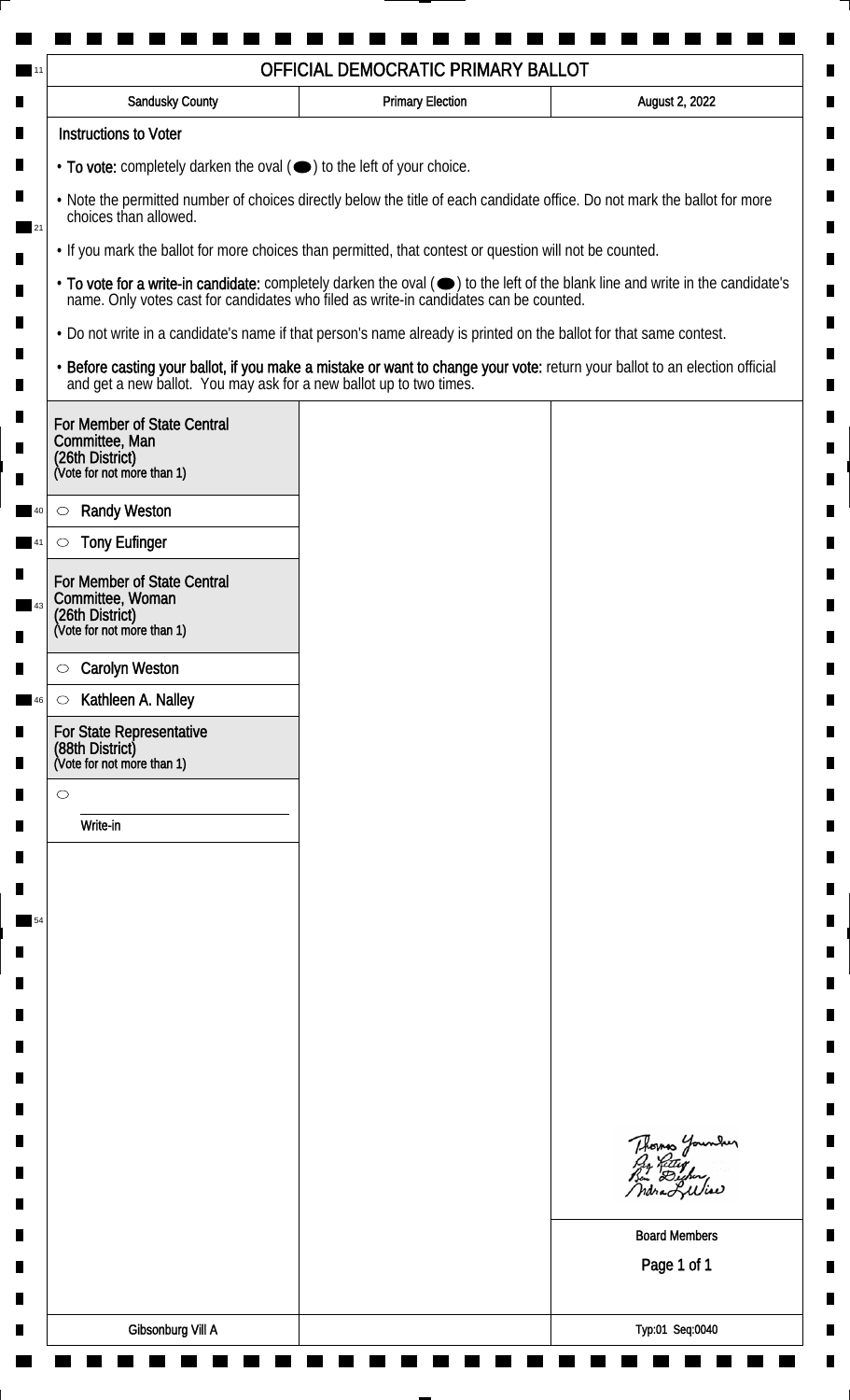| Sandusky County                                                                                  | <b>Primary Election</b>                                                                                                                                                                         | August 2, 2022                                                                                                                                                                                                                 |
|--------------------------------------------------------------------------------------------------|-------------------------------------------------------------------------------------------------------------------------------------------------------------------------------------------------|--------------------------------------------------------------------------------------------------------------------------------------------------------------------------------------------------------------------------------|
| <b>Instructions to Voter</b>                                                                     |                                                                                                                                                                                                 |                                                                                                                                                                                                                                |
| • To vote: completely darken the oval (•) to the left of your choice.                            |                                                                                                                                                                                                 |                                                                                                                                                                                                                                |
| choices than allowed.                                                                            | . Note the permitted number of choices directly below the title of each candidate office. Do not mark the ballot for more                                                                       |                                                                                                                                                                                                                                |
|                                                                                                  | . If you mark the ballot for more choices than permitted, that contest or question will not be counted.                                                                                         |                                                                                                                                                                                                                                |
|                                                                                                  |                                                                                                                                                                                                 | • To vote for a write-in candidate: completely darken the oval ( $\bigcirc$ ) to the left of the blank line and write in the candidate's name. Only votes cast for candidates who filed as write-in candidates can be counted. |
|                                                                                                  | . Do not write in a candidate's name if that person's name already is printed on the ballot for that same contest.                                                                              |                                                                                                                                                                                                                                |
|                                                                                                  | • Before casting your ballot, if you make a mistake or want to change your vote: return your ballot to an election official and get a new ballot. You may ask for a new ballot up to two times. |                                                                                                                                                                                                                                |
| For Member of State Central<br>Committee, Man                                                    |                                                                                                                                                                                                 |                                                                                                                                                                                                                                |
| (26th District)<br>(Vote for not more than 1)                                                    |                                                                                                                                                                                                 |                                                                                                                                                                                                                                |
| <b>Tony Eufinger</b><br>$\circ$                                                                  |                                                                                                                                                                                                 |                                                                                                                                                                                                                                |
| <b>Randy Weston</b>                                                                              |                                                                                                                                                                                                 |                                                                                                                                                                                                                                |
| For Member of State Central<br>Committee, Woman<br>(26th District)<br>(Vote for not more than 1) |                                                                                                                                                                                                 |                                                                                                                                                                                                                                |
|                                                                                                  |                                                                                                                                                                                                 |                                                                                                                                                                                                                                |
| Kathleen A. Nalley<br>$\circ$                                                                    |                                                                                                                                                                                                 |                                                                                                                                                                                                                                |
| <b>Carolyn Weston</b><br>$\circ$<br>For State Representative                                     |                                                                                                                                                                                                 |                                                                                                                                                                                                                                |
| (88th District)<br>(Vote for not more than 1)                                                    |                                                                                                                                                                                                 |                                                                                                                                                                                                                                |
| $\circ$                                                                                          |                                                                                                                                                                                                 |                                                                                                                                                                                                                                |
| Write-in                                                                                         |                                                                                                                                                                                                 |                                                                                                                                                                                                                                |
|                                                                                                  |                                                                                                                                                                                                 |                                                                                                                                                                                                                                |
|                                                                                                  |                                                                                                                                                                                                 |                                                                                                                                                                                                                                |
|                                                                                                  |                                                                                                                                                                                                 |                                                                                                                                                                                                                                |
|                                                                                                  |                                                                                                                                                                                                 |                                                                                                                                                                                                                                |
|                                                                                                  |                                                                                                                                                                                                 |                                                                                                                                                                                                                                |
|                                                                                                  |                                                                                                                                                                                                 |                                                                                                                                                                                                                                |
|                                                                                                  |                                                                                                                                                                                                 |                                                                                                                                                                                                                                |
|                                                                                                  |                                                                                                                                                                                                 |                                                                                                                                                                                                                                |
|                                                                                                  |                                                                                                                                                                                                 |                                                                                                                                                                                                                                |
|                                                                                                  |                                                                                                                                                                                                 | Thomas Younder<br>Pro Retter<br>Bin Dicher,                                                                                                                                                                                    |
|                                                                                                  |                                                                                                                                                                                                 |                                                                                                                                                                                                                                |
|                                                                                                  |                                                                                                                                                                                                 | <b>Board Members</b>                                                                                                                                                                                                           |
|                                                                                                  |                                                                                                                                                                                                 | Page 1 of 1                                                                                                                                                                                                                    |
|                                                                                                  |                                                                                                                                                                                                 |                                                                                                                                                                                                                                |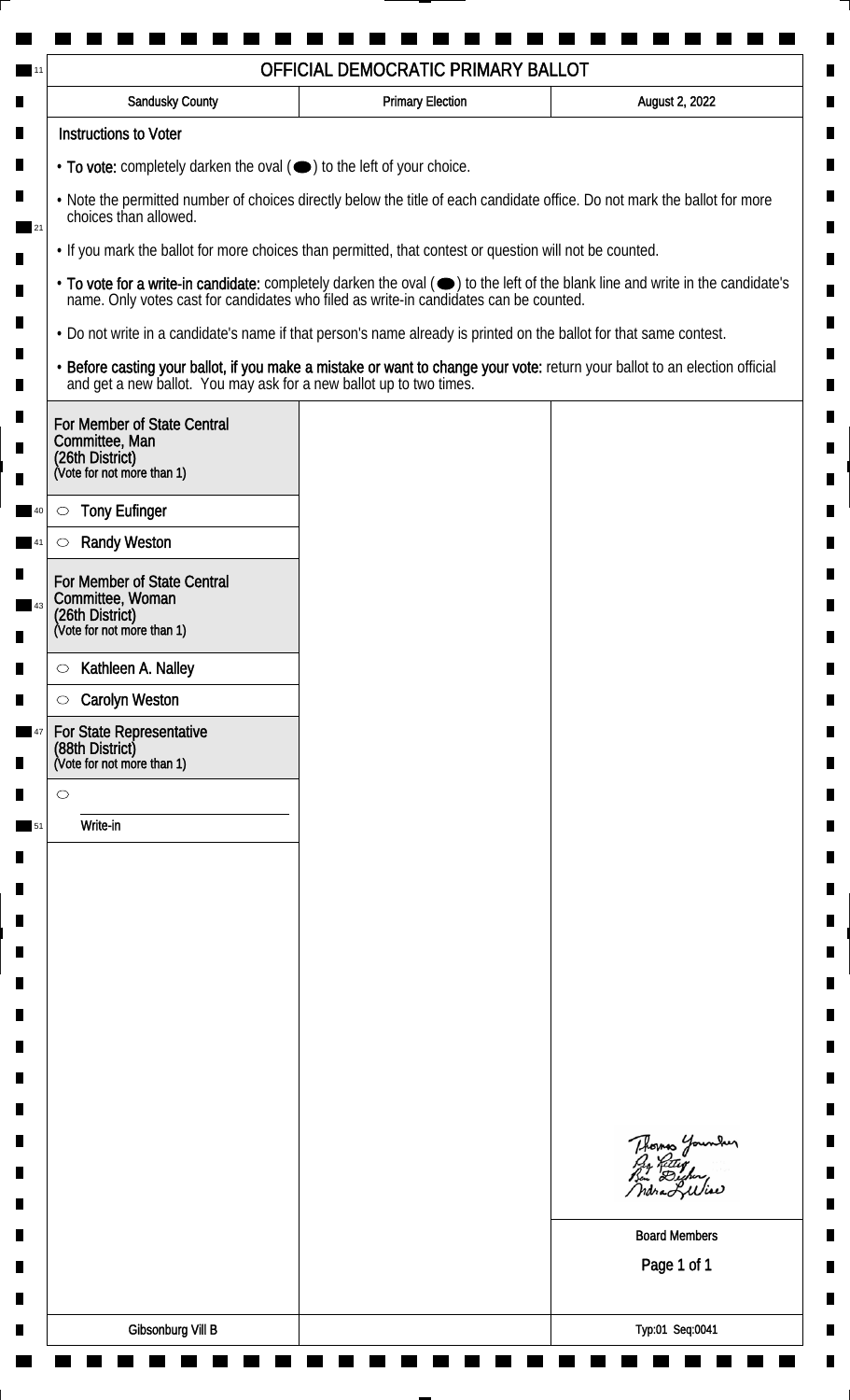| <b>Instructions to Voter</b><br>• To vote: completely darken the oval (•) to the left of your choice.<br>. Note the permitted number of choices directly below the title of each candidate office. Do not mark the ballot for more<br>choices than allowed.<br>• If you mark the ballot for more choices than permitted, that contest or question will not be counted.<br>• To vote for a write-in candidate: completely darken the oval ( $\bigcirc$ ) to the left of the blank line and write in the candidate's name. Only votes cast for candidates who filed as write-in candidates can be counted.<br>. Do not write in a candidate's name if that person's name already is printed on the ballot for that same contest.<br>• Before casting your ballot, if you make a mistake or want to change your vote: return your ballot to an election official and get a new ballot. You may ask for a new ballot up to two times.<br>For Member of State Central<br>Committee, Man<br>(26th District)<br>(Vote for not more than 1)<br><b>Randy Weston</b><br>$\circlearrowright$<br><b>Tony Eufinger</b><br>$\circlearrowright$<br><b>Carolyn Weston</b><br>$\circlearrowright$<br>Kathleen A. Nalley<br>$\circlearrowright$ |                      |
|-------------------------------------------------------------------------------------------------------------------------------------------------------------------------------------------------------------------------------------------------------------------------------------------------------------------------------------------------------------------------------------------------------------------------------------------------------------------------------------------------------------------------------------------------------------------------------------------------------------------------------------------------------------------------------------------------------------------------------------------------------------------------------------------------------------------------------------------------------------------------------------------------------------------------------------------------------------------------------------------------------------------------------------------------------------------------------------------------------------------------------------------------------------------------------------------------------------------------------|----------------------|
|                                                                                                                                                                                                                                                                                                                                                                                                                                                                                                                                                                                                                                                                                                                                                                                                                                                                                                                                                                                                                                                                                                                                                                                                                               |                      |
|                                                                                                                                                                                                                                                                                                                                                                                                                                                                                                                                                                                                                                                                                                                                                                                                                                                                                                                                                                                                                                                                                                                                                                                                                               |                      |
|                                                                                                                                                                                                                                                                                                                                                                                                                                                                                                                                                                                                                                                                                                                                                                                                                                                                                                                                                                                                                                                                                                                                                                                                                               |                      |
|                                                                                                                                                                                                                                                                                                                                                                                                                                                                                                                                                                                                                                                                                                                                                                                                                                                                                                                                                                                                                                                                                                                                                                                                                               |                      |
|                                                                                                                                                                                                                                                                                                                                                                                                                                                                                                                                                                                                                                                                                                                                                                                                                                                                                                                                                                                                                                                                                                                                                                                                                               |                      |
|                                                                                                                                                                                                                                                                                                                                                                                                                                                                                                                                                                                                                                                                                                                                                                                                                                                                                                                                                                                                                                                                                                                                                                                                                               |                      |
|                                                                                                                                                                                                                                                                                                                                                                                                                                                                                                                                                                                                                                                                                                                                                                                                                                                                                                                                                                                                                                                                                                                                                                                                                               |                      |
| For Member of State Central<br>Committee, Woman<br>(26th District)<br>(Vote for not more than 1)<br>For State Representative<br>(88th District)<br>(Vote for not more than 1)                                                                                                                                                                                                                                                                                                                                                                                                                                                                                                                                                                                                                                                                                                                                                                                                                                                                                                                                                                                                                                                 |                      |
|                                                                                                                                                                                                                                                                                                                                                                                                                                                                                                                                                                                                                                                                                                                                                                                                                                                                                                                                                                                                                                                                                                                                                                                                                               |                      |
|                                                                                                                                                                                                                                                                                                                                                                                                                                                                                                                                                                                                                                                                                                                                                                                                                                                                                                                                                                                                                                                                                                                                                                                                                               |                      |
|                                                                                                                                                                                                                                                                                                                                                                                                                                                                                                                                                                                                                                                                                                                                                                                                                                                                                                                                                                                                                                                                                                                                                                                                                               |                      |
|                                                                                                                                                                                                                                                                                                                                                                                                                                                                                                                                                                                                                                                                                                                                                                                                                                                                                                                                                                                                                                                                                                                                                                                                                               |                      |
|                                                                                                                                                                                                                                                                                                                                                                                                                                                                                                                                                                                                                                                                                                                                                                                                                                                                                                                                                                                                                                                                                                                                                                                                                               |                      |
|                                                                                                                                                                                                                                                                                                                                                                                                                                                                                                                                                                                                                                                                                                                                                                                                                                                                                                                                                                                                                                                                                                                                                                                                                               |                      |
| $\circ$                                                                                                                                                                                                                                                                                                                                                                                                                                                                                                                                                                                                                                                                                                                                                                                                                                                                                                                                                                                                                                                                                                                                                                                                                       |                      |
| Write-in                                                                                                                                                                                                                                                                                                                                                                                                                                                                                                                                                                                                                                                                                                                                                                                                                                                                                                                                                                                                                                                                                                                                                                                                                      |                      |
|                                                                                                                                                                                                                                                                                                                                                                                                                                                                                                                                                                                                                                                                                                                                                                                                                                                                                                                                                                                                                                                                                                                                                                                                                               |                      |
|                                                                                                                                                                                                                                                                                                                                                                                                                                                                                                                                                                                                                                                                                                                                                                                                                                                                                                                                                                                                                                                                                                                                                                                                                               |                      |
|                                                                                                                                                                                                                                                                                                                                                                                                                                                                                                                                                                                                                                                                                                                                                                                                                                                                                                                                                                                                                                                                                                                                                                                                                               |                      |
|                                                                                                                                                                                                                                                                                                                                                                                                                                                                                                                                                                                                                                                                                                                                                                                                                                                                                                                                                                                                                                                                                                                                                                                                                               |                      |
|                                                                                                                                                                                                                                                                                                                                                                                                                                                                                                                                                                                                                                                                                                                                                                                                                                                                                                                                                                                                                                                                                                                                                                                                                               |                      |
|                                                                                                                                                                                                                                                                                                                                                                                                                                                                                                                                                                                                                                                                                                                                                                                                                                                                                                                                                                                                                                                                                                                                                                                                                               |                      |
|                                                                                                                                                                                                                                                                                                                                                                                                                                                                                                                                                                                                                                                                                                                                                                                                                                                                                                                                                                                                                                                                                                                                                                                                                               |                      |
|                                                                                                                                                                                                                                                                                                                                                                                                                                                                                                                                                                                                                                                                                                                                                                                                                                                                                                                                                                                                                                                                                                                                                                                                                               |                      |
|                                                                                                                                                                                                                                                                                                                                                                                                                                                                                                                                                                                                                                                                                                                                                                                                                                                                                                                                                                                                                                                                                                                                                                                                                               |                      |
|                                                                                                                                                                                                                                                                                                                                                                                                                                                                                                                                                                                                                                                                                                                                                                                                                                                                                                                                                                                                                                                                                                                                                                                                                               | Thomas Younder       |
|                                                                                                                                                                                                                                                                                                                                                                                                                                                                                                                                                                                                                                                                                                                                                                                                                                                                                                                                                                                                                                                                                                                                                                                                                               | <b>Board Members</b> |
|                                                                                                                                                                                                                                                                                                                                                                                                                                                                                                                                                                                                                                                                                                                                                                                                                                                                                                                                                                                                                                                                                                                                                                                                                               | Page 1 of 1          |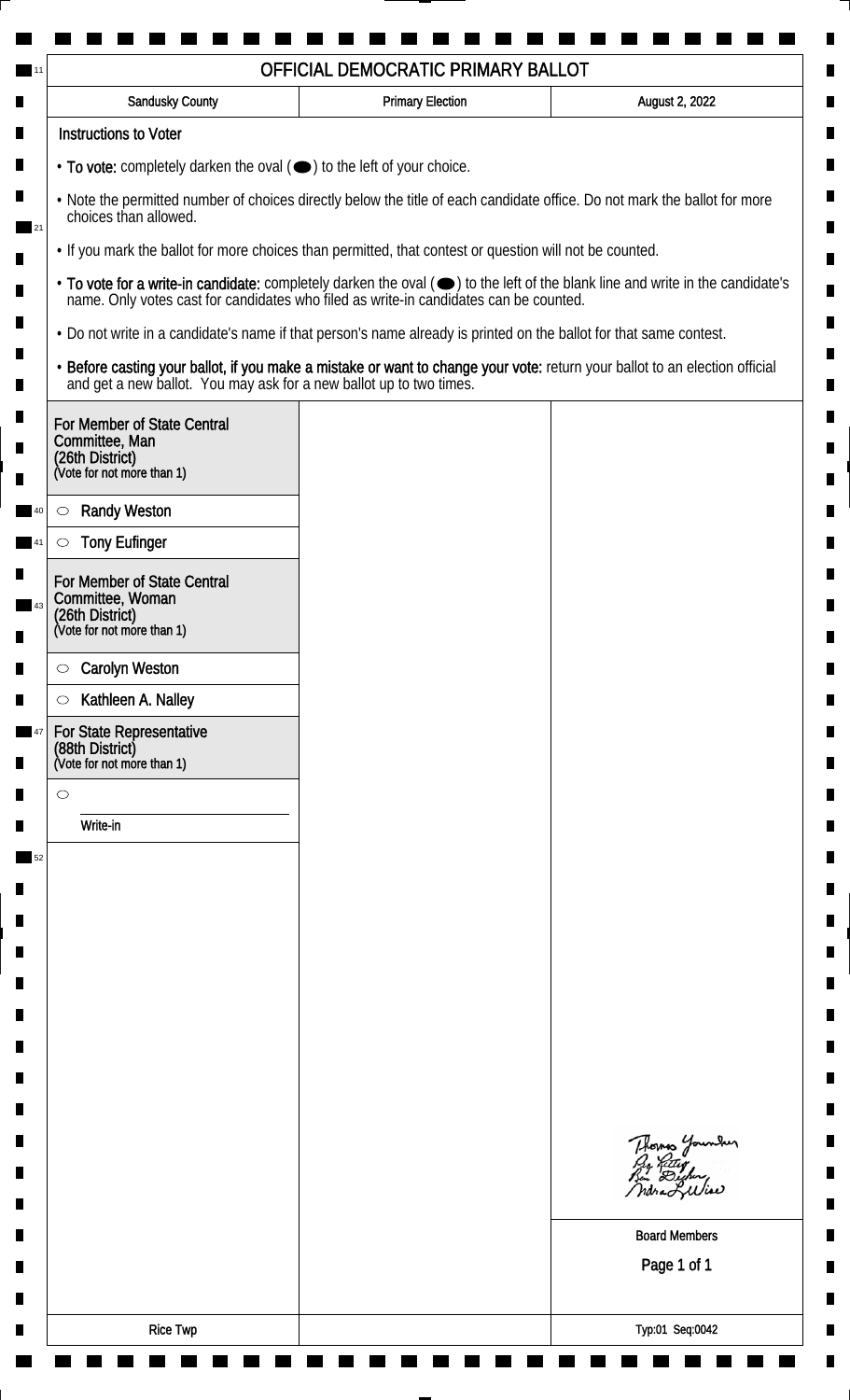| <b>Sandusky County</b>                                                                                             | <b>Primary Election</b> | August 2, 2022                                                                                                                                                                                                                 |
|--------------------------------------------------------------------------------------------------------------------|-------------------------|--------------------------------------------------------------------------------------------------------------------------------------------------------------------------------------------------------------------------------|
| <b>Instructions to Voter</b>                                                                                       |                         |                                                                                                                                                                                                                                |
| • To vote: completely darken the oval ( $\bigcirc$ ) to the left of your choice.                                   |                         |                                                                                                                                                                                                                                |
| choices than allowed.                                                                                              |                         | . Note the permitted number of choices directly below the title of each candidate office. Do not mark the ballot for more                                                                                                      |
| . If you mark the ballot for more choices than permitted, that contest or question will not be counted.            |                         |                                                                                                                                                                                                                                |
|                                                                                                                    |                         | • To vote for a write-in candidate: completely darken the oval ( $\bigcirc$ ) to the left of the blank line and write in the candidate's name. Only votes cast for candidates who filed as write-in candidates can be counted. |
| . Do not write in a candidate's name if that person's name already is printed on the ballot for that same contest. |                         |                                                                                                                                                                                                                                |
|                                                                                                                    |                         | • Before casting your ballot, if you make a mistake or want to change your vote: return your ballot to an election official and get a new ballot. You may ask for a new ballot up to two times.                                |
| For Member of State Central<br>Committee, Man<br>(26th District)<br>(Vote for not more than 1)                     |                         |                                                                                                                                                                                                                                |
| <b>Tony Eufinger</b><br>$\circ$                                                                                    |                         |                                                                                                                                                                                                                                |
| <b>Randy Weston</b><br>$\circlearrowright$                                                                         |                         |                                                                                                                                                                                                                                |
| For Member of State Central<br>Committee, Woman<br>(26th District)<br>(Vote for not more than 1)                   |                         |                                                                                                                                                                                                                                |
| Kathleen A. Nalley                                                                                                 |                         |                                                                                                                                                                                                                                |
| $\circ$<br><b>Carolyn Weston</b><br>$\circ$                                                                        |                         |                                                                                                                                                                                                                                |
| For State Representative<br>(88th District)<br>(Vote for not more than 1)                                          |                         |                                                                                                                                                                                                                                |
| $\circ$                                                                                                            |                         |                                                                                                                                                                                                                                |
| Write-in                                                                                                           |                         |                                                                                                                                                                                                                                |
|                                                                                                                    |                         |                                                                                                                                                                                                                                |
|                                                                                                                    |                         |                                                                                                                                                                                                                                |
|                                                                                                                    |                         |                                                                                                                                                                                                                                |
|                                                                                                                    |                         |                                                                                                                                                                                                                                |
|                                                                                                                    |                         |                                                                                                                                                                                                                                |
|                                                                                                                    |                         |                                                                                                                                                                                                                                |
|                                                                                                                    |                         |                                                                                                                                                                                                                                |
|                                                                                                                    |                         |                                                                                                                                                                                                                                |
|                                                                                                                    |                         |                                                                                                                                                                                                                                |
|                                                                                                                    |                         | Thomas Younder                                                                                                                                                                                                                 |
|                                                                                                                    |                         | <b>Board Members</b><br>Page 1 of 1                                                                                                                                                                                            |
|                                                                                                                    |                         |                                                                                                                                                                                                                                |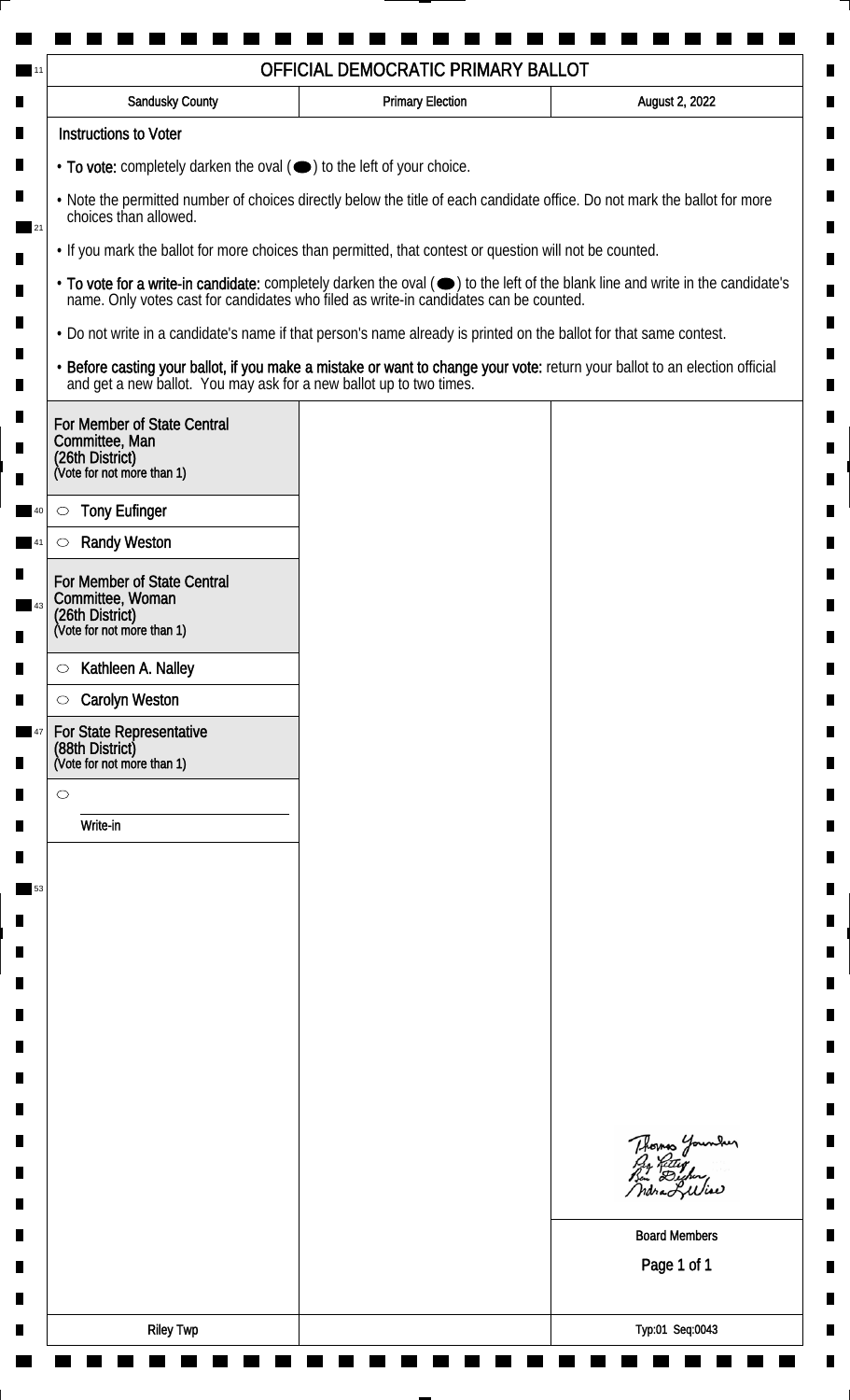| Sandusky County                                                                                                                                    | <b>Primary Election</b> | August 2, 2022                                                                                                                                                                                                                 |
|----------------------------------------------------------------------------------------------------------------------------------------------------|-------------------------|--------------------------------------------------------------------------------------------------------------------------------------------------------------------------------------------------------------------------------|
| <b>Instructions to Voter</b>                                                                                                                       |                         |                                                                                                                                                                                                                                |
| • To vote: completely darken the oval (•) to the left of your choice.                                                                              |                         |                                                                                                                                                                                                                                |
| . Note the permitted number of choices directly below the title of each candidate office. Do not mark the ballot for more<br>choices than allowed. |                         |                                                                                                                                                                                                                                |
| . If you mark the ballot for more choices than permitted, that contest or question will not be counted.                                            |                         |                                                                                                                                                                                                                                |
|                                                                                                                                                    |                         | • To vote for a write-in candidate: completely darken the oval ( $\bigcirc$ ) to the left of the blank line and write in the candidate's name. Only votes cast for candidates who filed as write-in candidates can be counted. |
| • Do not write in a candidate's name if that person's name already is printed on the ballot for that same contest.                                 |                         |                                                                                                                                                                                                                                |
|                                                                                                                                                    |                         | • Before casting your ballot, if you make a mistake or want to change your vote: return your ballot to an election official and get a new ballot. You may ask for a new ballot up to two times.                                |
| For Member of State Central<br>Committee, Man<br>(26th District)<br>(Vote for not more than 1)                                                     |                         |                                                                                                                                                                                                                                |
|                                                                                                                                                    |                         |                                                                                                                                                                                                                                |
| <b>Randy Weston</b><br>$\circlearrowright$                                                                                                         |                         |                                                                                                                                                                                                                                |
| <b>Tony Eufinger</b><br>$\circlearrowright$                                                                                                        |                         |                                                                                                                                                                                                                                |
| For Member of State Central<br>Committee, Woman<br>(26th District)<br>(Vote for not more than 1)                                                   |                         |                                                                                                                                                                                                                                |
| <b>Carolyn Weston</b><br>$\circ$                                                                                                                   |                         |                                                                                                                                                                                                                                |
| Kathleen A. Nalley<br>$\circlearrowright$                                                                                                          |                         |                                                                                                                                                                                                                                |
| For State Representative<br>(88th District)<br>(Vote for not more than 1)                                                                          |                         |                                                                                                                                                                                                                                |
| $\circ$                                                                                                                                            |                         |                                                                                                                                                                                                                                |
| Write-in                                                                                                                                           |                         |                                                                                                                                                                                                                                |
|                                                                                                                                                    |                         |                                                                                                                                                                                                                                |
|                                                                                                                                                    |                         |                                                                                                                                                                                                                                |
|                                                                                                                                                    |                         |                                                                                                                                                                                                                                |
|                                                                                                                                                    |                         |                                                                                                                                                                                                                                |
|                                                                                                                                                    |                         |                                                                                                                                                                                                                                |
|                                                                                                                                                    |                         |                                                                                                                                                                                                                                |
|                                                                                                                                                    |                         |                                                                                                                                                                                                                                |
|                                                                                                                                                    |                         |                                                                                                                                                                                                                                |
|                                                                                                                                                    |                         |                                                                                                                                                                                                                                |
|                                                                                                                                                    |                         | Thomas Younder<br>Pro Retter<br>Pen Dicher,                                                                                                                                                                                    |
|                                                                                                                                                    |                         |                                                                                                                                                                                                                                |
|                                                                                                                                                    |                         | <b>Board Members</b>                                                                                                                                                                                                           |
|                                                                                                                                                    |                         | Page 1 of 1                                                                                                                                                                                                                    |
|                                                                                                                                                    |                         |                                                                                                                                                                                                                                |
| Sandusky Twp A                                                                                                                                     |                         | Typ:01 Seq:0044                                                                                                                                                                                                                |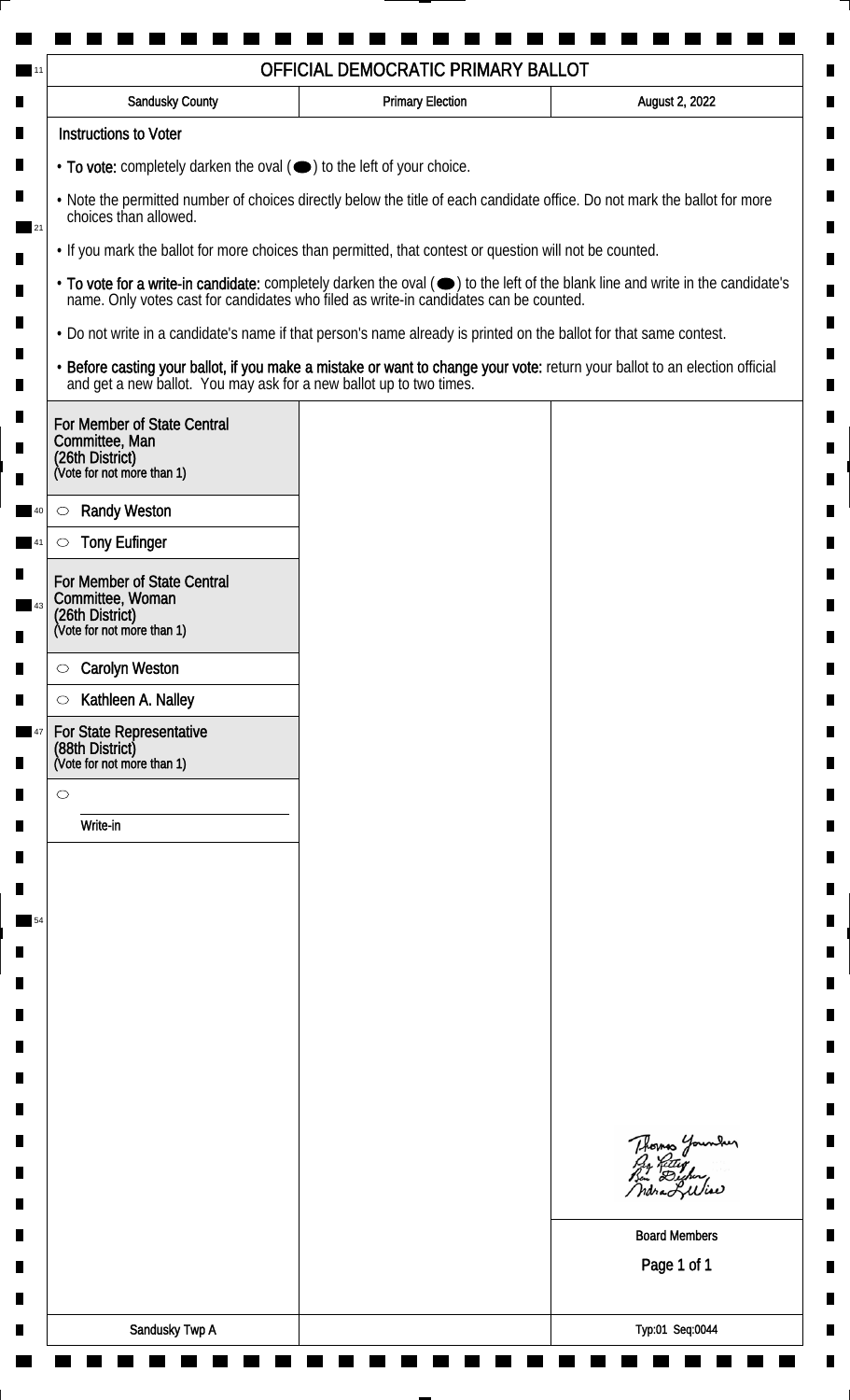| <b>Sandusky County</b>                                                                                                                             | <b>Primary Election</b> | August 2, 2022                                                                                                                                                                                                                 |
|----------------------------------------------------------------------------------------------------------------------------------------------------|-------------------------|--------------------------------------------------------------------------------------------------------------------------------------------------------------------------------------------------------------------------------|
| <b>Instructions to Voter</b>                                                                                                                       |                         |                                                                                                                                                                                                                                |
| • To vote: completely darken the oval (•) to the left of your choice.                                                                              |                         |                                                                                                                                                                                                                                |
| . Note the permitted number of choices directly below the title of each candidate office. Do not mark the ballot for more<br>choices than allowed. |                         |                                                                                                                                                                                                                                |
| . If you mark the ballot for more choices than permitted, that contest or question will not be counted.                                            |                         |                                                                                                                                                                                                                                |
|                                                                                                                                                    |                         | • To vote for a write-in candidate: completely darken the oval ( $\bigcirc$ ) to the left of the blank line and write in the candidate's name. Only votes cast for candidates who filed as write-in candidates can be counted. |
| . Do not write in a candidate's name if that person's name already is printed on the ballot for that same contest.                                 |                         |                                                                                                                                                                                                                                |
|                                                                                                                                                    |                         | • Before casting your ballot, if you make a mistake or want to change your vote: return your ballot to an election official and get a new ballot. You may ask for a new ballot up to two times.                                |
| For Member of State Central<br>Committee, Man<br>(26th District)<br>(Vote for not more than 1)                                                     |                         |                                                                                                                                                                                                                                |
|                                                                                                                                                    |                         |                                                                                                                                                                                                                                |
| <b>Tony Eufinger</b><br>$\circ$                                                                                                                    |                         |                                                                                                                                                                                                                                |
| <b>Randy Weston</b><br>O                                                                                                                           |                         |                                                                                                                                                                                                                                |
| For Member of State Central<br>Committee, Woman                                                                                                    |                         |                                                                                                                                                                                                                                |
| (26th District)<br>(Vote for not more than 1)                                                                                                      |                         |                                                                                                                                                                                                                                |
| Kathleen A. Nalley<br>$\circ$                                                                                                                      |                         |                                                                                                                                                                                                                                |
| <b>Carolyn Weston</b><br>$\circlearrowright$                                                                                                       |                         |                                                                                                                                                                                                                                |
| For State Representative<br>(88th District)<br>(Vote for not more than 1)                                                                          |                         |                                                                                                                                                                                                                                |
| $\circ$                                                                                                                                            |                         |                                                                                                                                                                                                                                |
| Write-in                                                                                                                                           |                         |                                                                                                                                                                                                                                |
|                                                                                                                                                    |                         |                                                                                                                                                                                                                                |
|                                                                                                                                                    |                         |                                                                                                                                                                                                                                |
|                                                                                                                                                    |                         |                                                                                                                                                                                                                                |
|                                                                                                                                                    |                         |                                                                                                                                                                                                                                |
|                                                                                                                                                    |                         |                                                                                                                                                                                                                                |
|                                                                                                                                                    |                         |                                                                                                                                                                                                                                |
|                                                                                                                                                    |                         |                                                                                                                                                                                                                                |
|                                                                                                                                                    |                         |                                                                                                                                                                                                                                |
|                                                                                                                                                    |                         |                                                                                                                                                                                                                                |
|                                                                                                                                                    |                         | Thomas Younder<br>Py Retty<br>Bin Digher,                                                                                                                                                                                      |
|                                                                                                                                                    |                         |                                                                                                                                                                                                                                |
|                                                                                                                                                    |                         | <b>Board Members</b>                                                                                                                                                                                                           |
|                                                                                                                                                    |                         | Page 1 of 1                                                                                                                                                                                                                    |
|                                                                                                                                                    |                         |                                                                                                                                                                                                                                |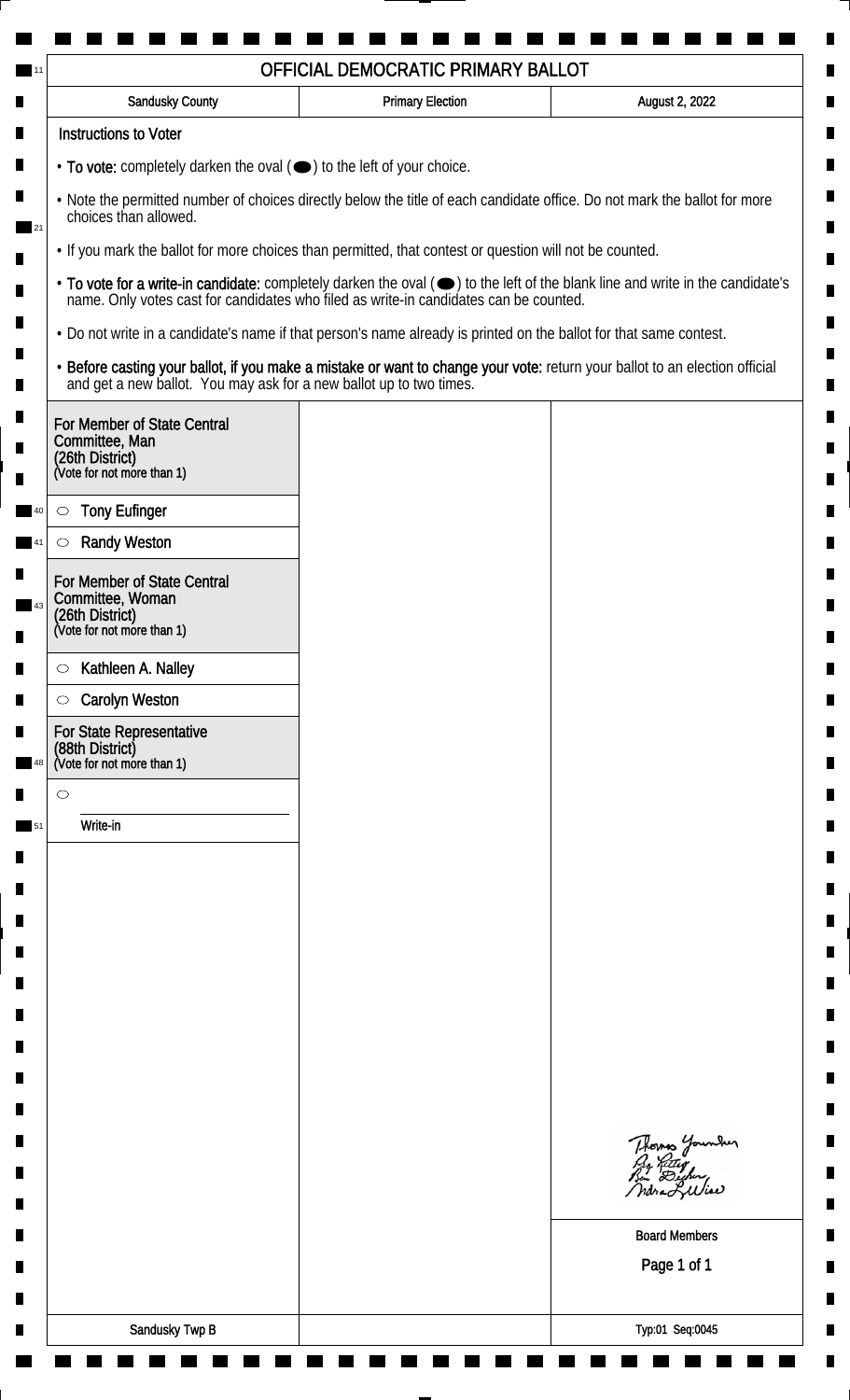| <b>Sandusky County</b>                                                                                             | <b>Primary Election</b> | August 2, 2022                                                                                                                                                                                                                 |
|--------------------------------------------------------------------------------------------------------------------|-------------------------|--------------------------------------------------------------------------------------------------------------------------------------------------------------------------------------------------------------------------------|
| <b>Instructions to Voter</b>                                                                                       |                         |                                                                                                                                                                                                                                |
| • To vote: completely darken the oval (•) to the left of your choice.                                              |                         |                                                                                                                                                                                                                                |
| choices than allowed.                                                                                              |                         | . Note the permitted number of choices directly below the title of each candidate office. Do not mark the ballot for more                                                                                                      |
| . If you mark the ballot for more choices than permitted, that contest or question will not be counted.            |                         |                                                                                                                                                                                                                                |
|                                                                                                                    |                         | • To vote for a write-in candidate: completely darken the oval ( $\bigcirc$ ) to the left of the blank line and write in the candidate's name. Only votes cast for candidates who filed as write-in candidates can be counted. |
| . Do not write in a candidate's name if that person's name already is printed on the ballot for that same contest. |                         |                                                                                                                                                                                                                                |
|                                                                                                                    |                         | • Before casting your ballot, if you make a mistake or want to change your vote: return your ballot to an election official and get a new ballot. You may ask for a new ballot up to two times.                                |
| For Member of State Central<br>Committee, Man<br>(26th District)<br>(Vote for not more than 1)                     |                         |                                                                                                                                                                                                                                |
|                                                                                                                    |                         |                                                                                                                                                                                                                                |
| <b>Randy Weston</b><br>$\circlearrowright$                                                                         |                         |                                                                                                                                                                                                                                |
| <b>Tony Eufinger</b><br>O                                                                                          |                         |                                                                                                                                                                                                                                |
| For Member of State Central<br>Committee, Woman<br>(26th District)<br>(Vote for not more than 1)                   |                         |                                                                                                                                                                                                                                |
| <b>Carolyn Weston</b><br>$\circ$                                                                                   |                         |                                                                                                                                                                                                                                |
| Kathleen A. Nalley<br>$\circlearrowright$                                                                          |                         |                                                                                                                                                                                                                                |
| For State Representative<br>(88th District)<br>(Vote for not more than 1)                                          |                         |                                                                                                                                                                                                                                |
| $\circ$                                                                                                            |                         |                                                                                                                                                                                                                                |
| Write-in                                                                                                           |                         |                                                                                                                                                                                                                                |
|                                                                                                                    |                         |                                                                                                                                                                                                                                |
|                                                                                                                    |                         |                                                                                                                                                                                                                                |
|                                                                                                                    |                         |                                                                                                                                                                                                                                |
|                                                                                                                    |                         |                                                                                                                                                                                                                                |
|                                                                                                                    |                         |                                                                                                                                                                                                                                |
|                                                                                                                    |                         |                                                                                                                                                                                                                                |
|                                                                                                                    |                         |                                                                                                                                                                                                                                |
|                                                                                                                    |                         |                                                                                                                                                                                                                                |
|                                                                                                                    |                         |                                                                                                                                                                                                                                |
|                                                                                                                    |                         |                                                                                                                                                                                                                                |
|                                                                                                                    |                         | Thomas Younder<br>Py Retty<br>Bin Digher,                                                                                                                                                                                      |
|                                                                                                                    |                         |                                                                                                                                                                                                                                |
|                                                                                                                    |                         | <b>Board Members</b>                                                                                                                                                                                                           |
|                                                                                                                    |                         | Page 1 of 1                                                                                                                                                                                                                    |
|                                                                                                                    |                         |                                                                                                                                                                                                                                |
|                                                                                                                    |                         |                                                                                                                                                                                                                                |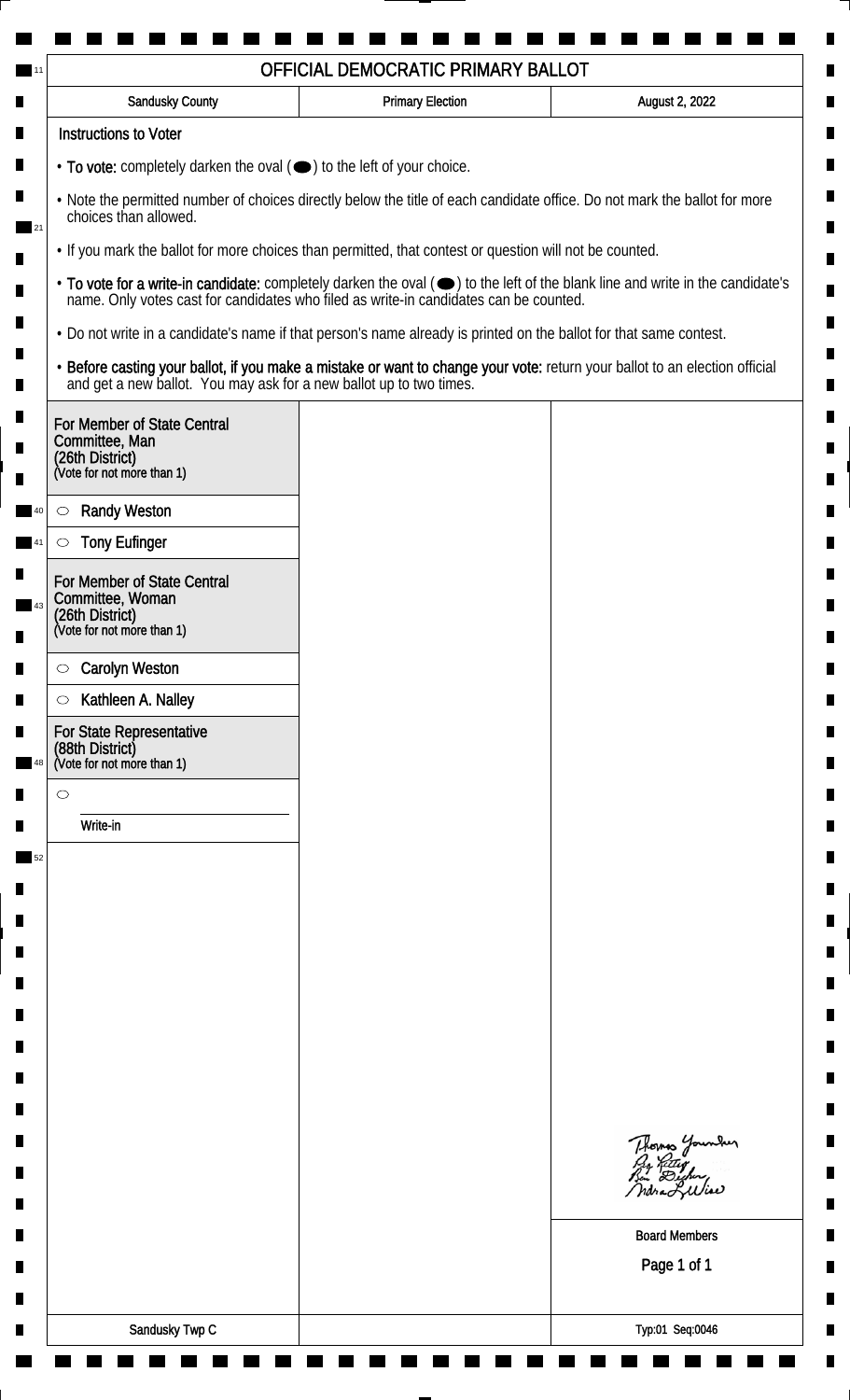| Sandusky County                                                                                                                                    | <b>Primary Election</b> | August 2, 2022                                                                                                                                                                                                                 |
|----------------------------------------------------------------------------------------------------------------------------------------------------|-------------------------|--------------------------------------------------------------------------------------------------------------------------------------------------------------------------------------------------------------------------------|
| <b>Instructions to Voter</b>                                                                                                                       |                         |                                                                                                                                                                                                                                |
| • To vote: completely darken the oval (•) to the left of your choice.                                                                              |                         |                                                                                                                                                                                                                                |
| . Note the permitted number of choices directly below the title of each candidate office. Do not mark the ballot for more<br>choices than allowed. |                         |                                                                                                                                                                                                                                |
| . If you mark the ballot for more choices than permitted, that contest or question will not be counted.                                            |                         |                                                                                                                                                                                                                                |
|                                                                                                                                                    |                         | • To vote for a write-in candidate: completely darken the oval ( $\bigcirc$ ) to the left of the blank line and write in the candidate's name. Only votes cast for candidates who filed as write-in candidates can be counted. |
| • Do not write in a candidate's name if that person's name already is printed on the ballot for that same contest.                                 |                         |                                                                                                                                                                                                                                |
|                                                                                                                                                    |                         | • Before casting your ballot, if you make a mistake or want to change your vote: return your ballot to an election official and get a new ballot. You may ask for a new ballot up to two times.                                |
| For Member of State Central<br>Committee, Man<br>(26th District)<br>(Vote for not more than 1)                                                     |                         |                                                                                                                                                                                                                                |
|                                                                                                                                                    |                         |                                                                                                                                                                                                                                |
| <b>Tony Eufinger</b><br>$\circlearrowright$                                                                                                        |                         |                                                                                                                                                                                                                                |
| <b>Randy Weston</b><br>$\circlearrowright$                                                                                                         |                         |                                                                                                                                                                                                                                |
| For Member of State Central<br>Committee, Woman<br>(26th District)<br>(Vote for not more than 1)                                                   |                         |                                                                                                                                                                                                                                |
| Kathleen A. Nalley<br>$\circ$                                                                                                                      |                         |                                                                                                                                                                                                                                |
| <b>Carolyn Weston</b><br>$\circ$                                                                                                                   |                         |                                                                                                                                                                                                                                |
| For State Representative<br>(88th District)<br>(Vote for not more than 1)                                                                          |                         |                                                                                                                                                                                                                                |
| $\circ$                                                                                                                                            |                         |                                                                                                                                                                                                                                |
| Write-in                                                                                                                                           |                         |                                                                                                                                                                                                                                |
|                                                                                                                                                    |                         |                                                                                                                                                                                                                                |
|                                                                                                                                                    |                         |                                                                                                                                                                                                                                |
|                                                                                                                                                    |                         |                                                                                                                                                                                                                                |
|                                                                                                                                                    |                         |                                                                                                                                                                                                                                |
|                                                                                                                                                    |                         |                                                                                                                                                                                                                                |
|                                                                                                                                                    |                         |                                                                                                                                                                                                                                |
|                                                                                                                                                    |                         |                                                                                                                                                                                                                                |
|                                                                                                                                                    |                         |                                                                                                                                                                                                                                |
|                                                                                                                                                    |                         |                                                                                                                                                                                                                                |
|                                                                                                                                                    |                         | Thomas Younder<br>Pro Retter<br>Bin Dicher,                                                                                                                                                                                    |
|                                                                                                                                                    |                         | ndra Luliae                                                                                                                                                                                                                    |
|                                                                                                                                                    |                         | <b>Board Members</b>                                                                                                                                                                                                           |
|                                                                                                                                                    |                         | Page 1 of 1                                                                                                                                                                                                                    |
|                                                                                                                                                    |                         |                                                                                                                                                                                                                                |
| Sandusky Twp D                                                                                                                                     |                         | Typ:01 Seq:0047                                                                                                                                                                                                                |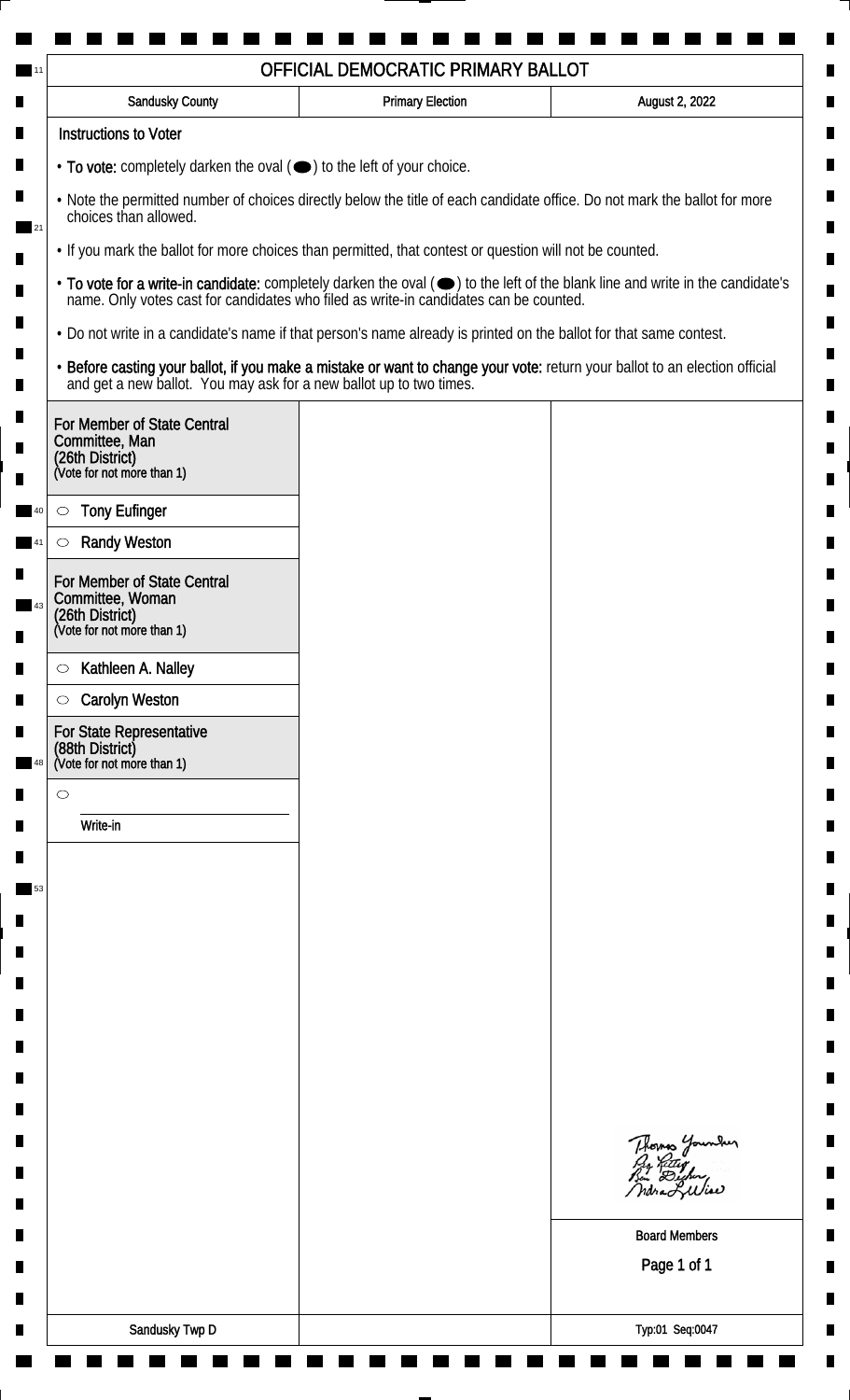| $\cdot$ To vote: completely darken the oval $(\bullet)$ to the left of your choice.<br>. Note the permitted number of choices directly below the title of each candidate office. Do not mark the ballot for more<br>choices than allowed.<br>. If you mark the ballot for more choices than permitted, that contest or question will not be counted.<br>• To vote for a write-in candidate: completely darken the oval (•) to the left of the blank line and write in the candidate's<br>name. Only votes cast for candidates who filed as write-in candidates can be counted.<br>• Do not write in a candidate's name if that person's name already is printed on the ballot for that same contest.<br>• Before casting your ballot, if you make a mistake or want to change your vote: return your ballot to an election official<br>and get a new ballot. You may ask for a new ballot up to two times.<br><b>Randy Weston</b><br><b>Tony Eufinger</b><br>For Member of State Central<br>(26th District)<br><b>Carolyn Weston</b><br>Kathleen A. Nalley<br>Write-in<br>Thomas Younder<br>Py Retty<br>Bin Dicher,<br>Indra Lilliae<br><b>Board Members</b><br>Page 1 of 1<br><b>Scott Twp</b><br>Typ:01 Seq:0048 | <b>Sandusky County</b>                                                                         | <b>Primary Election</b> | August 2, 2022 |
|--------------------------------------------------------------------------------------------------------------------------------------------------------------------------------------------------------------------------------------------------------------------------------------------------------------------------------------------------------------------------------------------------------------------------------------------------------------------------------------------------------------------------------------------------------------------------------------------------------------------------------------------------------------------------------------------------------------------------------------------------------------------------------------------------------------------------------------------------------------------------------------------------------------------------------------------------------------------------------------------------------------------------------------------------------------------------------------------------------------------------------------------------------------------------------------------------------------------|------------------------------------------------------------------------------------------------|-------------------------|----------------|
|                                                                                                                                                                                                                                                                                                                                                                                                                                                                                                                                                                                                                                                                                                                                                                                                                                                                                                                                                                                                                                                                                                                                                                                                                    | <b>Instructions to Voter</b>                                                                   |                         |                |
|                                                                                                                                                                                                                                                                                                                                                                                                                                                                                                                                                                                                                                                                                                                                                                                                                                                                                                                                                                                                                                                                                                                                                                                                                    |                                                                                                |                         |                |
|                                                                                                                                                                                                                                                                                                                                                                                                                                                                                                                                                                                                                                                                                                                                                                                                                                                                                                                                                                                                                                                                                                                                                                                                                    |                                                                                                |                         |                |
|                                                                                                                                                                                                                                                                                                                                                                                                                                                                                                                                                                                                                                                                                                                                                                                                                                                                                                                                                                                                                                                                                                                                                                                                                    |                                                                                                |                         |                |
|                                                                                                                                                                                                                                                                                                                                                                                                                                                                                                                                                                                                                                                                                                                                                                                                                                                                                                                                                                                                                                                                                                                                                                                                                    |                                                                                                |                         |                |
|                                                                                                                                                                                                                                                                                                                                                                                                                                                                                                                                                                                                                                                                                                                                                                                                                                                                                                                                                                                                                                                                                                                                                                                                                    |                                                                                                |                         |                |
|                                                                                                                                                                                                                                                                                                                                                                                                                                                                                                                                                                                                                                                                                                                                                                                                                                                                                                                                                                                                                                                                                                                                                                                                                    |                                                                                                |                         |                |
|                                                                                                                                                                                                                                                                                                                                                                                                                                                                                                                                                                                                                                                                                                                                                                                                                                                                                                                                                                                                                                                                                                                                                                                                                    | For Member of State Central<br>Committee, Man<br>(26th District)<br>(Vote for not more than 1) |                         |                |
|                                                                                                                                                                                                                                                                                                                                                                                                                                                                                                                                                                                                                                                                                                                                                                                                                                                                                                                                                                                                                                                                                                                                                                                                                    | $\circlearrowright$                                                                            |                         |                |
|                                                                                                                                                                                                                                                                                                                                                                                                                                                                                                                                                                                                                                                                                                                                                                                                                                                                                                                                                                                                                                                                                                                                                                                                                    | $\circlearrowright$                                                                            |                         |                |
|                                                                                                                                                                                                                                                                                                                                                                                                                                                                                                                                                                                                                                                                                                                                                                                                                                                                                                                                                                                                                                                                                                                                                                                                                    |                                                                                                |                         |                |
|                                                                                                                                                                                                                                                                                                                                                                                                                                                                                                                                                                                                                                                                                                                                                                                                                                                                                                                                                                                                                                                                                                                                                                                                                    | Committee, Woman                                                                               |                         |                |
|                                                                                                                                                                                                                                                                                                                                                                                                                                                                                                                                                                                                                                                                                                                                                                                                                                                                                                                                                                                                                                                                                                                                                                                                                    | (Vote for not more than 1)                                                                     |                         |                |
|                                                                                                                                                                                                                                                                                                                                                                                                                                                                                                                                                                                                                                                                                                                                                                                                                                                                                                                                                                                                                                                                                                                                                                                                                    | $\circ$                                                                                        |                         |                |
|                                                                                                                                                                                                                                                                                                                                                                                                                                                                                                                                                                                                                                                                                                                                                                                                                                                                                                                                                                                                                                                                                                                                                                                                                    | $\circ$                                                                                        |                         |                |
|                                                                                                                                                                                                                                                                                                                                                                                                                                                                                                                                                                                                                                                                                                                                                                                                                                                                                                                                                                                                                                                                                                                                                                                                                    | For State Representative<br>(88th District)<br>(Vote for not more than 1)                      |                         |                |
|                                                                                                                                                                                                                                                                                                                                                                                                                                                                                                                                                                                                                                                                                                                                                                                                                                                                                                                                                                                                                                                                                                                                                                                                                    | $\circ$                                                                                        |                         |                |
|                                                                                                                                                                                                                                                                                                                                                                                                                                                                                                                                                                                                                                                                                                                                                                                                                                                                                                                                                                                                                                                                                                                                                                                                                    |                                                                                                |                         |                |
|                                                                                                                                                                                                                                                                                                                                                                                                                                                                                                                                                                                                                                                                                                                                                                                                                                                                                                                                                                                                                                                                                                                                                                                                                    |                                                                                                |                         |                |
|                                                                                                                                                                                                                                                                                                                                                                                                                                                                                                                                                                                                                                                                                                                                                                                                                                                                                                                                                                                                                                                                                                                                                                                                                    |                                                                                                |                         |                |
|                                                                                                                                                                                                                                                                                                                                                                                                                                                                                                                                                                                                                                                                                                                                                                                                                                                                                                                                                                                                                                                                                                                                                                                                                    |                                                                                                |                         |                |
|                                                                                                                                                                                                                                                                                                                                                                                                                                                                                                                                                                                                                                                                                                                                                                                                                                                                                                                                                                                                                                                                                                                                                                                                                    |                                                                                                |                         |                |
|                                                                                                                                                                                                                                                                                                                                                                                                                                                                                                                                                                                                                                                                                                                                                                                                                                                                                                                                                                                                                                                                                                                                                                                                                    |                                                                                                |                         |                |
|                                                                                                                                                                                                                                                                                                                                                                                                                                                                                                                                                                                                                                                                                                                                                                                                                                                                                                                                                                                                                                                                                                                                                                                                                    |                                                                                                |                         |                |
|                                                                                                                                                                                                                                                                                                                                                                                                                                                                                                                                                                                                                                                                                                                                                                                                                                                                                                                                                                                                                                                                                                                                                                                                                    |                                                                                                |                         |                |
|                                                                                                                                                                                                                                                                                                                                                                                                                                                                                                                                                                                                                                                                                                                                                                                                                                                                                                                                                                                                                                                                                                                                                                                                                    |                                                                                                |                         |                |
|                                                                                                                                                                                                                                                                                                                                                                                                                                                                                                                                                                                                                                                                                                                                                                                                                                                                                                                                                                                                                                                                                                                                                                                                                    |                                                                                                |                         |                |
|                                                                                                                                                                                                                                                                                                                                                                                                                                                                                                                                                                                                                                                                                                                                                                                                                                                                                                                                                                                                                                                                                                                                                                                                                    |                                                                                                |                         |                |
|                                                                                                                                                                                                                                                                                                                                                                                                                                                                                                                                                                                                                                                                                                                                                                                                                                                                                                                                                                                                                                                                                                                                                                                                                    |                                                                                                |                         |                |
|                                                                                                                                                                                                                                                                                                                                                                                                                                                                                                                                                                                                                                                                                                                                                                                                                                                                                                                                                                                                                                                                                                                                                                                                                    |                                                                                                |                         |                |
|                                                                                                                                                                                                                                                                                                                                                                                                                                                                                                                                                                                                                                                                                                                                                                                                                                                                                                                                                                                                                                                                                                                                                                                                                    |                                                                                                |                         |                |
|                                                                                                                                                                                                                                                                                                                                                                                                                                                                                                                                                                                                                                                                                                                                                                                                                                                                                                                                                                                                                                                                                                                                                                                                                    |                                                                                                |                         |                |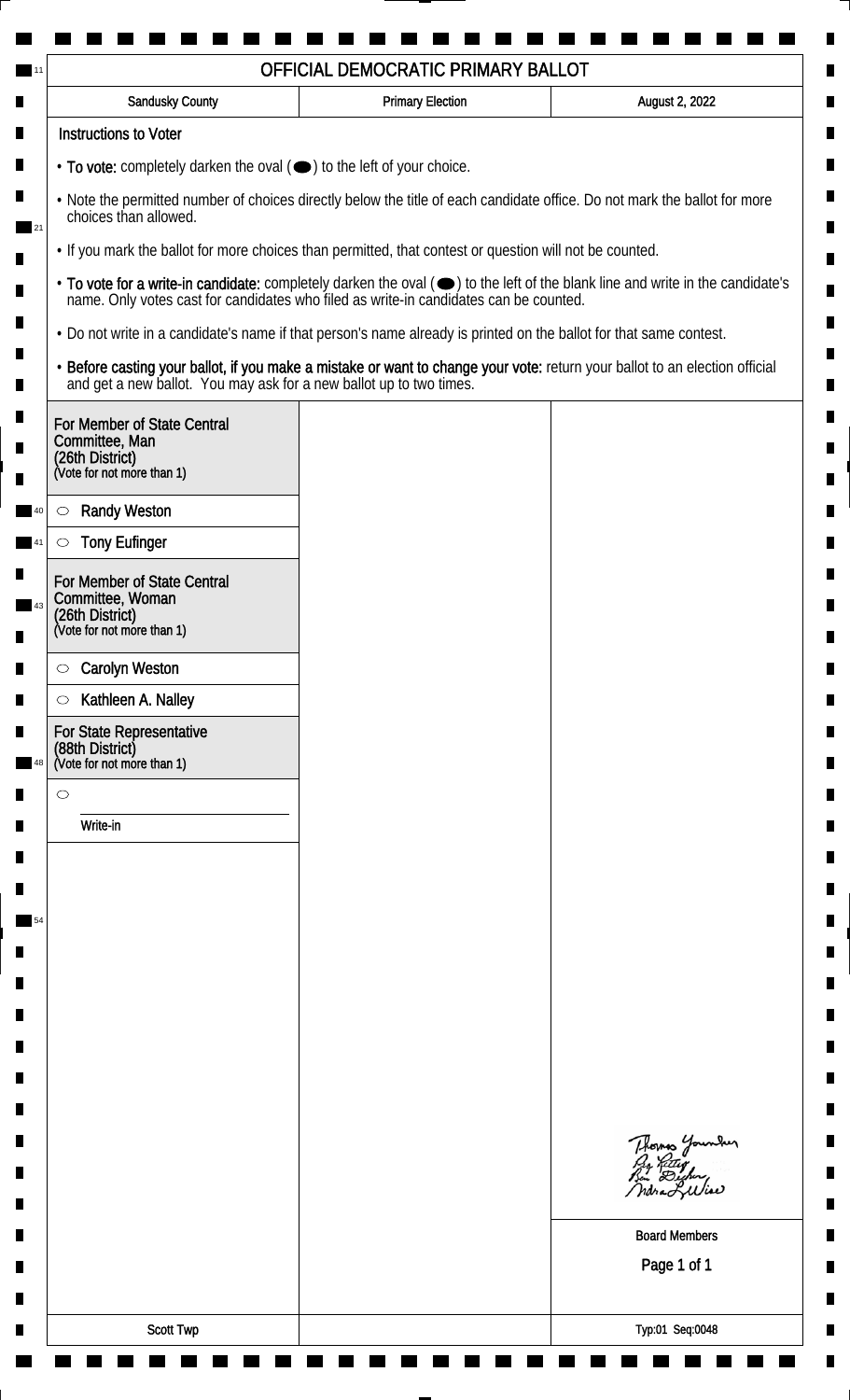| <b>Sandusky County</b>                                                                                                                             | <b>Primary Election</b> | August 2, 2022                                                                                                                                                                                                                 |  |  |
|----------------------------------------------------------------------------------------------------------------------------------------------------|-------------------------|--------------------------------------------------------------------------------------------------------------------------------------------------------------------------------------------------------------------------------|--|--|
| <b>Instructions to Voter</b>                                                                                                                       |                         |                                                                                                                                                                                                                                |  |  |
| • To vote: completely darken the oval (•) to the left of your choice.                                                                              |                         |                                                                                                                                                                                                                                |  |  |
| . Note the permitted number of choices directly below the title of each candidate office. Do not mark the ballot for more<br>choices than allowed. |                         |                                                                                                                                                                                                                                |  |  |
| . If you mark the ballot for more choices than permitted, that contest or question will not be counted.                                            |                         |                                                                                                                                                                                                                                |  |  |
|                                                                                                                                                    |                         | • To vote for a write-in candidate: completely darken the oval ( $\bigcirc$ ) to the left of the blank line and write in the candidate's name. Only votes cast for candidates who filed as write-in candidates can be counted. |  |  |
| . Do not write in a candidate's name if that person's name already is printed on the ballot for that same contest.                                 |                         |                                                                                                                                                                                                                                |  |  |
|                                                                                                                                                    |                         | • Before casting your ballot, if you make a mistake or want to change your vote: return your ballot to an election official and get a new ballot. You may ask for a new ballot up to two times.                                |  |  |
| For Member of State Central<br>Committee, Man<br>(26th District)<br>(Vote for not more than 1)                                                     |                         |                                                                                                                                                                                                                                |  |  |
| <b>Tony Eufinger</b><br>$\circ$                                                                                                                    |                         |                                                                                                                                                                                                                                |  |  |
| <b>Randy Weston</b><br>O                                                                                                                           |                         |                                                                                                                                                                                                                                |  |  |
|                                                                                                                                                    |                         |                                                                                                                                                                                                                                |  |  |
| For Member of State Central<br>Committee, Woman                                                                                                    |                         |                                                                                                                                                                                                                                |  |  |
| (26th District)<br>(Vote for not more than 1)                                                                                                      |                         |                                                                                                                                                                                                                                |  |  |
| Kathleen A. Nalley<br>$\circ$                                                                                                                      |                         |                                                                                                                                                                                                                                |  |  |
| <b>Carolyn Weston</b><br>$\circ$                                                                                                                   |                         |                                                                                                                                                                                                                                |  |  |
| For State Representative<br>(88th District)<br>(Vote for not more than 1)                                                                          |                         |                                                                                                                                                                                                                                |  |  |
| $\circ$                                                                                                                                            |                         |                                                                                                                                                                                                                                |  |  |
| Write-in                                                                                                                                           |                         |                                                                                                                                                                                                                                |  |  |
|                                                                                                                                                    |                         |                                                                                                                                                                                                                                |  |  |
|                                                                                                                                                    |                         |                                                                                                                                                                                                                                |  |  |
|                                                                                                                                                    |                         |                                                                                                                                                                                                                                |  |  |
|                                                                                                                                                    |                         |                                                                                                                                                                                                                                |  |  |
|                                                                                                                                                    |                         |                                                                                                                                                                                                                                |  |  |
|                                                                                                                                                    |                         |                                                                                                                                                                                                                                |  |  |
|                                                                                                                                                    |                         |                                                                                                                                                                                                                                |  |  |
|                                                                                                                                                    |                         |                                                                                                                                                                                                                                |  |  |
|                                                                                                                                                    |                         |                                                                                                                                                                                                                                |  |  |
|                                                                                                                                                    |                         | Thomas Younder<br>Pro Retter<br>Bin Dighing                                                                                                                                                                                    |  |  |
|                                                                                                                                                    |                         |                                                                                                                                                                                                                                |  |  |
|                                                                                                                                                    |                         | <b>Board Members</b>                                                                                                                                                                                                           |  |  |
|                                                                                                                                                    |                         | Page 1 of 1                                                                                                                                                                                                                    |  |  |
|                                                                                                                                                    |                         |                                                                                                                                                                                                                                |  |  |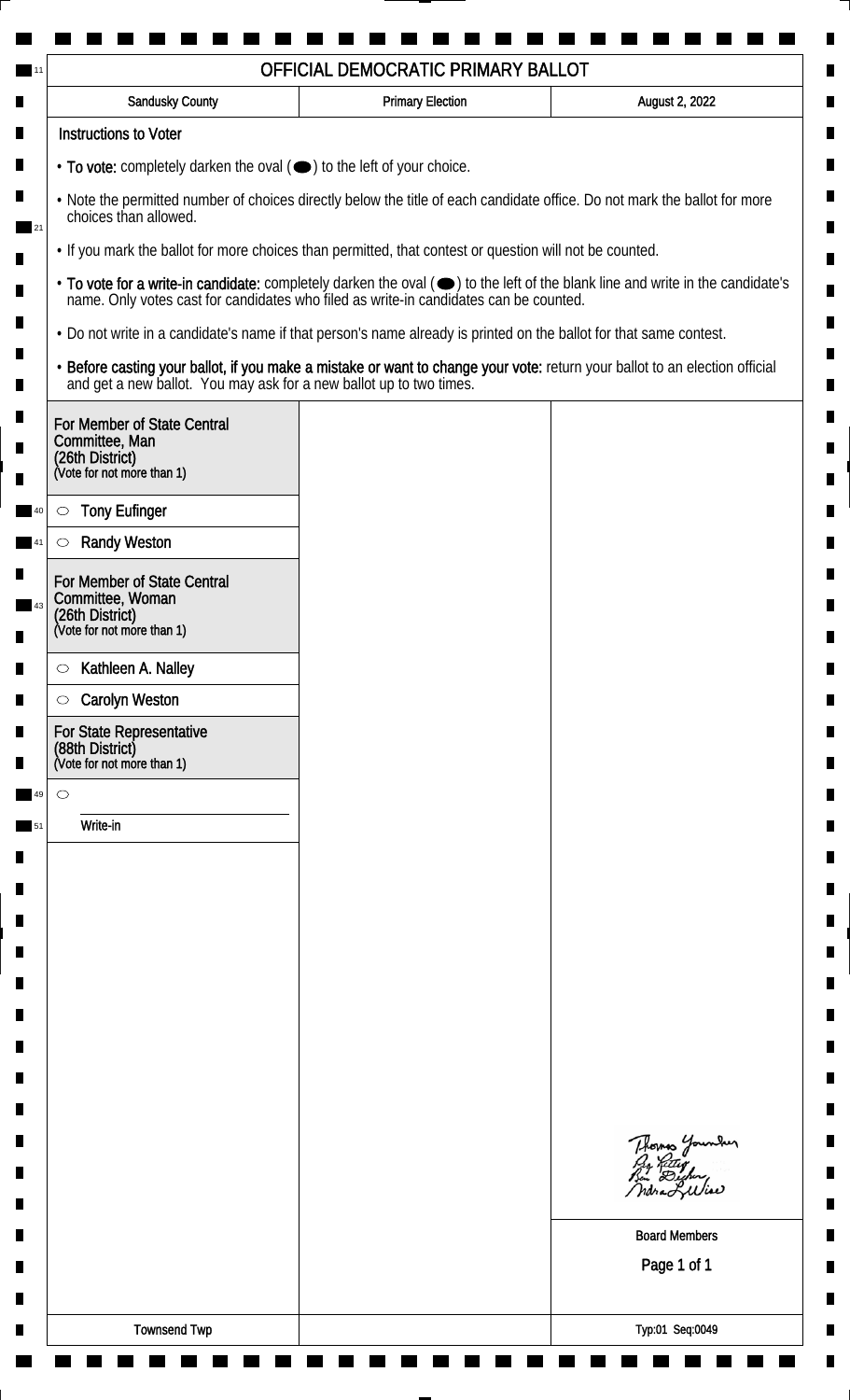| <b>Sandusky County</b>                                                                                                                             | <b>Primary Election</b> | August 2, 2022                                                                                                                                                                                                                 |
|----------------------------------------------------------------------------------------------------------------------------------------------------|-------------------------|--------------------------------------------------------------------------------------------------------------------------------------------------------------------------------------------------------------------------------|
| <b>Instructions to Voter</b>                                                                                                                       |                         |                                                                                                                                                                                                                                |
| • To vote: completely darken the oval (•) to the left of your choice.                                                                              |                         |                                                                                                                                                                                                                                |
| . Note the permitted number of choices directly below the title of each candidate office. Do not mark the ballot for more<br>choices than allowed. |                         |                                                                                                                                                                                                                                |
| • If you mark the ballot for more choices than permitted, that contest or question will not be counted.                                            |                         |                                                                                                                                                                                                                                |
|                                                                                                                                                    |                         | • To vote for a write-in candidate: completely darken the oval ( $\bigcirc$ ) to the left of the blank line and write in the candidate's name. Only votes cast for candidates who filed as write-in candidates can be counted. |
| . Do not write in a candidate's name if that person's name already is printed on the ballot for that same contest.                                 |                         |                                                                                                                                                                                                                                |
|                                                                                                                                                    |                         | • Before casting your ballot, if you make a mistake or want to change your vote: return your ballot to an election official and get a new ballot. You may ask for a new ballot up to two times.                                |
| For Member of State Central<br>Committee, Man<br>(26th District)<br>(Vote for not more than 1)                                                     |                         |                                                                                                                                                                                                                                |
| <b>Randy Weston</b><br>$\circlearrowright$                                                                                                         |                         |                                                                                                                                                                                                                                |
| <b>Tony Eufinger</b><br>$\circlearrowright$                                                                                                        |                         |                                                                                                                                                                                                                                |
| For Member of State Central<br>Committee, Woman<br>(26th District)<br>(Vote for not more than 1)                                                   |                         |                                                                                                                                                                                                                                |
| <b>Carolyn Weston</b><br>$\circlearrowright$                                                                                                       |                         |                                                                                                                                                                                                                                |
| Kathleen A. Nalley<br>$\circlearrowright$                                                                                                          |                         |                                                                                                                                                                                                                                |
| For State Representative<br>(88th District)<br>(Vote for not more than 1)                                                                          |                         |                                                                                                                                                                                                                                |
| $\circ$                                                                                                                                            |                         |                                                                                                                                                                                                                                |
| Write-in                                                                                                                                           |                         |                                                                                                                                                                                                                                |
|                                                                                                                                                    |                         |                                                                                                                                                                                                                                |
|                                                                                                                                                    |                         |                                                                                                                                                                                                                                |
|                                                                                                                                                    |                         |                                                                                                                                                                                                                                |
|                                                                                                                                                    |                         |                                                                                                                                                                                                                                |
|                                                                                                                                                    |                         |                                                                                                                                                                                                                                |
|                                                                                                                                                    |                         |                                                                                                                                                                                                                                |
|                                                                                                                                                    |                         |                                                                                                                                                                                                                                |
|                                                                                                                                                    |                         |                                                                                                                                                                                                                                |
|                                                                                                                                                    |                         |                                                                                                                                                                                                                                |
|                                                                                                                                                    |                         | Thomas Younder                                                                                                                                                                                                                 |
|                                                                                                                                                    |                         | <b>Board Members</b>                                                                                                                                                                                                           |
|                                                                                                                                                    |                         | Page 1 of 1                                                                                                                                                                                                                    |
|                                                                                                                                                    |                         |                                                                                                                                                                                                                                |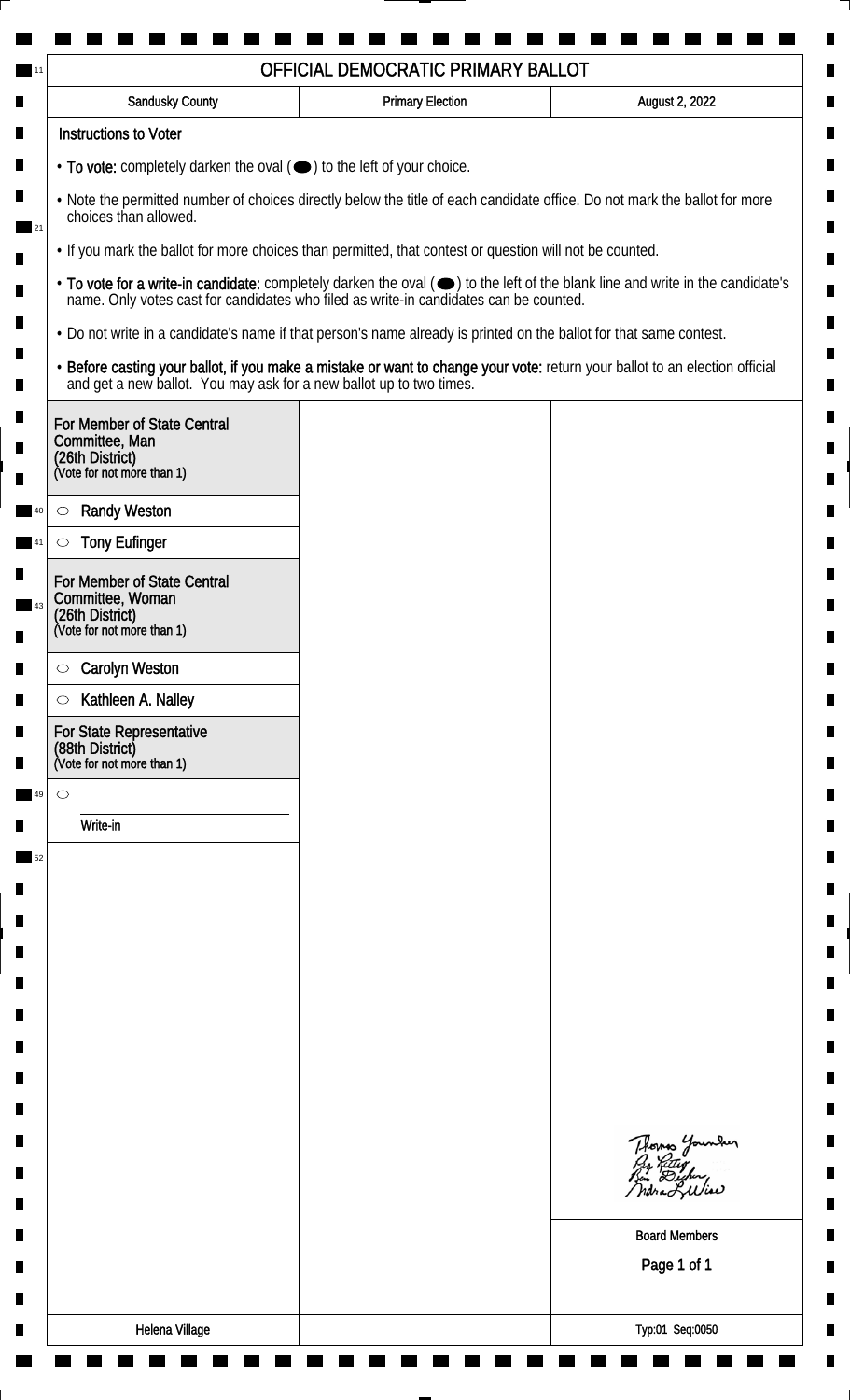| Sandusky County                                                                                                                                    | <b>Primary Election</b>                                                                                                                                                                                                        | August 2, 2022                              |  |  |
|----------------------------------------------------------------------------------------------------------------------------------------------------|--------------------------------------------------------------------------------------------------------------------------------------------------------------------------------------------------------------------------------|---------------------------------------------|--|--|
| <b>Instructions to Voter</b>                                                                                                                       |                                                                                                                                                                                                                                |                                             |  |  |
| • To vote: completely darken the oval (•) to the left of your choice.                                                                              |                                                                                                                                                                                                                                |                                             |  |  |
| . Note the permitted number of choices directly below the title of each candidate office. Do not mark the ballot for more<br>choices than allowed. |                                                                                                                                                                                                                                |                                             |  |  |
|                                                                                                                                                    | . If you mark the ballot for more choices than permitted, that contest or question will not be counted.                                                                                                                        |                                             |  |  |
|                                                                                                                                                    | • To vote for a write-in candidate: completely darken the oval ( $\bigcirc$ ) to the left of the blank line and write in the candidate's name. Only votes cast for candidates who filed as write-in candidates can be counted. |                                             |  |  |
|                                                                                                                                                    | . Do not write in a candidate's name if that person's name already is printed on the ballot for that same contest.                                                                                                             |                                             |  |  |
|                                                                                                                                                    | • Before casting your ballot, if you make a mistake or want to change your vote: return your ballot to an election official and get a new ballot. You may ask for a new ballot up to two times.                                |                                             |  |  |
| For Member of State Central<br>Committee, Man<br>(26th District)<br>(Vote for not more than 1)                                                     |                                                                                                                                                                                                                                |                                             |  |  |
| <b>Tony Eufinger</b>                                                                                                                               |                                                                                                                                                                                                                                |                                             |  |  |
| $\circ$<br><b>Randy Weston</b>                                                                                                                     |                                                                                                                                                                                                                                |                                             |  |  |
|                                                                                                                                                    |                                                                                                                                                                                                                                |                                             |  |  |
| For Member of State Central<br>Committee, Woman                                                                                                    |                                                                                                                                                                                                                                |                                             |  |  |
| (26th District)<br>(Vote for not more than 1)                                                                                                      |                                                                                                                                                                                                                                |                                             |  |  |
| Kathleen A. Nalley<br>$\circ$                                                                                                                      |                                                                                                                                                                                                                                |                                             |  |  |
| <b>Carolyn Weston</b><br>$\circ$                                                                                                                   |                                                                                                                                                                                                                                |                                             |  |  |
| For State Representative<br>(88th District)<br>(Vote for not more than 1)                                                                          |                                                                                                                                                                                                                                |                                             |  |  |
| $\circ$                                                                                                                                            |                                                                                                                                                                                                                                |                                             |  |  |
| Write-in                                                                                                                                           |                                                                                                                                                                                                                                |                                             |  |  |
|                                                                                                                                                    |                                                                                                                                                                                                                                |                                             |  |  |
|                                                                                                                                                    |                                                                                                                                                                                                                                |                                             |  |  |
|                                                                                                                                                    |                                                                                                                                                                                                                                |                                             |  |  |
|                                                                                                                                                    |                                                                                                                                                                                                                                |                                             |  |  |
|                                                                                                                                                    |                                                                                                                                                                                                                                |                                             |  |  |
|                                                                                                                                                    |                                                                                                                                                                                                                                |                                             |  |  |
|                                                                                                                                                    |                                                                                                                                                                                                                                |                                             |  |  |
|                                                                                                                                                    |                                                                                                                                                                                                                                |                                             |  |  |
|                                                                                                                                                    |                                                                                                                                                                                                                                |                                             |  |  |
|                                                                                                                                                    |                                                                                                                                                                                                                                | Thomas Younder<br>Pro Retter<br>Bin Dicher, |  |  |
|                                                                                                                                                    |                                                                                                                                                                                                                                |                                             |  |  |
|                                                                                                                                                    |                                                                                                                                                                                                                                | <b>Board Members</b>                        |  |  |
|                                                                                                                                                    |                                                                                                                                                                                                                                | Page 1 of 1                                 |  |  |
|                                                                                                                                                    |                                                                                                                                                                                                                                |                                             |  |  |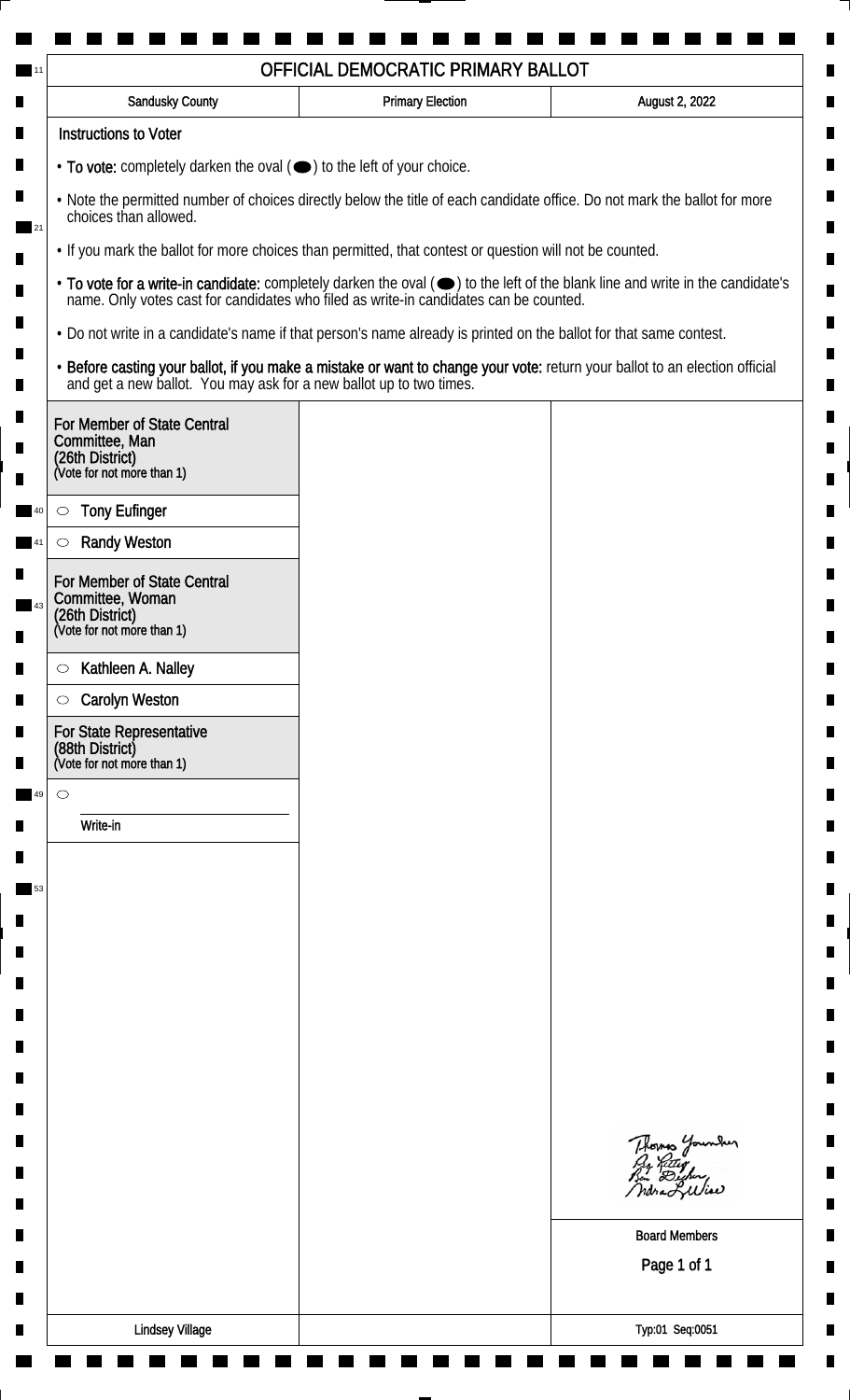| <b>Sandusky County</b>                                                                                                                             | <b>Primary Election</b> | August 2, 2022                                                                                                                                                                                                                 |  |  |
|----------------------------------------------------------------------------------------------------------------------------------------------------|-------------------------|--------------------------------------------------------------------------------------------------------------------------------------------------------------------------------------------------------------------------------|--|--|
| <b>Instructions to Voter</b>                                                                                                                       |                         |                                                                                                                                                                                                                                |  |  |
| • To vote: completely darken the oval (•) to the left of your choice.                                                                              |                         |                                                                                                                                                                                                                                |  |  |
| . Note the permitted number of choices directly below the title of each candidate office. Do not mark the ballot for more<br>choices than allowed. |                         |                                                                                                                                                                                                                                |  |  |
| . If you mark the ballot for more choices than permitted, that contest or question will not be counted.                                            |                         |                                                                                                                                                                                                                                |  |  |
|                                                                                                                                                    |                         | • To vote for a write-in candidate: completely darken the oval ( $\bigcirc$ ) to the left of the blank line and write in the candidate's name. Only votes cast for candidates who filed as write-in candidates can be counted. |  |  |
| . Do not write in a candidate's name if that person's name already is printed on the ballot for that same contest.                                 |                         |                                                                                                                                                                                                                                |  |  |
|                                                                                                                                                    |                         | • Before casting your ballot, if you make a mistake or want to change your vote: return your ballot to an election official and get a new ballot. You may ask for a new ballot up to two times.                                |  |  |
| For Member of State Central<br>Committee, Man<br>(26th District)<br>(Vote for not more than 1)                                                     |                         |                                                                                                                                                                                                                                |  |  |
|                                                                                                                                                    |                         |                                                                                                                                                                                                                                |  |  |
| <b>Randy Weston</b><br>$\circlearrowright$                                                                                                         |                         |                                                                                                                                                                                                                                |  |  |
| <b>Tony Eufinger</b><br>O                                                                                                                          |                         |                                                                                                                                                                                                                                |  |  |
| For Member of State Central<br>Committee, Woman<br>(26th District)<br>(Vote for not more than 1)                                                   |                         |                                                                                                                                                                                                                                |  |  |
| <b>Carolyn Weston</b><br>$\circ$                                                                                                                   |                         |                                                                                                                                                                                                                                |  |  |
| Kathleen A. Nalley<br>$\circlearrowright$                                                                                                          |                         |                                                                                                                                                                                                                                |  |  |
| For State Representative<br>(88th District)<br>(Vote for not more than 1)                                                                          |                         |                                                                                                                                                                                                                                |  |  |
| $\circ$                                                                                                                                            |                         |                                                                                                                                                                                                                                |  |  |
| Write-in                                                                                                                                           |                         |                                                                                                                                                                                                                                |  |  |
|                                                                                                                                                    |                         |                                                                                                                                                                                                                                |  |  |
|                                                                                                                                                    |                         |                                                                                                                                                                                                                                |  |  |
|                                                                                                                                                    |                         |                                                                                                                                                                                                                                |  |  |
|                                                                                                                                                    |                         |                                                                                                                                                                                                                                |  |  |
|                                                                                                                                                    |                         |                                                                                                                                                                                                                                |  |  |
|                                                                                                                                                    |                         |                                                                                                                                                                                                                                |  |  |
|                                                                                                                                                    |                         |                                                                                                                                                                                                                                |  |  |
|                                                                                                                                                    |                         |                                                                                                                                                                                                                                |  |  |
|                                                                                                                                                    |                         |                                                                                                                                                                                                                                |  |  |
|                                                                                                                                                    |                         | Thomas Younder<br>Py Retty<br>Bin Digher,                                                                                                                                                                                      |  |  |
|                                                                                                                                                    |                         |                                                                                                                                                                                                                                |  |  |
|                                                                                                                                                    |                         | <b>Board Members</b>                                                                                                                                                                                                           |  |  |
|                                                                                                                                                    |                         | Page 1 of 1                                                                                                                                                                                                                    |  |  |
|                                                                                                                                                    |                         |                                                                                                                                                                                                                                |  |  |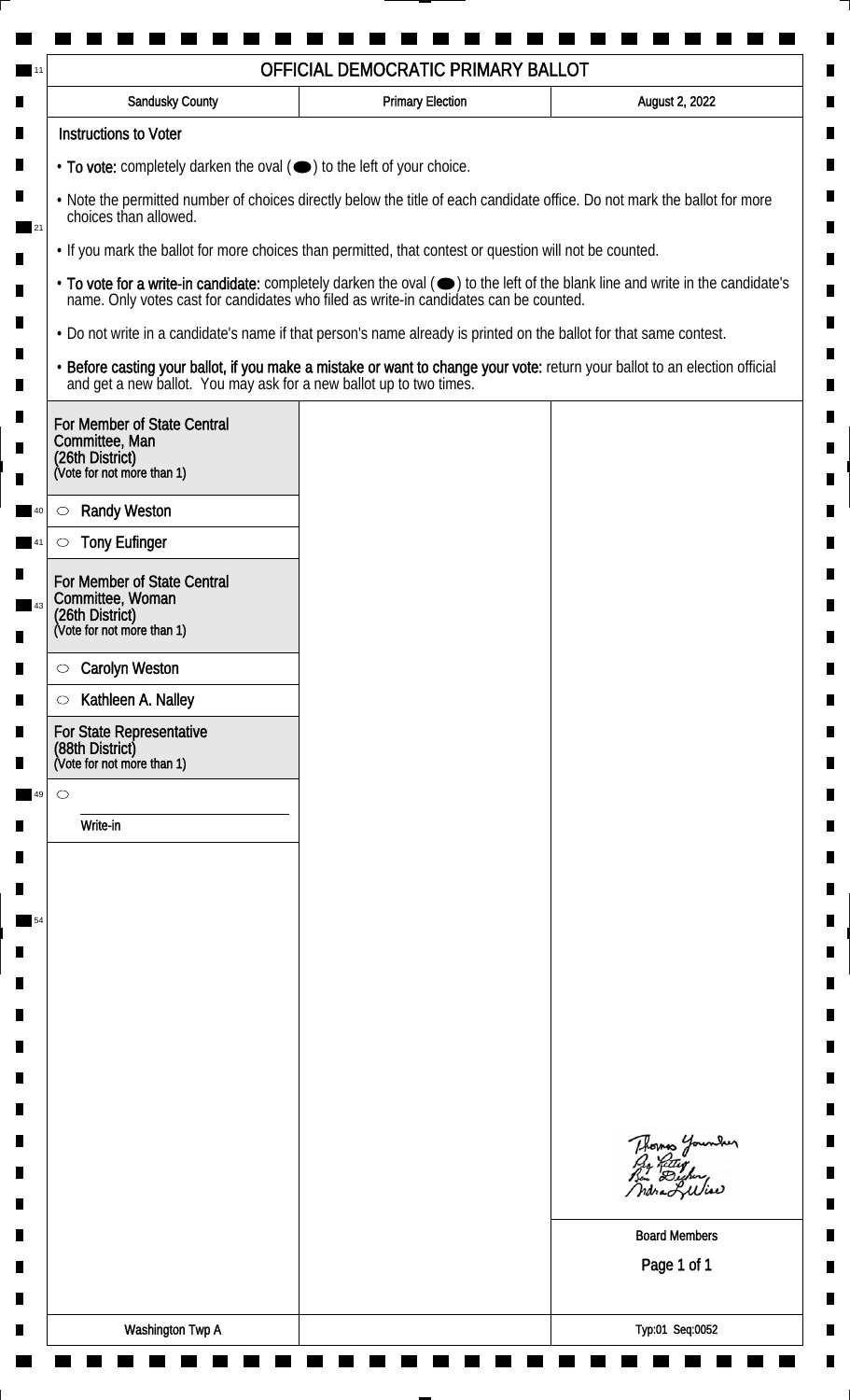| <b>Sandusky County</b>                                                                                                                             | <b>Primary Election</b>                                                                                                                                                                                                        | August 2, 2022                              |  |  |
|----------------------------------------------------------------------------------------------------------------------------------------------------|--------------------------------------------------------------------------------------------------------------------------------------------------------------------------------------------------------------------------------|---------------------------------------------|--|--|
| <b>Instructions to Voter</b>                                                                                                                       |                                                                                                                                                                                                                                |                                             |  |  |
| $\cdot$ To vote: completely darken the oval $(\bullet)$ to the left of your choice.                                                                |                                                                                                                                                                                                                                |                                             |  |  |
| . Note the permitted number of choices directly below the title of each candidate office. Do not mark the ballot for more<br>choices than allowed. |                                                                                                                                                                                                                                |                                             |  |  |
|                                                                                                                                                    | . If you mark the ballot for more choices than permitted, that contest or question will not be counted.                                                                                                                        |                                             |  |  |
|                                                                                                                                                    | • To vote for a write-in candidate: completely darken the oval ( $\bigcirc$ ) to the left of the blank line and write in the candidate's name. Only votes cast for candidates who filed as write-in candidates can be counted. |                                             |  |  |
|                                                                                                                                                    | • Do not write in a candidate's name if that person's name already is printed on the ballot for that same contest.                                                                                                             |                                             |  |  |
|                                                                                                                                                    | • Before casting your ballot, if you make a mistake or want to change your vote: return your ballot to an election official and get a new ballot. You may ask for a new ballot up to two times.                                |                                             |  |  |
| For Member of State Central<br>Committee, Man<br>(26th District)<br>(Vote for not more than 1)                                                     |                                                                                                                                                                                                                                |                                             |  |  |
|                                                                                                                                                    |                                                                                                                                                                                                                                |                                             |  |  |
| <b>Tony Eufinger</b><br>$\circlearrowright$                                                                                                        |                                                                                                                                                                                                                                |                                             |  |  |
| <b>Randy Weston</b><br>$\circlearrowright$                                                                                                         |                                                                                                                                                                                                                                |                                             |  |  |
| For Member of State Central<br>Committee, Woman                                                                                                    |                                                                                                                                                                                                                                |                                             |  |  |
| (26th District)<br>(Vote for not more than 1)                                                                                                      |                                                                                                                                                                                                                                |                                             |  |  |
| Kathleen A. Nalley<br>$\circ$                                                                                                                      |                                                                                                                                                                                                                                |                                             |  |  |
| <b>Carolyn Weston</b><br>$\circ$                                                                                                                   |                                                                                                                                                                                                                                |                                             |  |  |
| For State Representative<br>(88th District)<br>(Vote for not more than 1)                                                                          |                                                                                                                                                                                                                                |                                             |  |  |
| $\circ$                                                                                                                                            |                                                                                                                                                                                                                                |                                             |  |  |
| Write-in                                                                                                                                           |                                                                                                                                                                                                                                |                                             |  |  |
|                                                                                                                                                    |                                                                                                                                                                                                                                |                                             |  |  |
|                                                                                                                                                    |                                                                                                                                                                                                                                |                                             |  |  |
|                                                                                                                                                    |                                                                                                                                                                                                                                |                                             |  |  |
|                                                                                                                                                    |                                                                                                                                                                                                                                |                                             |  |  |
|                                                                                                                                                    |                                                                                                                                                                                                                                |                                             |  |  |
|                                                                                                                                                    |                                                                                                                                                                                                                                |                                             |  |  |
|                                                                                                                                                    |                                                                                                                                                                                                                                |                                             |  |  |
|                                                                                                                                                    |                                                                                                                                                                                                                                |                                             |  |  |
|                                                                                                                                                    |                                                                                                                                                                                                                                |                                             |  |  |
|                                                                                                                                                    |                                                                                                                                                                                                                                | Thomas Younder<br>Pro Retter<br>Bin Dicher, |  |  |
|                                                                                                                                                    |                                                                                                                                                                                                                                | Indra Luliae                                |  |  |
|                                                                                                                                                    | <b>Board Members</b>                                                                                                                                                                                                           |                                             |  |  |
|                                                                                                                                                    |                                                                                                                                                                                                                                | Page 1 of 1                                 |  |  |
|                                                                                                                                                    |                                                                                                                                                                                                                                |                                             |  |  |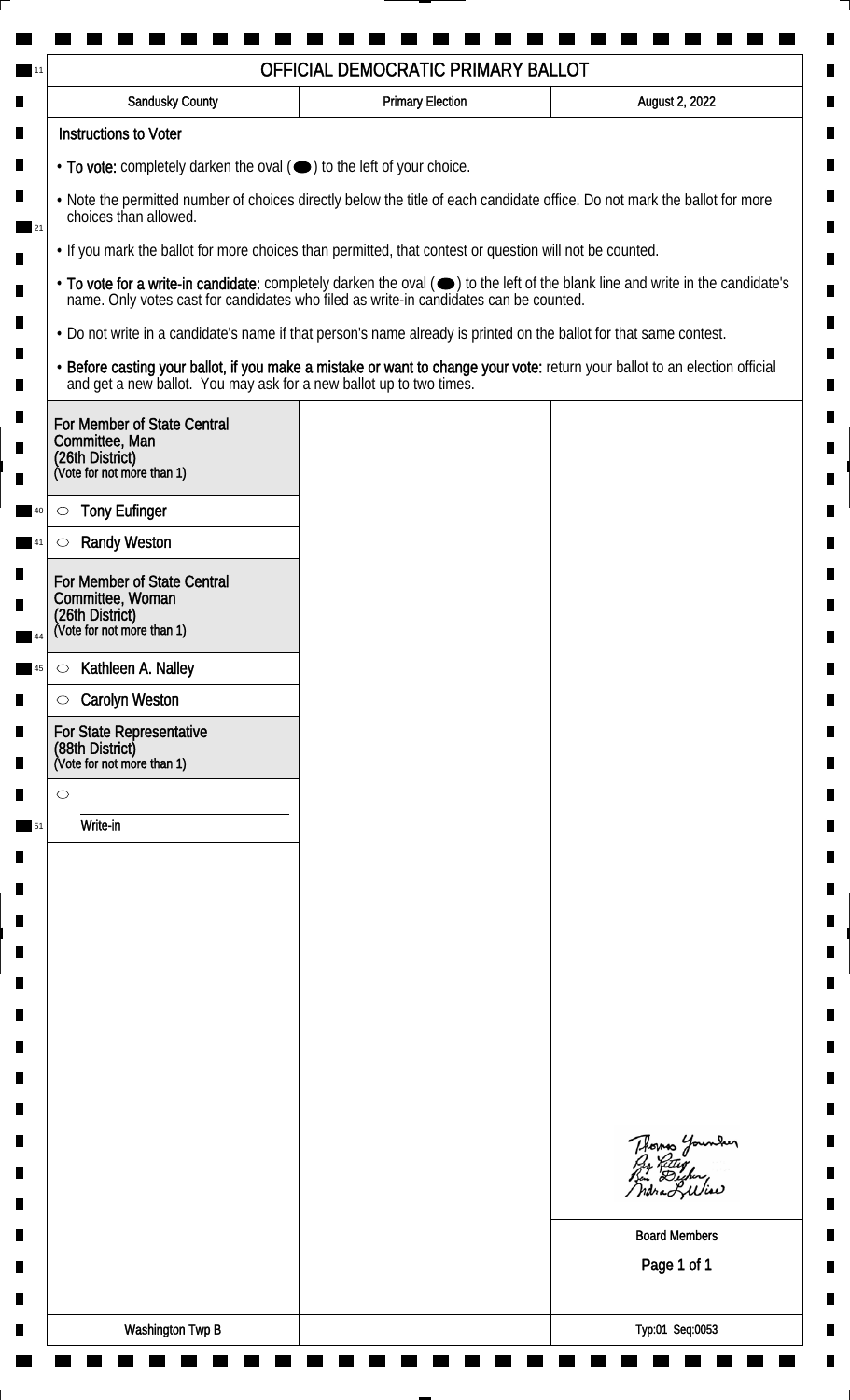| <b>Instructions to Voter</b><br>• To vote: completely darken the oval ( $\bigcirc$ ) to the left of your choice.<br>. Note the permitted number of choices directly below the title of each candidate office. Do not mark the ballot for more<br>choices than allowed.<br>. If you mark the ballot for more choices than permitted, that contest or question will not be counted.<br>. Do not write in a candidate's name if that person's name already is printed on the ballot for that same contest.<br>• Before casting your ballot, if you make a mistake or want to change your vote: return your ballot to an election official and get a new ballot. You may ask for a new ballot up to two times.<br>For Member of State Central<br>Committee, Man<br>(26th District)<br>(Vote for not more than 1)<br><b>Randy Weston</b><br>$\circlearrowright$<br><b>Tony Eufinger</b><br>$\circlearrowright$<br>For Member of State Central<br>Committee, Woman<br>(26th District)<br>(Vote for not more than 1)<br><b>Carolyn Weston</b><br>$\circ$<br>Kathleen A. Nalley<br>$\circ$<br>For State Representative<br>(88th District)<br>(Vote for not more than 1)<br>$\circ$<br>Write-in<br>Thomas Younder<br><b>Board Members</b><br>Page 1 of 1 | <b>Sandusky County</b> | <b>Primary Election</b> | August 2, 2022 |  |  |
|-------------------------------------------------------------------------------------------------------------------------------------------------------------------------------------------------------------------------------------------------------------------------------------------------------------------------------------------------------------------------------------------------------------------------------------------------------------------------------------------------------------------------------------------------------------------------------------------------------------------------------------------------------------------------------------------------------------------------------------------------------------------------------------------------------------------------------------------------------------------------------------------------------------------------------------------------------------------------------------------------------------------------------------------------------------------------------------------------------------------------------------------------------------------------------------------------------------------------------------------------|------------------------|-------------------------|----------------|--|--|
|                                                                                                                                                                                                                                                                                                                                                                                                                                                                                                                                                                                                                                                                                                                                                                                                                                                                                                                                                                                                                                                                                                                                                                                                                                                 |                        |                         |                |  |  |
|                                                                                                                                                                                                                                                                                                                                                                                                                                                                                                                                                                                                                                                                                                                                                                                                                                                                                                                                                                                                                                                                                                                                                                                                                                                 |                        |                         |                |  |  |
|                                                                                                                                                                                                                                                                                                                                                                                                                                                                                                                                                                                                                                                                                                                                                                                                                                                                                                                                                                                                                                                                                                                                                                                                                                                 |                        |                         |                |  |  |
| • To vote for a write-in candidate: completely darken the oval ( $\bigcirc$ ) to the left of the blank line and write in the candidate's name. Only votes cast for candidates who filed as write-in candidates can be counted.                                                                                                                                                                                                                                                                                                                                                                                                                                                                                                                                                                                                                                                                                                                                                                                                                                                                                                                                                                                                                  |                        |                         |                |  |  |
|                                                                                                                                                                                                                                                                                                                                                                                                                                                                                                                                                                                                                                                                                                                                                                                                                                                                                                                                                                                                                                                                                                                                                                                                                                                 |                        |                         |                |  |  |
|                                                                                                                                                                                                                                                                                                                                                                                                                                                                                                                                                                                                                                                                                                                                                                                                                                                                                                                                                                                                                                                                                                                                                                                                                                                 |                        |                         |                |  |  |
|                                                                                                                                                                                                                                                                                                                                                                                                                                                                                                                                                                                                                                                                                                                                                                                                                                                                                                                                                                                                                                                                                                                                                                                                                                                 |                        |                         |                |  |  |
|                                                                                                                                                                                                                                                                                                                                                                                                                                                                                                                                                                                                                                                                                                                                                                                                                                                                                                                                                                                                                                                                                                                                                                                                                                                 |                        |                         |                |  |  |
|                                                                                                                                                                                                                                                                                                                                                                                                                                                                                                                                                                                                                                                                                                                                                                                                                                                                                                                                                                                                                                                                                                                                                                                                                                                 |                        |                         |                |  |  |
|                                                                                                                                                                                                                                                                                                                                                                                                                                                                                                                                                                                                                                                                                                                                                                                                                                                                                                                                                                                                                                                                                                                                                                                                                                                 |                        |                         |                |  |  |
|                                                                                                                                                                                                                                                                                                                                                                                                                                                                                                                                                                                                                                                                                                                                                                                                                                                                                                                                                                                                                                                                                                                                                                                                                                                 |                        |                         |                |  |  |
|                                                                                                                                                                                                                                                                                                                                                                                                                                                                                                                                                                                                                                                                                                                                                                                                                                                                                                                                                                                                                                                                                                                                                                                                                                                 |                        |                         |                |  |  |
|                                                                                                                                                                                                                                                                                                                                                                                                                                                                                                                                                                                                                                                                                                                                                                                                                                                                                                                                                                                                                                                                                                                                                                                                                                                 |                        |                         |                |  |  |
|                                                                                                                                                                                                                                                                                                                                                                                                                                                                                                                                                                                                                                                                                                                                                                                                                                                                                                                                                                                                                                                                                                                                                                                                                                                 |                        |                         |                |  |  |
|                                                                                                                                                                                                                                                                                                                                                                                                                                                                                                                                                                                                                                                                                                                                                                                                                                                                                                                                                                                                                                                                                                                                                                                                                                                 |                        |                         |                |  |  |
|                                                                                                                                                                                                                                                                                                                                                                                                                                                                                                                                                                                                                                                                                                                                                                                                                                                                                                                                                                                                                                                                                                                                                                                                                                                 |                        |                         |                |  |  |
|                                                                                                                                                                                                                                                                                                                                                                                                                                                                                                                                                                                                                                                                                                                                                                                                                                                                                                                                                                                                                                                                                                                                                                                                                                                 |                        |                         |                |  |  |
|                                                                                                                                                                                                                                                                                                                                                                                                                                                                                                                                                                                                                                                                                                                                                                                                                                                                                                                                                                                                                                                                                                                                                                                                                                                 |                        |                         |                |  |  |
|                                                                                                                                                                                                                                                                                                                                                                                                                                                                                                                                                                                                                                                                                                                                                                                                                                                                                                                                                                                                                                                                                                                                                                                                                                                 |                        |                         |                |  |  |
|                                                                                                                                                                                                                                                                                                                                                                                                                                                                                                                                                                                                                                                                                                                                                                                                                                                                                                                                                                                                                                                                                                                                                                                                                                                 |                        |                         |                |  |  |
|                                                                                                                                                                                                                                                                                                                                                                                                                                                                                                                                                                                                                                                                                                                                                                                                                                                                                                                                                                                                                                                                                                                                                                                                                                                 |                        |                         |                |  |  |
|                                                                                                                                                                                                                                                                                                                                                                                                                                                                                                                                                                                                                                                                                                                                                                                                                                                                                                                                                                                                                                                                                                                                                                                                                                                 |                        |                         |                |  |  |
|                                                                                                                                                                                                                                                                                                                                                                                                                                                                                                                                                                                                                                                                                                                                                                                                                                                                                                                                                                                                                                                                                                                                                                                                                                                 |                        |                         |                |  |  |
|                                                                                                                                                                                                                                                                                                                                                                                                                                                                                                                                                                                                                                                                                                                                                                                                                                                                                                                                                                                                                                                                                                                                                                                                                                                 |                        |                         |                |  |  |
|                                                                                                                                                                                                                                                                                                                                                                                                                                                                                                                                                                                                                                                                                                                                                                                                                                                                                                                                                                                                                                                                                                                                                                                                                                                 |                        |                         |                |  |  |
|                                                                                                                                                                                                                                                                                                                                                                                                                                                                                                                                                                                                                                                                                                                                                                                                                                                                                                                                                                                                                                                                                                                                                                                                                                                 |                        |                         |                |  |  |
|                                                                                                                                                                                                                                                                                                                                                                                                                                                                                                                                                                                                                                                                                                                                                                                                                                                                                                                                                                                                                                                                                                                                                                                                                                                 |                        |                         |                |  |  |
|                                                                                                                                                                                                                                                                                                                                                                                                                                                                                                                                                                                                                                                                                                                                                                                                                                                                                                                                                                                                                                                                                                                                                                                                                                                 |                        |                         |                |  |  |
|                                                                                                                                                                                                                                                                                                                                                                                                                                                                                                                                                                                                                                                                                                                                                                                                                                                                                                                                                                                                                                                                                                                                                                                                                                                 |                        |                         |                |  |  |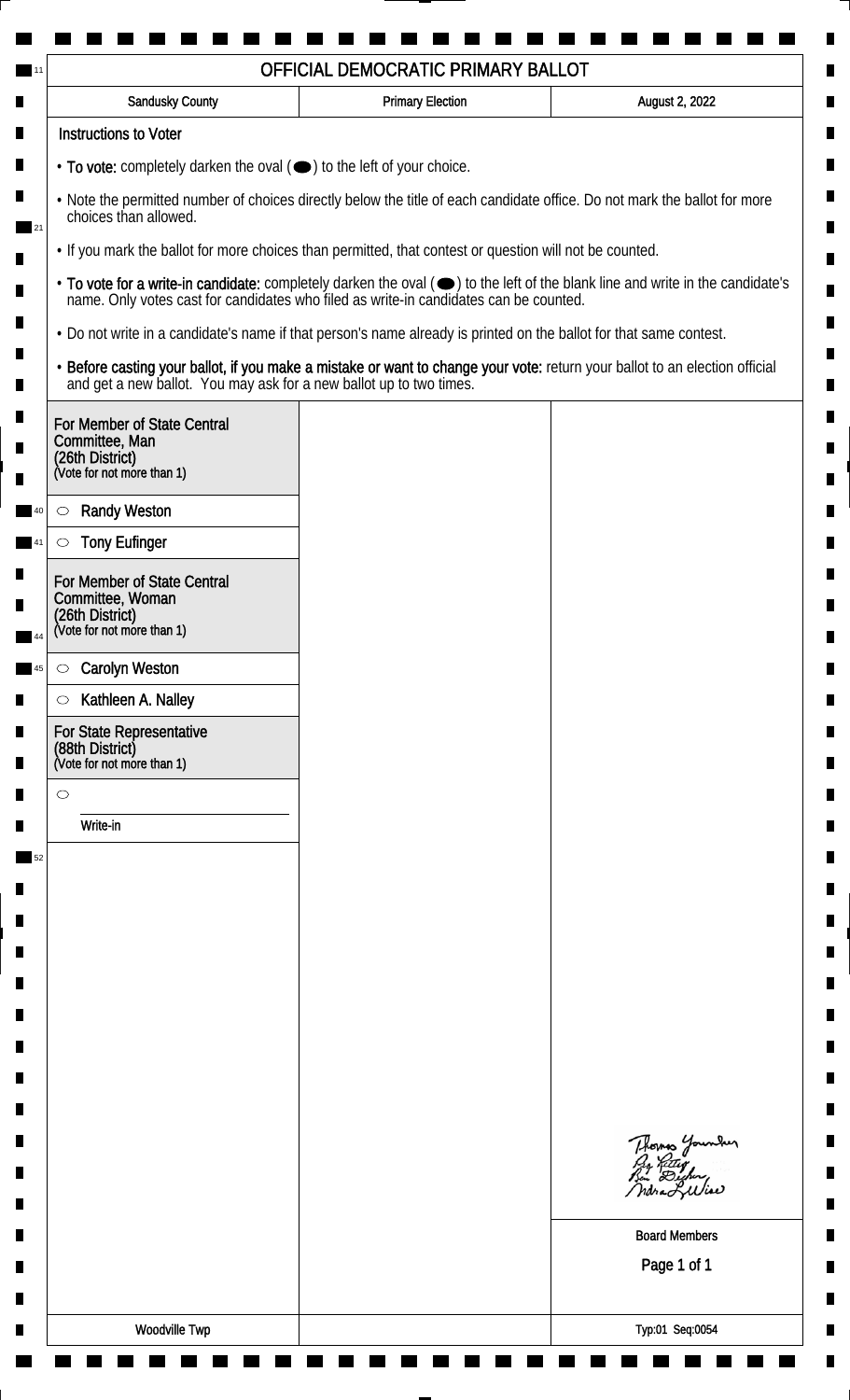| <b>Sandusky County</b>                                                                                                                             | <b>Primary Election</b> | August 2, 2022                                                                                                                                                                                                                 |  |  |
|----------------------------------------------------------------------------------------------------------------------------------------------------|-------------------------|--------------------------------------------------------------------------------------------------------------------------------------------------------------------------------------------------------------------------------|--|--|
| <b>Instructions to Voter</b>                                                                                                                       |                         |                                                                                                                                                                                                                                |  |  |
| • To vote: completely darken the oval ( $\bigcirc$ ) to the left of your choice.                                                                   |                         |                                                                                                                                                                                                                                |  |  |
| . Note the permitted number of choices directly below the title of each candidate office. Do not mark the ballot for more<br>choices than allowed. |                         |                                                                                                                                                                                                                                |  |  |
| . If you mark the ballot for more choices than permitted, that contest or question will not be counted.                                            |                         |                                                                                                                                                                                                                                |  |  |
|                                                                                                                                                    |                         | • To vote for a write-in candidate: completely darken the oval ( $\bigcirc$ ) to the left of the blank line and write in the candidate's name. Only votes cast for candidates who filed as write-in candidates can be counted. |  |  |
| . Do not write in a candidate's name if that person's name already is printed on the ballot for that same contest.                                 |                         |                                                                                                                                                                                                                                |  |  |
|                                                                                                                                                    |                         | • Before casting your ballot, if you make a mistake or want to change your vote: return your ballot to an election official and get a new ballot. You may ask for a new ballot up to two times.                                |  |  |
| For Member of State Central<br>Committee, Man<br>(26th District)<br>(Vote for not more than 1)                                                     |                         |                                                                                                                                                                                                                                |  |  |
| <b>Tony Eufinger</b><br>$\circlearrowright$                                                                                                        |                         |                                                                                                                                                                                                                                |  |  |
| <b>Randy Weston</b><br>$\circ$                                                                                                                     |                         |                                                                                                                                                                                                                                |  |  |
| For Member of State Central<br>Committee, Woman<br>(26th District)<br>(Vote for not more than 1)                                                   |                         |                                                                                                                                                                                                                                |  |  |
|                                                                                                                                                    |                         |                                                                                                                                                                                                                                |  |  |
| Kathleen A. Nalley<br>$\circ$                                                                                                                      |                         |                                                                                                                                                                                                                                |  |  |
| <b>Carolyn Weston</b><br>$\circ$                                                                                                                   |                         |                                                                                                                                                                                                                                |  |  |
| For State Representative<br>(88th District)<br>(Vote for not more than 1)                                                                          |                         |                                                                                                                                                                                                                                |  |  |
| $\circ$                                                                                                                                            |                         |                                                                                                                                                                                                                                |  |  |
| Write-in                                                                                                                                           |                         |                                                                                                                                                                                                                                |  |  |
|                                                                                                                                                    |                         |                                                                                                                                                                                                                                |  |  |
|                                                                                                                                                    |                         |                                                                                                                                                                                                                                |  |  |
|                                                                                                                                                    |                         |                                                                                                                                                                                                                                |  |  |
|                                                                                                                                                    |                         |                                                                                                                                                                                                                                |  |  |
|                                                                                                                                                    |                         |                                                                                                                                                                                                                                |  |  |
|                                                                                                                                                    |                         |                                                                                                                                                                                                                                |  |  |
|                                                                                                                                                    |                         |                                                                                                                                                                                                                                |  |  |
|                                                                                                                                                    |                         |                                                                                                                                                                                                                                |  |  |
|                                                                                                                                                    |                         | Thomas Younder                                                                                                                                                                                                                 |  |  |
|                                                                                                                                                    |                         | <b>Board Members</b>                                                                                                                                                                                                           |  |  |
|                                                                                                                                                    |                         | Page 1 of 1                                                                                                                                                                                                                    |  |  |
|                                                                                                                                                    |                         |                                                                                                                                                                                                                                |  |  |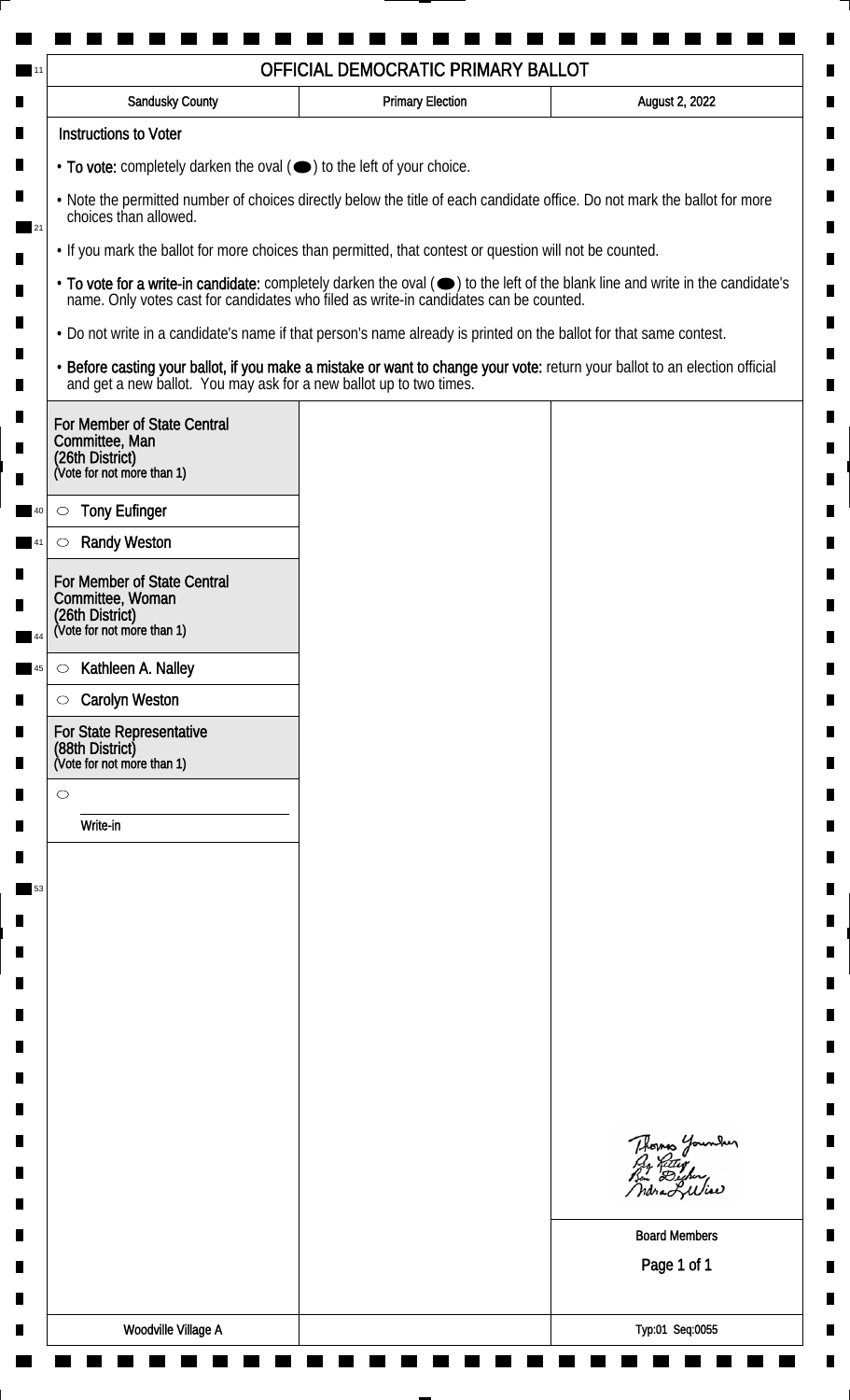| <b>Sandusky County</b>                                                                                                                             | <b>Primary Election</b>                                                                                                                                                                         | August 2, 2022                                                                                                                                                                                                                 |  |  |
|----------------------------------------------------------------------------------------------------------------------------------------------------|-------------------------------------------------------------------------------------------------------------------------------------------------------------------------------------------------|--------------------------------------------------------------------------------------------------------------------------------------------------------------------------------------------------------------------------------|--|--|
| <b>Instructions to Voter</b>                                                                                                                       |                                                                                                                                                                                                 |                                                                                                                                                                                                                                |  |  |
| • To vote: completely darken the oval (•) to the left of your choice.                                                                              |                                                                                                                                                                                                 |                                                                                                                                                                                                                                |  |  |
| . Note the permitted number of choices directly below the title of each candidate office. Do not mark the ballot for more<br>choices than allowed. |                                                                                                                                                                                                 |                                                                                                                                                                                                                                |  |  |
|                                                                                                                                                    | . If you mark the ballot for more choices than permitted, that contest or question will not be counted.                                                                                         |                                                                                                                                                                                                                                |  |  |
|                                                                                                                                                    |                                                                                                                                                                                                 | • To vote for a write-in candidate: completely darken the oval ( $\bigcirc$ ) to the left of the blank line and write in the candidate's name. Only votes cast for candidates who filed as write-in candidates can be counted. |  |  |
|                                                                                                                                                    | . Do not write in a candidate's name if that person's name already is printed on the ballot for that same contest.                                                                              |                                                                                                                                                                                                                                |  |  |
|                                                                                                                                                    | • Before casting your ballot, if you make a mistake or want to change your vote: return your ballot to an election official and get a new ballot. You may ask for a new ballot up to two times. |                                                                                                                                                                                                                                |  |  |
| For Member of State Central<br>Committee, Man                                                                                                      |                                                                                                                                                                                                 |                                                                                                                                                                                                                                |  |  |
| (26th District)<br>(Vote for not more than 1)                                                                                                      |                                                                                                                                                                                                 |                                                                                                                                                                                                                                |  |  |
| <b>Randy Weston</b>                                                                                                                                |                                                                                                                                                                                                 |                                                                                                                                                                                                                                |  |  |
| $\circlearrowright$<br><b>Tony Eufinger</b><br>$\circlearrowright$                                                                                 |                                                                                                                                                                                                 |                                                                                                                                                                                                                                |  |  |
| For Member of State Central                                                                                                                        |                                                                                                                                                                                                 |                                                                                                                                                                                                                                |  |  |
| Committee, Woman<br>(26th District)<br>(Vote for not more than 1)                                                                                  |                                                                                                                                                                                                 |                                                                                                                                                                                                                                |  |  |
|                                                                                                                                                    |                                                                                                                                                                                                 |                                                                                                                                                                                                                                |  |  |
| <b>Carolyn Weston</b><br>$\circ$                                                                                                                   |                                                                                                                                                                                                 |                                                                                                                                                                                                                                |  |  |
| Kathleen A. Nalley<br>$\circ$                                                                                                                      |                                                                                                                                                                                                 |                                                                                                                                                                                                                                |  |  |
| For State Representative<br>(88th District)<br>(Vote for not more than 1)                                                                          |                                                                                                                                                                                                 |                                                                                                                                                                                                                                |  |  |
| $\circ$                                                                                                                                            |                                                                                                                                                                                                 |                                                                                                                                                                                                                                |  |  |
| Write-in                                                                                                                                           |                                                                                                                                                                                                 |                                                                                                                                                                                                                                |  |  |
|                                                                                                                                                    |                                                                                                                                                                                                 |                                                                                                                                                                                                                                |  |  |
|                                                                                                                                                    |                                                                                                                                                                                                 |                                                                                                                                                                                                                                |  |  |
|                                                                                                                                                    |                                                                                                                                                                                                 |                                                                                                                                                                                                                                |  |  |
|                                                                                                                                                    |                                                                                                                                                                                                 |                                                                                                                                                                                                                                |  |  |
|                                                                                                                                                    |                                                                                                                                                                                                 |                                                                                                                                                                                                                                |  |  |
|                                                                                                                                                    |                                                                                                                                                                                                 |                                                                                                                                                                                                                                |  |  |
|                                                                                                                                                    |                                                                                                                                                                                                 |                                                                                                                                                                                                                                |  |  |
|                                                                                                                                                    |                                                                                                                                                                                                 |                                                                                                                                                                                                                                |  |  |
|                                                                                                                                                    |                                                                                                                                                                                                 |                                                                                                                                                                                                                                |  |  |
|                                                                                                                                                    |                                                                                                                                                                                                 | Thomas Younder                                                                                                                                                                                                                 |  |  |
|                                                                                                                                                    |                                                                                                                                                                                                 |                                                                                                                                                                                                                                |  |  |
|                                                                                                                                                    |                                                                                                                                                                                                 | <b>Board Members</b>                                                                                                                                                                                                           |  |  |
|                                                                                                                                                    |                                                                                                                                                                                                 | Page 1 of 1                                                                                                                                                                                                                    |  |  |
|                                                                                                                                                    |                                                                                                                                                                                                 |                                                                                                                                                                                                                                |  |  |
| <b>Woodville Village B</b>                                                                                                                         |                                                                                                                                                                                                 | Typ:01 Seq:0056                                                                                                                                                                                                                |  |  |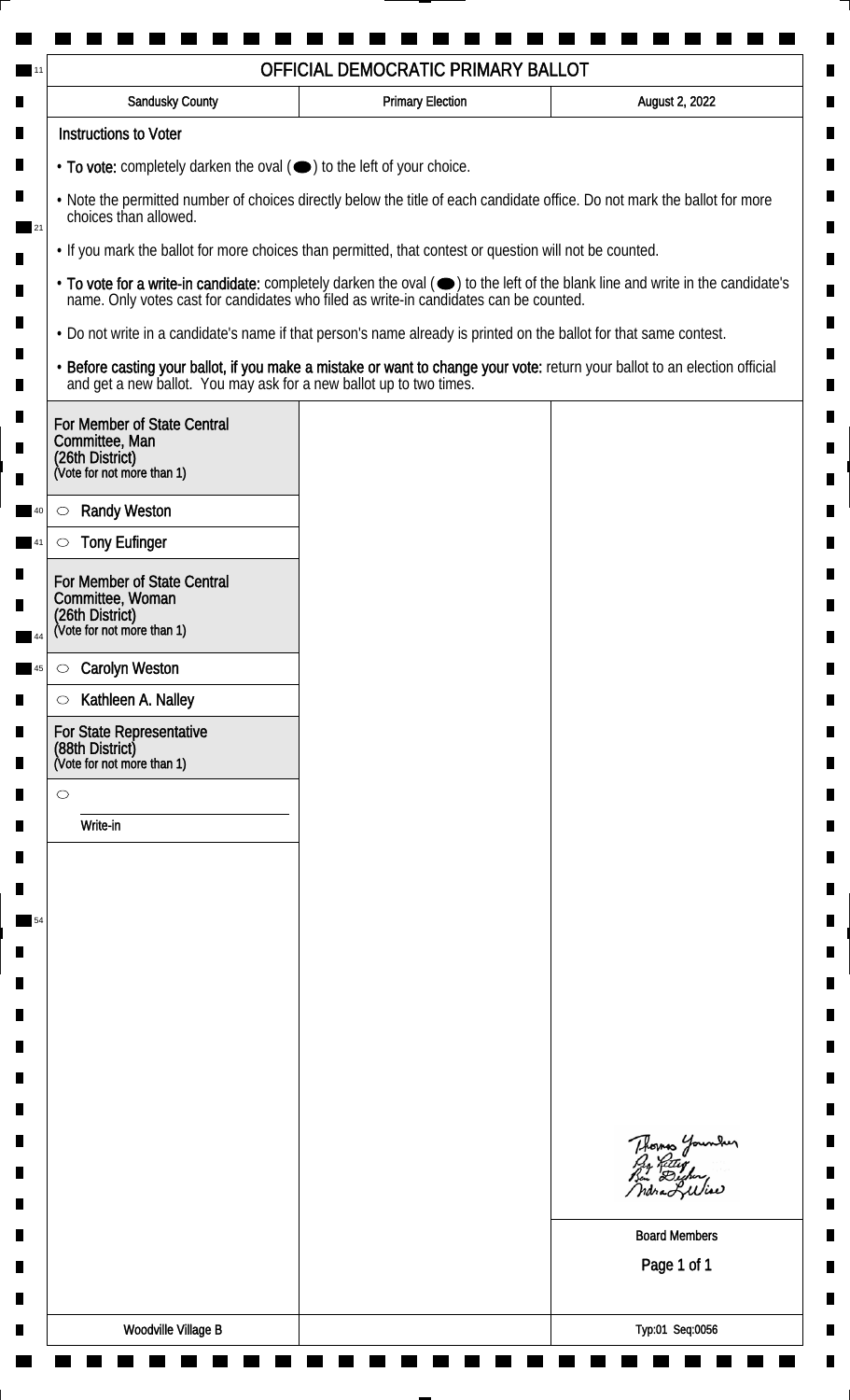| <b>Sandusky County</b>                                                                                                                             | <b>Primary Election</b> | August 2, 2022                                                                                                                                                                                                                 |  |  |
|----------------------------------------------------------------------------------------------------------------------------------------------------|-------------------------|--------------------------------------------------------------------------------------------------------------------------------------------------------------------------------------------------------------------------------|--|--|
| <b>Instructions to Voter</b>                                                                                                                       |                         |                                                                                                                                                                                                                                |  |  |
| • To vote: completely darken the oval (•) to the left of your choice.                                                                              |                         |                                                                                                                                                                                                                                |  |  |
| . Note the permitted number of choices directly below the title of each candidate office. Do not mark the ballot for more<br>choices than allowed. |                         |                                                                                                                                                                                                                                |  |  |
| • If you mark the ballot for more choices than permitted, that contest or question will not be counted.                                            |                         |                                                                                                                                                                                                                                |  |  |
|                                                                                                                                                    |                         | • To vote for a write-in candidate: completely darken the oval ( $\bigcirc$ ) to the left of the blank line and write in the candidate's name. Only votes cast for candidates who filed as write-in candidates can be counted. |  |  |
| . Do not write in a candidate's name if that person's name already is printed on the ballot for that same contest.                                 |                         |                                                                                                                                                                                                                                |  |  |
|                                                                                                                                                    |                         | • Before casting your ballot, if you make a mistake or want to change your vote: return your ballot to an election official and get a new ballot. You may ask for a new ballot up to two times.                                |  |  |
| For Member of State Central<br>Committee, Man<br>(26th District)<br>(Vote for not more than 1)                                                     |                         |                                                                                                                                                                                                                                |  |  |
| <b>Tony Eufinger</b><br>$\circlearrowright$                                                                                                        |                         |                                                                                                                                                                                                                                |  |  |
| <b>Randy Weston</b><br>$\circlearrowright$                                                                                                         |                         |                                                                                                                                                                                                                                |  |  |
| For Member of State Central<br>Committee, Woman<br>(26th District)<br>(Vote for not more than 1)                                                   |                         |                                                                                                                                                                                                                                |  |  |
| Kathleen A. Nalley<br>$\circ$                                                                                                                      |                         |                                                                                                                                                                                                                                |  |  |
| <b>Carolyn Weston</b><br>$\circ$                                                                                                                   |                         |                                                                                                                                                                                                                                |  |  |
| For State Representative<br>(88th District)<br>(Vote for not more than 1)                                                                          |                         |                                                                                                                                                                                                                                |  |  |
| $\circ$                                                                                                                                            |                         |                                                                                                                                                                                                                                |  |  |
| Write-in                                                                                                                                           |                         |                                                                                                                                                                                                                                |  |  |
|                                                                                                                                                    |                         |                                                                                                                                                                                                                                |  |  |
|                                                                                                                                                    |                         |                                                                                                                                                                                                                                |  |  |
|                                                                                                                                                    |                         |                                                                                                                                                                                                                                |  |  |
|                                                                                                                                                    |                         |                                                                                                                                                                                                                                |  |  |
|                                                                                                                                                    |                         |                                                                                                                                                                                                                                |  |  |
|                                                                                                                                                    |                         |                                                                                                                                                                                                                                |  |  |
|                                                                                                                                                    |                         |                                                                                                                                                                                                                                |  |  |
|                                                                                                                                                    |                         |                                                                                                                                                                                                                                |  |  |
|                                                                                                                                                    |                         | Thomas Younder<br>ndra Liliae                                                                                                                                                                                                  |  |  |
|                                                                                                                                                    |                         | <b>Board Members</b><br>Page 1 of 1                                                                                                                                                                                            |  |  |
|                                                                                                                                                    |                         |                                                                                                                                                                                                                                |  |  |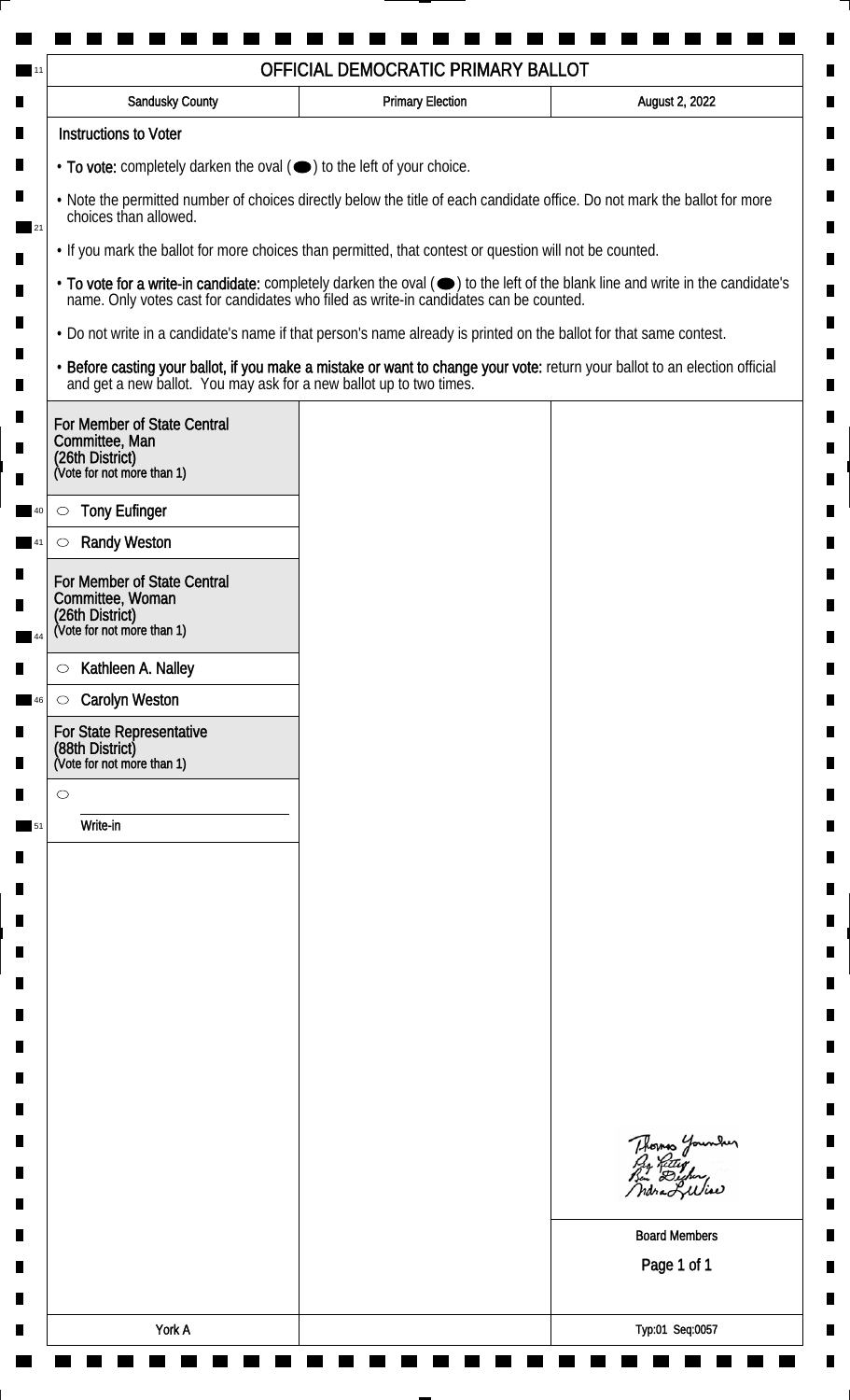| <b>Sandusky County</b>                                                                                                                             | <b>Primary Election</b>                                                               | August 2, 2022                                                                                                                |  |  |
|----------------------------------------------------------------------------------------------------------------------------------------------------|---------------------------------------------------------------------------------------|-------------------------------------------------------------------------------------------------------------------------------|--|--|
| <b>Instructions to Voter</b>                                                                                                                       |                                                                                       |                                                                                                                               |  |  |
| • To vote: completely darken the oval (O) to the left of your choice.                                                                              |                                                                                       |                                                                                                                               |  |  |
| . Note the permitted number of choices directly below the title of each candidate office. Do not mark the ballot for more<br>choices than allowed. |                                                                                       |                                                                                                                               |  |  |
| . If you mark the ballot for more choices than permitted, that contest or question will not be counted.                                            |                                                                                       |                                                                                                                               |  |  |
|                                                                                                                                                    | name. Only votes cast for candidates who filed as write-in candidates can be counted. | • To vote for a write-in candidate: completely darken the oval (•) to the left of the blank line and write in the candidate's |  |  |
| . Do not write in a candidate's name if that person's name already is printed on the ballot for that same contest.                                 |                                                                                       |                                                                                                                               |  |  |
| and get a new ballot. You may ask for a new ballot up to two times.                                                                                |                                                                                       | · Before casting your ballot, if you make a mistake or want to change your vote: return your ballot to an election official   |  |  |
| For Member of State Central<br>Committee, Man<br>(26th District)<br>(Vote for not more than 1)                                                     |                                                                                       |                                                                                                                               |  |  |
| <b>Randy Weston</b><br>$\circlearrowright$                                                                                                         |                                                                                       |                                                                                                                               |  |  |
| <b>Tony Eufinger</b><br>$\circlearrowright$                                                                                                        |                                                                                       |                                                                                                                               |  |  |
| For Member of State Central                                                                                                                        |                                                                                       |                                                                                                                               |  |  |
| Committee, Woman                                                                                                                                   |                                                                                       |                                                                                                                               |  |  |
| (26th District)<br>(Vote for not more than 1)                                                                                                      |                                                                                       |                                                                                                                               |  |  |
| <b>Carolyn Weston</b><br>$\circlearrowright$                                                                                                       |                                                                                       |                                                                                                                               |  |  |
| Kathleen A. Nalley<br>$\circ$                                                                                                                      |                                                                                       |                                                                                                                               |  |  |
| For State Representative<br>(88th District)<br>(Vote for not more than 1)                                                                          |                                                                                       |                                                                                                                               |  |  |
| $\bigcirc$                                                                                                                                         |                                                                                       |                                                                                                                               |  |  |
| Write-in                                                                                                                                           |                                                                                       |                                                                                                                               |  |  |
|                                                                                                                                                    |                                                                                       |                                                                                                                               |  |  |
|                                                                                                                                                    |                                                                                       |                                                                                                                               |  |  |
|                                                                                                                                                    |                                                                                       |                                                                                                                               |  |  |
|                                                                                                                                                    |                                                                                       |                                                                                                                               |  |  |
|                                                                                                                                                    |                                                                                       |                                                                                                                               |  |  |
|                                                                                                                                                    |                                                                                       |                                                                                                                               |  |  |
|                                                                                                                                                    |                                                                                       |                                                                                                                               |  |  |
|                                                                                                                                                    |                                                                                       |                                                                                                                               |  |  |
|                                                                                                                                                    |                                                                                       |                                                                                                                               |  |  |
|                                                                                                                                                    |                                                                                       | Thomas Younder<br>By Ritty<br>Bin Dicher,                                                                                     |  |  |
|                                                                                                                                                    |                                                                                       | ndra Liliae                                                                                                                   |  |  |
|                                                                                                                                                    |                                                                                       | <b>Board Members</b>                                                                                                          |  |  |
|                                                                                                                                                    |                                                                                       | Page 1 of 1                                                                                                                   |  |  |
|                                                                                                                                                    |                                                                                       |                                                                                                                               |  |  |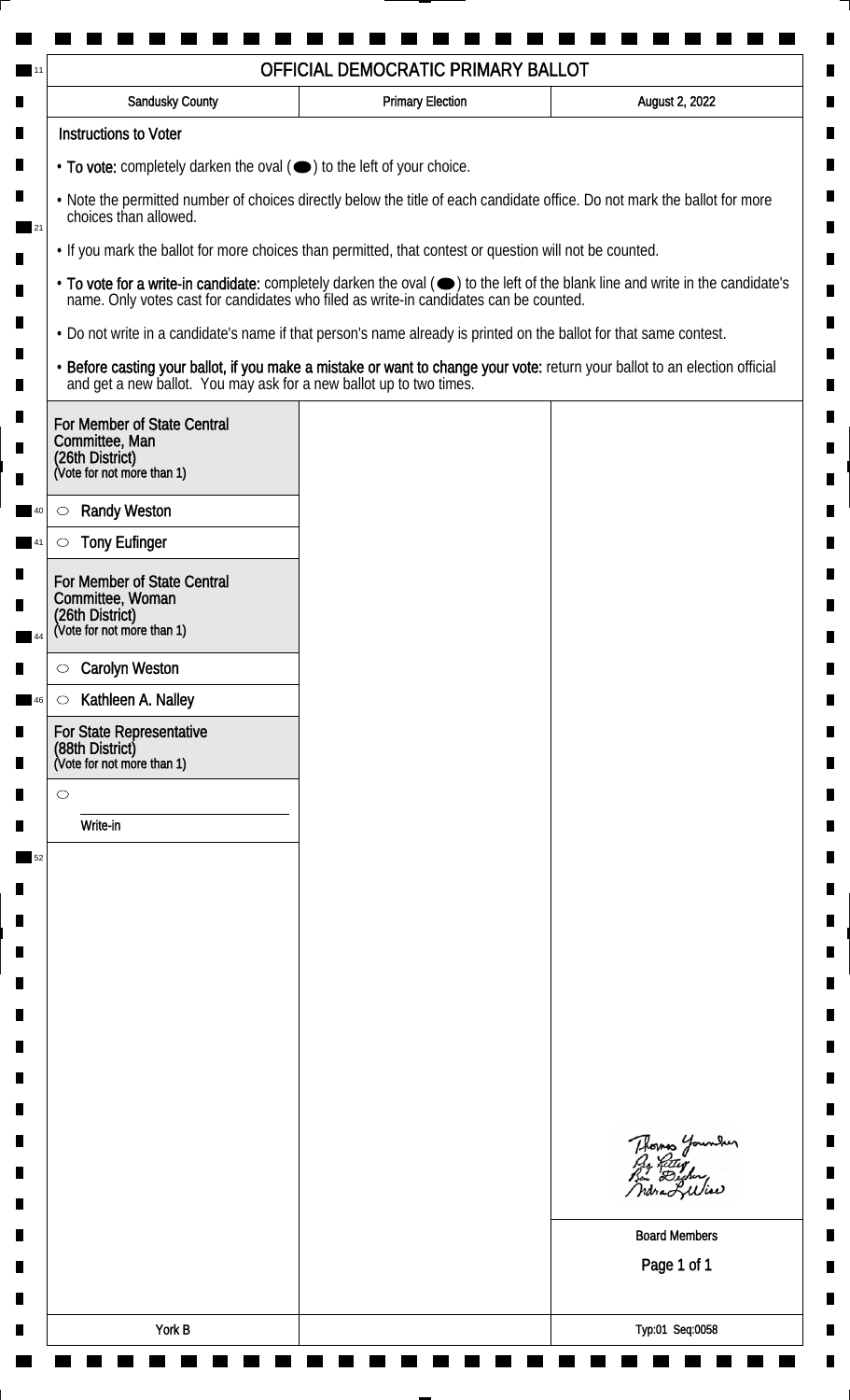| OFFICIAL REPUBLICAN PRIMARY BALLOT                                                                                                                                                                                                                                                                                                        |                         |                                                                                                                             |  |
|-------------------------------------------------------------------------------------------------------------------------------------------------------------------------------------------------------------------------------------------------------------------------------------------------------------------------------------------|-------------------------|-----------------------------------------------------------------------------------------------------------------------------|--|
| <b>Sandusky County</b>                                                                                                                                                                                                                                                                                                                    | <b>Primary Election</b> | August 2, 2022                                                                                                              |  |
| <b>Instructions to Voter</b>                                                                                                                                                                                                                                                                                                              |                         |                                                                                                                             |  |
| • To vote: completely darken the oval (•) to the left of your choice.                                                                                                                                                                                                                                                                     |                         |                                                                                                                             |  |
| . Note the permitted number of choices directly below the title of each candidate office. Do not mark the ballot for more<br>choices than allowed.                                                                                                                                                                                        |                         |                                                                                                                             |  |
| . If you mark the ballot for more choices than permitted, that contest or question will not be counted.<br>• To vote for a write-in candidate: completely darken the oval ( $\bigcirc$ ) to the left of the blank line and write in the candidate's name. Only votes cast for candidates who filed as write-in candidates can be counted. |                         |                                                                                                                             |  |
|                                                                                                                                                                                                                                                                                                                                           |                         |                                                                                                                             |  |
| and get a new ballot. You may ask for a new ballot up to two times.                                                                                                                                                                                                                                                                       |                         | · Before casting your ballot, if you make a mistake or want to change your vote: return your ballot to an election official |  |
| For Member of State Central<br>Committee, Man<br>(26th District)<br>(Vote for not more than 1)                                                                                                                                                                                                                                            |                         |                                                                                                                             |  |
| Charles A. Knight<br>$\circ$                                                                                                                                                                                                                                                                                                              |                         |                                                                                                                             |  |
| <b>Raymond Metzger</b><br>$\circlearrowright$                                                                                                                                                                                                                                                                                             |                         |                                                                                                                             |  |
| Jonathan Zucker                                                                                                                                                                                                                                                                                                                           |                         |                                                                                                                             |  |
| For Member of State Central<br>Committee, Woman<br>(26th District)<br>(Vote for not more than 1)                                                                                                                                                                                                                                          |                         |                                                                                                                             |  |
|                                                                                                                                                                                                                                                                                                                                           |                         |                                                                                                                             |  |
| Lisa Cooper<br>$\circ$                                                                                                                                                                                                                                                                                                                    |                         |                                                                                                                             |  |
| <b>For State Representative</b><br>(88th District)<br>(Vote for not more than 1)                                                                                                                                                                                                                                                          |                         |                                                                                                                             |  |
| <b>Gary Click</b><br>$\circ$                                                                                                                                                                                                                                                                                                              |                         |                                                                                                                             |  |
|                                                                                                                                                                                                                                                                                                                                           |                         |                                                                                                                             |  |
|                                                                                                                                                                                                                                                                                                                                           |                         |                                                                                                                             |  |
|                                                                                                                                                                                                                                                                                                                                           |                         |                                                                                                                             |  |
|                                                                                                                                                                                                                                                                                                                                           |                         |                                                                                                                             |  |
|                                                                                                                                                                                                                                                                                                                                           |                         |                                                                                                                             |  |
|                                                                                                                                                                                                                                                                                                                                           |                         |                                                                                                                             |  |
|                                                                                                                                                                                                                                                                                                                                           |                         |                                                                                                                             |  |
|                                                                                                                                                                                                                                                                                                                                           |                         |                                                                                                                             |  |
|                                                                                                                                                                                                                                                                                                                                           |                         |                                                                                                                             |  |
|                                                                                                                                                                                                                                                                                                                                           |                         |                                                                                                                             |  |
|                                                                                                                                                                                                                                                                                                                                           |                         | Thomas Younder<br>ndra Liliae                                                                                               |  |
|                                                                                                                                                                                                                                                                                                                                           |                         | <b>Board Members</b>                                                                                                        |  |
|                                                                                                                                                                                                                                                                                                                                           |                         | Page 1 of 1                                                                                                                 |  |
|                                                                                                                                                                                                                                                                                                                                           |                         |                                                                                                                             |  |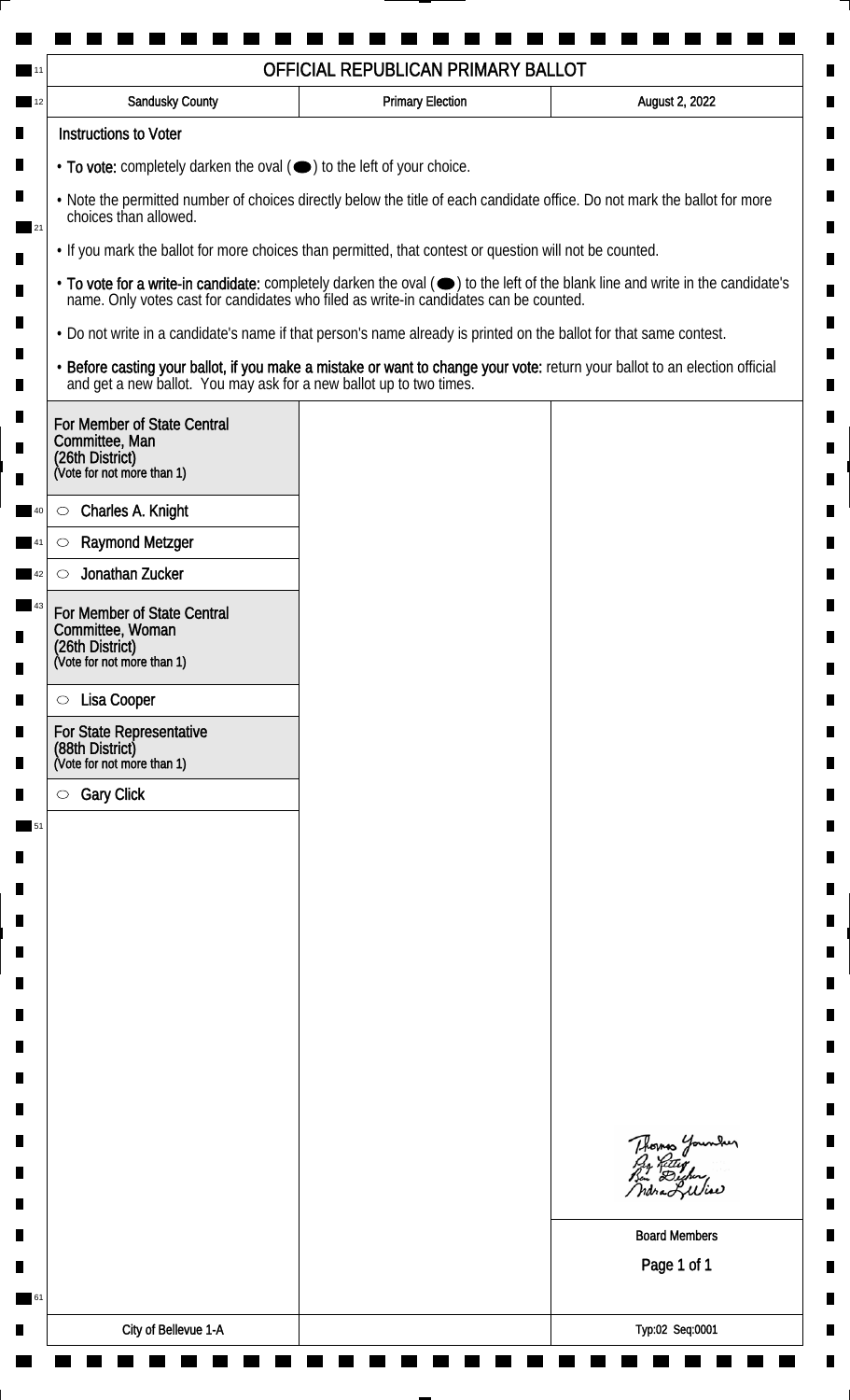|                                                                                                         | OFFICIAL REPUBLICAN PRIMARY BALLOT                                                                                                                 |                         |                                                                                                                                                                                                                                |  |  |
|---------------------------------------------------------------------------------------------------------|----------------------------------------------------------------------------------------------------------------------------------------------------|-------------------------|--------------------------------------------------------------------------------------------------------------------------------------------------------------------------------------------------------------------------------|--|--|
|                                                                                                         | <b>Sandusky County</b>                                                                                                                             | <b>Primary Election</b> | August 2, 2022                                                                                                                                                                                                                 |  |  |
|                                                                                                         | <b>Instructions to Voter</b>                                                                                                                       |                         |                                                                                                                                                                                                                                |  |  |
|                                                                                                         | $\cdot$ To vote: completely darken the oval $(\bullet)$ to the left of your choice.                                                                |                         |                                                                                                                                                                                                                                |  |  |
|                                                                                                         | . Note the permitted number of choices directly below the title of each candidate office. Do not mark the ballot for more<br>choices than allowed. |                         |                                                                                                                                                                                                                                |  |  |
| . If you mark the ballot for more choices than permitted, that contest or question will not be counted. |                                                                                                                                                    |                         |                                                                                                                                                                                                                                |  |  |
|                                                                                                         |                                                                                                                                                    |                         | • To vote for a write-in candidate: completely darken the oval ( $\bigcirc$ ) to the left of the blank line and write in the candidate's name. Only votes cast for candidates who filed as write-in candidates can be counted. |  |  |
|                                                                                                         | . Do not write in a candidate's name if that person's name already is printed on the ballot for that same contest.                                 |                         |                                                                                                                                                                                                                                |  |  |
|                                                                                                         | and get a new ballot. You may ask for a new ballot up to two times.                                                                                |                         | · Before casting your ballot, if you make a mistake or want to change your vote: return your ballot to an election official                                                                                                    |  |  |
|                                                                                                         | For Member of State Central                                                                                                                        |                         |                                                                                                                                                                                                                                |  |  |
|                                                                                                         | Committee, Man<br>(26th District)                                                                                                                  |                         |                                                                                                                                                                                                                                |  |  |
|                                                                                                         | (Vote for not more than 1)                                                                                                                         |                         |                                                                                                                                                                                                                                |  |  |
| O                                                                                                       | <b>Raymond Metzger</b>                                                                                                                             |                         |                                                                                                                                                                                                                                |  |  |
| $\circlearrowright$                                                                                     | Jonathan Zucker                                                                                                                                    |                         |                                                                                                                                                                                                                                |  |  |
| $\circlearrowright$                                                                                     | Charles A. Knight                                                                                                                                  |                         |                                                                                                                                                                                                                                |  |  |
|                                                                                                         | For Member of State Central                                                                                                                        |                         |                                                                                                                                                                                                                                |  |  |
|                                                                                                         | Committee, Woman<br>(26th District)<br>(Vote for not more than 1)                                                                                  |                         |                                                                                                                                                                                                                                |  |  |
|                                                                                                         |                                                                                                                                                    |                         |                                                                                                                                                                                                                                |  |  |
| $\circ$                                                                                                 | Lisa Cooper                                                                                                                                        |                         |                                                                                                                                                                                                                                |  |  |
|                                                                                                         | <b>For State Representative</b><br>(88th District)                                                                                                 |                         |                                                                                                                                                                                                                                |  |  |
|                                                                                                         | (Vote for not more than 1)                                                                                                                         |                         |                                                                                                                                                                                                                                |  |  |
| $\circ$                                                                                                 | <b>Gary Click</b>                                                                                                                                  |                         |                                                                                                                                                                                                                                |  |  |
|                                                                                                         |                                                                                                                                                    |                         |                                                                                                                                                                                                                                |  |  |
|                                                                                                         |                                                                                                                                                    |                         |                                                                                                                                                                                                                                |  |  |
|                                                                                                         |                                                                                                                                                    |                         |                                                                                                                                                                                                                                |  |  |
|                                                                                                         |                                                                                                                                                    |                         |                                                                                                                                                                                                                                |  |  |
|                                                                                                         |                                                                                                                                                    |                         |                                                                                                                                                                                                                                |  |  |
|                                                                                                         |                                                                                                                                                    |                         |                                                                                                                                                                                                                                |  |  |
|                                                                                                         |                                                                                                                                                    |                         |                                                                                                                                                                                                                                |  |  |
|                                                                                                         |                                                                                                                                                    |                         |                                                                                                                                                                                                                                |  |  |
|                                                                                                         |                                                                                                                                                    |                         |                                                                                                                                                                                                                                |  |  |
|                                                                                                         |                                                                                                                                                    |                         |                                                                                                                                                                                                                                |  |  |
|                                                                                                         |                                                                                                                                                    |                         | Thomas Younder                                                                                                                                                                                                                 |  |  |
|                                                                                                         |                                                                                                                                                    |                         |                                                                                                                                                                                                                                |  |  |
|                                                                                                         |                                                                                                                                                    |                         |                                                                                                                                                                                                                                |  |  |
|                                                                                                         |                                                                                                                                                    |                         | <b>Board Members</b>                                                                                                                                                                                                           |  |  |
|                                                                                                         |                                                                                                                                                    |                         | Page 1 of 1                                                                                                                                                                                                                    |  |  |
|                                                                                                         |                                                                                                                                                    |                         |                                                                                                                                                                                                                                |  |  |
|                                                                                                         | City of Bellevue 1-B                                                                                                                               |                         | Typ:02 Seq:0002                                                                                                                                                                                                                |  |  |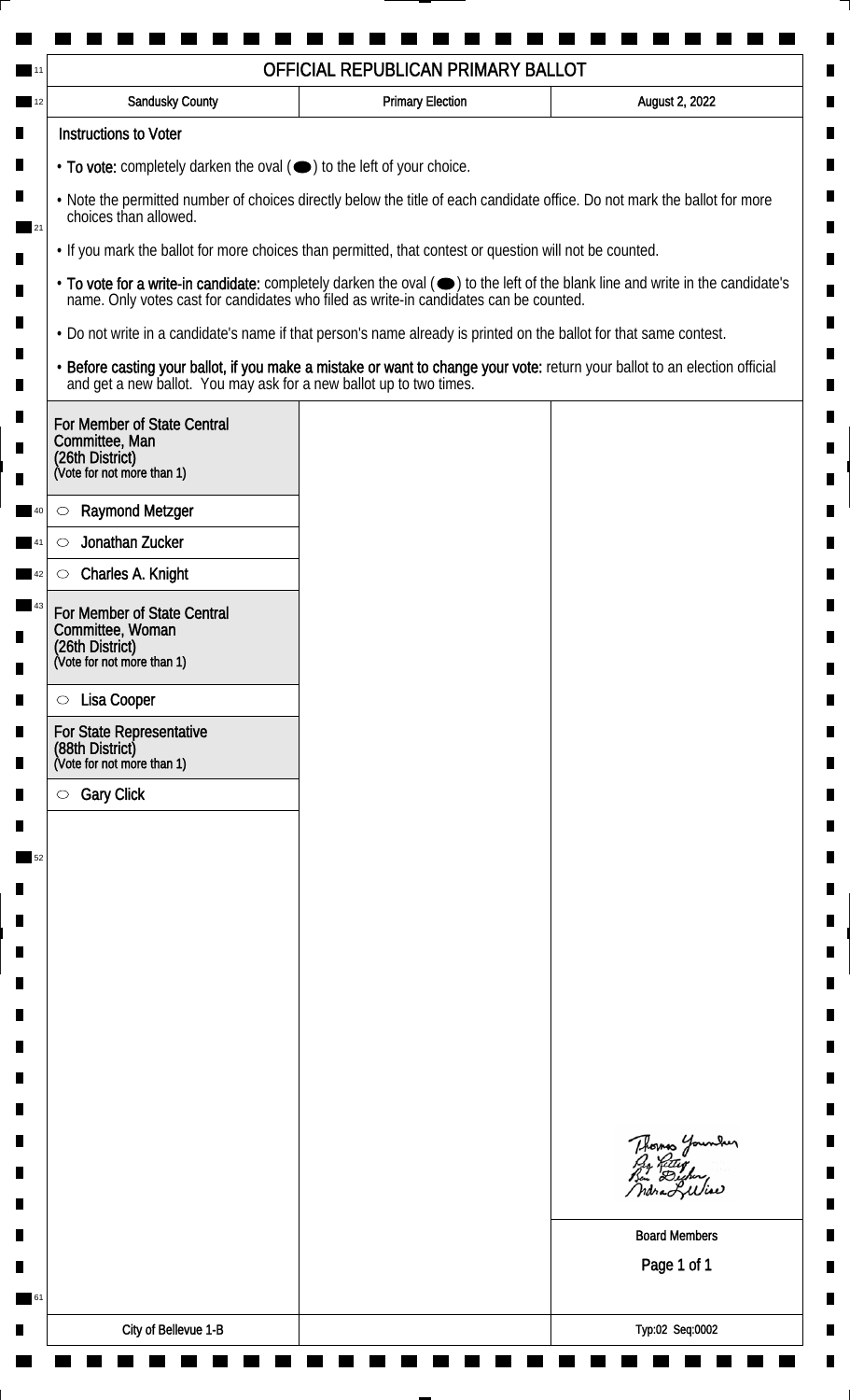|                                                                                                                    | OFFICIAL REPUBLICAN PRIMARY BALLOT                                                    |                                                                                                                               |
|--------------------------------------------------------------------------------------------------------------------|---------------------------------------------------------------------------------------|-------------------------------------------------------------------------------------------------------------------------------|
| <b>Sandusky County</b>                                                                                             | <b>Primary Election</b>                                                               | August 2, 2022                                                                                                                |
| <b>Instructions to Voter</b>                                                                                       |                                                                                       |                                                                                                                               |
| • To vote: completely darken the oval (•) to the left of your choice.                                              |                                                                                       |                                                                                                                               |
| choices than allowed.                                                                                              |                                                                                       | . Note the permitted number of choices directly below the title of each candidate office. Do not mark the ballot for more     |
| . If you mark the ballot for more choices than permitted, that contest or question will not be counted.            |                                                                                       |                                                                                                                               |
|                                                                                                                    | name. Only votes cast for candidates who filed as write-in candidates can be counted. | • To vote for a write-in candidate: completely darken the oval (•) to the left of the blank line and write in the candidate's |
| . Do not write in a candidate's name if that person's name already is printed on the ballot for that same contest. |                                                                                       |                                                                                                                               |
| and get a new ballot. You may ask for a new ballot up to two times.                                                |                                                                                       | · Before casting your ballot, if you make a mistake or want to change your vote: return your ballot to an election official   |
| For Member of State Central                                                                                        |                                                                                       |                                                                                                                               |
| Committee, Man<br>(26th District)                                                                                  |                                                                                       |                                                                                                                               |
| (Vote for not more than 1)                                                                                         |                                                                                       |                                                                                                                               |
| Jonathan Zucker<br>$\circlearrowright$                                                                             |                                                                                       |                                                                                                                               |
| Charles A. Knight<br>$\circlearrowright$                                                                           |                                                                                       |                                                                                                                               |
| <b>Raymond Metzger</b><br>C                                                                                        |                                                                                       |                                                                                                                               |
| For Member of State Central<br>Committee, Woman                                                                    |                                                                                       |                                                                                                                               |
| (26th District)<br>(Vote for not more than 1)                                                                      |                                                                                       |                                                                                                                               |
|                                                                                                                    |                                                                                       |                                                                                                                               |
| Lisa Cooper<br>$\circ$                                                                                             |                                                                                       |                                                                                                                               |
| <b>For State Representative</b><br>(88th District)<br>(Vote for not more than 1)                                   |                                                                                       |                                                                                                                               |
| <b>Gary Click</b><br>$\circ$                                                                                       |                                                                                       |                                                                                                                               |
|                                                                                                                    |                                                                                       |                                                                                                                               |
|                                                                                                                    |                                                                                       |                                                                                                                               |
|                                                                                                                    |                                                                                       |                                                                                                                               |
|                                                                                                                    |                                                                                       |                                                                                                                               |
|                                                                                                                    |                                                                                       |                                                                                                                               |
|                                                                                                                    |                                                                                       |                                                                                                                               |
|                                                                                                                    |                                                                                       |                                                                                                                               |
|                                                                                                                    |                                                                                       |                                                                                                                               |
|                                                                                                                    |                                                                                       |                                                                                                                               |
|                                                                                                                    |                                                                                       |                                                                                                                               |
|                                                                                                                    |                                                                                       | Thomas Younder                                                                                                                |
|                                                                                                                    |                                                                                       | ndra Liliae                                                                                                                   |
|                                                                                                                    |                                                                                       |                                                                                                                               |
|                                                                                                                    |                                                                                       | <b>Board Members</b>                                                                                                          |
|                                                                                                                    |                                                                                       | Page 1 of 1                                                                                                                   |
|                                                                                                                    |                                                                                       |                                                                                                                               |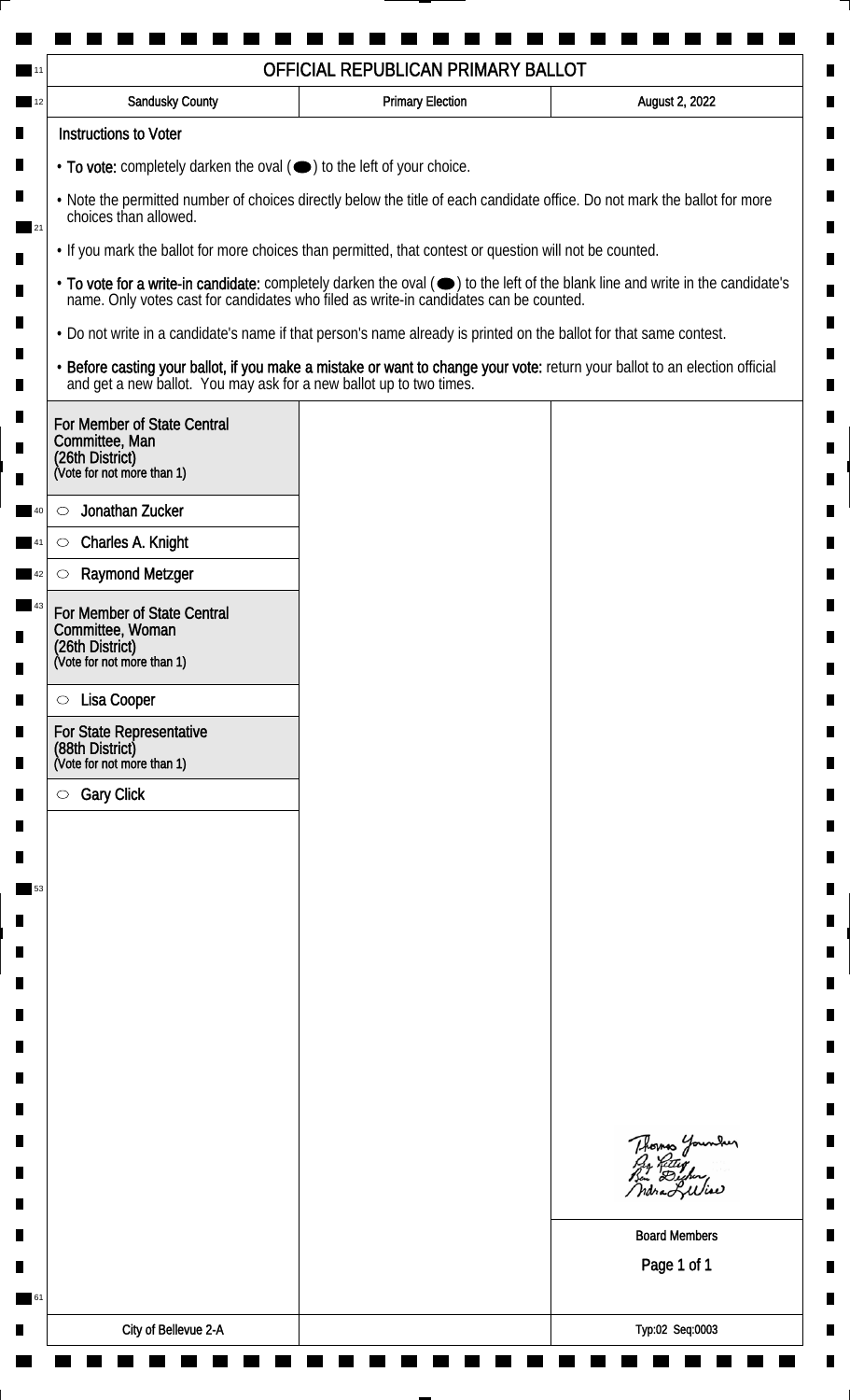| Sandusky County                                                                                                                                                                                                                                                                                                                                   | <b>Primary Election</b> | August 2, 2022                                                                                                              |                                                                                                                    |  |                                                                                                                               |
|---------------------------------------------------------------------------------------------------------------------------------------------------------------------------------------------------------------------------------------------------------------------------------------------------------------------------------------------------|-------------------------|-----------------------------------------------------------------------------------------------------------------------------|--------------------------------------------------------------------------------------------------------------------|--|-------------------------------------------------------------------------------------------------------------------------------|
| <b>Instructions to Voter</b>                                                                                                                                                                                                                                                                                                                      |                         |                                                                                                                             |                                                                                                                    |  |                                                                                                                               |
| • To vote: completely darken the oval ( $\bigcirc$ ) to the left of your choice.<br>. Note the permitted number of choices directly below the title of each candidate office. Do not mark the ballot for more<br>choices than allowed.<br>. If you mark the ballot for more choices than permitted, that contest or question will not be counted. |                         |                                                                                                                             |                                                                                                                    |  |                                                                                                                               |
|                                                                                                                                                                                                                                                                                                                                                   |                         |                                                                                                                             | name. Only votes cast for candidates who filed as write-in candidates can be counted.                              |  | • To vote for a write-in candidate: completely darken the oval (•) to the left of the blank line and write in the candidate's |
|                                                                                                                                                                                                                                                                                                                                                   |                         |                                                                                                                             | . Do not write in a candidate's name if that person's name already is printed on the ballot for that same contest. |  |                                                                                                                               |
| and get a new ballot. You may ask for a new ballot up to two times.                                                                                                                                                                                                                                                                               |                         | · Before casting your ballot, if you make a mistake or want to change your vote: return your ballot to an election official |                                                                                                                    |  |                                                                                                                               |
| For Member of State Central<br>Committee, Man<br>(26th District)<br>(Vote for not more than 1)                                                                                                                                                                                                                                                    |                         |                                                                                                                             |                                                                                                                    |  |                                                                                                                               |
| Charles A. Knight<br>$\circ$                                                                                                                                                                                                                                                                                                                      |                         |                                                                                                                             |                                                                                                                    |  |                                                                                                                               |
| <b>Raymond Metzger</b><br>$\circlearrowright$                                                                                                                                                                                                                                                                                                     |                         |                                                                                                                             |                                                                                                                    |  |                                                                                                                               |
| Jonathan Zucker<br>$\circlearrowright$                                                                                                                                                                                                                                                                                                            |                         |                                                                                                                             |                                                                                                                    |  |                                                                                                                               |
| For Member of State Central<br>Committee, Woman<br>(26th District)<br>(Vote for not more than 1)                                                                                                                                                                                                                                                  |                         |                                                                                                                             |                                                                                                                    |  |                                                                                                                               |
| Lisa Cooper<br>$\circ$                                                                                                                                                                                                                                                                                                                            |                         |                                                                                                                             |                                                                                                                    |  |                                                                                                                               |
| For State Representative<br>(88th District)<br>(Vote for not more than 1)                                                                                                                                                                                                                                                                         |                         |                                                                                                                             |                                                                                                                    |  |                                                                                                                               |
| <b>Gary Click</b><br>$\circ$                                                                                                                                                                                                                                                                                                                      |                         |                                                                                                                             |                                                                                                                    |  |                                                                                                                               |
|                                                                                                                                                                                                                                                                                                                                                   |                         |                                                                                                                             |                                                                                                                    |  |                                                                                                                               |
|                                                                                                                                                                                                                                                                                                                                                   |                         |                                                                                                                             |                                                                                                                    |  |                                                                                                                               |
|                                                                                                                                                                                                                                                                                                                                                   |                         |                                                                                                                             |                                                                                                                    |  |                                                                                                                               |
|                                                                                                                                                                                                                                                                                                                                                   |                         |                                                                                                                             |                                                                                                                    |  |                                                                                                                               |
|                                                                                                                                                                                                                                                                                                                                                   |                         |                                                                                                                             |                                                                                                                    |  |                                                                                                                               |
|                                                                                                                                                                                                                                                                                                                                                   |                         |                                                                                                                             |                                                                                                                    |  |                                                                                                                               |
|                                                                                                                                                                                                                                                                                                                                                   |                         |                                                                                                                             |                                                                                                                    |  |                                                                                                                               |
|                                                                                                                                                                                                                                                                                                                                                   |                         |                                                                                                                             |                                                                                                                    |  |                                                                                                                               |
|                                                                                                                                                                                                                                                                                                                                                   |                         |                                                                                                                             |                                                                                                                    |  |                                                                                                                               |
|                                                                                                                                                                                                                                                                                                                                                   |                         | Thomas Younder<br>By Riting<br>Bin Dicher,                                                                                  |                                                                                                                    |  |                                                                                                                               |
|                                                                                                                                                                                                                                                                                                                                                   |                         | ndra Liliae                                                                                                                 |                                                                                                                    |  |                                                                                                                               |
|                                                                                                                                                                                                                                                                                                                                                   |                         | <b>Board Members</b>                                                                                                        |                                                                                                                    |  |                                                                                                                               |
|                                                                                                                                                                                                                                                                                                                                                   |                         | Page 1 of 1                                                                                                                 |                                                                                                                    |  |                                                                                                                               |
|                                                                                                                                                                                                                                                                                                                                                   |                         |                                                                                                                             |                                                                                                                    |  |                                                                                                                               |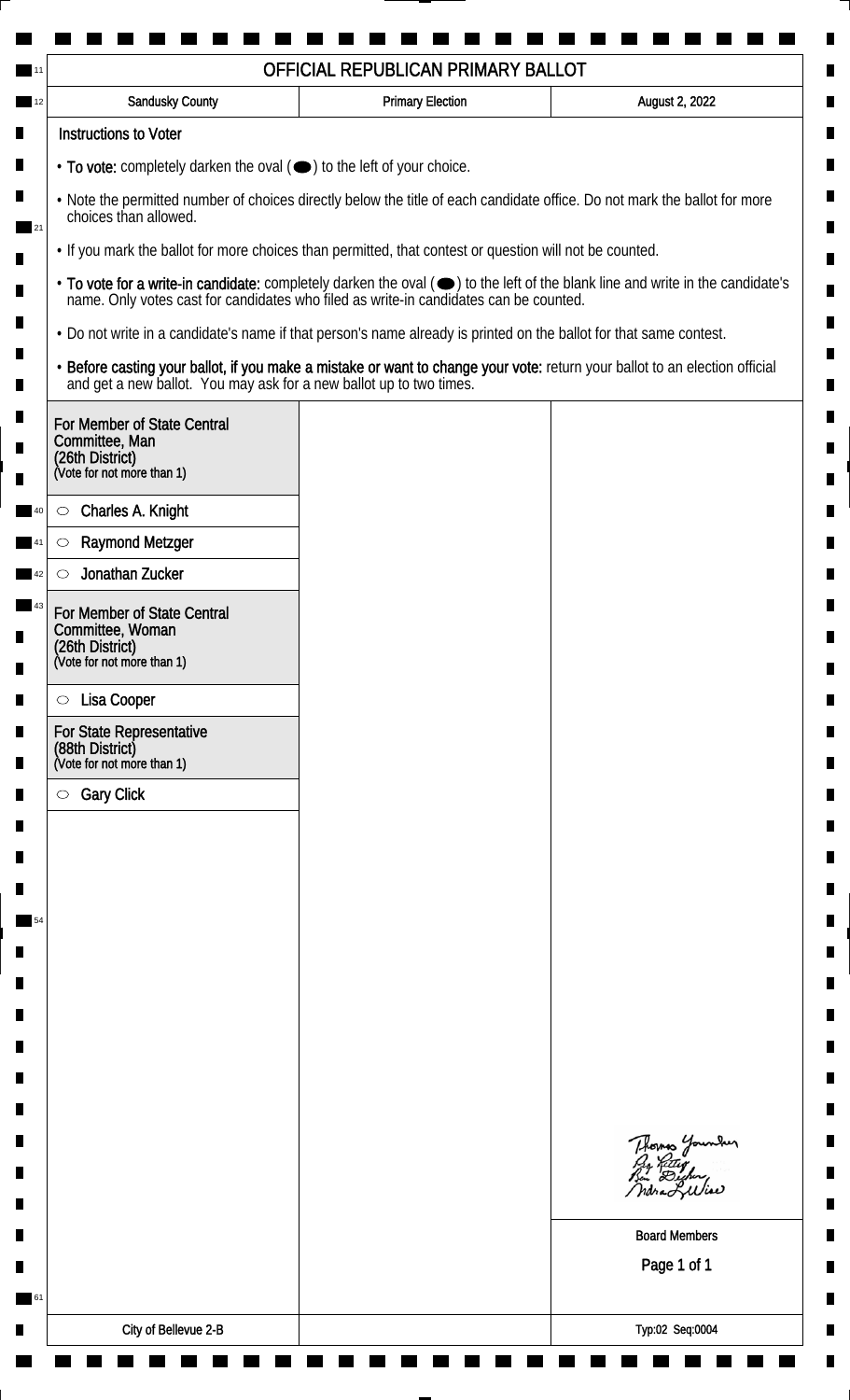| Sandusky County                                                                                                                                                                                                                                               | <b>Primary Election</b>                                                             | August 2, 2022                                                                                                              |                                                                                       |
|---------------------------------------------------------------------------------------------------------------------------------------------------------------------------------------------------------------------------------------------------------------|-------------------------------------------------------------------------------------|-----------------------------------------------------------------------------------------------------------------------------|---------------------------------------------------------------------------------------|
| <b>Instructions to Voter</b>                                                                                                                                                                                                                                  |                                                                                     |                                                                                                                             |                                                                                       |
|                                                                                                                                                                                                                                                               | $\cdot$ To vote: completely darken the oval $(\bullet)$ to the left of your choice. |                                                                                                                             |                                                                                       |
| . Note the permitted number of choices directly below the title of each candidate office. Do not mark the ballot for more<br>choices than allowed.<br>. If you mark the ballot for more choices than permitted, that contest or question will not be counted. |                                                                                     |                                                                                                                             |                                                                                       |
|                                                                                                                                                                                                                                                               |                                                                                     |                                                                                                                             | name. Only votes cast for candidates who filed as write-in candidates can be counted. |
| . Do not write in a candidate's name if that person's name already is printed on the ballot for that same contest.                                                                                                                                            |                                                                                     |                                                                                                                             |                                                                                       |
| and get a new ballot. You may ask for a new ballot up to two times.                                                                                                                                                                                           |                                                                                     | · Before casting your ballot, if you make a mistake or want to change your vote: return your ballot to an election official |                                                                                       |
| For Member of State Central<br>Committee, Man<br>(26th District)<br>(Vote for not more than 1)                                                                                                                                                                |                                                                                     |                                                                                                                             |                                                                                       |
| <b>Raymond Metzger</b><br>$\circlearrowright$                                                                                                                                                                                                                 |                                                                                     |                                                                                                                             |                                                                                       |
| Jonathan Zucker<br>$\circlearrowright$                                                                                                                                                                                                                        |                                                                                     |                                                                                                                             |                                                                                       |
| Charles A. Knight<br>$\circ$                                                                                                                                                                                                                                  |                                                                                     |                                                                                                                             |                                                                                       |
| For Member of State Central<br>Committee, Woman<br>(26th District)<br>(Vote for not more than 1)                                                                                                                                                              |                                                                                     |                                                                                                                             |                                                                                       |
|                                                                                                                                                                                                                                                               |                                                                                     |                                                                                                                             |                                                                                       |
| Lisa Cooper<br>$\circ$                                                                                                                                                                                                                                        |                                                                                     |                                                                                                                             |                                                                                       |
| For State Representative<br>(88th District)<br>(Vote for not more than 1)                                                                                                                                                                                     |                                                                                     |                                                                                                                             |                                                                                       |
| <b>Gary Click</b><br>$\circ$                                                                                                                                                                                                                                  |                                                                                     |                                                                                                                             |                                                                                       |
|                                                                                                                                                                                                                                                               |                                                                                     |                                                                                                                             |                                                                                       |
|                                                                                                                                                                                                                                                               |                                                                                     |                                                                                                                             |                                                                                       |
|                                                                                                                                                                                                                                                               |                                                                                     |                                                                                                                             |                                                                                       |
|                                                                                                                                                                                                                                                               |                                                                                     |                                                                                                                             |                                                                                       |
|                                                                                                                                                                                                                                                               |                                                                                     |                                                                                                                             |                                                                                       |
|                                                                                                                                                                                                                                                               |                                                                                     |                                                                                                                             |                                                                                       |
|                                                                                                                                                                                                                                                               |                                                                                     |                                                                                                                             |                                                                                       |
|                                                                                                                                                                                                                                                               |                                                                                     |                                                                                                                             |                                                                                       |
|                                                                                                                                                                                                                                                               |                                                                                     |                                                                                                                             |                                                                                       |
|                                                                                                                                                                                                                                                               |                                                                                     | Thomas Younder<br>By Ritig<br>Bu Digher,<br>ndra Liliae                                                                     |                                                                                       |
|                                                                                                                                                                                                                                                               |                                                                                     | <b>Board Members</b>                                                                                                        |                                                                                       |
|                                                                                                                                                                                                                                                               |                                                                                     | Page 1 of 1                                                                                                                 |                                                                                       |
|                                                                                                                                                                                                                                                               |                                                                                     |                                                                                                                             |                                                                                       |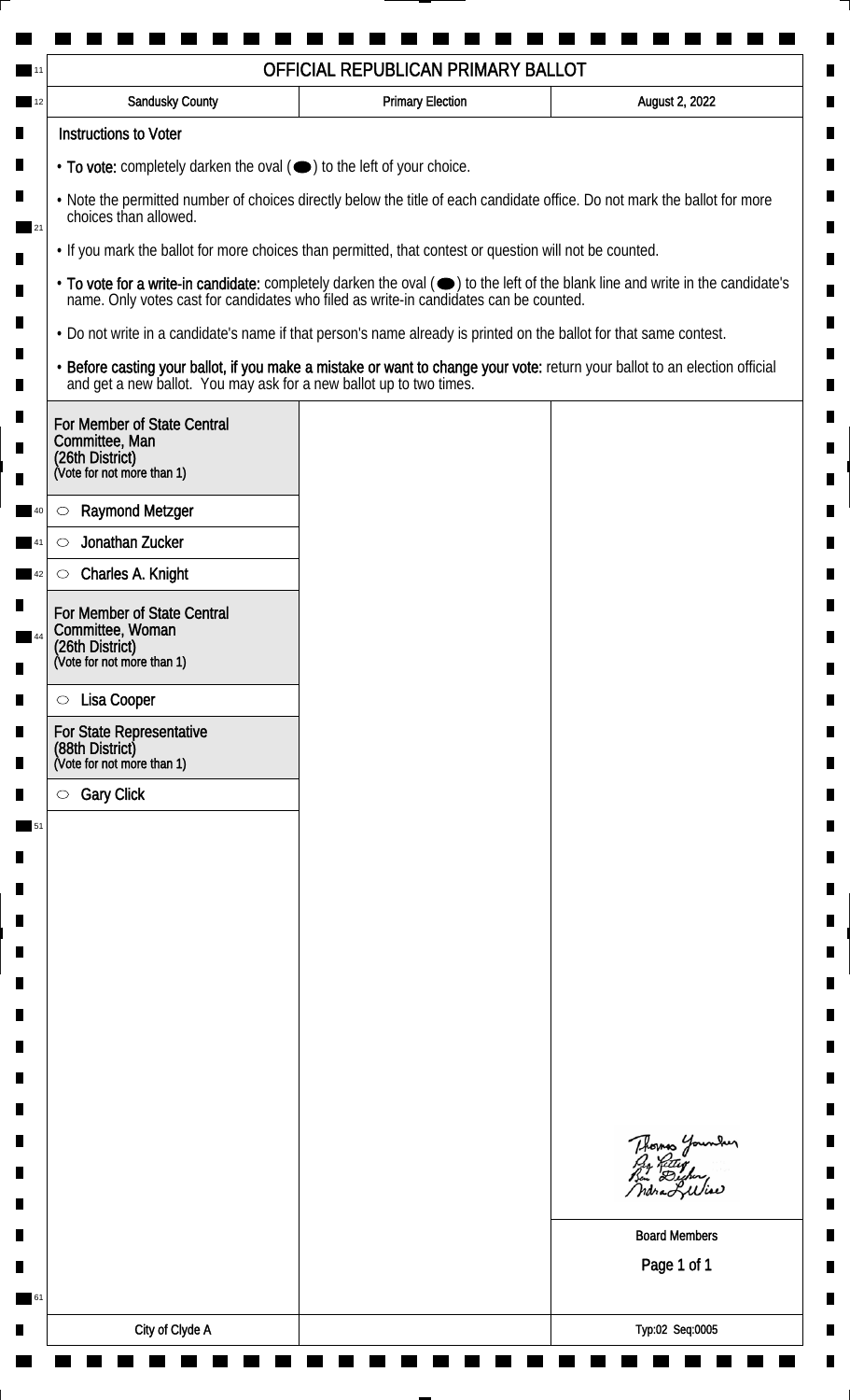| OFFICIAL REPUBLICAN PRIMARY BALLOT |                                                                                                                                                                                                    |                         |                                                                                                                                                                                                                                |
|------------------------------------|----------------------------------------------------------------------------------------------------------------------------------------------------------------------------------------------------|-------------------------|--------------------------------------------------------------------------------------------------------------------------------------------------------------------------------------------------------------------------------|
|                                    | <b>Sandusky County</b>                                                                                                                                                                             | <b>Primary Election</b> | August 2, 2022                                                                                                                                                                                                                 |
|                                    | <b>Instructions to Voter</b>                                                                                                                                                                       |                         |                                                                                                                                                                                                                                |
|                                    | • To vote: completely darken the oval (•) to the left of your choice.                                                                                                                              |                         |                                                                                                                                                                                                                                |
|                                    | . Note the permitted number of choices directly below the title of each candidate office. Do not mark the ballot for more<br>choices than allowed.                                                 |                         |                                                                                                                                                                                                                                |
|                                    | . If you mark the ballot for more choices than permitted, that contest or question will not be counted.                                                                                            |                         |                                                                                                                                                                                                                                |
|                                    |                                                                                                                                                                                                    |                         | • To vote for a write-in candidate: completely darken the oval ( $\bigcirc$ ) to the left of the blank line and write in the candidate's name. Only votes cast for candidates who filed as write-in candidates can be counted. |
|                                    | . Do not write in a candidate's name if that person's name already is printed on the ballot for that same contest.                                                                                 |                         |                                                                                                                                                                                                                                |
|                                    | · Before casting your ballot, if you make a mistake or want to change your vote: return your ballot to an election official<br>and get a new ballot. You may ask for a new ballot up to two times. |                         |                                                                                                                                                                                                                                |
|                                    | For Member of State Central<br>Committee, Man<br>(26th District)<br>(Vote for not more than 1)                                                                                                     |                         |                                                                                                                                                                                                                                |
|                                    | Jonathan Zucker<br>$\circlearrowright$                                                                                                                                                             |                         |                                                                                                                                                                                                                                |
|                                    | Charles A. Knight<br>$\circlearrowright$                                                                                                                                                           |                         |                                                                                                                                                                                                                                |
| 42                                 | <b>Raymond Metzger</b><br>$\circlearrowright$                                                                                                                                                      |                         |                                                                                                                                                                                                                                |
|                                    | For Member of State Central<br>Committee, Woman<br>(26th District)<br>(Vote for not more than 1)                                                                                                   |                         |                                                                                                                                                                                                                                |
|                                    | Lisa Cooper<br>$\circ$                                                                                                                                                                             |                         |                                                                                                                                                                                                                                |
|                                    | <b>For State Representative</b><br>(88th District)<br>(Vote for not more than 1)                                                                                                                   |                         |                                                                                                                                                                                                                                |
|                                    | <b>Gary Click</b><br>$\circ$                                                                                                                                                                       |                         |                                                                                                                                                                                                                                |
|                                    |                                                                                                                                                                                                    |                         |                                                                                                                                                                                                                                |
|                                    |                                                                                                                                                                                                    |                         |                                                                                                                                                                                                                                |
|                                    |                                                                                                                                                                                                    |                         |                                                                                                                                                                                                                                |
|                                    |                                                                                                                                                                                                    |                         |                                                                                                                                                                                                                                |
|                                    |                                                                                                                                                                                                    |                         |                                                                                                                                                                                                                                |
|                                    |                                                                                                                                                                                                    |                         |                                                                                                                                                                                                                                |
|                                    |                                                                                                                                                                                                    |                         |                                                                                                                                                                                                                                |
|                                    |                                                                                                                                                                                                    |                         |                                                                                                                                                                                                                                |
|                                    |                                                                                                                                                                                                    |                         |                                                                                                                                                                                                                                |
|                                    |                                                                                                                                                                                                    |                         |                                                                                                                                                                                                                                |
|                                    |                                                                                                                                                                                                    |                         | Thomas Younder<br>ndra Liliae                                                                                                                                                                                                  |
|                                    |                                                                                                                                                                                                    |                         | <b>Board Members</b>                                                                                                                                                                                                           |
|                                    |                                                                                                                                                                                                    |                         | Page 1 of 1                                                                                                                                                                                                                    |
| 61                                 |                                                                                                                                                                                                    |                         |                                                                                                                                                                                                                                |
|                                    |                                                                                                                                                                                                    |                         |                                                                                                                                                                                                                                |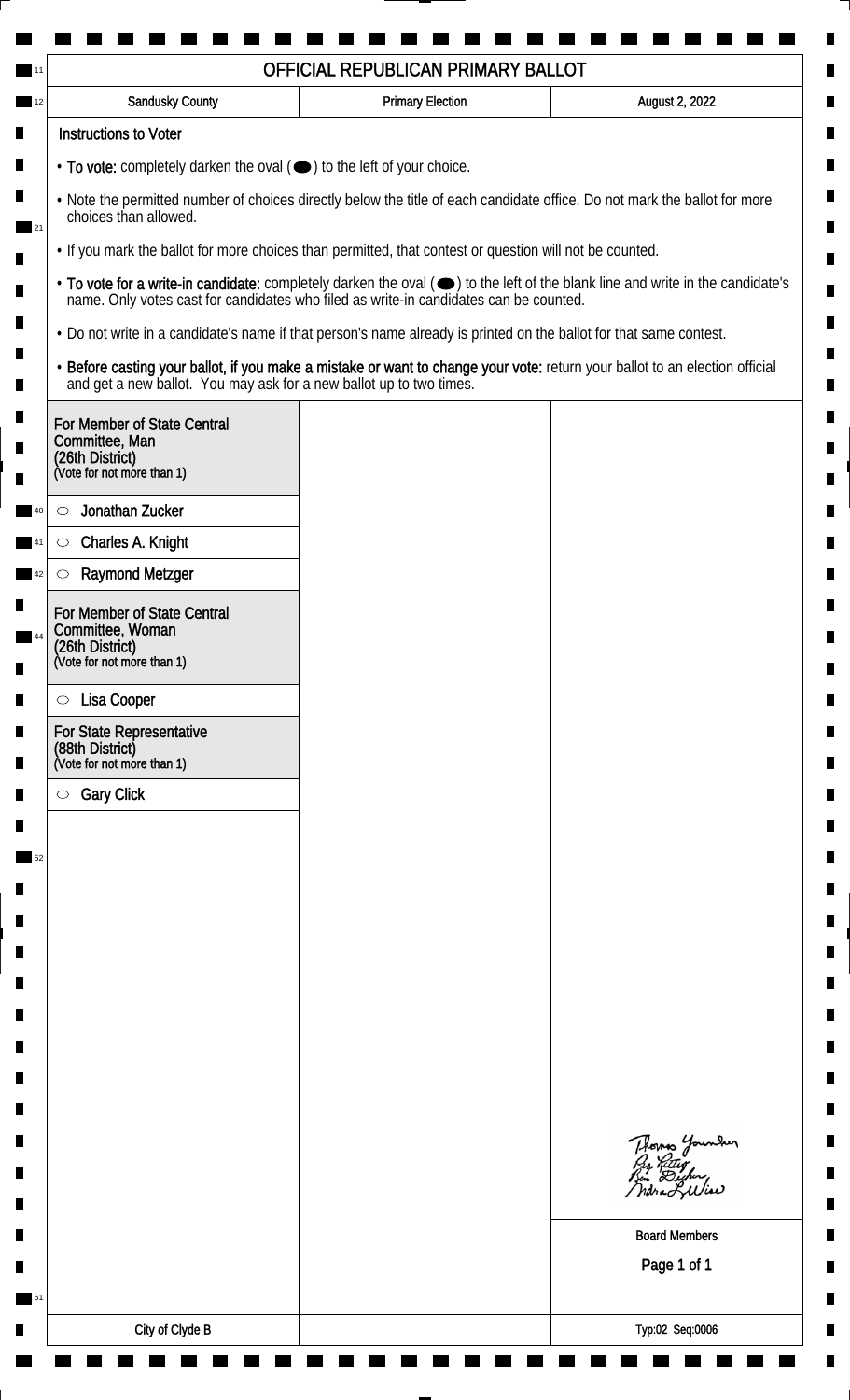| Sandusky County                                                                                                                                                                                                                                               | <b>Primary Election</b>                                                             | August 2, 2022                                                                                                              |                                                                                       |
|---------------------------------------------------------------------------------------------------------------------------------------------------------------------------------------------------------------------------------------------------------------|-------------------------------------------------------------------------------------|-----------------------------------------------------------------------------------------------------------------------------|---------------------------------------------------------------------------------------|
| <b>Instructions to Voter</b>                                                                                                                                                                                                                                  |                                                                                     |                                                                                                                             |                                                                                       |
|                                                                                                                                                                                                                                                               | $\cdot$ To vote: completely darken the oval $(\bullet)$ to the left of your choice. |                                                                                                                             |                                                                                       |
| . Note the permitted number of choices directly below the title of each candidate office. Do not mark the ballot for more<br>choices than allowed.<br>. If you mark the ballot for more choices than permitted, that contest or question will not be counted. |                                                                                     |                                                                                                                             |                                                                                       |
|                                                                                                                                                                                                                                                               |                                                                                     |                                                                                                                             | name. Only votes cast for candidates who filed as write-in candidates can be counted. |
| . Do not write in a candidate's name if that person's name already is printed on the ballot for that same contest.                                                                                                                                            |                                                                                     |                                                                                                                             |                                                                                       |
| and get a new ballot. You may ask for a new ballot up to two times.                                                                                                                                                                                           |                                                                                     | · Before casting your ballot, if you make a mistake or want to change your vote: return your ballot to an election official |                                                                                       |
| For Member of State Central<br>Committee, Man<br>(26th District)<br>(Vote for not more than 1)                                                                                                                                                                |                                                                                     |                                                                                                                             |                                                                                       |
| Charles A. Knight<br>$\circ$                                                                                                                                                                                                                                  |                                                                                     |                                                                                                                             |                                                                                       |
| <b>Raymond Metzger</b><br>$\circlearrowright$                                                                                                                                                                                                                 |                                                                                     |                                                                                                                             |                                                                                       |
| Jonathan Zucker<br>$\circlearrowright$                                                                                                                                                                                                                        |                                                                                     |                                                                                                                             |                                                                                       |
| For Member of State Central<br>Committee, Woman<br>(26th District)<br>(Vote for not more than 1)                                                                                                                                                              |                                                                                     |                                                                                                                             |                                                                                       |
|                                                                                                                                                                                                                                                               |                                                                                     |                                                                                                                             |                                                                                       |
| Lisa Cooper<br>$\circ$                                                                                                                                                                                                                                        |                                                                                     |                                                                                                                             |                                                                                       |
| For State Representative<br>(88th District)<br>(Vote for not more than 1)                                                                                                                                                                                     |                                                                                     |                                                                                                                             |                                                                                       |
| <b>Gary Click</b><br>$\circ$                                                                                                                                                                                                                                  |                                                                                     |                                                                                                                             |                                                                                       |
|                                                                                                                                                                                                                                                               |                                                                                     |                                                                                                                             |                                                                                       |
|                                                                                                                                                                                                                                                               |                                                                                     |                                                                                                                             |                                                                                       |
|                                                                                                                                                                                                                                                               |                                                                                     |                                                                                                                             |                                                                                       |
|                                                                                                                                                                                                                                                               |                                                                                     |                                                                                                                             |                                                                                       |
|                                                                                                                                                                                                                                                               |                                                                                     |                                                                                                                             |                                                                                       |
|                                                                                                                                                                                                                                                               |                                                                                     |                                                                                                                             |                                                                                       |
|                                                                                                                                                                                                                                                               |                                                                                     |                                                                                                                             |                                                                                       |
|                                                                                                                                                                                                                                                               |                                                                                     |                                                                                                                             |                                                                                       |
|                                                                                                                                                                                                                                                               |                                                                                     |                                                                                                                             |                                                                                       |
|                                                                                                                                                                                                                                                               |                                                                                     | Thomas Younder<br>By Ritig<br>Bu Digher,<br>ndra Liliae                                                                     |                                                                                       |
|                                                                                                                                                                                                                                                               |                                                                                     | <b>Board Members</b>                                                                                                        |                                                                                       |
|                                                                                                                                                                                                                                                               |                                                                                     | Page 1 of 1                                                                                                                 |                                                                                       |
|                                                                                                                                                                                                                                                               |                                                                                     |                                                                                                                             |                                                                                       |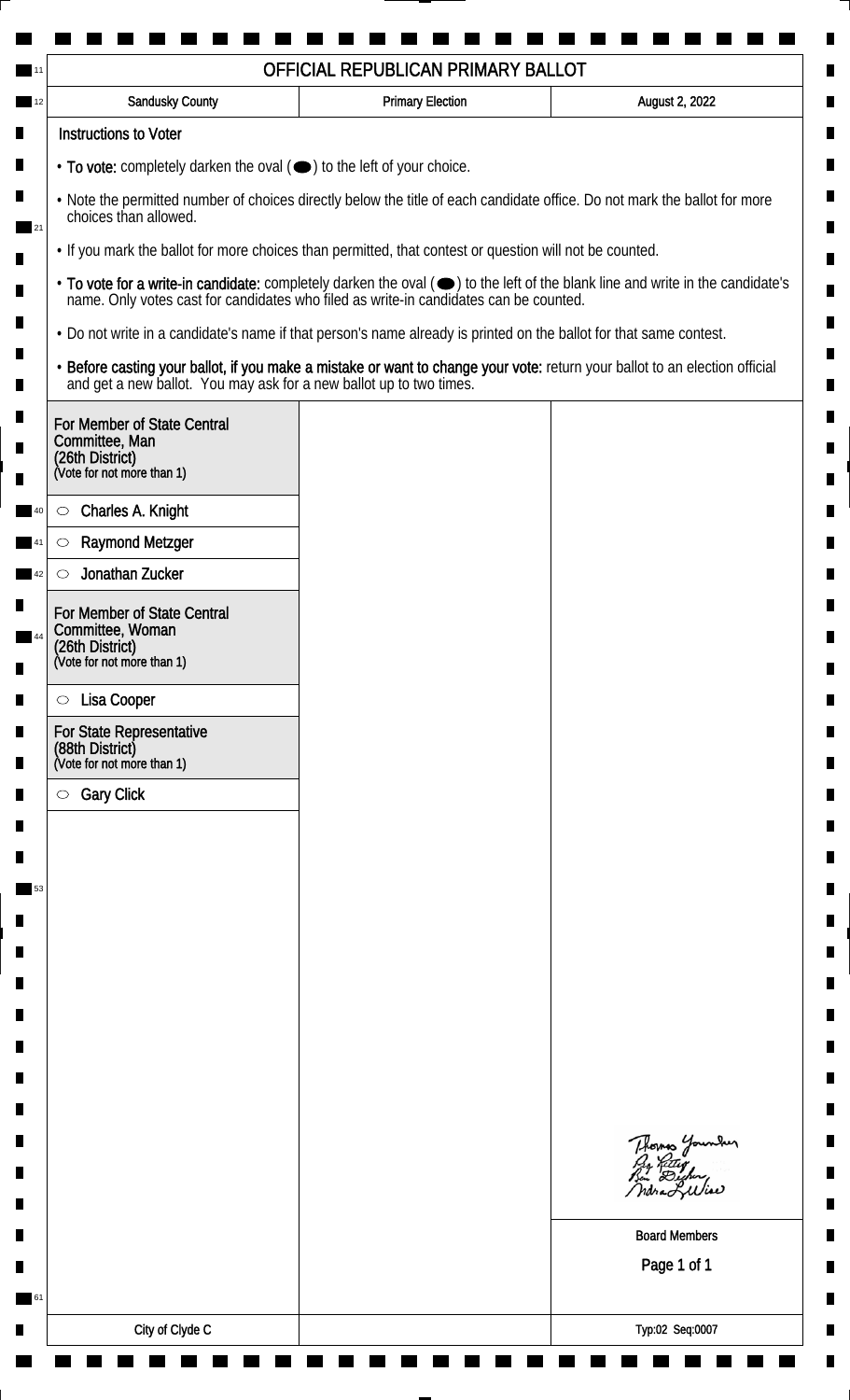| Sandusky County                                                                                                                                                                                                                                               | <b>Primary Election</b>                                                             | August 2, 2022                                                                                                              |                                                                                       |
|---------------------------------------------------------------------------------------------------------------------------------------------------------------------------------------------------------------------------------------------------------------|-------------------------------------------------------------------------------------|-----------------------------------------------------------------------------------------------------------------------------|---------------------------------------------------------------------------------------|
| <b>Instructions to Voter</b>                                                                                                                                                                                                                                  |                                                                                     |                                                                                                                             |                                                                                       |
|                                                                                                                                                                                                                                                               | $\cdot$ To vote: completely darken the oval $(\bullet)$ to the left of your choice. |                                                                                                                             |                                                                                       |
| . Note the permitted number of choices directly below the title of each candidate office. Do not mark the ballot for more<br>choices than allowed.<br>. If you mark the ballot for more choices than permitted, that contest or question will not be counted. |                                                                                     |                                                                                                                             |                                                                                       |
|                                                                                                                                                                                                                                                               |                                                                                     |                                                                                                                             | name. Only votes cast for candidates who filed as write-in candidates can be counted. |
| . Do not write in a candidate's name if that person's name already is printed on the ballot for that same contest.                                                                                                                                            |                                                                                     |                                                                                                                             |                                                                                       |
| and get a new ballot. You may ask for a new ballot up to two times.                                                                                                                                                                                           |                                                                                     | · Before casting your ballot, if you make a mistake or want to change your vote: return your ballot to an election official |                                                                                       |
| For Member of State Central<br>Committee, Man<br>(26th District)<br>(Vote for not more than 1)                                                                                                                                                                |                                                                                     |                                                                                                                             |                                                                                       |
| <b>Raymond Metzger</b><br>$\circlearrowright$                                                                                                                                                                                                                 |                                                                                     |                                                                                                                             |                                                                                       |
| Jonathan Zucker<br>$\circlearrowright$                                                                                                                                                                                                                        |                                                                                     |                                                                                                                             |                                                                                       |
| Charles A. Knight<br>$\circ$                                                                                                                                                                                                                                  |                                                                                     |                                                                                                                             |                                                                                       |
| For Member of State Central<br>Committee, Woman<br>(26th District)<br>(Vote for not more than 1)                                                                                                                                                              |                                                                                     |                                                                                                                             |                                                                                       |
|                                                                                                                                                                                                                                                               |                                                                                     |                                                                                                                             |                                                                                       |
| Lisa Cooper<br>$\circ$                                                                                                                                                                                                                                        |                                                                                     |                                                                                                                             |                                                                                       |
| For State Representative<br>(88th District)<br>(Vote for not more than 1)                                                                                                                                                                                     |                                                                                     |                                                                                                                             |                                                                                       |
| <b>Gary Click</b><br>$\circ$                                                                                                                                                                                                                                  |                                                                                     |                                                                                                                             |                                                                                       |
|                                                                                                                                                                                                                                                               |                                                                                     |                                                                                                                             |                                                                                       |
|                                                                                                                                                                                                                                                               |                                                                                     |                                                                                                                             |                                                                                       |
|                                                                                                                                                                                                                                                               |                                                                                     |                                                                                                                             |                                                                                       |
|                                                                                                                                                                                                                                                               |                                                                                     |                                                                                                                             |                                                                                       |
|                                                                                                                                                                                                                                                               |                                                                                     |                                                                                                                             |                                                                                       |
|                                                                                                                                                                                                                                                               |                                                                                     |                                                                                                                             |                                                                                       |
|                                                                                                                                                                                                                                                               |                                                                                     |                                                                                                                             |                                                                                       |
|                                                                                                                                                                                                                                                               |                                                                                     |                                                                                                                             |                                                                                       |
|                                                                                                                                                                                                                                                               |                                                                                     |                                                                                                                             |                                                                                       |
|                                                                                                                                                                                                                                                               |                                                                                     | Thomas Younder<br>By Ritig<br>Bu Digher,<br>ndra Liliae                                                                     |                                                                                       |
|                                                                                                                                                                                                                                                               |                                                                                     | <b>Board Members</b>                                                                                                        |                                                                                       |
|                                                                                                                                                                                                                                                               |                                                                                     | Page 1 of 1                                                                                                                 |                                                                                       |
|                                                                                                                                                                                                                                                               |                                                                                     |                                                                                                                             |                                                                                       |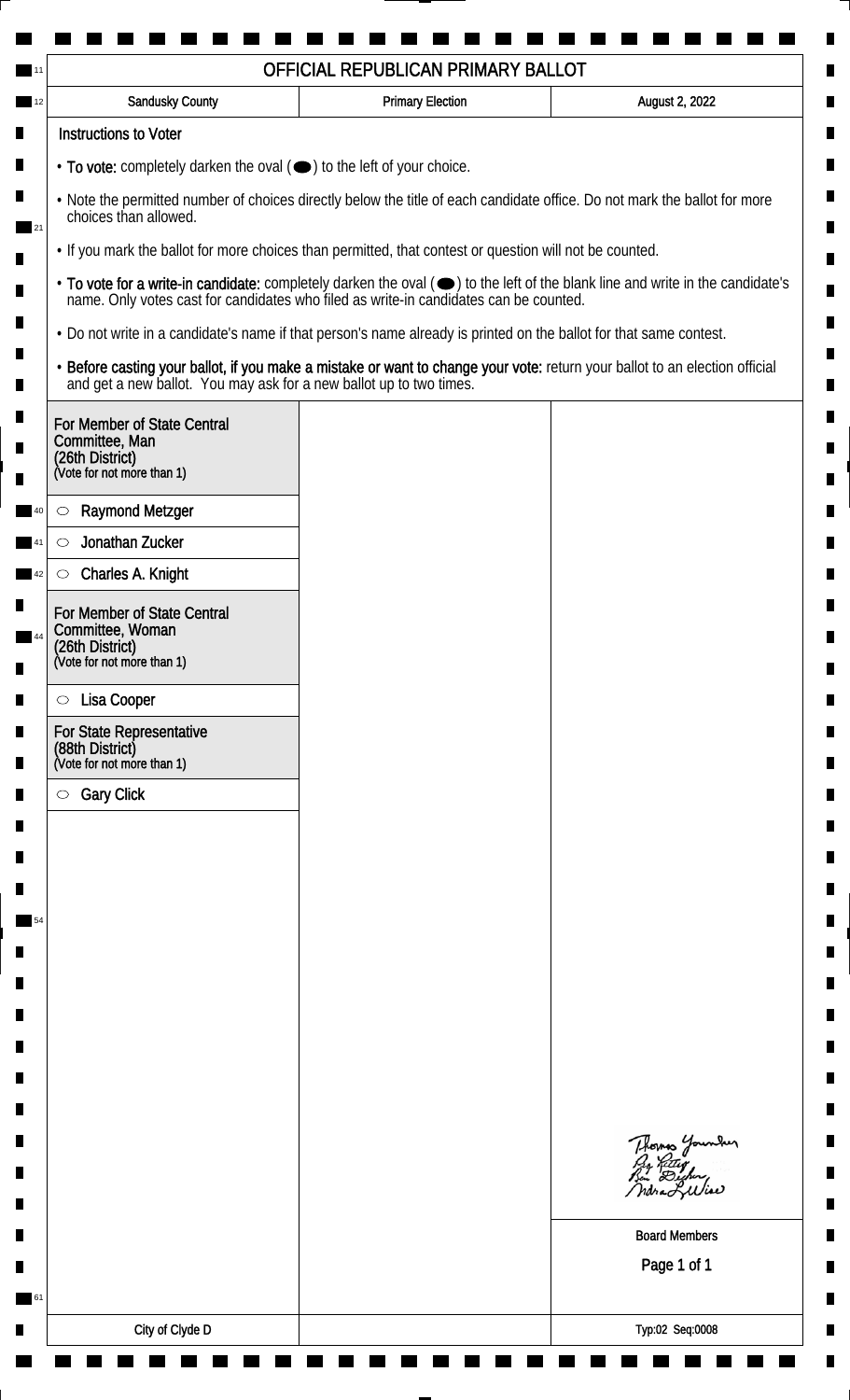| Sandusky County                                                                                                    | <b>Primary Election</b>                                                                                 | August 2, 2022                                                                                                                |  |
|--------------------------------------------------------------------------------------------------------------------|---------------------------------------------------------------------------------------------------------|-------------------------------------------------------------------------------------------------------------------------------|--|
| <b>Instructions to Voter</b>                                                                                       |                                                                                                         |                                                                                                                               |  |
|                                                                                                                    | • To vote: completely darken the oval ( $\bigcirc$ ) to the left of your choice.                        |                                                                                                                               |  |
| choices than allowed.                                                                                              |                                                                                                         | . Note the permitted number of choices directly below the title of each candidate office. Do not mark the ballot for more     |  |
|                                                                                                                    | . If you mark the ballot for more choices than permitted, that contest or question will not be counted. |                                                                                                                               |  |
| name. Only votes cast for candidates who filed as write-in candidates can be counted.                              |                                                                                                         | • To vote for a write-in candidate: completely darken the oval (•) to the left of the blank line and write in the candidate's |  |
| . Do not write in a candidate's name if that person's name already is printed on the ballot for that same contest. |                                                                                                         |                                                                                                                               |  |
| and get a new ballot. You may ask for a new ballot up to two times.                                                |                                                                                                         | · Before casting your ballot, if you make a mistake or want to change your vote: return your ballot to an election official   |  |
| For Member of State Central<br>Committee, Man<br>(26th District)<br>(Vote for not more than 1)                     |                                                                                                         |                                                                                                                               |  |
|                                                                                                                    |                                                                                                         |                                                                                                                               |  |
| Jonathan Zucker<br>$\circlearrowright$<br>Charles A. Knight<br>$\circlearrowright$                                 |                                                                                                         |                                                                                                                               |  |
| <b>Raymond Metzger</b><br>$\circlearrowright$                                                                      |                                                                                                         |                                                                                                                               |  |
| For Member of State Central<br>Committee, Woman<br>(26th District)<br>(Vote for not more than 1)                   |                                                                                                         |                                                                                                                               |  |
|                                                                                                                    |                                                                                                         |                                                                                                                               |  |
| Lisa Cooper<br>$\circ$                                                                                             |                                                                                                         |                                                                                                                               |  |
| For State Representative<br>(88th District)<br>(Vote for not more than 1)                                          |                                                                                                         |                                                                                                                               |  |
| <b>Gary Click</b><br>$\circ$                                                                                       |                                                                                                         |                                                                                                                               |  |
|                                                                                                                    |                                                                                                         |                                                                                                                               |  |
|                                                                                                                    |                                                                                                         |                                                                                                                               |  |
|                                                                                                                    |                                                                                                         |                                                                                                                               |  |
|                                                                                                                    |                                                                                                         |                                                                                                                               |  |
|                                                                                                                    |                                                                                                         |                                                                                                                               |  |
|                                                                                                                    |                                                                                                         |                                                                                                                               |  |
|                                                                                                                    |                                                                                                         |                                                                                                                               |  |
|                                                                                                                    |                                                                                                         |                                                                                                                               |  |
|                                                                                                                    |                                                                                                         |                                                                                                                               |  |
|                                                                                                                    |                                                                                                         | Thomas Younder<br>By Ritig<br>Bu Digher,<br>ndra Liliae                                                                       |  |
|                                                                                                                    |                                                                                                         | <b>Board Members</b>                                                                                                          |  |
|                                                                                                                    |                                                                                                         | Page 1 of 1                                                                                                                   |  |
|                                                                                                                    |                                                                                                         |                                                                                                                               |  |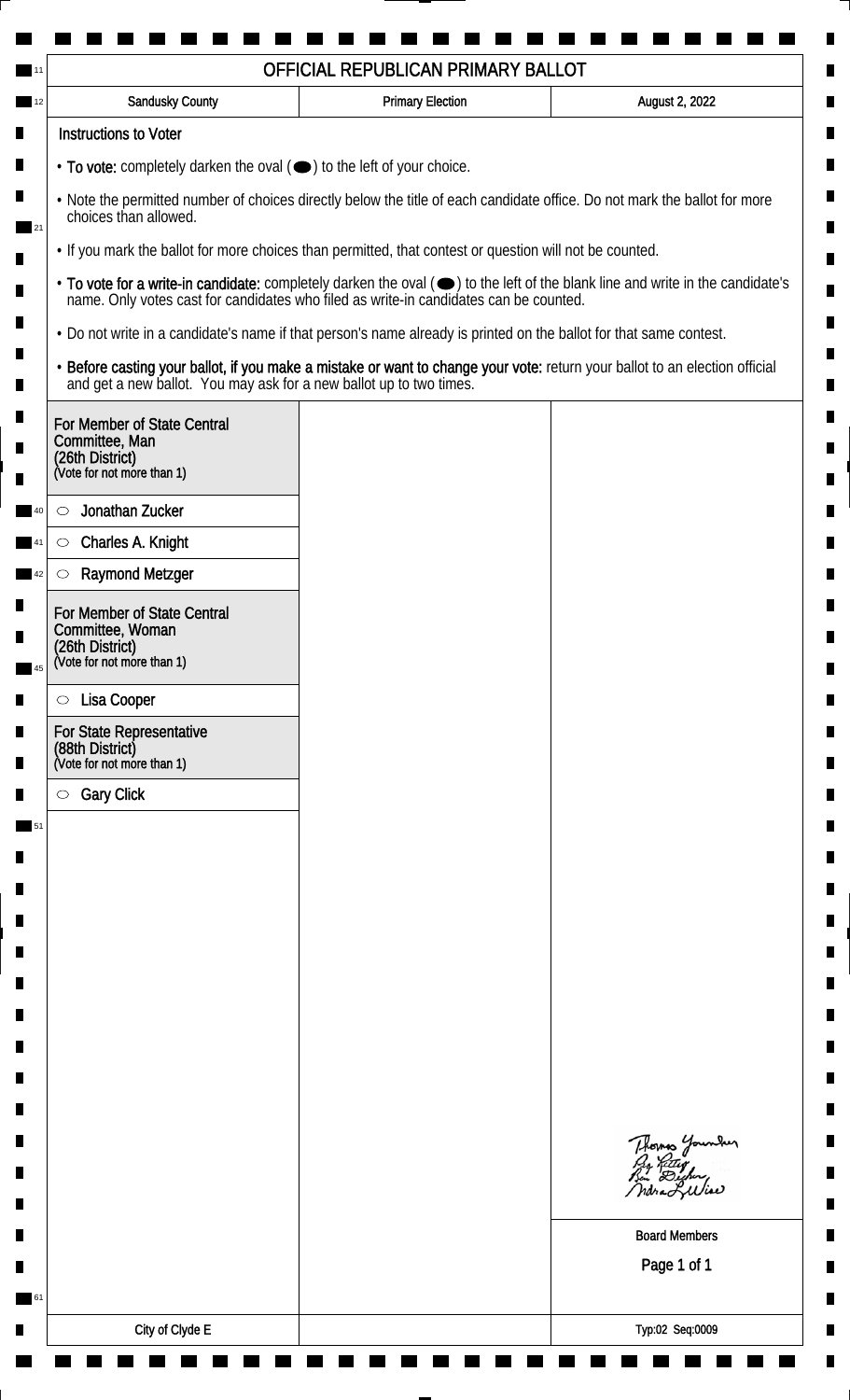| Sandusky County                                                                                                                                                                                                                                               | <b>Primary Election</b> | August 2, 2022                                                                                                              |
|---------------------------------------------------------------------------------------------------------------------------------------------------------------------------------------------------------------------------------------------------------------|-------------------------|-----------------------------------------------------------------------------------------------------------------------------|
| <b>Instructions to Voter</b>                                                                                                                                                                                                                                  |                         |                                                                                                                             |
| $\cdot$ To vote: completely darken the oval $(\bullet)$ to the left of your choice.                                                                                                                                                                           |                         |                                                                                                                             |
| . Note the permitted number of choices directly below the title of each candidate office. Do not mark the ballot for more<br>choices than allowed.<br>. If you mark the ballot for more choices than permitted, that contest or question will not be counted. |                         |                                                                                                                             |
|                                                                                                                                                                                                                                                               |                         |                                                                                                                             |
| . Do not write in a candidate's name if that person's name already is printed on the ballot for that same contest.                                                                                                                                            |                         |                                                                                                                             |
| and get a new ballot. You may ask for a new ballot up to two times.                                                                                                                                                                                           |                         | · Before casting your ballot, if you make a mistake or want to change your vote: return your ballot to an election official |
| For Member of State Central<br>Committee, Man<br>(26th District)<br>(Vote for not more than 1)                                                                                                                                                                |                         |                                                                                                                             |
|                                                                                                                                                                                                                                                               |                         |                                                                                                                             |
| Charles A. Knight<br>$\circ$<br><b>Raymond Metzger</b><br>$\circlearrowright$                                                                                                                                                                                 |                         |                                                                                                                             |
| Jonathan Zucker<br>$\circlearrowright$                                                                                                                                                                                                                        |                         |                                                                                                                             |
| For Member of State Central<br>Committee, Woman                                                                                                                                                                                                               |                         |                                                                                                                             |
| (26th District)<br>(Vote for not more than 1)                                                                                                                                                                                                                 |                         |                                                                                                                             |
| Lisa Cooper<br>$\circ$                                                                                                                                                                                                                                        |                         |                                                                                                                             |
| For State Representative<br>(88th District)<br>(Vote for not more than 1)                                                                                                                                                                                     |                         |                                                                                                                             |
| <b>Gary Click</b><br>$\circ$                                                                                                                                                                                                                                  |                         |                                                                                                                             |
|                                                                                                                                                                                                                                                               |                         |                                                                                                                             |
|                                                                                                                                                                                                                                                               |                         |                                                                                                                             |
|                                                                                                                                                                                                                                                               |                         |                                                                                                                             |
|                                                                                                                                                                                                                                                               |                         |                                                                                                                             |
|                                                                                                                                                                                                                                                               |                         |                                                                                                                             |
|                                                                                                                                                                                                                                                               |                         |                                                                                                                             |
|                                                                                                                                                                                                                                                               |                         |                                                                                                                             |
|                                                                                                                                                                                                                                                               |                         |                                                                                                                             |
|                                                                                                                                                                                                                                                               |                         |                                                                                                                             |
|                                                                                                                                                                                                                                                               |                         | Thomas Younder<br>By Ritig<br>Bu Digher,<br>ndra Liliae                                                                     |
|                                                                                                                                                                                                                                                               |                         | <b>Board Members</b>                                                                                                        |
|                                                                                                                                                                                                                                                               |                         | Page 1 of 1                                                                                                                 |
|                                                                                                                                                                                                                                                               |                         |                                                                                                                             |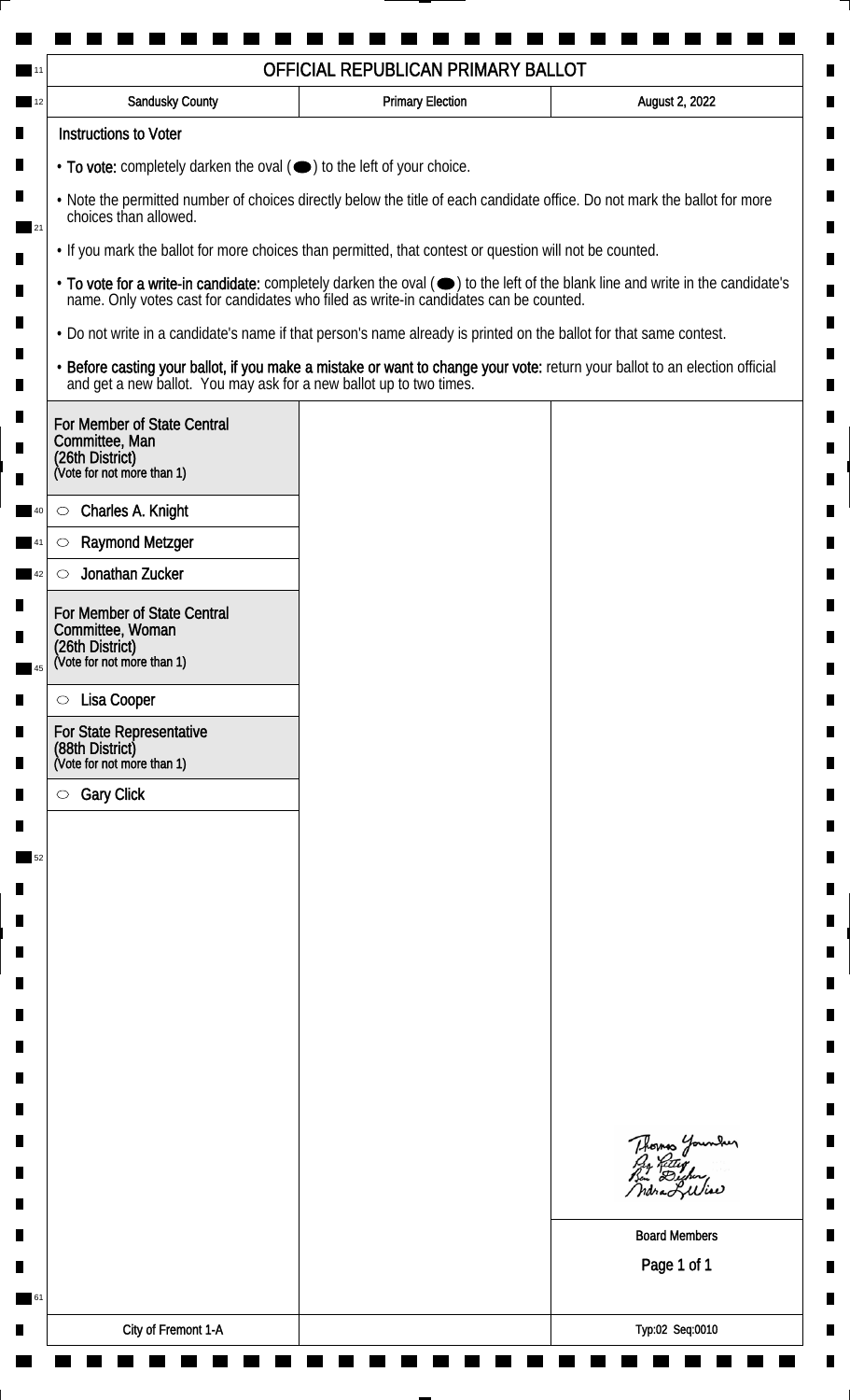| Sandusky County                                                                                                                                                                                                                                               | <b>Primary Election</b>                                                             | August 2, 2022                                                                                                              |                                                                                       |
|---------------------------------------------------------------------------------------------------------------------------------------------------------------------------------------------------------------------------------------------------------------|-------------------------------------------------------------------------------------|-----------------------------------------------------------------------------------------------------------------------------|---------------------------------------------------------------------------------------|
| <b>Instructions to Voter</b>                                                                                                                                                                                                                                  |                                                                                     |                                                                                                                             |                                                                                       |
|                                                                                                                                                                                                                                                               | $\cdot$ To vote: completely darken the oval $(\bullet)$ to the left of your choice. |                                                                                                                             |                                                                                       |
| . Note the permitted number of choices directly below the title of each candidate office. Do not mark the ballot for more<br>choices than allowed.<br>. If you mark the ballot for more choices than permitted, that contest or question will not be counted. |                                                                                     |                                                                                                                             |                                                                                       |
|                                                                                                                                                                                                                                                               |                                                                                     |                                                                                                                             | name. Only votes cast for candidates who filed as write-in candidates can be counted. |
| . Do not write in a candidate's name if that person's name already is printed on the ballot for that same contest.                                                                                                                                            |                                                                                     |                                                                                                                             |                                                                                       |
| and get a new ballot. You may ask for a new ballot up to two times.                                                                                                                                                                                           |                                                                                     | · Before casting your ballot, if you make a mistake or want to change your vote: return your ballot to an election official |                                                                                       |
| For Member of State Central<br>Committee, Man<br>(26th District)<br>(Vote for not more than 1)                                                                                                                                                                |                                                                                     |                                                                                                                             |                                                                                       |
| <b>Raymond Metzger</b><br>$\circlearrowright$                                                                                                                                                                                                                 |                                                                                     |                                                                                                                             |                                                                                       |
| Jonathan Zucker<br>$\circlearrowright$                                                                                                                                                                                                                        |                                                                                     |                                                                                                                             |                                                                                       |
| Charles A. Knight<br>$\circ$                                                                                                                                                                                                                                  |                                                                                     |                                                                                                                             |                                                                                       |
| For Member of State Central<br>Committee, Woman<br>(26th District)<br>(Vote for not more than 1)                                                                                                                                                              |                                                                                     |                                                                                                                             |                                                                                       |
|                                                                                                                                                                                                                                                               |                                                                                     |                                                                                                                             |                                                                                       |
| Lisa Cooper<br>$\circ$                                                                                                                                                                                                                                        |                                                                                     |                                                                                                                             |                                                                                       |
| For State Representative<br>(88th District)<br>(Vote for not more than 1)                                                                                                                                                                                     |                                                                                     |                                                                                                                             |                                                                                       |
| <b>Gary Click</b><br>$\circ$                                                                                                                                                                                                                                  |                                                                                     |                                                                                                                             |                                                                                       |
|                                                                                                                                                                                                                                                               |                                                                                     |                                                                                                                             |                                                                                       |
|                                                                                                                                                                                                                                                               |                                                                                     |                                                                                                                             |                                                                                       |
|                                                                                                                                                                                                                                                               |                                                                                     |                                                                                                                             |                                                                                       |
|                                                                                                                                                                                                                                                               |                                                                                     |                                                                                                                             |                                                                                       |
|                                                                                                                                                                                                                                                               |                                                                                     |                                                                                                                             |                                                                                       |
|                                                                                                                                                                                                                                                               |                                                                                     |                                                                                                                             |                                                                                       |
|                                                                                                                                                                                                                                                               |                                                                                     |                                                                                                                             |                                                                                       |
|                                                                                                                                                                                                                                                               |                                                                                     |                                                                                                                             |                                                                                       |
|                                                                                                                                                                                                                                                               |                                                                                     |                                                                                                                             |                                                                                       |
|                                                                                                                                                                                                                                                               |                                                                                     | Thomas Younder<br>By Ritig<br>Bu Digher,<br>ndra Liliae                                                                     |                                                                                       |
|                                                                                                                                                                                                                                                               |                                                                                     | <b>Board Members</b>                                                                                                        |                                                                                       |
|                                                                                                                                                                                                                                                               |                                                                                     | Page 1 of 1                                                                                                                 |                                                                                       |
|                                                                                                                                                                                                                                                               |                                                                                     |                                                                                                                             |                                                                                       |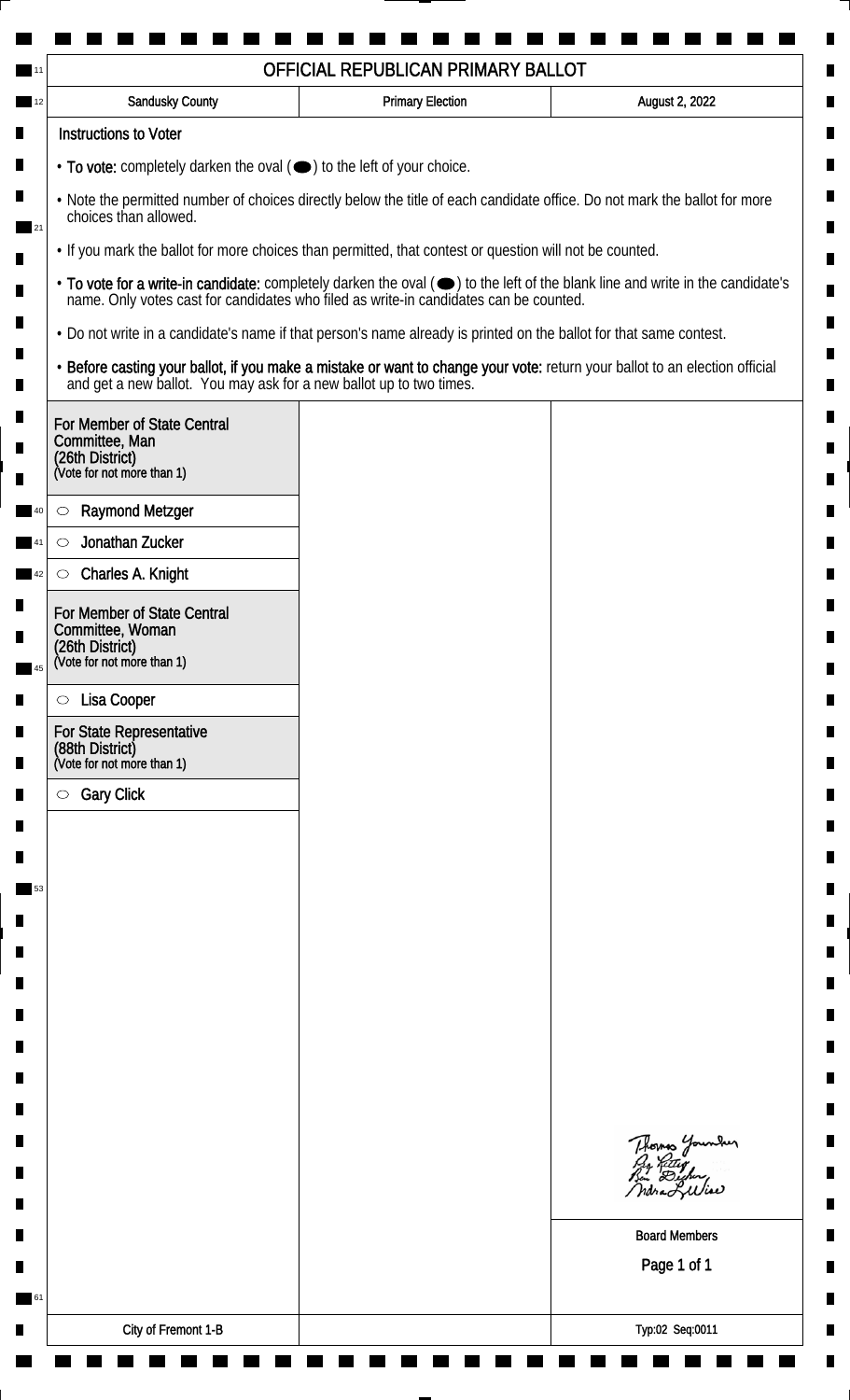|                                                                                                                    | OFFICIAL REPUBLICAN PRIMARY BALLOT |                                                                                                                               |  |
|--------------------------------------------------------------------------------------------------------------------|------------------------------------|-------------------------------------------------------------------------------------------------------------------------------|--|
| <b>Sandusky County</b>                                                                                             | <b>Primary Election</b>            | August 2, 2022                                                                                                                |  |
| <b>Instructions to Voter</b>                                                                                       |                                    |                                                                                                                               |  |
| • To vote: completely darken the oval (•) to the left of your choice.                                              |                                    |                                                                                                                               |  |
| choices than allowed.                                                                                              |                                    | . Note the permitted number of choices directly below the title of each candidate office. Do not mark the ballot for more     |  |
| . If you mark the ballot for more choices than permitted, that contest or question will not be counted.            |                                    |                                                                                                                               |  |
| name. Only votes cast for candidates who filed as write-in candidates can be counted.                              |                                    | • To vote for a write-in candidate: completely darken the oval (•) to the left of the blank line and write in the candidate's |  |
| . Do not write in a candidate's name if that person's name already is printed on the ballot for that same contest. |                                    |                                                                                                                               |  |
| and get a new ballot. You may ask for a new ballot up to two times.                                                |                                    | · Before casting your ballot, if you make a mistake or want to change your vote: return your ballot to an election official   |  |
| For Member of State Central                                                                                        |                                    |                                                                                                                               |  |
| Committee, Man<br>(26th District)                                                                                  |                                    |                                                                                                                               |  |
| (Vote for not more than 1)                                                                                         |                                    |                                                                                                                               |  |
| Jonathan Zucker<br>$\circlearrowright$                                                                             |                                    |                                                                                                                               |  |
| Charles A. Knight<br>$\circlearrowright$                                                                           |                                    |                                                                                                                               |  |
| <b>Raymond Metzger</b><br>$\circlearrowright$                                                                      |                                    |                                                                                                                               |  |
| For Member of State Central<br>Committee, Woman                                                                    |                                    |                                                                                                                               |  |
| (26th District)<br>(Vote for not more than 1)                                                                      |                                    |                                                                                                                               |  |
|                                                                                                                    |                                    |                                                                                                                               |  |
| Lisa Cooper<br>$\circ$                                                                                             |                                    |                                                                                                                               |  |
| <b>For State Representative</b><br>(88th District)<br>(Vote for not more than 1)                                   |                                    |                                                                                                                               |  |
| <b>Gary Click</b><br>$\circ$                                                                                       |                                    |                                                                                                                               |  |
|                                                                                                                    |                                    |                                                                                                                               |  |
|                                                                                                                    |                                    |                                                                                                                               |  |
|                                                                                                                    |                                    |                                                                                                                               |  |
|                                                                                                                    |                                    |                                                                                                                               |  |
|                                                                                                                    |                                    |                                                                                                                               |  |
|                                                                                                                    |                                    |                                                                                                                               |  |
|                                                                                                                    |                                    |                                                                                                                               |  |
|                                                                                                                    |                                    |                                                                                                                               |  |
|                                                                                                                    |                                    |                                                                                                                               |  |
|                                                                                                                    |                                    |                                                                                                                               |  |
|                                                                                                                    |                                    |                                                                                                                               |  |
|                                                                                                                    |                                    | Thomas Younder<br>By Ritig<br>Bu Digher,                                                                                      |  |
|                                                                                                                    |                                    | ndra Liliae                                                                                                                   |  |
|                                                                                                                    |                                    | <b>Board Members</b>                                                                                                          |  |
|                                                                                                                    |                                    | Page 1 of 1                                                                                                                   |  |
|                                                                                                                    |                                    |                                                                                                                               |  |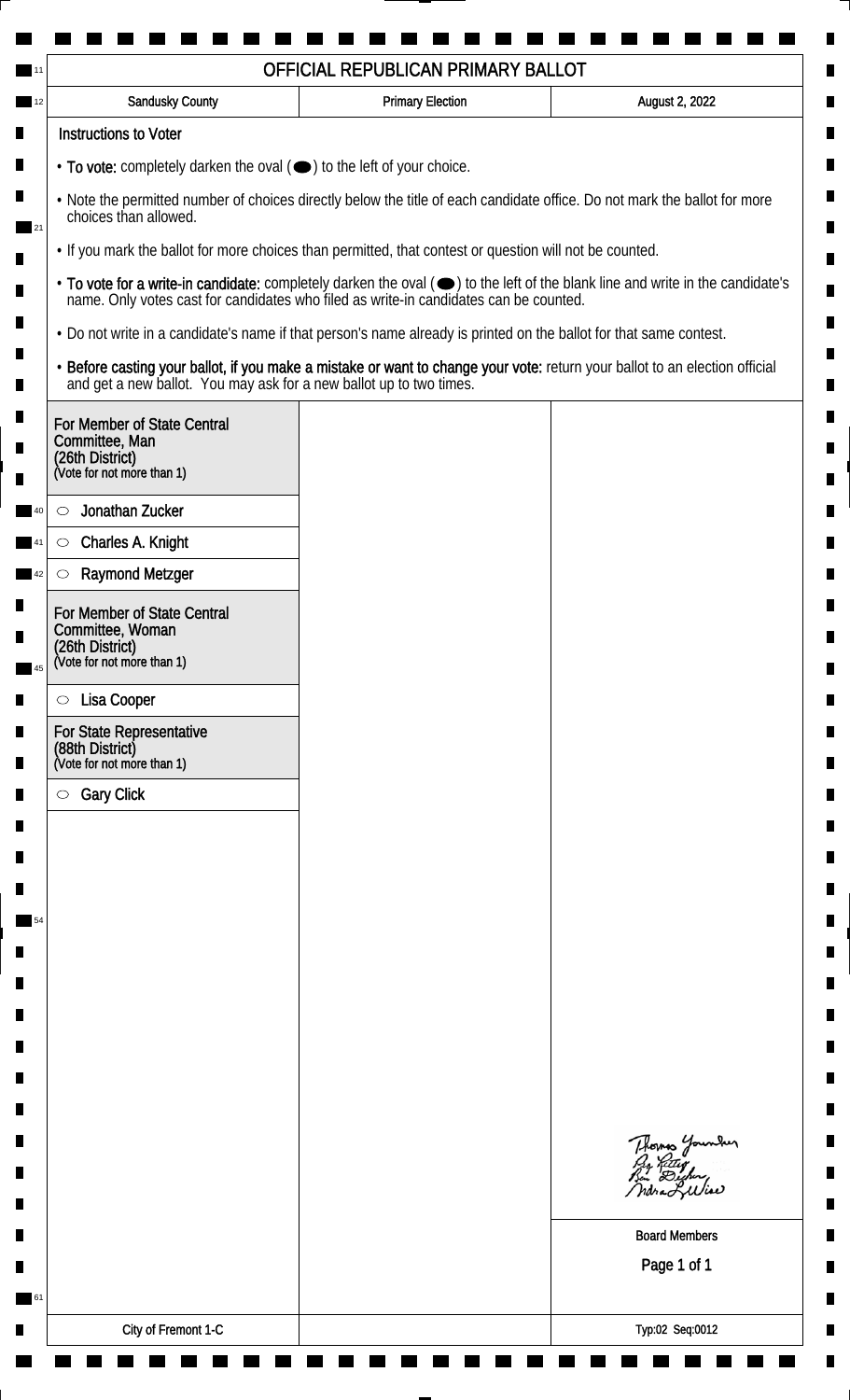| <b>Sandusky County</b>                                                                                                                                                                                                                                        | <b>Primary Election</b> | August 2, 2022                                                                                                              |
|---------------------------------------------------------------------------------------------------------------------------------------------------------------------------------------------------------------------------------------------------------------|-------------------------|-----------------------------------------------------------------------------------------------------------------------------|
| <b>Instructions to Voter</b>                                                                                                                                                                                                                                  |                         |                                                                                                                             |
| $\cdot$ To vote: completely darken the oval $(\bullet)$ to the left of your choice.                                                                                                                                                                           |                         |                                                                                                                             |
| . Note the permitted number of choices directly below the title of each candidate office. Do not mark the ballot for more<br>choices than allowed.<br>. If you mark the ballot for more choices than permitted, that contest or question will not be counted. |                         |                                                                                                                             |
|                                                                                                                                                                                                                                                               |                         |                                                                                                                             |
| . Do not write in a candidate's name if that person's name already is printed on the ballot for that same contest.                                                                                                                                            |                         |                                                                                                                             |
| and get a new ballot. You may ask for a new ballot up to two times.                                                                                                                                                                                           |                         | · Before casting your ballot, if you make a mistake or want to change your vote: return your ballot to an election official |
| For Member of State Central<br>Committee, Man<br>(26th District)<br>(Vote for not more than 1)                                                                                                                                                                |                         |                                                                                                                             |
| Charles A. Knight<br>$\circ$                                                                                                                                                                                                                                  |                         |                                                                                                                             |
| <b>Raymond Metzger</b><br>C                                                                                                                                                                                                                                   |                         |                                                                                                                             |
| Jonathan Zucker<br>$\circlearrowright$                                                                                                                                                                                                                        |                         |                                                                                                                             |
| For Member of State Central<br>Committee, Woman<br>(26th District)<br>(Vote for not more than 1)                                                                                                                                                              |                         |                                                                                                                             |
|                                                                                                                                                                                                                                                               |                         |                                                                                                                             |
| Lisa Cooper<br>$\circ$                                                                                                                                                                                                                                        |                         |                                                                                                                             |
| For State Representative<br>(88th District)<br>(Vote for not more than 1)                                                                                                                                                                                     |                         |                                                                                                                             |
| <b>Gary Click</b><br>$\circ$                                                                                                                                                                                                                                  |                         |                                                                                                                             |
|                                                                                                                                                                                                                                                               |                         |                                                                                                                             |
|                                                                                                                                                                                                                                                               |                         |                                                                                                                             |
|                                                                                                                                                                                                                                                               |                         |                                                                                                                             |
|                                                                                                                                                                                                                                                               |                         |                                                                                                                             |
|                                                                                                                                                                                                                                                               |                         |                                                                                                                             |
|                                                                                                                                                                                                                                                               |                         |                                                                                                                             |
|                                                                                                                                                                                                                                                               |                         |                                                                                                                             |
|                                                                                                                                                                                                                                                               |                         |                                                                                                                             |
|                                                                                                                                                                                                                                                               |                         |                                                                                                                             |
|                                                                                                                                                                                                                                                               |                         | Thomas Younder<br>By Ritley<br>Bin Dicher,<br>ndraLuliae                                                                    |
|                                                                                                                                                                                                                                                               |                         | <b>Board Members</b>                                                                                                        |
|                                                                                                                                                                                                                                                               |                         | Page 1 of 1                                                                                                                 |
|                                                                                                                                                                                                                                                               |                         |                                                                                                                             |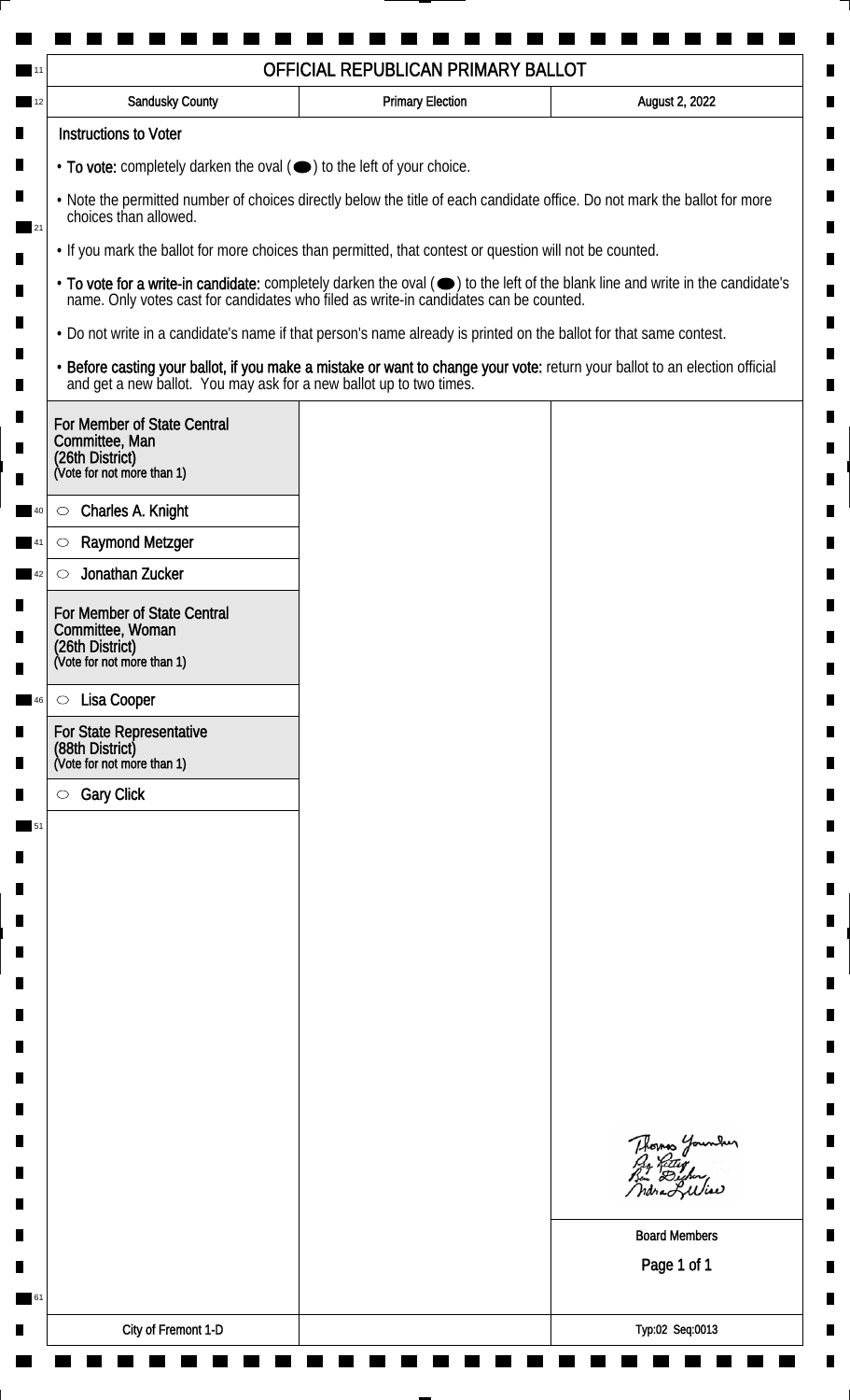| <b>Sandusky County</b>                                                                                                                                                                                                                                        | <b>Primary Election</b>                                                             | August 2, 2022                                                                                                              |                                                                                       |
|---------------------------------------------------------------------------------------------------------------------------------------------------------------------------------------------------------------------------------------------------------------|-------------------------------------------------------------------------------------|-----------------------------------------------------------------------------------------------------------------------------|---------------------------------------------------------------------------------------|
| <b>Instructions to Voter</b>                                                                                                                                                                                                                                  |                                                                                     |                                                                                                                             |                                                                                       |
|                                                                                                                                                                                                                                                               | $\cdot$ To vote: completely darken the oval $(\bullet)$ to the left of your choice. |                                                                                                                             |                                                                                       |
| . Note the permitted number of choices directly below the title of each candidate office. Do not mark the ballot for more<br>choices than allowed.<br>. If you mark the ballot for more choices than permitted, that contest or question will not be counted. |                                                                                     |                                                                                                                             |                                                                                       |
|                                                                                                                                                                                                                                                               |                                                                                     |                                                                                                                             | name. Only votes cast for candidates who filed as write-in candidates can be counted. |
| . Do not write in a candidate's name if that person's name already is printed on the ballot for that same contest.                                                                                                                                            |                                                                                     |                                                                                                                             |                                                                                       |
| and get a new ballot. You may ask for a new ballot up to two times.                                                                                                                                                                                           |                                                                                     | · Before casting your ballot, if you make a mistake or want to change your vote: return your ballot to an election official |                                                                                       |
| For Member of State Central<br>Committee, Man<br>(26th District)<br>(Vote for not more than 1)                                                                                                                                                                |                                                                                     |                                                                                                                             |                                                                                       |
| <b>Raymond Metzger</b><br>$\circlearrowright$                                                                                                                                                                                                                 |                                                                                     |                                                                                                                             |                                                                                       |
| Jonathan Zucker<br>$\circlearrowright$                                                                                                                                                                                                                        |                                                                                     |                                                                                                                             |                                                                                       |
| Charles A. Knight<br>$\circlearrowright$                                                                                                                                                                                                                      |                                                                                     |                                                                                                                             |                                                                                       |
| For Member of State Central<br>Committee, Woman<br>(26th District)<br>(Vote for not more than 1)                                                                                                                                                              |                                                                                     |                                                                                                                             |                                                                                       |
| Lisa Cooper                                                                                                                                                                                                                                                   |                                                                                     |                                                                                                                             |                                                                                       |
| $\circ$<br>For State Representative                                                                                                                                                                                                                           |                                                                                     |                                                                                                                             |                                                                                       |
| (88th District)<br>(Vote for not more than 1)                                                                                                                                                                                                                 |                                                                                     |                                                                                                                             |                                                                                       |
| <b>Gary Click</b><br>$\circ$                                                                                                                                                                                                                                  |                                                                                     |                                                                                                                             |                                                                                       |
|                                                                                                                                                                                                                                                               |                                                                                     |                                                                                                                             |                                                                                       |
|                                                                                                                                                                                                                                                               |                                                                                     |                                                                                                                             |                                                                                       |
|                                                                                                                                                                                                                                                               |                                                                                     |                                                                                                                             |                                                                                       |
|                                                                                                                                                                                                                                                               |                                                                                     |                                                                                                                             |                                                                                       |
|                                                                                                                                                                                                                                                               |                                                                                     |                                                                                                                             |                                                                                       |
|                                                                                                                                                                                                                                                               |                                                                                     |                                                                                                                             |                                                                                       |
|                                                                                                                                                                                                                                                               |                                                                                     |                                                                                                                             |                                                                                       |
|                                                                                                                                                                                                                                                               |                                                                                     |                                                                                                                             |                                                                                       |
|                                                                                                                                                                                                                                                               |                                                                                     |                                                                                                                             |                                                                                       |
|                                                                                                                                                                                                                                                               |                                                                                     | Thomas Younder<br>By Ritley<br>Bin Dicher,<br>ndraLuliae                                                                    |                                                                                       |
|                                                                                                                                                                                                                                                               |                                                                                     | <b>Board Members</b>                                                                                                        |                                                                                       |
|                                                                                                                                                                                                                                                               |                                                                                     | Page 1 of 1                                                                                                                 |                                                                                       |
|                                                                                                                                                                                                                                                               |                                                                                     |                                                                                                                             |                                                                                       |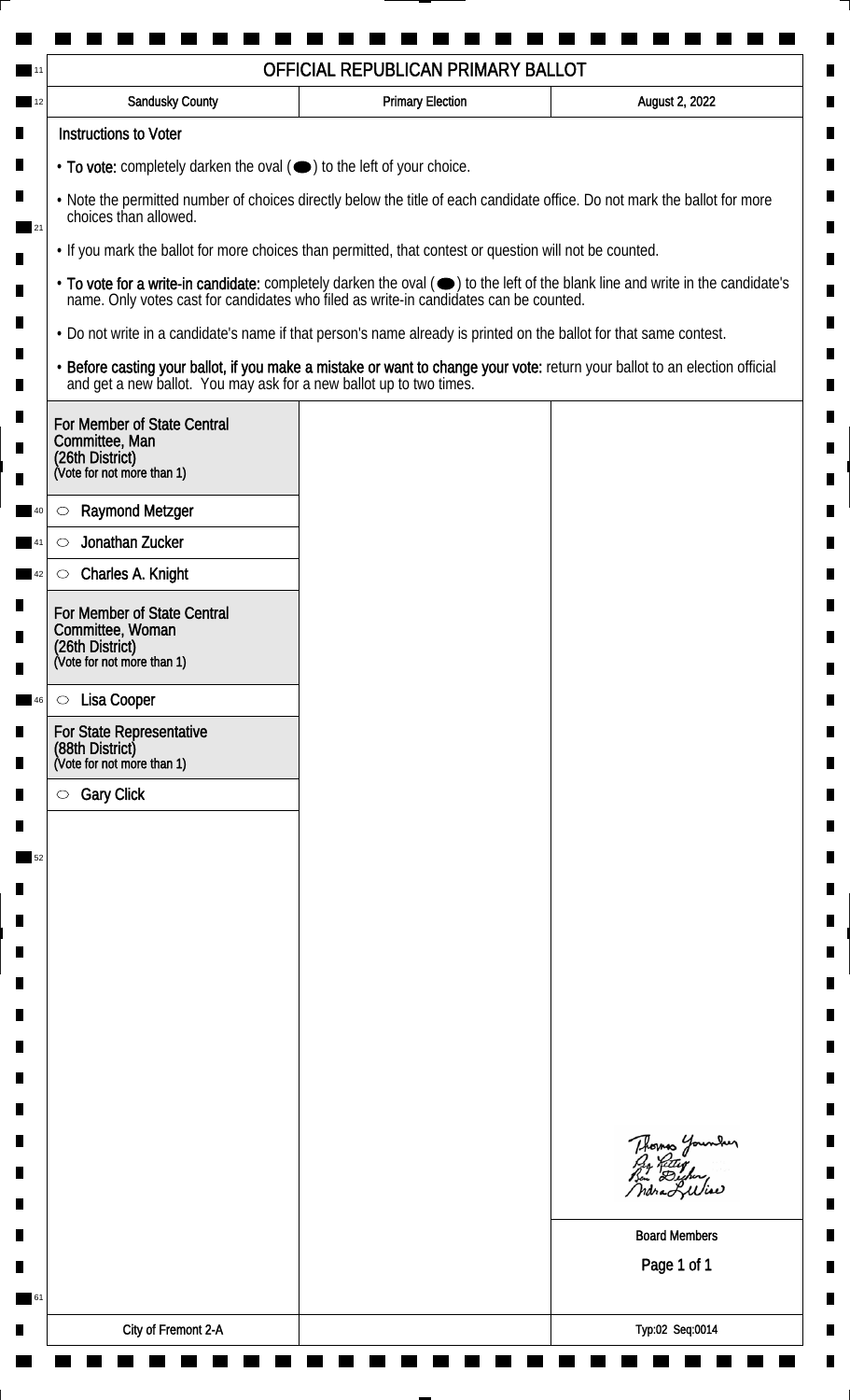| <b>Sandusky County</b>                                                                                             | <b>Primary Election</b> | August 2, 2022                                                                                                                |
|--------------------------------------------------------------------------------------------------------------------|-------------------------|-------------------------------------------------------------------------------------------------------------------------------|
| <b>Instructions to Voter</b>                                                                                       |                         |                                                                                                                               |
| $\cdot$ To vote: completely darken the oval $(\bullet)$ to the left of your choice.                                |                         |                                                                                                                               |
| choices than allowed.                                                                                              |                         | . Note the permitted number of choices directly below the title of each candidate office. Do not mark the ballot for more     |
| . If you mark the ballot for more choices than permitted, that contest or question will not be counted.            |                         |                                                                                                                               |
| name. Only votes cast for candidates who filed as write-in candidates can be counted.                              |                         | • To vote for a write-in candidate: completely darken the oval (•) to the left of the blank line and write in the candidate's |
| . Do not write in a candidate's name if that person's name already is printed on the ballot for that same contest. |                         |                                                                                                                               |
| and get a new ballot. You may ask for a new ballot up to two times.                                                |                         | · Before casting your ballot, if you make a mistake or want to change your vote: return your ballot to an election official   |
| For Member of State Central<br>Committee, Man<br>(26th District)<br>(Vote for not more than 1)                     |                         |                                                                                                                               |
| Jonathan Zucker<br>$\circlearrowright$                                                                             |                         |                                                                                                                               |
| Charles A. Knight<br>$\circlearrowright$                                                                           |                         |                                                                                                                               |
| <b>Raymond Metzger</b><br>$\circlearrowright$                                                                      |                         |                                                                                                                               |
| For Member of State Central<br>Committee, Woman<br>(26th District)<br>(Vote for not more than 1)                   |                         |                                                                                                                               |
| Lisa Cooper<br>$\circ$                                                                                             |                         |                                                                                                                               |
| For State Representative<br>(88th District)<br>(Vote for not more than 1)                                          |                         |                                                                                                                               |
| <b>Gary Click</b><br>$\bigcirc$                                                                                    |                         |                                                                                                                               |
|                                                                                                                    |                         |                                                                                                                               |
|                                                                                                                    |                         |                                                                                                                               |
|                                                                                                                    |                         |                                                                                                                               |
|                                                                                                                    |                         |                                                                                                                               |
|                                                                                                                    |                         |                                                                                                                               |
|                                                                                                                    |                         |                                                                                                                               |
|                                                                                                                    |                         |                                                                                                                               |
|                                                                                                                    |                         |                                                                                                                               |
|                                                                                                                    |                         |                                                                                                                               |
|                                                                                                                    |                         | Thomas Younder<br>By Ritley<br>Bin Dicher,<br>ndra Liliae                                                                     |
|                                                                                                                    |                         | <b>Board Members</b>                                                                                                          |
|                                                                                                                    |                         | Page 1 of 1                                                                                                                   |
|                                                                                                                    |                         |                                                                                                                               |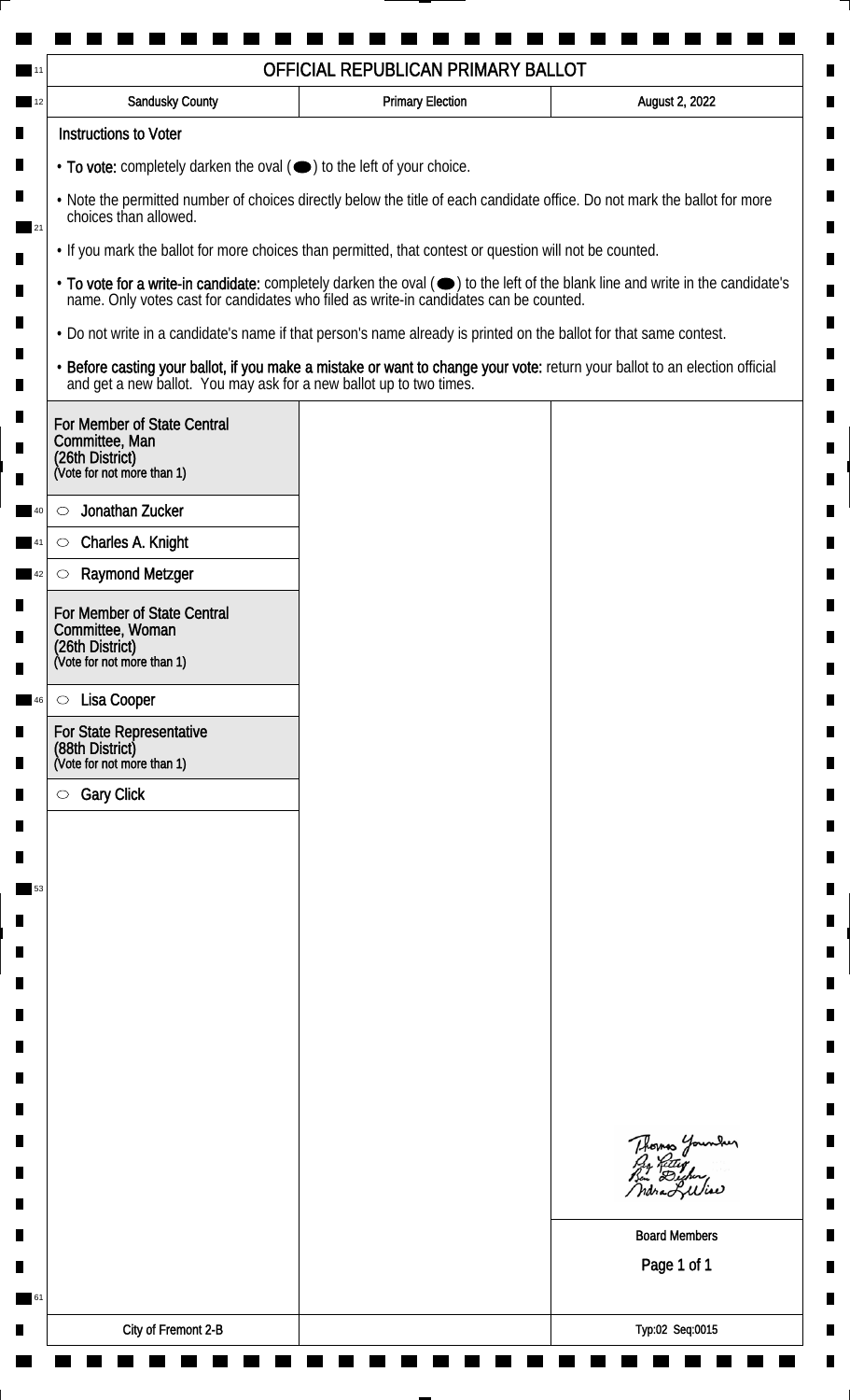| <b>Sandusky County</b>                                                                                             | <b>Primary Election</b> | August 2, 2022                                                                                                                |
|--------------------------------------------------------------------------------------------------------------------|-------------------------|-------------------------------------------------------------------------------------------------------------------------------|
| <b>Instructions to Voter</b>                                                                                       |                         |                                                                                                                               |
| $\cdot$ To vote: completely darken the oval $(\bullet)$ to the left of your choice.                                |                         |                                                                                                                               |
| choices than allowed.                                                                                              |                         | . Note the permitted number of choices directly below the title of each candidate office. Do not mark the ballot for more     |
| . If you mark the ballot for more choices than permitted, that contest or question will not be counted.            |                         |                                                                                                                               |
| name. Only votes cast for candidates who filed as write-in candidates can be counted.                              |                         | • To vote for a write-in candidate: completely darken the oval (•) to the left of the blank line and write in the candidate's |
| . Do not write in a candidate's name if that person's name already is printed on the ballot for that same contest. |                         |                                                                                                                               |
| and get a new ballot. You may ask for a new ballot up to two times.                                                |                         | · Before casting your ballot, if you make a mistake or want to change your vote: return your ballot to an election official   |
| For Member of State Central<br>Committee, Man<br>(26th District)<br>(Vote for not more than 1)                     |                         |                                                                                                                               |
| Charles A. Knight<br>$\circ$                                                                                       |                         |                                                                                                                               |
| <b>Raymond Metzger</b><br>C                                                                                        |                         |                                                                                                                               |
| Jonathan Zucker<br>$\circlearrowright$                                                                             |                         |                                                                                                                               |
| For Member of State Central<br>Committee, Woman<br>(26th District)<br>(Vote for not more than 1)                   |                         |                                                                                                                               |
| Lisa Cooper<br>$\circ$                                                                                             |                         |                                                                                                                               |
| For State Representative<br>(88th District)<br>(Vote for not more than 1)                                          |                         |                                                                                                                               |
| <b>Gary Click</b><br>$\circ$                                                                                       |                         |                                                                                                                               |
|                                                                                                                    |                         |                                                                                                                               |
|                                                                                                                    |                         |                                                                                                                               |
|                                                                                                                    |                         |                                                                                                                               |
|                                                                                                                    |                         |                                                                                                                               |
|                                                                                                                    |                         |                                                                                                                               |
|                                                                                                                    |                         |                                                                                                                               |
|                                                                                                                    |                         |                                                                                                                               |
|                                                                                                                    |                         |                                                                                                                               |
|                                                                                                                    |                         |                                                                                                                               |
|                                                                                                                    |                         |                                                                                                                               |
|                                                                                                                    |                         | Thomas Younder<br>By Ritley<br>Bin Dicher,<br>ndra Liliae                                                                     |
|                                                                                                                    |                         | <b>Board Members</b>                                                                                                          |
|                                                                                                                    |                         | Page 1 of 1                                                                                                                   |
|                                                                                                                    |                         |                                                                                                                               |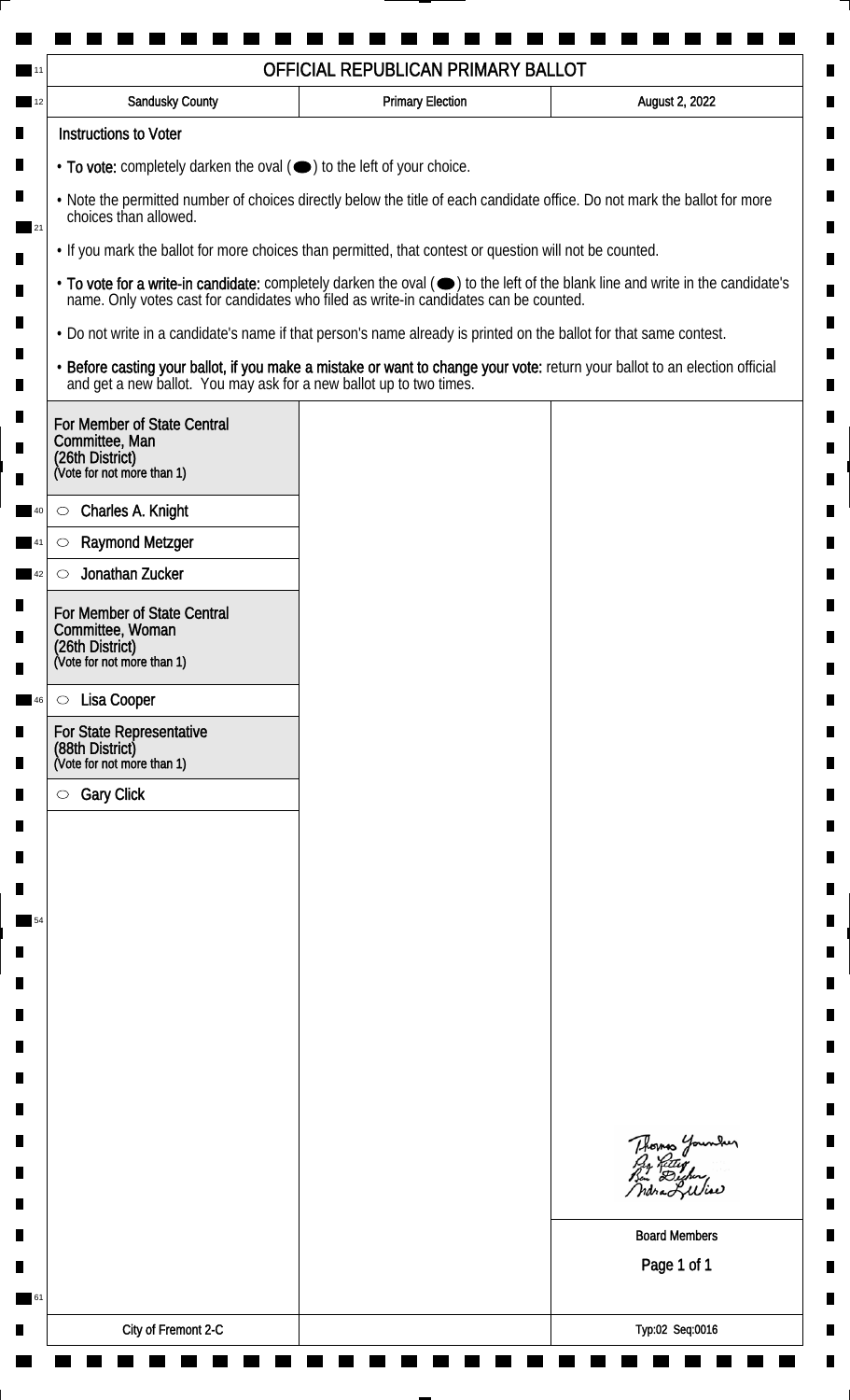| <b>Sandusky County</b>                                                                                             | <b>Primary Election</b> | August 2, 2022                                                                                                                |
|--------------------------------------------------------------------------------------------------------------------|-------------------------|-------------------------------------------------------------------------------------------------------------------------------|
| <b>Instructions to Voter</b>                                                                                       |                         |                                                                                                                               |
| $\cdot$ To vote: completely darken the oval $(\bullet)$ to the left of your choice.                                |                         |                                                                                                                               |
| choices than allowed.                                                                                              |                         | . Note the permitted number of choices directly below the title of each candidate office. Do not mark the ballot for more     |
| . If you mark the ballot for more choices than permitted, that contest or question will not be counted.            |                         |                                                                                                                               |
| name. Only votes cast for candidates who filed as write-in candidates can be counted.                              |                         | • To vote for a write-in candidate: completely darken the oval (•) to the left of the blank line and write in the candidate's |
| . Do not write in a candidate's name if that person's name already is printed on the ballot for that same contest. |                         |                                                                                                                               |
| and get a new ballot. You may ask for a new ballot up to two times.                                                |                         | · Before casting your ballot, if you make a mistake or want to change your vote: return your ballot to an election official   |
| For Member of State Central<br>Committee, Man<br>(26th District)<br>(Vote for not more than 1)                     |                         |                                                                                                                               |
| <b>Raymond Metzger</b><br>$\circlearrowright$                                                                      |                         |                                                                                                                               |
| Jonathan Zucker<br>$\circlearrowright$                                                                             |                         |                                                                                                                               |
| Charles A. Knight<br>$\circlearrowright$                                                                           |                         |                                                                                                                               |
| For Member of State Central<br>Committee, Woman<br>(26th District)<br>(Vote for not more than 1)                   |                         |                                                                                                                               |
| Lisa Cooper<br>$\circ$                                                                                             |                         |                                                                                                                               |
| For State Representative<br>(88th District)<br>(Vote for not more than 1)                                          |                         |                                                                                                                               |
| <b>Gary Click</b><br>$\circ$                                                                                       |                         |                                                                                                                               |
|                                                                                                                    |                         |                                                                                                                               |
|                                                                                                                    |                         |                                                                                                                               |
|                                                                                                                    |                         |                                                                                                                               |
|                                                                                                                    |                         |                                                                                                                               |
|                                                                                                                    |                         |                                                                                                                               |
|                                                                                                                    |                         |                                                                                                                               |
|                                                                                                                    |                         |                                                                                                                               |
|                                                                                                                    |                         |                                                                                                                               |
|                                                                                                                    |                         |                                                                                                                               |
|                                                                                                                    |                         | Thomas Younder<br>By Ritley<br>Bin Dicher,<br>ndra Liliae                                                                     |
|                                                                                                                    |                         | <b>Board Members</b>                                                                                                          |
|                                                                                                                    |                         | Page 1 of 1                                                                                                                   |
|                                                                                                                    |                         |                                                                                                                               |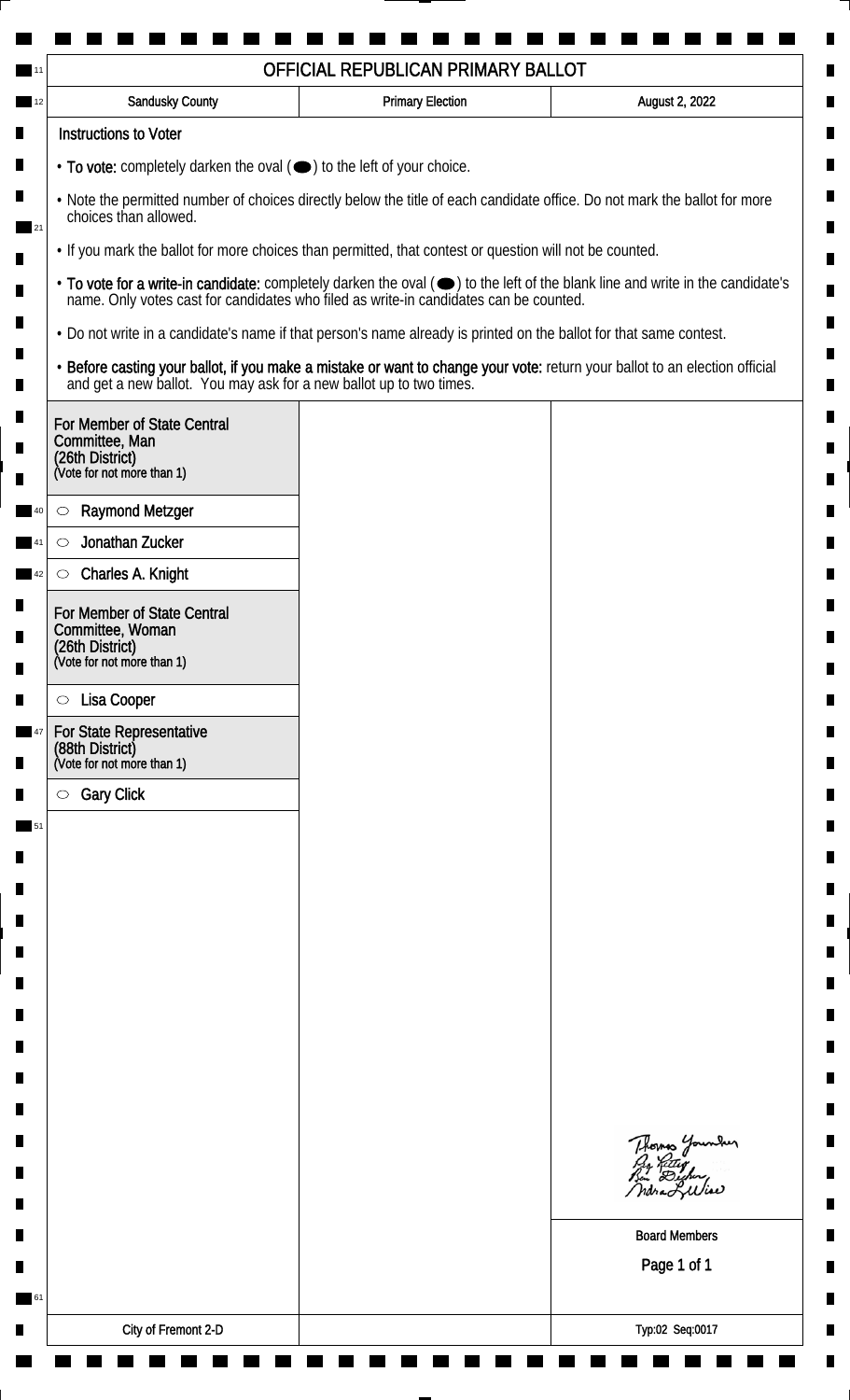| <b>Sandusky County</b>                                                                                             | <b>Primary Election</b> | August 2, 2022                                                                                                                |
|--------------------------------------------------------------------------------------------------------------------|-------------------------|-------------------------------------------------------------------------------------------------------------------------------|
| <b>Instructions to Voter</b>                                                                                       |                         |                                                                                                                               |
| $\cdot$ To vote: completely darken the oval $(\bullet)$ to the left of your choice.                                |                         |                                                                                                                               |
| choices than allowed.                                                                                              |                         | . Note the permitted number of choices directly below the title of each candidate office. Do not mark the ballot for more     |
| . If you mark the ballot for more choices than permitted, that contest or question will not be counted.            |                         |                                                                                                                               |
| name. Only votes cast for candidates who filed as write-in candidates can be counted.                              |                         | • To vote for a write-in candidate: completely darken the oval (•) to the left of the blank line and write in the candidate's |
| . Do not write in a candidate's name if that person's name already is printed on the ballot for that same contest. |                         |                                                                                                                               |
| and get a new ballot. You may ask for a new ballot up to two times.                                                |                         | · Before casting your ballot, if you make a mistake or want to change your vote: return your ballot to an election official   |
| For Member of State Central<br>Committee, Man<br>(26th District)<br>(Vote for not more than 1)                     |                         |                                                                                                                               |
| Jonathan Zucker<br>$\circlearrowright$                                                                             |                         |                                                                                                                               |
| Charles A. Knight<br>$\circlearrowright$                                                                           |                         |                                                                                                                               |
| <b>Raymond Metzger</b><br>$\circlearrowright$                                                                      |                         |                                                                                                                               |
| For Member of State Central<br>Committee, Woman<br>(26th District)<br>(Vote for not more than 1)                   |                         |                                                                                                                               |
|                                                                                                                    |                         |                                                                                                                               |
| Lisa Cooper<br>$\circ$<br>For State Representative                                                                 |                         |                                                                                                                               |
| (88th District)<br>(Vote for not more than 1)                                                                      |                         |                                                                                                                               |
| <b>Gary Click</b><br>$\circ$                                                                                       |                         |                                                                                                                               |
|                                                                                                                    |                         |                                                                                                                               |
|                                                                                                                    |                         |                                                                                                                               |
|                                                                                                                    |                         |                                                                                                                               |
|                                                                                                                    |                         |                                                                                                                               |
|                                                                                                                    |                         |                                                                                                                               |
|                                                                                                                    |                         |                                                                                                                               |
|                                                                                                                    |                         |                                                                                                                               |
|                                                                                                                    |                         |                                                                                                                               |
|                                                                                                                    |                         |                                                                                                                               |
|                                                                                                                    |                         | Thomas Younder<br>By Ritley<br>Bin Dicher,<br>Indra LWise                                                                     |
|                                                                                                                    |                         | <b>Board Members</b>                                                                                                          |
|                                                                                                                    |                         | Page 1 of 1                                                                                                                   |
|                                                                                                                    |                         |                                                                                                                               |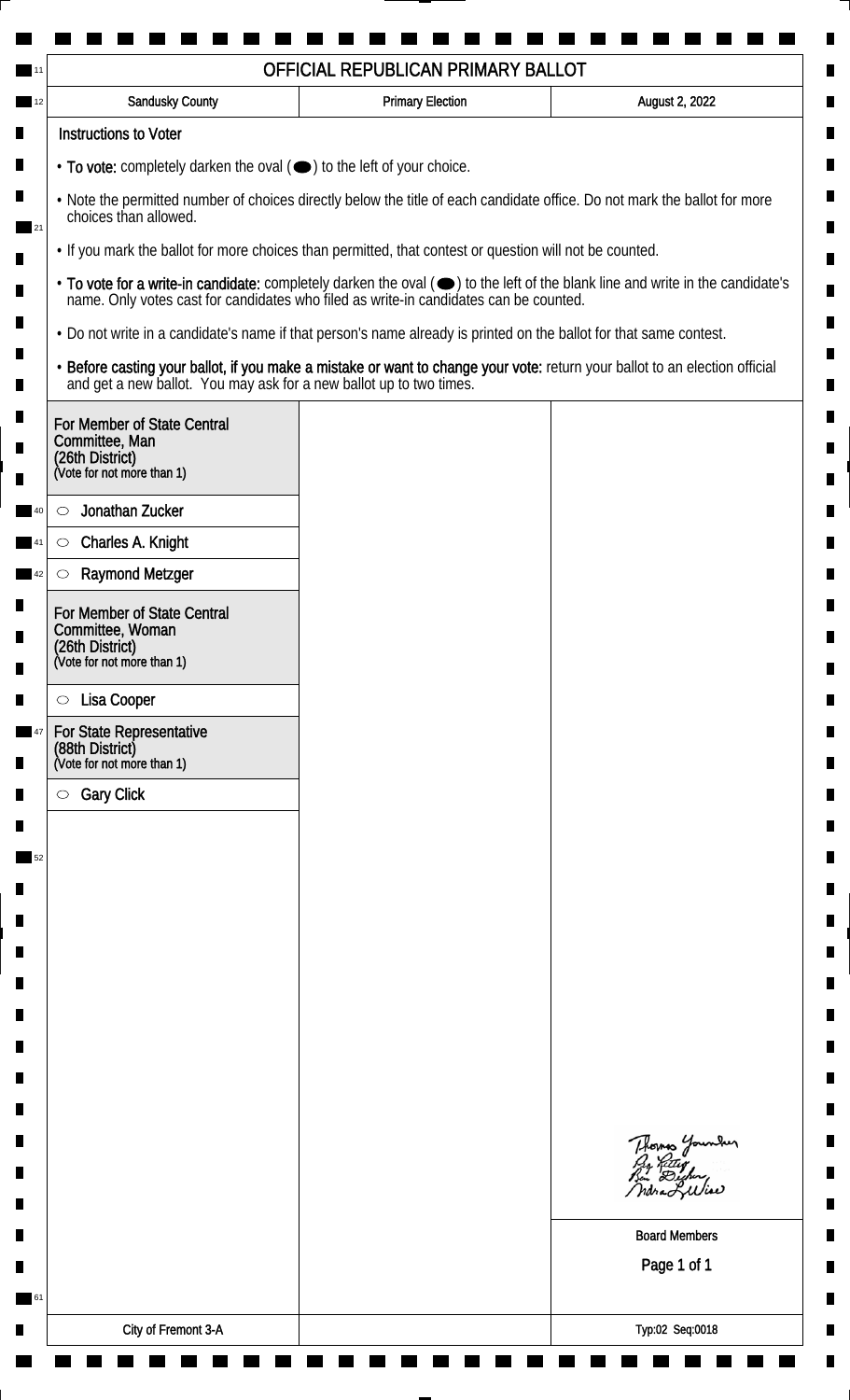| <b>Sandusky County</b>                                                                                             | <b>Primary Election</b> | August 2, 2022                                                                                                                |
|--------------------------------------------------------------------------------------------------------------------|-------------------------|-------------------------------------------------------------------------------------------------------------------------------|
| <b>Instructions to Voter</b>                                                                                       |                         |                                                                                                                               |
| $\cdot$ To vote: completely darken the oval $(\bullet)$ to the left of your choice.                                |                         |                                                                                                                               |
| choices than allowed.                                                                                              |                         | . Note the permitted number of choices directly below the title of each candidate office. Do not mark the ballot for more     |
| . If you mark the ballot for more choices than permitted, that contest or question will not be counted.            |                         |                                                                                                                               |
| name. Only votes cast for candidates who filed as write-in candidates can be counted.                              |                         | • To vote for a write-in candidate: completely darken the oval (•) to the left of the blank line and write in the candidate's |
| . Do not write in a candidate's name if that person's name already is printed on the ballot for that same contest. |                         |                                                                                                                               |
| and get a new ballot. You may ask for a new ballot up to two times.                                                |                         | · Before casting your ballot, if you make a mistake or want to change your vote: return your ballot to an election official   |
| For Member of State Central<br>Committee, Man<br>(26th District)<br>(Vote for not more than 1)                     |                         |                                                                                                                               |
| Charles A. Knight<br>$\circ$                                                                                       |                         |                                                                                                                               |
| <b>Raymond Metzger</b><br>C                                                                                        |                         |                                                                                                                               |
| Jonathan Zucker<br>$\circlearrowright$                                                                             |                         |                                                                                                                               |
| For Member of State Central<br>Committee, Woman<br>(26th District)<br>(Vote for not more than 1)                   |                         |                                                                                                                               |
| Lisa Cooper<br>$\circ$                                                                                             |                         |                                                                                                                               |
| For State Representative<br>(88th District)<br>(Vote for not more than 1)                                          |                         |                                                                                                                               |
| <b>Gary Click</b><br>$\circ$                                                                                       |                         |                                                                                                                               |
|                                                                                                                    |                         |                                                                                                                               |
|                                                                                                                    |                         |                                                                                                                               |
|                                                                                                                    |                         |                                                                                                                               |
|                                                                                                                    |                         |                                                                                                                               |
|                                                                                                                    |                         |                                                                                                                               |
|                                                                                                                    |                         |                                                                                                                               |
|                                                                                                                    |                         |                                                                                                                               |
|                                                                                                                    |                         |                                                                                                                               |
|                                                                                                                    |                         |                                                                                                                               |
|                                                                                                                    |                         | Thomas Younder<br>By Ritley<br>Bin Dicher,<br>ndra Liliae                                                                     |
|                                                                                                                    |                         |                                                                                                                               |
|                                                                                                                    |                         | <b>Board Members</b>                                                                                                          |
|                                                                                                                    |                         | Page 1 of 1                                                                                                                   |
|                                                                                                                    |                         |                                                                                                                               |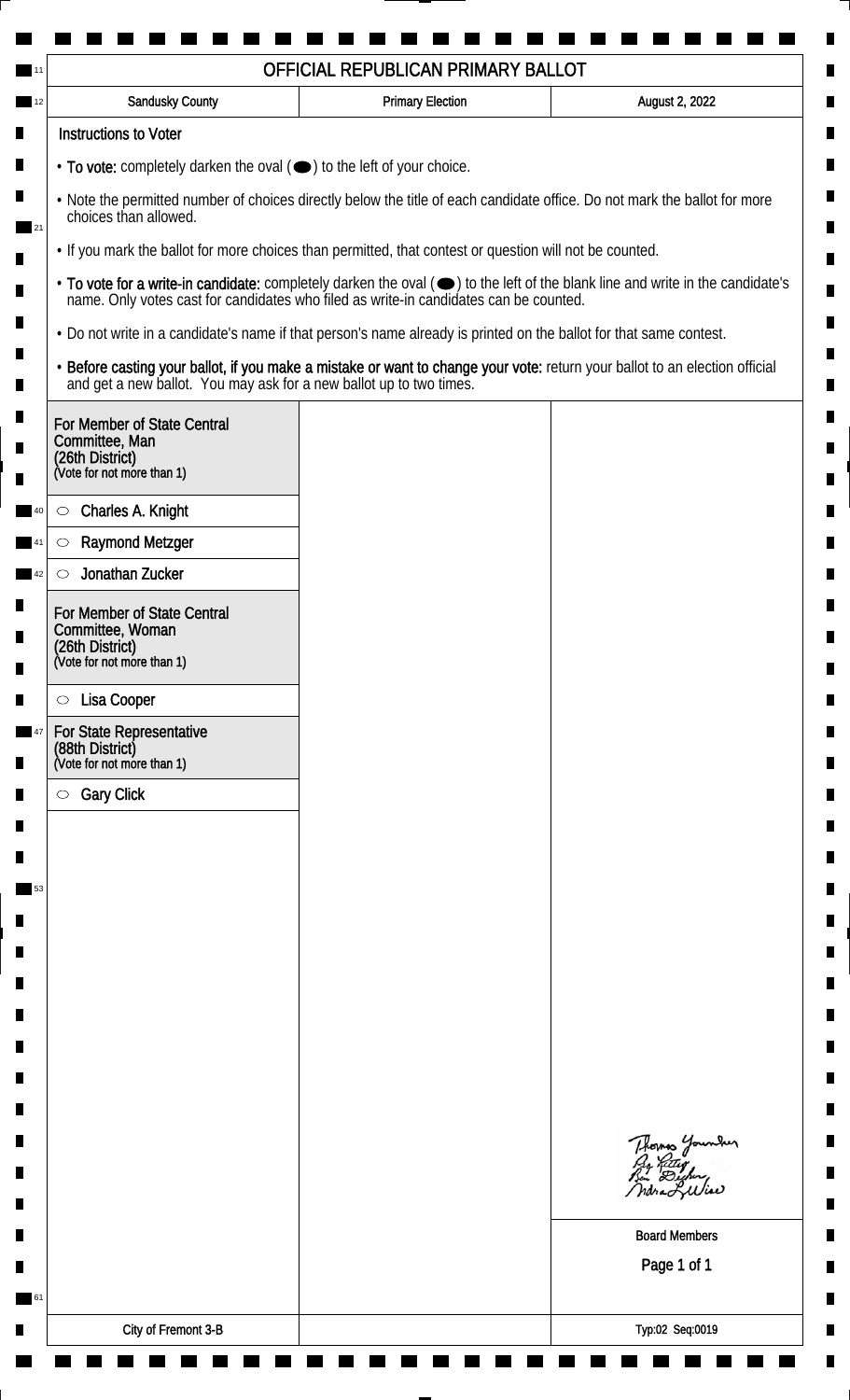| <b>Sandusky County</b>                                                                                             | <b>Primary Election</b> | August 2, 2022                                                                                                                |
|--------------------------------------------------------------------------------------------------------------------|-------------------------|-------------------------------------------------------------------------------------------------------------------------------|
| <b>Instructions to Voter</b>                                                                                       |                         |                                                                                                                               |
| $\cdot$ To vote: completely darken the oval $(\bullet)$ to the left of your choice.                                |                         |                                                                                                                               |
| choices than allowed.                                                                                              |                         | . Note the permitted number of choices directly below the title of each candidate office. Do not mark the ballot for more     |
| . If you mark the ballot for more choices than permitted, that contest or question will not be counted.            |                         |                                                                                                                               |
| name. Only votes cast for candidates who filed as write-in candidates can be counted.                              |                         | • To vote for a write-in candidate: completely darken the oval (•) to the left of the blank line and write in the candidate's |
| . Do not write in a candidate's name if that person's name already is printed on the ballot for that same contest. |                         |                                                                                                                               |
| and get a new ballot. You may ask for a new ballot up to two times.                                                |                         | · Before casting your ballot, if you make a mistake or want to change your vote: return your ballot to an election official   |
| For Member of State Central<br>Committee, Man<br>(26th District)<br>(Vote for not more than 1)                     |                         |                                                                                                                               |
| <b>Raymond Metzger</b><br>$\circlearrowright$                                                                      |                         |                                                                                                                               |
| Jonathan Zucker<br>$\circlearrowright$                                                                             |                         |                                                                                                                               |
| Charles A. Knight<br>$\circlearrowright$                                                                           |                         |                                                                                                                               |
| For Member of State Central<br>Committee, Woman<br>(26th District)<br>(Vote for not more than 1)                   |                         |                                                                                                                               |
| Lisa Cooper<br>$\circ$                                                                                             |                         |                                                                                                                               |
| <b>For State Representative</b><br>(88th District)<br>(Vote for not more than 1)                                   |                         |                                                                                                                               |
| <b>Gary Click</b><br>$\circ$                                                                                       |                         |                                                                                                                               |
|                                                                                                                    |                         |                                                                                                                               |
|                                                                                                                    |                         |                                                                                                                               |
|                                                                                                                    |                         |                                                                                                                               |
|                                                                                                                    |                         |                                                                                                                               |
|                                                                                                                    |                         |                                                                                                                               |
|                                                                                                                    |                         |                                                                                                                               |
|                                                                                                                    |                         |                                                                                                                               |
|                                                                                                                    |                         |                                                                                                                               |
|                                                                                                                    |                         |                                                                                                                               |
|                                                                                                                    |                         | Thomas Younder<br>By Riting<br>Bin Dicher,<br>ndra Liliae                                                                     |
|                                                                                                                    |                         | <b>Board Members</b>                                                                                                          |
|                                                                                                                    |                         | Page 1 of 1                                                                                                                   |
|                                                                                                                    |                         |                                                                                                                               |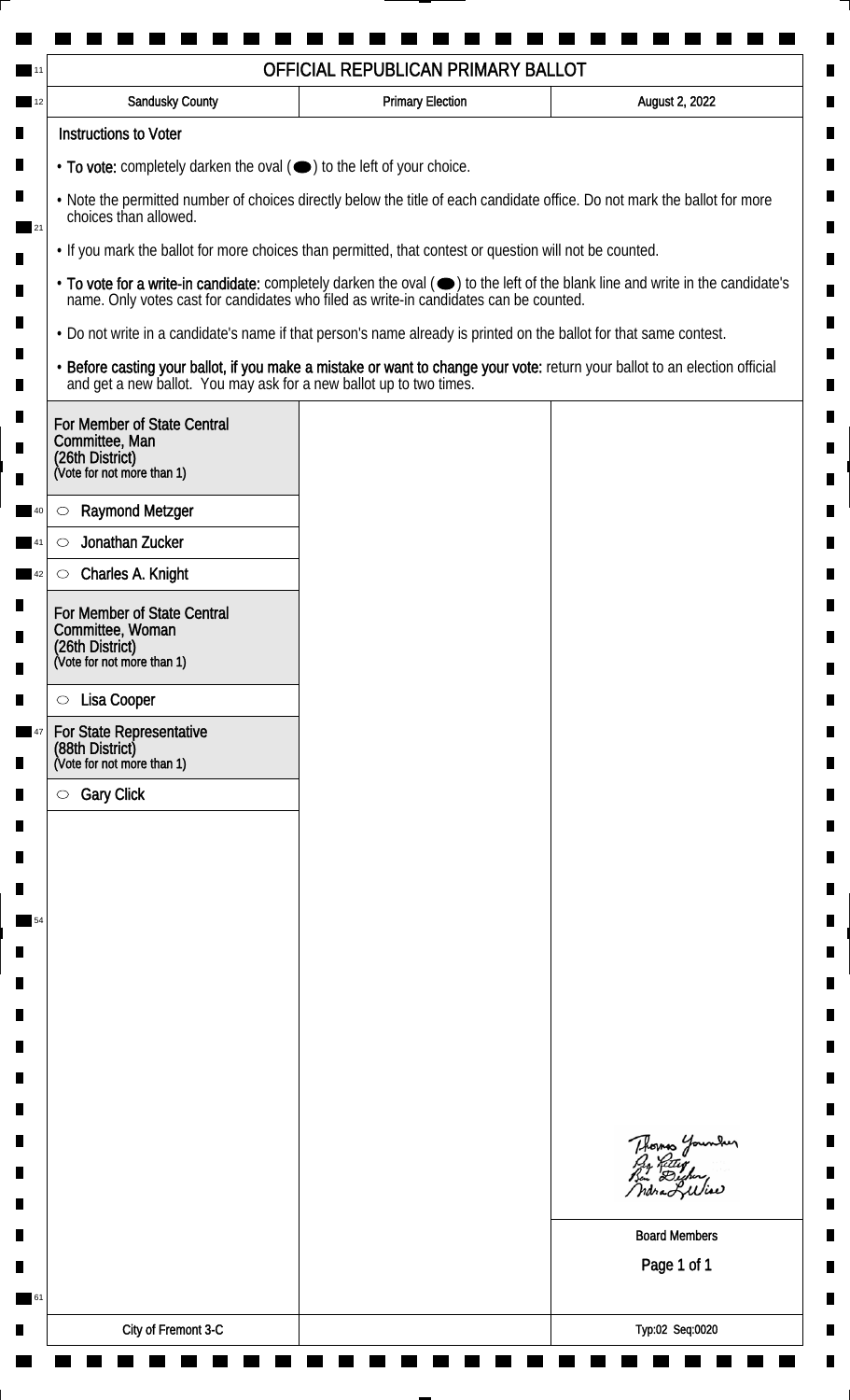|                                                                                                  | OFFICIAL REPUBLICAN PRIMARY BALLOT                                                                                 |                                                                                                                               |
|--------------------------------------------------------------------------------------------------|--------------------------------------------------------------------------------------------------------------------|-------------------------------------------------------------------------------------------------------------------------------|
| Sandusky County                                                                                  | <b>Primary Election</b>                                                                                            | August 2, 2022                                                                                                                |
| <b>Instructions to Voter</b>                                                                     |                                                                                                                    |                                                                                                                               |
| $\cdot$ To vote: completely darken the oval $(\bullet)$ to the left of your choice.              |                                                                                                                    |                                                                                                                               |
| choices than allowed.                                                                            |                                                                                                                    | . Note the permitted number of choices directly below the title of each candidate office. Do not mark the ballot for more     |
|                                                                                                  | • If you mark the ballot for more choices than permitted, that contest or question will not be counted.            |                                                                                                                               |
|                                                                                                  | name. Only votes cast for candidates who filed as write-in candidates can be counted.                              | • To vote for a write-in candidate: completely darken the oval (•) to the left of the blank line and write in the candidate's |
|                                                                                                  | • Do not write in a candidate's name if that person's name already is printed on the ballot for that same contest. |                                                                                                                               |
| and get a new ballot. You may ask for a new ballot up to two times.                              |                                                                                                                    | . Before casting your ballot, if you make a mistake or want to change your vote: return your ballot to an election official   |
| For Member of State Central<br>Committee, Man<br>(26th District)<br>(Vote for not more than 1)   |                                                                                                                    |                                                                                                                               |
| Jonathan Zucker<br>$\circlearrowright$                                                           |                                                                                                                    |                                                                                                                               |
| Charles A. Knight<br>$\circlearrowright$                                                         |                                                                                                                    |                                                                                                                               |
| <b>Raymond Metzger</b><br>O                                                                      |                                                                                                                    |                                                                                                                               |
| For Member of State Central<br>Committee, Woman<br>(26th District)<br>(Vote for not more than 1) |                                                                                                                    |                                                                                                                               |
| Lisa Cooper<br>$\circ$                                                                           |                                                                                                                    |                                                                                                                               |
| For State Representative<br>(88th District)<br>(Vote for not more than 1)                        |                                                                                                                    |                                                                                                                               |
| <b>Gary Click</b><br>$\circlearrowright$                                                         |                                                                                                                    |                                                                                                                               |
|                                                                                                  |                                                                                                                    |                                                                                                                               |
|                                                                                                  |                                                                                                                    |                                                                                                                               |
|                                                                                                  |                                                                                                                    |                                                                                                                               |
|                                                                                                  |                                                                                                                    |                                                                                                                               |
|                                                                                                  |                                                                                                                    |                                                                                                                               |
|                                                                                                  |                                                                                                                    |                                                                                                                               |
|                                                                                                  |                                                                                                                    |                                                                                                                               |
|                                                                                                  |                                                                                                                    |                                                                                                                               |
|                                                                                                  |                                                                                                                    |                                                                                                                               |
|                                                                                                  |                                                                                                                    |                                                                                                                               |
|                                                                                                  |                                                                                                                    | Thomas Younder<br>ndraLuliae                                                                                                  |
|                                                                                                  |                                                                                                                    | <b>Board Members</b>                                                                                                          |
|                                                                                                  |                                                                                                                    | Page 1 of 1                                                                                                                   |
|                                                                                                  |                                                                                                                    |                                                                                                                               |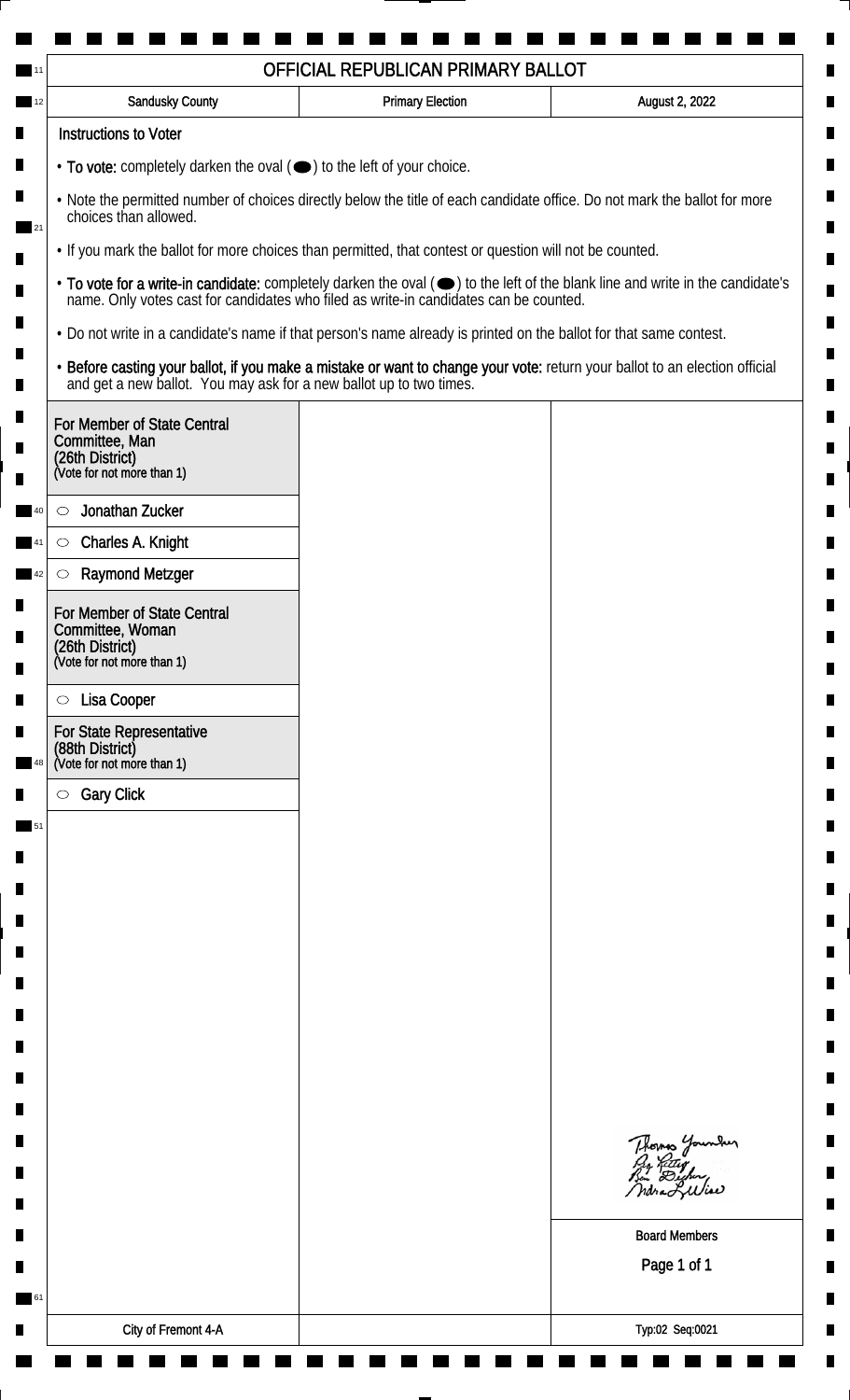| <b>Sandusky County</b>                                                                                             | <b>Primary Election</b> | August 2, 2022                                                                                                                                                                                                                 |
|--------------------------------------------------------------------------------------------------------------------|-------------------------|--------------------------------------------------------------------------------------------------------------------------------------------------------------------------------------------------------------------------------|
| <b>Instructions to Voter</b>                                                                                       |                         |                                                                                                                                                                                                                                |
| $\cdot$ To vote: completely darken the oval $(\bullet)$ to the left of your choice.                                |                         |                                                                                                                                                                                                                                |
| choices than allowed.                                                                                              |                         | . Note the permitted number of choices directly below the title of each candidate office. Do not mark the ballot for more                                                                                                      |
| • If you mark the ballot for more choices than permitted, that contest or question will not be counted.            |                         |                                                                                                                                                                                                                                |
|                                                                                                                    |                         | • To vote for a write-in candidate: completely darken the oval ( $\bigcirc$ ) to the left of the blank line and write in the candidate's name. Only votes cast for candidates who filed as write-in candidates can be counted. |
| . Do not write in a candidate's name if that person's name already is printed on the ballot for that same contest. |                         |                                                                                                                                                                                                                                |
| and get a new ballot. You may ask for a new ballot up to two times.                                                |                         | · Before casting your ballot, if you make a mistake or want to change your vote: return your ballot to an election official                                                                                                    |
| For Member of State Central<br>Committee, Man<br>(26th District)<br>(Vote for not more than 1)                     |                         |                                                                                                                                                                                                                                |
| Charles A. Knight<br>$\circ$                                                                                       |                         |                                                                                                                                                                                                                                |
| <b>Raymond Metzger</b><br>O                                                                                        |                         |                                                                                                                                                                                                                                |
| Jonathan Zucker<br>$\circlearrowright$                                                                             |                         |                                                                                                                                                                                                                                |
| For Member of State Central<br>Committee, Woman<br>(26th District)<br>(Vote for not more than 1)                   |                         |                                                                                                                                                                                                                                |
| Lisa Cooper<br>$\circ$                                                                                             |                         |                                                                                                                                                                                                                                |
| For State Representative<br>(88th District)<br>(Vote for not more than 1)                                          |                         |                                                                                                                                                                                                                                |
| <b>Gary Click</b><br>$\circ$                                                                                       |                         |                                                                                                                                                                                                                                |
|                                                                                                                    |                         |                                                                                                                                                                                                                                |
|                                                                                                                    |                         |                                                                                                                                                                                                                                |
|                                                                                                                    |                         |                                                                                                                                                                                                                                |
|                                                                                                                    |                         |                                                                                                                                                                                                                                |
|                                                                                                                    |                         |                                                                                                                                                                                                                                |
|                                                                                                                    |                         |                                                                                                                                                                                                                                |
|                                                                                                                    |                         |                                                                                                                                                                                                                                |
|                                                                                                                    |                         |                                                                                                                                                                                                                                |
|                                                                                                                    |                         |                                                                                                                                                                                                                                |
|                                                                                                                    |                         | Thomas Younder<br>By Riting<br>But Dicher,<br>ndra Lulia                                                                                                                                                                       |
|                                                                                                                    |                         |                                                                                                                                                                                                                                |
|                                                                                                                    |                         | <b>Board Members</b><br>Page 1 of 1                                                                                                                                                                                            |
|                                                                                                                    |                         |                                                                                                                                                                                                                                |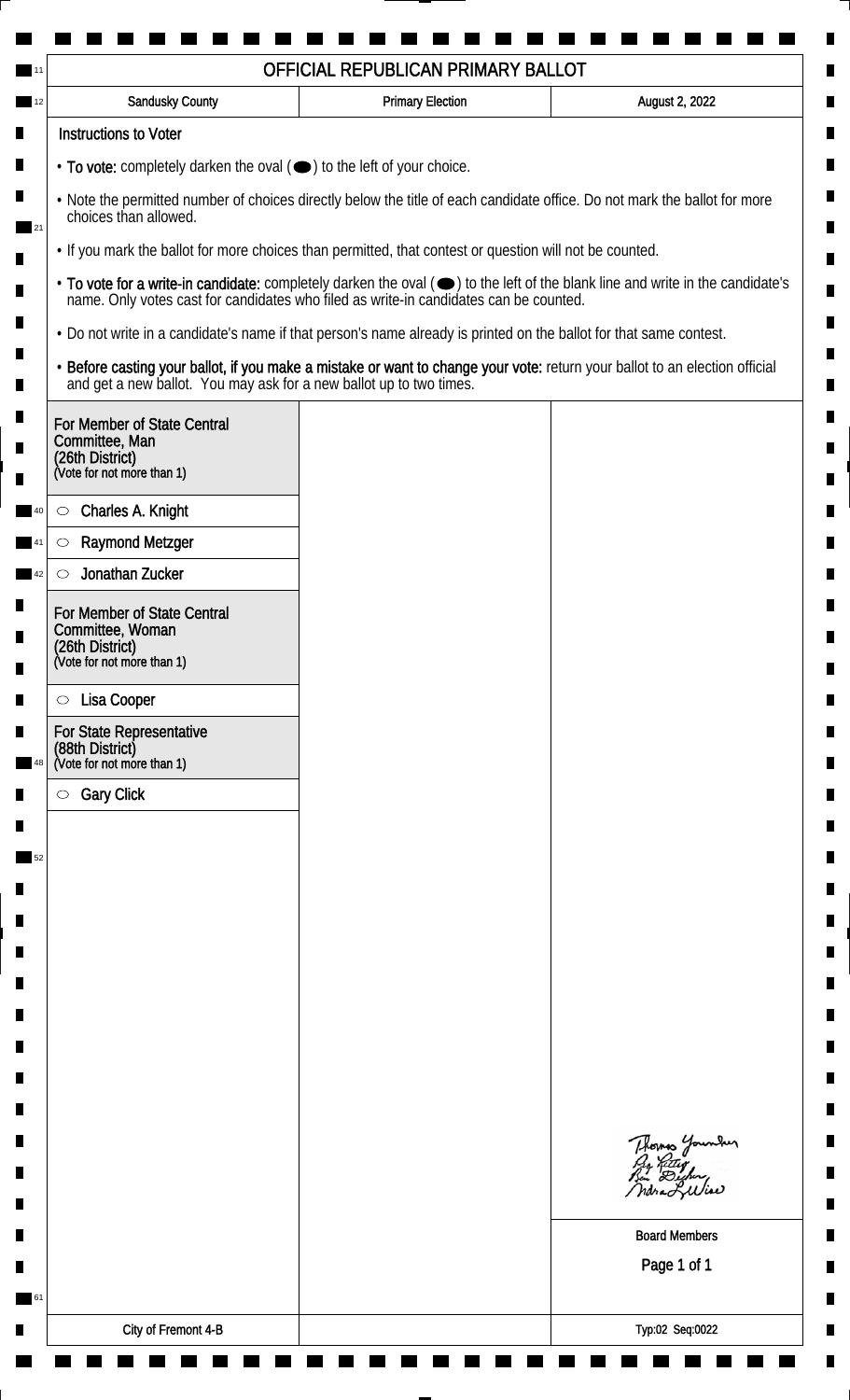| <b>Sandusky County</b>                                                                                             | <b>Primary Election</b> | August 2, 2022                                                                                                                |
|--------------------------------------------------------------------------------------------------------------------|-------------------------|-------------------------------------------------------------------------------------------------------------------------------|
| <b>Instructions to Voter</b>                                                                                       |                         |                                                                                                                               |
| $\cdot$ To vote: completely darken the oval $(\bullet)$ to the left of your choice.                                |                         |                                                                                                                               |
| choices than allowed.                                                                                              |                         | . Note the permitted number of choices directly below the title of each candidate office. Do not mark the ballot for more     |
| . If you mark the ballot for more choices than permitted, that contest or question will not be counted.            |                         |                                                                                                                               |
| name. Only votes cast for candidates who filed as write-in candidates can be counted.                              |                         | • To vote for a write-in candidate: completely darken the oval (•) to the left of the blank line and write in the candidate's |
| . Do not write in a candidate's name if that person's name already is printed on the ballot for that same contest. |                         |                                                                                                                               |
| and get a new ballot. You may ask for a new ballot up to two times.                                                |                         | · Before casting your ballot, if you make a mistake or want to change your vote: return your ballot to an election official   |
| For Member of State Central<br>Committee, Man<br>(26th District)<br>(Vote for not more than 1)                     |                         |                                                                                                                               |
| <b>Raymond Metzger</b><br>$\circlearrowright$                                                                      |                         |                                                                                                                               |
| Jonathan Zucker<br>$\circlearrowright$                                                                             |                         |                                                                                                                               |
| Charles A. Knight<br>$\circlearrowright$                                                                           |                         |                                                                                                                               |
| For Member of State Central<br>Committee, Woman<br>(26th District)<br>(Vote for not more than 1)                   |                         |                                                                                                                               |
| Lisa Cooper<br>$\circ$                                                                                             |                         |                                                                                                                               |
| For State Representative<br>(88th District)<br>(Vote for not more than 1)                                          |                         |                                                                                                                               |
| <b>Gary Click</b><br>$\circ$                                                                                       |                         |                                                                                                                               |
|                                                                                                                    |                         |                                                                                                                               |
|                                                                                                                    |                         |                                                                                                                               |
|                                                                                                                    |                         |                                                                                                                               |
|                                                                                                                    |                         |                                                                                                                               |
|                                                                                                                    |                         |                                                                                                                               |
|                                                                                                                    |                         |                                                                                                                               |
|                                                                                                                    |                         |                                                                                                                               |
|                                                                                                                    |                         |                                                                                                                               |
|                                                                                                                    |                         |                                                                                                                               |
|                                                                                                                    |                         |                                                                                                                               |
|                                                                                                                    |                         | Thomas Younder<br>By Ritley<br>Bin Dicher,<br>ndra Liliae                                                                     |
|                                                                                                                    |                         | <b>Board Members</b>                                                                                                          |
|                                                                                                                    |                         | Page 1 of 1                                                                                                                   |
|                                                                                                                    |                         |                                                                                                                               |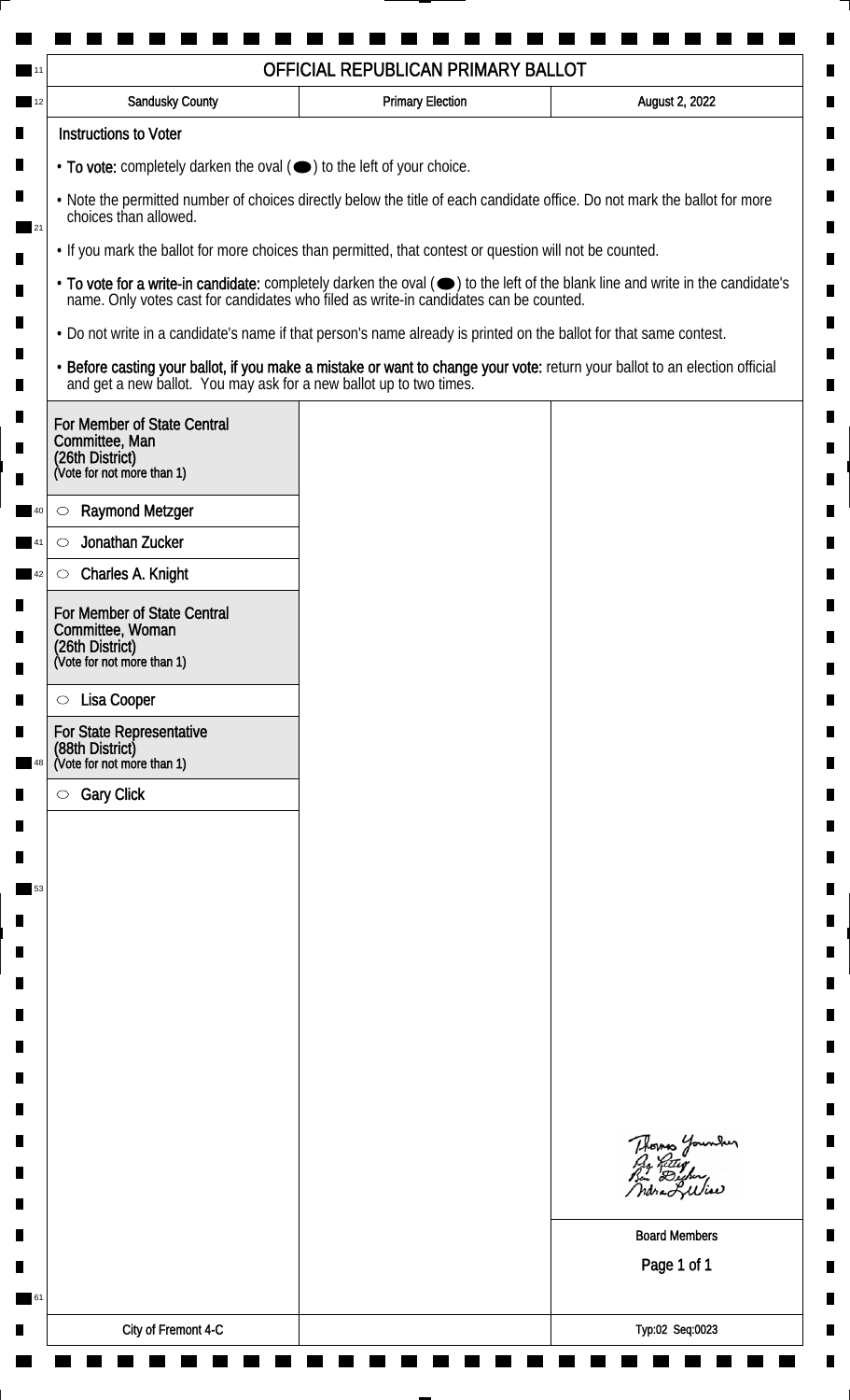| <b>Sandusky County</b>                                                                                             | <b>Primary Election</b> | August 2, 2022                                                                                                                |
|--------------------------------------------------------------------------------------------------------------------|-------------------------|-------------------------------------------------------------------------------------------------------------------------------|
| <b>Instructions to Voter</b>                                                                                       |                         |                                                                                                                               |
| $\cdot$ To vote: completely darken the oval $(\bullet)$ to the left of your choice.                                |                         |                                                                                                                               |
| choices than allowed.                                                                                              |                         | . Note the permitted number of choices directly below the title of each candidate office. Do not mark the ballot for more     |
| . If you mark the ballot for more choices than permitted, that contest or question will not be counted.            |                         |                                                                                                                               |
| name. Only votes cast for candidates who filed as write-in candidates can be counted.                              |                         | • To vote for a write-in candidate: completely darken the oval (•) to the left of the blank line and write in the candidate's |
| . Do not write in a candidate's name if that person's name already is printed on the ballot for that same contest. |                         |                                                                                                                               |
| and get a new ballot. You may ask for a new ballot up to two times.                                                |                         | · Before casting your ballot, if you make a mistake or want to change your vote: return your ballot to an election official   |
| For Member of State Central<br>Committee, Man<br>(26th District)<br>(Vote for not more than 1)                     |                         |                                                                                                                               |
| Jonathan Zucker<br>$\circlearrowright$                                                                             |                         |                                                                                                                               |
| Charles A. Knight<br>$\circlearrowright$                                                                           |                         |                                                                                                                               |
| <b>Raymond Metzger</b><br>$\circlearrowright$                                                                      |                         |                                                                                                                               |
| For Member of State Central<br>Committee, Woman<br>(26th District)<br>(Vote for not more than 1)                   |                         |                                                                                                                               |
| Lisa Cooper<br>$\circ$                                                                                             |                         |                                                                                                                               |
| For State Representative<br>(88th District)<br>(Vote for not more than 1)                                          |                         |                                                                                                                               |
| <b>Gary Click</b><br>$\circ$                                                                                       |                         |                                                                                                                               |
|                                                                                                                    |                         |                                                                                                                               |
|                                                                                                                    |                         |                                                                                                                               |
|                                                                                                                    |                         |                                                                                                                               |
|                                                                                                                    |                         |                                                                                                                               |
|                                                                                                                    |                         |                                                                                                                               |
|                                                                                                                    |                         |                                                                                                                               |
|                                                                                                                    |                         |                                                                                                                               |
|                                                                                                                    |                         |                                                                                                                               |
|                                                                                                                    |                         |                                                                                                                               |
|                                                                                                                    |                         | Thomas Younder<br>By Riting<br>Bin Dicher,<br>ndra Liliae                                                                     |
|                                                                                                                    |                         | <b>Board Members</b>                                                                                                          |
|                                                                                                                    |                         | Page 1 of 1                                                                                                                   |
|                                                                                                                    |                         |                                                                                                                               |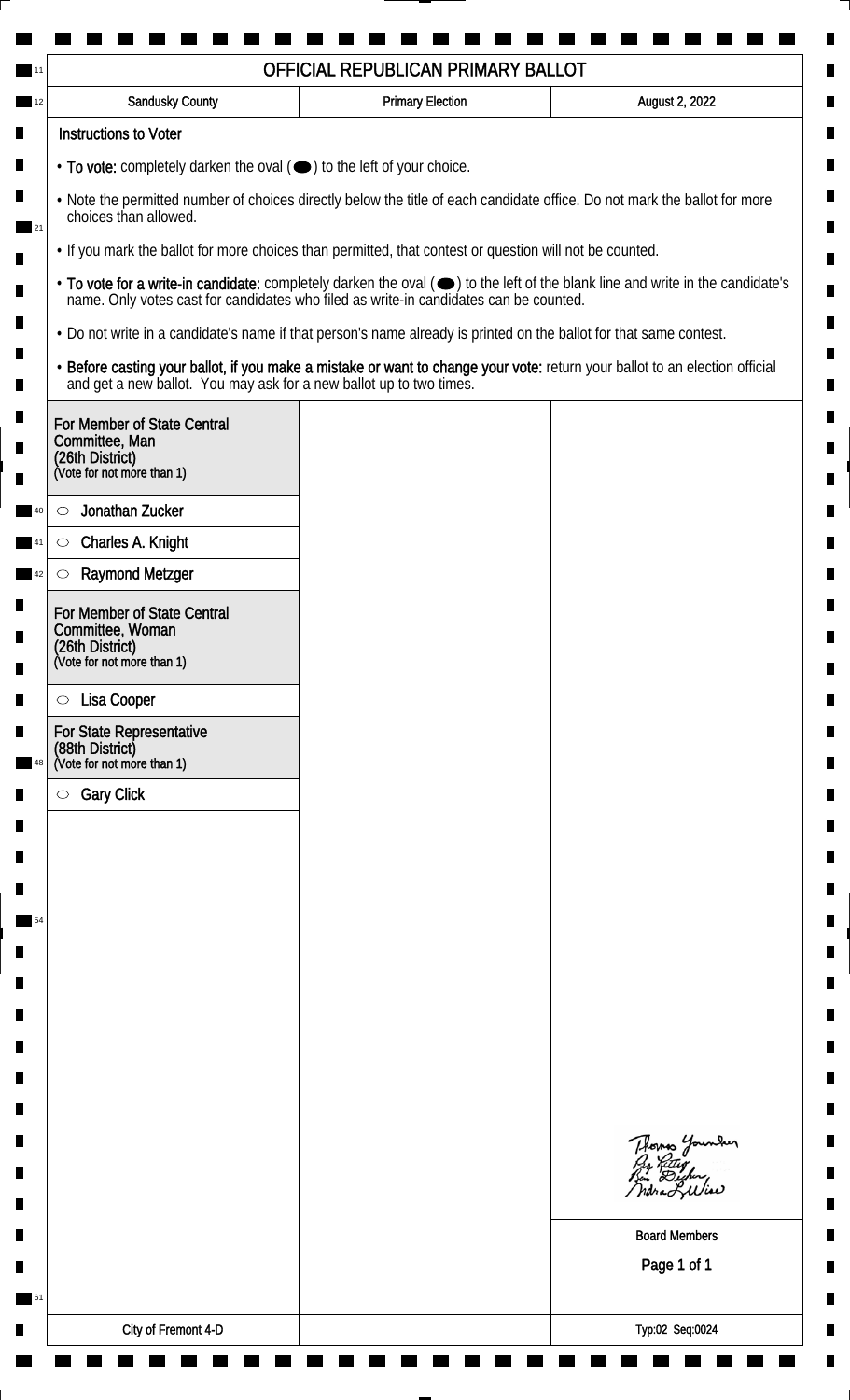| OFFICIAL REPUBLICAN PRIMARY BALLOT                                               |                             |                                                                                                                    |                                                                                                                               |
|----------------------------------------------------------------------------------|-----------------------------|--------------------------------------------------------------------------------------------------------------------|-------------------------------------------------------------------------------------------------------------------------------|
|                                                                                  | <b>Sandusky County</b>      | <b>Primary Election</b>                                                                                            | August 2, 2022                                                                                                                |
| <b>Instructions to Voter</b>                                                     |                             |                                                                                                                    |                                                                                                                               |
|                                                                                  |                             | $\cdot$ To vote: completely darken the oval $(\bullet)$ to the left of your choice.                                |                                                                                                                               |
| choices than allowed.                                                            |                             |                                                                                                                    | . Note the permitted number of choices directly below the title of each candidate office. Do not mark the ballot for more     |
|                                                                                  |                             | . If you mark the ballot for more choices than permitted, that contest or question will not be counted.            |                                                                                                                               |
|                                                                                  |                             | name. Only votes cast for candidates who filed as write-in candidates can be counted.                              | • To vote for a write-in candidate: completely darken the oval (•) to the left of the blank line and write in the candidate's |
|                                                                                  |                             | • Do not write in a candidate's name if that person's name already is printed on the ballot for that same contest. |                                                                                                                               |
|                                                                                  |                             | and get a new ballot. You may ask for a new ballot up to two times.                                                | · Before casting your ballot, if you make a mistake or want to change your vote: return your ballot to an election official   |
| Committee, Man<br>(26th District)<br>(Vote for not more than 1)                  | For Member of State Central |                                                                                                                    |                                                                                                                               |
| Charles A. Knight<br>$\circ$                                                     |                             |                                                                                                                    |                                                                                                                               |
| <b>Raymond Metzger</b><br>$\circlearrowright$                                    |                             |                                                                                                                    |                                                                                                                               |
| Jonathan Zucker<br>$\circlearrowright$                                           |                             |                                                                                                                    |                                                                                                                               |
| Committee, Woman<br>(26th District)<br>(Vote for not more than 1)                | For Member of State Central |                                                                                                                    |                                                                                                                               |
| Lisa Cooper<br>$\circ$                                                           |                             |                                                                                                                    |                                                                                                                               |
| <b>For State Representative</b><br>(88th District)<br>(Vote for not more than 1) |                             |                                                                                                                    |                                                                                                                               |
| <b>Gary Click</b><br>$\circ$                                                     |                             |                                                                                                                    |                                                                                                                               |
|                                                                                  |                             |                                                                                                                    |                                                                                                                               |
|                                                                                  |                             |                                                                                                                    |                                                                                                                               |
|                                                                                  |                             |                                                                                                                    |                                                                                                                               |
|                                                                                  |                             |                                                                                                                    |                                                                                                                               |
|                                                                                  |                             |                                                                                                                    |                                                                                                                               |
|                                                                                  |                             |                                                                                                                    |                                                                                                                               |
|                                                                                  |                             |                                                                                                                    |                                                                                                                               |
|                                                                                  |                             |                                                                                                                    |                                                                                                                               |
|                                                                                  |                             |                                                                                                                    |                                                                                                                               |
|                                                                                  |                             |                                                                                                                    |                                                                                                                               |
|                                                                                  |                             |                                                                                                                    | Thomas Younder<br>ndra Lulia                                                                                                  |
|                                                                                  |                             |                                                                                                                    | <b>Board Members</b>                                                                                                          |
|                                                                                  |                             |                                                                                                                    | Page 1 of 1                                                                                                                   |
|                                                                                  |                             |                                                                                                                    |                                                                                                                               |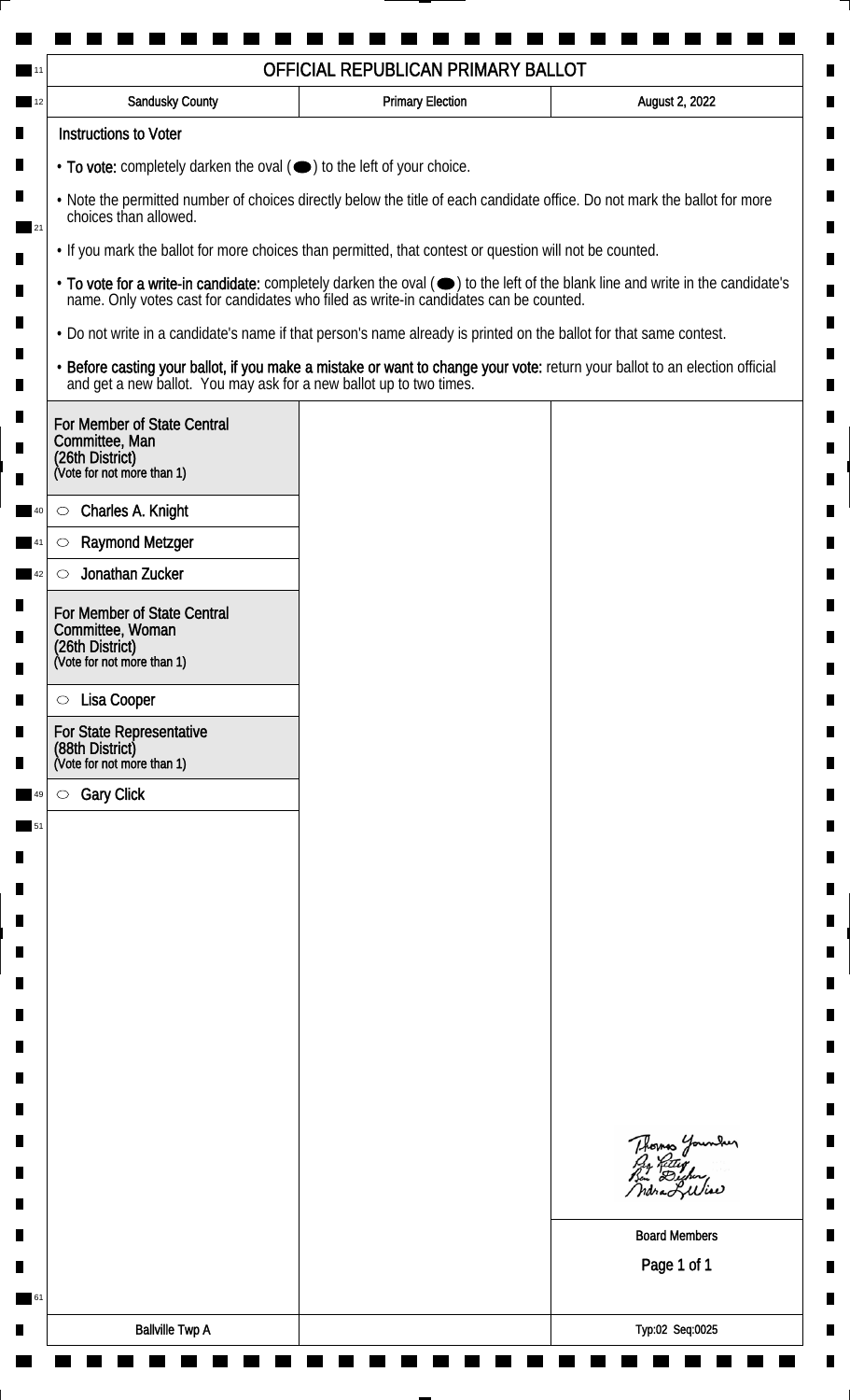| <b>Sandusky County</b>                                                                                             | <b>Primary Election</b> | August 2, 2022                                                                                                                                                                                                                 |
|--------------------------------------------------------------------------------------------------------------------|-------------------------|--------------------------------------------------------------------------------------------------------------------------------------------------------------------------------------------------------------------------------|
| <b>Instructions to Voter</b>                                                                                       |                         |                                                                                                                                                                                                                                |
| $\cdot$ To vote: completely darken the oval $(\bullet)$ to the left of your choice.                                |                         |                                                                                                                                                                                                                                |
| choices than allowed.                                                                                              |                         | . Note the permitted number of choices directly below the title of each candidate office. Do not mark the ballot for more                                                                                                      |
| • If you mark the ballot for more choices than permitted, that contest or question will not be counted.            |                         |                                                                                                                                                                                                                                |
|                                                                                                                    |                         | • To vote for a write-in candidate: completely darken the oval ( $\bigcirc$ ) to the left of the blank line and write in the candidate's name. Only votes cast for candidates who filed as write-in candidates can be counted. |
| . Do not write in a candidate's name if that person's name already is printed on the ballot for that same contest. |                         |                                                                                                                                                                                                                                |
| and get a new ballot. You may ask for a new ballot up to two times.                                                |                         | · Before casting your ballot, if you make a mistake or want to change your vote: return your ballot to an election official                                                                                                    |
| For Member of State Central<br>Committee, Man<br>(26th District)<br>(Vote for not more than 1)                     |                         |                                                                                                                                                                                                                                |
| <b>Raymond Metzger</b><br>$\circlearrowright$                                                                      |                         |                                                                                                                                                                                                                                |
| Jonathan Zucker<br>O                                                                                               |                         |                                                                                                                                                                                                                                |
| Charles A. Knight<br>$\circ$                                                                                       |                         |                                                                                                                                                                                                                                |
| For Member of State Central<br>Committee, Woman<br>(26th District)<br>(Vote for not more than 1)                   |                         |                                                                                                                                                                                                                                |
|                                                                                                                    |                         |                                                                                                                                                                                                                                |
| Lisa Cooper<br>$\circ$                                                                                             |                         |                                                                                                                                                                                                                                |
| For State Representative<br>(88th District)<br>(Vote for not more than 1)                                          |                         |                                                                                                                                                                                                                                |
| <b>Gary Click</b><br>$\circ$                                                                                       |                         |                                                                                                                                                                                                                                |
|                                                                                                                    |                         |                                                                                                                                                                                                                                |
|                                                                                                                    |                         |                                                                                                                                                                                                                                |
|                                                                                                                    |                         |                                                                                                                                                                                                                                |
|                                                                                                                    |                         |                                                                                                                                                                                                                                |
|                                                                                                                    |                         |                                                                                                                                                                                                                                |
|                                                                                                                    |                         |                                                                                                                                                                                                                                |
|                                                                                                                    |                         |                                                                                                                                                                                                                                |
|                                                                                                                    |                         |                                                                                                                                                                                                                                |
|                                                                                                                    |                         |                                                                                                                                                                                                                                |
|                                                                                                                    |                         | Thomas Younder<br>By Ritig<br>Bu Digher,<br>ndra Lulia                                                                                                                                                                         |
|                                                                                                                    |                         | <b>Board Members</b>                                                                                                                                                                                                           |
|                                                                                                                    |                         | Page 1 of 1                                                                                                                                                                                                                    |
|                                                                                                                    |                         |                                                                                                                                                                                                                                |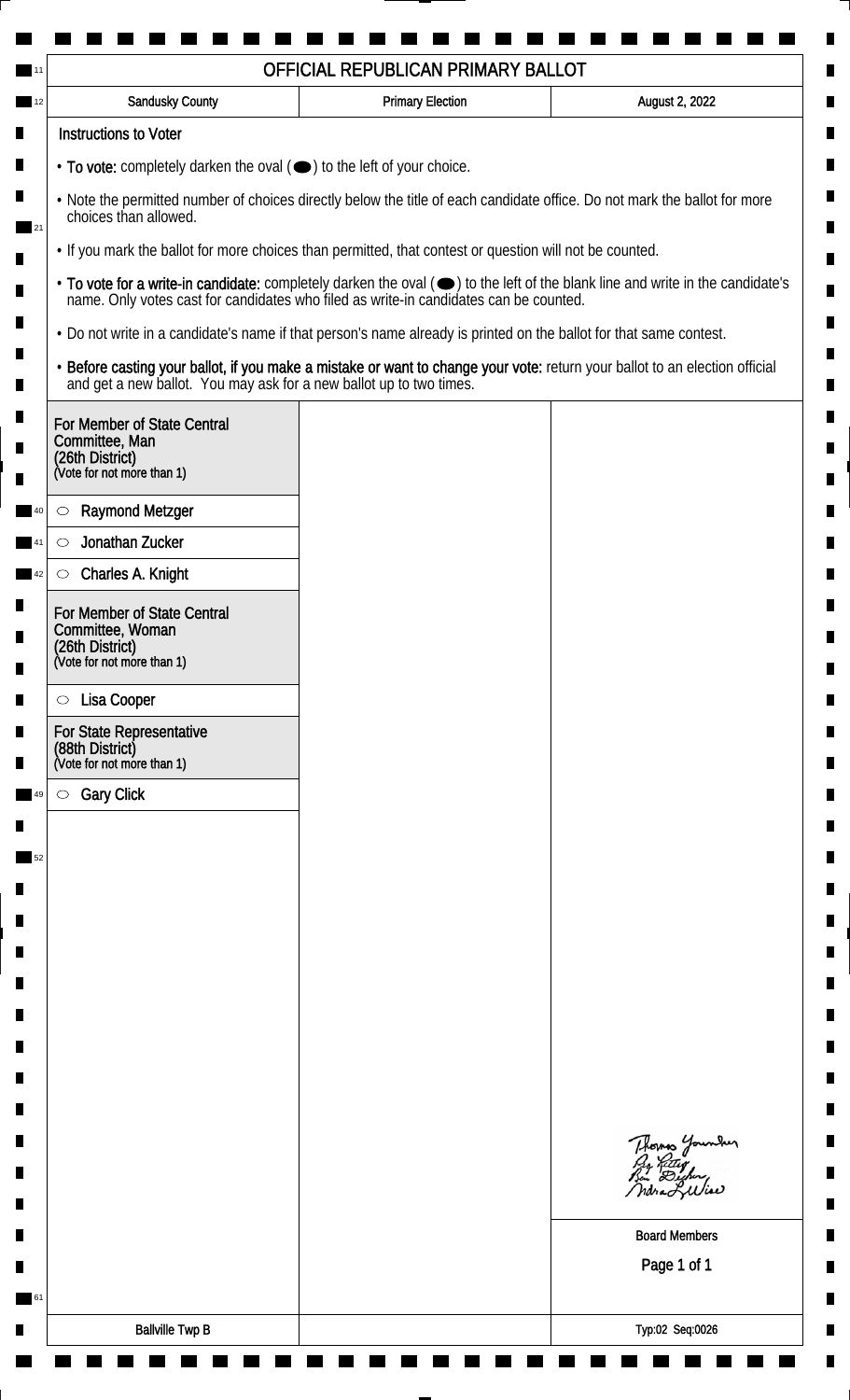|                                                                                                                                                    | OFFICIAL REPUBLICAN PRIMARY BALLOT                                                                                 |                                                                                                                               |  |
|----------------------------------------------------------------------------------------------------------------------------------------------------|--------------------------------------------------------------------------------------------------------------------|-------------------------------------------------------------------------------------------------------------------------------|--|
| Sandusky County                                                                                                                                    | <b>Primary Election</b>                                                                                            | August 2, 2022                                                                                                                |  |
| <b>Instructions to Voter</b>                                                                                                                       |                                                                                                                    |                                                                                                                               |  |
| $\cdot$ To vote: completely darken the oval $(\bullet)$ to the left of your choice.                                                                |                                                                                                                    |                                                                                                                               |  |
| . Note the permitted number of choices directly below the title of each candidate office. Do not mark the ballot for more<br>choices than allowed. |                                                                                                                    |                                                                                                                               |  |
|                                                                                                                                                    | • If you mark the ballot for more choices than permitted, that contest or question will not be counted.            |                                                                                                                               |  |
|                                                                                                                                                    | name. Only votes cast for candidates who filed as write-in candidates can be counted.                              | • To vote for a write-in candidate: completely darken the oval (•) to the left of the blank line and write in the candidate's |  |
|                                                                                                                                                    | • Do not write in a candidate's name if that person's name already is printed on the ballot for that same contest. |                                                                                                                               |  |
| and get a new ballot. You may ask for a new ballot up to two times.                                                                                |                                                                                                                    | . Before casting your ballot, if you make a mistake or want to change your vote: return your ballot to an election official   |  |
| For Member of State Central<br>Committee, Man<br>(26th District)<br>(Vote for not more than 1)                                                     |                                                                                                                    |                                                                                                                               |  |
| Jonathan Zucker<br>$\circlearrowright$                                                                                                             |                                                                                                                    |                                                                                                                               |  |
| Charles A. Knight<br>$\circlearrowright$                                                                                                           |                                                                                                                    |                                                                                                                               |  |
| <b>Raymond Metzger</b><br>O                                                                                                                        |                                                                                                                    |                                                                                                                               |  |
| For Member of State Central<br>Committee, Woman<br>(26th District)<br>(Vote for not more than 1)                                                   |                                                                                                                    |                                                                                                                               |  |
|                                                                                                                                                    |                                                                                                                    |                                                                                                                               |  |
| Lisa Cooper<br>$\circ$                                                                                                                             |                                                                                                                    |                                                                                                                               |  |
| For State Representative<br>(88th District)<br>(Vote for not more than 1)                                                                          |                                                                                                                    |                                                                                                                               |  |
| <b>Gary Click</b><br>$\circ$                                                                                                                       |                                                                                                                    |                                                                                                                               |  |
|                                                                                                                                                    |                                                                                                                    |                                                                                                                               |  |
|                                                                                                                                                    |                                                                                                                    |                                                                                                                               |  |
|                                                                                                                                                    |                                                                                                                    |                                                                                                                               |  |
|                                                                                                                                                    |                                                                                                                    |                                                                                                                               |  |
|                                                                                                                                                    |                                                                                                                    |                                                                                                                               |  |
|                                                                                                                                                    |                                                                                                                    |                                                                                                                               |  |
|                                                                                                                                                    |                                                                                                                    |                                                                                                                               |  |
|                                                                                                                                                    |                                                                                                                    |                                                                                                                               |  |
|                                                                                                                                                    |                                                                                                                    |                                                                                                                               |  |
|                                                                                                                                                    |                                                                                                                    |                                                                                                                               |  |
|                                                                                                                                                    |                                                                                                                    | Thomas Younder<br>ndra Liliae                                                                                                 |  |
|                                                                                                                                                    |                                                                                                                    | <b>Board Members</b>                                                                                                          |  |
|                                                                                                                                                    |                                                                                                                    | Page 1 of 1                                                                                                                   |  |
|                                                                                                                                                    |                                                                                                                    |                                                                                                                               |  |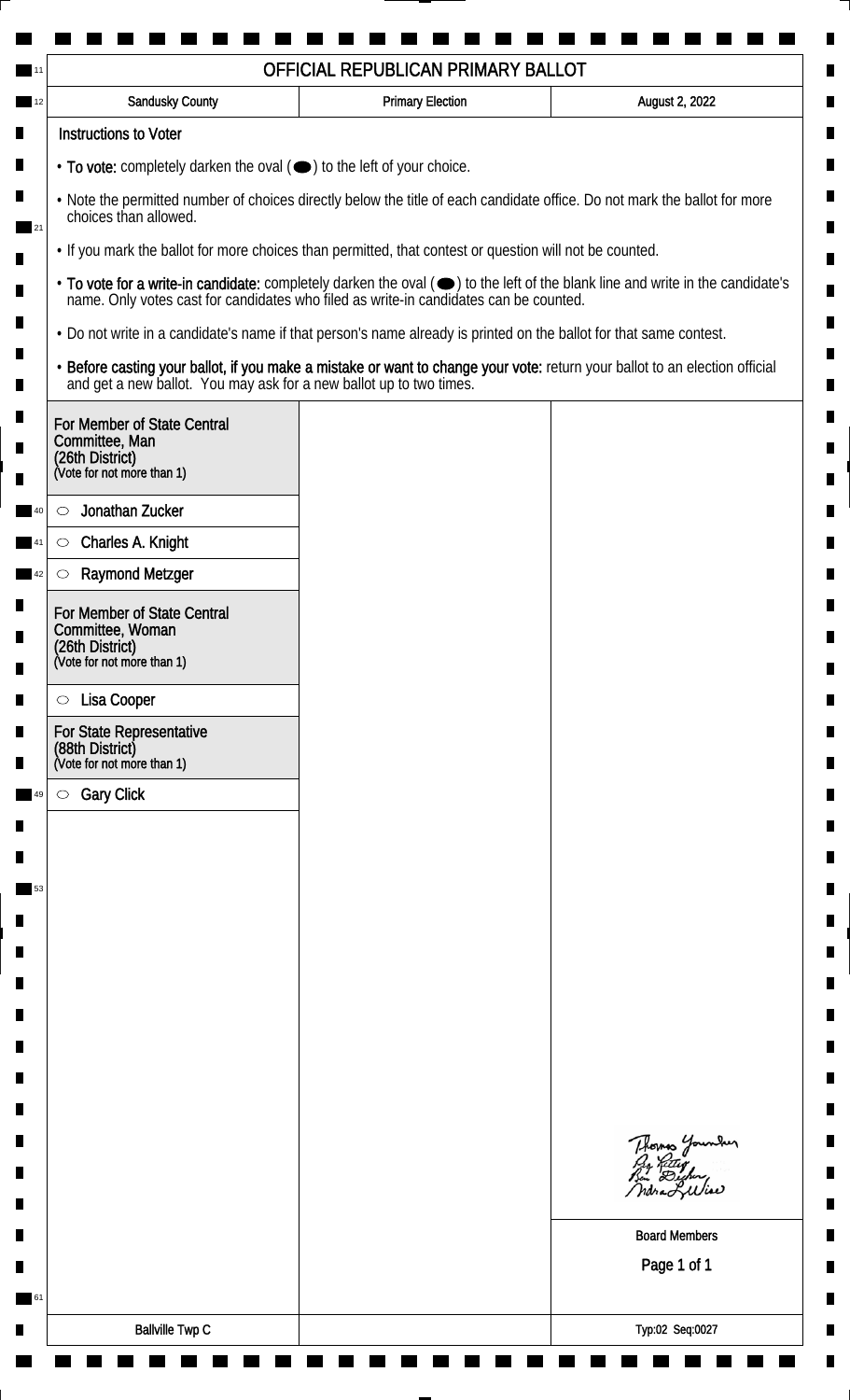|                                                                                                                                                    | OFFICIAL REPUBLICAN PRIMARY BALLOT                                                                                 |                                                                                                                               |  |
|----------------------------------------------------------------------------------------------------------------------------------------------------|--------------------------------------------------------------------------------------------------------------------|-------------------------------------------------------------------------------------------------------------------------------|--|
| Sandusky County                                                                                                                                    | <b>Primary Election</b>                                                                                            | August 2, 2022                                                                                                                |  |
| <b>Instructions to Voter</b>                                                                                                                       |                                                                                                                    |                                                                                                                               |  |
| $\cdot$ To vote: completely darken the oval $(\bullet)$ to the left of your choice.                                                                |                                                                                                                    |                                                                                                                               |  |
| . Note the permitted number of choices directly below the title of each candidate office. Do not mark the ballot for more<br>choices than allowed. |                                                                                                                    |                                                                                                                               |  |
| • If you mark the ballot for more choices than permitted, that contest or question will not be counted.                                            |                                                                                                                    |                                                                                                                               |  |
|                                                                                                                                                    | name. Only votes cast for candidates who filed as write-in candidates can be counted.                              | • To vote for a write-in candidate: completely darken the oval (•) to the left of the blank line and write in the candidate's |  |
|                                                                                                                                                    | • Do not write in a candidate's name if that person's name already is printed on the ballot for that same contest. |                                                                                                                               |  |
| and get a new ballot. You may ask for a new ballot up to two times.                                                                                |                                                                                                                    | . Before casting your ballot, if you make a mistake or want to change your vote: return your ballot to an election official   |  |
| For Member of State Central<br>Committee, Man<br>(26th District)<br>(Vote for not more than 1)                                                     |                                                                                                                    |                                                                                                                               |  |
| Charles A. Knight<br>$\circ$                                                                                                                       |                                                                                                                    |                                                                                                                               |  |
| <b>Raymond Metzger</b><br>O                                                                                                                        |                                                                                                                    |                                                                                                                               |  |
| Jonathan Zucker<br>$\circlearrowright$                                                                                                             |                                                                                                                    |                                                                                                                               |  |
| For Member of State Central<br>Committee, Woman<br>(26th District)<br>(Vote for not more than 1)                                                   |                                                                                                                    |                                                                                                                               |  |
|                                                                                                                                                    |                                                                                                                    |                                                                                                                               |  |
| Lisa Cooper<br>$\circ$                                                                                                                             |                                                                                                                    |                                                                                                                               |  |
| For State Representative<br>(88th District)<br>(Vote for not more than 1)                                                                          |                                                                                                                    |                                                                                                                               |  |
| <b>Gary Click</b><br>$\circ$                                                                                                                       |                                                                                                                    |                                                                                                                               |  |
|                                                                                                                                                    |                                                                                                                    |                                                                                                                               |  |
|                                                                                                                                                    |                                                                                                                    |                                                                                                                               |  |
|                                                                                                                                                    |                                                                                                                    |                                                                                                                               |  |
|                                                                                                                                                    |                                                                                                                    |                                                                                                                               |  |
|                                                                                                                                                    |                                                                                                                    |                                                                                                                               |  |
|                                                                                                                                                    |                                                                                                                    |                                                                                                                               |  |
|                                                                                                                                                    |                                                                                                                    |                                                                                                                               |  |
|                                                                                                                                                    |                                                                                                                    |                                                                                                                               |  |
|                                                                                                                                                    |                                                                                                                    |                                                                                                                               |  |
|                                                                                                                                                    |                                                                                                                    | Thomas Younder<br>ndra Liliae                                                                                                 |  |
|                                                                                                                                                    |                                                                                                                    | <b>Board Members</b>                                                                                                          |  |
|                                                                                                                                                    |                                                                                                                    | Page 1 of 1                                                                                                                   |  |
|                                                                                                                                                    |                                                                                                                    |                                                                                                                               |  |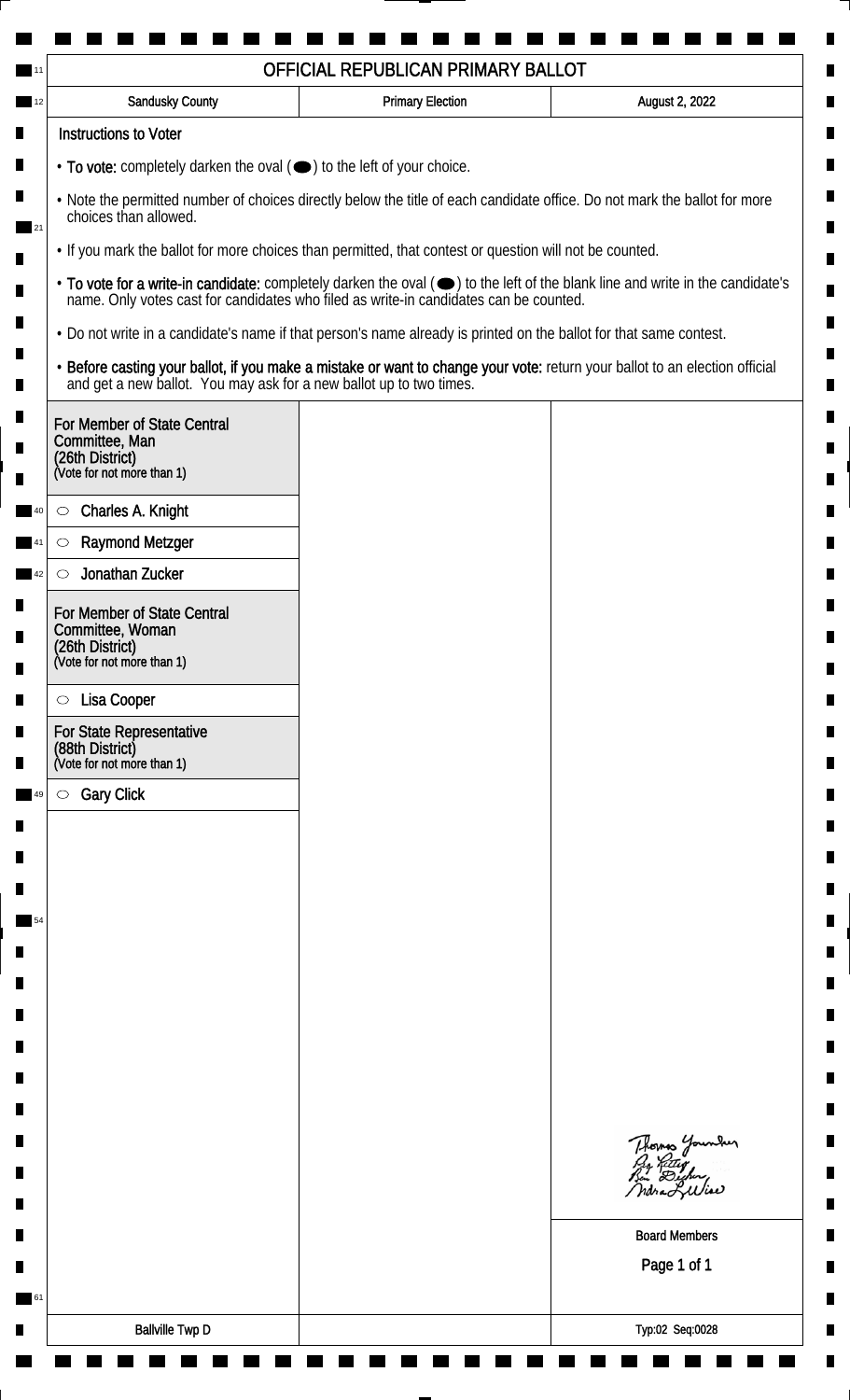|                                                                                                                                                    | OFFICIAL REPUBLICAN PRIMARY BALLOT                                                                                 |                                                                                                                               |  |  |
|----------------------------------------------------------------------------------------------------------------------------------------------------|--------------------------------------------------------------------------------------------------------------------|-------------------------------------------------------------------------------------------------------------------------------|--|--|
| <b>Sandusky County</b>                                                                                                                             | <b>Primary Election</b>                                                                                            | August 2, 2022                                                                                                                |  |  |
| <b>Instructions to Voter</b>                                                                                                                       |                                                                                                                    |                                                                                                                               |  |  |
| $\cdot$ To vote: completely darken the oval $(\bullet)$ to the left of your choice.                                                                |                                                                                                                    |                                                                                                                               |  |  |
| . Note the permitted number of choices directly below the title of each candidate office. Do not mark the ballot for more<br>choices than allowed. |                                                                                                                    |                                                                                                                               |  |  |
| . If you mark the ballot for more choices than permitted, that contest or question will not be counted.                                            |                                                                                                                    |                                                                                                                               |  |  |
|                                                                                                                                                    | name. Only votes cast for candidates who filed as write-in candidates can be counted.                              | • To vote for a write-in candidate: completely darken the oval (•) to the left of the blank line and write in the candidate's |  |  |
|                                                                                                                                                    | • Do not write in a candidate's name if that person's name already is printed on the ballot for that same contest. |                                                                                                                               |  |  |
| and get a new ballot. You may ask for a new ballot up to two times.                                                                                |                                                                                                                    | · Before casting your ballot, if you make a mistake or want to change your vote: return your ballot to an election official   |  |  |
| For Member of State Central<br>Committee, Man<br>(26th District)<br>(Vote for not more than 1)                                                     |                                                                                                                    |                                                                                                                               |  |  |
| <b>Raymond Metzger</b><br>$\circ$                                                                                                                  |                                                                                                                    |                                                                                                                               |  |  |
| Jonathan Zucker<br>$\circlearrowright$                                                                                                             |                                                                                                                    |                                                                                                                               |  |  |
| Charles A. Knight<br>$\circlearrowright$                                                                                                           |                                                                                                                    |                                                                                                                               |  |  |
| For Member of State Central<br>Committee, Woman<br>(26th District)<br>(Vote for not more than 1)                                                   |                                                                                                                    |                                                                                                                               |  |  |
| Lisa Cooper<br>$\circ$                                                                                                                             |                                                                                                                    |                                                                                                                               |  |  |
| <b>For State Representative</b>                                                                                                                    |                                                                                                                    |                                                                                                                               |  |  |
| (88th District)<br>(Vote for not more than 1)                                                                                                      |                                                                                                                    |                                                                                                                               |  |  |
| <b>Gary Click</b><br>$\circ$                                                                                                                       |                                                                                                                    |                                                                                                                               |  |  |
|                                                                                                                                                    |                                                                                                                    |                                                                                                                               |  |  |
|                                                                                                                                                    |                                                                                                                    |                                                                                                                               |  |  |
|                                                                                                                                                    |                                                                                                                    |                                                                                                                               |  |  |
|                                                                                                                                                    |                                                                                                                    |                                                                                                                               |  |  |
|                                                                                                                                                    |                                                                                                                    |                                                                                                                               |  |  |
|                                                                                                                                                    |                                                                                                                    |                                                                                                                               |  |  |
|                                                                                                                                                    |                                                                                                                    |                                                                                                                               |  |  |
|                                                                                                                                                    |                                                                                                                    |                                                                                                                               |  |  |
|                                                                                                                                                    |                                                                                                                    |                                                                                                                               |  |  |
|                                                                                                                                                    |                                                                                                                    | Thomas Younder<br>By Riting<br>But Digher,<br>ndra Liliae                                                                     |  |  |
|                                                                                                                                                    |                                                                                                                    | <b>Board Members</b>                                                                                                          |  |  |
|                                                                                                                                                    |                                                                                                                    | Page 1 of 1                                                                                                                   |  |  |
|                                                                                                                                                    |                                                                                                                    |                                                                                                                               |  |  |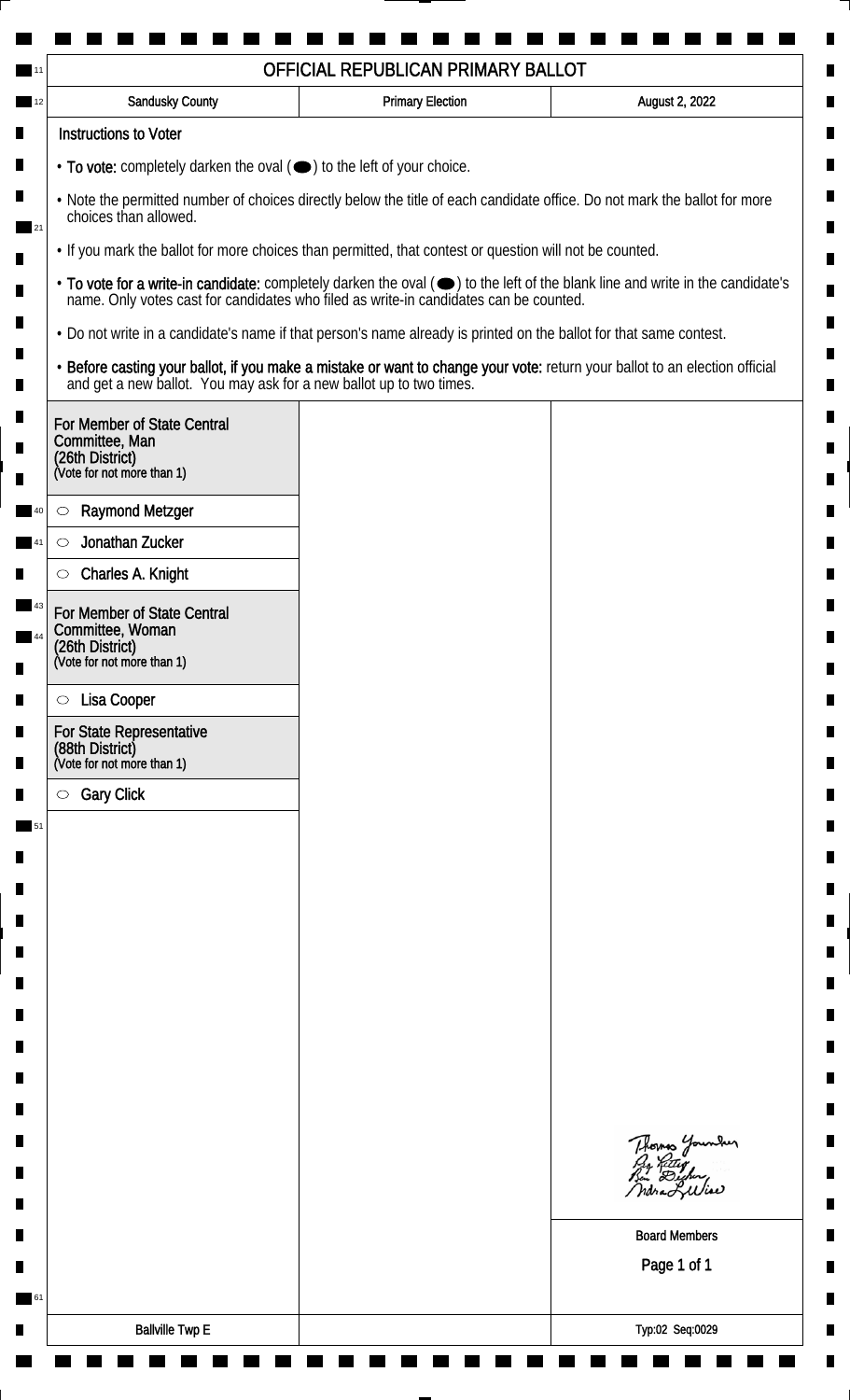|                                                                                                                                                          |                                                                                                                    | OFFICIAL REPUBLICAN PRIMARY BALLOT |                                                                                                                               |
|----------------------------------------------------------------------------------------------------------------------------------------------------------|--------------------------------------------------------------------------------------------------------------------|------------------------------------|-------------------------------------------------------------------------------------------------------------------------------|
|                                                                                                                                                          | Sandusky County                                                                                                    | <b>Primary Election</b>            | August 2, 2022                                                                                                                |
|                                                                                                                                                          | <b>Instructions to Voter</b>                                                                                       |                                    |                                                                                                                               |
|                                                                                                                                                          | $\cdot$ To vote: completely darken the oval $(\bullet)$ to the left of your choice.                                |                                    |                                                                                                                               |
| . Note the permitted number of choices directly below the title of each candidate office. Do not mark the ballot for more<br>choices than allowed.<br>21 |                                                                                                                    |                                    |                                                                                                                               |
|                                                                                                                                                          | . If you mark the ballot for more choices than permitted, that contest or question will not be counted.            |                                    |                                                                                                                               |
|                                                                                                                                                          | name. Only votes cast for candidates who filed as write-in candidates can be counted.                              |                                    | • To vote for a write-in candidate: completely darken the oval (•) to the left of the blank line and write in the candidate's |
|                                                                                                                                                          | . Do not write in a candidate's name if that person's name already is printed on the ballot for that same contest. |                                    |                                                                                                                               |
|                                                                                                                                                          | and get a new ballot. You may ask for a new ballot up to two times.                                                |                                    | · Before casting your ballot, if you make a mistake or want to change your vote: return your ballot to an election official   |
|                                                                                                                                                          | For Member of State Central<br>Committee, Man<br>(26th District)<br>(Vote for not more than 1)                     |                                    |                                                                                                                               |
|                                                                                                                                                          | Jonathan Zucker<br>$\circlearrowright$                                                                             |                                    |                                                                                                                               |
|                                                                                                                                                          | Charles A. Knight<br>$\circ$                                                                                       |                                    |                                                                                                                               |
|                                                                                                                                                          | <b>Raymond Metzger</b><br>$\circlearrowright$                                                                      |                                    |                                                                                                                               |
|                                                                                                                                                          | For Member of State Central<br>Committee, Woman<br>(26th District)<br>(Vote for not more than 1)                   |                                    |                                                                                                                               |
|                                                                                                                                                          | Lisa Cooper<br>$\circ$                                                                                             |                                    |                                                                                                                               |
|                                                                                                                                                          | For State Representative                                                                                           |                                    |                                                                                                                               |
|                                                                                                                                                          | (88th District)<br>(Vote for not more than 1)                                                                      |                                    |                                                                                                                               |
|                                                                                                                                                          | <b>Gary Click</b><br>$\circ$                                                                                       |                                    |                                                                                                                               |
|                                                                                                                                                          |                                                                                                                    |                                    |                                                                                                                               |
|                                                                                                                                                          |                                                                                                                    |                                    |                                                                                                                               |
|                                                                                                                                                          |                                                                                                                    |                                    |                                                                                                                               |
|                                                                                                                                                          |                                                                                                                    |                                    |                                                                                                                               |
|                                                                                                                                                          |                                                                                                                    |                                    |                                                                                                                               |
|                                                                                                                                                          |                                                                                                                    |                                    |                                                                                                                               |
|                                                                                                                                                          |                                                                                                                    |                                    |                                                                                                                               |
|                                                                                                                                                          |                                                                                                                    |                                    |                                                                                                                               |
|                                                                                                                                                          |                                                                                                                    |                                    |                                                                                                                               |
|                                                                                                                                                          |                                                                                                                    |                                    |                                                                                                                               |
|                                                                                                                                                          |                                                                                                                    |                                    | Thomas Younder<br>By Reter<br>By Digher<br>Mora Lilliae                                                                       |
|                                                                                                                                                          |                                                                                                                    |                                    | <b>Board Members</b>                                                                                                          |
|                                                                                                                                                          |                                                                                                                    |                                    | Page 1 of 1                                                                                                                   |
| $\blacksquare$ 61                                                                                                                                        |                                                                                                                    |                                    |                                                                                                                               |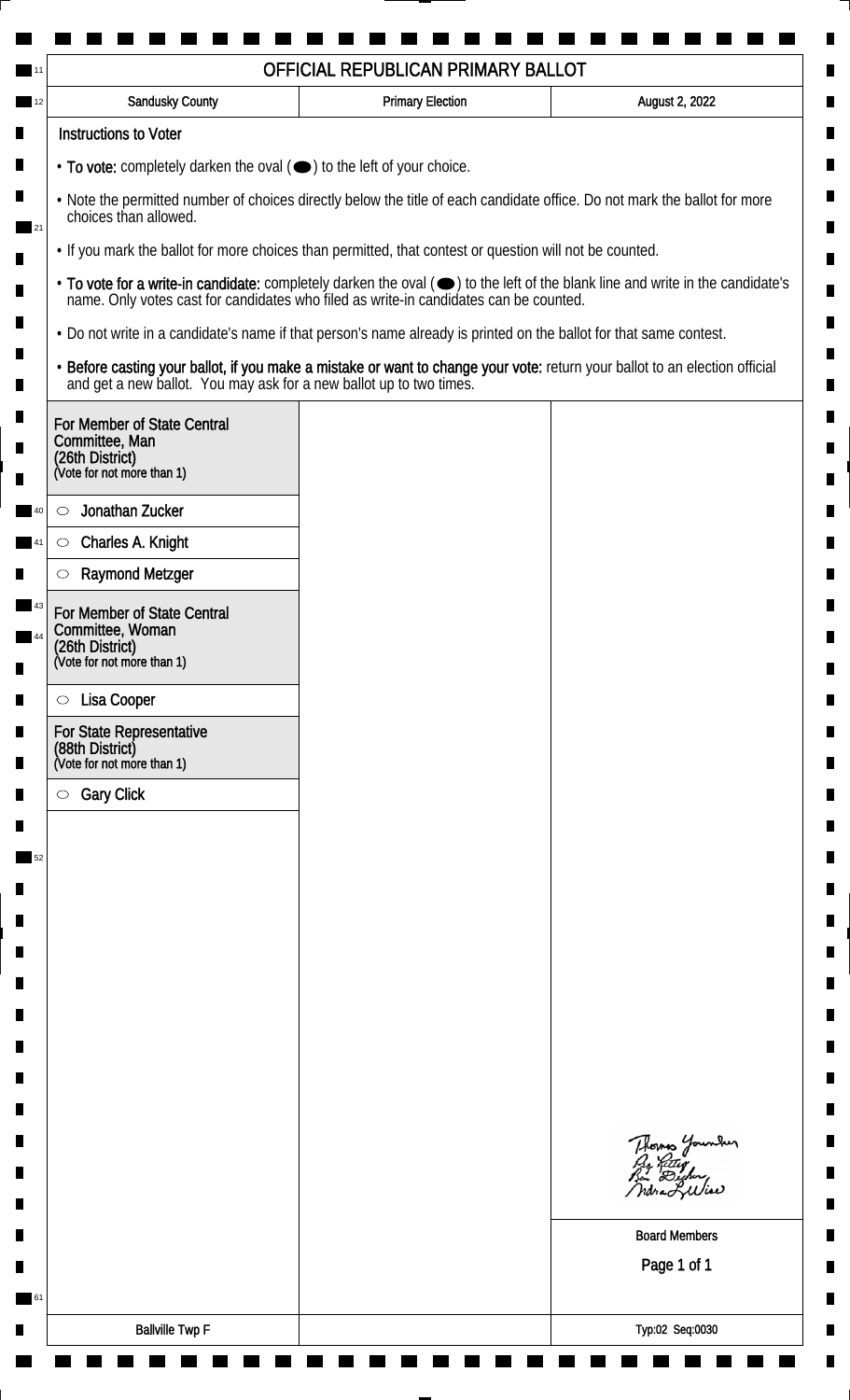| OFFICIAL REPUBLICAN PRIMARY BALLOT                                                                                                                       |                                                                                                                    |                         |                                                                                                                                                                                                                                |  |
|----------------------------------------------------------------------------------------------------------------------------------------------------------|--------------------------------------------------------------------------------------------------------------------|-------------------------|--------------------------------------------------------------------------------------------------------------------------------------------------------------------------------------------------------------------------------|--|
|                                                                                                                                                          | <b>Sandusky County</b>                                                                                             | <b>Primary Election</b> | August 2, 2022                                                                                                                                                                                                                 |  |
|                                                                                                                                                          | <b>Instructions to Voter</b>                                                                                       |                         |                                                                                                                                                                                                                                |  |
| • To vote: completely darken the oval (•) to the left of your choice.                                                                                    |                                                                                                                    |                         |                                                                                                                                                                                                                                |  |
| . Note the permitted number of choices directly below the title of each candidate office. Do not mark the ballot for more<br>choices than allowed.<br>21 |                                                                                                                    |                         |                                                                                                                                                                                                                                |  |
|                                                                                                                                                          | . If you mark the ballot for more choices than permitted, that contest or question will not be counted.            |                         |                                                                                                                                                                                                                                |  |
|                                                                                                                                                          |                                                                                                                    |                         | • To vote for a write-in candidate: completely darken the oval ( $\bigcirc$ ) to the left of the blank line and write in the candidate's name. Only votes cast for candidates who filed as write-in candidates can be counted. |  |
|                                                                                                                                                          | . Do not write in a candidate's name if that person's name already is printed on the ballot for that same contest. |                         |                                                                                                                                                                                                                                |  |
|                                                                                                                                                          | and get a new ballot. You may ask for a new ballot up to two times.                                                |                         | · Before casting your ballot, if you make a mistake or want to change your vote: return your ballot to an election official                                                                                                    |  |
|                                                                                                                                                          | For Member of State Central<br>Committee, Man<br>(26th District)<br>(Vote for not more than 1)                     |                         |                                                                                                                                                                                                                                |  |
|                                                                                                                                                          | Charles A. Knight<br>$\circ$                                                                                       |                         |                                                                                                                                                                                                                                |  |
|                                                                                                                                                          | <b>Raymond Metzger</b><br>$\circ$                                                                                  |                         |                                                                                                                                                                                                                                |  |
|                                                                                                                                                          | Jonathan Zucker<br>$\circlearrowright$                                                                             |                         |                                                                                                                                                                                                                                |  |
|                                                                                                                                                          | For Member of State Central<br>Committee, Woman                                                                    |                         |                                                                                                                                                                                                                                |  |
|                                                                                                                                                          | (26th District)<br>(Vote for not more than 1)                                                                      |                         |                                                                                                                                                                                                                                |  |
|                                                                                                                                                          | Lisa Cooper<br>$\circ$                                                                                             |                         |                                                                                                                                                                                                                                |  |
|                                                                                                                                                          | <b>For State Representative</b><br>(88th District)<br>(Vote for not more than 1)                                   |                         |                                                                                                                                                                                                                                |  |
|                                                                                                                                                          | <b>Gary Click</b><br>$\circ$                                                                                       |                         |                                                                                                                                                                                                                                |  |
|                                                                                                                                                          |                                                                                                                    |                         |                                                                                                                                                                                                                                |  |
|                                                                                                                                                          |                                                                                                                    |                         |                                                                                                                                                                                                                                |  |
| 53                                                                                                                                                       |                                                                                                                    |                         |                                                                                                                                                                                                                                |  |
|                                                                                                                                                          |                                                                                                                    |                         |                                                                                                                                                                                                                                |  |
|                                                                                                                                                          |                                                                                                                    |                         |                                                                                                                                                                                                                                |  |
|                                                                                                                                                          |                                                                                                                    |                         |                                                                                                                                                                                                                                |  |
|                                                                                                                                                          |                                                                                                                    |                         |                                                                                                                                                                                                                                |  |
|                                                                                                                                                          |                                                                                                                    |                         |                                                                                                                                                                                                                                |  |
|                                                                                                                                                          |                                                                                                                    |                         |                                                                                                                                                                                                                                |  |
|                                                                                                                                                          |                                                                                                                    |                         |                                                                                                                                                                                                                                |  |
|                                                                                                                                                          |                                                                                                                    |                         | Thomas Younder<br>ndra Liliar                                                                                                                                                                                                  |  |
|                                                                                                                                                          |                                                                                                                    |                         |                                                                                                                                                                                                                                |  |
| 61                                                                                                                                                       |                                                                                                                    |                         | <b>Board Members</b><br>Page 1 of 1                                                                                                                                                                                            |  |
|                                                                                                                                                          |                                                                                                                    |                         |                                                                                                                                                                                                                                |  |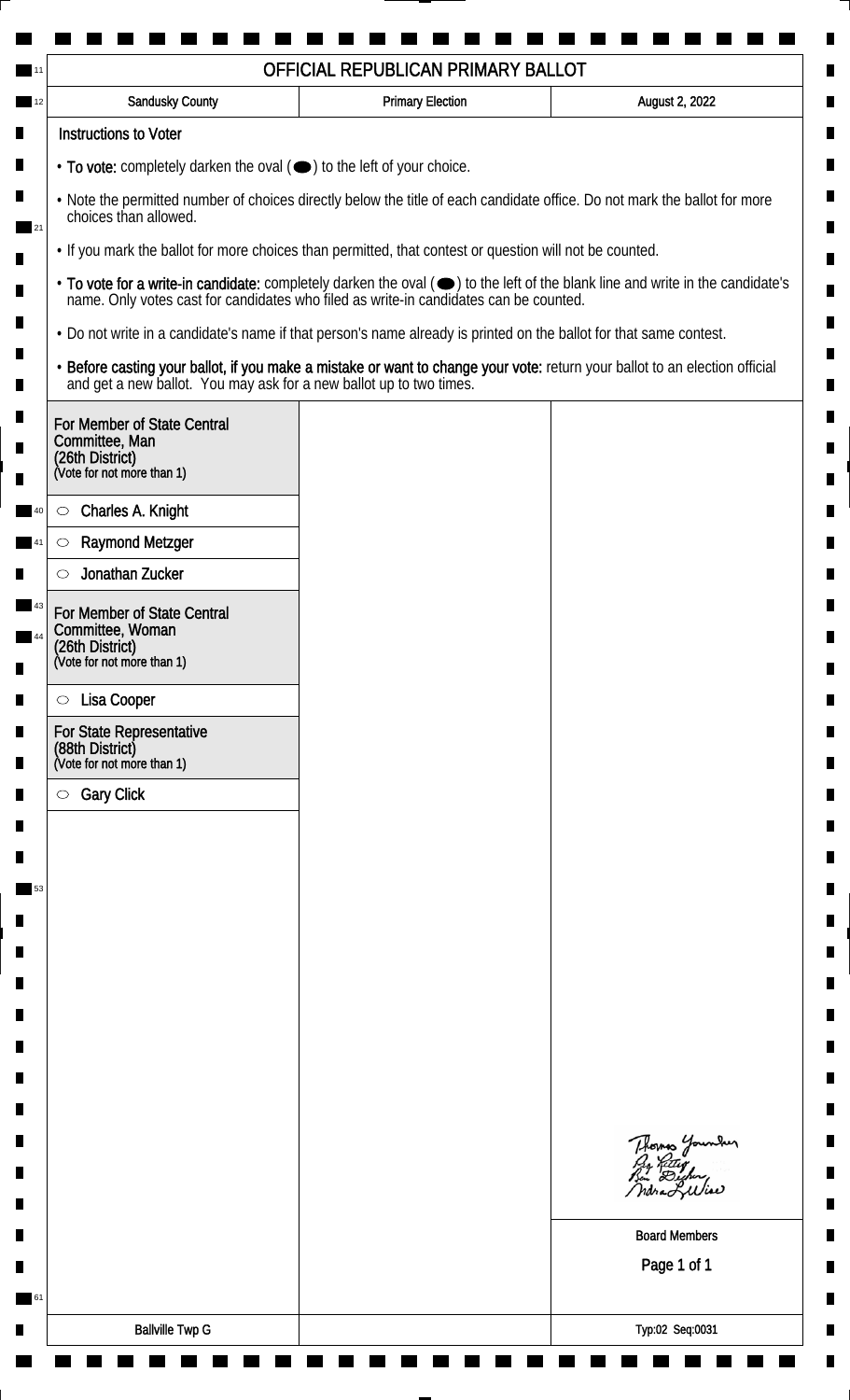| Sandusky County                                                                                                                                    | <b>Primary Election</b> | August 2, 2022                                                                                                                |  |
|----------------------------------------------------------------------------------------------------------------------------------------------------|-------------------------|-------------------------------------------------------------------------------------------------------------------------------|--|
| <b>Instructions to Voter</b>                                                                                                                       |                         |                                                                                                                               |  |
| $\cdot$ To vote: completely darken the oval $(\bullet)$ to the left of your choice.                                                                |                         |                                                                                                                               |  |
| . Note the permitted number of choices directly below the title of each candidate office. Do not mark the ballot for more<br>choices than allowed. |                         |                                                                                                                               |  |
| 21<br>. If you mark the ballot for more choices than permitted, that contest or question will not be counted.                                      |                         |                                                                                                                               |  |
| name. Only votes cast for candidates who filed as write-in candidates can be counted.                                                              |                         | • To vote for a write-in candidate: completely darken the oval (•) to the left of the blank line and write in the candidate's |  |
| . Do not write in a candidate's name if that person's name already is printed on the ballot for that same contest.                                 |                         |                                                                                                                               |  |
| and get a new ballot. You may ask for a new ballot up to two times.                                                                                |                         | · Before casting your ballot, if you make a mistake or want to change your vote: return your ballot to an election official   |  |
| For Member of State Central<br>Committee, Man<br>(26th District)<br>(Vote for not more than 1)                                                     |                         |                                                                                                                               |  |
| <b>Raymond Metzger</b><br>$\circlearrowright$                                                                                                      |                         |                                                                                                                               |  |
| Jonathan Zucker<br>$\circlearrowright$                                                                                                             |                         |                                                                                                                               |  |
| Charles A. Knight<br>$\bigcirc$                                                                                                                    |                         |                                                                                                                               |  |
| For Member of State Central<br>Committee, Woman<br>(26th District)<br>(Vote for not more than 1)                                                   |                         |                                                                                                                               |  |
| Lisa Cooper<br>$\circ$                                                                                                                             |                         |                                                                                                                               |  |
| For State Representative<br>(88th District)<br>(Vote for not more than 1)                                                                          |                         |                                                                                                                               |  |
| <b>Gary Click</b><br>$\circ$                                                                                                                       |                         |                                                                                                                               |  |
|                                                                                                                                                    |                         |                                                                                                                               |  |
|                                                                                                                                                    |                         |                                                                                                                               |  |
|                                                                                                                                                    |                         |                                                                                                                               |  |
|                                                                                                                                                    |                         |                                                                                                                               |  |
|                                                                                                                                                    |                         |                                                                                                                               |  |
|                                                                                                                                                    |                         |                                                                                                                               |  |
|                                                                                                                                                    |                         |                                                                                                                               |  |
|                                                                                                                                                    |                         |                                                                                                                               |  |
|                                                                                                                                                    |                         |                                                                                                                               |  |
|                                                                                                                                                    |                         | Thomas Younder<br>By Riting<br>Bin Dicher,<br>ndra Liliae                                                                     |  |
|                                                                                                                                                    |                         | <b>Board Members</b>                                                                                                          |  |
|                                                                                                                                                    |                         | Page 1 of 1                                                                                                                   |  |
|                                                                                                                                                    |                         |                                                                                                                               |  |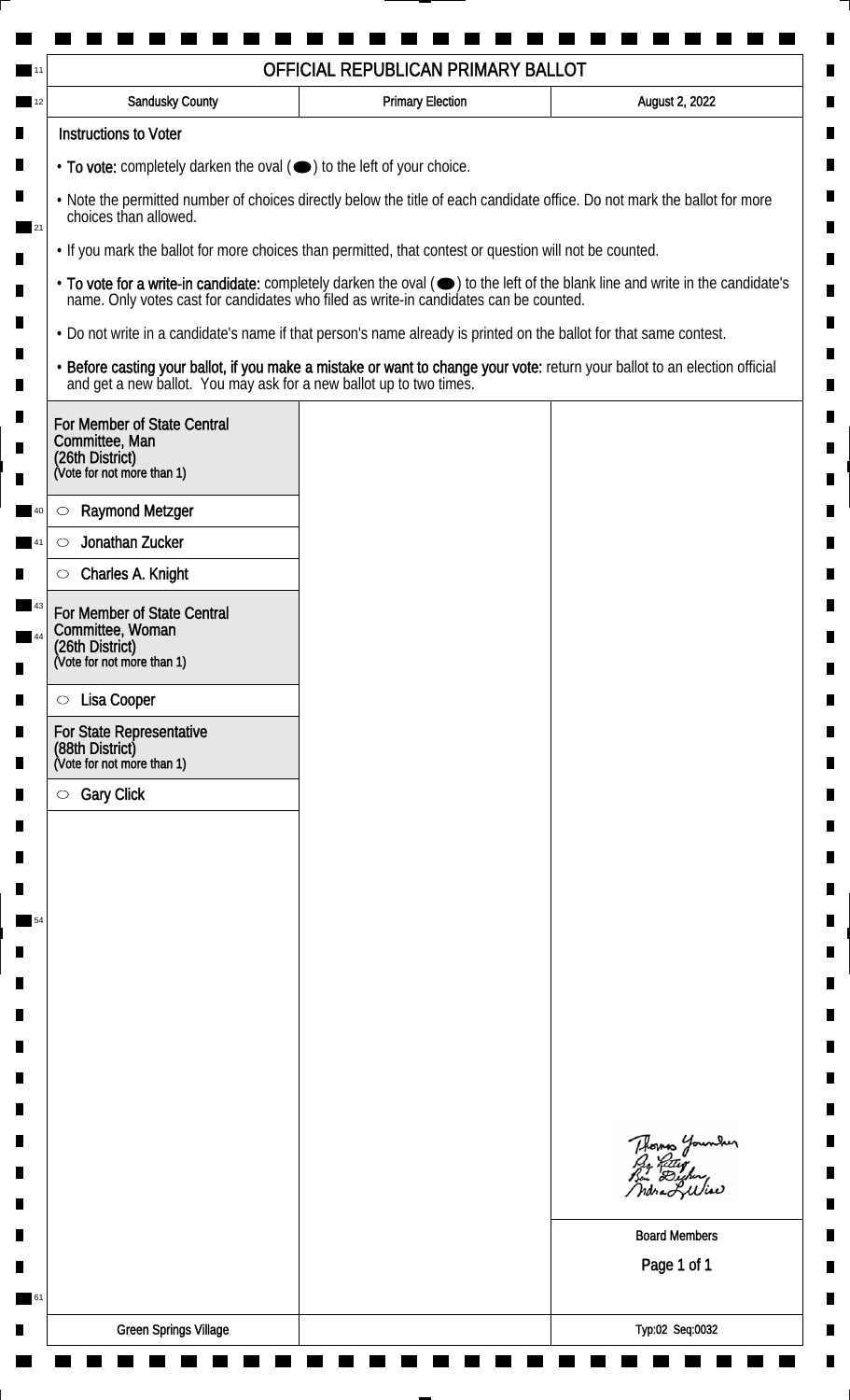| OFFICIAL REPUBLICAN PRIMARY BALLOT                                                                                                                       |                                                                                                                                                                                                    |                         |                                                                                                                               |
|----------------------------------------------------------------------------------------------------------------------------------------------------------|----------------------------------------------------------------------------------------------------------------------------------------------------------------------------------------------------|-------------------------|-------------------------------------------------------------------------------------------------------------------------------|
|                                                                                                                                                          | <b>Sandusky County</b>                                                                                                                                                                             | <b>Primary Election</b> | August 2, 2022                                                                                                                |
|                                                                                                                                                          | <b>Instructions to Voter</b>                                                                                                                                                                       |                         |                                                                                                                               |
|                                                                                                                                                          | • To vote: completely darken the oval (•) to the left of your choice.                                                                                                                              |                         |                                                                                                                               |
| . Note the permitted number of choices directly below the title of each candidate office. Do not mark the ballot for more<br>choices than allowed.<br>21 |                                                                                                                                                                                                    |                         |                                                                                                                               |
|                                                                                                                                                          | . If you mark the ballot for more choices than permitted, that contest or question will not be counted.                                                                                            |                         |                                                                                                                               |
|                                                                                                                                                          | name. Only votes cast for candidates who filed as write-in candidates can be counted.                                                                                                              |                         | • To vote for a write-in candidate: completely darken the oval (•) to the left of the blank line and write in the candidate's |
|                                                                                                                                                          | . Do not write in a candidate's name if that person's name already is printed on the ballot for that same contest.                                                                                 |                         |                                                                                                                               |
|                                                                                                                                                          | · Before casting your ballot, if you make a mistake or want to change your vote: return your ballot to an election official<br>and get a new ballot. You may ask for a new ballot up to two times. |                         |                                                                                                                               |
|                                                                                                                                                          | For Member of State Central<br>Committee, Man<br>(26th District)<br>(Vote for not more than 1)                                                                                                     |                         |                                                                                                                               |
|                                                                                                                                                          | Jonathan Zucker<br>$\circlearrowright$                                                                                                                                                             |                         |                                                                                                                               |
|                                                                                                                                                          | Charles A. Knight<br>$\circ$                                                                                                                                                                       |                         |                                                                                                                               |
|                                                                                                                                                          | <b>Raymond Metzger</b><br>$\circlearrowright$                                                                                                                                                      |                         |                                                                                                                               |
|                                                                                                                                                          | For Member of State Central<br>Committee, Woman<br>(26th District)<br>(Vote for not more than 1)                                                                                                   |                         |                                                                                                                               |
|                                                                                                                                                          |                                                                                                                                                                                                    |                         |                                                                                                                               |
|                                                                                                                                                          | Lisa Cooper<br>$\circ$                                                                                                                                                                             |                         |                                                                                                                               |
|                                                                                                                                                          | <b>For State Representative</b><br>(88th District)<br>(Vote for not more than 1)                                                                                                                   |                         |                                                                                                                               |
|                                                                                                                                                          | <b>Gary Click</b><br>$\circ$                                                                                                                                                                       |                         |                                                                                                                               |
|                                                                                                                                                          |                                                                                                                                                                                                    |                         |                                                                                                                               |
|                                                                                                                                                          |                                                                                                                                                                                                    |                         |                                                                                                                               |
|                                                                                                                                                          |                                                                                                                                                                                                    |                         |                                                                                                                               |
|                                                                                                                                                          |                                                                                                                                                                                                    |                         |                                                                                                                               |
|                                                                                                                                                          |                                                                                                                                                                                                    |                         |                                                                                                                               |
|                                                                                                                                                          |                                                                                                                                                                                                    |                         |                                                                                                                               |
|                                                                                                                                                          |                                                                                                                                                                                                    |                         |                                                                                                                               |
|                                                                                                                                                          |                                                                                                                                                                                                    |                         |                                                                                                                               |
|                                                                                                                                                          |                                                                                                                                                                                                    |                         |                                                                                                                               |
|                                                                                                                                                          |                                                                                                                                                                                                    |                         |                                                                                                                               |
|                                                                                                                                                          |                                                                                                                                                                                                    |                         | Thomas Younder<br>By Riting<br>But Digher,<br>ndra Liliar                                                                     |
|                                                                                                                                                          |                                                                                                                                                                                                    |                         | <b>Board Members</b>                                                                                                          |
|                                                                                                                                                          |                                                                                                                                                                                                    |                         | Page 1 of 1                                                                                                                   |
|                                                                                                                                                          |                                                                                                                                                                                                    |                         |                                                                                                                               |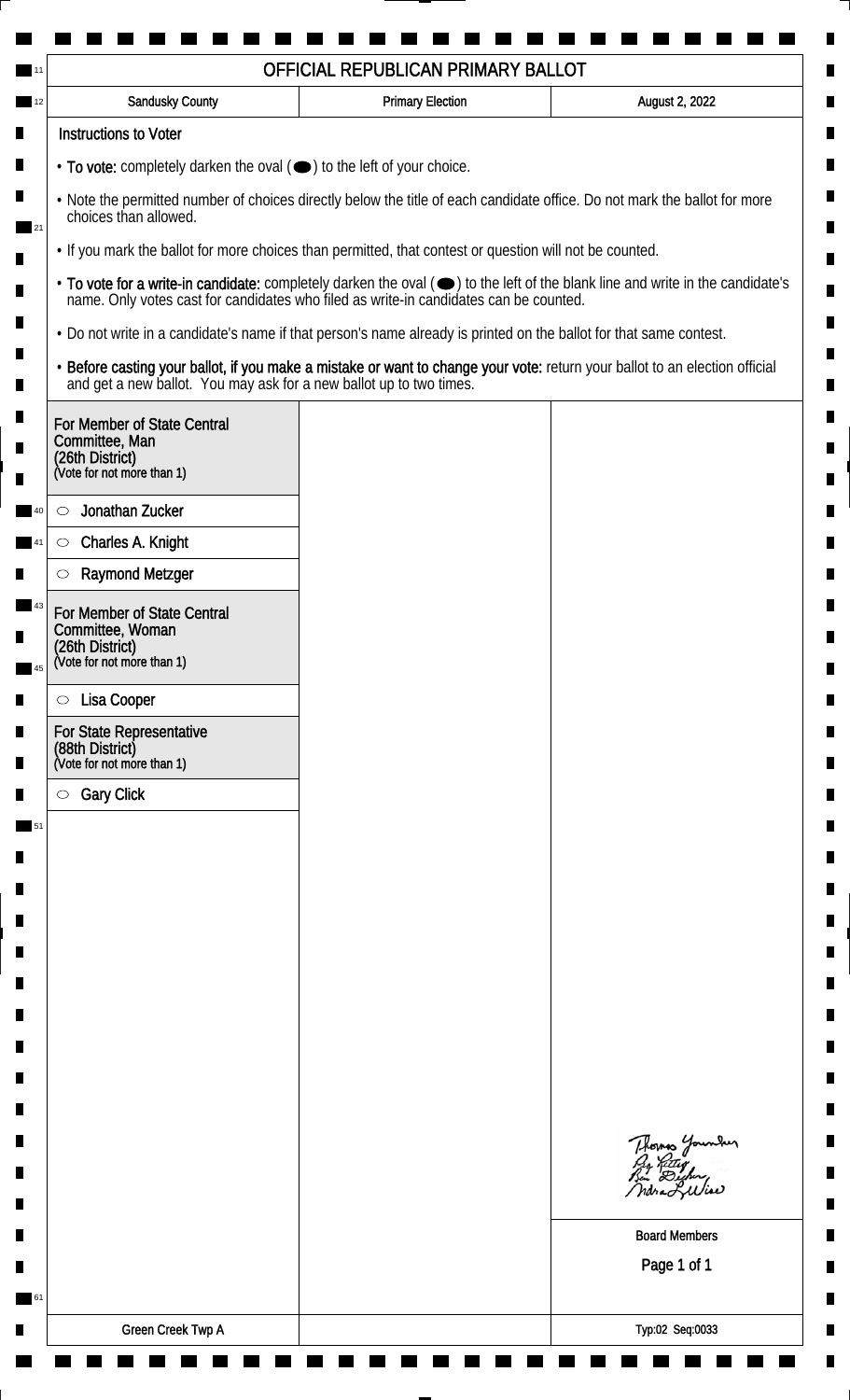| OFFICIAL REPUBLICAN PRIMARY BALLOT                                                                                                                                                                                                        |                                                                                                                    |                                                                                                                                                                                                                                |  |                                                                                                               |
|-------------------------------------------------------------------------------------------------------------------------------------------------------------------------------------------------------------------------------------------|--------------------------------------------------------------------------------------------------------------------|--------------------------------------------------------------------------------------------------------------------------------------------------------------------------------------------------------------------------------|--|---------------------------------------------------------------------------------------------------------------|
| <b>Sandusky County</b>                                                                                                                                                                                                                    | <b>Primary Election</b>                                                                                            | August 2, 2022                                                                                                                                                                                                                 |  |                                                                                                               |
| <b>Instructions to Voter</b>                                                                                                                                                                                                              |                                                                                                                    |                                                                                                                                                                                                                                |  |                                                                                                               |
| $\cdot$ To vote: completely darken the oval $(\bullet)$ to the left of your choice.<br>. Note the permitted number of choices directly below the title of each candidate office. Do not mark the ballot for more<br>choices than allowed. |                                                                                                                    |                                                                                                                                                                                                                                |  |                                                                                                               |
|                                                                                                                                                                                                                                           |                                                                                                                    |                                                                                                                                                                                                                                |  | 21<br>. If you mark the ballot for more choices than permitted, that contest or question will not be counted. |
|                                                                                                                                                                                                                                           |                                                                                                                    | • To vote for a write-in candidate: completely darken the oval ( $\bigcirc$ ) to the left of the blank line and write in the candidate's name. Only votes cast for candidates who filed as write-in candidates can be counted. |  |                                                                                                               |
|                                                                                                                                                                                                                                           | . Do not write in a candidate's name if that person's name already is printed on the ballot for that same contest. |                                                                                                                                                                                                                                |  |                                                                                                               |
| and get a new ballot. You may ask for a new ballot up to two times.                                                                                                                                                                       |                                                                                                                    | · Before casting your ballot, if you make a mistake or want to change your vote: return your ballot to an election official                                                                                                    |  |                                                                                                               |
| For Member of State Central                                                                                                                                                                                                               |                                                                                                                    |                                                                                                                                                                                                                                |  |                                                                                                               |
| Committee, Man<br>(26th District)                                                                                                                                                                                                         |                                                                                                                    |                                                                                                                                                                                                                                |  |                                                                                                               |
| (Vote for not more than 1)                                                                                                                                                                                                                |                                                                                                                    |                                                                                                                                                                                                                                |  |                                                                                                               |
| Charles A. Knight<br>$\circlearrowright$                                                                                                                                                                                                  |                                                                                                                    |                                                                                                                                                                                                                                |  |                                                                                                               |
| <b>Raymond Metzger</b><br>$\bigcirc$                                                                                                                                                                                                      |                                                                                                                    |                                                                                                                                                                                                                                |  |                                                                                                               |
| Jonathan Zucker<br>$\circlearrowright$                                                                                                                                                                                                    |                                                                                                                    |                                                                                                                                                                                                                                |  |                                                                                                               |
| For Member of State Central                                                                                                                                                                                                               |                                                                                                                    |                                                                                                                                                                                                                                |  |                                                                                                               |
| Committee, Woman                                                                                                                                                                                                                          |                                                                                                                    |                                                                                                                                                                                                                                |  |                                                                                                               |
| (26th District)<br>(Vote for not more than 1)                                                                                                                                                                                             |                                                                                                                    |                                                                                                                                                                                                                                |  |                                                                                                               |
| Lisa Cooper<br>$\circ$                                                                                                                                                                                                                    |                                                                                                                    |                                                                                                                                                                                                                                |  |                                                                                                               |
| For State Representative                                                                                                                                                                                                                  |                                                                                                                    |                                                                                                                                                                                                                                |  |                                                                                                               |
| (88th District)<br>(Vote for not more than 1)                                                                                                                                                                                             |                                                                                                                    |                                                                                                                                                                                                                                |  |                                                                                                               |
| <b>Gary Click</b><br>$\circ$                                                                                                                                                                                                              |                                                                                                                    |                                                                                                                                                                                                                                |  |                                                                                                               |
|                                                                                                                                                                                                                                           |                                                                                                                    |                                                                                                                                                                                                                                |  |                                                                                                               |
|                                                                                                                                                                                                                                           |                                                                                                                    |                                                                                                                                                                                                                                |  |                                                                                                               |
|                                                                                                                                                                                                                                           |                                                                                                                    |                                                                                                                                                                                                                                |  |                                                                                                               |
|                                                                                                                                                                                                                                           |                                                                                                                    |                                                                                                                                                                                                                                |  |                                                                                                               |
|                                                                                                                                                                                                                                           |                                                                                                                    |                                                                                                                                                                                                                                |  |                                                                                                               |
|                                                                                                                                                                                                                                           |                                                                                                                    |                                                                                                                                                                                                                                |  |                                                                                                               |
|                                                                                                                                                                                                                                           |                                                                                                                    |                                                                                                                                                                                                                                |  |                                                                                                               |
|                                                                                                                                                                                                                                           |                                                                                                                    |                                                                                                                                                                                                                                |  |                                                                                                               |
|                                                                                                                                                                                                                                           |                                                                                                                    |                                                                                                                                                                                                                                |  |                                                                                                               |
|                                                                                                                                                                                                                                           |                                                                                                                    |                                                                                                                                                                                                                                |  |                                                                                                               |
|                                                                                                                                                                                                                                           |                                                                                                                    |                                                                                                                                                                                                                                |  |                                                                                                               |
|                                                                                                                                                                                                                                           |                                                                                                                    | Thomas Younder                                                                                                                                                                                                                 |  |                                                                                                               |
|                                                                                                                                                                                                                                           |                                                                                                                    |                                                                                                                                                                                                                                |  |                                                                                                               |
|                                                                                                                                                                                                                                           |                                                                                                                    | <b>Board Members</b>                                                                                                                                                                                                           |  |                                                                                                               |
|                                                                                                                                                                                                                                           |                                                                                                                    | Page 1 of 1                                                                                                                                                                                                                    |  |                                                                                                               |
|                                                                                                                                                                                                                                           |                                                                                                                    |                                                                                                                                                                                                                                |  |                                                                                                               |
|                                                                                                                                                                                                                                           |                                                                                                                    |                                                                                                                                                                                                                                |  |                                                                                                               |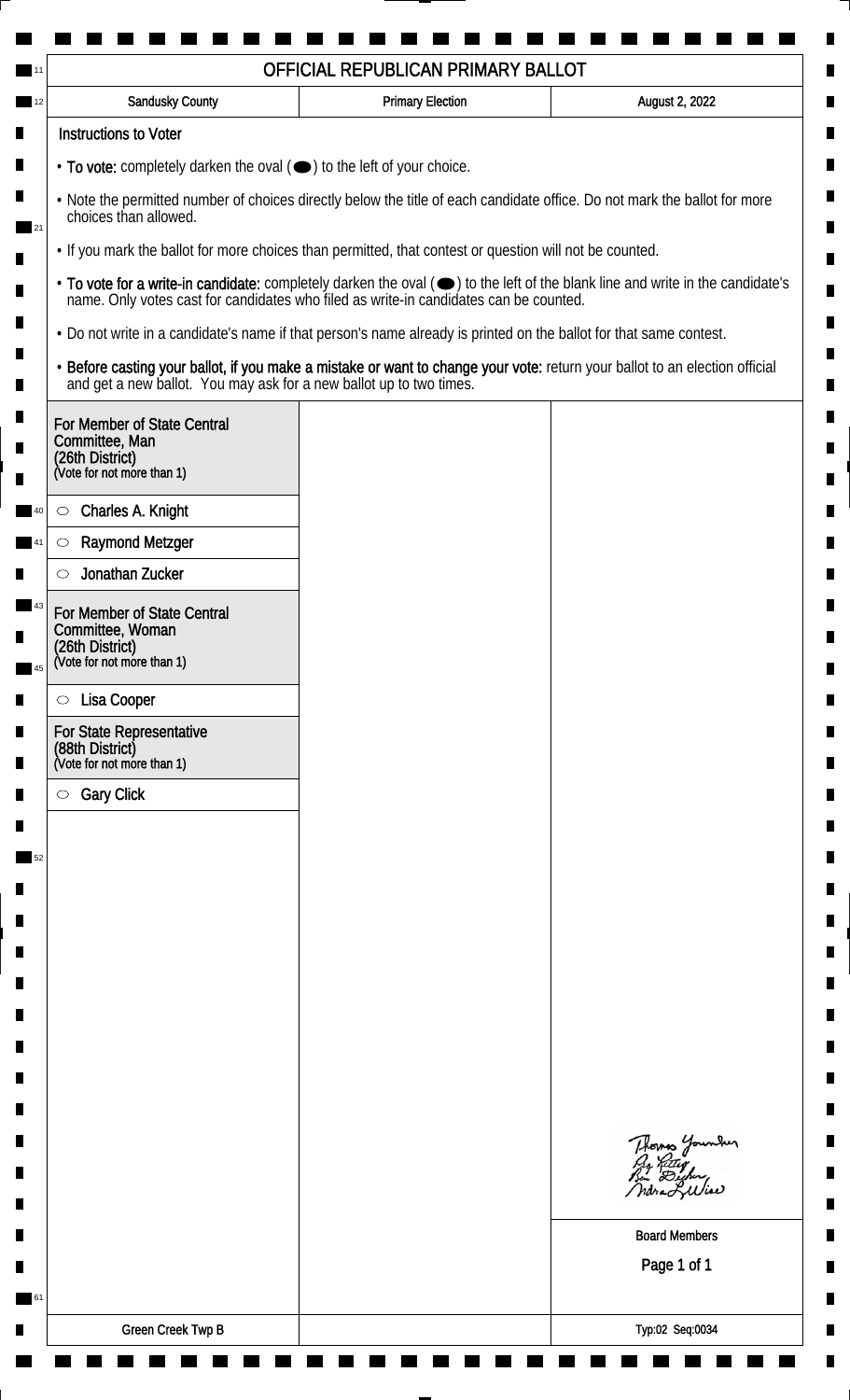|                                                                                                                                                                                                                                                                          |  | OFFICIAL REPUBLICAN PRIMARY BALLOT                                                                                                                                                                 |                                                                                                                               |
|--------------------------------------------------------------------------------------------------------------------------------------------------------------------------------------------------------------------------------------------------------------------------|--|----------------------------------------------------------------------------------------------------------------------------------------------------------------------------------------------------|-------------------------------------------------------------------------------------------------------------------------------|
| <b>Sandusky County</b>                                                                                                                                                                                                                                                   |  | <b>Primary Election</b>                                                                                                                                                                            | August 2, 2022                                                                                                                |
| <b>Instructions to Voter</b>                                                                                                                                                                                                                                             |  |                                                                                                                                                                                                    |                                                                                                                               |
|                                                                                                                                                                                                                                                                          |  | • To vote: completely darken the oval (•) to the left of your choice.                                                                                                                              |                                                                                                                               |
| п<br>. Note the permitted number of choices directly below the title of each candidate office. Do not mark the ballot for more<br>choices than allowed.<br>21<br>. If you mark the ballot for more choices than permitted, that contest or question will not be counted. |  |                                                                                                                                                                                                    |                                                                                                                               |
|                                                                                                                                                                                                                                                                          |  |                                                                                                                                                                                                    |                                                                                                                               |
|                                                                                                                                                                                                                                                                          |  | name. Only votes cast for candidates who filed as write-in candidates can be counted.                                                                                                              | • To vote for a write-in candidate: completely darken the oval (•) to the left of the blank line and write in the candidate's |
|                                                                                                                                                                                                                                                                          |  | . Do not write in a candidate's name if that person's name already is printed on the ballot for that same contest.                                                                                 |                                                                                                                               |
|                                                                                                                                                                                                                                                                          |  | · Before casting your ballot, if you make a mistake or want to change your vote: return your ballot to an election official<br>and get a new ballot. You may ask for a new ballot up to two times. |                                                                                                                               |
| For Member of State Central<br>Committee, Man<br>(26th District)<br>(Vote for not more than 1)                                                                                                                                                                           |  |                                                                                                                                                                                                    |                                                                                                                               |
| <b>Raymond Metzger</b><br>$\circlearrowright$                                                                                                                                                                                                                            |  |                                                                                                                                                                                                    |                                                                                                                               |
| Jonathan Zucker<br>$\circlearrowright$                                                                                                                                                                                                                                   |  |                                                                                                                                                                                                    |                                                                                                                               |
| Charles A. Knight<br>$\circlearrowright$                                                                                                                                                                                                                                 |  |                                                                                                                                                                                                    |                                                                                                                               |
| For Member of State Central<br>Committee, Woman<br>(26th District)<br>(Vote for not more than 1)                                                                                                                                                                         |  |                                                                                                                                                                                                    |                                                                                                                               |
| Lisa Cooper<br>$\circ$                                                                                                                                                                                                                                                   |  |                                                                                                                                                                                                    |                                                                                                                               |
| <b>For State Representative</b><br>(88th District)                                                                                                                                                                                                                       |  |                                                                                                                                                                                                    |                                                                                                                               |
| (Vote for not more than 1)<br><b>Gary Click</b><br>$\circ$                                                                                                                                                                                                               |  |                                                                                                                                                                                                    |                                                                                                                               |
|                                                                                                                                                                                                                                                                          |  |                                                                                                                                                                                                    |                                                                                                                               |
|                                                                                                                                                                                                                                                                          |  |                                                                                                                                                                                                    |                                                                                                                               |
|                                                                                                                                                                                                                                                                          |  |                                                                                                                                                                                                    |                                                                                                                               |
|                                                                                                                                                                                                                                                                          |  |                                                                                                                                                                                                    |                                                                                                                               |
|                                                                                                                                                                                                                                                                          |  |                                                                                                                                                                                                    |                                                                                                                               |
|                                                                                                                                                                                                                                                                          |  |                                                                                                                                                                                                    |                                                                                                                               |
|                                                                                                                                                                                                                                                                          |  |                                                                                                                                                                                                    |                                                                                                                               |
|                                                                                                                                                                                                                                                                          |  |                                                                                                                                                                                                    |                                                                                                                               |
|                                                                                                                                                                                                                                                                          |  |                                                                                                                                                                                                    |                                                                                                                               |
|                                                                                                                                                                                                                                                                          |  |                                                                                                                                                                                                    |                                                                                                                               |
|                                                                                                                                                                                                                                                                          |  |                                                                                                                                                                                                    | Thomas Younder<br>ndraLuliae                                                                                                  |
|                                                                                                                                                                                                                                                                          |  |                                                                                                                                                                                                    | <b>Board Members</b>                                                                                                          |
|                                                                                                                                                                                                                                                                          |  |                                                                                                                                                                                                    | Page 1 of 1                                                                                                                   |
| Green Creek Twp C                                                                                                                                                                                                                                                        |  |                                                                                                                                                                                                    | Typ:02 Seq:0035                                                                                                               |
|                                                                                                                                                                                                                                                                          |  |                                                                                                                                                                                                    |                                                                                                                               |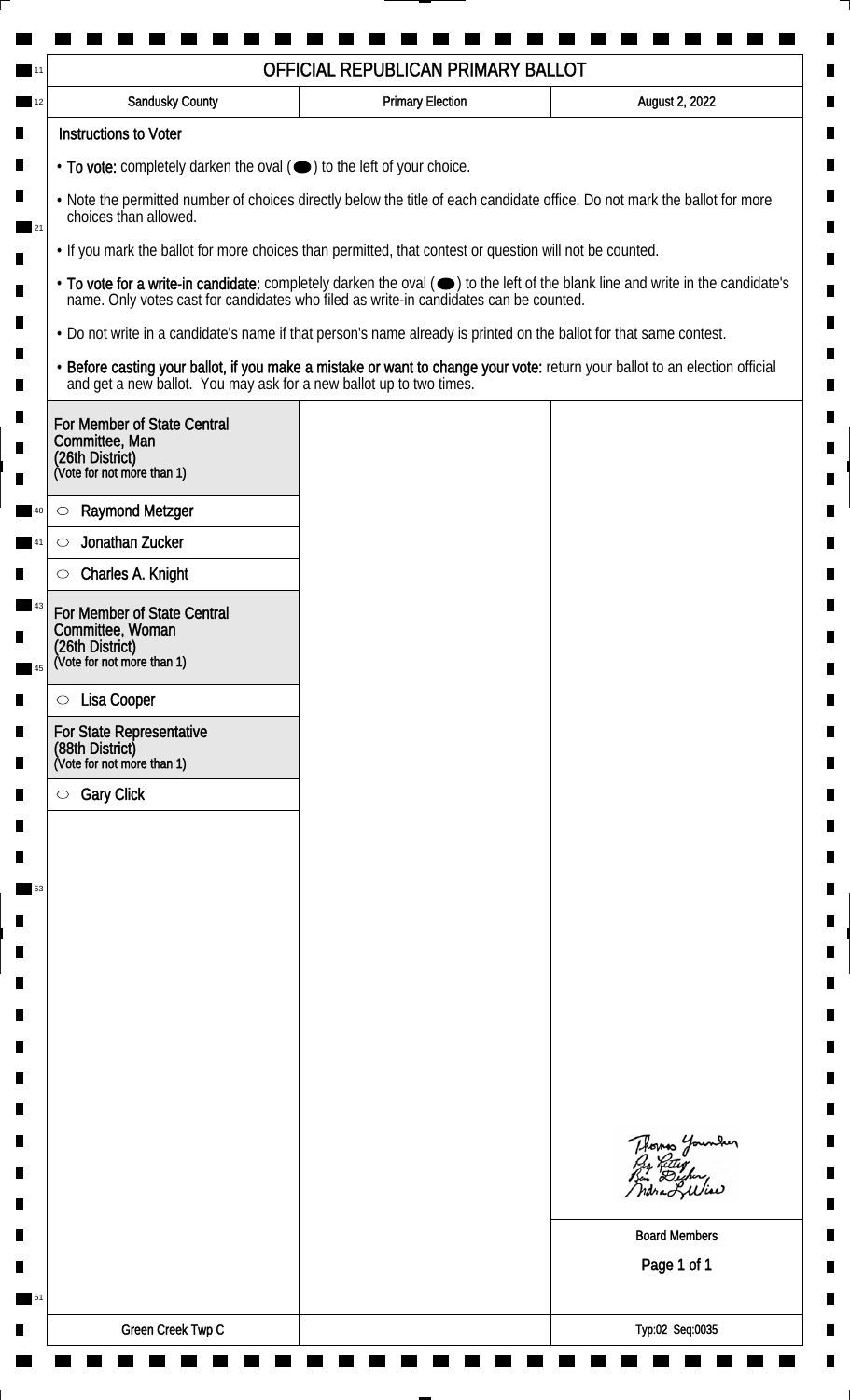|                                                                                                                                                               |                                                                                                                    | OFFICIAL REPUBLICAN PRIMARY BALLOT |                                                                                                                               |
|---------------------------------------------------------------------------------------------------------------------------------------------------------------|--------------------------------------------------------------------------------------------------------------------|------------------------------------|-------------------------------------------------------------------------------------------------------------------------------|
| 12                                                                                                                                                            | Sandusky County                                                                                                    | <b>Primary Election</b>            | August 2, 2022                                                                                                                |
|                                                                                                                                                               | <b>Instructions to Voter</b>                                                                                       |                                    |                                                                                                                               |
|                                                                                                                                                               | $\cdot$ To vote: completely darken the oval ( $\bullet$ ) to the left of your choice.                              |                                    |                                                                                                                               |
| п<br>. Note the permitted number of choices directly below the title of each candidate office. Do not mark the ballot for more<br>choices than allowed.<br>21 |                                                                                                                    |                                    |                                                                                                                               |
|                                                                                                                                                               | . If you mark the ballot for more choices than permitted, that contest or question will not be counted.            |                                    |                                                                                                                               |
|                                                                                                                                                               | name. Only votes cast for candidates who filed as write-in candidates can be counted.                              |                                    | • To vote for a write-in candidate: completely darken the oval (•) to the left of the blank line and write in the candidate's |
|                                                                                                                                                               | . Do not write in a candidate's name if that person's name already is printed on the ballot for that same contest. |                                    |                                                                                                                               |
|                                                                                                                                                               | and get a new ballot. You may ask for a new ballot up to two times.                                                |                                    | · Before casting your ballot, if you make a mistake or want to change your vote: return your ballot to an election official   |
|                                                                                                                                                               | For Member of State Central<br>Committee, Man<br>(26th District)<br>(Vote for not more than 1)                     |                                    |                                                                                                                               |
|                                                                                                                                                               | Jonathan Zucker<br>$\circlearrowright$                                                                             |                                    |                                                                                                                               |
|                                                                                                                                                               | Charles A. Knight<br>$\circ$                                                                                       |                                    |                                                                                                                               |
|                                                                                                                                                               | <b>Raymond Metzger</b>                                                                                             |                                    |                                                                                                                               |
| 45                                                                                                                                                            | For Member of State Central<br>Committee, Woman<br>(26th District)<br>(Vote for not more than 1)                   |                                    |                                                                                                                               |
|                                                                                                                                                               | Lisa Cooper<br>$\circ$                                                                                             |                                    |                                                                                                                               |
|                                                                                                                                                               | For State Representative<br>(88th District)<br>(Vote for not more than 1)                                          |                                    |                                                                                                                               |
|                                                                                                                                                               | <b>Gary Click</b><br>$\circ$                                                                                       |                                    |                                                                                                                               |
|                                                                                                                                                               |                                                                                                                    |                                    |                                                                                                                               |
|                                                                                                                                                               |                                                                                                                    |                                    |                                                                                                                               |
|                                                                                                                                                               |                                                                                                                    |                                    |                                                                                                                               |
| 54                                                                                                                                                            |                                                                                                                    |                                    |                                                                                                                               |
|                                                                                                                                                               |                                                                                                                    |                                    |                                                                                                                               |
|                                                                                                                                                               |                                                                                                                    |                                    |                                                                                                                               |
|                                                                                                                                                               |                                                                                                                    |                                    |                                                                                                                               |
|                                                                                                                                                               |                                                                                                                    |                                    |                                                                                                                               |
|                                                                                                                                                               |                                                                                                                    |                                    |                                                                                                                               |
|                                                                                                                                                               |                                                                                                                    |                                    |                                                                                                                               |
|                                                                                                                                                               |                                                                                                                    |                                    | Thomas Younder<br>By Reter<br>By Digher<br>Mora Lilliae                                                                       |
|                                                                                                                                                               |                                                                                                                    |                                    | <b>Board Members</b>                                                                                                          |
|                                                                                                                                                               |                                                                                                                    |                                    | Page 1 of 1                                                                                                                   |
| 61                                                                                                                                                            |                                                                                                                    |                                    |                                                                                                                               |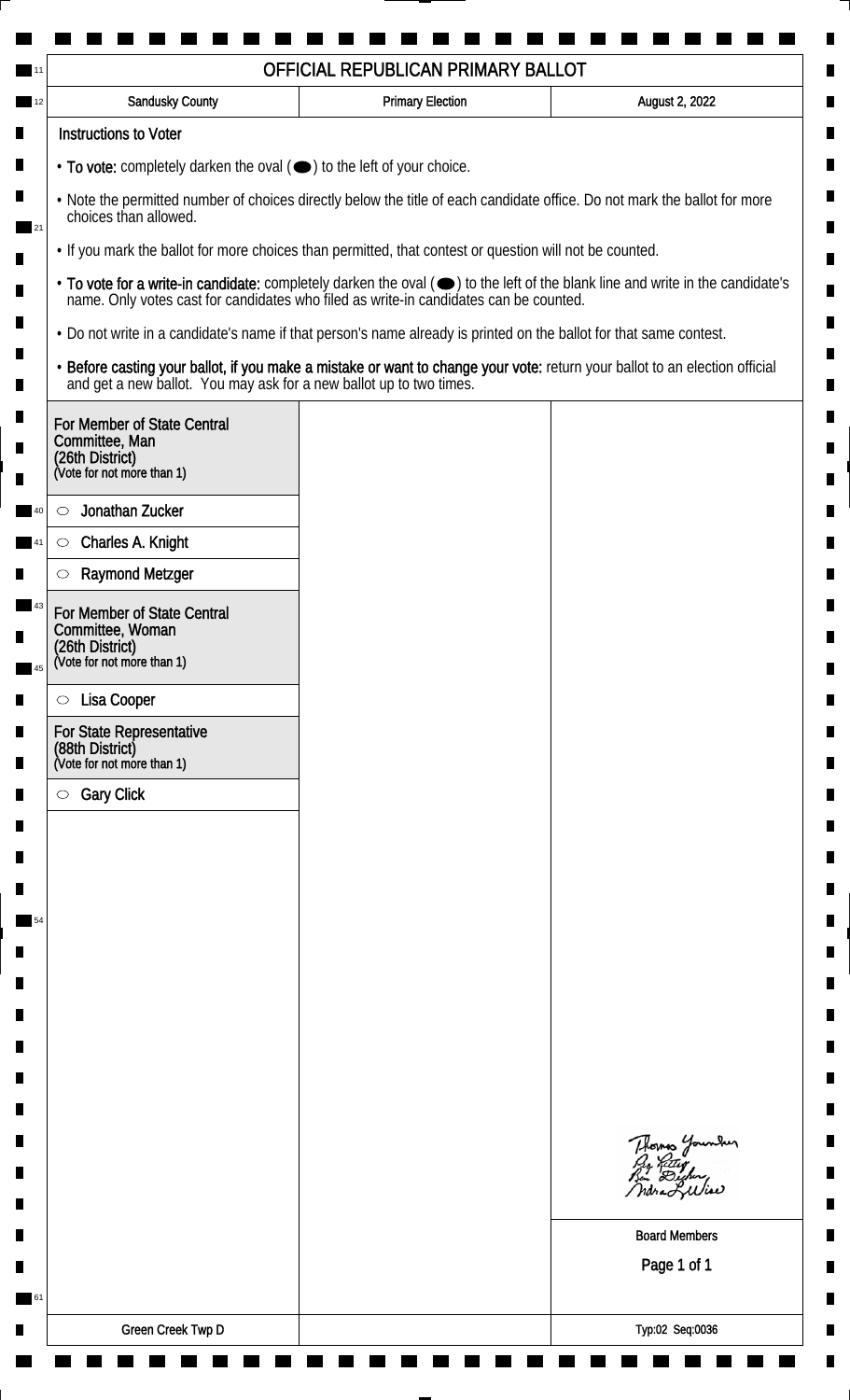|                                                                                                                                                    | <b>Sandusky County</b>                                                                                             | <b>Primary Election</b> | August 2, 2022                                                                                                                |
|----------------------------------------------------------------------------------------------------------------------------------------------------|--------------------------------------------------------------------------------------------------------------------|-------------------------|-------------------------------------------------------------------------------------------------------------------------------|
|                                                                                                                                                    | <b>Instructions to Voter</b>                                                                                       |                         |                                                                                                                               |
| $\cdot$ To vote: completely darken the oval $(\bullet)$ to the left of your choice.                                                                |                                                                                                                    |                         |                                                                                                                               |
| . Note the permitted number of choices directly below the title of each candidate office. Do not mark the ballot for more<br>choices than allowed. |                                                                                                                    |                         |                                                                                                                               |
|                                                                                                                                                    | . If you mark the ballot for more choices than permitted, that contest or question will not be counted.            |                         |                                                                                                                               |
|                                                                                                                                                    | name. Only votes cast for candidates who filed as write-in candidates can be counted.                              |                         | • To vote for a write-in candidate: completely darken the oval (•) to the left of the blank line and write in the candidate's |
|                                                                                                                                                    | . Do not write in a candidate's name if that person's name already is printed on the ballot for that same contest. |                         |                                                                                                                               |
|                                                                                                                                                    | and get a new ballot. You may ask for a new ballot up to two times.                                                |                         | · Before casting your ballot, if you make a mistake or want to change your vote: return your ballot to an election official   |
|                                                                                                                                                    | For Member of State Central<br>Committee, Man<br>(26th District)<br>(Vote for not more than 1)                     |                         |                                                                                                                               |
|                                                                                                                                                    | Charles A. Knight<br>$\circ$                                                                                       |                         |                                                                                                                               |
|                                                                                                                                                    | <b>Raymond Metzger</b><br>$\circlearrowright$                                                                      |                         |                                                                                                                               |
|                                                                                                                                                    | Jonathan Zucker                                                                                                    |                         |                                                                                                                               |
|                                                                                                                                                    | For Member of State Central<br>Committee, Woman<br>(26th District)<br>(Vote for not more than 1)                   |                         |                                                                                                                               |
|                                                                                                                                                    |                                                                                                                    |                         |                                                                                                                               |
|                                                                                                                                                    | Lisa Cooper<br>$\circ$<br>For State Representative                                                                 |                         |                                                                                                                               |
|                                                                                                                                                    | (88th District)<br>(Vote for not more than 1)                                                                      |                         |                                                                                                                               |
|                                                                                                                                                    | <b>Gary Click</b><br>$\circ$                                                                                       |                         |                                                                                                                               |
|                                                                                                                                                    |                                                                                                                    |                         |                                                                                                                               |
|                                                                                                                                                    |                                                                                                                    |                         |                                                                                                                               |
|                                                                                                                                                    |                                                                                                                    |                         |                                                                                                                               |
|                                                                                                                                                    |                                                                                                                    |                         |                                                                                                                               |
|                                                                                                                                                    |                                                                                                                    |                         |                                                                                                                               |
|                                                                                                                                                    |                                                                                                                    |                         |                                                                                                                               |
|                                                                                                                                                    |                                                                                                                    |                         |                                                                                                                               |
|                                                                                                                                                    |                                                                                                                    |                         |                                                                                                                               |
|                                                                                                                                                    |                                                                                                                    |                         |                                                                                                                               |
|                                                                                                                                                    |                                                                                                                    |                         | Thomas Younder<br>By Ritley<br>Bin Dicher,<br>ndra Liliae                                                                     |
|                                                                                                                                                    |                                                                                                                    |                         | <b>Board Members</b>                                                                                                          |
|                                                                                                                                                    |                                                                                                                    |                         | Page 1 of 1                                                                                                                   |
|                                                                                                                                                    |                                                                                                                    |                         |                                                                                                                               |
|                                                                                                                                                    | Jackson Twp A                                                                                                      |                         | Typ:02 Seq:0037                                                                                                               |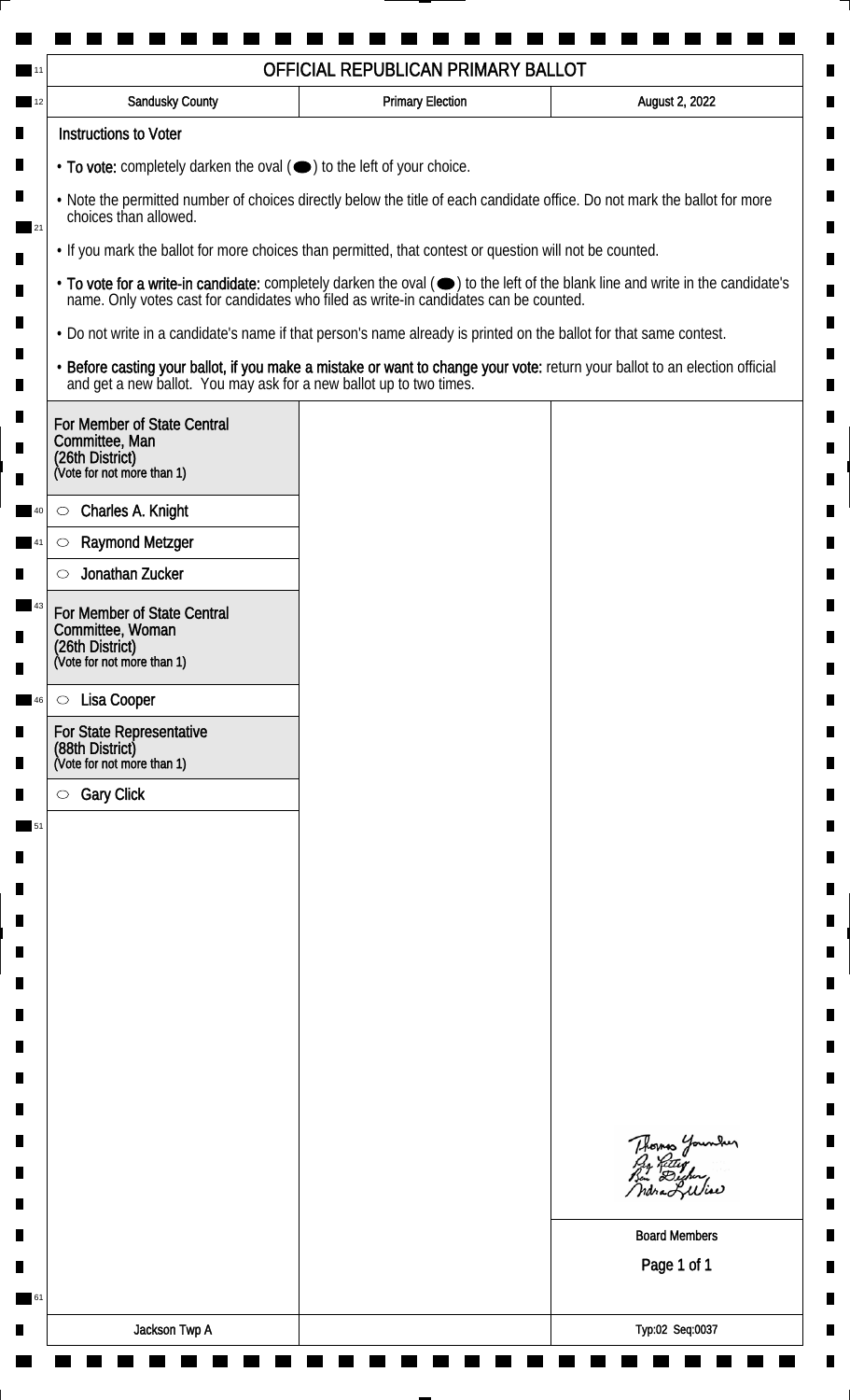|                                                                                                                    | OFFICIAL REPUBLICAN PRIMARY BALLOT |                                                                                                                               |  |
|--------------------------------------------------------------------------------------------------------------------|------------------------------------|-------------------------------------------------------------------------------------------------------------------------------|--|
| <b>Sandusky County</b>                                                                                             | <b>Primary Election</b>            | August 2, 2022                                                                                                                |  |
| <b>Instructions to Voter</b><br>• To vote: completely darken the oval (•) to the left of your choice.              |                                    |                                                                                                                               |  |
|                                                                                                                    |                                    |                                                                                                                               |  |
| name. Only votes cast for candidates who filed as write-in candidates can be counted.                              |                                    | • To vote for a write-in candidate: completely darken the oval (•) to the left of the blank line and write in the candidate's |  |
| . Do not write in a candidate's name if that person's name already is printed on the ballot for that same contest. |                                    |                                                                                                                               |  |
| and get a new ballot. You may ask for a new ballot up to two times.                                                |                                    | · Before casting your ballot, if you make a mistake or want to change your vote: return your ballot to an election official   |  |
| For Member of State Central<br>Committee, Man<br>(26th District)<br>(Vote for not more than 1)                     |                                    |                                                                                                                               |  |
|                                                                                                                    |                                    |                                                                                                                               |  |
| <b>Raymond Metzger</b><br>O<br>Jonathan Zucker<br>$\circ$                                                          |                                    |                                                                                                                               |  |
| Charles A. Knight                                                                                                  |                                    |                                                                                                                               |  |
| O                                                                                                                  |                                    |                                                                                                                               |  |
| For Member of State Central<br>Committee, Woman<br>(26th District)<br>(Vote for not more than 1)                   |                                    |                                                                                                                               |  |
| Lisa Cooper<br>$\circ$                                                                                             |                                    |                                                                                                                               |  |
| For State Representative<br>(88th District)<br>(Vote for not more than 1)                                          |                                    |                                                                                                                               |  |
| <b>Gary Click</b><br>$\circ$                                                                                       |                                    |                                                                                                                               |  |
|                                                                                                                    |                                    |                                                                                                                               |  |
|                                                                                                                    |                                    |                                                                                                                               |  |
|                                                                                                                    |                                    |                                                                                                                               |  |
|                                                                                                                    |                                    |                                                                                                                               |  |
|                                                                                                                    |                                    |                                                                                                                               |  |
|                                                                                                                    |                                    |                                                                                                                               |  |
|                                                                                                                    |                                    |                                                                                                                               |  |
|                                                                                                                    |                                    |                                                                                                                               |  |
|                                                                                                                    |                                    |                                                                                                                               |  |
|                                                                                                                    |                                    |                                                                                                                               |  |
|                                                                                                                    |                                    | Thomas Younder                                                                                                                |  |
|                                                                                                                    |                                    |                                                                                                                               |  |
|                                                                                                                    |                                    | <b>Board Members</b>                                                                                                          |  |
|                                                                                                                    |                                    | Page 1 of 1                                                                                                                   |  |
| Jackson Twp B                                                                                                      |                                    |                                                                                                                               |  |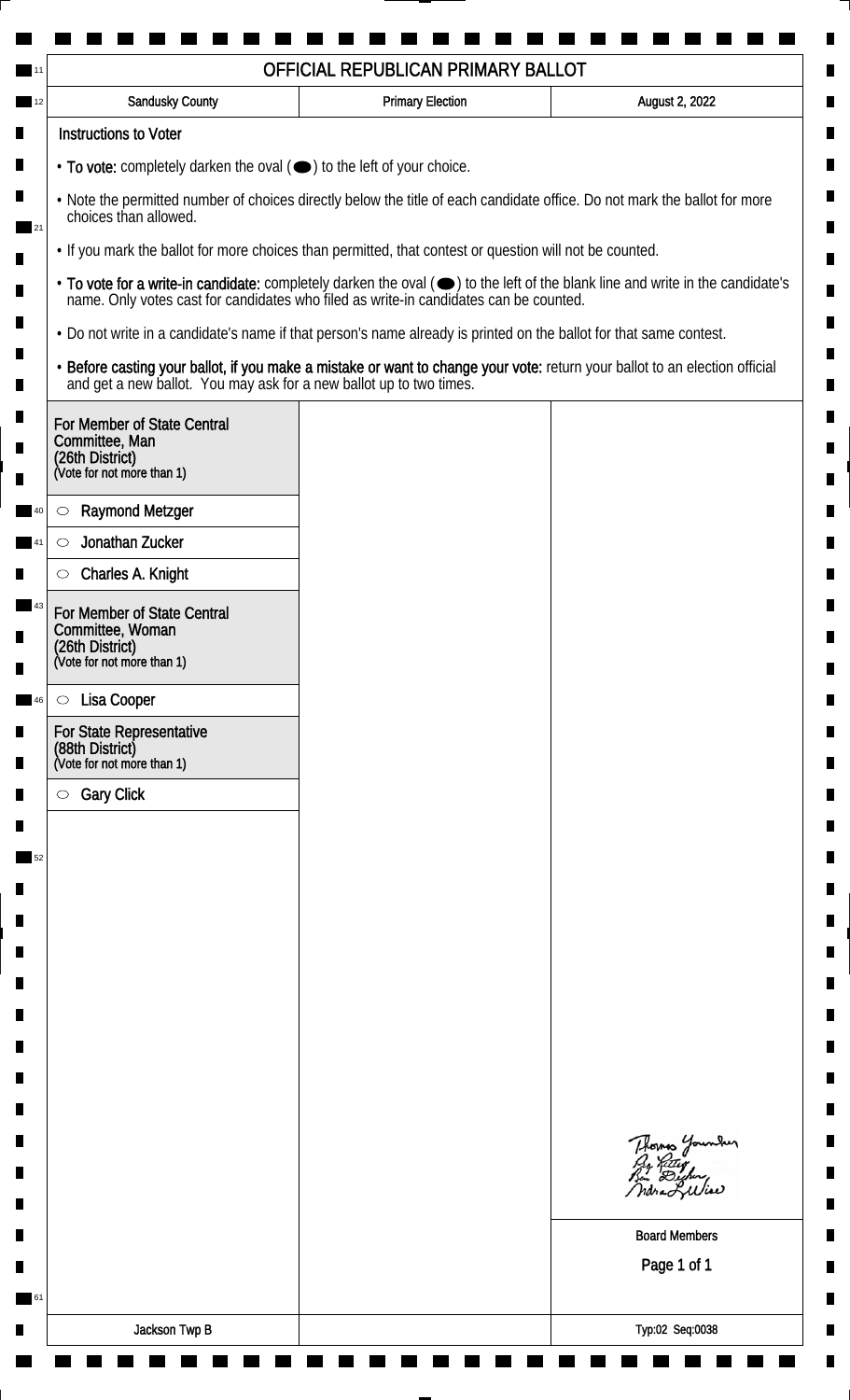|                                                                                                                                                    | OFFICIAL REPUBLICAN PRIMARY BALLOT                                                                                 |                                                                                                                               |  |  |
|----------------------------------------------------------------------------------------------------------------------------------------------------|--------------------------------------------------------------------------------------------------------------------|-------------------------------------------------------------------------------------------------------------------------------|--|--|
| Sandusky County                                                                                                                                    | <b>Primary Election</b>                                                                                            | August 2, 2022                                                                                                                |  |  |
| <b>Instructions to Voter</b>                                                                                                                       |                                                                                                                    |                                                                                                                               |  |  |
| $\cdot$ To vote: completely darken the oval $(\bullet)$ to the left of your choice.                                                                |                                                                                                                    |                                                                                                                               |  |  |
| . Note the permitted number of choices directly below the title of each candidate office. Do not mark the ballot for more<br>choices than allowed. |                                                                                                                    |                                                                                                                               |  |  |
| • If you mark the ballot for more choices than permitted, that contest or question will not be counted.                                            |                                                                                                                    |                                                                                                                               |  |  |
|                                                                                                                                                    | name. Only votes cast for candidates who filed as write-in candidates can be counted.                              | • To vote for a write-in candidate: completely darken the oval (•) to the left of the blank line and write in the candidate's |  |  |
|                                                                                                                                                    | • Do not write in a candidate's name if that person's name already is printed on the ballot for that same contest. |                                                                                                                               |  |  |
| and get a new ballot. You may ask for a new ballot up to two times.                                                                                |                                                                                                                    | . Before casting your ballot, if you make a mistake or want to change your vote: return your ballot to an election official   |  |  |
| For Member of State Central<br>Committee, Man<br>(26th District)<br>(Vote for not more than 1)                                                     |                                                                                                                    |                                                                                                                               |  |  |
| Jonathan Zucker<br>O                                                                                                                               |                                                                                                                    |                                                                                                                               |  |  |
| Charles A. Knight<br>$\circ$                                                                                                                       |                                                                                                                    |                                                                                                                               |  |  |
| <b>Raymond Metzger</b><br>O                                                                                                                        |                                                                                                                    |                                                                                                                               |  |  |
| For Member of State Central<br>Committee, Woman<br>(26th District)<br>(Vote for not more than 1)                                                   |                                                                                                                    |                                                                                                                               |  |  |
|                                                                                                                                                    |                                                                                                                    |                                                                                                                               |  |  |
| Lisa Cooper<br>$\circ$                                                                                                                             |                                                                                                                    |                                                                                                                               |  |  |
| For State Representative<br>(88th District)<br>(Vote for not more than 1)                                                                          |                                                                                                                    |                                                                                                                               |  |  |
| <b>Gary Click</b><br>$\circlearrowright$                                                                                                           |                                                                                                                    |                                                                                                                               |  |  |
|                                                                                                                                                    |                                                                                                                    |                                                                                                                               |  |  |
|                                                                                                                                                    |                                                                                                                    |                                                                                                                               |  |  |
|                                                                                                                                                    |                                                                                                                    |                                                                                                                               |  |  |
|                                                                                                                                                    |                                                                                                                    |                                                                                                                               |  |  |
|                                                                                                                                                    |                                                                                                                    |                                                                                                                               |  |  |
|                                                                                                                                                    |                                                                                                                    |                                                                                                                               |  |  |
|                                                                                                                                                    |                                                                                                                    |                                                                                                                               |  |  |
|                                                                                                                                                    |                                                                                                                    |                                                                                                                               |  |  |
|                                                                                                                                                    |                                                                                                                    |                                                                                                                               |  |  |
|                                                                                                                                                    |                                                                                                                    |                                                                                                                               |  |  |
|                                                                                                                                                    |                                                                                                                    | Thomas Younder<br>ndraLuliae                                                                                                  |  |  |
|                                                                                                                                                    |                                                                                                                    | <b>Board Members</b>                                                                                                          |  |  |
|                                                                                                                                                    |                                                                                                                    | Page 1 of 1                                                                                                                   |  |  |
|                                                                                                                                                    |                                                                                                                    |                                                                                                                               |  |  |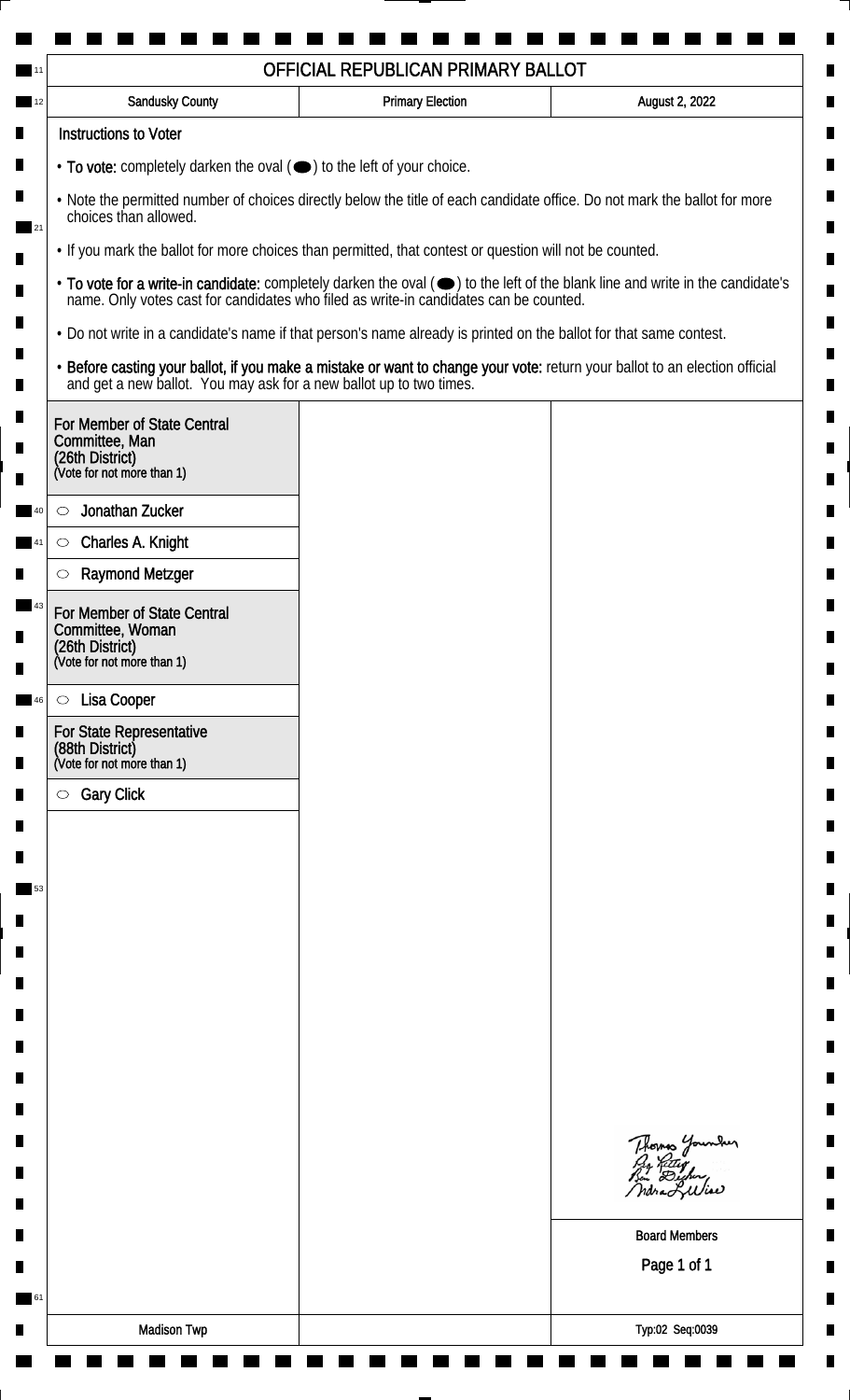| <b>Sandusky County</b>                                                                                                                                                                                                                                              | <b>Primary Election</b> | August 2, 2022                                                                                                              |                                                                                       |  |
|---------------------------------------------------------------------------------------------------------------------------------------------------------------------------------------------------------------------------------------------------------------------|-------------------------|-----------------------------------------------------------------------------------------------------------------------------|---------------------------------------------------------------------------------------|--|
| <b>Instructions to Voter</b>                                                                                                                                                                                                                                        |                         |                                                                                                                             |                                                                                       |  |
| $\cdot$ To vote: completely darken the oval $(\bullet)$ to the left of your choice.                                                                                                                                                                                 |                         |                                                                                                                             |                                                                                       |  |
| . Note the permitted number of choices directly below the title of each candidate office. Do not mark the ballot for more<br>choices than allowed.<br>21<br>. If you mark the ballot for more choices than permitted, that contest or question will not be counted. |                         |                                                                                                                             |                                                                                       |  |
|                                                                                                                                                                                                                                                                     |                         |                                                                                                                             | name. Only votes cast for candidates who filed as write-in candidates can be counted. |  |
| . Do not write in a candidate's name if that person's name already is printed on the ballot for that same contest.                                                                                                                                                  |                         |                                                                                                                             |                                                                                       |  |
| and get a new ballot. You may ask for a new ballot up to two times.                                                                                                                                                                                                 |                         | · Before casting your ballot, if you make a mistake or want to change your vote: return your ballot to an election official |                                                                                       |  |
| For Member of State Central<br>Committee, Man<br>(26th District)<br>(Vote for not more than 1)                                                                                                                                                                      |                         |                                                                                                                             |                                                                                       |  |
| Charles A. Knight<br>$\circ$                                                                                                                                                                                                                                        |                         |                                                                                                                             |                                                                                       |  |
| <b>Raymond Metzger</b><br>$\circlearrowright$                                                                                                                                                                                                                       |                         |                                                                                                                             |                                                                                       |  |
| Jonathan Zucker                                                                                                                                                                                                                                                     |                         |                                                                                                                             |                                                                                       |  |
| For Member of State Central<br>Committee, Woman<br>(26th District)<br>(Vote for not more than 1)                                                                                                                                                                    |                         |                                                                                                                             |                                                                                       |  |
| Lisa Cooper<br>$\circ$                                                                                                                                                                                                                                              |                         |                                                                                                                             |                                                                                       |  |
| For State Representative<br>(88th District)<br>(Vote for not more than 1)                                                                                                                                                                                           |                         |                                                                                                                             |                                                                                       |  |
| <b>Gary Click</b><br>$\bigcirc$                                                                                                                                                                                                                                     |                         |                                                                                                                             |                                                                                       |  |
|                                                                                                                                                                                                                                                                     |                         |                                                                                                                             |                                                                                       |  |
|                                                                                                                                                                                                                                                                     |                         |                                                                                                                             |                                                                                       |  |
|                                                                                                                                                                                                                                                                     |                         |                                                                                                                             |                                                                                       |  |
|                                                                                                                                                                                                                                                                     |                         |                                                                                                                             |                                                                                       |  |
|                                                                                                                                                                                                                                                                     |                         |                                                                                                                             |                                                                                       |  |
|                                                                                                                                                                                                                                                                     |                         |                                                                                                                             |                                                                                       |  |
|                                                                                                                                                                                                                                                                     |                         |                                                                                                                             |                                                                                       |  |
|                                                                                                                                                                                                                                                                     |                         |                                                                                                                             |                                                                                       |  |
|                                                                                                                                                                                                                                                                     |                         |                                                                                                                             |                                                                                       |  |
|                                                                                                                                                                                                                                                                     |                         | Thomas Younder<br>By Ritley<br>Bin Dicher,<br>ndra Liliae                                                                   |                                                                                       |  |
|                                                                                                                                                                                                                                                                     |                         | <b>Board Members</b>                                                                                                        |                                                                                       |  |
|                                                                                                                                                                                                                                                                     |                         | Page 1 of 1                                                                                                                 |                                                                                       |  |
|                                                                                                                                                                                                                                                                     |                         |                                                                                                                             |                                                                                       |  |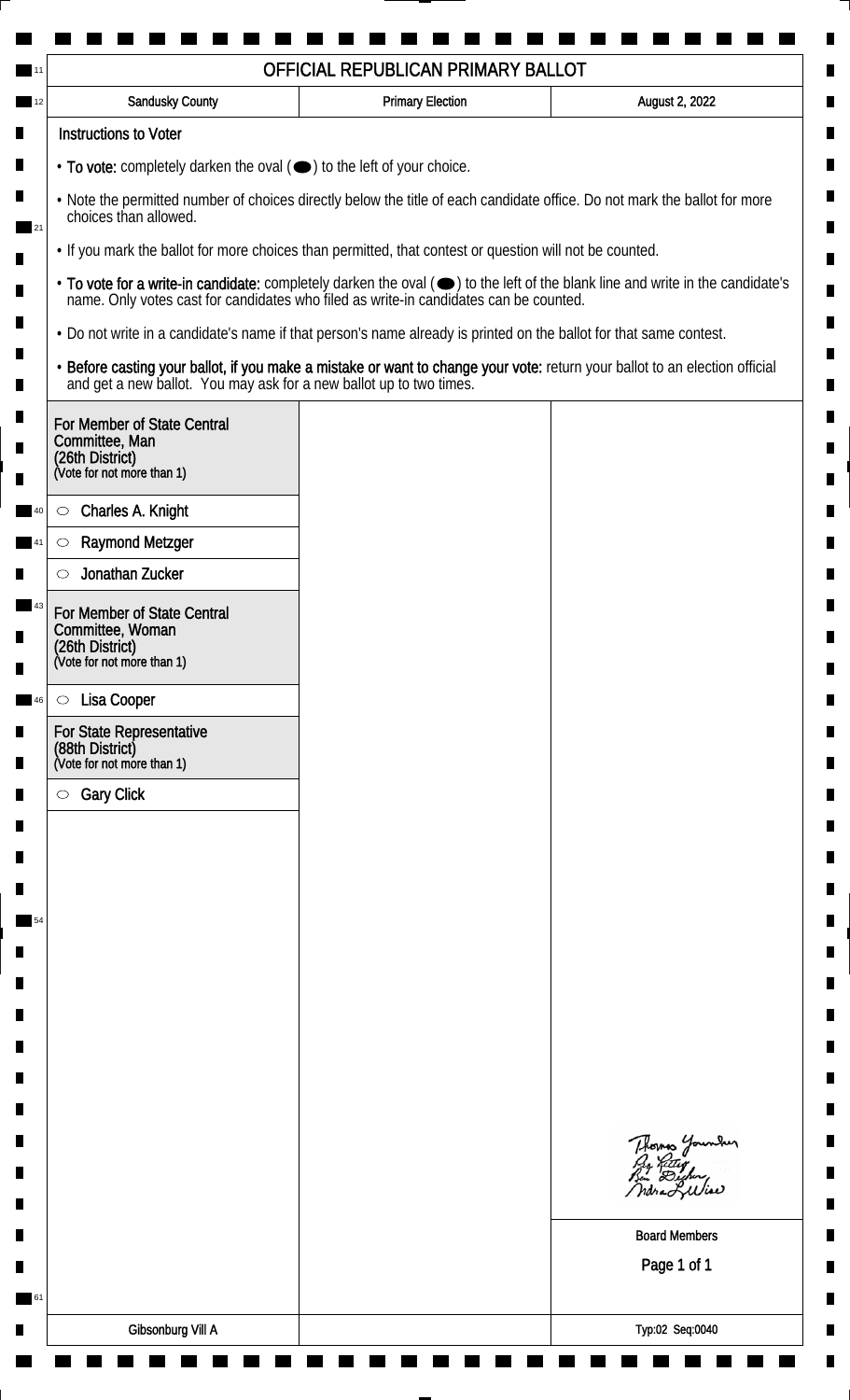| OFFICIAL REPUBLICAN PRIMARY BALLOT                                                                                                                 |                                                                                                         |                                                                                                                               |  |  |
|----------------------------------------------------------------------------------------------------------------------------------------------------|---------------------------------------------------------------------------------------------------------|-------------------------------------------------------------------------------------------------------------------------------|--|--|
| Sandusky County                                                                                                                                    | <b>Primary Election</b>                                                                                 | August 2, 2022                                                                                                                |  |  |
| <b>Instructions to Voter</b>                                                                                                                       |                                                                                                         |                                                                                                                               |  |  |
| $\cdot$ To vote: completely darken the oval $(\bullet)$ to the left of your choice.                                                                |                                                                                                         |                                                                                                                               |  |  |
| . Note the permitted number of choices directly below the title of each candidate office. Do not mark the ballot for more<br>choices than allowed. |                                                                                                         |                                                                                                                               |  |  |
|                                                                                                                                                    | • If you mark the ballot for more choices than permitted, that contest or question will not be counted. |                                                                                                                               |  |  |
|                                                                                                                                                    | name. Only votes cast for candidates who filed as write-in candidates can be counted.                   | • To vote for a write-in candidate: completely darken the oval (•) to the left of the blank line and write in the candidate's |  |  |
| • Do not write in a candidate's name if that person's name already is printed on the ballot for that same contest.                                 |                                                                                                         |                                                                                                                               |  |  |
|                                                                                                                                                    | and get a new ballot. You may ask for a new ballot up to two times.                                     | . Before casting your ballot, if you make a mistake or want to change your vote: return your ballot to an election official   |  |  |
| For Member of State Central<br>Committee, Man<br>(26th District)<br>(Vote for not more than 1)                                                     |                                                                                                         |                                                                                                                               |  |  |
| <b>Raymond Metzger</b><br>$\circ$                                                                                                                  |                                                                                                         |                                                                                                                               |  |  |
| Jonathan Zucker<br>$\circlearrowright$                                                                                                             |                                                                                                         |                                                                                                                               |  |  |
| Charles A. Knight<br>O                                                                                                                             |                                                                                                         |                                                                                                                               |  |  |
| For Member of State Central<br>Committee, Woman<br>(26th District)<br>(Vote for not more than 1)                                                   |                                                                                                         |                                                                                                                               |  |  |
|                                                                                                                                                    |                                                                                                         |                                                                                                                               |  |  |
| Lisa Cooper<br>$\circ$                                                                                                                             |                                                                                                         |                                                                                                                               |  |  |
| For State Representative<br>(88th District)<br>(Vote for not more than 1)                                                                          |                                                                                                         |                                                                                                                               |  |  |
| <b>Gary Click</b><br>$\circlearrowright$                                                                                                           |                                                                                                         |                                                                                                                               |  |  |
|                                                                                                                                                    |                                                                                                         |                                                                                                                               |  |  |
|                                                                                                                                                    |                                                                                                         |                                                                                                                               |  |  |
|                                                                                                                                                    |                                                                                                         |                                                                                                                               |  |  |
|                                                                                                                                                    |                                                                                                         |                                                                                                                               |  |  |
|                                                                                                                                                    |                                                                                                         |                                                                                                                               |  |  |
|                                                                                                                                                    |                                                                                                         |                                                                                                                               |  |  |
|                                                                                                                                                    |                                                                                                         |                                                                                                                               |  |  |
|                                                                                                                                                    |                                                                                                         |                                                                                                                               |  |  |
|                                                                                                                                                    |                                                                                                         |                                                                                                                               |  |  |
|                                                                                                                                                    |                                                                                                         |                                                                                                                               |  |  |
|                                                                                                                                                    |                                                                                                         | Thomas Younder<br>ndra Liliae                                                                                                 |  |  |
|                                                                                                                                                    |                                                                                                         | <b>Board Members</b>                                                                                                          |  |  |
|                                                                                                                                                    |                                                                                                         | Page 1 of 1                                                                                                                   |  |  |
|                                                                                                                                                    |                                                                                                         |                                                                                                                               |  |  |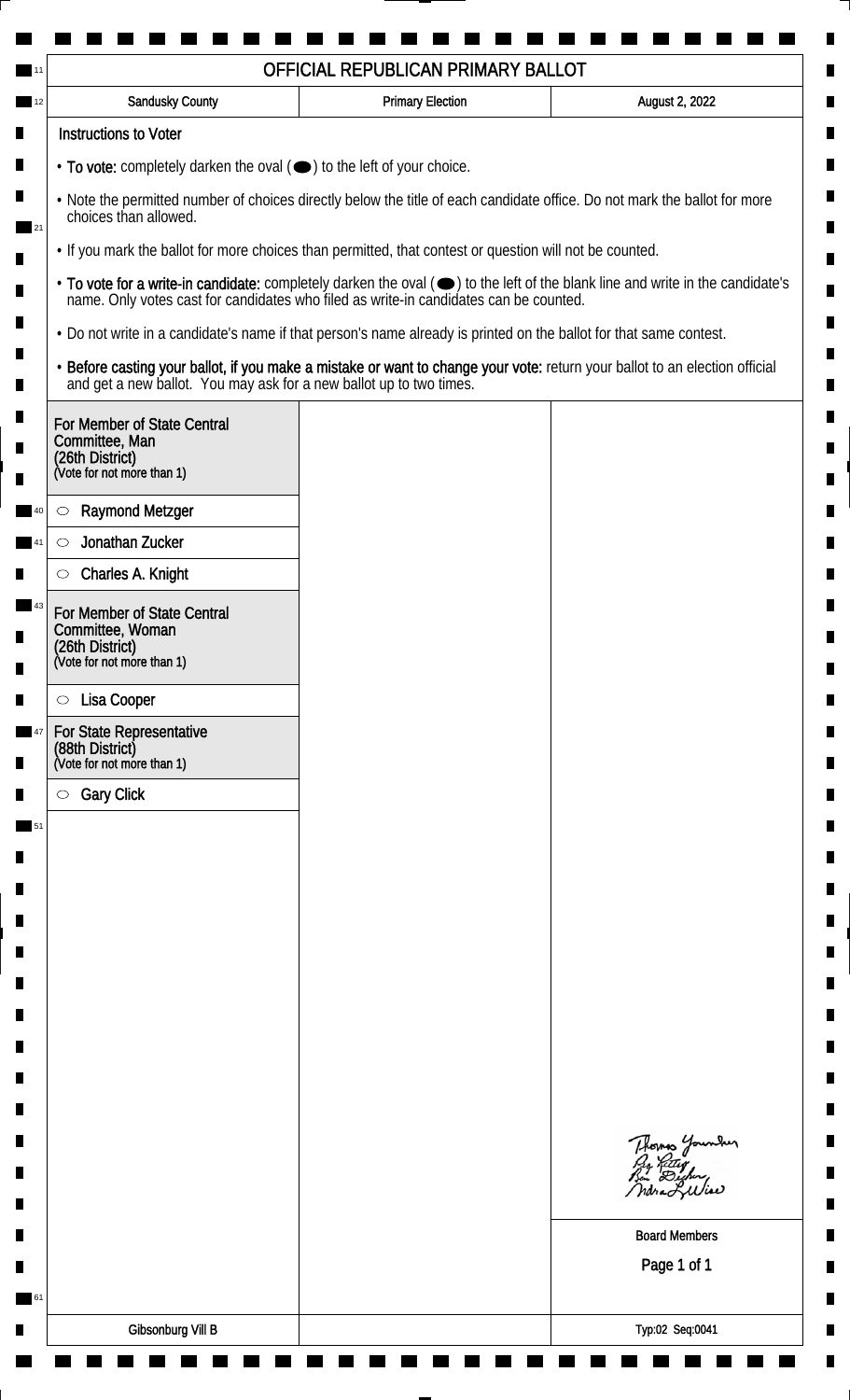|                                                                                                                                                    |                                                                                                                    | OFFICIAL REPUBLICAN PRIMARY BALLOT                                                    |                                                                                                                               |  |  |
|----------------------------------------------------------------------------------------------------------------------------------------------------|--------------------------------------------------------------------------------------------------------------------|---------------------------------------------------------------------------------------|-------------------------------------------------------------------------------------------------------------------------------|--|--|
|                                                                                                                                                    | Sandusky County                                                                                                    | <b>Primary Election</b>                                                               | August 2, 2022                                                                                                                |  |  |
|                                                                                                                                                    | <b>Instructions to Voter</b>                                                                                       |                                                                                       |                                                                                                                               |  |  |
|                                                                                                                                                    | $\cdot$ To vote: completely darken the oval $(\bullet)$ to the left of your choice.                                |                                                                                       |                                                                                                                               |  |  |
| . Note the permitted number of choices directly below the title of each candidate office. Do not mark the ballot for more<br>choices than allowed. |                                                                                                                    |                                                                                       |                                                                                                                               |  |  |
|                                                                                                                                                    | • If you mark the ballot for more choices than permitted, that contest or question will not be counted.            |                                                                                       |                                                                                                                               |  |  |
|                                                                                                                                                    |                                                                                                                    | name. Only votes cast for candidates who filed as write-in candidates can be counted. | • To vote for a write-in candidate: completely darken the oval (•) to the left of the blank line and write in the candidate's |  |  |
|                                                                                                                                                    | • Do not write in a candidate's name if that person's name already is printed on the ballot for that same contest. |                                                                                       |                                                                                                                               |  |  |
|                                                                                                                                                    | and get a new ballot. You may ask for a new ballot up to two times.                                                |                                                                                       | . Before casting your ballot, if you make a mistake or want to change your vote: return your ballot to an election official   |  |  |
| (26th District)                                                                                                                                    | For Member of State Central<br>Committee, Man<br>(Vote for not more than 1)                                        |                                                                                       |                                                                                                                               |  |  |
| O                                                                                                                                                  | Jonathan Zucker                                                                                                    |                                                                                       |                                                                                                                               |  |  |
| $\circ$                                                                                                                                            | Charles A. Knight                                                                                                  |                                                                                       |                                                                                                                               |  |  |
| O                                                                                                                                                  | <b>Raymond Metzger</b>                                                                                             |                                                                                       |                                                                                                                               |  |  |
|                                                                                                                                                    | For Member of State Central<br>Committee, Woman<br>(26th District)<br>(Vote for not more than 1)                   |                                                                                       |                                                                                                                               |  |  |
|                                                                                                                                                    |                                                                                                                    |                                                                                       |                                                                                                                               |  |  |
| $\circ$                                                                                                                                            | Lisa Cooper                                                                                                        |                                                                                       |                                                                                                                               |  |  |
| (88th District)                                                                                                                                    | For State Representative<br>(Vote for not more than 1)                                                             |                                                                                       |                                                                                                                               |  |  |
| $\circlearrowright$                                                                                                                                | <b>Gary Click</b>                                                                                                  |                                                                                       |                                                                                                                               |  |  |
|                                                                                                                                                    |                                                                                                                    |                                                                                       |                                                                                                                               |  |  |
|                                                                                                                                                    |                                                                                                                    |                                                                                       |                                                                                                                               |  |  |
|                                                                                                                                                    |                                                                                                                    |                                                                                       |                                                                                                                               |  |  |
|                                                                                                                                                    |                                                                                                                    |                                                                                       |                                                                                                                               |  |  |
|                                                                                                                                                    |                                                                                                                    |                                                                                       |                                                                                                                               |  |  |
|                                                                                                                                                    |                                                                                                                    |                                                                                       |                                                                                                                               |  |  |
|                                                                                                                                                    |                                                                                                                    |                                                                                       |                                                                                                                               |  |  |
|                                                                                                                                                    |                                                                                                                    |                                                                                       |                                                                                                                               |  |  |
|                                                                                                                                                    |                                                                                                                    |                                                                                       |                                                                                                                               |  |  |
|                                                                                                                                                    |                                                                                                                    |                                                                                       |                                                                                                                               |  |  |
|                                                                                                                                                    |                                                                                                                    |                                                                                       | Thomas Younder<br>ndra Liliae                                                                                                 |  |  |
|                                                                                                                                                    |                                                                                                                    |                                                                                       | <b>Board Members</b>                                                                                                          |  |  |
|                                                                                                                                                    |                                                                                                                    |                                                                                       | Page 1 of 1                                                                                                                   |  |  |
|                                                                                                                                                    |                                                                                                                    |                                                                                       |                                                                                                                               |  |  |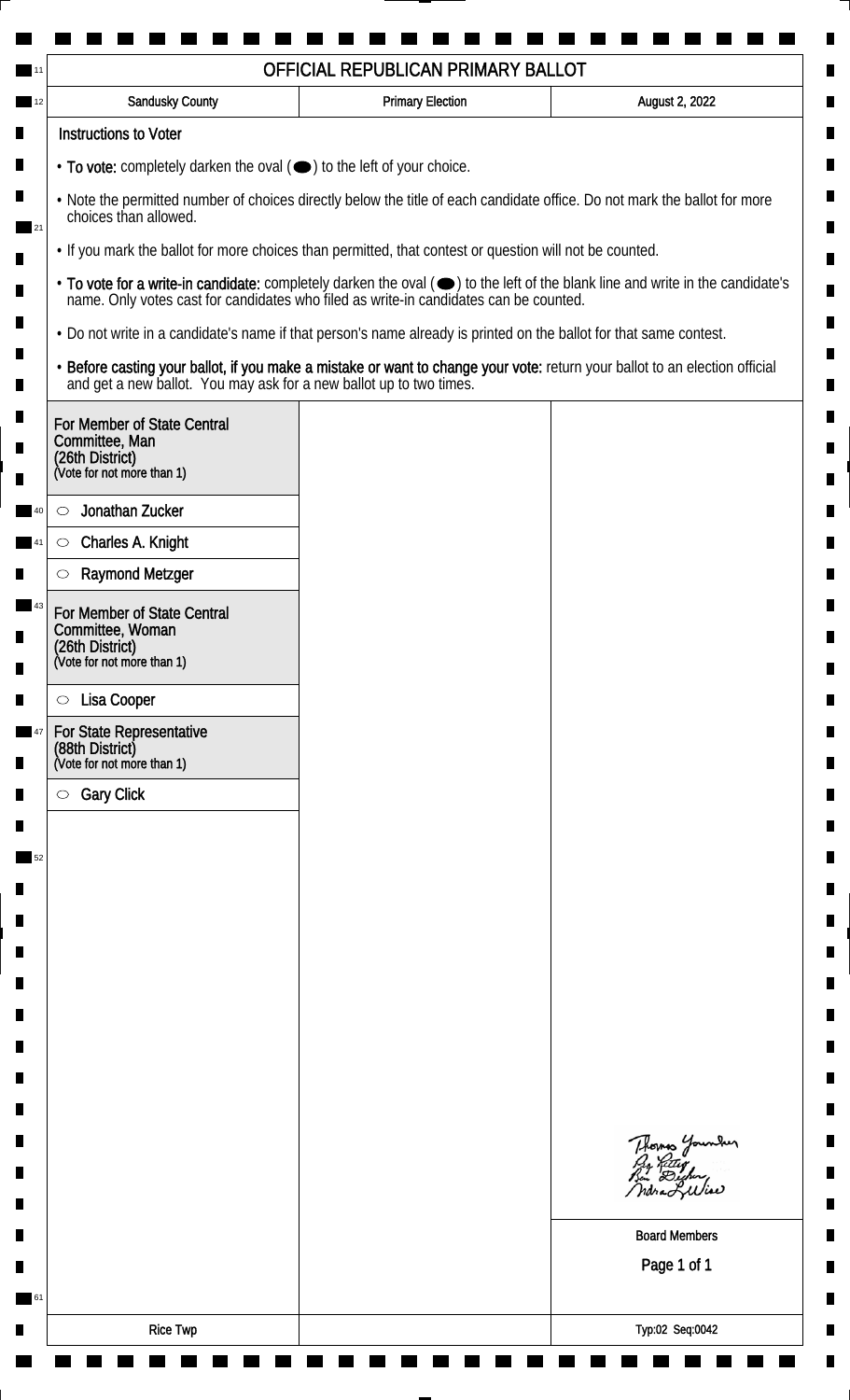|                                                                                                                                                    |                                                                                                         | OFFICIAL REPUBLICAN PRIMARY BALLOT                                                                                 |                                                                                                                               |  |
|----------------------------------------------------------------------------------------------------------------------------------------------------|---------------------------------------------------------------------------------------------------------|--------------------------------------------------------------------------------------------------------------------|-------------------------------------------------------------------------------------------------------------------------------|--|
|                                                                                                                                                    | Sandusky County                                                                                         | <b>Primary Election</b>                                                                                            | August 2, 2022                                                                                                                |  |
|                                                                                                                                                    | <b>Instructions to Voter</b>                                                                            |                                                                                                                    |                                                                                                                               |  |
|                                                                                                                                                    | $\cdot$ To vote: completely darken the oval $(\bullet)$ to the left of your choice.                     |                                                                                                                    |                                                                                                                               |  |
| . Note the permitted number of choices directly below the title of each candidate office. Do not mark the ballot for more<br>choices than allowed. |                                                                                                         |                                                                                                                    |                                                                                                                               |  |
|                                                                                                                                                    | • If you mark the ballot for more choices than permitted, that contest or question will not be counted. |                                                                                                                    |                                                                                                                               |  |
|                                                                                                                                                    |                                                                                                         | name. Only votes cast for candidates who filed as write-in candidates can be counted.                              | • To vote for a write-in candidate: completely darken the oval (•) to the left of the blank line and write in the candidate's |  |
|                                                                                                                                                    |                                                                                                         | • Do not write in a candidate's name if that person's name already is printed on the ballot for that same contest. |                                                                                                                               |  |
|                                                                                                                                                    | and get a new ballot. You may ask for a new ballot up to two times.                                     |                                                                                                                    | · Before casting your ballot, if you make a mistake or want to change your vote: return your ballot to an election official   |  |
| (26th District)                                                                                                                                    | For Member of State Central<br>Committee, Man<br>(Vote for not more than 1)                             |                                                                                                                    |                                                                                                                               |  |
| $\circ$                                                                                                                                            | Charles A. Knight                                                                                       |                                                                                                                    |                                                                                                                               |  |
| $\circlearrowright$                                                                                                                                | <b>Raymond Metzger</b>                                                                                  |                                                                                                                    |                                                                                                                               |  |
|                                                                                                                                                    | Jonathan Zucker                                                                                         |                                                                                                                    |                                                                                                                               |  |
|                                                                                                                                                    | For Member of State Central<br>Committee, Woman<br>(26th District)<br>(Vote for not more than 1)        |                                                                                                                    |                                                                                                                               |  |
| $\circ$                                                                                                                                            | Lisa Cooper                                                                                             |                                                                                                                    |                                                                                                                               |  |
|                                                                                                                                                    | For State Representative                                                                                |                                                                                                                    |                                                                                                                               |  |
| (88th District)                                                                                                                                    | (Vote for not more than 1)                                                                              |                                                                                                                    |                                                                                                                               |  |
| $\circlearrowright$                                                                                                                                | <b>Gary Click</b>                                                                                       |                                                                                                                    |                                                                                                                               |  |
|                                                                                                                                                    |                                                                                                         |                                                                                                                    |                                                                                                                               |  |
|                                                                                                                                                    |                                                                                                         |                                                                                                                    |                                                                                                                               |  |
|                                                                                                                                                    |                                                                                                         |                                                                                                                    |                                                                                                                               |  |
|                                                                                                                                                    |                                                                                                         |                                                                                                                    |                                                                                                                               |  |
|                                                                                                                                                    |                                                                                                         |                                                                                                                    |                                                                                                                               |  |
|                                                                                                                                                    |                                                                                                         |                                                                                                                    |                                                                                                                               |  |
|                                                                                                                                                    |                                                                                                         |                                                                                                                    |                                                                                                                               |  |
|                                                                                                                                                    |                                                                                                         |                                                                                                                    |                                                                                                                               |  |
|                                                                                                                                                    |                                                                                                         |                                                                                                                    |                                                                                                                               |  |
|                                                                                                                                                    |                                                                                                         |                                                                                                                    | Thomas Younder<br>ndra Liliae                                                                                                 |  |
|                                                                                                                                                    |                                                                                                         |                                                                                                                    | <b>Board Members</b>                                                                                                          |  |
|                                                                                                                                                    |                                                                                                         |                                                                                                                    | Page 1 of 1                                                                                                                   |  |
|                                                                                                                                                    |                                                                                                         |                                                                                                                    |                                                                                                                               |  |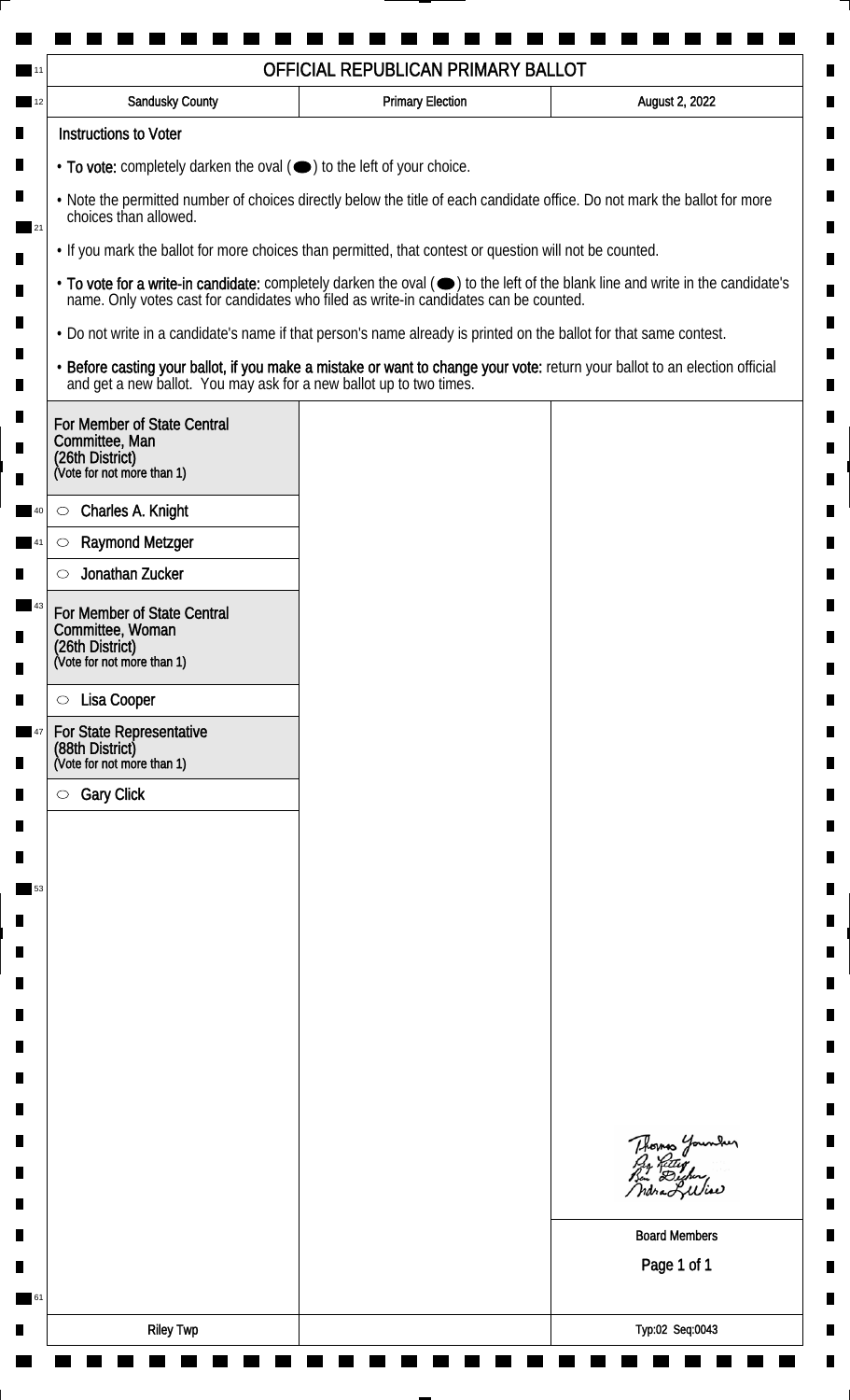| <b>Sandusky County</b>                                                                                                                                                                                                                    | <b>Primary Election</b> | August 2, 2022                                                                                                                                                                                                                 |  |                                                                                                                |
|-------------------------------------------------------------------------------------------------------------------------------------------------------------------------------------------------------------------------------------------|-------------------------|--------------------------------------------------------------------------------------------------------------------------------------------------------------------------------------------------------------------------------|--|----------------------------------------------------------------------------------------------------------------|
| <b>Instructions to Voter</b>                                                                                                                                                                                                              |                         |                                                                                                                                                                                                                                |  |                                                                                                                |
| $\cdot$ To vote: completely darken the oval $(\bullet)$ to the left of your choice.<br>. Note the permitted number of choices directly below the title of each candidate office. Do not mark the ballot for more<br>choices than allowed. |                         |                                                                                                                                                                                                                                |  |                                                                                                                |
|                                                                                                                                                                                                                                           |                         |                                                                                                                                                                                                                                |  | 121<br>• If you mark the ballot for more choices than permitted, that contest or question will not be counted. |
|                                                                                                                                                                                                                                           |                         | • To vote for a write-in candidate: completely darken the oval ( $\bigcirc$ ) to the left of the blank line and write in the candidate's name. Only votes cast for candidates who filed as write-in candidates can be counted. |  |                                                                                                                |
| . Do not write in a candidate's name if that person's name already is printed on the ballot for that same contest.                                                                                                                        |                         |                                                                                                                                                                                                                                |  |                                                                                                                |
| and get a new ballot. You may ask for a new ballot up to two times.                                                                                                                                                                       |                         | · Before casting your ballot, if you make a mistake or want to change your vote: return your ballot to an election official                                                                                                    |  |                                                                                                                |
| For Member of State Central<br>Committee, Man<br>(26th District)<br>(Vote for not more than 1)                                                                                                                                            |                         |                                                                                                                                                                                                                                |  |                                                                                                                |
| <b>Raymond Metzger</b><br>$\circlearrowright$                                                                                                                                                                                             |                         |                                                                                                                                                                                                                                |  |                                                                                                                |
| Jonathan Zucker<br>$\circlearrowright$                                                                                                                                                                                                    |                         |                                                                                                                                                                                                                                |  |                                                                                                                |
| Charles A. Knight<br>$\circlearrowright$                                                                                                                                                                                                  |                         |                                                                                                                                                                                                                                |  |                                                                                                                |
| For Member of State Central<br>Committee, Woman<br>(26th District)<br>(Vote for not more than 1)                                                                                                                                          |                         |                                                                                                                                                                                                                                |  |                                                                                                                |
| Lisa Cooper<br>$\circ$                                                                                                                                                                                                                    |                         |                                                                                                                                                                                                                                |  |                                                                                                                |
| For State Representative<br>(88th District)                                                                                                                                                                                               |                         |                                                                                                                                                                                                                                |  |                                                                                                                |
| (Vote for not more than 1)                                                                                                                                                                                                                |                         |                                                                                                                                                                                                                                |  |                                                                                                                |
| <b>Gary Click</b><br>$\circ$                                                                                                                                                                                                              |                         |                                                                                                                                                                                                                                |  |                                                                                                                |
|                                                                                                                                                                                                                                           |                         |                                                                                                                                                                                                                                |  |                                                                                                                |
|                                                                                                                                                                                                                                           |                         |                                                                                                                                                                                                                                |  |                                                                                                                |
|                                                                                                                                                                                                                                           |                         |                                                                                                                                                                                                                                |  |                                                                                                                |
|                                                                                                                                                                                                                                           |                         |                                                                                                                                                                                                                                |  |                                                                                                                |
|                                                                                                                                                                                                                                           |                         |                                                                                                                                                                                                                                |  |                                                                                                                |
|                                                                                                                                                                                                                                           |                         |                                                                                                                                                                                                                                |  |                                                                                                                |
|                                                                                                                                                                                                                                           |                         |                                                                                                                                                                                                                                |  |                                                                                                                |
|                                                                                                                                                                                                                                           |                         |                                                                                                                                                                                                                                |  |                                                                                                                |
|                                                                                                                                                                                                                                           |                         |                                                                                                                                                                                                                                |  |                                                                                                                |
|                                                                                                                                                                                                                                           |                         | Thomas Younder<br>By Ritig<br>Bu Digher,<br>ndra Lulia                                                                                                                                                                         |  |                                                                                                                |
|                                                                                                                                                                                                                                           |                         | <b>Board Members</b>                                                                                                                                                                                                           |  |                                                                                                                |
|                                                                                                                                                                                                                                           |                         | Page 1 of 1                                                                                                                                                                                                                    |  |                                                                                                                |
|                                                                                                                                                                                                                                           |                         |                                                                                                                                                                                                                                |  |                                                                                                                |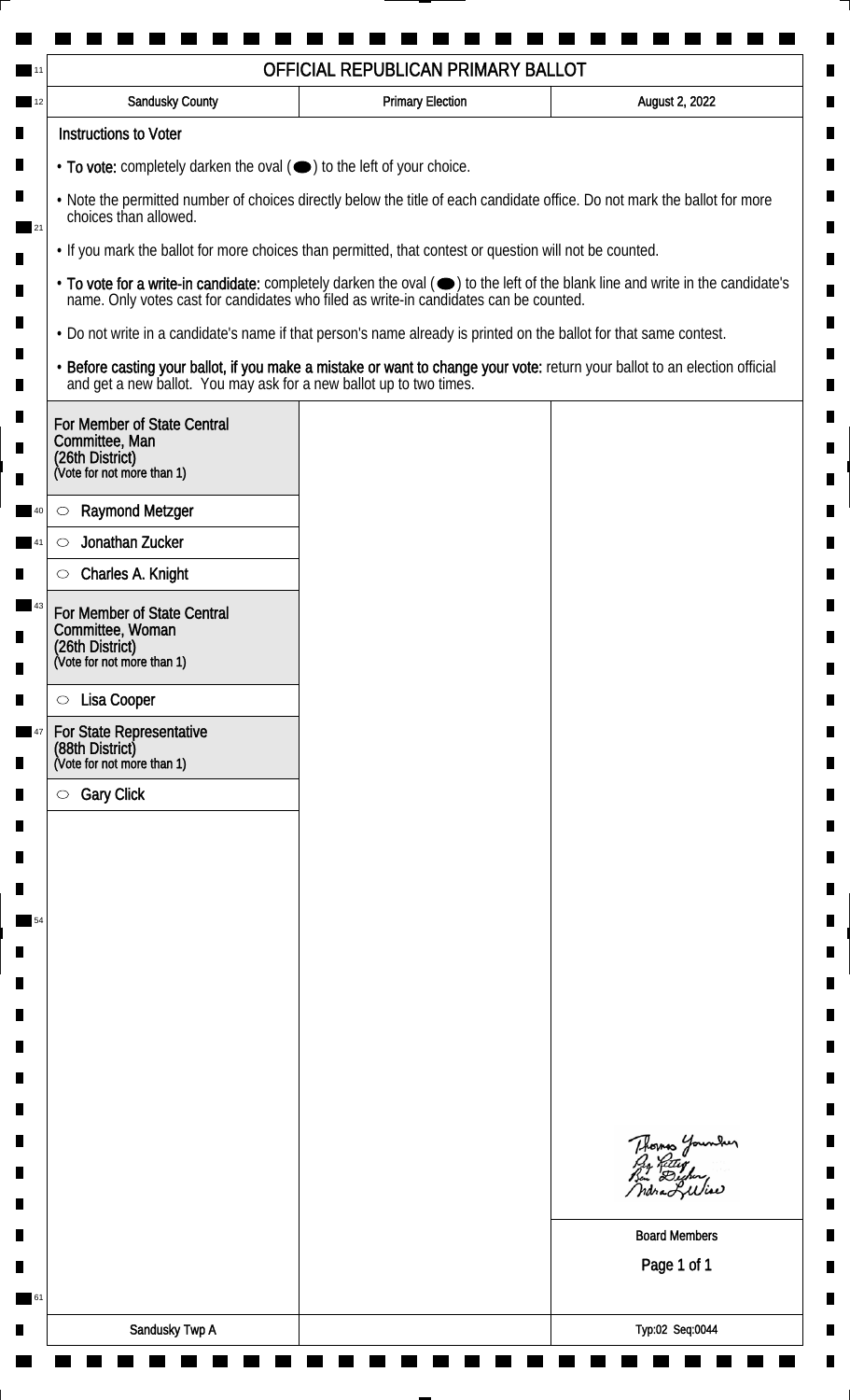|                                                                                                                                                    | OFFICIAL REPUBLICAN PRIMARY BALLOT                                                    |                                                                                                                               |  |  |
|----------------------------------------------------------------------------------------------------------------------------------------------------|---------------------------------------------------------------------------------------|-------------------------------------------------------------------------------------------------------------------------------|--|--|
| Sandusky County                                                                                                                                    | <b>Primary Election</b>                                                               | August 2, 2022                                                                                                                |  |  |
| <b>Instructions to Voter</b>                                                                                                                       |                                                                                       |                                                                                                                               |  |  |
| $\cdot$ To vote: completely darken the oval $(\bullet)$ to the left of your choice.                                                                |                                                                                       |                                                                                                                               |  |  |
| . Note the permitted number of choices directly below the title of each candidate office. Do not mark the ballot for more<br>choices than allowed. |                                                                                       |                                                                                                                               |  |  |
| • If you mark the ballot for more choices than permitted, that contest or question will not be counted.                                            |                                                                                       |                                                                                                                               |  |  |
|                                                                                                                                                    | name. Only votes cast for candidates who filed as write-in candidates can be counted. | • To vote for a write-in candidate: completely darken the oval (•) to the left of the blank line and write in the candidate's |  |  |
| • Do not write in a candidate's name if that person's name already is printed on the ballot for that same contest.                                 |                                                                                       |                                                                                                                               |  |  |
| and get a new ballot. You may ask for a new ballot up to two times.                                                                                |                                                                                       | . Before casting your ballot, if you make a mistake or want to change your vote: return your ballot to an election official   |  |  |
| For Member of State Central<br>Committee, Man<br>(26th District)<br>(Vote for not more than 1)                                                     |                                                                                       |                                                                                                                               |  |  |
| Jonathan Zucker<br>O                                                                                                                               |                                                                                       |                                                                                                                               |  |  |
| Charles A. Knight<br>$\circ$                                                                                                                       |                                                                                       |                                                                                                                               |  |  |
| <b>Raymond Metzger</b><br>O                                                                                                                        |                                                                                       |                                                                                                                               |  |  |
| For Member of State Central<br>Committee, Woman<br>(26th District)<br>(Vote for not more than 1)                                                   |                                                                                       |                                                                                                                               |  |  |
| Lisa Cooper<br>$\circ$                                                                                                                             |                                                                                       |                                                                                                                               |  |  |
| For State Representative                                                                                                                           |                                                                                       |                                                                                                                               |  |  |
| (88th District)<br>(Vote for not more than 1)                                                                                                      |                                                                                       |                                                                                                                               |  |  |
| <b>Gary Click</b><br>$\circlearrowright$                                                                                                           |                                                                                       |                                                                                                                               |  |  |
|                                                                                                                                                    |                                                                                       |                                                                                                                               |  |  |
|                                                                                                                                                    |                                                                                       |                                                                                                                               |  |  |
|                                                                                                                                                    |                                                                                       |                                                                                                                               |  |  |
|                                                                                                                                                    |                                                                                       |                                                                                                                               |  |  |
|                                                                                                                                                    |                                                                                       |                                                                                                                               |  |  |
|                                                                                                                                                    |                                                                                       |                                                                                                                               |  |  |
|                                                                                                                                                    |                                                                                       |                                                                                                                               |  |  |
|                                                                                                                                                    |                                                                                       |                                                                                                                               |  |  |
|                                                                                                                                                    |                                                                                       |                                                                                                                               |  |  |
|                                                                                                                                                    |                                                                                       |                                                                                                                               |  |  |
|                                                                                                                                                    |                                                                                       | Thomas Younder<br>ndraLuliae                                                                                                  |  |  |
|                                                                                                                                                    |                                                                                       | <b>Board Members</b>                                                                                                          |  |  |
|                                                                                                                                                    |                                                                                       | Page 1 of 1                                                                                                                   |  |  |
|                                                                                                                                                    |                                                                                       |                                                                                                                               |  |  |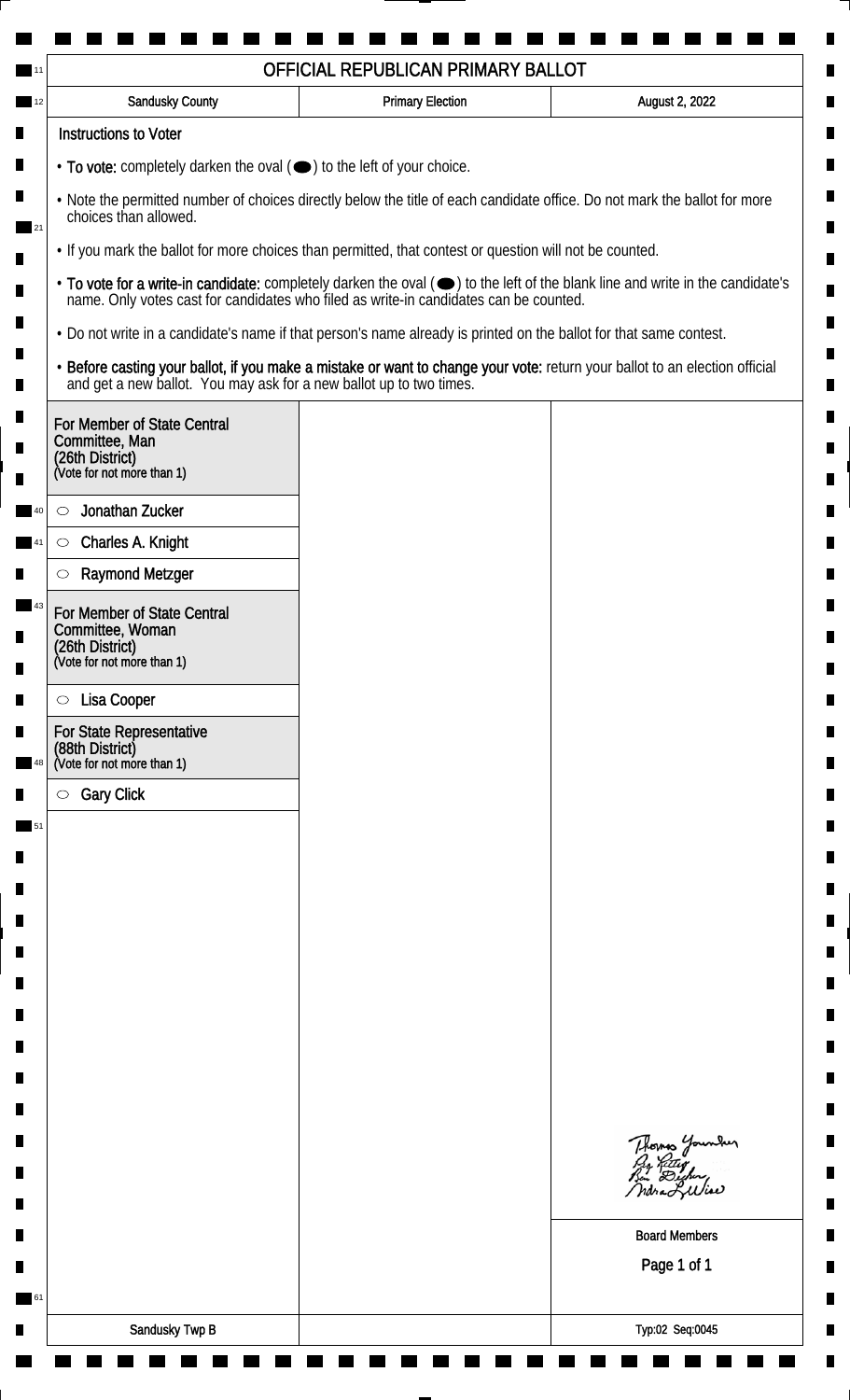|                                                                                                                                                                                                                        | OFFICIAL REPUBLICAN PRIMARY BALLOT                                                                                 |                                                                                                                             |  |  |
|------------------------------------------------------------------------------------------------------------------------------------------------------------------------------------------------------------------------|--------------------------------------------------------------------------------------------------------------------|-----------------------------------------------------------------------------------------------------------------------------|--|--|
| <b>Sandusky County</b>                                                                                                                                                                                                 | <b>Primary Election</b>                                                                                            | August 2, 2022                                                                                                              |  |  |
| <b>Instructions to Voter</b>                                                                                                                                                                                           |                                                                                                                    |                                                                                                                             |  |  |
| • To vote: completely darken the oval (•) to the left of your choice.                                                                                                                                                  |                                                                                                                    |                                                                                                                             |  |  |
| . Note the permitted number of choices directly below the title of each candidate office. Do not mark the ballot for more<br>choices than allowed.                                                                     |                                                                                                                    |                                                                                                                             |  |  |
| . If you mark the ballot for more choices than permitted, that contest or question will not be counted.                                                                                                                |                                                                                                                    |                                                                                                                             |  |  |
| • To vote for a write-in candidate: completely darken the oval (•) to the left of the blank line and write in the candidate's<br>name. Only votes cast for candidates who filed as write-in candidates can be counted. |                                                                                                                    |                                                                                                                             |  |  |
|                                                                                                                                                                                                                        | . Do not write in a candidate's name if that person's name already is printed on the ballot for that same contest. |                                                                                                                             |  |  |
| and get a new ballot. You may ask for a new ballot up to two times.                                                                                                                                                    |                                                                                                                    | · Before casting your ballot, if you make a mistake or want to change your vote: return your ballot to an election official |  |  |
| For Member of State Central                                                                                                                                                                                            |                                                                                                                    |                                                                                                                             |  |  |
| Committee, Man<br>(26th District)                                                                                                                                                                                      |                                                                                                                    |                                                                                                                             |  |  |
| (Vote for not more than 1)                                                                                                                                                                                             |                                                                                                                    |                                                                                                                             |  |  |
| Charles A. Knight<br>$\circ$                                                                                                                                                                                           |                                                                                                                    |                                                                                                                             |  |  |
| <b>Raymond Metzger</b><br>$\circ$                                                                                                                                                                                      |                                                                                                                    |                                                                                                                             |  |  |
| Jonathan Zucker<br>O                                                                                                                                                                                                   |                                                                                                                    |                                                                                                                             |  |  |
| For Member of State Central                                                                                                                                                                                            |                                                                                                                    |                                                                                                                             |  |  |
| Committee, Woman<br>(26th District)                                                                                                                                                                                    |                                                                                                                    |                                                                                                                             |  |  |
| (Vote for not more than 1)                                                                                                                                                                                             |                                                                                                                    |                                                                                                                             |  |  |
| Lisa Cooper<br>$\circ$                                                                                                                                                                                                 |                                                                                                                    |                                                                                                                             |  |  |
| For State Representative                                                                                                                                                                                               |                                                                                                                    |                                                                                                                             |  |  |
| (88th District)<br>(Vote for not more than 1)                                                                                                                                                                          |                                                                                                                    |                                                                                                                             |  |  |
| <b>Gary Click</b><br>$\circ$                                                                                                                                                                                           |                                                                                                                    |                                                                                                                             |  |  |
|                                                                                                                                                                                                                        |                                                                                                                    |                                                                                                                             |  |  |
|                                                                                                                                                                                                                        |                                                                                                                    |                                                                                                                             |  |  |
|                                                                                                                                                                                                                        |                                                                                                                    |                                                                                                                             |  |  |
|                                                                                                                                                                                                                        |                                                                                                                    |                                                                                                                             |  |  |
|                                                                                                                                                                                                                        |                                                                                                                    |                                                                                                                             |  |  |
|                                                                                                                                                                                                                        |                                                                                                                    |                                                                                                                             |  |  |
|                                                                                                                                                                                                                        |                                                                                                                    |                                                                                                                             |  |  |
|                                                                                                                                                                                                                        |                                                                                                                    |                                                                                                                             |  |  |
|                                                                                                                                                                                                                        |                                                                                                                    |                                                                                                                             |  |  |
|                                                                                                                                                                                                                        |                                                                                                                    |                                                                                                                             |  |  |
|                                                                                                                                                                                                                        |                                                                                                                    |                                                                                                                             |  |  |
|                                                                                                                                                                                                                        |                                                                                                                    | Thomas Younder                                                                                                              |  |  |
|                                                                                                                                                                                                                        |                                                                                                                    |                                                                                                                             |  |  |
|                                                                                                                                                                                                                        |                                                                                                                    |                                                                                                                             |  |  |
|                                                                                                                                                                                                                        |                                                                                                                    | <b>Board Members</b>                                                                                                        |  |  |
|                                                                                                                                                                                                                        |                                                                                                                    | Page 1 of 1                                                                                                                 |  |  |
|                                                                                                                                                                                                                        |                                                                                                                    |                                                                                                                             |  |  |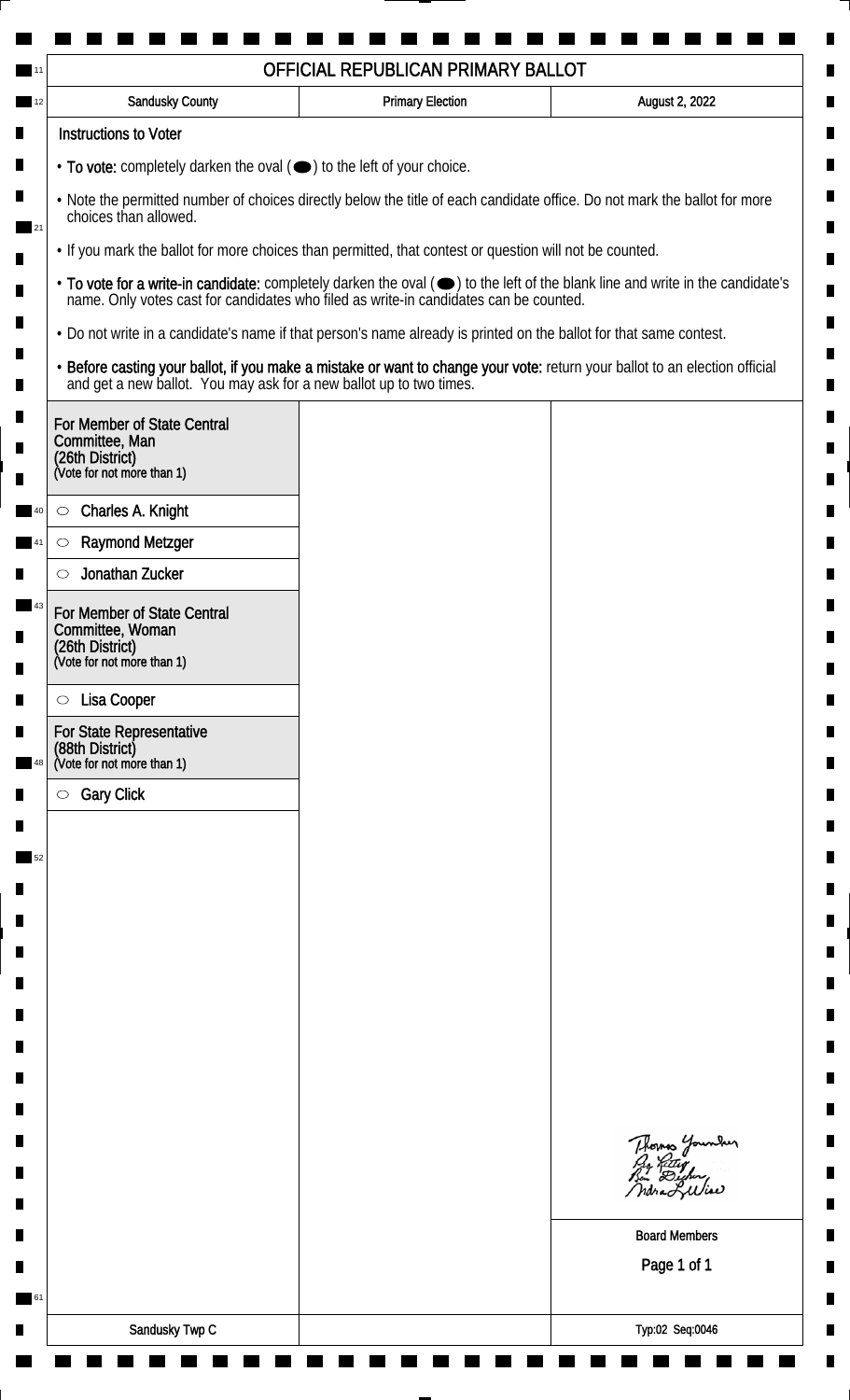| OFFICIAL REPUBLICAN PRIMARY BALLOT                                                                                                                                                                                                                                  |                                                                                                                    |                                                                                                                             |  |
|---------------------------------------------------------------------------------------------------------------------------------------------------------------------------------------------------------------------------------------------------------------------|--------------------------------------------------------------------------------------------------------------------|-----------------------------------------------------------------------------------------------------------------------------|--|
| Sandusky County                                                                                                                                                                                                                                                     | <b>Primary Election</b>                                                                                            | August 2, 2022                                                                                                              |  |
| <b>Instructions to Voter</b>                                                                                                                                                                                                                                        |                                                                                                                    |                                                                                                                             |  |
| $\cdot$ To vote: completely darken the oval $(\bullet)$ to the left of your choice.                                                                                                                                                                                 |                                                                                                                    |                                                                                                                             |  |
| . Note the permitted number of choices directly below the title of each candidate office. Do not mark the ballot for more<br>choices than allowed.<br>21<br>• If you mark the ballot for more choices than permitted, that contest or question will not be counted. |                                                                                                                    |                                                                                                                             |  |
|                                                                                                                                                                                                                                                                     |                                                                                                                    |                                                                                                                             |  |
|                                                                                                                                                                                                                                                                     | • Do not write in a candidate's name if that person's name already is printed on the ballot for that same contest. |                                                                                                                             |  |
|                                                                                                                                                                                                                                                                     | and get a new ballot. You may ask for a new ballot up to two times.                                                | . Before casting your ballot, if you make a mistake or want to change your vote: return your ballot to an election official |  |
| For Member of State Central<br>Committee, Man<br>(26th District)<br>(Vote for not more than 1)                                                                                                                                                                      |                                                                                                                    |                                                                                                                             |  |
| <b>Raymond Metzger</b><br>$\circ$                                                                                                                                                                                                                                   |                                                                                                                    |                                                                                                                             |  |
| Jonathan Zucker<br>$\circlearrowright$                                                                                                                                                                                                                              |                                                                                                                    |                                                                                                                             |  |
| Charles A. Knight<br>O                                                                                                                                                                                                                                              |                                                                                                                    |                                                                                                                             |  |
| For Member of State Central<br>Committee, Woman<br>(26th District)<br>(Vote for not more than 1)                                                                                                                                                                    |                                                                                                                    |                                                                                                                             |  |
| Lisa Cooper<br>$\circ$                                                                                                                                                                                                                                              |                                                                                                                    |                                                                                                                             |  |
| For State Representative<br>(88th District)<br>(Vote for not more than 1)                                                                                                                                                                                           |                                                                                                                    |                                                                                                                             |  |
| <b>Gary Click</b><br>$\circlearrowright$                                                                                                                                                                                                                            |                                                                                                                    |                                                                                                                             |  |
|                                                                                                                                                                                                                                                                     |                                                                                                                    |                                                                                                                             |  |
|                                                                                                                                                                                                                                                                     |                                                                                                                    |                                                                                                                             |  |
|                                                                                                                                                                                                                                                                     |                                                                                                                    |                                                                                                                             |  |
|                                                                                                                                                                                                                                                                     |                                                                                                                    |                                                                                                                             |  |
|                                                                                                                                                                                                                                                                     |                                                                                                                    |                                                                                                                             |  |
|                                                                                                                                                                                                                                                                     |                                                                                                                    |                                                                                                                             |  |
|                                                                                                                                                                                                                                                                     |                                                                                                                    |                                                                                                                             |  |
|                                                                                                                                                                                                                                                                     |                                                                                                                    |                                                                                                                             |  |
|                                                                                                                                                                                                                                                                     |                                                                                                                    |                                                                                                                             |  |
|                                                                                                                                                                                                                                                                     |                                                                                                                    |                                                                                                                             |  |
|                                                                                                                                                                                                                                                                     |                                                                                                                    | Thomas Younder<br>ndra Liliae                                                                                               |  |
|                                                                                                                                                                                                                                                                     |                                                                                                                    | <b>Board Members</b>                                                                                                        |  |
|                                                                                                                                                                                                                                                                     |                                                                                                                    | Page 1 of 1                                                                                                                 |  |
|                                                                                                                                                                                                                                                                     |                                                                                                                    |                                                                                                                             |  |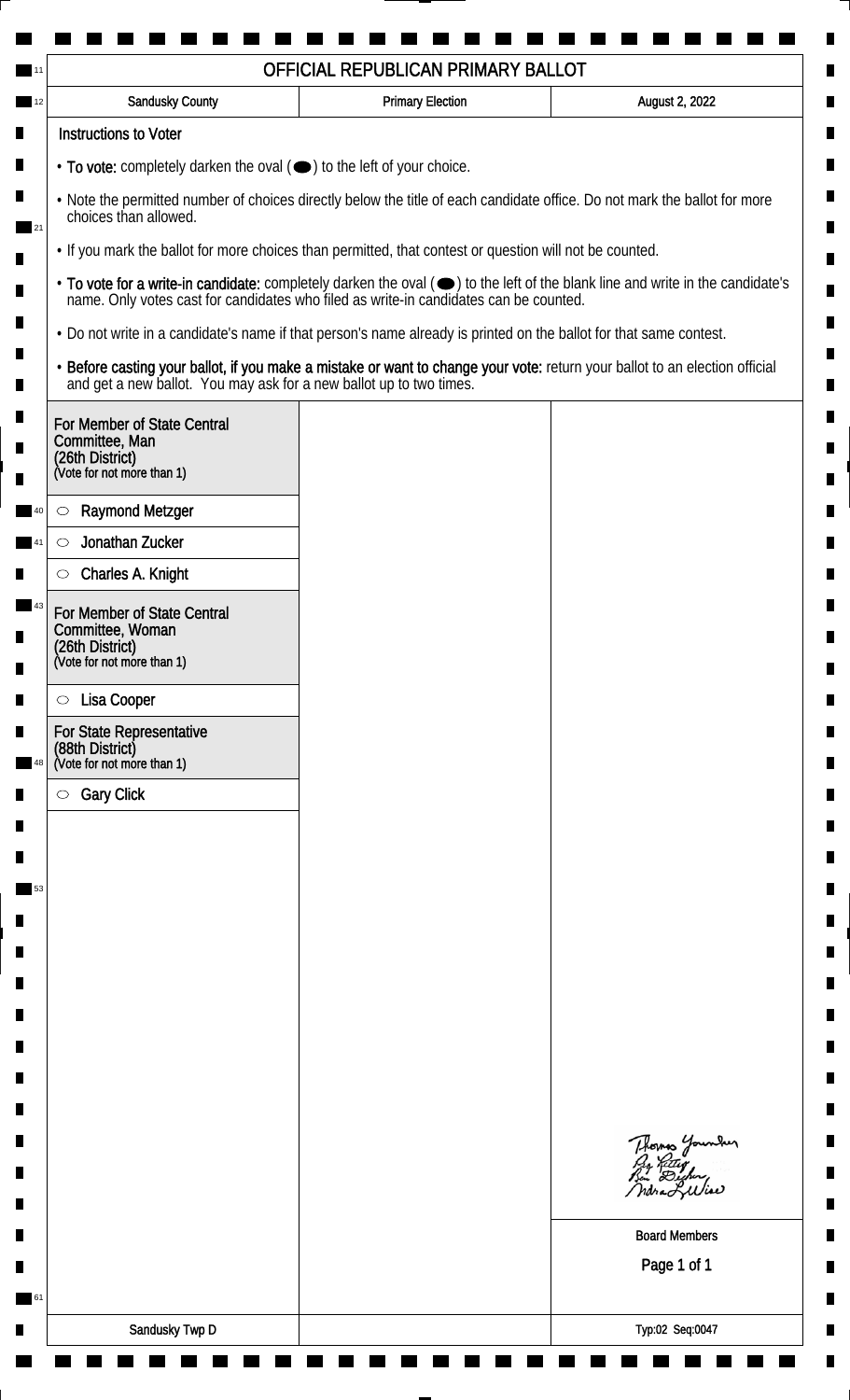|                                                                                                                                                    | OFFICIAL REPUBLICAN PRIMARY BALLOT                                                                                 |                                                                                                                               |  |
|----------------------------------------------------------------------------------------------------------------------------------------------------|--------------------------------------------------------------------------------------------------------------------|-------------------------------------------------------------------------------------------------------------------------------|--|
| Sandusky County                                                                                                                                    | <b>Primary Election</b>                                                                                            | August 2, 2022                                                                                                                |  |
| <b>Instructions to Voter</b>                                                                                                                       |                                                                                                                    |                                                                                                                               |  |
| $\cdot$ To vote: completely darken the oval $(\bullet)$ to the left of your choice.                                                                |                                                                                                                    |                                                                                                                               |  |
| . Note the permitted number of choices directly below the title of each candidate office. Do not mark the ballot for more<br>choices than allowed. |                                                                                                                    |                                                                                                                               |  |
| • If you mark the ballot for more choices than permitted, that contest or question will not be counted.                                            |                                                                                                                    |                                                                                                                               |  |
|                                                                                                                                                    | name. Only votes cast for candidates who filed as write-in candidates can be counted.                              | • To vote for a write-in candidate: completely darken the oval (•) to the left of the blank line and write in the candidate's |  |
|                                                                                                                                                    | • Do not write in a candidate's name if that person's name already is printed on the ballot for that same contest. |                                                                                                                               |  |
| and get a new ballot. You may ask for a new ballot up to two times.                                                                                |                                                                                                                    | . Before casting your ballot, if you make a mistake or want to change your vote: return your ballot to an election official   |  |
| For Member of State Central<br>Committee, Man<br>(26th District)<br>(Vote for not more than 1)                                                     |                                                                                                                    |                                                                                                                               |  |
| Jonathan Zucker<br>O                                                                                                                               |                                                                                                                    |                                                                                                                               |  |
| Charles A. Knight<br>$\circ$                                                                                                                       |                                                                                                                    |                                                                                                                               |  |
| <b>Raymond Metzger</b><br>O                                                                                                                        |                                                                                                                    |                                                                                                                               |  |
| For Member of State Central<br>Committee, Woman<br>(26th District)<br>(Vote for not more than 1)                                                   |                                                                                                                    |                                                                                                                               |  |
| Lisa Cooper<br>$\circ$                                                                                                                             |                                                                                                                    |                                                                                                                               |  |
| For State Representative<br>(88th District)<br>(Vote for not more than 1)                                                                          |                                                                                                                    |                                                                                                                               |  |
| <b>Gary Click</b><br>$\circlearrowright$                                                                                                           |                                                                                                                    |                                                                                                                               |  |
|                                                                                                                                                    |                                                                                                                    |                                                                                                                               |  |
|                                                                                                                                                    |                                                                                                                    |                                                                                                                               |  |
|                                                                                                                                                    |                                                                                                                    |                                                                                                                               |  |
|                                                                                                                                                    |                                                                                                                    |                                                                                                                               |  |
|                                                                                                                                                    |                                                                                                                    |                                                                                                                               |  |
|                                                                                                                                                    |                                                                                                                    |                                                                                                                               |  |
|                                                                                                                                                    |                                                                                                                    |                                                                                                                               |  |
|                                                                                                                                                    |                                                                                                                    |                                                                                                                               |  |
|                                                                                                                                                    |                                                                                                                    |                                                                                                                               |  |
|                                                                                                                                                    |                                                                                                                    |                                                                                                                               |  |
|                                                                                                                                                    |                                                                                                                    | Thomas Younder<br>ndra Liliae                                                                                                 |  |
|                                                                                                                                                    |                                                                                                                    | <b>Board Members</b>                                                                                                          |  |
|                                                                                                                                                    |                                                                                                                    | Page 1 of 1                                                                                                                   |  |
| Scott Twp                                                                                                                                          |                                                                                                                    | Typ:02 Seq:0048                                                                                                               |  |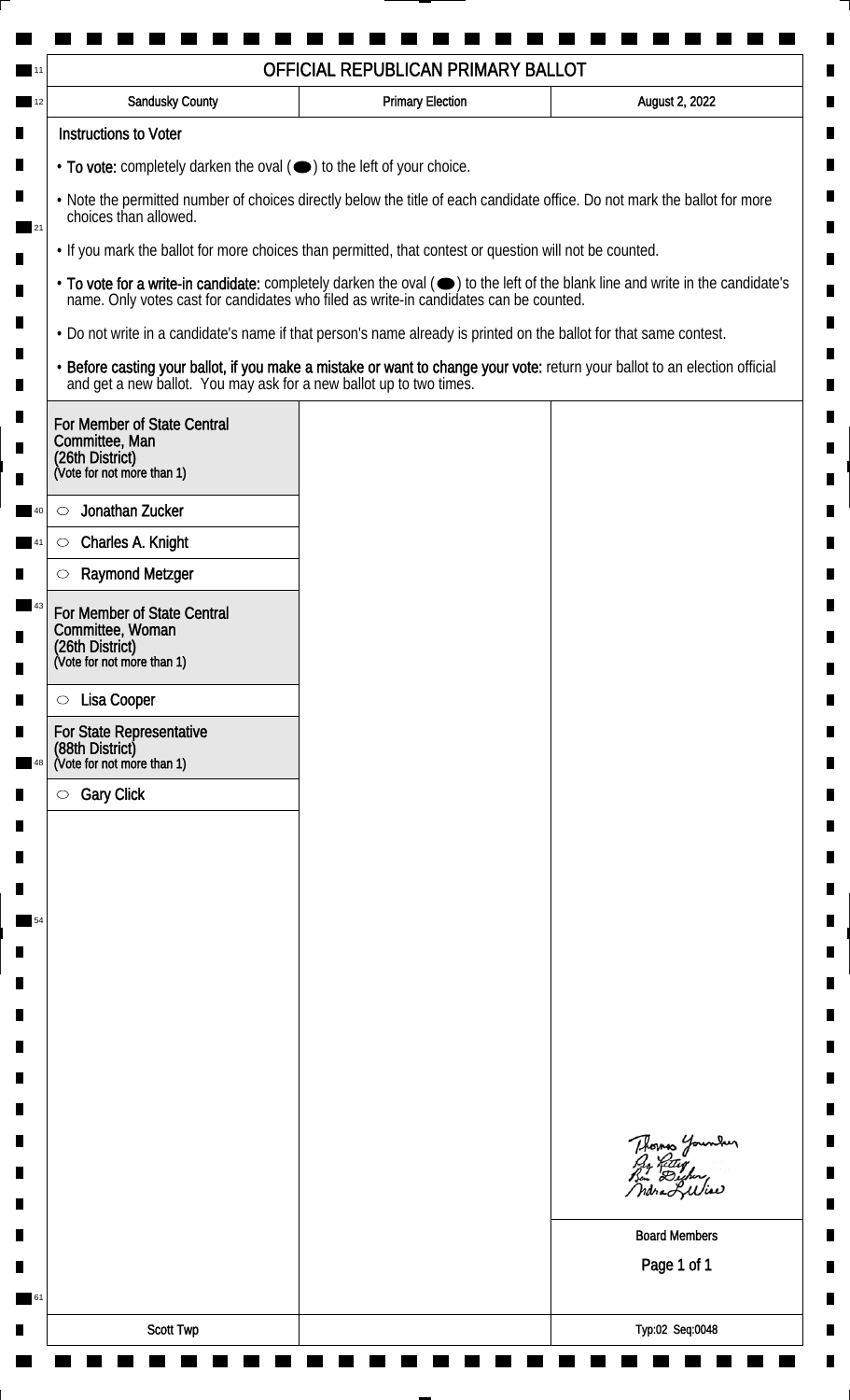|                                                                                                                                                    | <b>Sandusky County</b>                                                                                             | <b>Primary Election</b> | August 2, 2022                                                                                                                |  |  |
|----------------------------------------------------------------------------------------------------------------------------------------------------|--------------------------------------------------------------------------------------------------------------------|-------------------------|-------------------------------------------------------------------------------------------------------------------------------|--|--|
|                                                                                                                                                    | <b>Instructions to Voter</b>                                                                                       |                         |                                                                                                                               |  |  |
| $\cdot$ To vote: completely darken the oval $(\bullet)$ to the left of your choice.                                                                |                                                                                                                    |                         |                                                                                                                               |  |  |
| . Note the permitted number of choices directly below the title of each candidate office. Do not mark the ballot for more<br>choices than allowed. |                                                                                                                    |                         |                                                                                                                               |  |  |
|                                                                                                                                                    | . If you mark the ballot for more choices than permitted, that contest or question will not be counted.            |                         |                                                                                                                               |  |  |
|                                                                                                                                                    | name. Only votes cast for candidates who filed as write-in candidates can be counted.                              |                         | • To vote for a write-in candidate: completely darken the oval (•) to the left of the blank line and write in the candidate's |  |  |
|                                                                                                                                                    | . Do not write in a candidate's name if that person's name already is printed on the ballot for that same contest. |                         |                                                                                                                               |  |  |
|                                                                                                                                                    | and get a new ballot. You may ask for a new ballot up to two times.                                                |                         | · Before casting your ballot, if you make a mistake or want to change your vote: return your ballot to an election official   |  |  |
|                                                                                                                                                    | For Member of State Central<br>Committee, Man<br>(26th District)<br>(Vote for not more than 1)                     |                         |                                                                                                                               |  |  |
|                                                                                                                                                    | Charles A. Knight<br>$\circ$                                                                                       |                         |                                                                                                                               |  |  |
|                                                                                                                                                    | <b>Raymond Metzger</b><br>$\circlearrowright$                                                                      |                         |                                                                                                                               |  |  |
|                                                                                                                                                    | Jonathan Zucker                                                                                                    |                         |                                                                                                                               |  |  |
|                                                                                                                                                    | For Member of State Central<br>Committee, Woman<br>(26th District)<br>(Vote for not more than 1)                   |                         |                                                                                                                               |  |  |
|                                                                                                                                                    |                                                                                                                    |                         |                                                                                                                               |  |  |
|                                                                                                                                                    | Lisa Cooper<br>$\circ$<br><b>For State Representative</b>                                                          |                         |                                                                                                                               |  |  |
|                                                                                                                                                    | (88th District)<br>(Vote for not more than 1)                                                                      |                         |                                                                                                                               |  |  |
|                                                                                                                                                    | <b>Gary Click</b><br>$\circ$                                                                                       |                         |                                                                                                                               |  |  |
|                                                                                                                                                    |                                                                                                                    |                         |                                                                                                                               |  |  |
|                                                                                                                                                    |                                                                                                                    |                         |                                                                                                                               |  |  |
|                                                                                                                                                    |                                                                                                                    |                         |                                                                                                                               |  |  |
|                                                                                                                                                    |                                                                                                                    |                         |                                                                                                                               |  |  |
|                                                                                                                                                    |                                                                                                                    |                         |                                                                                                                               |  |  |
|                                                                                                                                                    |                                                                                                                    |                         |                                                                                                                               |  |  |
|                                                                                                                                                    |                                                                                                                    |                         |                                                                                                                               |  |  |
|                                                                                                                                                    |                                                                                                                    |                         |                                                                                                                               |  |  |
|                                                                                                                                                    |                                                                                                                    |                         |                                                                                                                               |  |  |
|                                                                                                                                                    |                                                                                                                    |                         | Thomas Younder<br>By Riting<br>But Dicher,<br>ndra Liliae                                                                     |  |  |
|                                                                                                                                                    |                                                                                                                    |                         | <b>Board Members</b>                                                                                                          |  |  |
|                                                                                                                                                    |                                                                                                                    |                         | Page 1 of 1                                                                                                                   |  |  |
|                                                                                                                                                    |                                                                                                                    |                         |                                                                                                                               |  |  |
|                                                                                                                                                    |                                                                                                                    |                         |                                                                                                                               |  |  |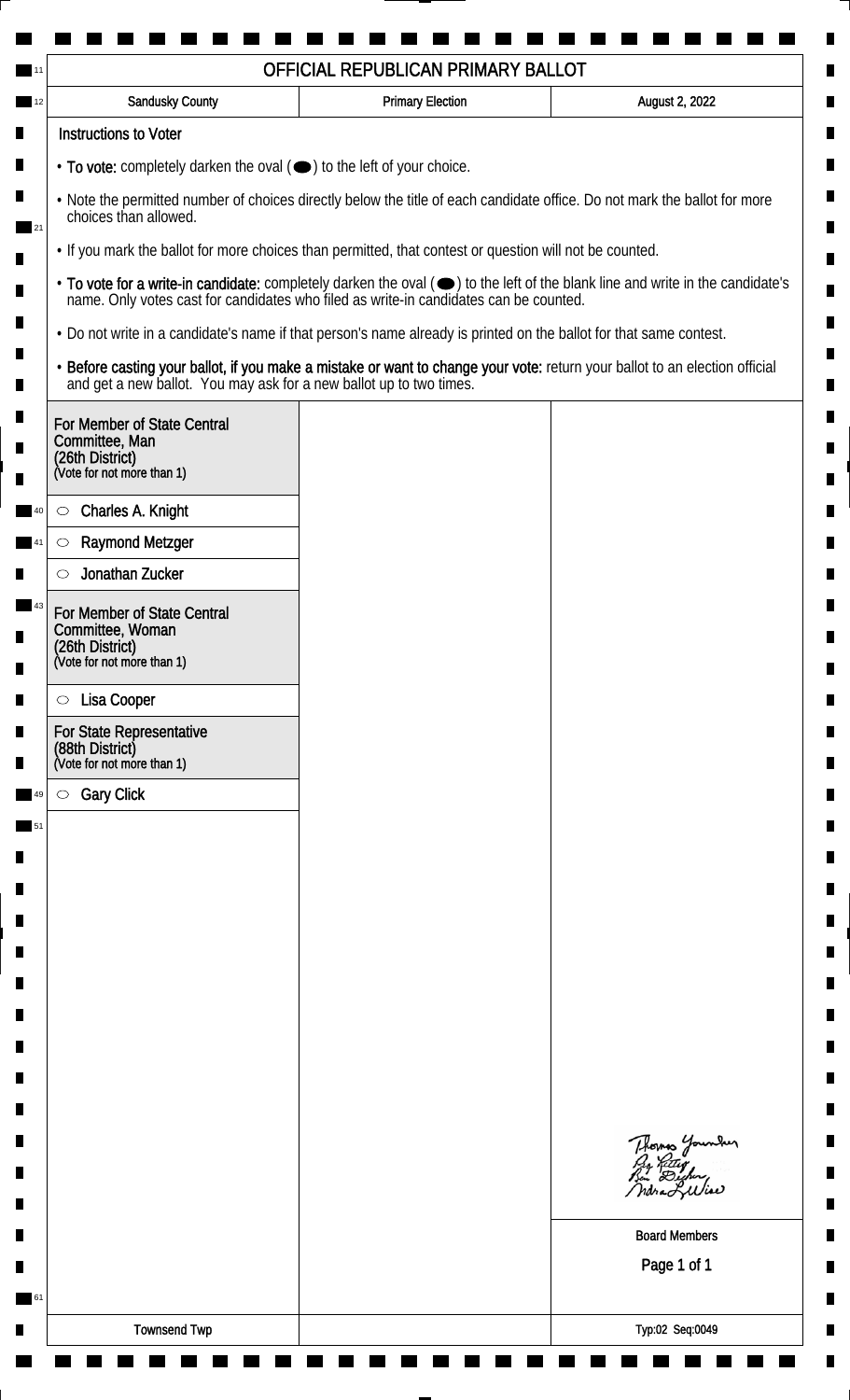| OFFICIAL REPUBLICAN PRIMARY BALLOT                                                                                                                 |                                                                                       |                                                                                                                               |  |  |
|----------------------------------------------------------------------------------------------------------------------------------------------------|---------------------------------------------------------------------------------------|-------------------------------------------------------------------------------------------------------------------------------|--|--|
| Sandusky County                                                                                                                                    | <b>Primary Election</b>                                                               | August 2, 2022                                                                                                                |  |  |
| <b>Instructions to Voter</b>                                                                                                                       |                                                                                       |                                                                                                                               |  |  |
| $\cdot$ To vote: completely darken the oval $(\bullet)$ to the left of your choice.                                                                |                                                                                       |                                                                                                                               |  |  |
| . Note the permitted number of choices directly below the title of each candidate office. Do not mark the ballot for more<br>choices than allowed. |                                                                                       |                                                                                                                               |  |  |
| • If you mark the ballot for more choices than permitted, that contest or question will not be counted.                                            |                                                                                       |                                                                                                                               |  |  |
|                                                                                                                                                    | name. Only votes cast for candidates who filed as write-in candidates can be counted. | • To vote for a write-in candidate: completely darken the oval (•) to the left of the blank line and write in the candidate's |  |  |
| • Do not write in a candidate's name if that person's name already is printed on the ballot for that same contest.                                 |                                                                                       |                                                                                                                               |  |  |
| and get a new ballot. You may ask for a new ballot up to two times.                                                                                |                                                                                       | . Before casting your ballot, if you make a mistake or want to change your vote: return your ballot to an election official   |  |  |
| For Member of State Central<br>Committee, Man<br>(26th District)<br>(Vote for not more than 1)                                                     |                                                                                       |                                                                                                                               |  |  |
| <b>Raymond Metzger</b><br>$\circ$                                                                                                                  |                                                                                       |                                                                                                                               |  |  |
| Jonathan Zucker<br>$\circlearrowright$                                                                                                             |                                                                                       |                                                                                                                               |  |  |
| Charles A. Knight<br>O                                                                                                                             |                                                                                       |                                                                                                                               |  |  |
| For Member of State Central<br>Committee, Woman                                                                                                    |                                                                                       |                                                                                                                               |  |  |
| (26th District)<br>(Vote for not more than 1)                                                                                                      |                                                                                       |                                                                                                                               |  |  |
| Lisa Cooper<br>$\circ$                                                                                                                             |                                                                                       |                                                                                                                               |  |  |
| For State Representative<br>(88th District)<br>(Vote for not more than 1)                                                                          |                                                                                       |                                                                                                                               |  |  |
| <b>Gary Click</b><br>$\circ$                                                                                                                       |                                                                                       |                                                                                                                               |  |  |
|                                                                                                                                                    |                                                                                       |                                                                                                                               |  |  |
|                                                                                                                                                    |                                                                                       |                                                                                                                               |  |  |
|                                                                                                                                                    |                                                                                       |                                                                                                                               |  |  |
|                                                                                                                                                    |                                                                                       |                                                                                                                               |  |  |
|                                                                                                                                                    |                                                                                       |                                                                                                                               |  |  |
|                                                                                                                                                    |                                                                                       |                                                                                                                               |  |  |
|                                                                                                                                                    |                                                                                       |                                                                                                                               |  |  |
|                                                                                                                                                    |                                                                                       |                                                                                                                               |  |  |
|                                                                                                                                                    |                                                                                       |                                                                                                                               |  |  |
|                                                                                                                                                    |                                                                                       |                                                                                                                               |  |  |
|                                                                                                                                                    |                                                                                       | Thomas Younder<br>ndra Liliae                                                                                                 |  |  |
|                                                                                                                                                    |                                                                                       | <b>Board Members</b>                                                                                                          |  |  |
|                                                                                                                                                    |                                                                                       | Page 1 of 1                                                                                                                   |  |  |
|                                                                                                                                                    |                                                                                       |                                                                                                                               |  |  |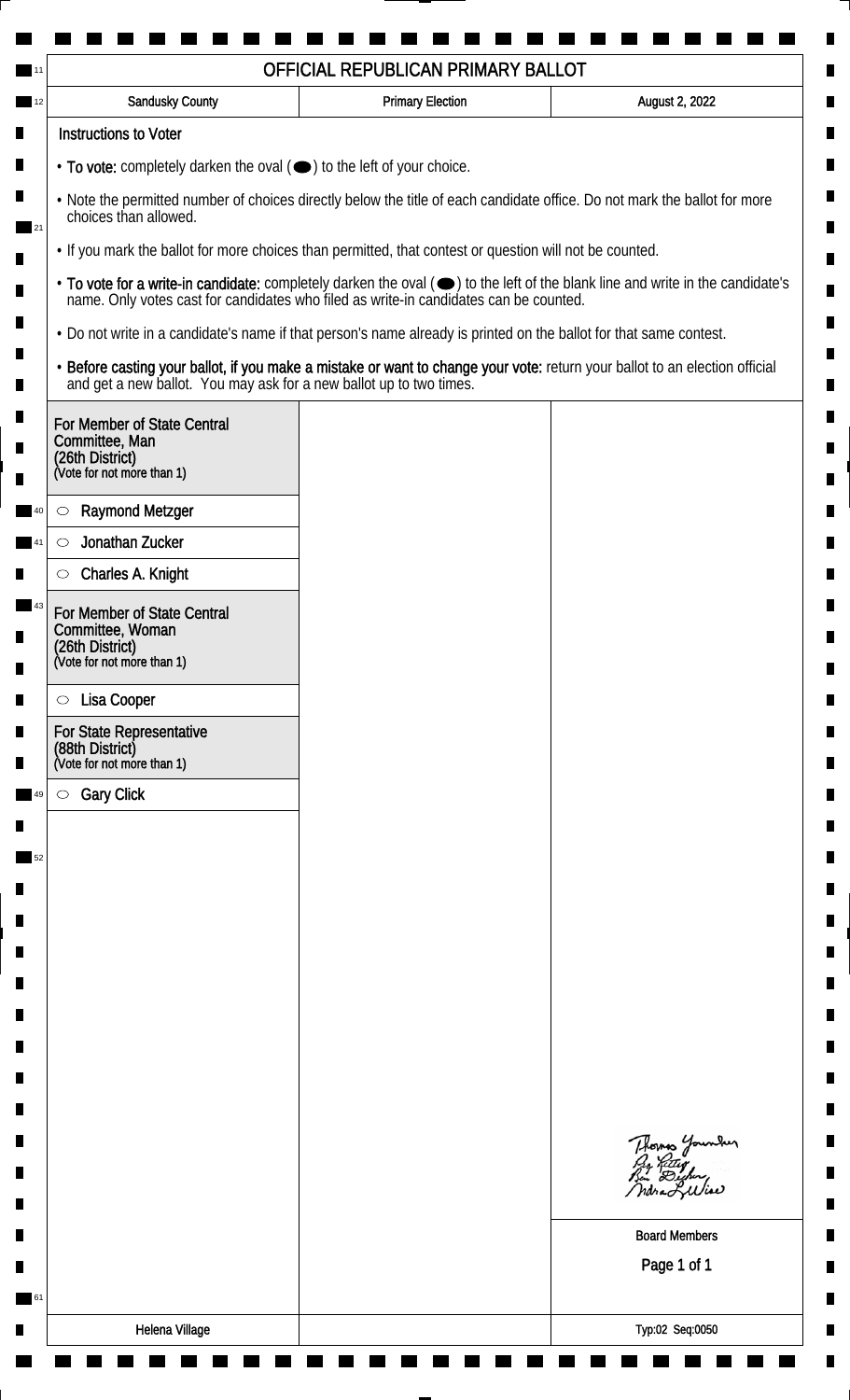| Sandusky County                                                                                                                                                                                                                           | <b>Primary Election</b> | August 2, 2022                                                                                                                |                                                                                                         |
|-------------------------------------------------------------------------------------------------------------------------------------------------------------------------------------------------------------------------------------------|-------------------------|-------------------------------------------------------------------------------------------------------------------------------|---------------------------------------------------------------------------------------------------------|
| <b>Instructions to Voter</b>                                                                                                                                                                                                              |                         |                                                                                                                               |                                                                                                         |
| $\cdot$ To vote: completely darken the oval $(\bullet)$ to the left of your choice.<br>. Note the permitted number of choices directly below the title of each candidate office. Do not mark the ballot for more<br>choices than allowed. |                         |                                                                                                                               |                                                                                                         |
|                                                                                                                                                                                                                                           |                         |                                                                                                                               | • If you mark the ballot for more choices than permitted, that contest or question will not be counted. |
| name. Only votes cast for candidates who filed as write-in candidates can be counted.                                                                                                                                                     |                         | • To vote for a write-in candidate: completely darken the oval (•) to the left of the blank line and write in the candidate's |                                                                                                         |
| • Do not write in a candidate's name if that person's name already is printed on the ballot for that same contest.                                                                                                                        |                         |                                                                                                                               |                                                                                                         |
| and get a new ballot. You may ask for a new ballot up to two times.                                                                                                                                                                       |                         | . Before casting your ballot, if you make a mistake or want to change your vote: return your ballot to an election official   |                                                                                                         |
| For Member of State Central<br>Committee, Man                                                                                                                                                                                             |                         |                                                                                                                               |                                                                                                         |
| (26th District)<br>(Vote for not more than 1)                                                                                                                                                                                             |                         |                                                                                                                               |                                                                                                         |
| Jonathan Zucker<br>O                                                                                                                                                                                                                      |                         |                                                                                                                               |                                                                                                         |
| Charles A. Knight<br>$\circ$                                                                                                                                                                                                              |                         |                                                                                                                               |                                                                                                         |
| <b>Raymond Metzger</b><br>O                                                                                                                                                                                                               |                         |                                                                                                                               |                                                                                                         |
| For Member of State Central                                                                                                                                                                                                               |                         |                                                                                                                               |                                                                                                         |
| Committee, Woman<br>(26th District)<br>(Vote for not more than 1)                                                                                                                                                                         |                         |                                                                                                                               |                                                                                                         |
|                                                                                                                                                                                                                                           |                         |                                                                                                                               |                                                                                                         |
| Lisa Cooper<br>$\circ$                                                                                                                                                                                                                    |                         |                                                                                                                               |                                                                                                         |
| For State Representative<br>(88th District)<br>(Vote for not more than 1)                                                                                                                                                                 |                         |                                                                                                                               |                                                                                                         |
| <b>Gary Click</b><br>$\circ$                                                                                                                                                                                                              |                         |                                                                                                                               |                                                                                                         |
|                                                                                                                                                                                                                                           |                         |                                                                                                                               |                                                                                                         |
|                                                                                                                                                                                                                                           |                         |                                                                                                                               |                                                                                                         |
|                                                                                                                                                                                                                                           |                         |                                                                                                                               |                                                                                                         |
|                                                                                                                                                                                                                                           |                         |                                                                                                                               |                                                                                                         |
|                                                                                                                                                                                                                                           |                         |                                                                                                                               |                                                                                                         |
|                                                                                                                                                                                                                                           |                         |                                                                                                                               |                                                                                                         |
|                                                                                                                                                                                                                                           |                         |                                                                                                                               |                                                                                                         |
|                                                                                                                                                                                                                                           |                         |                                                                                                                               |                                                                                                         |
|                                                                                                                                                                                                                                           |                         |                                                                                                                               |                                                                                                         |
|                                                                                                                                                                                                                                           |                         | Thomas Younder                                                                                                                |                                                                                                         |
|                                                                                                                                                                                                                                           |                         |                                                                                                                               |                                                                                                         |
|                                                                                                                                                                                                                                           |                         | ndra Liliae                                                                                                                   |                                                                                                         |
|                                                                                                                                                                                                                                           |                         | <b>Board Members</b>                                                                                                          |                                                                                                         |
|                                                                                                                                                                                                                                           |                         | Page 1 of 1                                                                                                                   |                                                                                                         |
|                                                                                                                                                                                                                                           |                         |                                                                                                                               |                                                                                                         |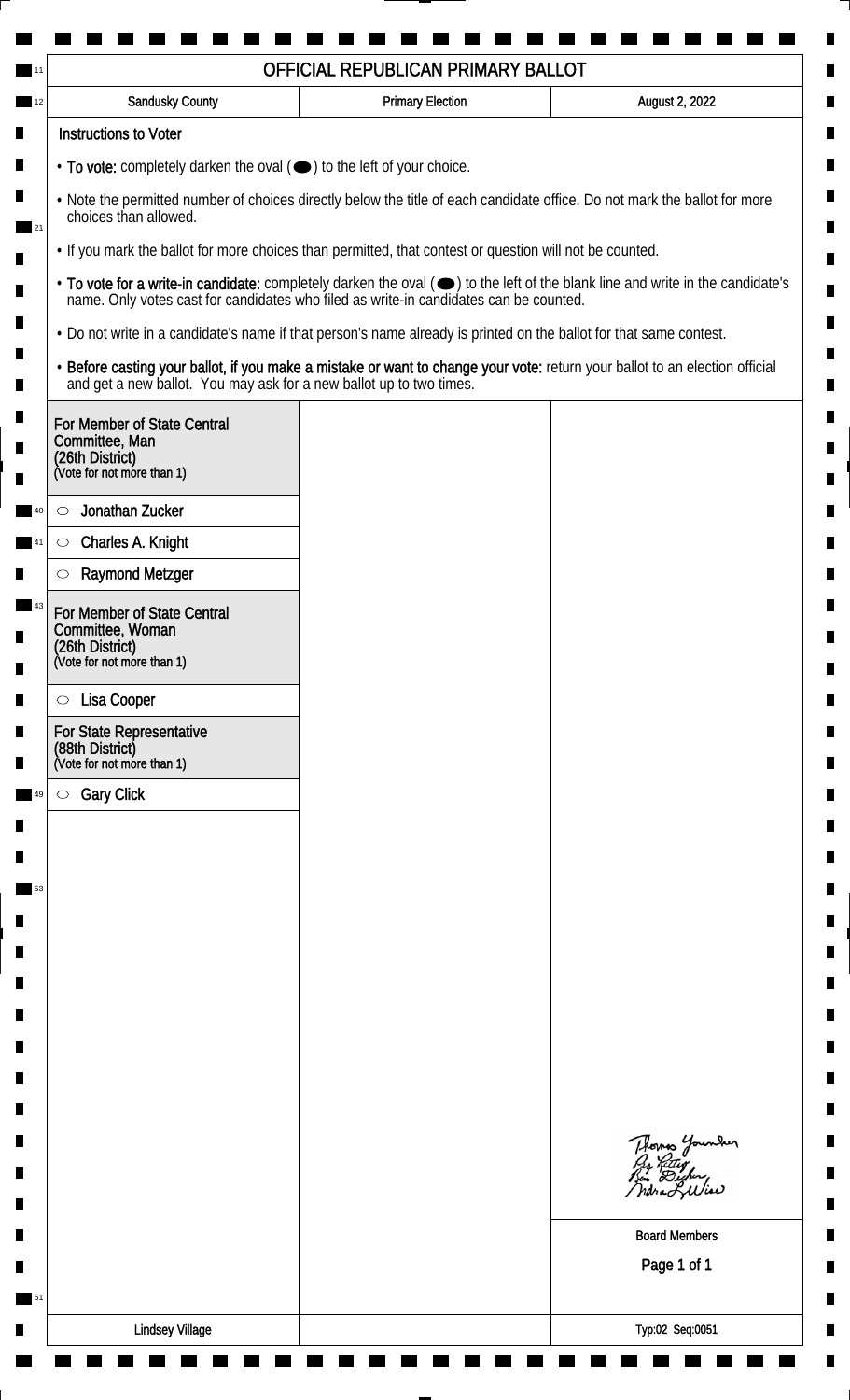|                                                                                                                                                    | OFFICIAL REPUBLICAN PRIMARY BALLOT                                                    |                                                                                                                               |  |  |
|----------------------------------------------------------------------------------------------------------------------------------------------------|---------------------------------------------------------------------------------------|-------------------------------------------------------------------------------------------------------------------------------|--|--|
| Sandusky County                                                                                                                                    | <b>Primary Election</b>                                                               | August 2, 2022                                                                                                                |  |  |
| <b>Instructions to Voter</b>                                                                                                                       |                                                                                       |                                                                                                                               |  |  |
|                                                                                                                                                    | • To vote: completely darken the oval (•) to the left of your choice.                 |                                                                                                                               |  |  |
| . Note the permitted number of choices directly below the title of each candidate office. Do not mark the ballot for more<br>choices than allowed. |                                                                                       |                                                                                                                               |  |  |
| • If you mark the ballot for more choices than permitted, that contest or question will not be counted.                                            |                                                                                       |                                                                                                                               |  |  |
|                                                                                                                                                    | name. Only votes cast for candidates who filed as write-in candidates can be counted. | • To vote for a write-in candidate: completely darken the oval (•) to the left of the blank line and write in the candidate's |  |  |
| • Do not write in a candidate's name if that person's name already is printed on the ballot for that same contest.                                 |                                                                                       |                                                                                                                               |  |  |
| and get a new ballot. You may ask for a new ballot up to two times.                                                                                |                                                                                       | . Before casting your ballot, if you make a mistake or want to change your vote: return your ballot to an election official   |  |  |
| For Member of State Central<br>Committee, Man<br>(26th District)<br>(Vote for not more than 1)                                                     |                                                                                       |                                                                                                                               |  |  |
| Charles A. Knight<br>$\circ$                                                                                                                       |                                                                                       |                                                                                                                               |  |  |
| <b>Raymond Metzger</b><br>$\circlearrowright$                                                                                                      |                                                                                       |                                                                                                                               |  |  |
| Jonathan Zucker                                                                                                                                    |                                                                                       |                                                                                                                               |  |  |
| For Member of State Central<br>Committee, Woman<br>(26th District)<br>(Vote for not more than 1)                                                   |                                                                                       |                                                                                                                               |  |  |
| Lisa Cooper<br>$\circ$                                                                                                                             |                                                                                       |                                                                                                                               |  |  |
| For State Representative<br>(88th District)<br>(Vote for not more than 1)                                                                          |                                                                                       |                                                                                                                               |  |  |
| <b>Gary Click</b><br>$\circ$                                                                                                                       |                                                                                       |                                                                                                                               |  |  |
|                                                                                                                                                    |                                                                                       |                                                                                                                               |  |  |
|                                                                                                                                                    |                                                                                       |                                                                                                                               |  |  |
|                                                                                                                                                    |                                                                                       |                                                                                                                               |  |  |
|                                                                                                                                                    |                                                                                       |                                                                                                                               |  |  |
|                                                                                                                                                    |                                                                                       |                                                                                                                               |  |  |
|                                                                                                                                                    |                                                                                       |                                                                                                                               |  |  |
|                                                                                                                                                    |                                                                                       |                                                                                                                               |  |  |
|                                                                                                                                                    |                                                                                       |                                                                                                                               |  |  |
|                                                                                                                                                    |                                                                                       |                                                                                                                               |  |  |
|                                                                                                                                                    |                                                                                       |                                                                                                                               |  |  |
|                                                                                                                                                    |                                                                                       | Thomas Younder<br>ndra Liliae                                                                                                 |  |  |
|                                                                                                                                                    |                                                                                       | <b>Board Members</b>                                                                                                          |  |  |
|                                                                                                                                                    |                                                                                       | Page 1 of 1                                                                                                                   |  |  |
|                                                                                                                                                    |                                                                                       |                                                                                                                               |  |  |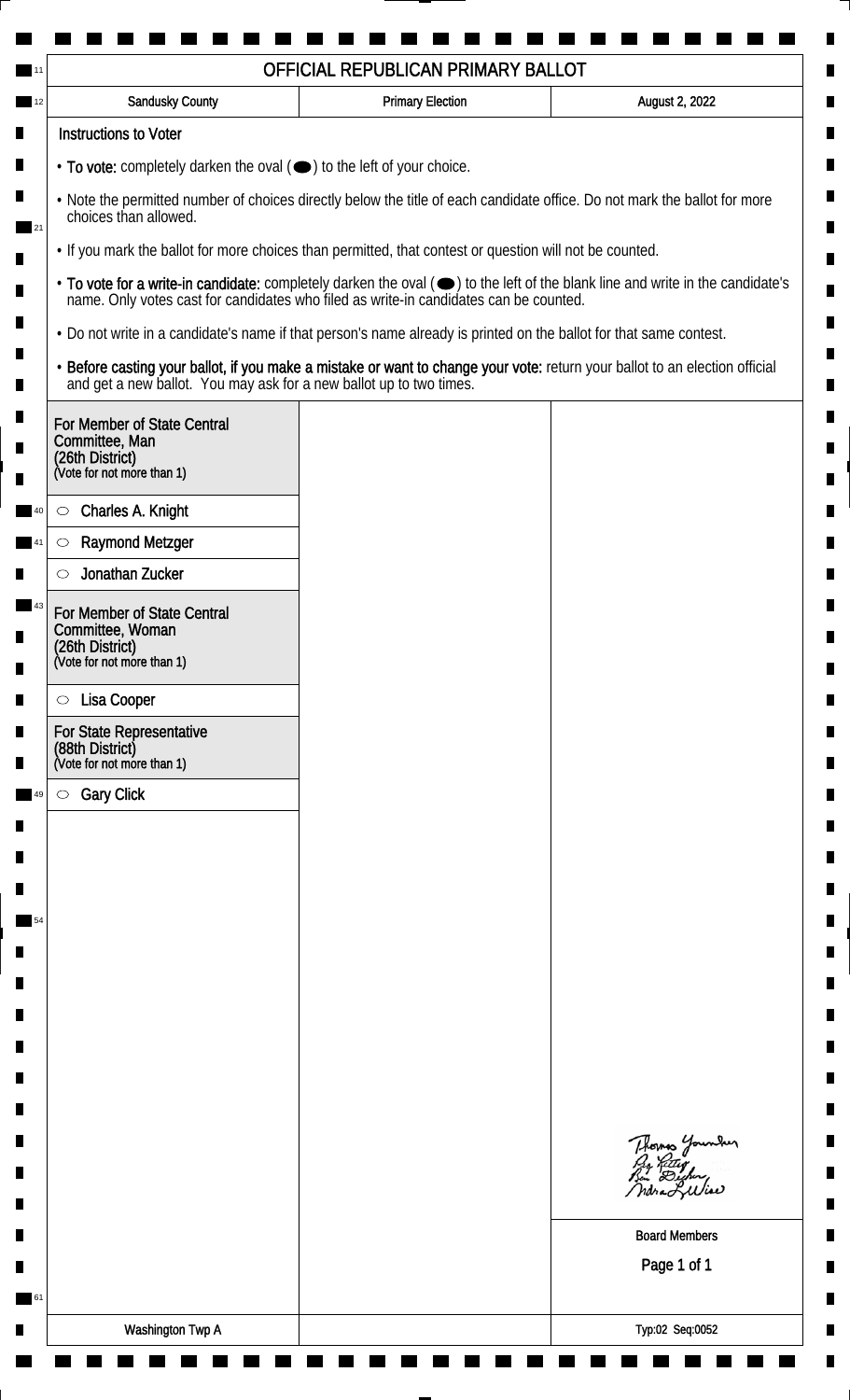| Sandusky County                                                                                                                                    | <b>Primary Election</b>                                                                                            | August 2, 2022                                                                                                                |  |  |
|----------------------------------------------------------------------------------------------------------------------------------------------------|--------------------------------------------------------------------------------------------------------------------|-------------------------------------------------------------------------------------------------------------------------------|--|--|
| <b>Instructions to Voter</b>                                                                                                                       |                                                                                                                    |                                                                                                                               |  |  |
| $\cdot$ To vote: completely darken the oval $(\bullet)$ to the left of your choice.                                                                |                                                                                                                    |                                                                                                                               |  |  |
| . Note the permitted number of choices directly below the title of each candidate office. Do not mark the ballot for more<br>choices than allowed. |                                                                                                                    |                                                                                                                               |  |  |
| . If you mark the ballot for more choices than permitted, that contest or question will not be counted.                                            |                                                                                                                    |                                                                                                                               |  |  |
| name. Only votes cast for candidates who filed as write-in candidates can be counted.                                                              |                                                                                                                    | • To vote for a write-in candidate: completely darken the oval (•) to the left of the blank line and write in the candidate's |  |  |
|                                                                                                                                                    | . Do not write in a candidate's name if that person's name already is printed on the ballot for that same contest. |                                                                                                                               |  |  |
| and get a new ballot. You may ask for a new ballot up to two times.                                                                                |                                                                                                                    | · Before casting your ballot, if you make a mistake or want to change your vote: return your ballot to an election official   |  |  |
| For Member of State Central<br>Committee, Man<br>(26th District)<br>(Vote for not more than 1)                                                     |                                                                                                                    |                                                                                                                               |  |  |
| <b>Raymond Metzger</b><br>$\circlearrowright$                                                                                                      |                                                                                                                    |                                                                                                                               |  |  |
| Jonathan Zucker<br>$\circlearrowright$                                                                                                             |                                                                                                                    |                                                                                                                               |  |  |
| Charles A. Knight<br>$\circlearrowright$                                                                                                           |                                                                                                                    |                                                                                                                               |  |  |
| For Member of State Central<br>Committee, Woman<br>(26th District)<br>(Vote for not more than 1)                                                   |                                                                                                                    |                                                                                                                               |  |  |
|                                                                                                                                                    |                                                                                                                    |                                                                                                                               |  |  |
| Lisa Cooper<br>$\circ$<br>For State Representative                                                                                                 |                                                                                                                    |                                                                                                                               |  |  |
| (88th District)<br>(Vote for not more than 1)                                                                                                      |                                                                                                                    |                                                                                                                               |  |  |
| <b>Gary Click</b><br>$\circ$                                                                                                                       |                                                                                                                    |                                                                                                                               |  |  |
|                                                                                                                                                    |                                                                                                                    |                                                                                                                               |  |  |
|                                                                                                                                                    |                                                                                                                    |                                                                                                                               |  |  |
|                                                                                                                                                    |                                                                                                                    |                                                                                                                               |  |  |
|                                                                                                                                                    |                                                                                                                    |                                                                                                                               |  |  |
|                                                                                                                                                    |                                                                                                                    |                                                                                                                               |  |  |
|                                                                                                                                                    |                                                                                                                    |                                                                                                                               |  |  |
|                                                                                                                                                    |                                                                                                                    |                                                                                                                               |  |  |
|                                                                                                                                                    |                                                                                                                    |                                                                                                                               |  |  |
|                                                                                                                                                    |                                                                                                                    |                                                                                                                               |  |  |
|                                                                                                                                                    |                                                                                                                    | Thomas Younder<br>By Ritig<br>Bu Digher,<br>ndra Liliae                                                                       |  |  |
|                                                                                                                                                    |                                                                                                                    | <b>Board Members</b>                                                                                                          |  |  |
|                                                                                                                                                    |                                                                                                                    | Page 1 of 1                                                                                                                   |  |  |
|                                                                                                                                                    |                                                                                                                    |                                                                                                                               |  |  |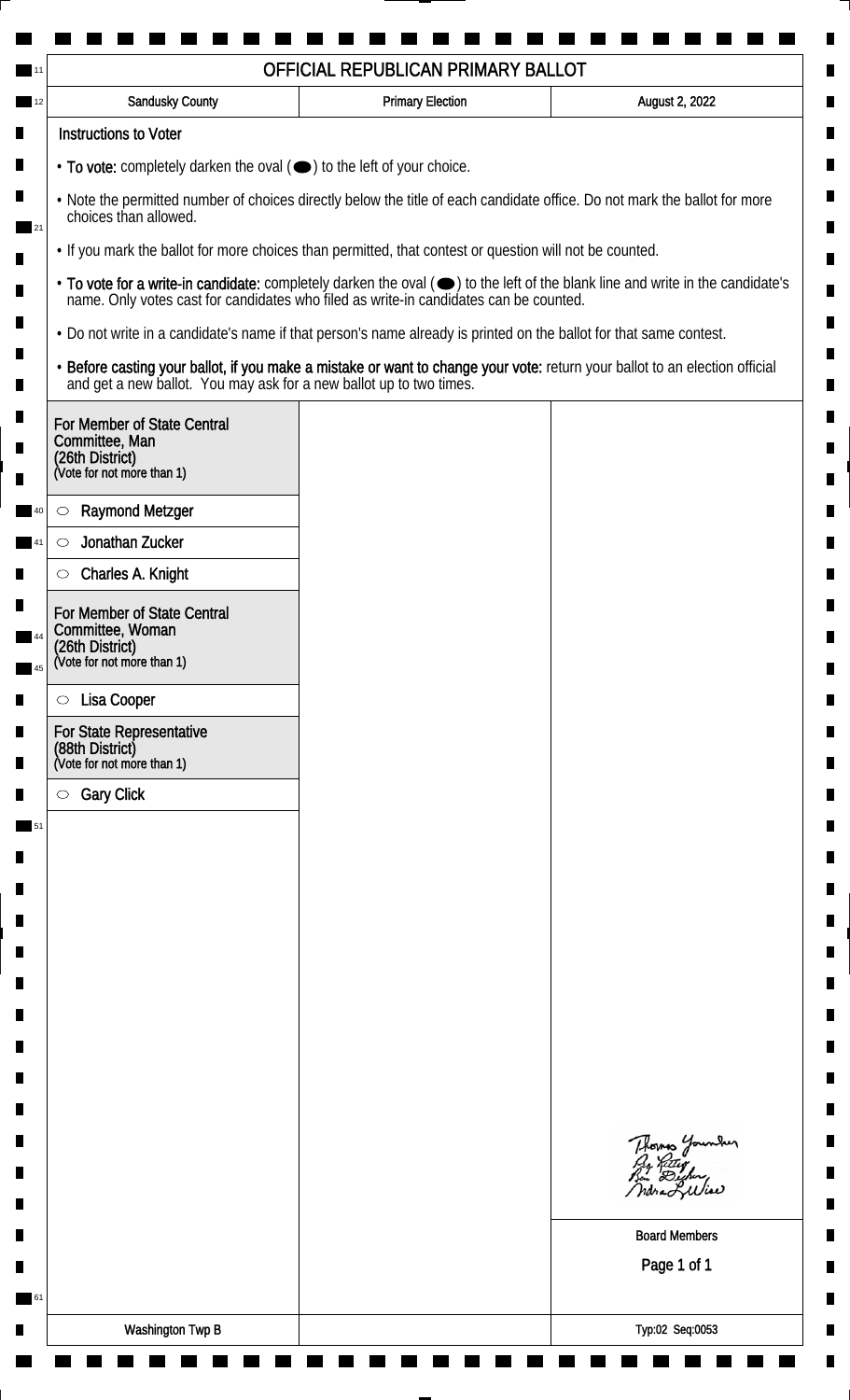|                                                                                                                                                                                                                                                                                                                                           | OFFICIAL REPUBLICAN PRIMARY BALLOT |                                                                                                                             |  |
|-------------------------------------------------------------------------------------------------------------------------------------------------------------------------------------------------------------------------------------------------------------------------------------------------------------------------------------------|------------------------------------|-----------------------------------------------------------------------------------------------------------------------------|--|
| <b>Sandusky County</b>                                                                                                                                                                                                                                                                                                                    | <b>Primary Election</b>            | August 2, 2022                                                                                                              |  |
| <b>Instructions to Voter</b>                                                                                                                                                                                                                                                                                                              |                                    |                                                                                                                             |  |
| • To vote: completely darken the oval (•) to the left of your choice.                                                                                                                                                                                                                                                                     |                                    |                                                                                                                             |  |
| . Note the permitted number of choices directly below the title of each candidate office. Do not mark the ballot for more<br>choices than allowed.                                                                                                                                                                                        |                                    |                                                                                                                             |  |
| . If you mark the ballot for more choices than permitted, that contest or question will not be counted.<br>• To vote for a write-in candidate: completely darken the oval ( $\bigcirc$ ) to the left of the blank line and write in the candidate's name. Only votes cast for candidates who filed as write-in candidates can be counted. |                                    |                                                                                                                             |  |
|                                                                                                                                                                                                                                                                                                                                           |                                    |                                                                                                                             |  |
| and get a new ballot. You may ask for a new ballot up to two times.                                                                                                                                                                                                                                                                       |                                    | · Before casting your ballot, if you make a mistake or want to change your vote: return your ballot to an election official |  |
| For Member of State Central<br>Committee, Man<br>(26th District)<br>(Vote for not more than 1)                                                                                                                                                                                                                                            |                                    |                                                                                                                             |  |
| Jonathan Zucker<br>$\circlearrowright$                                                                                                                                                                                                                                                                                                    |                                    |                                                                                                                             |  |
| Charles A. Knight<br>$\circ$                                                                                                                                                                                                                                                                                                              |                                    |                                                                                                                             |  |
| <b>Raymond Metzger</b><br>$\circ$                                                                                                                                                                                                                                                                                                         |                                    |                                                                                                                             |  |
| For Member of State Central<br>Committee, Woman<br>(26th District)<br>(Vote for not more than 1)                                                                                                                                                                                                                                          |                                    |                                                                                                                             |  |
|                                                                                                                                                                                                                                                                                                                                           |                                    |                                                                                                                             |  |
| Lisa Cooper<br>$\circ$                                                                                                                                                                                                                                                                                                                    |                                    |                                                                                                                             |  |
| <b>For State Representative</b><br>(88th District)<br>(Vote for not more than 1)                                                                                                                                                                                                                                                          |                                    |                                                                                                                             |  |
| <b>Gary Click</b><br>$\circ$                                                                                                                                                                                                                                                                                                              |                                    |                                                                                                                             |  |
|                                                                                                                                                                                                                                                                                                                                           |                                    |                                                                                                                             |  |
|                                                                                                                                                                                                                                                                                                                                           |                                    |                                                                                                                             |  |
|                                                                                                                                                                                                                                                                                                                                           |                                    |                                                                                                                             |  |
|                                                                                                                                                                                                                                                                                                                                           |                                    |                                                                                                                             |  |
|                                                                                                                                                                                                                                                                                                                                           |                                    |                                                                                                                             |  |
|                                                                                                                                                                                                                                                                                                                                           |                                    |                                                                                                                             |  |
|                                                                                                                                                                                                                                                                                                                                           |                                    |                                                                                                                             |  |
|                                                                                                                                                                                                                                                                                                                                           |                                    |                                                                                                                             |  |
|                                                                                                                                                                                                                                                                                                                                           |                                    |                                                                                                                             |  |
|                                                                                                                                                                                                                                                                                                                                           |                                    |                                                                                                                             |  |
|                                                                                                                                                                                                                                                                                                                                           |                                    | Thomas Younder<br>ndra Lulia                                                                                                |  |
|                                                                                                                                                                                                                                                                                                                                           |                                    | <b>Board Members</b>                                                                                                        |  |
|                                                                                                                                                                                                                                                                                                                                           |                                    | Page 1 of 1                                                                                                                 |  |
|                                                                                                                                                                                                                                                                                                                                           |                                    |                                                                                                                             |  |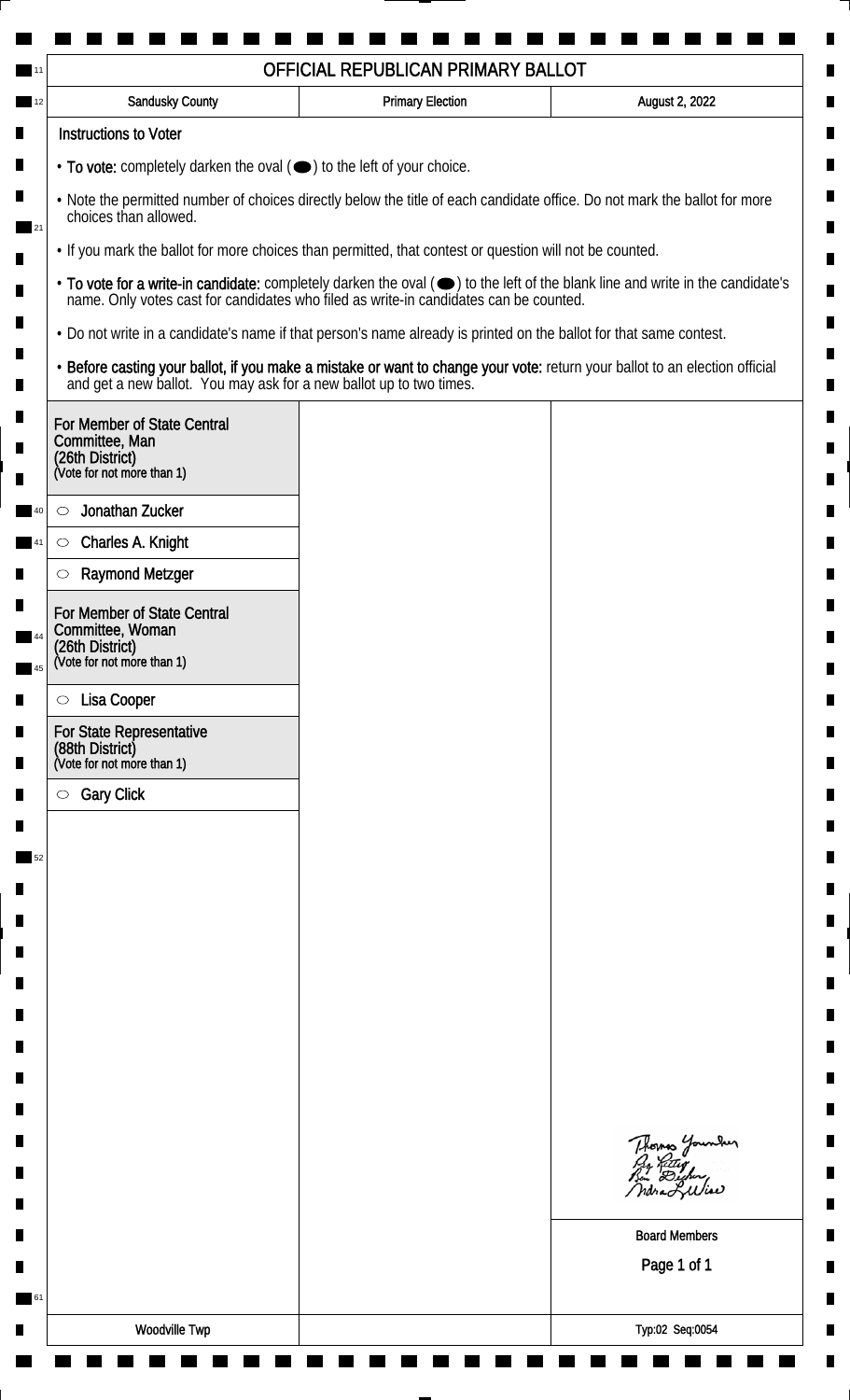| Sandusky County                                                                                                                                    | <b>Primary Election</b> | August 2, 2022                                                                                                                |  |
|----------------------------------------------------------------------------------------------------------------------------------------------------|-------------------------|-------------------------------------------------------------------------------------------------------------------------------|--|
| <b>Instructions to Voter</b>                                                                                                                       |                         |                                                                                                                               |  |
| $\cdot$ To vote: completely darken the oval $(\bullet)$ to the left of your choice.                                                                |                         |                                                                                                                               |  |
| . Note the permitted number of choices directly below the title of each candidate office. Do not mark the ballot for more<br>choices than allowed. |                         |                                                                                                                               |  |
| . If you mark the ballot for more choices than permitted, that contest or question will not be counted.                                            |                         |                                                                                                                               |  |
| name. Only votes cast for candidates who filed as write-in candidates can be counted.                                                              |                         | • To vote for a write-in candidate: completely darken the oval (•) to the left of the blank line and write in the candidate's |  |
| . Do not write in a candidate's name if that person's name already is printed on the ballot for that same contest.                                 |                         |                                                                                                                               |  |
| and get a new ballot. You may ask for a new ballot up to two times.                                                                                |                         | · Before casting your ballot, if you make a mistake or want to change your vote: return your ballot to an election official   |  |
| For Member of State Central<br>Committee, Man<br>(26th District)<br>(Vote for not more than 1)                                                     |                         |                                                                                                                               |  |
| Charles A. Knight<br>$\circ$                                                                                                                       |                         |                                                                                                                               |  |
| <b>Raymond Metzger</b><br>$\circ$                                                                                                                  |                         |                                                                                                                               |  |
| Jonathan Zucker<br>$\circlearrowright$                                                                                                             |                         |                                                                                                                               |  |
| For Member of State Central<br>Committee, Woman<br>(26th District)<br>(Vote for not more than 1)                                                   |                         |                                                                                                                               |  |
|                                                                                                                                                    |                         |                                                                                                                               |  |
| Lisa Cooper<br>$\circ$                                                                                                                             |                         |                                                                                                                               |  |
| For State Representative<br>(88th District)<br>(Vote for not more than 1)                                                                          |                         |                                                                                                                               |  |
| <b>Gary Click</b><br>$\circ$                                                                                                                       |                         |                                                                                                                               |  |
|                                                                                                                                                    |                         |                                                                                                                               |  |
|                                                                                                                                                    |                         |                                                                                                                               |  |
|                                                                                                                                                    |                         |                                                                                                                               |  |
|                                                                                                                                                    |                         |                                                                                                                               |  |
|                                                                                                                                                    |                         |                                                                                                                               |  |
|                                                                                                                                                    |                         |                                                                                                                               |  |
|                                                                                                                                                    |                         |                                                                                                                               |  |
|                                                                                                                                                    |                         |                                                                                                                               |  |
|                                                                                                                                                    |                         |                                                                                                                               |  |
|                                                                                                                                                    |                         | Thomas Younder<br>By Ritig<br>Bu Digher,<br>ndra Liliae                                                                       |  |
|                                                                                                                                                    |                         | <b>Board Members</b>                                                                                                          |  |
|                                                                                                                                                    |                         | Page 1 of 1                                                                                                                   |  |
|                                                                                                                                                    |                         |                                                                                                                               |  |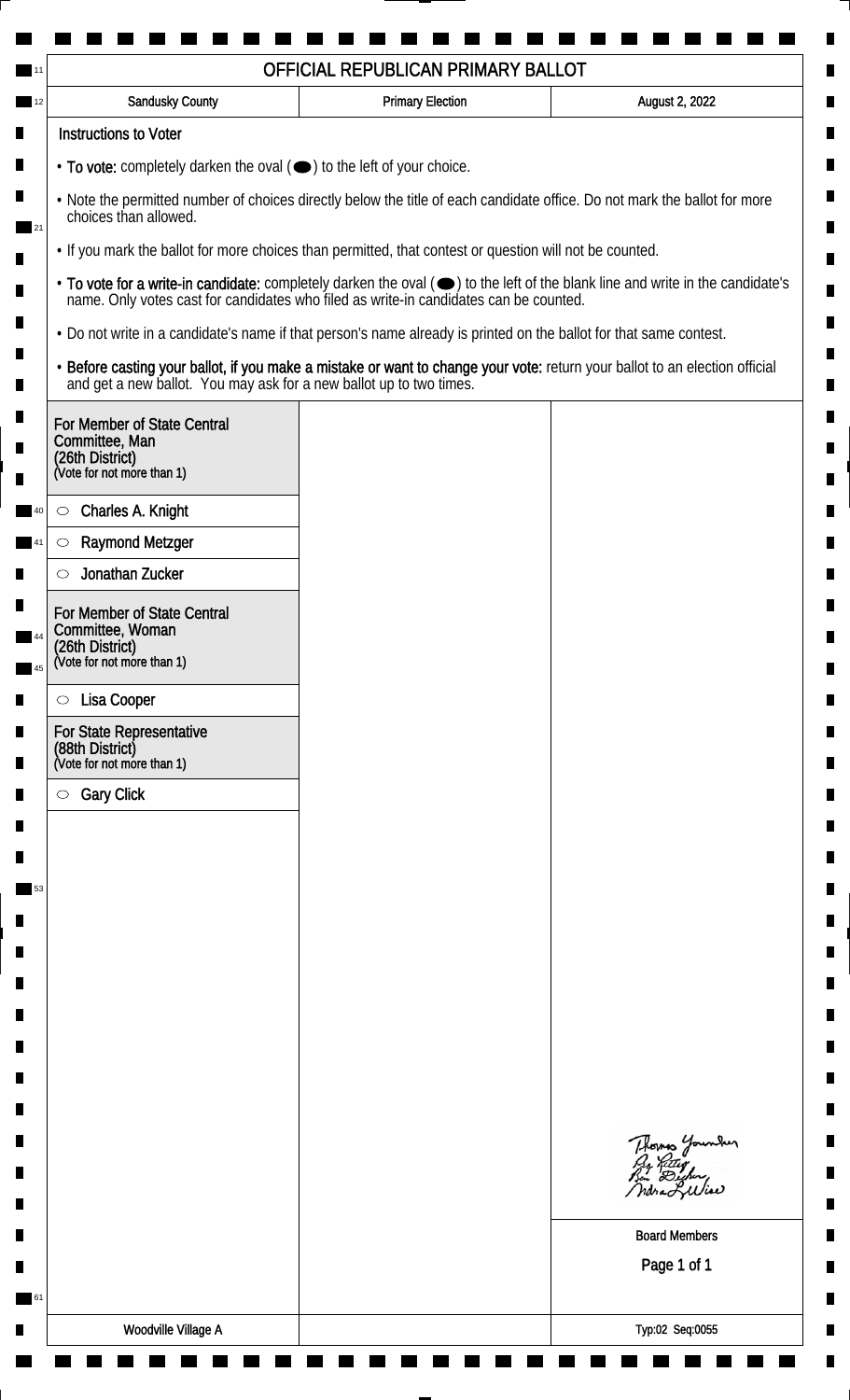| Sandusky County                                                                                                                                                                                                                                               | <b>Primary Election</b> | August 2, 2022                                                                                                              |                                                                                       |
|---------------------------------------------------------------------------------------------------------------------------------------------------------------------------------------------------------------------------------------------------------------|-------------------------|-----------------------------------------------------------------------------------------------------------------------------|---------------------------------------------------------------------------------------|
| <b>Instructions to Voter</b>                                                                                                                                                                                                                                  |                         |                                                                                                                             |                                                                                       |
| $\cdot$ To vote: completely darken the oval $(\bullet)$ to the left of your choice.                                                                                                                                                                           |                         |                                                                                                                             |                                                                                       |
| . Note the permitted number of choices directly below the title of each candidate office. Do not mark the ballot for more<br>choices than allowed.<br>. If you mark the ballot for more choices than permitted, that contest or question will not be counted. |                         |                                                                                                                             |                                                                                       |
|                                                                                                                                                                                                                                                               |                         |                                                                                                                             | name. Only votes cast for candidates who filed as write-in candidates can be counted. |
| . Do not write in a candidate's name if that person's name already is printed on the ballot for that same contest.                                                                                                                                            |                         |                                                                                                                             |                                                                                       |
| and get a new ballot. You may ask for a new ballot up to two times.                                                                                                                                                                                           |                         | · Before casting your ballot, if you make a mistake or want to change your vote: return your ballot to an election official |                                                                                       |
| For Member of State Central<br>Committee, Man<br>(26th District)<br>(Vote for not more than 1)                                                                                                                                                                |                         |                                                                                                                             |                                                                                       |
| <b>Raymond Metzger</b><br>$\circlearrowright$                                                                                                                                                                                                                 |                         |                                                                                                                             |                                                                                       |
| Jonathan Zucker<br>$\circlearrowright$                                                                                                                                                                                                                        |                         |                                                                                                                             |                                                                                       |
| Charles A. Knight<br>$\circlearrowright$                                                                                                                                                                                                                      |                         |                                                                                                                             |                                                                                       |
| For Member of State Central<br>Committee, Woman<br>(26th District)<br>(Vote for not more than 1)                                                                                                                                                              |                         |                                                                                                                             |                                                                                       |
| Lisa Cooper<br>$\circ$                                                                                                                                                                                                                                        |                         |                                                                                                                             |                                                                                       |
| For State Representative<br>(88th District)<br>(Vote for not more than 1)                                                                                                                                                                                     |                         |                                                                                                                             |                                                                                       |
| <b>Gary Click</b><br>$\circ$                                                                                                                                                                                                                                  |                         |                                                                                                                             |                                                                                       |
|                                                                                                                                                                                                                                                               |                         |                                                                                                                             |                                                                                       |
|                                                                                                                                                                                                                                                               |                         |                                                                                                                             |                                                                                       |
|                                                                                                                                                                                                                                                               |                         |                                                                                                                             |                                                                                       |
|                                                                                                                                                                                                                                                               |                         |                                                                                                                             |                                                                                       |
|                                                                                                                                                                                                                                                               |                         |                                                                                                                             |                                                                                       |
|                                                                                                                                                                                                                                                               |                         |                                                                                                                             |                                                                                       |
|                                                                                                                                                                                                                                                               |                         |                                                                                                                             |                                                                                       |
|                                                                                                                                                                                                                                                               |                         |                                                                                                                             |                                                                                       |
|                                                                                                                                                                                                                                                               |                         |                                                                                                                             |                                                                                       |
|                                                                                                                                                                                                                                                               |                         | Thomas Younder<br>By Riting<br>But Digher,<br>ndra Liliae                                                                   |                                                                                       |
|                                                                                                                                                                                                                                                               |                         | <b>Board Members</b>                                                                                                        |                                                                                       |
|                                                                                                                                                                                                                                                               |                         | Page 1 of 1                                                                                                                 |                                                                                       |
|                                                                                                                                                                                                                                                               |                         |                                                                                                                             |                                                                                       |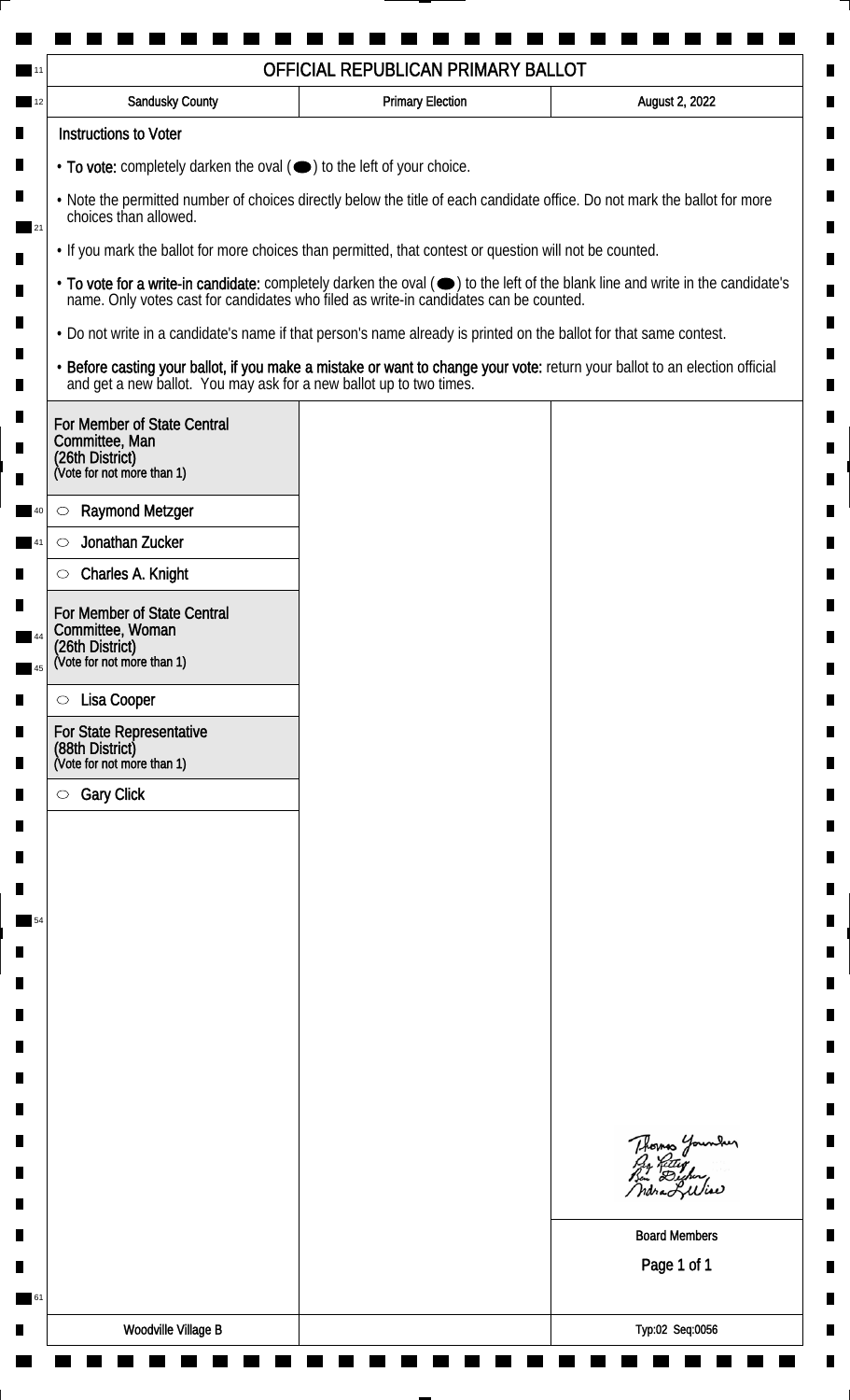|                                                                                                                                                                                                                                                               | <b>Sandusky County</b>                                                                                             | <b>Primary Election</b> | August 2, 2022                                                                                                                |
|---------------------------------------------------------------------------------------------------------------------------------------------------------------------------------------------------------------------------------------------------------------|--------------------------------------------------------------------------------------------------------------------|-------------------------|-------------------------------------------------------------------------------------------------------------------------------|
|                                                                                                                                                                                                                                                               | <b>Instructions to Voter</b>                                                                                       |                         |                                                                                                                               |
| $\cdot$ To vote: completely darken the oval $(\bullet)$ to the left of your choice.                                                                                                                                                                           |                                                                                                                    |                         |                                                                                                                               |
| . Note the permitted number of choices directly below the title of each candidate office. Do not mark the ballot for more<br>choices than allowed.<br>. If you mark the ballot for more choices than permitted, that contest or question will not be counted. |                                                                                                                    |                         |                                                                                                                               |
|                                                                                                                                                                                                                                                               |                                                                                                                    |                         |                                                                                                                               |
| name. Only votes cast for candidates who filed as write-in candidates can be counted.                                                                                                                                                                         |                                                                                                                    |                         | • To vote for a write-in candidate: completely darken the oval (•) to the left of the blank line and write in the candidate's |
|                                                                                                                                                                                                                                                               | . Do not write in a candidate's name if that person's name already is printed on the ballot for that same contest. |                         |                                                                                                                               |
|                                                                                                                                                                                                                                                               | and get a new ballot. You may ask for a new ballot up to two times.                                                |                         | · Before casting your ballot, if you make a mistake or want to change your vote: return your ballot to an election official   |
|                                                                                                                                                                                                                                                               | For Member of State Central<br>Committee, Man<br>(26th District)<br>(Vote for not more than 1)                     |                         |                                                                                                                               |
| $\circlearrowright$                                                                                                                                                                                                                                           | Jonathan Zucker                                                                                                    |                         |                                                                                                                               |
|                                                                                                                                                                                                                                                               | Charles A. Knight<br>$\circlearrowright$                                                                           |                         |                                                                                                                               |
|                                                                                                                                                                                                                                                               | <b>Raymond Metzger</b><br>$\circlearrowright$                                                                      |                         |                                                                                                                               |
|                                                                                                                                                                                                                                                               | For Member of State Central<br>Committee, Woman<br>(26th District)<br>(Vote for not more than 1)                   |                         |                                                                                                                               |
|                                                                                                                                                                                                                                                               | Lisa Cooper<br>$\circ$                                                                                             |                         |                                                                                                                               |
|                                                                                                                                                                                                                                                               | For State Representative<br>(88th District)<br>(Vote for not more than 1)                                          |                         |                                                                                                                               |
|                                                                                                                                                                                                                                                               | <b>Gary Click</b><br>$\circ$                                                                                       |                         |                                                                                                                               |
|                                                                                                                                                                                                                                                               |                                                                                                                    |                         |                                                                                                                               |
|                                                                                                                                                                                                                                                               |                                                                                                                    |                         |                                                                                                                               |
|                                                                                                                                                                                                                                                               |                                                                                                                    |                         |                                                                                                                               |
|                                                                                                                                                                                                                                                               |                                                                                                                    |                         |                                                                                                                               |
|                                                                                                                                                                                                                                                               |                                                                                                                    |                         |                                                                                                                               |
|                                                                                                                                                                                                                                                               |                                                                                                                    |                         |                                                                                                                               |
|                                                                                                                                                                                                                                                               |                                                                                                                    |                         |                                                                                                                               |
|                                                                                                                                                                                                                                                               |                                                                                                                    |                         |                                                                                                                               |
|                                                                                                                                                                                                                                                               |                                                                                                                    |                         |                                                                                                                               |
|                                                                                                                                                                                                                                                               |                                                                                                                    |                         | Thomas Younder<br>By Ritley<br>Bin Dicher,<br>ndraLuliae                                                                      |
|                                                                                                                                                                                                                                                               |                                                                                                                    |                         | <b>Board Members</b>                                                                                                          |
|                                                                                                                                                                                                                                                               |                                                                                                                    |                         | Page 1 of 1                                                                                                                   |
|                                                                                                                                                                                                                                                               |                                                                                                                    |                         |                                                                                                                               |
|                                                                                                                                                                                                                                                               |                                                                                                                    |                         |                                                                                                                               |